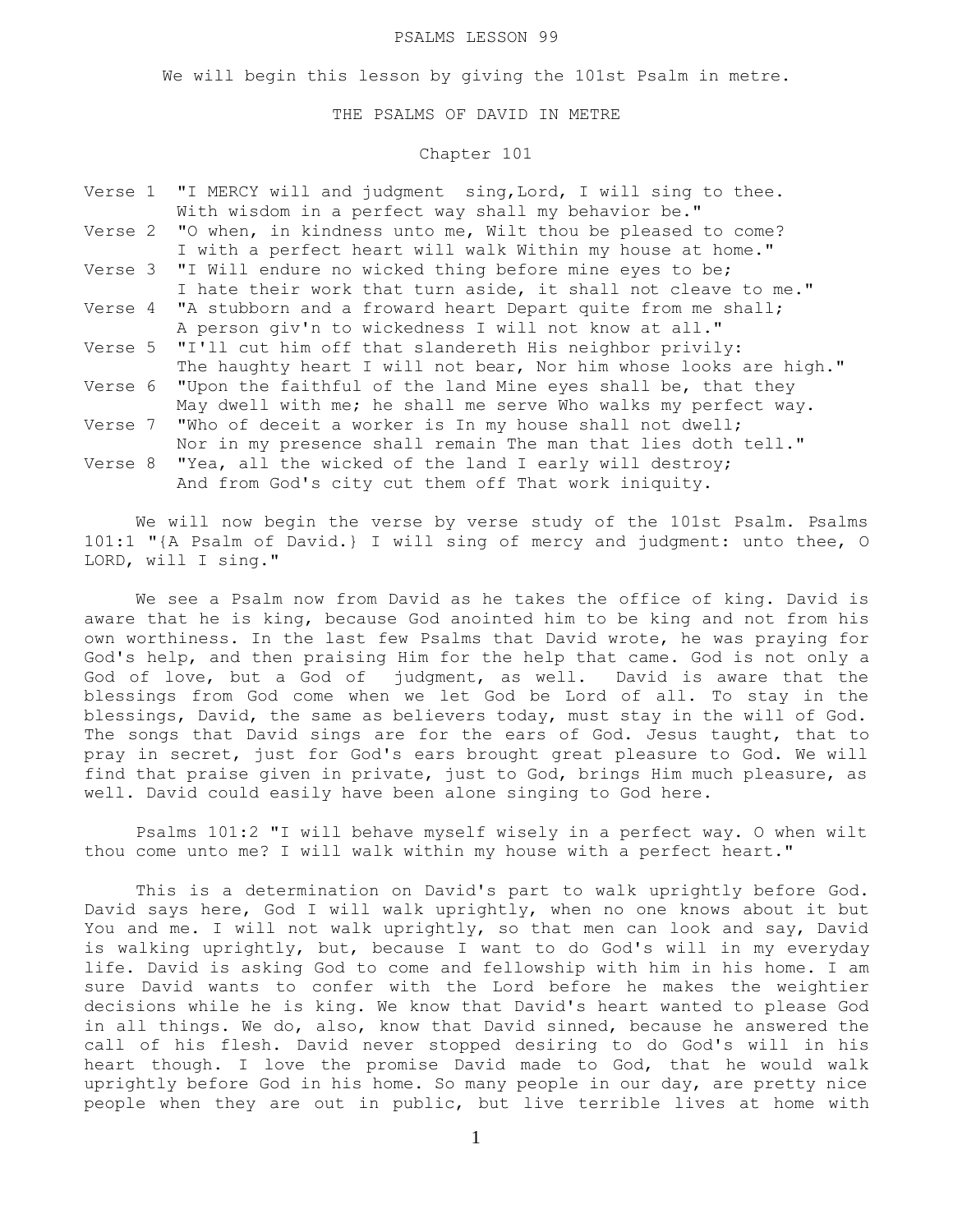their families. We should not be two people. We should be the same in public and at home. Our Christianity is not real, unless it is active at home as well as in public.

 Psalms 101:3 "I will set no wicked thing before mine eyes: I hate the work of them that turn aside; [it] shall not cleave to me."

 Do not fellowship with the wicked of this world. Turn that x- rated, r- -rated, or p.g. movie off. They plant evil thoughts in your mind. I have heard so many people say, O that won't hurt me, I just want to see what it is all about. Your mind is a computer. Everything you see and hear goes into that computer and is recorded there. You may not realize that it is influencing you to do bad, but it is. This is just what David is saying here. He will not even look at wicked, if by chance it might influence his thinking. The best way to stay out of trouble is not to go where trouble is. Most people take their first drink, because they are trying to be one of the gang they are with. The people, and the things we are around, influence us, whether we want them to or not. David should have done what he said he would do here. The first step to sin is to look with your eyes. In this David is saying, I hate sin, I will not get involved in sin. Just as Eve's sin began when she looked at the forbidden fruit with desire in her heart, David's sin began when he looked at Bathsheba. Sin begins with the eye looking, and the heart desiring the forbidden.

 Psalms 101:4 "A froward heart shall depart from me: I will not know a wicked [person]."

 Again, here, David determines not to have evil people in his company. We become like the people we are around. We must be very careful in choosing our friends. David is saying, he will not employ evil people to work for him, or have evil people for his friends. Notice, that David begins by cleaning up his own heart. Then he refuses to be associated with any evil people who might influence him to do evil. Children, that is why your parents caution you to choose your friends carefully.

 Psalms 101:5 "Whoso privily slandereth his neighbour, him will I cut off: him that hath an high look and a proud heart will not I suffer."

 David is trying to pattern his life according to the life of his Lord. Even though a person says something ugly about someone in private, God does not approve of slander, and neither does David. David says, if I hear someone talking this way, I will know the man is evil and get rid of him. David is, also, following God's choice when he says that those with a proud heart and a high look will be cut off, as well. David is choosing his companions by God's choices. If God does not approve of them, neither will David.

 Psalms 101:6 "Mine eyes [shall be] upon the faithful of the land, that they may dwell with me: he that walketh in a perfect way, he shall serve me."

 David wants people around him who love the Lord as he does. He knows that people who love God have good morals. They will be loyal to David as they have been loyal to their God. David expects no more from his servants than he is willing to be himself. When godly people are in authority, they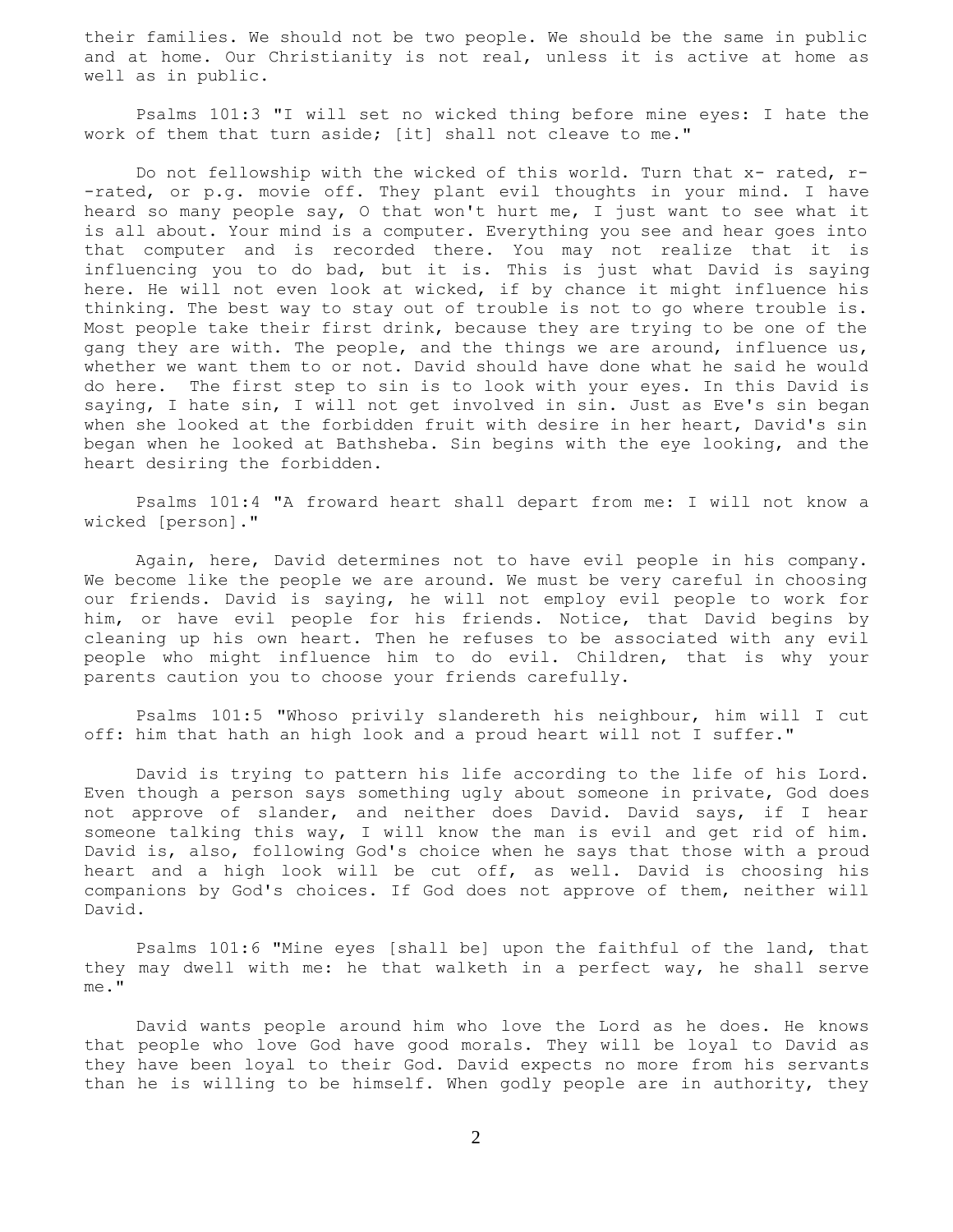choose godly people to work with them. You will have a government that is fair and honest when this is the case.

 Psalms 101:7 "He that worketh deceit shall not dwell within my house: he that telleth lies shall not tarry in my sight."

 A truthful man, such as David, can not tolerate people around him who are not truthful. Some cultures think it to be clever to be deceitful,if it gets them where they are going. A few years ago we worked with an Indian tribe here in the United States. I will not tell which one. Their belief was that it was not evil to steal to help your family, but it was evil to get caught. You see, not everyone goes by the Ten Commandments. Atheist do not have a guilty conscience when they steal, or lie, since they do not believe in God. We see David, in the Scripture above, as a godly man. He is saying, if you are working for me and I find out you are committing these sins, I will fire you, and run you as far away from his view as possible. He not only, removes them from his house, but from seeing distance, as well.

 Psalms 101:8 "I will early destroy all the wicked of the land; that I may cut off all wicked doers from the city of the LORD."

 David is well aware that one rotten apple can ruin the whole barrel. At the very beginning of his reign as king, David will seek out the evil people, and prosecute them, and get them away from society. It even appears, that the ones who had not done anything worthy of death, were sent away from the city. In our society today, it would be like deporting them, or locking them away from society. David is determined to have the land, that he reigns over, a land of godly people. Jerusalem, was thought of by David as being a holy city, and he would not tolerate evil in the city of God. Even today, it is still thought of as being the holy city of God. To be the king of the land carried tremendous responsibility with it. David wanted his reign to be a godly reign. Many of the politicians today could take a lesson from David here. God is watching to see how they administer the job they have been given.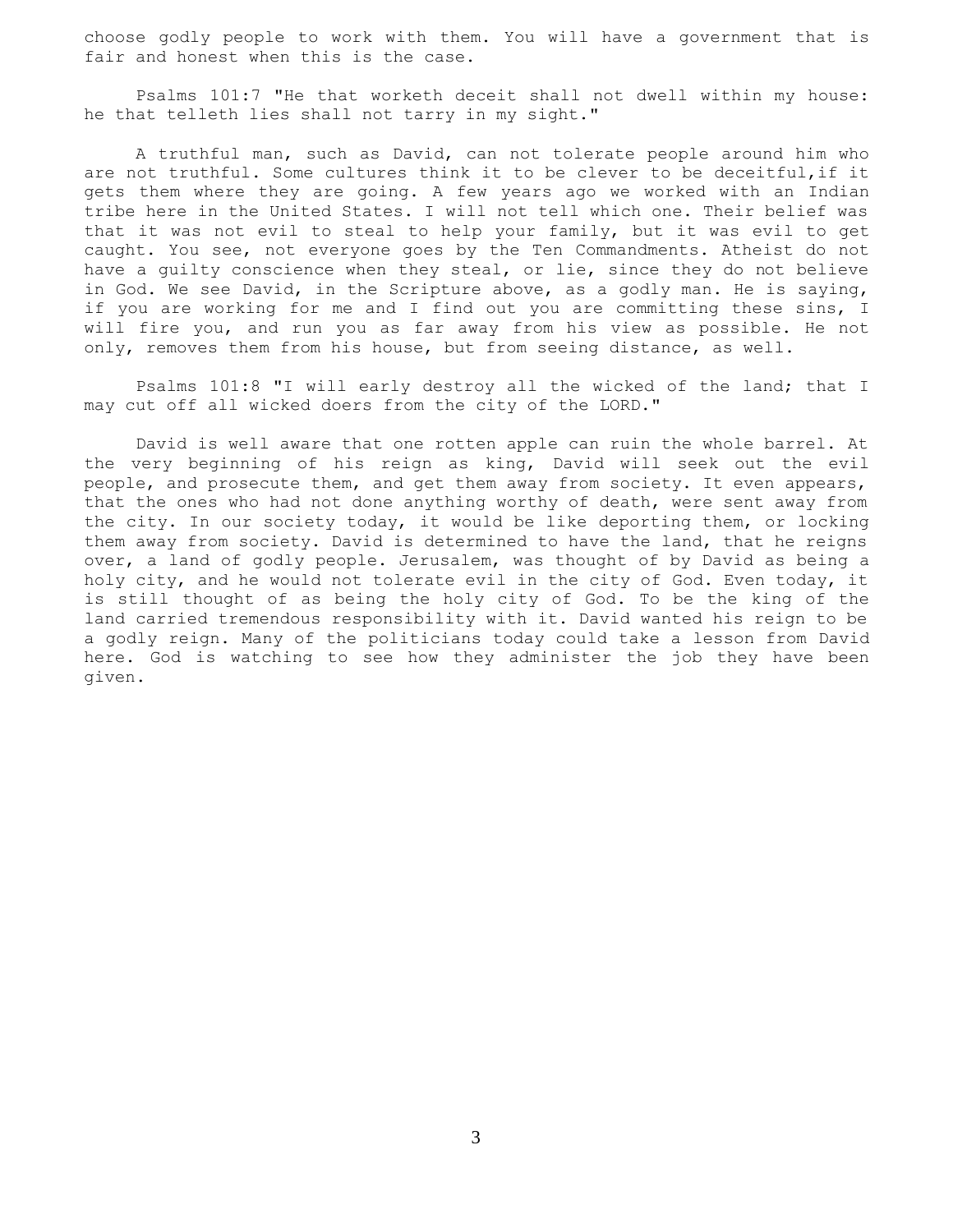Psalms 99 Questions

1. In verse 1, David will sing of what? 2. Who is he singing to? 3. What occasion prompted David to write this Psalm? 4. God is not just a God of love, but of 5. When did the blessings of God come to David? 6. In verse 2, David says, he will behave himself 7. What is David saying, when he says, I will walk within my house with a perfect heart? 8. Who will David confer with about the weightier decisions he must make in office? 9. Our Christianity is not \_\_\_\_\_, unless it is the same at home as it is in public. 10. I will set no wicked thing before my 11. Should a Christian watch x-rated movies? 12. What does the author call the human mind? 13. What is recorded in your mind? 14. How is the best way to stay out of trouble? 15. How do most people get started drinking? 16. When did Eve's sin begin? 17. When did David's sin with Bathsheba begin? 18. What is verse 4 of this lesson saying? 19. How does David begin cleaning up those around him? 20. How was the slander described in verse 5? 21. What are some of the characteristics of men that God does not like? 22. Who does David want to dwell with him? 23. People who love God have 24. Why can you not trust an atheist to tell the truth? 25. If David finds any one of his staff doing evil, and lying, what will he do with them? 26. What will David do to the wicked in the land, at the beginning of his reign? 27. Why does he run them out of the city?

28. What is thought by David to be the holy city of God?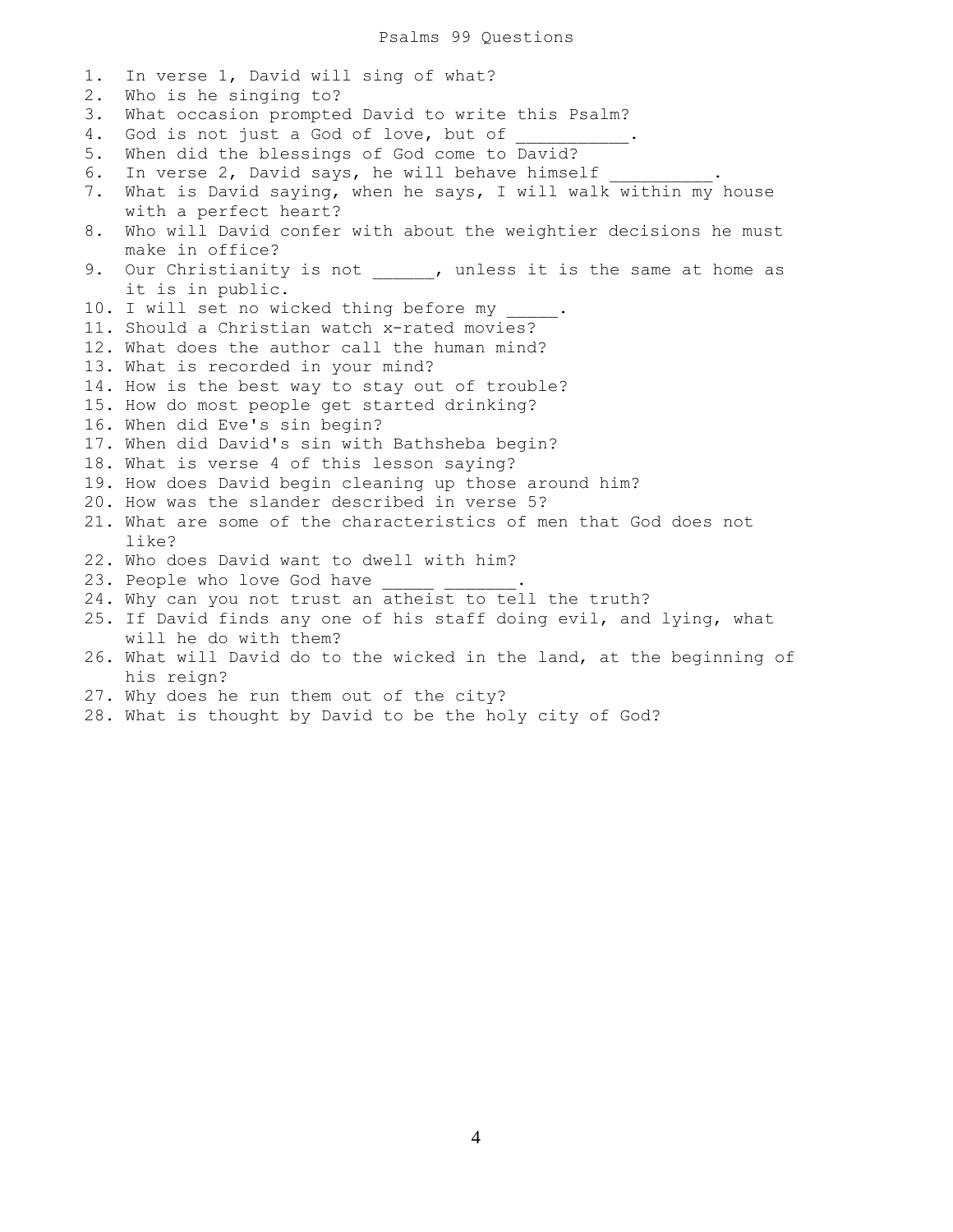#### PSALMS LESSON 100

We will begin this lesson by giving the 102nd Psalm in metre.

### THE PSALMS OF DAVID IN METRE

# Chapter 102

- Verse  $1$  "Lord, hear my pray'r, and let my cry Have speedy access unto thee; In day of my calamity O hide not thou thy face from me.
- Verse 2 "Give ear to me; what time I call, To answer me make haste: For, as a hearth, my bones are burnt, My days, like smoke, do waste.
- Verse 3 "My heart is smitten, and like grass When withered by the scorching heat, My days in weariness I pass, And I forget my bread to eat."
- Verse 4 "By reason of my grief within, and voice of my unceasing groans, My flesh is all consumed, my skin, All parched, doth cleave unto my bones."
- Verse 5 "The pelican of wilderness, The owl in desert, I do match; and, sparrow-like, companionless, Upon the house-top I do watch."
- Verse 6 "I all day long am made a scorn, reproached by my malicious foes; The madmen are against me sworn, The men against me that arose.
- Verse 7 "For ashes I, in sorrow deep, Have eaten as my daily bread; And of the tears which I did weep I with my drink a mixture made.
- Verse 8 "Thy indignation unappeased, And thy fierce wrath have caused this pain, Because, O Lord, thou hast me raised, And then hast cast me down again."
- Verse 9 "My days of life with haste decline: They like the shadows swiftly pass; And I in deepest sorrow pine, And wither like the fading grass."
- Verse 10 "But thou, O Lord, shalt still endure, From change and all mutation free, And to all generations sure Shall thy remembrance ever be."
- Verse 11 "Thou shalt arise, and mercy yet Thou to mount Zion shalt extend: Now is the time for favor set, That thou to her shouldst mercy send."
- Verse 12 "Thy saints take pleasure in her stones, Her very dust to them is dear. All heathen lands and kingly thrones On earth thy glorious name shall fear."
- Verse 13 "The Lord in glory shall appear, When Zion he again repairs. He shall regard and lend his ear To all the needy's humble pray'rs:"
- Verse 14 "Th' afflicted's pray'r he will not scorn. This ever shall be on record: And generations unborn Shall praise and magnify the Lord."
- Verse 15 "He from his holy place looked down, The earth he viewed from heaven high, To hear the pris'ner's mourning groan, And free them that are doomed to die;
- Verse 16 "That Zion, and Jerus'lem too, His name and praise may well record; When people and the kingdoms do Assemble all to praise the Lord."
- Verse 17 "My strength he weakened in the way, My days of life he short hath made. My God, O take me not away In mid-time of my days, I said."
- Verse 18 "Thy years through all the ages last, And thou of old, O Lord,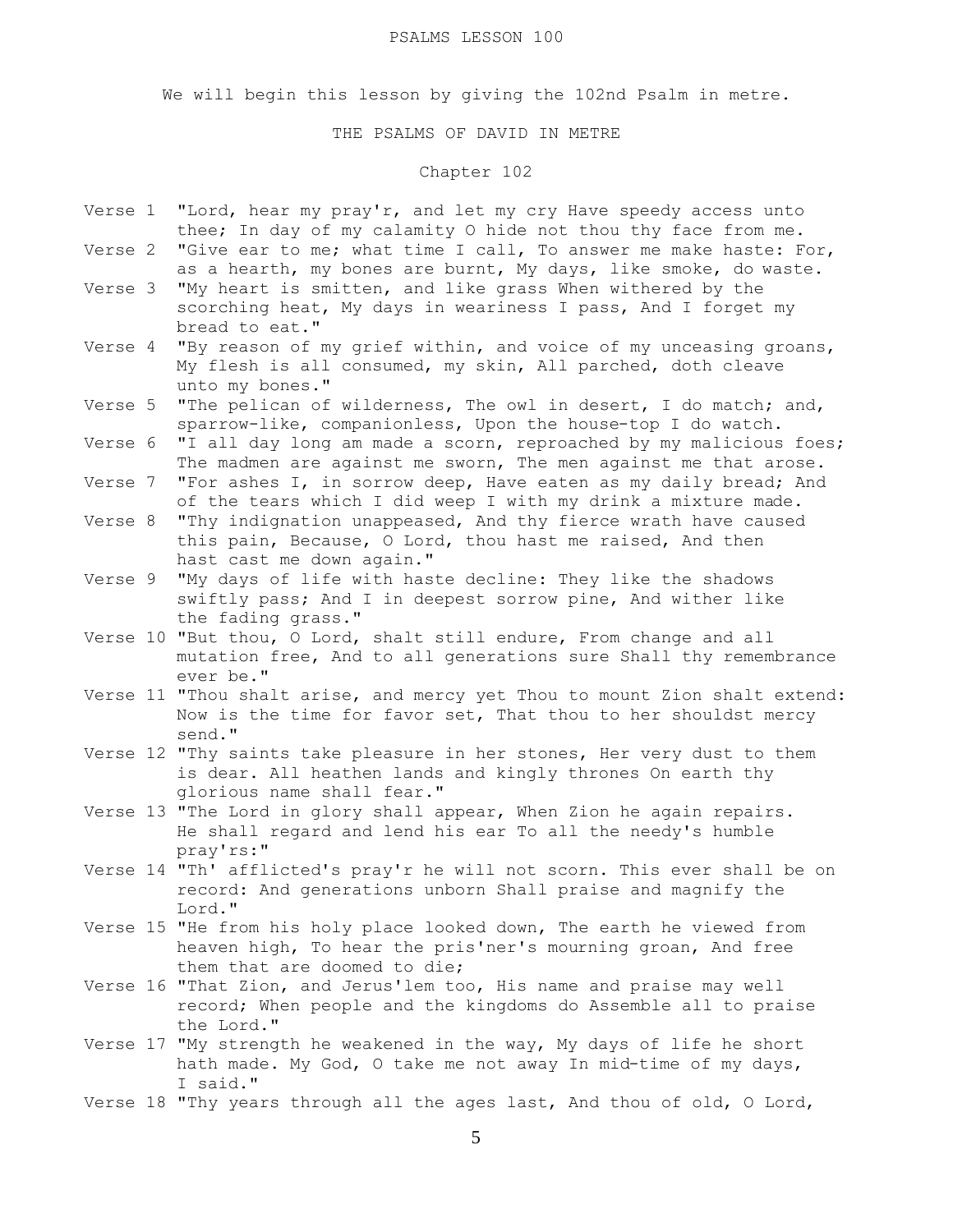hast laid The earth's foundation firm and fast; Thy mighty; hands the heav'ns have made."

- Verse 19 "Thou shalt remain, they perish shall, They all like garments shall decay; Thou shalt as vestures change them all, they shall be changed, and pass away."
- Verse 20 "But from all changes thou art free; Thy endless years do last for aye. Thy servants, and their seed who be, Established shall before thee stay."

 We will now begin the verse by verse study of the 102nd Psalm. Psalms 102:1 "{A Prayer of the afflicted, when he is overwhelmed, and poureth out his complaint before the LORD.} Hear my prayer, O LORD, and let my cry come unto thee."

 The penman is not certain in this chapter of Psalms. This could have been penned any time when great troubles came upon Jerusalem and its people. It was, possibly, about the time of the captivity. LORD, here, is Jehovah. It is such a shame that most prayers do not occur, until their is great affliction. Certainly when we are faced with great trials and tribulations in our life, we then turn to the LORD in sincere prayer to get us out of the problems we are facing at the moment. The penman here is not only praying earnestly, but also begging the LORD to listen and answer this prayer.

 Psalms 102:2 "Hide not thy face from me in the day [when] I am in trouble; incline thine ear unto me: in the day [when] I call answer me speedily."

 This is so much like what happened with the Hebrew children on their way to the promised land. They would sin, and God would allow terrible suffering to come. Then they would repent and ask God for His help. God would forgive them and restore them, and then they would drift into sin again. This has been the story of man from the foundation of the world. Not only does the penman here want an answer to his prayer, but he wants a speedy answer.

 Psalms 102:3 "For my days are consumed like smoke, and my bones are burned as an hearth."

 He is in such heavy grief, that it seems his days are like a puff of smoke. They are here, and then they are suddenly gone. This bitter grief that he is feeling is making him sick in his body. He says, even his bones are aching from the grief.

 Psalms 102:4 "My heart is smitten, and withered like grass; so that I forget to eat my bread."

 This is speaking of a broken heart that feels as if it has withered and died like the grass does when it is cut. This person has no desire to prolong the agony and desires no food to eat. This is a fast from food, not unto the Lord, but just no desire to eat. Sometimes this happens with grief experienced at the loss of a loved one.

 Psalms 102:5 "By reason of the voice of my groaning my bones cleave to my skin."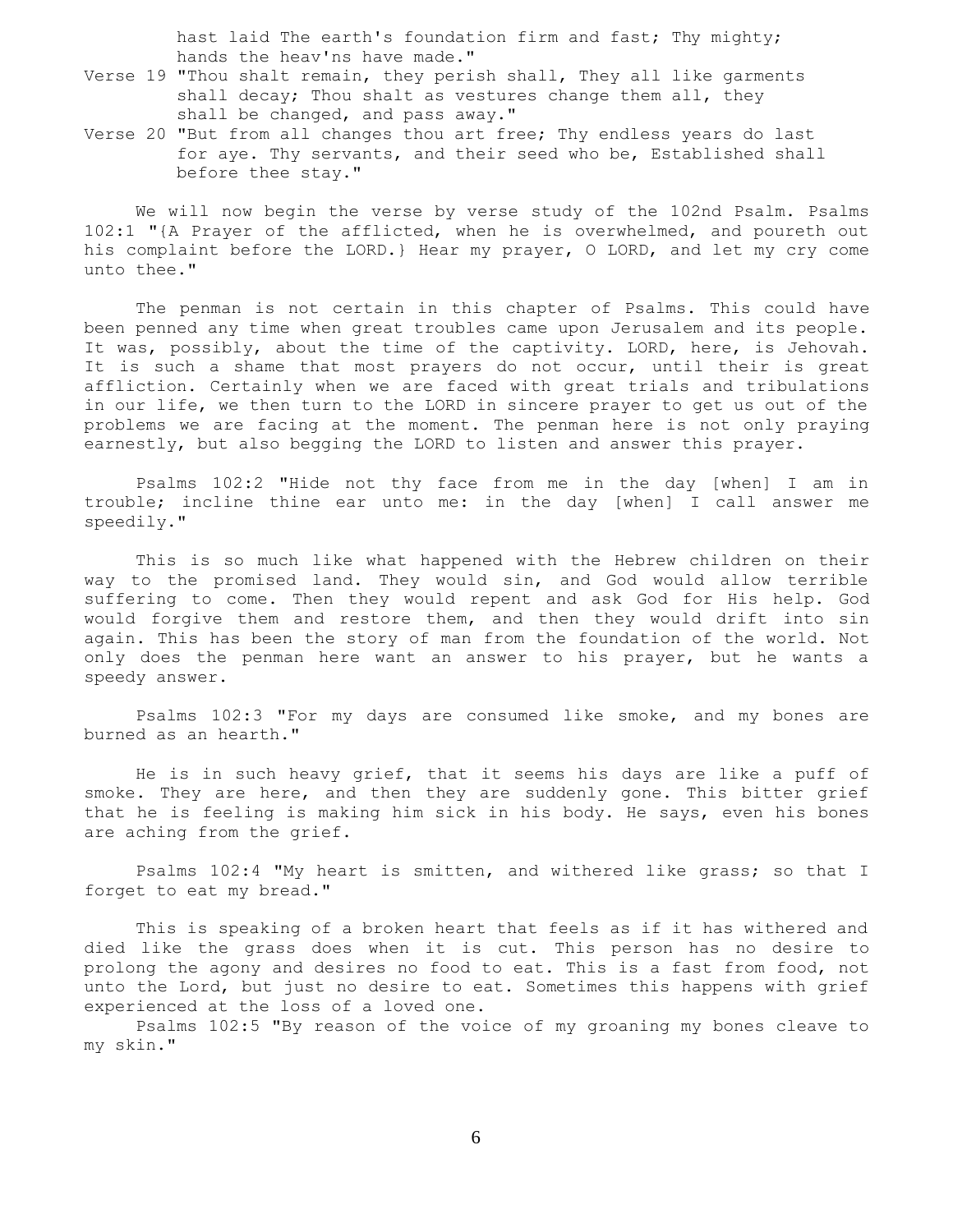If a person ceases to eat, the fat on the body is burned up and they become very thin. This would be the case here, where the bone is up next to the skin. A common way to say this would be {they are skin and bones}.

 Psalms 102:6 "I am like a pelican of the wilderness: I am like an owl of the desert."

 A pelican in the wilderness would symbolize the destitute condition of this penman. A pelican feeds off fish in the water, and would be the next thing to dead, if they were living in the wilderness. An owl is a very ominous bird. They are creatures of the night. Their hooting is so mournful that it reminds you of a death call. The owl usually is thought of as dwelling in a desolate place. The psalmist is saying, he feels as if he has been deserted.

Psalms 102:7 "I watch, and am as a sparrow alone upon the house top."

 It is as if he feels that he is the only one who cares whether there is a homeland at all, or not. The lonely sparrow on the housetop is watching and waiting for an opportunity to build a nest. The psalmist is saying, he, too, is watching and waiting for the opportunity to build a home again in his land.

 Psalms 102:8 "Mine enemies reproach me all the day; [and] they that are mad against me are sworn against me."

 Those enemies that have taken away his way of life, it seems are not content to just have won, they are taunting him asking him, where his God is now? It seems these evil enemies of this man have even sworn to destroy him completely. Again. he has not left his native land, but is waiting for the opportunity to live there. His enemies are telling him, day and night, that will never be.

 Psalms 102:9 "For I have eaten ashes like bread, and mingled my drink with weeping,"

 It was a very high form of grief to wear sackcloth and pour ashes upon their head. This is what he has been doing, here. In fact, he has done this so much that the ashes have gotten in to the little food he does eat. He has weeped so much, that his tears are in the water he drinks.

 Psalms 102:10 "Because of thine indignation and thy wrath: for thou hast lifted me up, and cast me down."

 This does not have to be some king or ruler to pen this. All Hebrews had been God's chosen people, and in a way, had been elevated up above others around them. He may have been cast down of God, but if God did cast him down, he deserved it. God's wrath is reserved for the children of disobedience. Ephesians 5:6 "Let no man deceive you with vain words: for because of these things cometh the wrath of God upon the children of disobedience."

 Psalms 102:11 "My days [are] like a shadow that declineth; and I am withered like grass."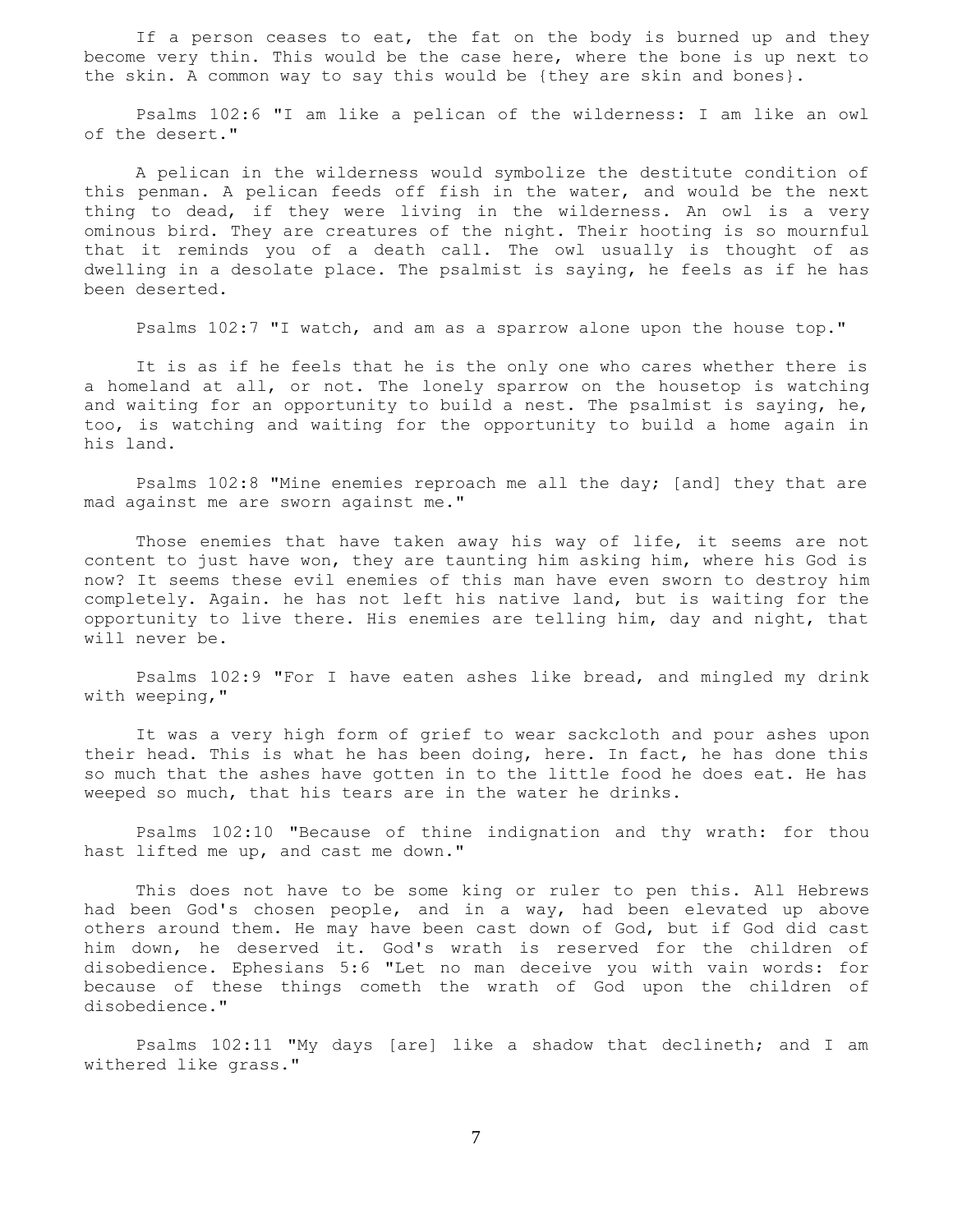This is actually the fate of all men who are not in right standing with God. Everyone, good and bad, begin to die the day they are born. The only important difference in one man over another, is what happens to them after this brief life here on the earth. Those who trust in Jesus as their Saviour and Lord, inherit eternal life.

 Psalms 102:12 "But thou, O LORD, shalt endure for ever; and thy remembrance unto all generations."

 The psalmist, here, is going to the source of help. He is saying, even though my time on the earth is very short, You are from everlasting to everlasting. The psalmist is aware that he will soon be forgotten, when his life on this earth is done, but God will never be forgotten. Every generation has its opportunity to accept or reject the salvation offered through Jesus Christ our Lord. All know of God, in every generation. Their choice is to believe unto eternal life, or not believe and wind up in hell.

 Psalms 102:13 "Thou shalt arise, [and] have mercy upon Zion: for the time to favour her, yea, the set time, is come."

We have spoken of Zion, and all that it means, in all of these lessons. Zion, the mountain in Jerusalem, certainly will be totally restored as the holy city of God. Some would say that this very thing has already happened when the Jews got control of Jerusalem again. Looking at the standpoint of the church, we would say that it has not yet been restored to the greatness that it once had. There may still be a falling away, before we get desperate enough to ask God to intervene and restore its greatness. There is a time when even this will happen. I believe the time is very near. Our cry should be for mercy, and not justice.

 Psalms 102:14 "For thy servants take pleasure in her stones, and favour the dust thereof."

 Just the wailing wall remains of the old temple in Jerusalem. It is strange, in view of this Scripture that the wall is large stones. The Jewish people, and many Christians from around the world, go to the wall of stones and pray today.

We will continue the verse by verse study in the next lesson.

8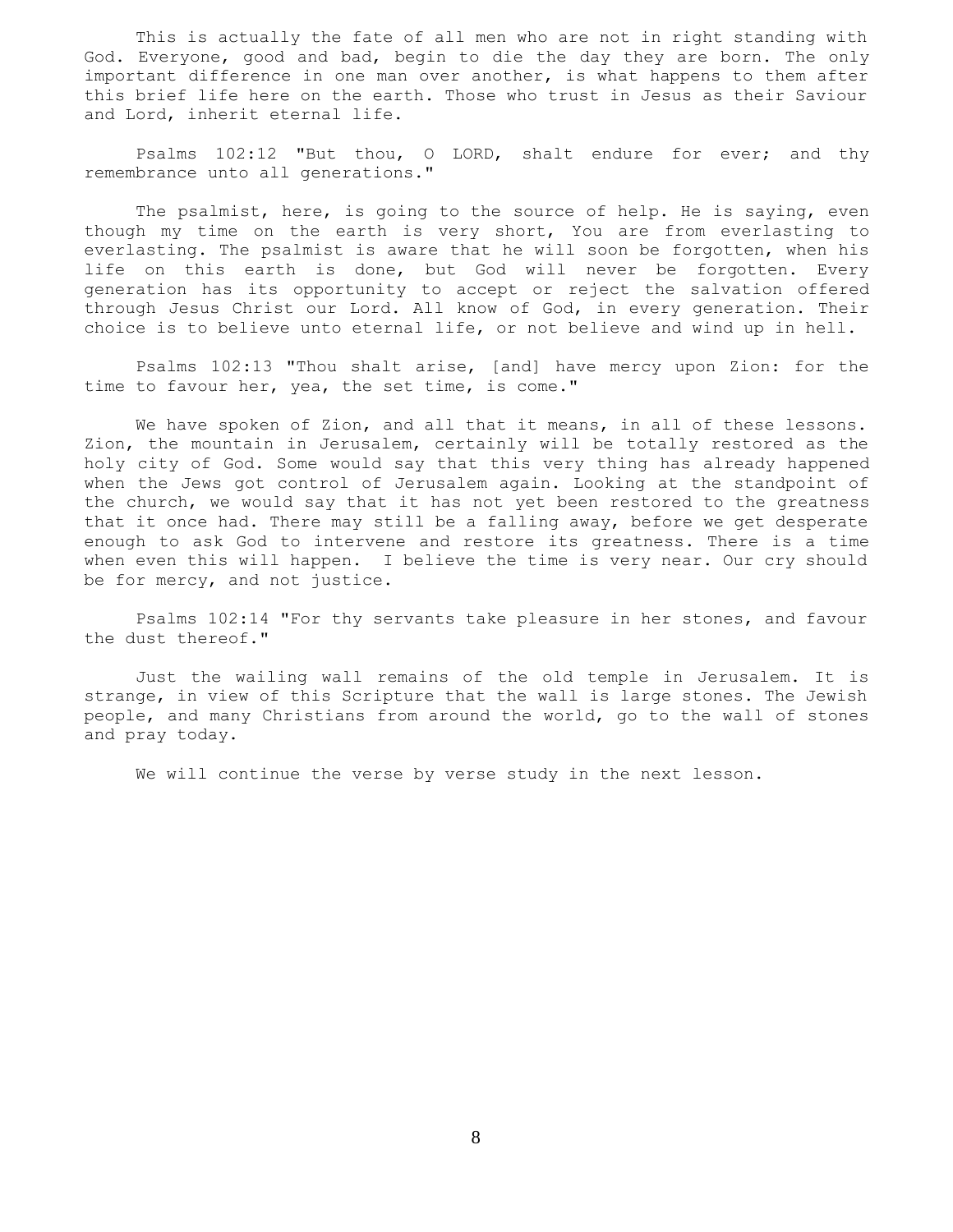Psalms 100 Questions

1. Who wrote the 102nd Psalm? 2. What type of prayer does verse 1 say this is? 3. What type of answer does the penman want to his prayer? 4. For my days are consumed as  $\qquad \qquad$ . 5. What does {my bones are burned as an hearth} mean? 6. His heart is withered like . 7. What is he saying, {my bones cleave unto my skin}? 8. What does a pelican in the wilderness symbolize? 9. What type of bird is the owl? 10. What does he mean by comparing himself to a sparrow upon the housetop? 11. What are his enemies doing to him all day long? 12. How serious are their threats? 13. What does his statement, {I have eaten ashes like bread} mean? 14. What caused his drink to be mingled with weeping? 15. Whose wrath is he speaking of in verse 10? 16. Quote Ephesians chapter 5 verse 6. 17.  $\ddot{0}$  and  $\ddot{0}$  lifted him, up and \_\_\_\_\_\_\_\_\_\_\_\_\_\_\_\_. 18. When do you begin to die? 19. What is the difference in godly men and worldly men? 20. The remembrance of God is unto all  $\frac{1}{\sqrt{1-\frac{1}{2}}}\cdot$ 21. Zion will be restored to be the \_\_\_\_\_\_\_\_ of God. 22. The cry of the Christian should be for , not 23. Where does the author believe the stones, spoken of in verse 14, are?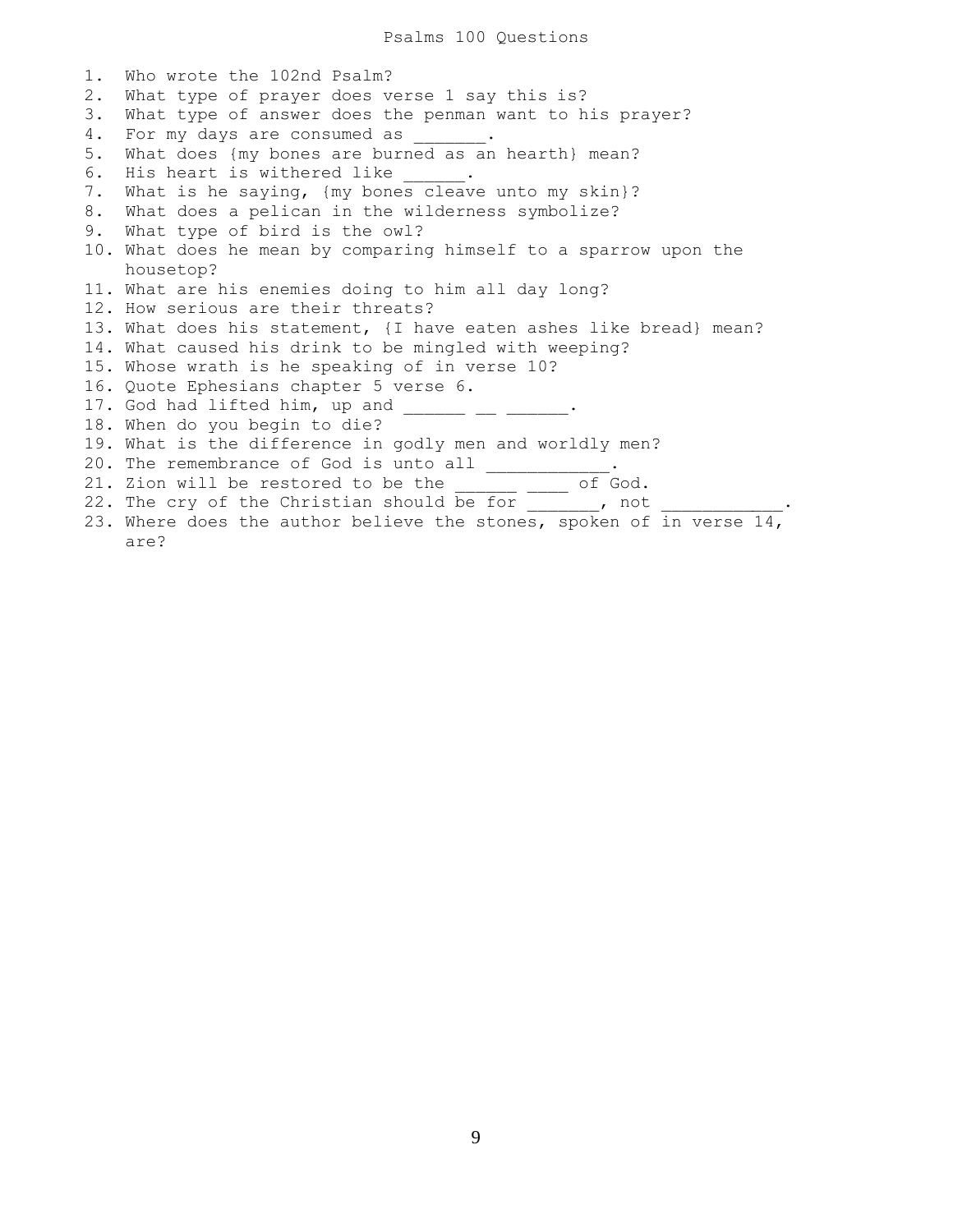#### PSALMS LESSON 101

We will begin this lesson by giving the 103rd Psalm in metre.

### THE PSALMS OF DAVID IN METRE

# Chapter 103

- Verse 1 "O MY soul, bless thou Jehovah, All within me bless his name; Bless Jehovah, and forget not All his mercies to proclaim. "
- Verse 2 "Who forgives all thy transgressions, Thy diseases all who heals; Who redeems thee from destruction, Who with thee so kindly deals. "
- Verse 3 "Who with tender mercies crowns thee, Who with good things fills thy mouth, So that even like the eagle Thou hast been restored to youth. "
- Verse 4 "In his righteousness, Jehovah Will deliver those distressed; He will execute just judgment In the cause of all oppressed.
- Verse 5 "He made known his ways to Moses, And his acts to Isr'el's race; God is plentiful in mercy, Slow to anger, rich in grace."
- Verse 6 "He will not forever chide us, Nor keep anger in his mind, Hath not dealt as we offended, Nor rewarded as we sinned. "
- Verse 7 "For as high as is the heaven, Far above the earth below; Ever great to them that fear him, Is the mercy he will show."
- Verse 8 "Far as cast from west is distant, He hath put away our sin; Like the pity of a Father Hath the Lord's compassion been. "
- Verse 9 "Well he knows our frame, remembering We are dust, our days like grass; Man is like the flower blooming, Till the hot winds o'er it pass. "
- Verse 10 "Then 'tis gone, and is remembered By its former place no more; But on them that fear Jehovah Rests his mercy evermore."
- Verse 11 "As it was without beginning, So it lasts without an end: To their children's children ever Shall his righteousness extend;"
- Verse 12 "Unto such as keep his cov'nant, And are steadfast in his way; Unto those who still remember His commandments and obey."
- Verse 13 "In the heavens high, Jehovah Hath for him prepared a throne, And throughout his vast dominion All his works his power shall own."
- Verse 14 "Bless Jehovah, ye his angels, Spirits that excel in might; Ye who hear what he commands you, Ye that do it with delight."
- Verse 15 "Bless and magnify Jehovah, All ye hosts that do his will; Ye his servants, ever ready All his pleasure to fulfil."
- Verse 16 "Bless Jehovah, all his creatures Ever under his control; All throughout his vast dominion; Bless Jehovah, O my soul."

 We will now begin the verse by verse study of the 103rd Psalm. Psalms 103:1 "{ [A Psalm] of David.} Bless the LORD, O my soul: and all that is within me, [bless] his holy name."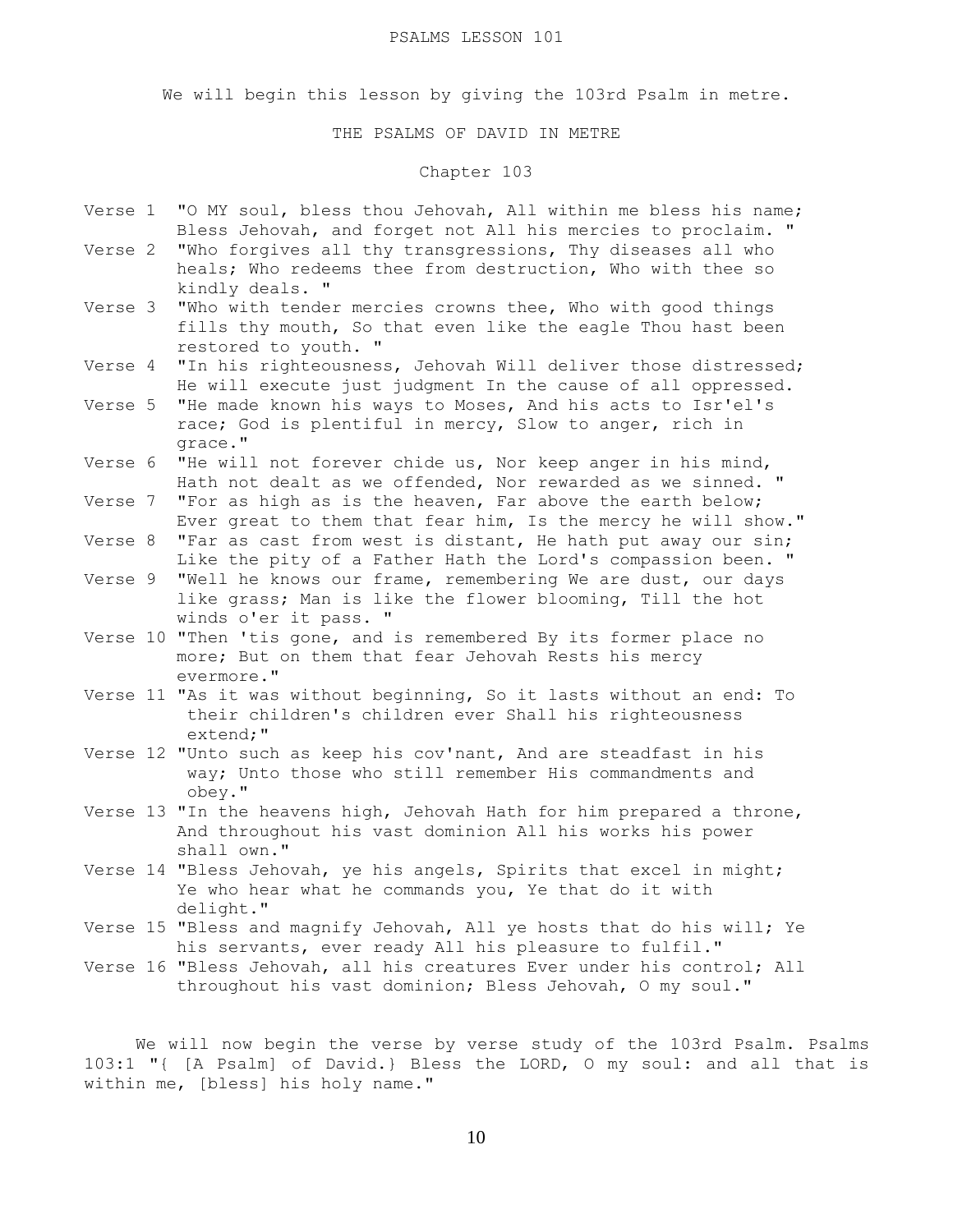This Psalm of David is a praise Psalm beyond compare. It lightens my heart to the extent that I must stop my writing and take out time to praise the LORD with all that is within me, as well. This is not the flesh of mankind praising the Lord, but the inner most being. Even as I type these words of praise, there is an overwhelming presence of the LORD. My heart is singing within at praise of the Lord. David can not say enough to express what is in his heart, here. We have said before that the heart of man is what he is. David's heart is overflowing with praise and adoration of the LORD here. We sing a little chorus of these verses here in our church. It would do all of us overwhelming good to stop and think of all the reasons we have for praising the LORD with every thing within us. Of course, LORD, here, is Jehovah.

 Psalms 103:2 "Bless the LORD, O my soul, and forget not all his benefits:"

 He has done great things for everyone that ever lived. He breathed the breath of life into each of us, and gave us life. Jesus gave His body on the cross to give us a new everlasting life in Him. One of the most loving and wonderful things He has done, is making the earth and all that it contains for a dwelling place for mankind. If we had a hundred pages to expound on the wonderful things He has done for each of us, it would not be half enough. All that we are, or ever hope to be, is because He loved us enough to provide it for us. The gift of salvation is the greatest thing He has done for us. Because of His great love, We will spend eternity in heaven with Him.

 Psalms 103:3 "Who forgiveth all thine iniquities; who healeth all thy diseases;"

 Most any physician in this land would tell you that he or she doctors you, but God heals you. Most of them will, also, tell you that they really do not understand why certain things help you to get well, they just do. Let's look at an Old Testament promise to forgive sins. Isaiah 1:18 "Come now, and let us reason together, saith the LORD: though your sins be as scarlet, they shall be as white as snow; though they be red like crimson, they shall be as wool." Of course, this Scripture from Isaiah is really prophetic of the forgiveness of sins that Jesus has provided for all who will accept forgiveness. The Lord Jesus took our sin upon His body on the cross. In exchange for our sin, He gave us His righteousness. Romans 3:23 "For all have sinned, and come short of the glory of God;" Praise God! He paid the price for us. One of the greatest statements in all the Bible is this next one. Hebrews 8:12 "For I will be merciful to their unrighteousness, and their sins and their iniquities will I remember no more."

 Psalms 103:4 "Who redeemeth thy life from destruction; who crowneth thee with lovingkindness and tender mercies;"

 We realize that David was the Psalmist here, but he is looking prophetically to the forgiveness provided through Jesus Christ our Lord. David had been physically redeemed so many times from the very destruction that he mentions here. I believe he is really looking for the Redeemer who will come after, who will be the substitute for the sins of all the people. I Timothy 4:10 "For therefore we both labour and suffer reproach, because we trust in the living God, who is the Saviour of all men, specially of those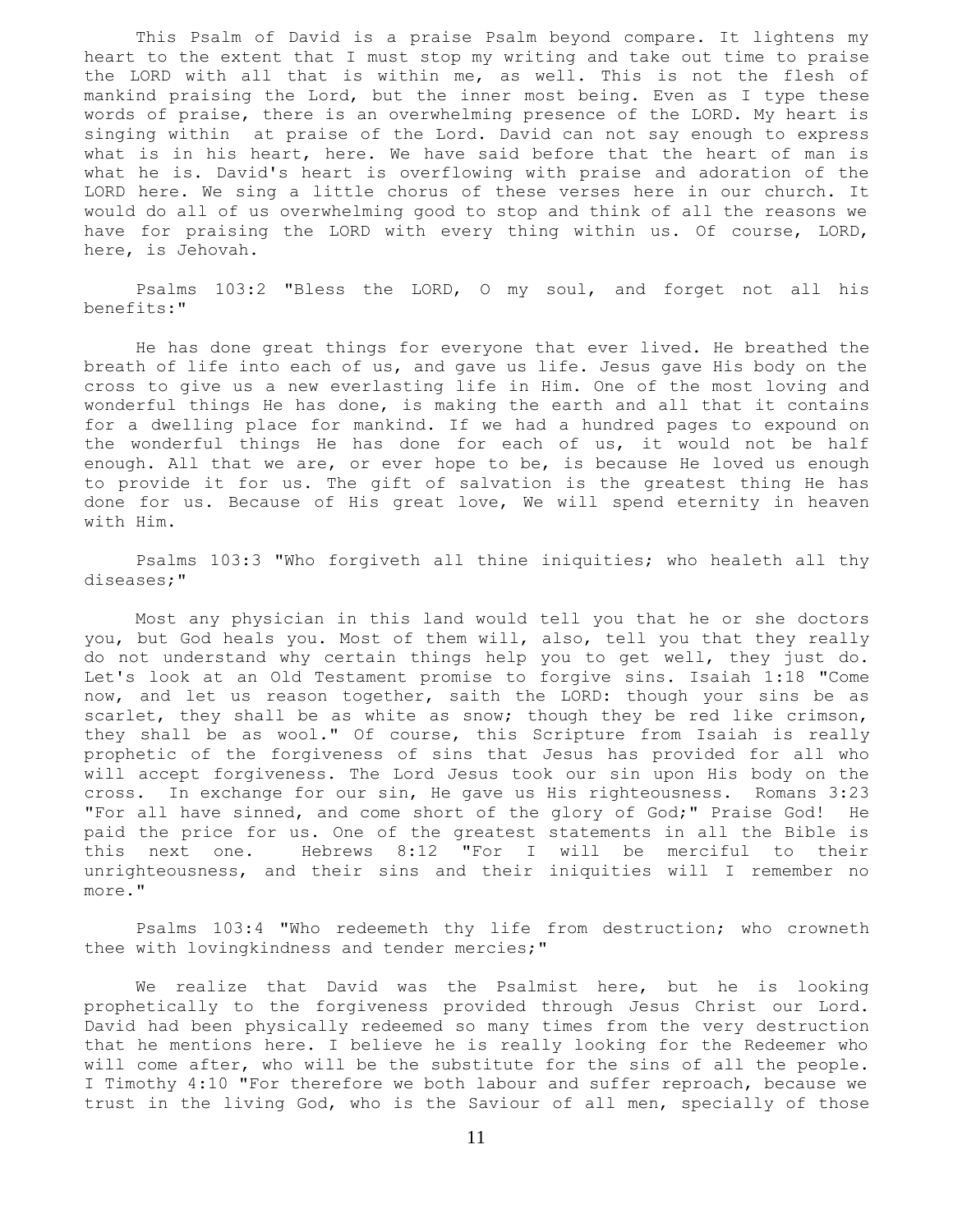that believe." David was much like many of the Old Testament prophets who were looking for the Messiah. David was fully aware that it was the Lord who kept him from the jaws of the lion, and it was this same Lord who was with him as he slew Goliath. The mercy of God was with him in all these occasions, but he was looking ahead to the time when the mercy of God would be shown to all men through the shed blood of the Lord Jesus Christ.

 Psalms 103:5 "Who satisfieth thy mouth with good [things; so that] thy youth is renewed like the eagle's."

 Possibly what is intended here by, satisfieth thy mouth, is possibly speaking of the spirit of man which will be satisfied through the Lord. This, at any rate, is an uplifting of the soul, which makes the receiver of this renewed like an eagle that soars to the highest through the sky. Many, who have been truly blessed of God have experienced just this feeling. The Spirit refreshes the soul of mankind and makes them ready to minister.

 Psalms 103:6 "The LORD executeth righteousness and judgment for all that are oppressed."

 The Lord, not only in the time of David, but even more so in the time of Jesus, came to help those who were oppressed. Jesus did not come to help those who did not need His help, He came to the lost, the sick, the demon possessed, the hungry, the blind, in fact, He came to help the outcasts of society. The high and mighty felt as if they did not need Him. He came to those who needed a Saviour. This same One who brought salvation for whosoever will, is also the Judge. It is Jesus that we will stand before on judgment day. He blesses, but if we refuse the blessings, He is the One who condemns to hell.

 Psalms 103:7 "He made known his ways unto Moses, his acts unto the children of Israel."

 We do know that Moses communed with God on the mount. Moses was in His presence for 40 days and nights. The beautiful thing, to me, is the fact that Moses' head glowed with a light so bright, when he came down the mountain, that he had to cover his head to keep from blinding the people. God filled Moses' head with the knowledge of Godly things on the mountain. God brought the children of Israel out of Egypt through mighty signs and wonders. The children of Israel were without excuse, because they had seen the greatness of God over and over on this journey to the promised land.

 Psalms 103:8 "The LORD [is] merciful and gracious, slow to anger, and plenteous in mercy."

 No one knew this better than the Israelites. God forgave them over and over. Prophetically they were the harlot wife in Hosea. They were unfaithful to God, and He forgave them over and over. David could speak from first hand knowledge of the forgiveness of God, as well. The Lord had forgiven him of his discretion with Bathsheba. Even we should not be quick to point a finger at him. If it were not for the mercy and the forgiveness of God, you and I would be lost, too. We see from the following Scripture, that it is the desire of God for all to be saved. II Peter 3:9 "The Lord is not slack concerning his promise, as some men count slackness; but is longsuffering to us-ward, not willing that any should perish, but that all should come to repentance."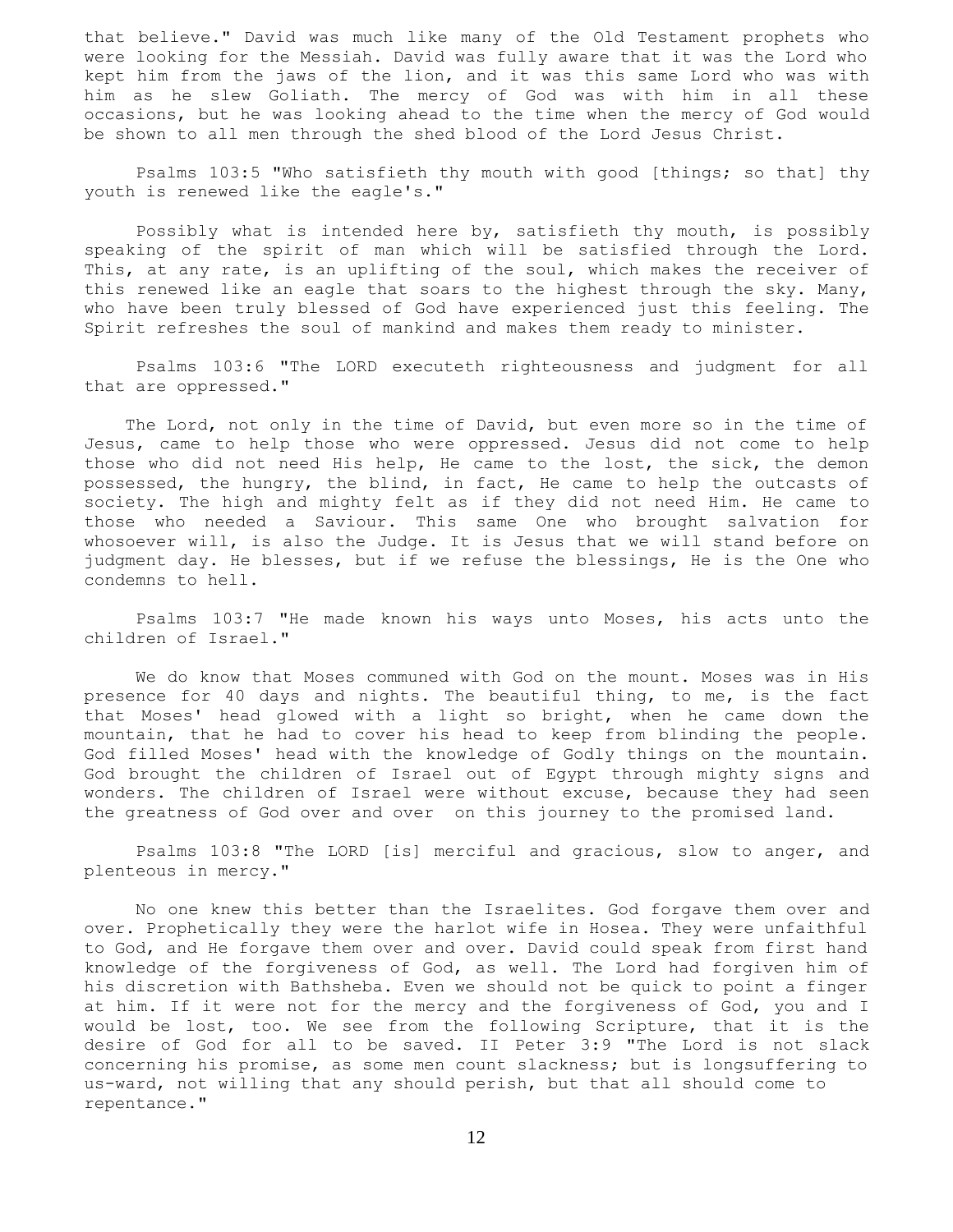Psalms 103:9 "He will not always chide: neither will he keep [his anger] for ever."

 We think of God as a loving and forgiving God, but He will not always look the other way. Just as there was a time when God looked on men in the time of Noah and was sorry that He had even made them, He is sorry whenever we continue in sin. He waited a very long time, before He turned His hot anger and destroyed all but Noah's family. He is patient, but there is an end to His patience. Chide, in this verse, means grapple or wrangle. God does not wrangle over sin. He has set an absolute, that there is no arguing with. He is tolerant, but someday will say, it is enough.

 Psalms 103:10 "He hath not dealt with us after our sins; nor rewarded us according to our iniquities."

 Above all other things that God is: He is a forgiving God. He has not dealt with any of us according to our sin, because we all are guilty of sin and deserve to be crucified. He accepted the body and blood of Jesus as full payment for all of our sin and iniquity. Salvation is a free gift. Ephesians 2:8 "For by grace are ye saved through faith; and that not of yourselves: [it is] the gift of God:" Ephesians 2:9 "Not of works, lest any man should boast."

 If I were to try to sum this lesson up, I would have to say that David has received total forgiveness for all of his sin. He is feeling overwhelming joy, knowing that all is well with his soul. He can not find enough words in his meager vocabulary to express the gratitude that he has for this loving LORD. His heart is so full of praise to the LORD, that it seems it will burst. David is a changed man.

 Let us take a look at what He has done for you and me, as well. The very first thing is, He furnished salvation free of charge to each of us. The very breath in our body is a gift from God. We could go on and on, but I think you have the picture. It is very little in return that we would praise Him with everything that is within us.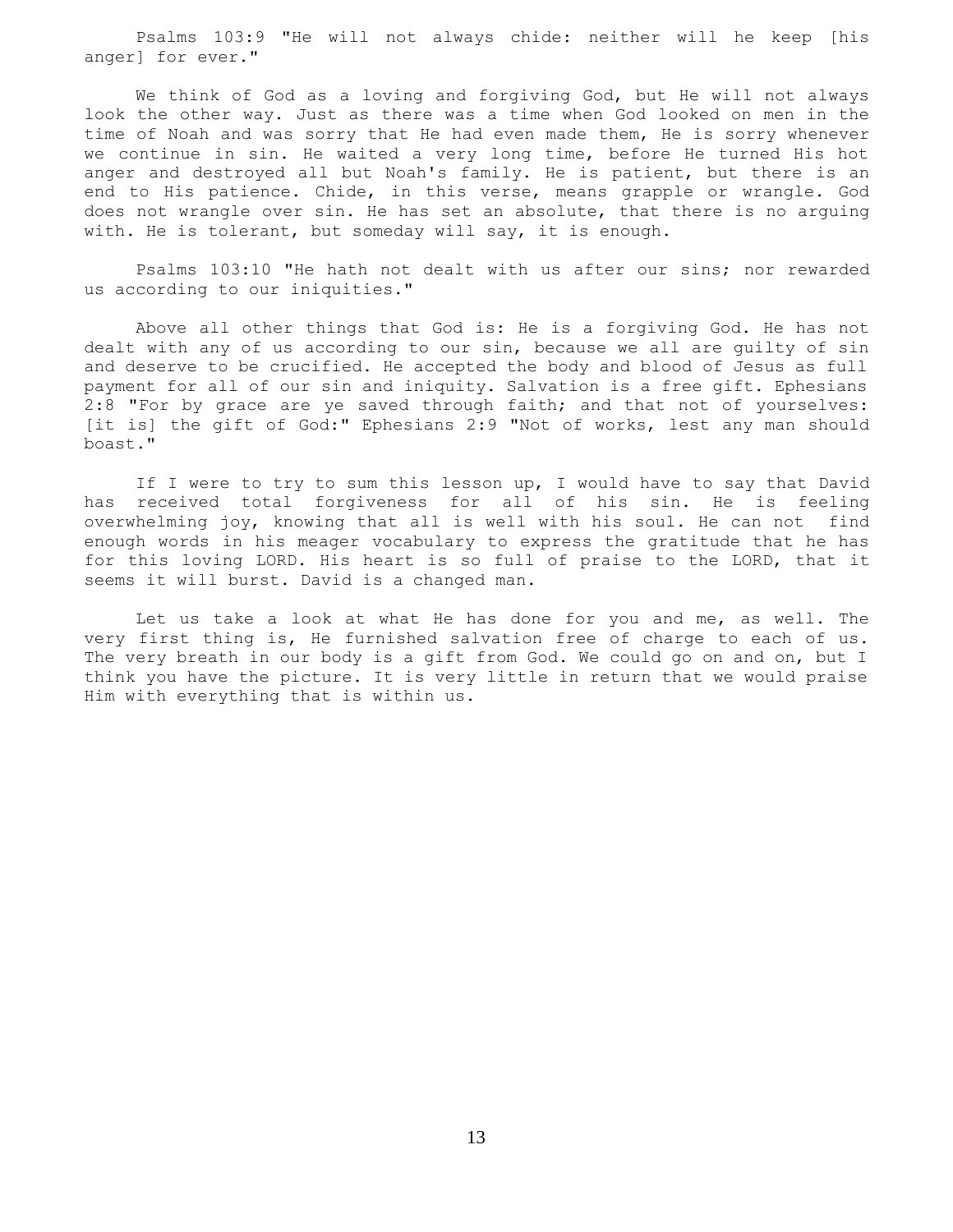1. Quote Psalms chapter 103 verse 1. 2. Who penned the 103rd Psalm? 3. What kind of a Psalm is the 103rd? 4. What determines what a man is? 5. Who is LORD in verse 1? 6. In verse 2, David said forget not what? 7. Why was the earth made? 8. Who forgiveth all thine 9. Who healeth all thy diseases? 10. Quote Isaiah chapter 1 verse 18. 11. Who have sinned and come short of the glory of God? 12. What wonderful promise did He make in Hebrews chapter 8 verse 12? 13. In verse 4, He crowns with 2 things, what are they? 14. Who is Jesus Christ the Saviour of? 15. When were two times when God miraculously saved David's life? 16. What is meant, in verse 5, by satisfieth thy mouth? 17. What, besides righteousness, does the LORD execute? 18. Who did Jesus come to help? 19. Who will we stand before on judgment day? 20. What special thing happened to Moses, when he was on the mount with God? 21. Why were the Israelites without excuse? 22. Quote Psalms chapter 103 verse 8. 23. What great sin had God forgiven David of? 24. Quote 2 Peter chapter 3 verse 9. 25. What does the word {chide} mean? 26. When does the Bible say that God was sorry He had made man? 27. In verse 10, we see God as a \_\_\_\_\_\_\_\_ God. 28. Quote Ephesians chapter 2 verse 8. 29. How did the author sum up this lesson?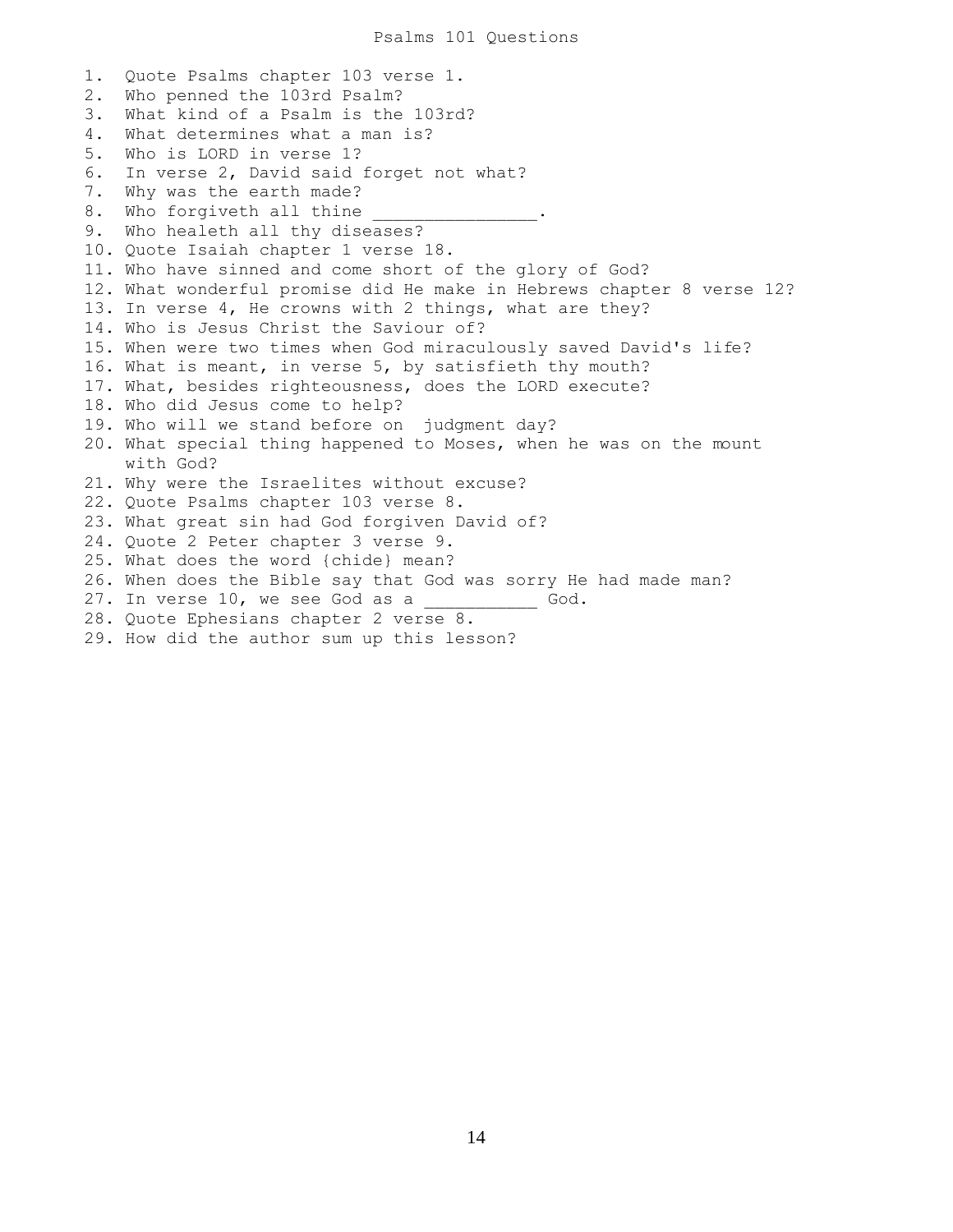We will begin this lesson in Psalms 103:11 "For as the heaven is high above the earth, [so] great is his mercy toward them that fear him."

 This is saying that the mercies of God toward man are so great there is no way we can measure them. We do know the scientists have not been able to find the end of the universe, so that makes this Scripture doubly beautiful. It means we will never be able to find the end of God's mercies either.

 Psalms 103:12 "As far as the east is from the west, [so] far hath he removed our transgressions from us."

 How wonderful it is to know that our sins are so far away that we can not get there from here. This means, if we started looking for them, they would always be as far as the east is from the west. I heard a lady say, in her testimony, that she did not know how far the east is from the west, but she knew she could not get there from here. Not only have they been removed from us, but they have been done away with. Our sins {forgiven ones} died on the cross.

 Psalms 103:13 "Like as a father pitieth [his] children, [so] the LORD pitieth them that fear him."

 The pity shown here is so much greater than that of man for man. The pity mentioned here is the pity that a Father has for His son. We are sons of the Father, if we accept Jesus Christ as our Saviour. Romans 8:15 "For ye have not received the spirit of bondage again to fear; but ye have received the Spirit of adoption, whereby we cry, Abba, Father." John 1:12 "But as many as received him, to them gave he power to become the sons of God, [even] to them that believe on his name:" These 2 Scriptures above leave no doubt at all, that those who fear God are His children. There is no wonder that He pities us as His children, we are His children.

 Psalms 103:14 "For he knoweth our frame; he remembereth that we [are] dust."

 Since we are His creation, He would know exactly how we were constructed. In the creation act, He made man from the dust of the earth. He is very well aware of our earthliness. Genesis 2:7 "And the LORD God formed man [of] the dust of the ground, and breathed into his nostrils the breath of life; and man became a living soul." Perhaps, one of the reasons for God being so patient with mankind is because God realizes man's connection with the dust of the earth. In the flesh man is not much, it is only when God gave us new life in Jesus Christ that man became something. Through Adam and Eve, we were all flesh and headed for an eternity in hell. Through Jesus Christ our Lord, we received a birth in our spirit. This gave us new life in Jesus. I Corinthians 15:45 "And so it is written, The first man Adam was made a living soul; the last Adam [was made] a quickening spirit."

 Psalms 103:15 "[As for] man, his days [are] as grass: as a flower of the field, so he flourisheth."

This life, on this earth, is like a vapor, here today and gone tomorrow. It has been likened to smoke, which vanishes away. Psalms 90:10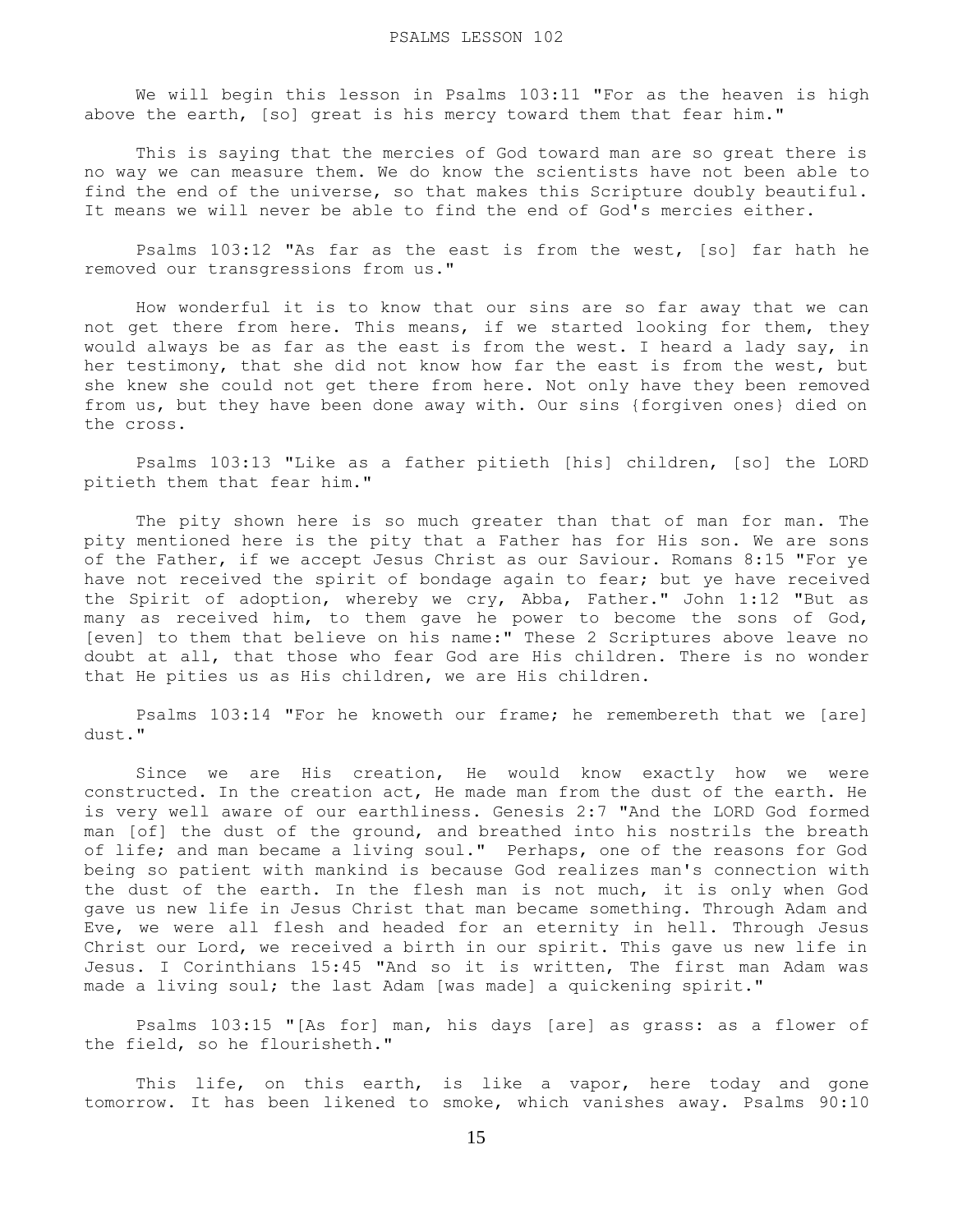"The days of our years [are] threescore years and ten; and if by reason of strength [they be] fourscore years, yet [is] their strength labour and sorrow; for it is soon cut off, and we fly away." We are very much like a flower that buds in the spring, blooms in the summer and dies in the fall. The season of man on this earth is very short. Grass is like the flower. It sprouts up in spring, blooms and then is cut down and dies. If this life were all there is to life, it would be of no real pleasure. The day we are born, we begin the dying process.

 Psalms 103:16 "For the wind passeth over it, and it is gone; and the place thereof shall know it no more."

 The place that we once lived is soon taken over by another and we are soon forgotten. Once the body of man has returned to the dust it can be blown away with just a small wind. Life is like that. We only pass this way once, we must do the very best with our life while we are here. It is too soon gone. I hear so many people say, I wish I had done more with my life while I had the chance. Tomorrow is too late.

 Psalms 103:17 "But the mercy of the LORD [is] from everlasting to everlasting upon them that fear him, and his righteousness unto children's children;"

 Even though the Lord does not have grandchildren, He does bless the children of His children. We know that Abraham was the father of Isaac, and Isaac was the father of Jacob. God looks kindly upon the children of those who follow Him. One of the best examples of that in the entire Bible, is the fact that Noahs's 3 sons were spared, because Noah found grace in the sight of the LORD. I suppose one reason the blessing goes down from one generation to the other is, because the righteous teach their children and grandchildren the ways of God.

 Psalms 103:18 "To such as keep his covenant, and to those that remember his commandments to do them."

 Deuteronomy 7:9 "Know therefore that the LORD thy God, he [is] God, the faithful God, which keepeth covenant and mercy with them that love him and keep his commandments to a thousand generations;" This is speaking of the Abrahamic covenant. There is no end to the blessings that are received by those of all ages who make Him Saviour and Lord. Galatians 3:29 "And if ye [be] Christ's, then are ye Abraham's seed, and heirs according to the promise." The promise, here, is the same as the Abrahamic covenant. We must continue to walk in the salvation that Jesus provided for each of us. To be Christ's, means that we are totally His. He is our Lord. We keep His covenant, because it is our desire to please Him. This does not just mean the ten commandments. It means that our total desire is to please Him in all that we do.

 Psalms 103:19 "The LORD hath prepared his throne in the heavens; and his kingdom ruleth over all."

The word that was translated prepared here, means to set up. Jesus, even now, is seated in heavenly places at the right hand of the Father. He is at the throne of God. Hebrews 12:2 "Looking unto Jesus the author and finisher of [our] faith; who for the joy that was set before him endured the cross, despising the shame, and is set down at the right hand of the throne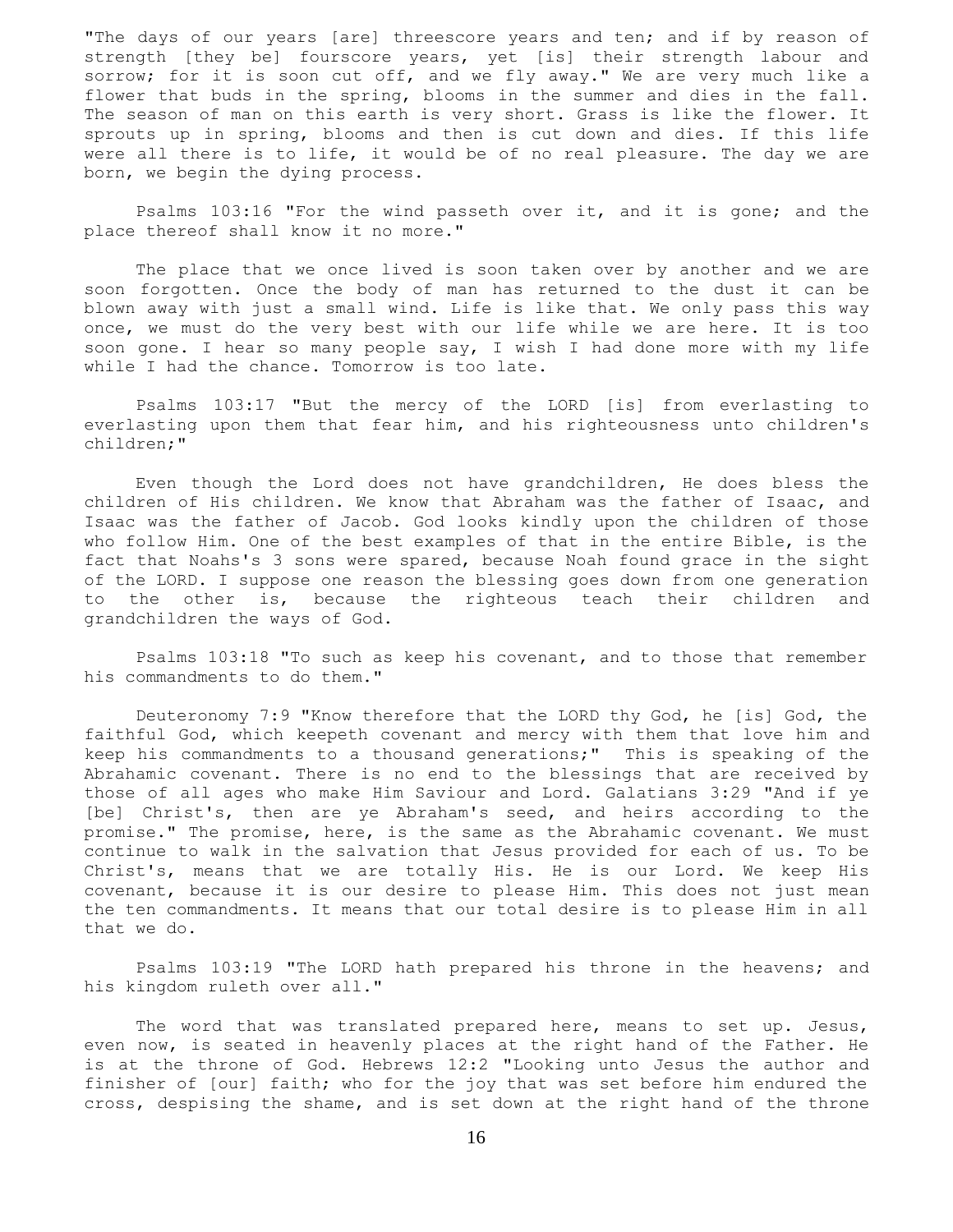of God." Acts 7:49 "Heaven [is] my throne, and earth [is] my footstool: what house will ye build me? saith the Lord: or what [is] the place of my rest?" We have gone into the fact, over and over, that the LORD Jesus Christ was the Creator of all the heavens, as well as the earth and everything and everyone. This kingdom, spoken of here, has been set up from the foundation of the earth. He is not just Lord of the earth, but the heavens as well. Philippians 2:9 "Wherefore God also hath highly exalted him, and given him a name which is above every name:" Philippians 2:10 "That at the name of Jesus every knee should bow, of [things] in heaven, and [things] in earth, and [things] under the earth;" He is even now preparing a place for you and me in the heavenlies with Him. He has never stopped being ruler over all of His creation. He is, and was, Supreme ruler of His creation. In John chapter 1 it tells us exactly what His creation was. John 1:3 "All things were made by him; and without him was not any thing made that was made."

 Psalms 103:20 "Bless the LORD, ye his angels, that excel in strength, that do his commandments, hearkening unto the voice of his word."

 Angels are ministering spirits. They do not minister what they choose. They are sent on special assignments by the LORD. They serve Him day and night. Part of their job is to continually praise Him. Angels have much more strength than mankind. In the book of Revelation, the letters to the 7 churches were addressed to the angel of the church. The point I am making is the important thing to being a ministering spirit in service of the Lord is in the statement, {that do His commandments}. Even the minister in a specific church cannot be effective for the Lord unless the Spirit ministers through him or her. The Spirit will minister through them, if they {do His commandments}. In our weakness, He is strong. Allow the Spirit of God to minister through you. DO HIS COMMANDMENTS.

 Psalms 103:21 "Bless ye the LORD, all [ye] his hosts; [ye] ministers of his, that do his pleasure."

 Notice the possessive word {His}. The hosts are His. Even the earth and the stars staying in perfect orbit, is because He commanded them to do that. If we do not His pleasure, we are not His ministers. Especially the ministers of this world and the angels in heaven should spend their time blessing Him, for He has done great things. The more I study His Word {Bible}, the more I realize how He deserves our praise.

 Psalms 103:22 "Bless the LORD, all his works in all places of his dominion: bless the LORD, O my soul."

 It seems so shallow to say, bless the LORD. How can man of so lowly estate, bless the LORD? It is a particular pleasure to bless the LORD with everything that is within us. Just the act of blessing the LORD does something very special to the condition of our own soul. Not that we can give Him any thing. It is the fact that we desire to give Him everything. Even the trees in the forest lift their branches up in praise. All of God's creation glorifies Him in some way. Let everything within us bless His Holy Name.

17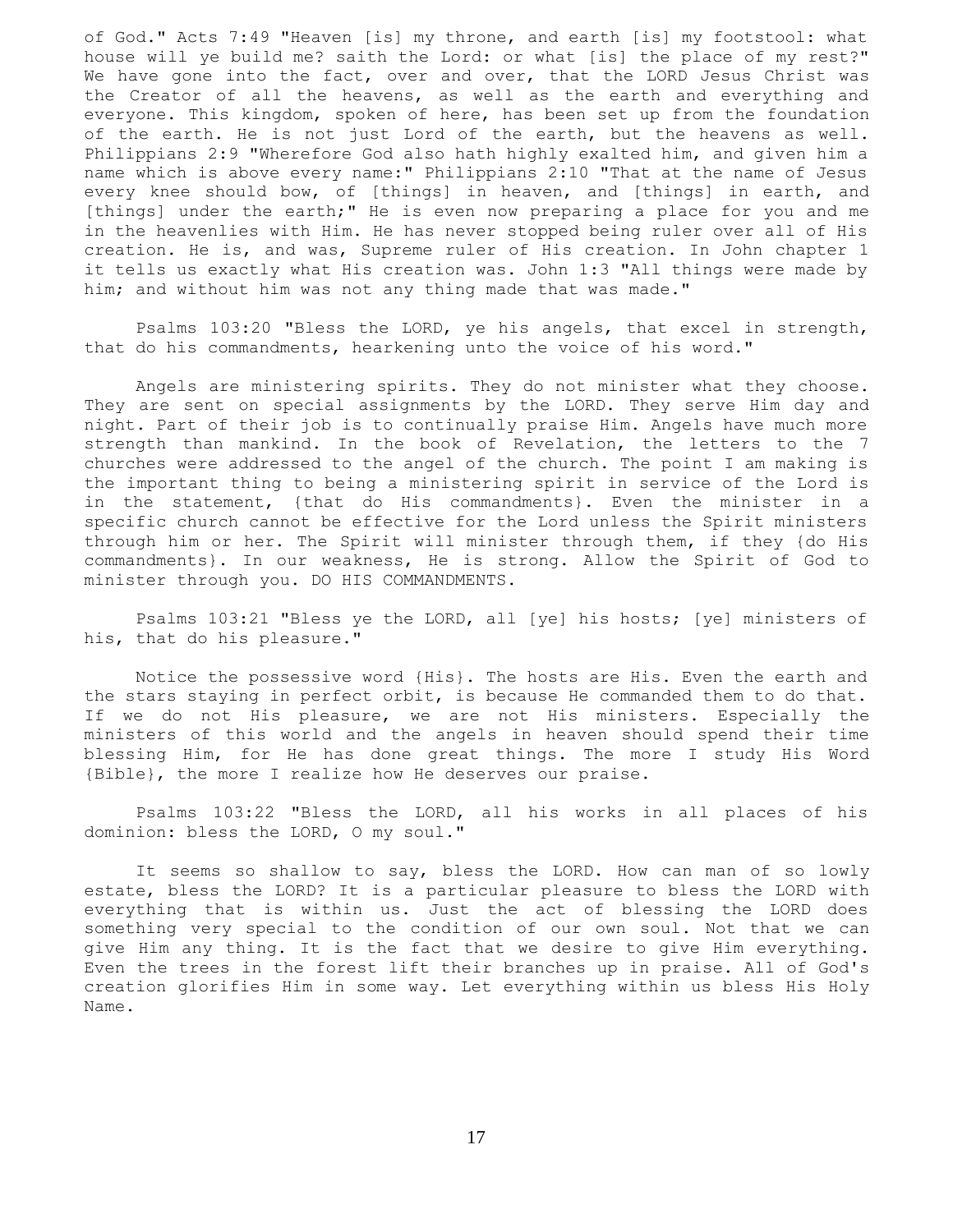1. The mercies of God to man are so great  $\frac{1}{\sqrt{1-\frac{1}{2}}}\frac{1}{\sqrt{1-\frac{1}{2}}}\frac{1}{\sqrt{1-\frac{1}{2}}}\frac{1}{\sqrt{1-\frac{1}{2}}}\frac{1}{\sqrt{1-\frac{1}{2}}}\frac{1}{\sqrt{1-\frac{1}{2}}}\frac{1}{\sqrt{1-\frac{1}{2}}}\frac{1}{\sqrt{1-\frac{1}{2}}}\frac{1}{\sqrt{1-\frac{1}{2}}}\frac{1}{\sqrt{1-\frac{1}{2}}}\frac{1}{\sqrt{1-\frac{1}{2}}}\frac$ 2. What does the author think is doubly beautiful about the comparison in verse 11? 3. He has removed our transgressions how far away? 4. How does the LORD pity those who fear Him? 5. Quote Romans chapter 8 verse 15. 6. Quote John chapter 1 verse 12. 7. Why does He pity us as His children? 8. What did the Lord God form man out of? 9. In the flesh man is not much, when does he become something? 10. The first Adam was a living soul, what was the last Adam? 11. What are the days of man compared to in verse 15? 12. We are like a flower that in the spring, when in the summer, and  $\frac{1}{\text{in the fall}}$ . 13. When do we begin to die? 14. What will happen to the place we live now, after we die? 15. Do you have regrets about the way you have spent your life up until now? 16. What are you going to do about it? 17. The mercy of the Lord is from \_\_\_\_\_\_\_\_ to \_\_\_\_\_\_\_\_\_\_. 18. His righteousness extends unto \_\_\_\_\_\_\_\_\_\_\_\_ \_\_\_\_\_\_\_\_\_\_\_. 19. Who is a very good example of the Lord blessing the children of one who followed Him? 20. What is a good logical reason why the blessings of God go down from one generation to another? 21. Who is the Lord God careful to keep covenant with? 22. What covenant is He speaking of? 23. Quote Deuteronomy chapter 7 verse 9. 24. Quote Galations chapter 3 verse 29. 25. Who prepared the Lord's throne in heaven? 26. When was it prepared? 27. Quote Hebrews chapter 12 verse 2. 28. Heaven is His \_\_\_\_\_\_\_, and earth is His \_\_\_\_\_\_\_\_\_\_. 29. Quote John chapter 1 verse 3. 30. Who will bow to Jesus? 31. What are angels? 32. Who sends angels on special assignments? 33. Who were the letters to the seven churches addressed to in Revelation? 34. What 3 words in verse 20 determine whether you are ministering what the Lord would have you to or not? 35. What possessive word is prominent in verse 21? 36. Let everything within us \_\_\_\_\_\_ His Holy Name.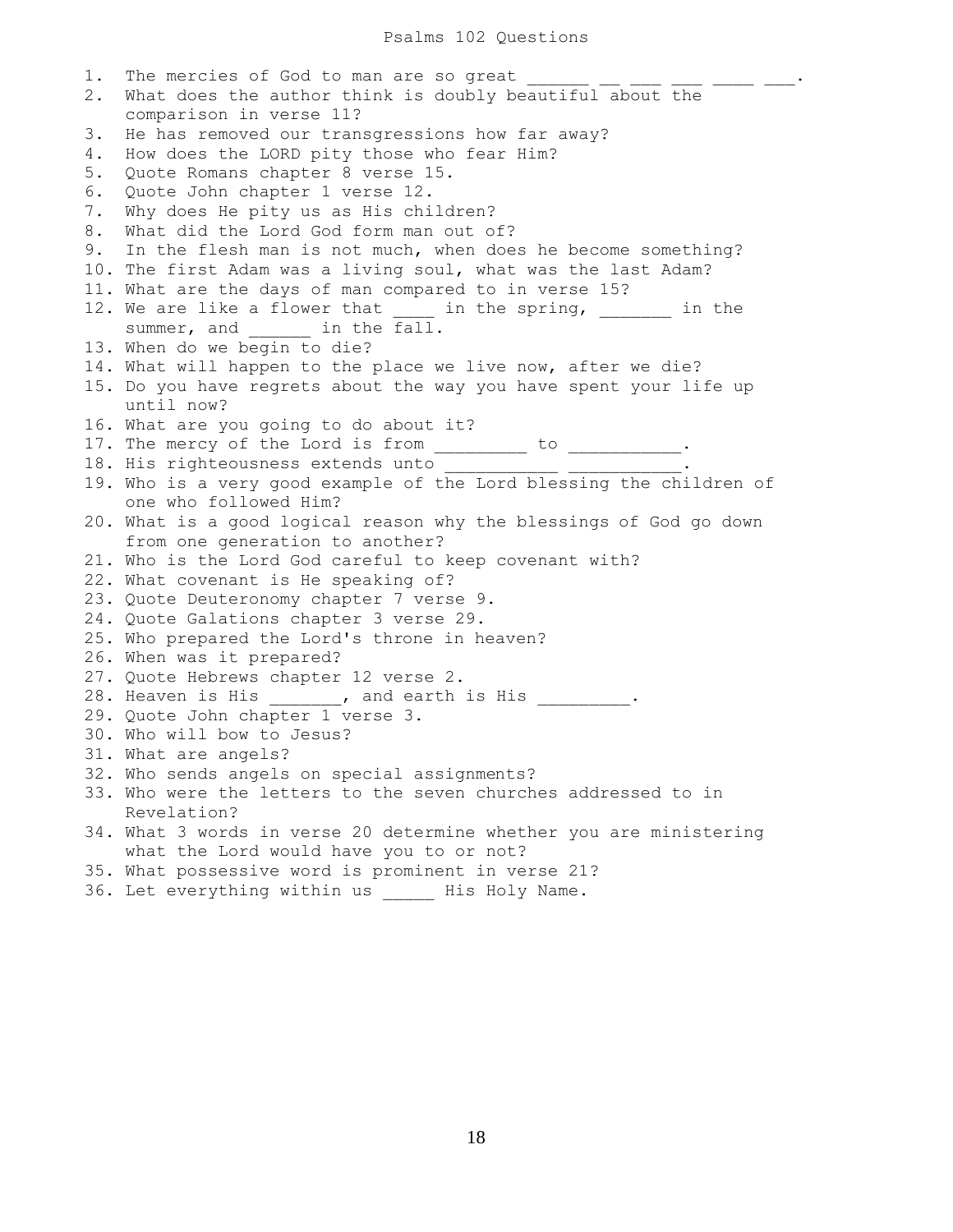#### PSALMS LESSON 103

We will begin this lesson by giving the 104th Psalm in metre.

### THE PSALMS OF DAVID IN METRE

# Chapter 104

- Verse 1 "Bless God, my soul. O Lord my God, Thou art exceeding great; With honor and with majesty Thou clothed art in state."
- Verse 2 "With light, as with a robe, thyself Thou coverest about; And, like the curtain of a tent, The heavens stretchest out."
- Verse 3 "He of his chambers doth the beams Within the waters lay; He doth the clouds his chariot make, On wings of wind make way."
- Verse 4 "He doth the flames his ministers, The winds his angels make; He earth's foundations firmly laid That it should never shake."
- Verse 5 "Thou didst it cover with the deep, As with a garment spread: The waters stood above the hills, When thou the word hadst said."
- Verse 6 "But at the voice of thy rebuke They fled, and would not stay; They at thy thunder's dreadful voice Did hasten fast away."
- Verse 7 "They by the mountains do ascend, And by the valley-ground Descend again to that same place Which thou for them didst found."
- Verse 8 "To them a limit thou hast set, O'er which they may not go, That they do not return again The earth to overflow."
- Verse 9 "He to the valleys sends the springs, Which run among the hills; They to all beasts of field give drink, Wild asses drink their fills."
- Verse 10 "The fowls of heaven their dwellings Beside each flowing spring have And there among the branches they With joyful voices sing."
- Verse 11 "He from his chambers watereth The hills when they are dried: And with the fruit of these thy works, The earth is satisfied."
- Verse 12 "He makes the grass for cattle grow, He makes the herb to spring For use of man, that food to him He from the earth may bring;"
- Verse 13 "And wine, that to the heart of man Doth cheerfulness impart; Oil that this face makes shine, and bread That strengtheneth<br>his beart his heart.
- Verse 14 "The trees of God are full of life; The cedars great that stand On Lebanon, all planted were By his almighty hand. "
- Verse 15 "Where birds a place of safety choose In which their nests to make; As for the stork, the lofty firs They for their dwelling take. "
- Verse 16 "Wild goats a place of refuge find Upon the mountains high; The conies also to the rocks Do for their safety fly. "
- Verse 17 "He sets the moon in heav'n, thereby the seasons to discern; From him the sun his certain time of going down doth learn. "
- Verse 18 "Thou darkness mak'st, 'tis night, then Of forests creep abroad. The lions young do roar for prey, And seek their meat from God.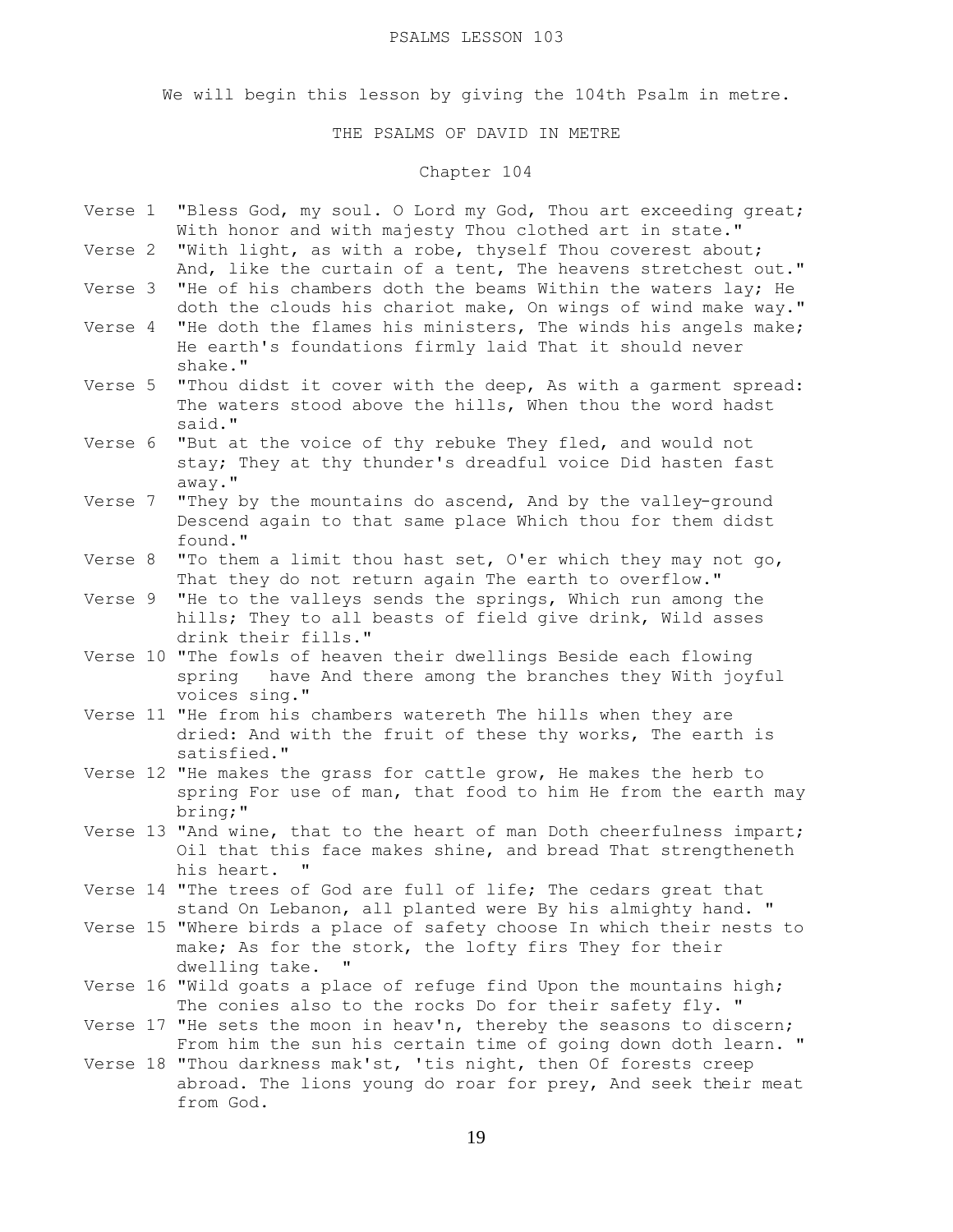- Verse 19 "The sun doth rise, and home they flock, Down in their dens they lie. Man goes to work, his labor he Doth to the ev'ning ply."
- Verse 20 "How manifold, O Lord, thy works, In wisdom wonderful Thou ev'ry one of them hast made; Earth's of thy riches full: "
- Verse 21 "So is this great and spacious sea, Where things creeping are, Which numbered cannot be; and beasts Both great and small are there. "
- Verse 22 "The ships go there, and there the Leviathan to play. mak'st These wait on thee, and from thy hand In due time fed are they. "
- Verse 23 "And what thy kindness gives to them They gather for their food; Thine hand thou open'st lib'rally, And they are filled with good."
- Verse 24 "Thou hid'st thy face; they troubled are, Their breath thou tak'st away; They die, and to their kindred dust Return again do they. "
- Verse 25 "Thy spirit then thou sendest forth, And they created are; The face of earth thou dost revive, And all things new appear.
- Verse 26 "The glory of the mighty Lord For ever shall endure; And in his works Jehovah shall Rejoice for evenmore. "
- Verse 27 "Earth, as affrighted, trembleth all, If he on it but look; And if the mountains he but touch, they presently do smoke. "
- Verse 28 "I to the Lord Most High will sing so long as I shall live; And while I being have I will to my God praises give. "
- Verse 29 "Of him my meditation shall Sweet thoughts to me afford; And as for me, I will rejoice In God, my only Lord. "
- Verse 30 "From earth let sinners be consumed, Let ill men no more be. O thou my soul, bless thou the Lord. Praise to the Lord give ye."

 We will now begin the verse by verse study of the 104th Psalm. Psalms 104:1 "Bless the LORD, O my soul. O LORD my God, thou art very great; thou art clothed with honour and majesty."

 This almost seems to be a continuation of the praise in the last lesson. We will see in this Psalm {as some noted scholars have} that this is a Psalm about creation and the praise due the Creator of it all. I believe the praise, in this verse, shows that even before anything was created, He deserved to be praised. The being clothed in honour and majesty, is just saying the whole world should see those two aspects of the LORD, when they first look. Our first view with our spirit should be that we see more than can be imagined, He is majestic and His honour is beyond reproach. Have you ever seen the glow on a brand new Christian's face, when they first see that God is real? They are felling and seeing in their spirit the majesty and honour He has.

 Psalms 104:2 "Who coverest [thyself] with light as [with] a garment: who stretchest out the heavens like a curtain:"

 We know that He is the Light of the world. The Light had to be applied before anything, or anyone, could exist. That is why the very first, Let there be, in Genesis was an application of the power of Light. This Light gives everything, and everyone, the power to exist. Genesis 1:3 "And God said, Let there be light: and there was light." We, also, know that the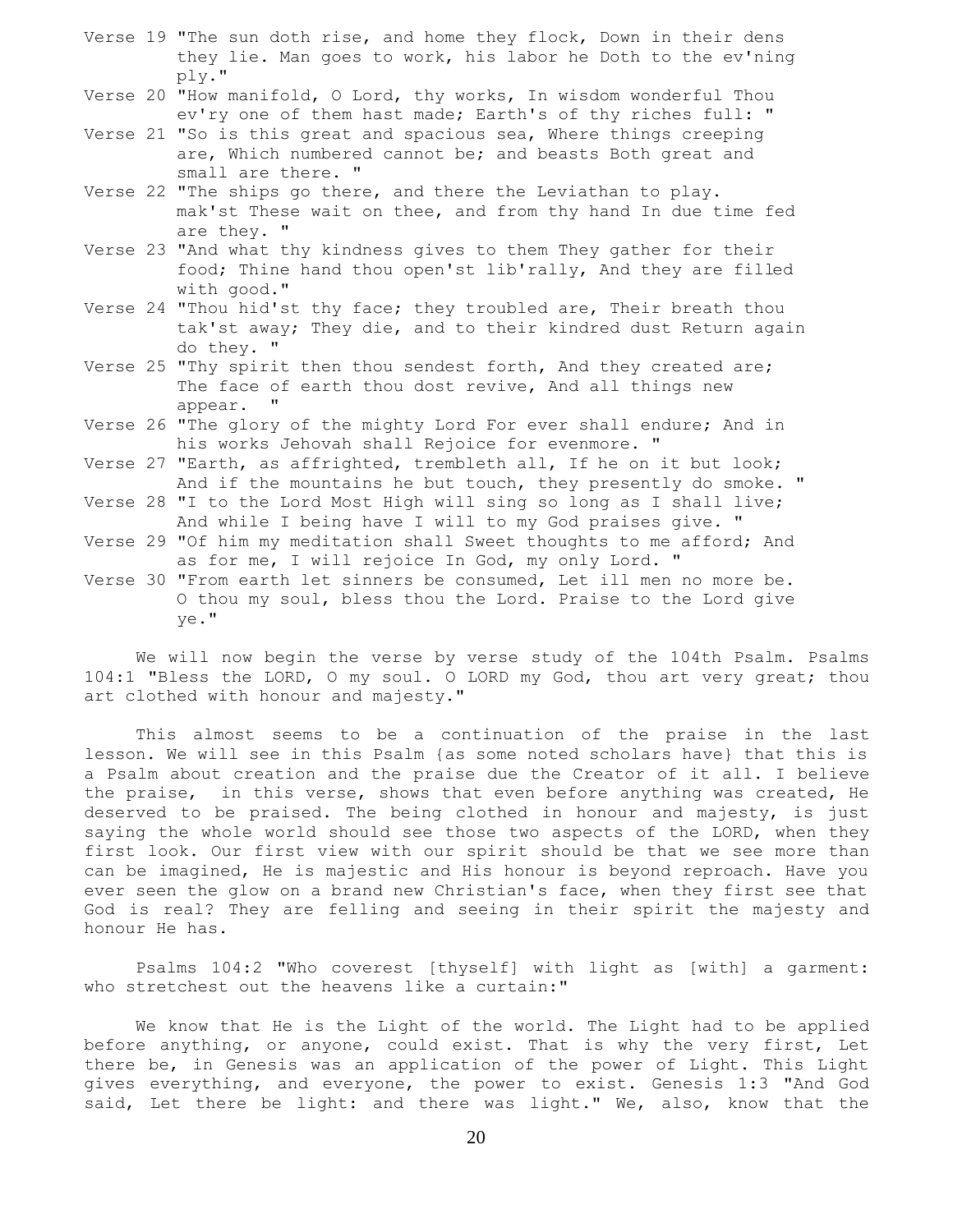heavens were next. Genesis 1:8 "And God called the firmament Heaven. And the evening and the morning were the second day." We must, also, remember from the last lesson, who did all of this. John 1:3 "All things were made by him; and without him was not any thing made that was made." This, of course, is the Word of God. He spoke-it became.

 Psalms 104:3 "Who layeth the beams of his chambers in the waters: who maketh the clouds his chariot: who walketh upon the wings of the wind:"

 The waters, here, are what the heavens were formed of. Do not ask me how, I do not know. I just know the Word says it, and I believe it. We do know that the clouds took Jesus wherever He wanted to go. In Acts, we read of their part in Jesus' ascension into heaven. Acts 1:9 "And when he had spoken these things, while they beheld, he was taken up; and a cloud received him out of their sight." We, also, know that we are promised that He will come back in like manner. Acts 1:11 "Which also said, Ye men of Galilee, why stand ye gazing up into heaven? this same Jesus, which is taken up from you into heaven, shall so come in like manner as ye have seen him go into heaven." We, also, know that the Presence that led the Israelites across the wilderness, led them in a cloud by day. This is enough said about all of this.

 Psalms 104:4 "Who maketh his angels spirits; his ministers a flaming fire:"

 Angels are sometimes seen in a visible form, but they are really spirits. We know that the two angels that led Lot out of Sodom were in the form of men. God is spoken of as a consuming fire. We do know that there is a spiritual fire and a literal fire. I would assume this is speaking of fire in the spiritual nature. Jesus baptized with the Holy Ghost and fire. This is speaking of fire of a spiritual nature. I believe those who are full of the Spirit of God are, also, filled with this spiritual fire.

 Psalms 104:5 "[Who] laid the foundations of the earth, [that] it should not be removed for ever."

 I have said this numerous times, but it still amazes me, how God flung this planet, we call earth, out into space and told it to stay in orbit. That is far above my comprehension. If nothing else, this would cause me to have great awe of God. This alone sets God so far above man, that there is a great vast separation.

 Psalms 104:6 "Thou coveredst it with the deep as [with] a garment: the waters stood above the mountains."

 I believe the penman to be David here, but whoever he is, the Holy Spirit moved upon him for all of these facts to be so perfect. We see, in this, the water covered the earth, before the dry land appeared. Genesis 1:9 "And God said, Let the waters under the heaven be gathered together unto one place, and let the dry [land] appear: and it was so." Genesis 1:10 "And God called the dry [land] Earth; and the gathering together of the waters called he Seas: and God saw that [it was] good."

 Psalms 104:7 "At thy rebuke they fled; at the voice of thy thunder they hasted away."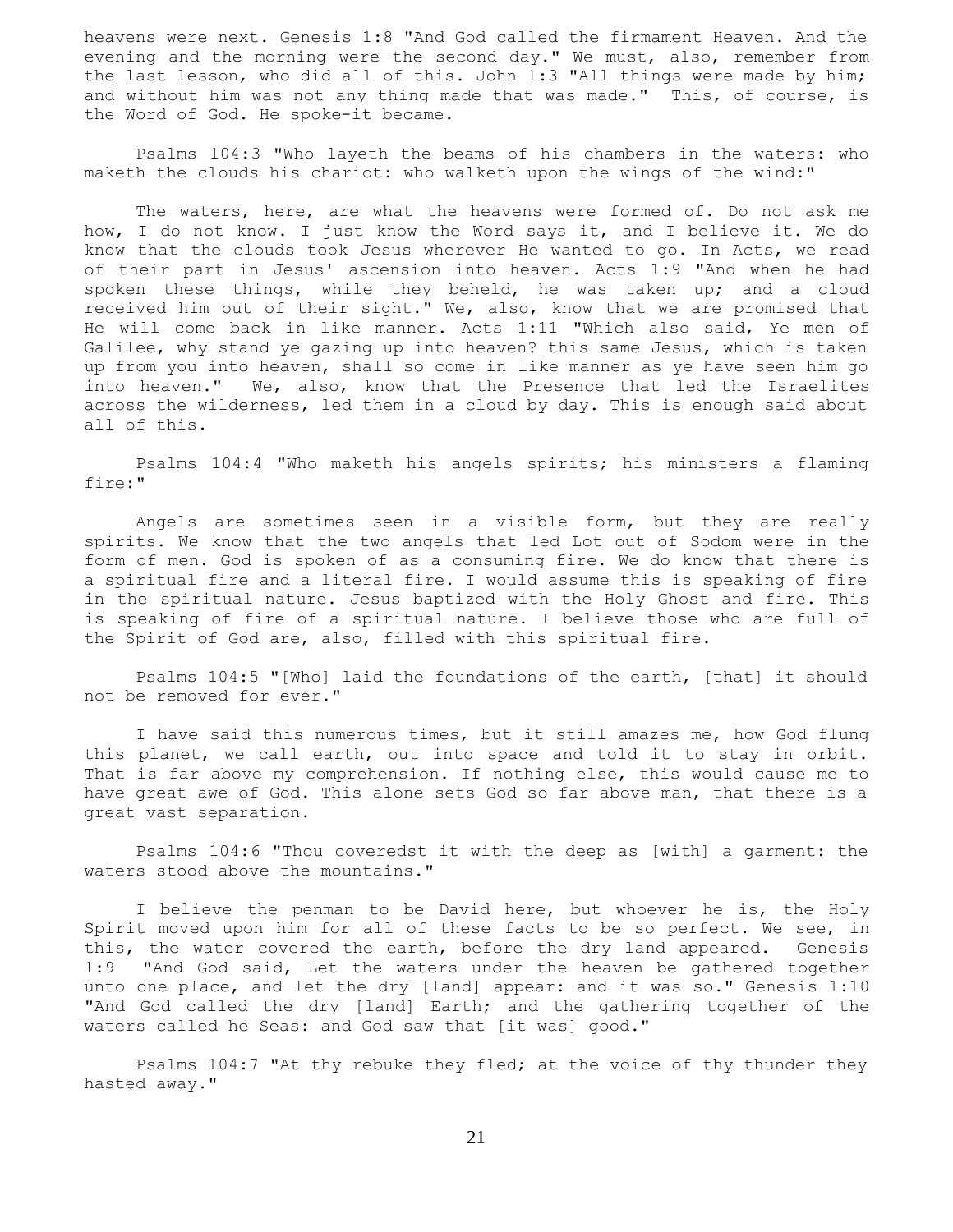Even the vapors and waters, and in fact everything that is, is part of God's creation. The water must obey the voice of its Creator. God is Supreme Ruler of the universe. Everything, and everyone, is under His control. We may do our thing for a while, but it is only because He allows it. We are His creation. He could destroy us the same as He created. Not only us, but the entire universe. God could tell it to be gone, and it would be gone.

 Psalms 104:8 "They go up by the mountains; they go down by the valleys unto the place which thou hast founded for them."

 God created this earth, and in fact, everything on it for the use of man. We may live on the highest mountain, but it is God's creation. We may choose to live in the valley, but that is His creation, also. Notice, He founded this for man.

 Psalms 104:9 "Thou hast set a bound that they may not pass over; that they turn not again to cover the earth."

 We know that the flood of Noah was not just the rain that fell from the sky, but was water that was released from its bounds, as well. The water was from under the earth, as well as from the sky. The glorious promise that God will never ever allow the earth to be destroyed by water again is sealed with the rainbow in the sky. When it rains and we see the rainbow, we know that God has not forgotten His promise.

 Psalms 104:10 "He sendeth the springs into the valleys, [which] run among the hills."

 When America was discovered, it was a land of fields and streams. We are privileged to live on a farm where springs of water gush from the ground. This is always clear water. When I drink of it, I reflect on the water that flows from the throne of God. Before pollution, you could drink from the brooks and streams that flowed down between these hills. Now man has fouled the water up. You would be afraid to drink from an open brook.

 Psalms 104:11 "They give drink to every beast of the field: the wild asses quench their thirst."

 God cares for the animals. He sees that they have water to drink. In our part of the country, there are a good many wild deer. There is plenty of grass for them to eat and an abundance of water for them to drink.

 Psalms 104:12 "By them shall the fowls of the heaven have their habitation, [which] sing among the branches."

 Have you ever noticed how the trees grow more plentiful, near the water? Now, we see that God did this to have a place of rest for the fowl. Water is necessary to the life of every living thing, the same as light is.

 Psalms 104:13 "He watereth the hills from his chambers: the earth is satisfied with the fruit of thy works."

 Have you ever watched the rays from the sun gather water into the clouds? Sometimes when it rains, they say it was a cloud burst. The cloud gathered the water, and on the command of God released the water upon the earth. Elijah prayed to God, and it did not rain upon the earth until Elijah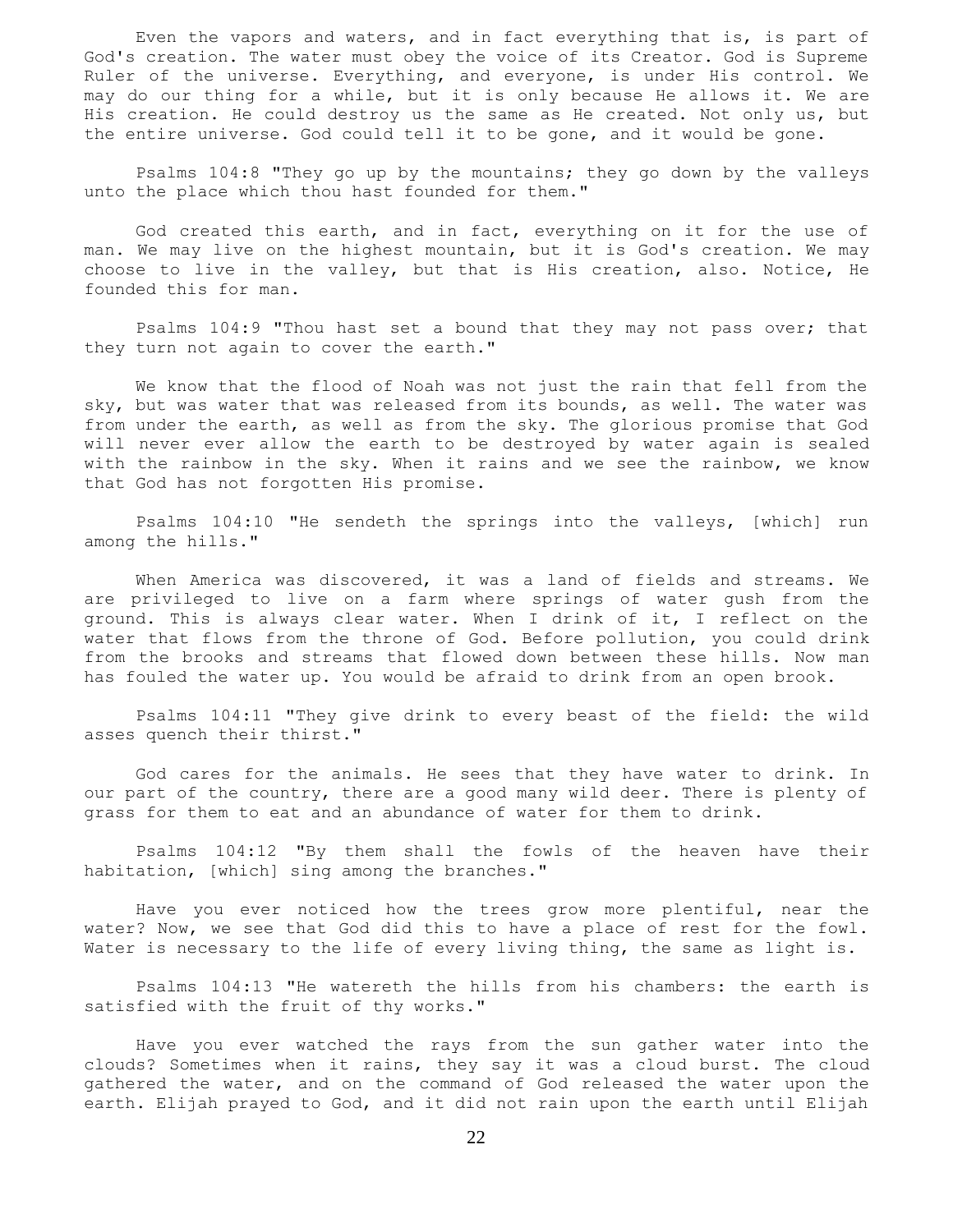prayed again and asked for God to release the rain. The Lord is in control of everything on the earth. Satan has only the power that God permits him to have.

 Psalms 104:14 "He causeth the grass to grow for the cattle, and herb for the service of man: that he may bring forth food out of the earth;"

 Have you ever heard any one say, which came first the chicken or the egg? The chicken did and the seed was in itself. This is true of the grass, as well. The seed for the next grass isin the first grass. The farmers would call this a voluntary crop. When you do not plant it, the crop comes directly from God. God cares for the animals and provides food for them in the form of grass. I want to show just one Scripture that shows the first garden, with food for mankind, was not planted by man, but God. God prepared the earth for the habitation of mankind. Genesis 2:8 "And the LORD God planted a garden eastward in Eden; and there he put the man whom he had formed." You see, even now, we can not even take credit for the crops we grow. We did not create the dirt for it to grow in. We did not create the seed to plant. We do not even cause the rain to come and water it. We have no control over the sun shining on it to cause it to grow. Do you suppose, knowing this, is what makes farmers more humble than the average person?

 Psalms 104:15 "And wine [that] maketh glad the heart of man, [and] oil to make [his] face to shine, and bread [which] strengtheneth man's heart."

 One thing that makes us know for sure that it is God who feeds and clothes His people, is the Manna that fell from heaven. In the verse before this one, we saw that God provided for the necessities of life for the man. In this verse, we see the Lord going beyond the necessities, and bringing man some of the things to make him happy, as well. The Bread spoken of here, is not physical bread, because it strengthens the heart of man. This is speaking of that Bread which saves our soul, {Jesus Christ}. The oil, in the verse above that makes the face to shine, could easily be speaking of the Holy Spirit, which causes our face to shine when we are full of Him.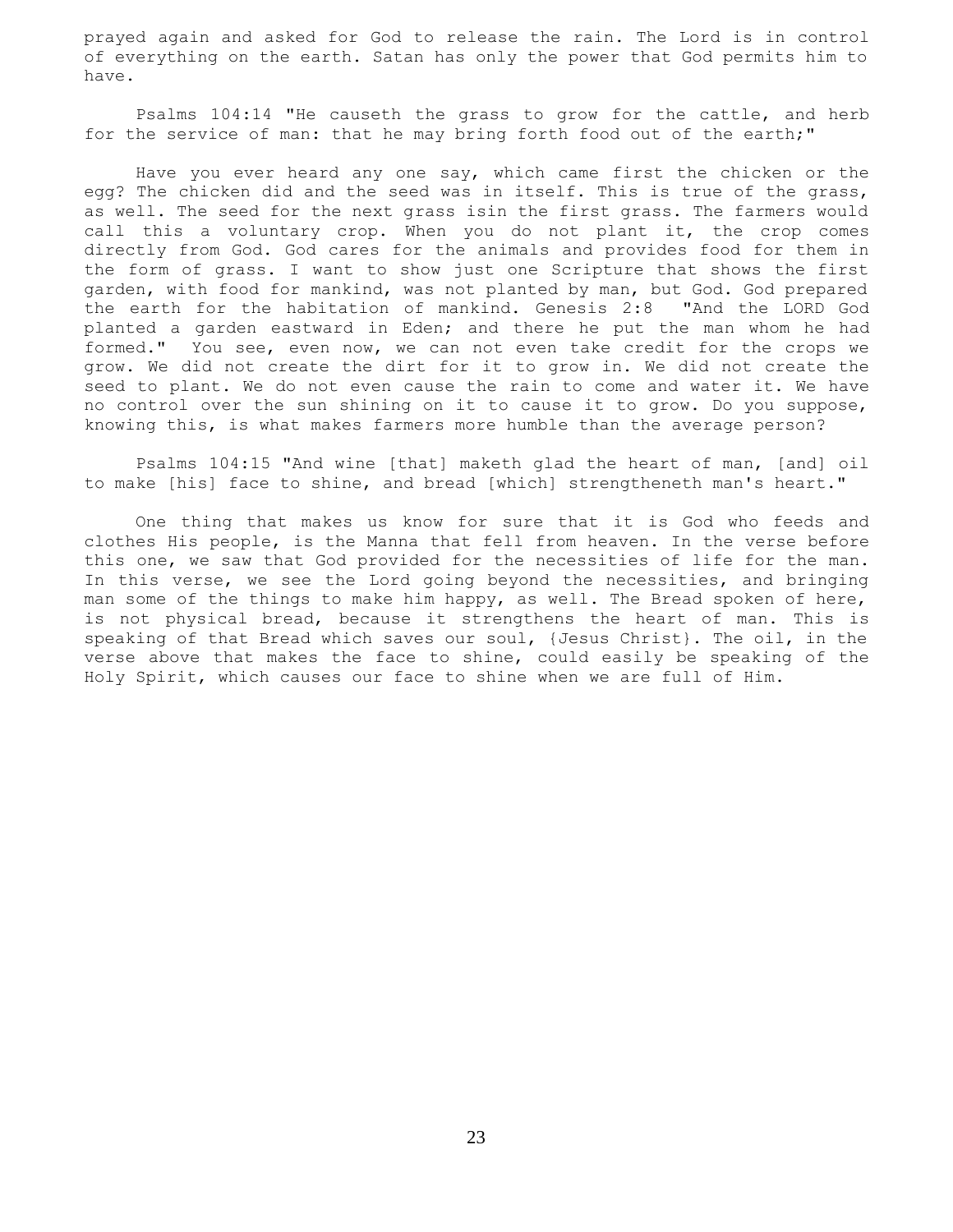#### Psalms 103 Questions

1. What two things is the LORD clothed with in verse 1? 2. What is this Psalm about? 3. When was the beginning time for the LORD to be praised? 4. Have you ever seen the glow on a new Christian's face? 5. In verse 2, what is He covered with that is like a garment? 6. It, also, says that He stretchest out the heavens like a  $\cdots$ 7. Why must the Light be applied first? 8. Quote Genesis chapter 1 verse 3. 9. On what day did He make the heaven? 10. What was created by the Word of God? 11. What are the waters in verse 3? 12. What did Jesus use frequently as a chariot of the heavens? 13. What presence led the children of Israel across the wilderness? 14. What are angels? 15. Is the flaming fire in verse 4 physical or spiritual? 16. What does the author say amazes her about verse 5? 17. Quote Genesis chapter 1 verse 9. 18. God is  $\qquad \qquad$  of this universe. 19. In verse 8, we find that God made the mountains and the valleys for whom? 20. Was the flood in Noah's day just rain? Explain. 21. What promise of God to man does the rainbow show us? 22. When America was discovered, it was a land of and  $\qquad \qquad$ 23. Who provided drink for the animals? 24. Whose habitation is in the trees? 25. Who prayed and it didn't rain, until he prayed again and asked for it to rain? 26. Why do you suppose that farmers seem to be more humble than the average citizen? 27. Who planted the garden of Eden? 28. In verse 14, we saw God providing the needs of man, what is He doing in verse 15? 29. What is the Bread in verse 15?

30. What is the oil symbolic of in verse 15?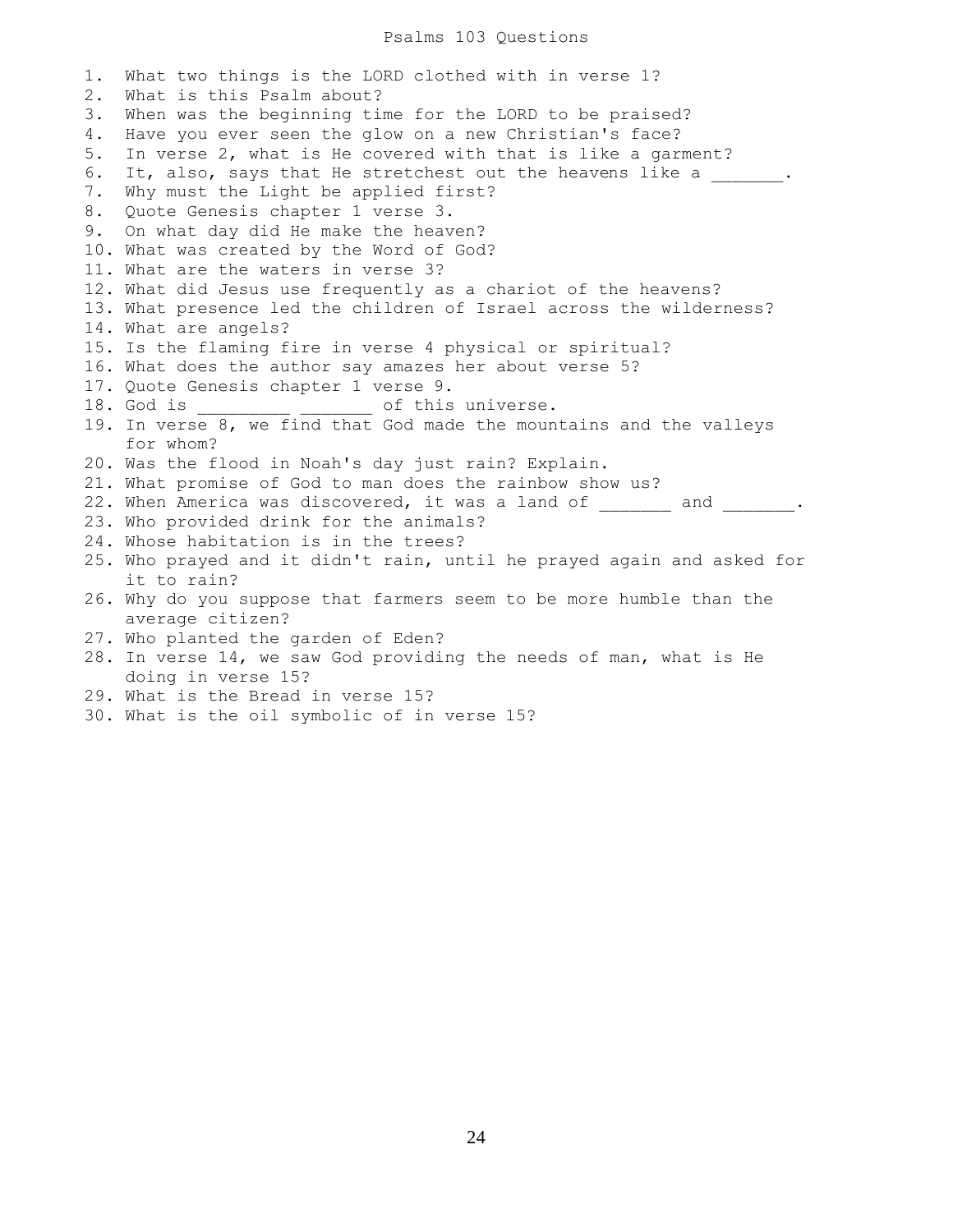We will continue with this lesson in Psalms 104:16 "The trees of the LORD are full [of sap]; the cedars of Lebanon, which he hath planted;"

 There are several ways we could look at this Scripture. In the physical, we know that the cedar tree is a very old tree, perhaps one of the first trees upon the earth. I am told that the cedar tree has roots as deep into the ground as they are tall. This would make them very hard to uproot. You could cut them down, but it would be almost impossible to uproot them. We know that the wood of the cedar does not rot very easily. Some believe that a variety of this tree is what the ark was made of. We read in the Scriptures, the cedars of Lebanon were used in the construction of the temple in Jerusalem. We have cedar lined closets in our house to keep moths and other insects out. The aroma from the wood keeps pests away.

 We have been looking at all the Scriptures in this study more from the spiritual standpoint. Let's look at this from that standpoint. In the 17th chapter of Jeremiah and the 1st chapter of Psalm, true believers are spoken of as a tree. If a person is the strong believer they should be, their roots will go deep like this cedar tree. You could kill them, but you could not uproot them from their belief. They would be rooted and grounded in the Word of God. Rot comes from decay. A true believer will not decay, because they draw water from that well that never goes dry, and they are full of sap, because they feed upon the Word. The cedars of Lebanon were used to build God's temple. The believers in Christ are the lively stones that the temple is made up of. In the spirit, the insects and pests would be the worldly and those who are of the devil. Christians do not fellowship with those of unbelief. The world can smell the beautiful aroma that they put off though. Worldly people living around believers, may not be converted to Christianity, but down deep they admire you for the stand you have taken. If they ever have a truly terrible problem, they come to you for help.

 Psalms 104:17 "Where the birds make their nests: [as for] the stork, the fir trees [are] her house."

 The beautiful thing we must see here, is the fact that each bird has its own peculiarities. God provides for the needs of each, He does not provide the same for both, because their needs are not the same.

 Psalms 104:18 "The high hills [are] a refuge for the wild goats; [and] the rocks for the conies."

 It seems that the conies were something like our rabbits, but more wild. They hid in the rocks for safety. Believers in the Lord pray to the Father to hide them in the Rock where there is safety. Jesus is the Rock. Wild goats are high upon the hill to see danger when it comes. They are colored almost the same as the terrain around them. An unskilled eye would never be able to see them.

 Psalms 104:19 "He appointed the moon for seasons: the sun knoweth his going down."

25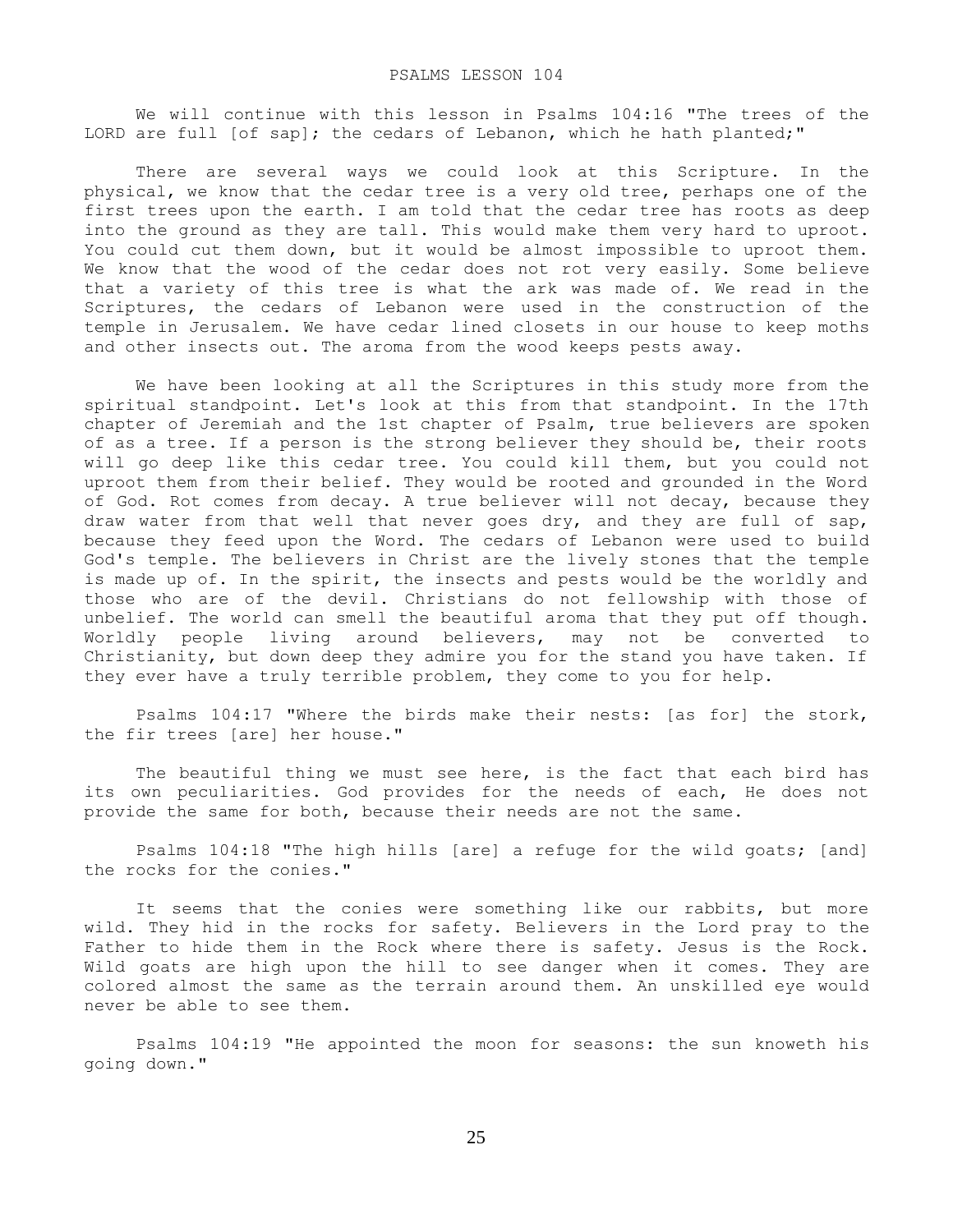Each thing that God created had its purpose. We see in the following Scripture the reason for the moon being created. Genesis 1:14 "And God said, Let there be lights in the firmament of the heaven to divide the day from the night; and let them be for signs, and for seasons, and for days, and years:" The Hebrew's calendar changes months with the new moon. The seasons mentioned above could, also, mean mark the time of the feasts of the Lord, as well. In one particular dream, the sun symbolized the father of Joseph, and the moon symbolized the mother. The moon is a reflection of the sun. The sun is the brightest and the moon reflects off the sun. This is true with husband and wife spiritually. The wife and husband are one in the flesh. The wife is a reflection of her husband, in a sense.

 Psalms 104:20 "Thou makest darkness, and it is night: wherein all the beasts of the forest do creep [forth]."

 Darkness is an absence of the light. Evil things happen under the cover of darkness that would not be done in the light of day. The beasts of prey are out more at night. They are trying to find something to kill. The best thing to do with darkness is to rest and sleep. The only other thing is to shine the light and make it day.

 Psalms 104:21 "The young lions roar after their prey, and seek their meat from God."

 In the physical, a lion hunts at night. He is hoping to find an animal off guard, so that he can kill him. We know, looking at this from the spiritual standpoint, the devil is like a roaring lion going through the earth seeking whom he may devour. Both are night creatures.

 Psalms 104:22 "The sun ariseth, they gather themselves together, and lay them down in their dens."

 When it becomes daylight, the lion, in the physical, goes and lies down and rests. He can not sneak up on his prey in the daytime. In the spiritual, Light does away with darkness. The devil has no power to destroy when the Light of Jesus is shining.

 Psalms 104:23 "Man goeth forth unto his work and to his labour until the evening."

 Man was made the opposite of this beast of prey. Mankind is a daytime being. They work while it is day and rest after dark, ordinarily. We know that we who are of the Light {Jesus Christ} are to work while it is day. There will come a day of darkness, when man cannot work any more. This evening, spoken of, could be of each day, or the evening of our life, as well. Christians are to shine forth the Light of Jesus. We pray that we are a Light set upon a hill for all to see. Jesus is the Light, we are the fixture that you can see His Light in.

 Psalms 104:24 "O LORD, how manifold are thy works! in wisdom hast thou made them all: the earth is full of thy riches."

 We look at the world around us and see great beauty and order in these things. If we admire the earth and all that it contains, how much more should we admire the Creator of it all? The LORD of all the earth is greatly to be praised by His creation.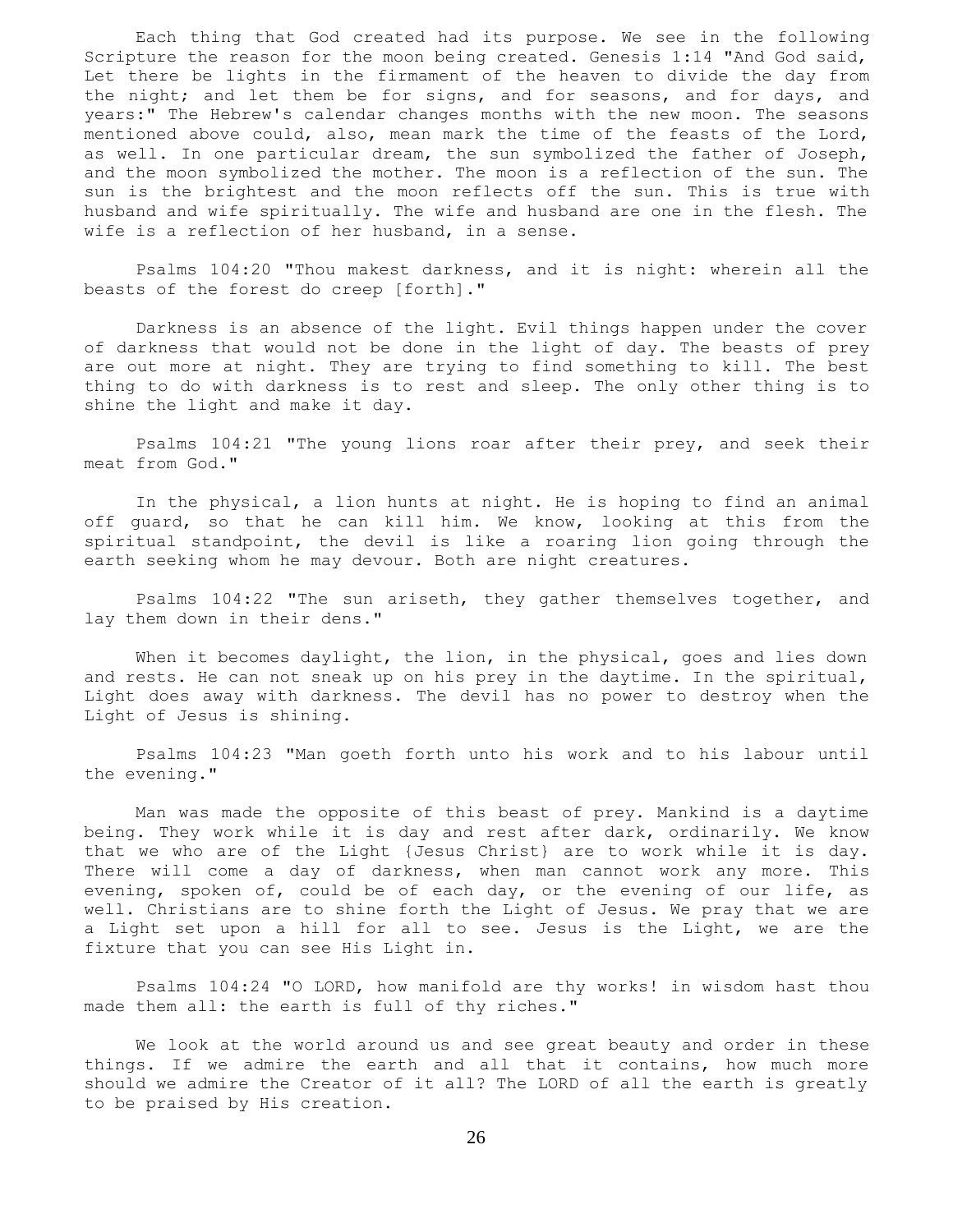Psalms 104:25 "[So is] this great and wide sea, wherein [are] things creeping innumerable, both small and great beasts."

 Again, we remember that the 104th Psalm is a Psalm of the creation of the world and everything in it. Acts 14:15 "And saying, Sirs, why do ye these things? We also are men of like passions with you, and preach unto you that ye should turn from these vanities unto the living God, which made heaven, and earth, and the sea, and all things that are therein:" Let me show one more Scripture on this. Genesis 1:21 "And God created great whales, and every living creature that moveth, which the waters brought forth abundantly, after their kind, and every winged fowl after his kind: and God saw that [it was] good." As we said before, all of this was made for mankind.

 Psalms 104:26 "There go the ships: [there is] that leviathan, [whom] thou hast made to play therein."

 Leviathan, in this particular Scripture, means a wreathed animal, a serpent. It, also, means the constellation of the dragon. This is a piercing serpent that will bite you, if he has a chance. This leviathan is at the bottom of the sea. The ships ride over the top of the waves. In many instances, the seas mean the worldly people. We do know that Noah was saved by a great ship that floated above the world and the lost in the flood.

 Psalms 104:27 "These wait all upon thee; that thou mayest give [them] their meat in due season."

 We know that God is not only the Creator of all, but He is the provider for their needs, as well. When He established the earth, He made specific things to be food for specific animals, and fish, and fowl. Man is not like the animals. Man not only needs food for his body, but must have food for his spirit, as well. Man, alone, needs food for his soul. Jesus said, Matthew 4:4 "But he answered and said, It is written, Man shall not live by bread alone, but by every word that proceedeth out of the mouth of God." The needs of man are not only physical, but spiritual, as well.

 Psalms 104:28 "[That] thou givest them they gather: thou openest thine hand, they are filled with good."

 All of God's creation of beings with life, must gather the food that He has provided for them. An animal can be in a field of clover, but will not be blessed by it, until he begins to eat. He must be moved to eat of what is provided, before he will be blessed. God gives freely to His children, as well, but we must reach out and take what He has offered. If we have our hand clenched in a fist, we can not receive what He is trying to give us. This can be spiritual, as well as physical.

 Psalms 104:29 "Thou hidest thy face, they are troubled: thou takest away their breath, they die, and return to their dust."

 About the worst thing that can happen to us, is for God to turn a deaf ear to our cry. How many times in this lesson, have I said that the next breath we breathe is a gift from God?. When He takes the breath of life away, we die. Our body will return to the dust from which it was made. Our Spirit will live forever. If we are a Christian, our spirit body will live in heaven with the Lord Jesus. I Corinthians 15:44 "It is sown a natural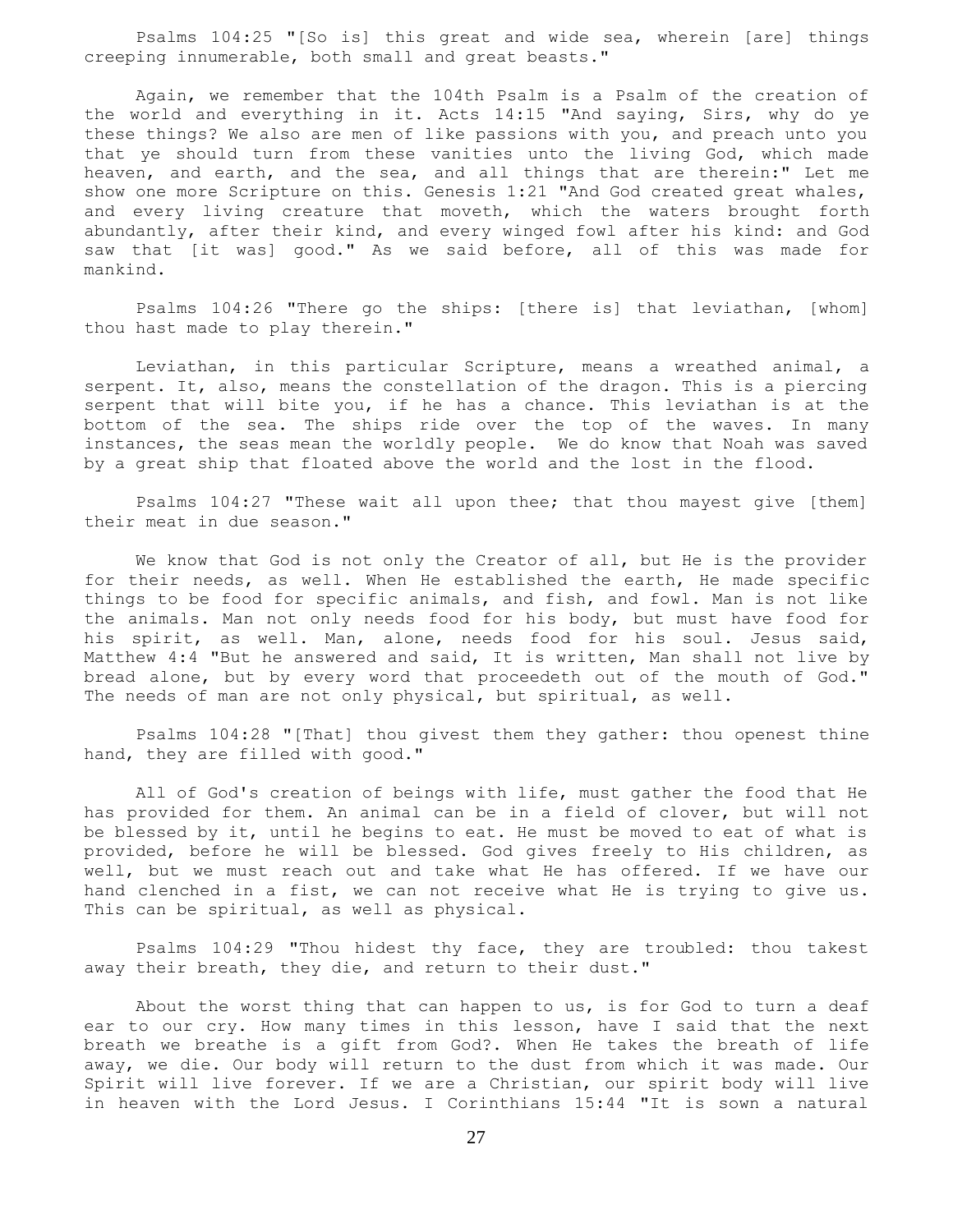body; it is raised a spiritual body. There is a natural body, and there is a spiritual body."

 Psalms 104:30 "Thou sendest forth thy spirit, they are created: and thou renewest the face of the earth."

There are two creations really. God at first made man of the dust of the earth, and breathed the breath of life in him, and he became a living soul. The second birth is that of the spirit of man. God is actually creating each day. Creation as such is an ongoing thing. I Corinthians 15:45 "And so it is written, The first man Adam was made a living soul; the last Adam [was made] a quickening spirit." We know that there will be a new heaven and a new earth. Revelation 21:1 "And I saw a new heaven and a new earth: for the first heaven and the first earth were passed away; and there was no more sea."

 Psalms 104:31 "The glory of the LORD shall endure for ever: the LORD shall rejoice in his works."

 God is from everlasting to everlasting. There is a time mentioned in the Bible when God was sorry that He had made man. He drowned all of them in the flood, except Noah and his family. God loves all of His children and wants to fellowship with us. We are His children, if we accept Jesus Christ as our Saviour. After each thing that the Word of God created, He said it was good. His creations were all good. There is reason to rejoice.

 Psalms 104:32 "He looketh on the earth, and it trembleth: he toucheth the hills, and they smoke."

 The fear of the Lord is the beginning of wisdom. This is speaking of the terribleness of God. The earth and inhabitants tremble before Him. He can do whatever He wants to with His creation. If He is displeased with it, it is within His power to destroy it. The earth and its people tremble, because they are guilty of sin. Whether this is speaking of a volcano, or whether these are lofty people who His fire descends on are both bad.

 Psalms 104:33 "I will sing unto the LORD as long as I live: I will sing praise to my God while I have my being."

We see the penman coming from the awesomeness of God, to what he is going to do about it. He has determined in his heart to praise the Lord, while there is life within him. Songs are one of the very best ways to praise the Lord. He would be a sweet, sweet sound in the ear of the Lord.

 Psalms 104:34 "My meditation of him shall be sweet: I will be glad in the LORD."

 The penman here, says, that even his thoughts are sweet to him. To think upon the Lord and His blessings bring pleasant thoughts. We must be glad when we think of the wonderful provision the Lord has made for us through Jesus Christ our Lord.

 Psalms 104:35 "Let the sinners be consumed out of the earth, and let the wicked be no more. Bless thou the LORD, O my soul. Praise ye the LORD."

28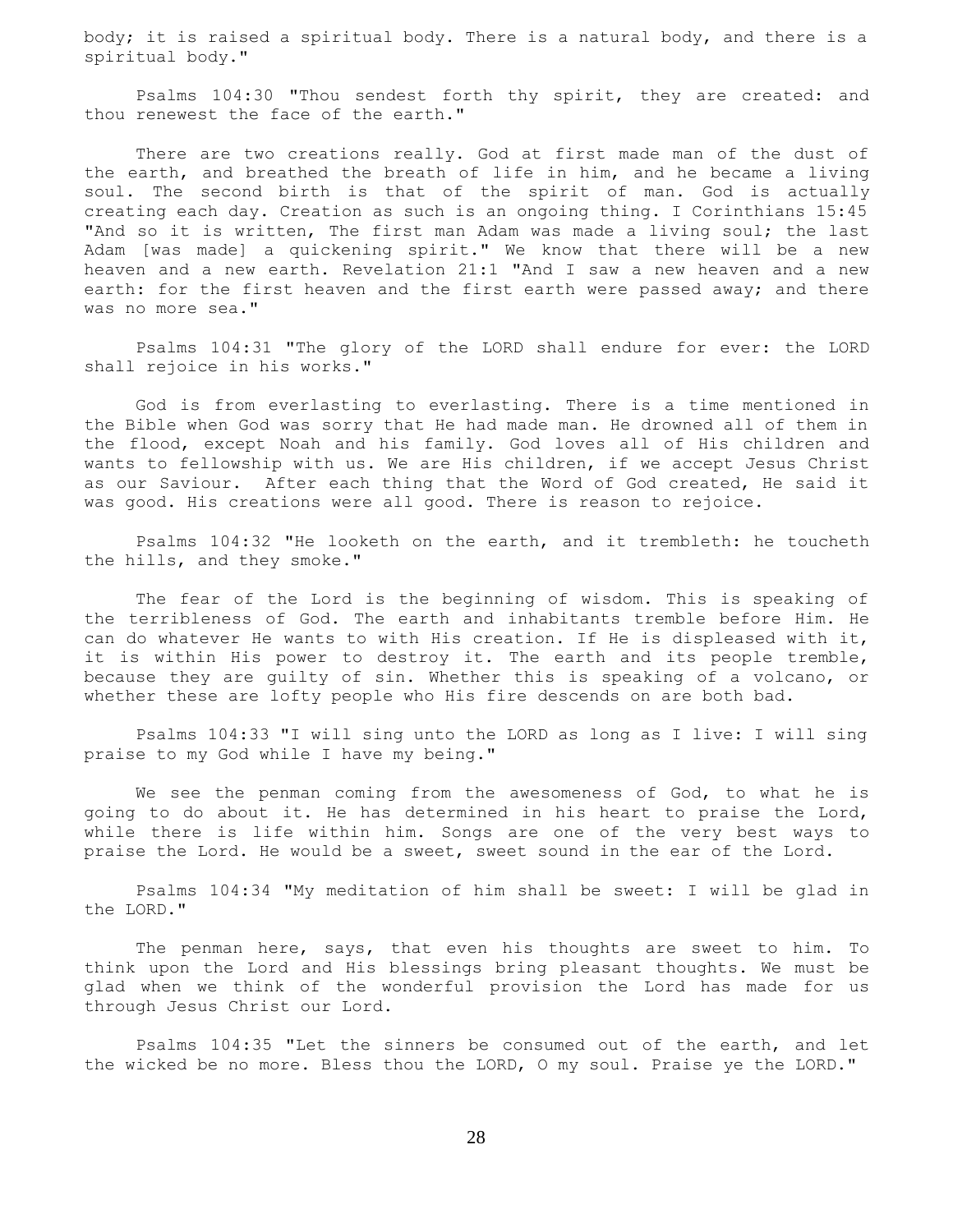This is as if he has read of the terrible wrath that will come upon the earth and the evil people of the earth who did not repent. He says, even though this is so, I will bless the Lord with everything that is within me. This Psalm began with praise and ends with praise. This should be the state of the Christians. We should get up in the morning praising the Lord and go to bed at night praising Him. We must not look with regret at the outcome of the sinners. They will be judged fairly. We must do what we can to convert them, and if they won't listen, we must say with the penman here: let it be. Praise the Lord.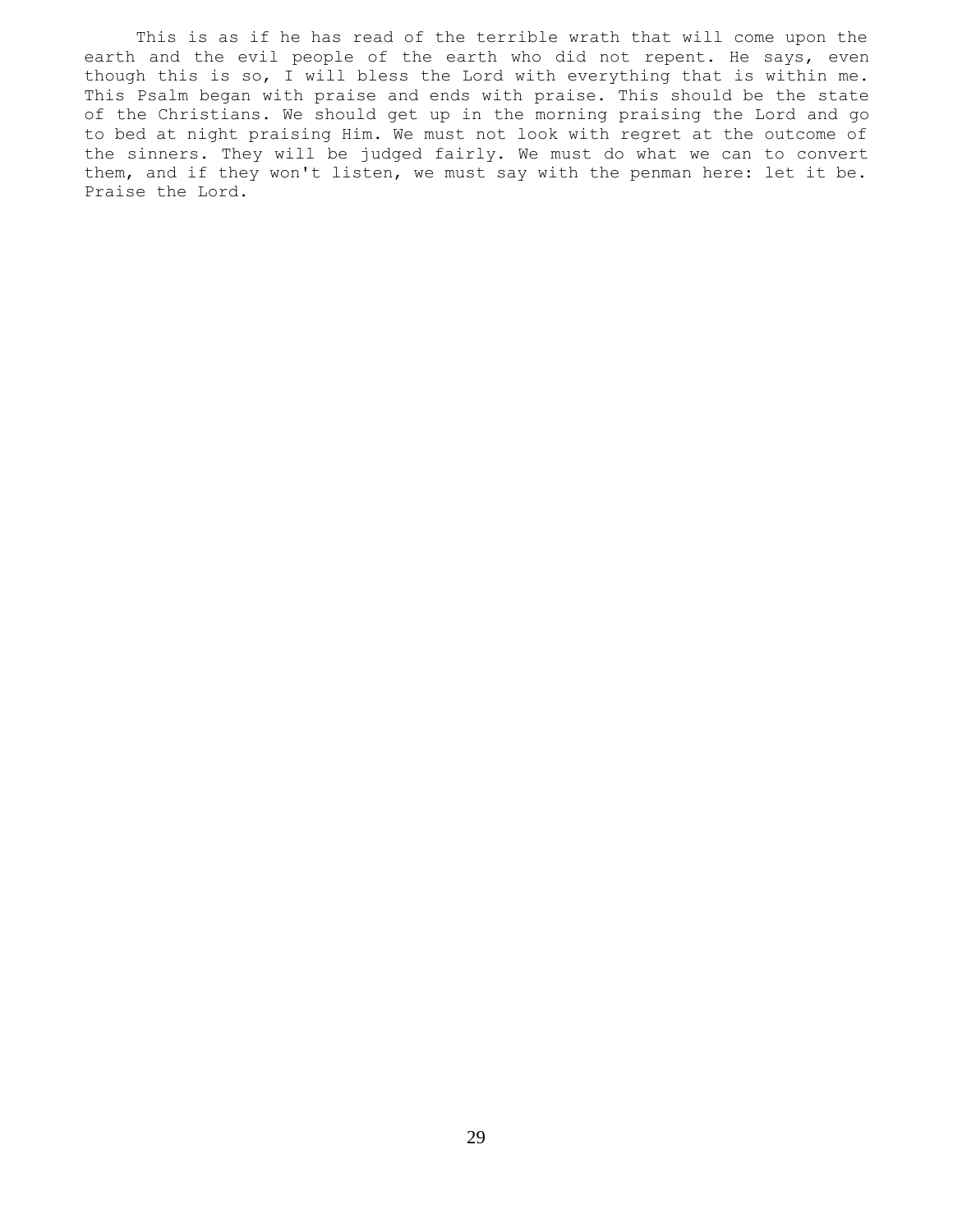1. The trees of the Lord are full of 2. What are some of the things we know about the cedar tree in the physical? 3. From what standpoint have we been studying these lessons. 4. Compare the physical cedar to the believers. 5. What two chapters in the Bible show the believer as a tree? 6. Where does the stork make her nest? 7. Where is a refuge for the wild goat? 8. Where do the conies hide? 9. What did God appoint the moon for? 10. Quote Genesis chapter 1 verse 14. 11. What relation does the moon have to the sun? 12. What is darkness? 13. What creeps forth at night? 14. When does the lion kill its prey generally? 15. The \_\_\_\_\_ is like a roaring lion seeking whom he may devour. 16. What does away with darkness? 17. When does the devil have no power to destroy? 18. What is different about man and his working habits from these animals? 19. What are we to shine for the world to see? 20. Quote Psalms chapter 104 verse 24. 21. The 104th Psalm is a Psalm of the 22. What does leviathan mean? 23. What are the seas symbolic of many times? 24. What is God, besides the Creator of all? 25. Man needs what in addition to food for his body? 26. Quote Matthew chapter 4 verse 4. 27. God gives to His children freely, but what must we do? 28. What is about the worst thing that can happen to a person? 29. What happens, if God removes our breath? 30. Quote 1 Corinthians chapter 15 verse 44. 31. What is born in the second birth? 32. Quote Revelation chapter 21 verse 1. 33. When did God say He was sorry that He made man? 34. He looketh on the earth, and it 35. He touched the hills, and they  $\_$ 36. The penman says, he will praise the Lord how long? 37. What did the penman say brought him pleasant thoughts? 38. Quote Psalms chapter 104 verse 35.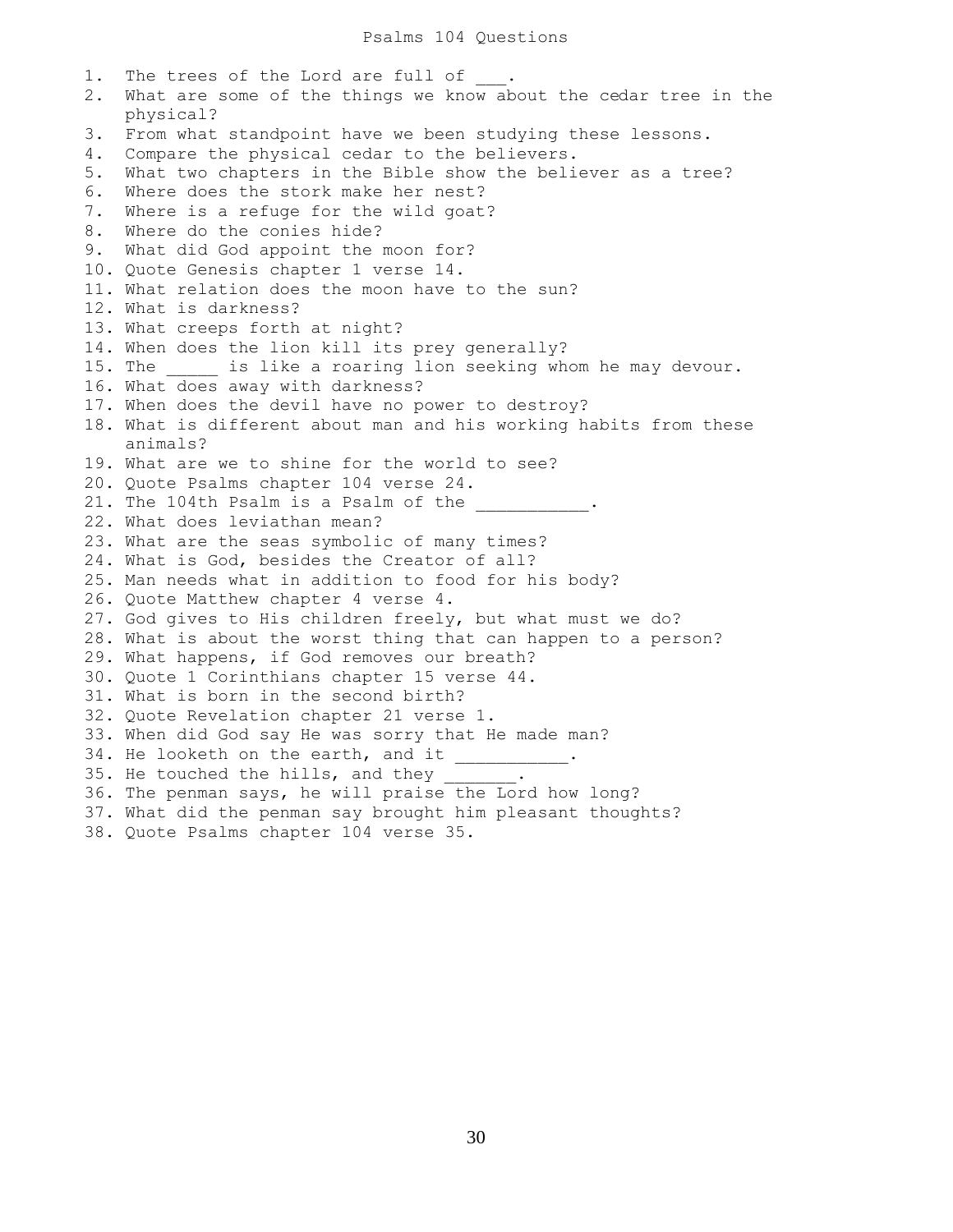We will begin this lesson by giving the 105th Psalm in metre.

### THE PSALMS OF DAVID IN METRE

# Chapter 105

- Verse 1 "Give thanks to God, call on his name; To men his deeds make Known. Sing ye to him, sing psalms; proclaim His wondrous works each one."
- Verse 2 "To glory in his holy name Unite with one accord; And let the heart of ev'ry one Rejoice that seeks the Lord. "
- Verse 3 "The Lord Almighty and his strength, With steadfast hearts seek ye; His blessed and his gracious face. "
- Verse 4 "Remember all his mighty deeds, The wonders he hath done, The righteous judgments of his mouth, Remember them each one."
- Verse 5 "O ye the seed of Abraham, Who served him faithfully; Ye sons of Jacob whom he chose, Keep these in memory. "
- Verse 6 "Because he, and he only, is The mighty Lord our God; And his most righteous judgments are In all the earth abroad. "
- Verse 7 "His cov'nant he remembered hath, That it may ever stand; To thousand generations he His promise did command. "
- Verse 8 "Which covenant he firmly made With faithful Abraham, And unto Isaac, by his oath, He did review the same; "
- Verse 9 "And unto Jacob, for a law, He made it firm and sure, A covenant to Israel, Which ever should endure. "
- Verse 10 "He said, I Canaan's land will give For heritage to you; While they were strangers there, and few, In number very few:"
- Verse 11 "While yet they went from land to land, Without a sure abode: And while through many kingdoms they did wander far abroad; "
- Verse 12 "Yet, notwithstanding, suffered he no man to do them wrong; Yea, for their sakes he did reprove Kings, who were great and strong. "
- Verse 13 "He said, these my anointed are, Touch not, nor do them wrong; Nor do the prophets any harm That unto me belong. "
- Verse 14 "He called for famine on the land, He broke the staff of bread: But yet he sent a man before, By whom they should be fed; "
- Verse 15 "Ev'n Joseph, whom, by envy moved, sell for a slave did they; Whose feet they with the fetters hurt, And he in irons lay; "
- Verse 16 "Until the time that his word came To give him liberty; The word and purpose of the Lord Did him in prison try. "
- Verse 17 "Then sent the king, and did command That he enlarged should be: He that the people's ruler was did send to set him free."
- Verse 18 "To be the lord of all his house He raised him, as most fit; To him of all that he possessed He did the charge commit: "
- Verse 19 "That at his pleasure he might bind The princes of the land; And also make his senators True wisdom understand. "
- Verse 20 "The people then of Israel Down into Egypt came; And Jacob for a time sojourned Within the land of Ham. "
- Verse 21 "And he did greatly by his pow'r Increase his people there; And stronger than their enemies They by his blessing were."
- Verse 22 "Their heart he then to hatred turned Against his people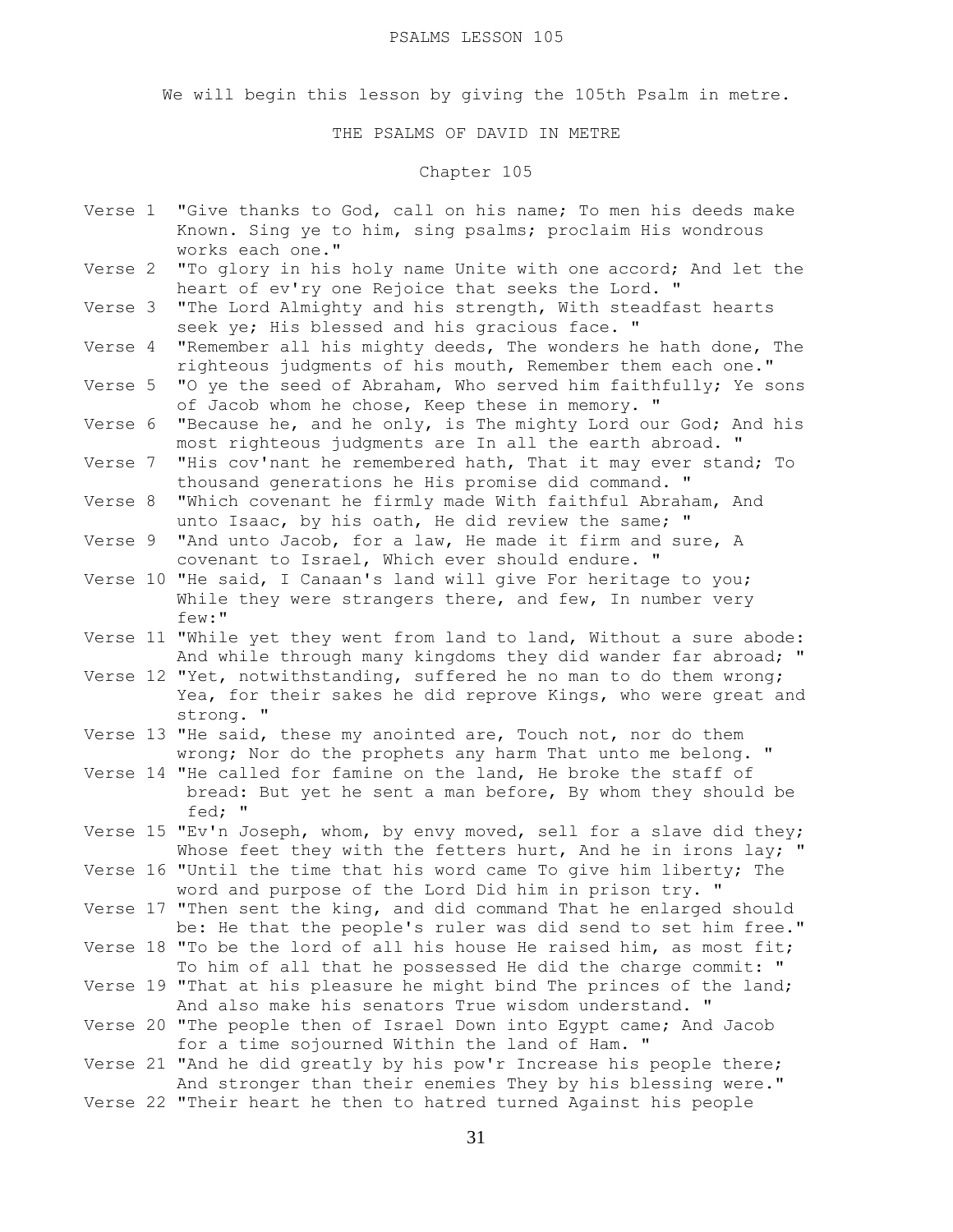there, To deal in subtlety with those Who his own servants were. "

- Verse 23 "His servant Moses then he sent And Aaron, chosen one, And they his signs and wonders great, In land of Ham, made known. "
- Verse 24 "He darkness sent, and made it dark; His word they did obey. He turned their waters into blood, And he their fish did slay. "
- Verse 25 "The land in plenty brought forth frogs In chambers of their kings. His word all sorts of flies and lice In all their borders brings."
- Verse 26 "Hail stones for rain, and flaming fire Into their land he sent; And he their vines and fig-trees smote; Trees of their coasts he rent.
- Verse 27 "He spake, and caterpillars came, and locusts did abound; Which in their land all herbs consumed, And fruits of all their ground. "
- Verse 28 "He smote all first-born in their land, Chief of their strength each one. With gold and silver brought them forth, Weak in their tribes were none. "
- Verse 29 "Egypt was glad when forth they went, Their fear on them did light. He spread a cloud for covering, And fire to shine by night.
- Verse 30 "They asked, and quails he brought: with bread Of heaven filled he them. He opened rocks, floods gushed, and ran In deserts like a stream. "
- Verse 31 "For on his holy promise he, And servant Abr'ham thought. With joy his people, his elect, With gladness, forth he brought. "
- Verse 32 "And so the heathen's land to them, He for possession gave; That of the people's labor they Inheritance might have. "
- Verse 33 "That they his statutes might observe According to his word; And that they might his laws obey. Give praises to the Lord."

 We will now begin the verse by verse study of the 105th Psalm. Psalms 105:1 "O give thanks unto the LORD; call upon his name: make known his deeds among the people."

 We read that the first 15 verses of this Psalm was used in song of praise when the ark was moved from the house of Obed-edom. Probably, David was the penman. The psalmist here, is encouraging those around him to praise and worship the LORD. We are told in the Scriptures that we have not, because we ask not. We are, also, told to ask and it shall be given unto you. In the prayer that Jesus taught the disciples, He taught them to magnify God first and then ask. He is more apt to be resceptive to our prayer, if we tell of His wonderful deeds to our acquaintances.

 Psalms 105:2 "Sing unto him, sing psalms unto him: talk ye of all his wondrous works."

 There is something about singing praises to the Lord that adds enthusiasm to our praise. We should never stop proclaiming to the world the wonderful works of the Lord.

 Psalms 105:3 "Glory ye in his holy name: let the heart of them rejoice that seek the LORD."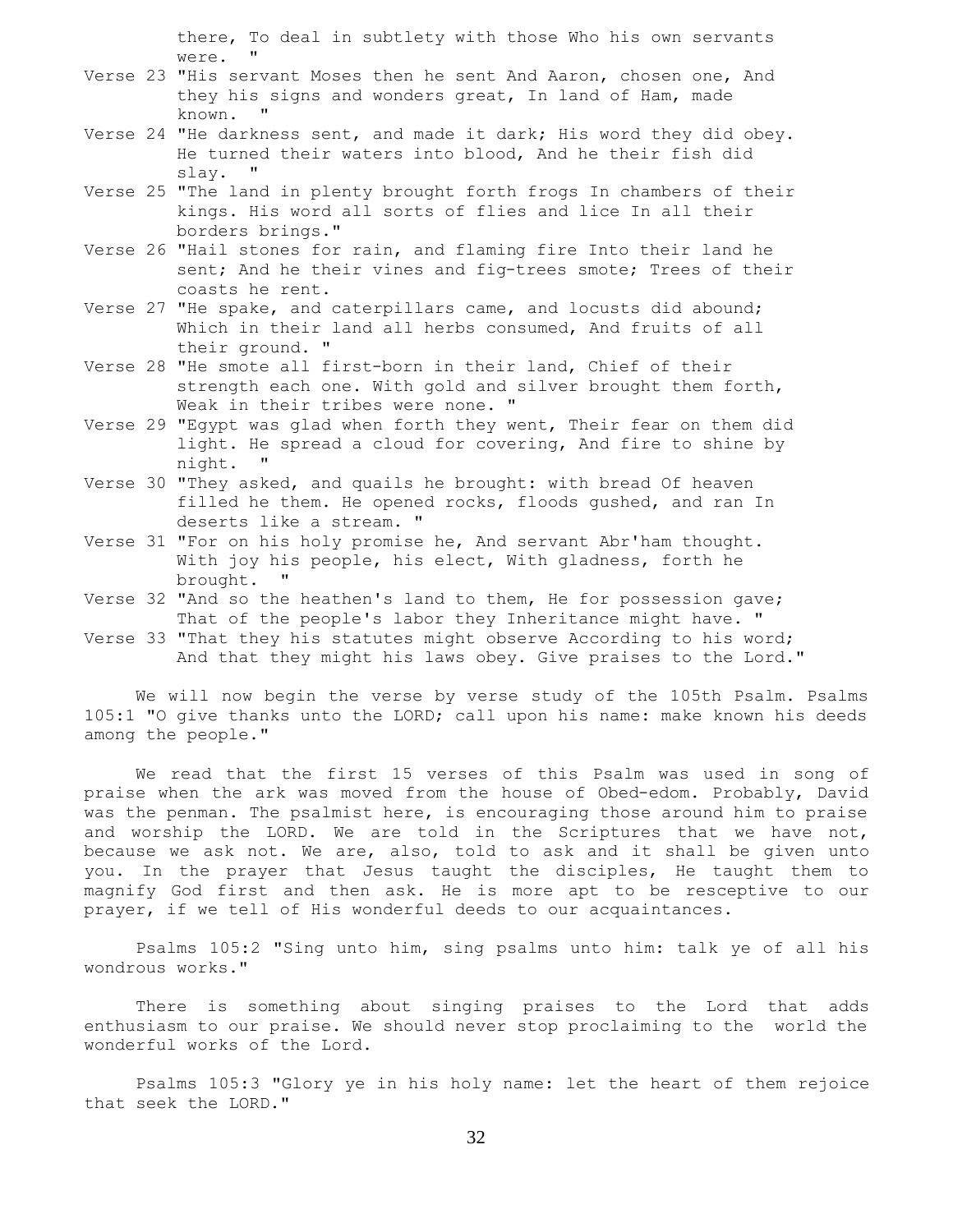We should never be ashamed to tell others of our God. If we are to boast of anything , it would be that we should boast of our God. We are what is in our heart. If our heart is rejoicing it would be because we sought the Lord and found Him.

Psalms 105:4 "Seek the LORD, and his strength: seek his face evermore."

 I am weak, but He is strong. In my weakness, He is strong. The desire of every believer is to be in the presence of the Lord. To look upon His face, is reserved for our heavenly view of Him. I do not believe the Scripture above means to look upon His face. On this earth that would be certain death. What it is saying, is to seek the will of the Lord in your life.

 Psalms 105:5 "Remember his marvellous works that he hath done; his wonders, and the judgments of his mouth;"

 So many people are so quick to forget the things that God has done for them. It is as if they are saying, what have you done for me lately? I think if we would look back over our life and see the marvellous things that God has done for each of us, there would be so many things that it would fill a book. Why do we not fill our mouth with praise of the marvellous things He has done for us? My husband, Nelson, loves to hear testimonials from people of how they came to God. He believes, and I agree with him, if we would tell these things more, it would help people to better relate to God. judgments of His mouth, could be the Scriptures in the Bible that are printed in Red. Jesus Christ is the written Word. He is, also, the spoken Word, as well. God said, Let there be, and there was. This is the spoken Word. His judgments are right, and true, and righteous. The startling thing, to me, is how quickly the followers of Jesus forgot the miracles and wonders that He did in their presence.

 Psalms 105:6 "O ye seed of Abraham his servant, ye children of Jacob his chosen."

These are two different groups. The first mentioned here, the seed, singular is the spiritual house of Abraham through Jesus Christ our Lord. Galatians 3:29 "And if ye [be] Christ's, then are ye Abraham's seed, and heirs according to the promise." The children, plural, of Jacob His chosen are the physical house of Israel {Jacob}. These are the Hebrews.

 Psalms 105:7 "He [is] the LORD our God: his judgments [are] in all the earth."

 He is the God of both physical Israel and spiritual Israel. He is not just the God of the Hebrews, He is the God of the Christians, as well. God is the absolute authority in all the earth. Notice, the possessive {our} in speaking of God. He is God of the masses, one at a time.

 Psalms 105:8 "He hath remembered his covenant for ever, the word [which] he commanded to a thousand generations."

 Deuteronomy 7:9 "Know therefore that the LORD thy God, he [is] God, the faithful God, which keepeth covenant and mercy with them that love him and keep his commandments to a thousand generations;" This goes a little farther than going to our grandchildren. The covenant, spoken of in both of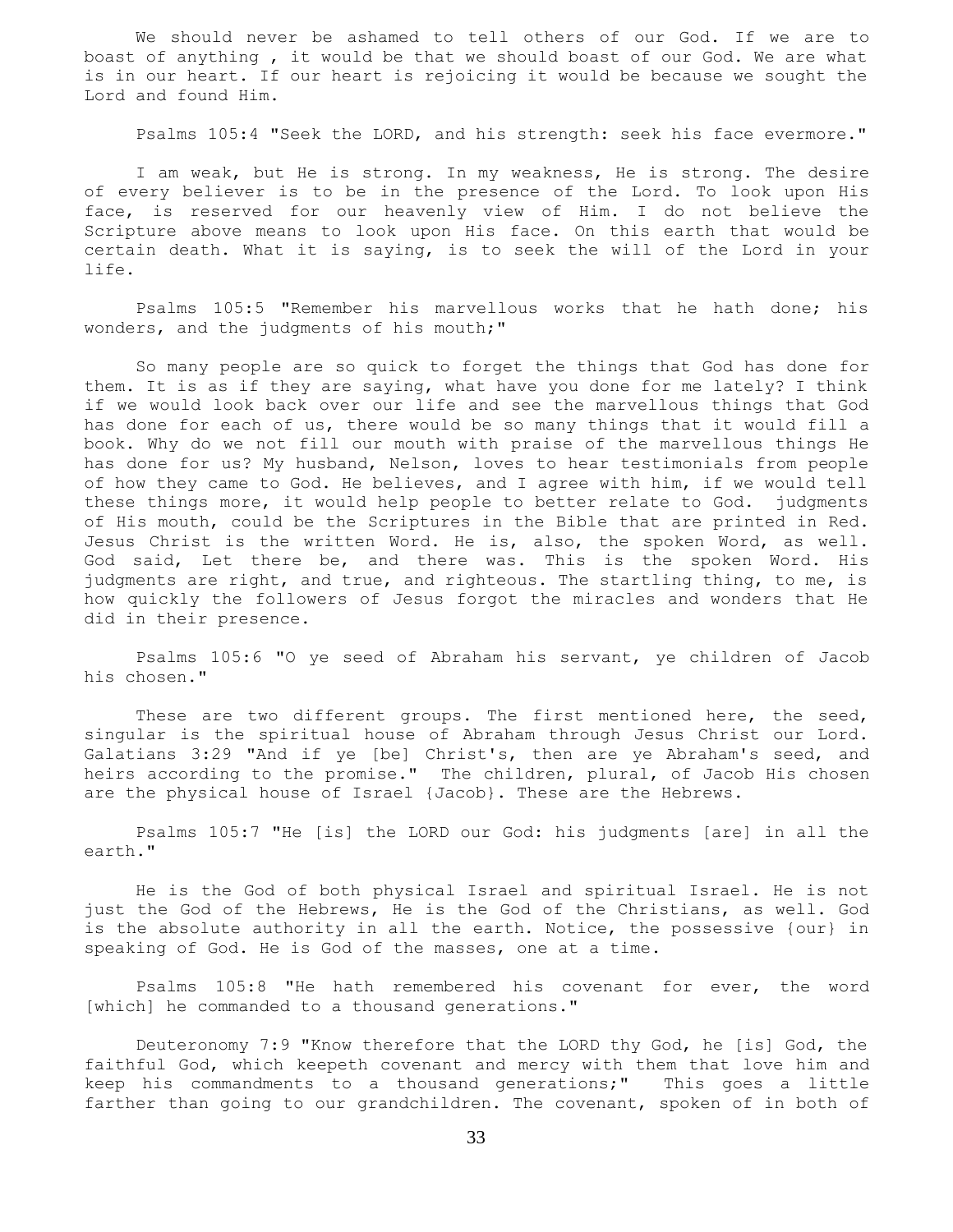these verses, is the covenant God made with faithful Abraham. All of the faithful will be blessed through this covenant.

 Psalms 105:9 "Which [covenant] he made with Abraham, and his oath unto Isaac;"

 Abraham had faith in God, and that was counted unto him as righteousness. This promise came through Abraham's son of the promise, Isaac. This was not a covenant through the flesh, but through the Spirit. Abraham had a son Ishmael, but he was a son of the flesh. The promise did not come through the flesh, but through the spirit.

 Psalms 105:10 "And confirmed the same unto Jacob for a law, [and] to Israel [for] an everlasting covenant:"

 In our study on Leviticus we found that the 40 year wanderings in the wilderness were the birthing of the law to a single nation. This nation was the house of Jacob. We found that Jesus Christ ministered 40 days in the earth after He rose from the grave setting up the grace of God through His church. The law was to the physical house of Israel. The everlasting covenant came to all mankind through the seed of Abraham, Jesus Christ our Lord.

 Psalms 105:11 "Saying, Unto thee will I give the land of Canaan, the lot of your inheritance:"

 The physical house of Israel would receive the land of Canaan as their promised land.

 Psalms 105:12 "When they were [but] a few men in number; yea, very few, and strangers in it."

 This is speaking of the family of Jacob that went into the land of Egypt. Seventy went into the land, not counting Joseph and his family and God kept them alive while they were strangers in this land.

 Psalms 105:13 "When they went from one nation to another, from [one] kingdom to another people;"

 God brought them out of Egypt with His mighty Hand through 10 plagues. Each country that they came up against God, won the battle for them.

 Psalms 105:14 "He suffered no man to do them wrong: yea, he reproved kings for their sakes;"

 After the incident at the Red Sea, the kings that they came in contact with gave up to them. The kings were not afraid of the Israelites, they were afraid of the God of the Israelites. Look at this wonderful promise made to those who have ways that please God. Proverbs 16:7 "When a man's ways please the LORD, he maketh even his enemies to be at peace with him."

 Psalms 105:15 "[Saying], Touch not mine anointed, and do my prophets no harm."

 David believed so strongly that you were not to touch the anointed of God, that he ran from Saul instead of killing him, because God had anointed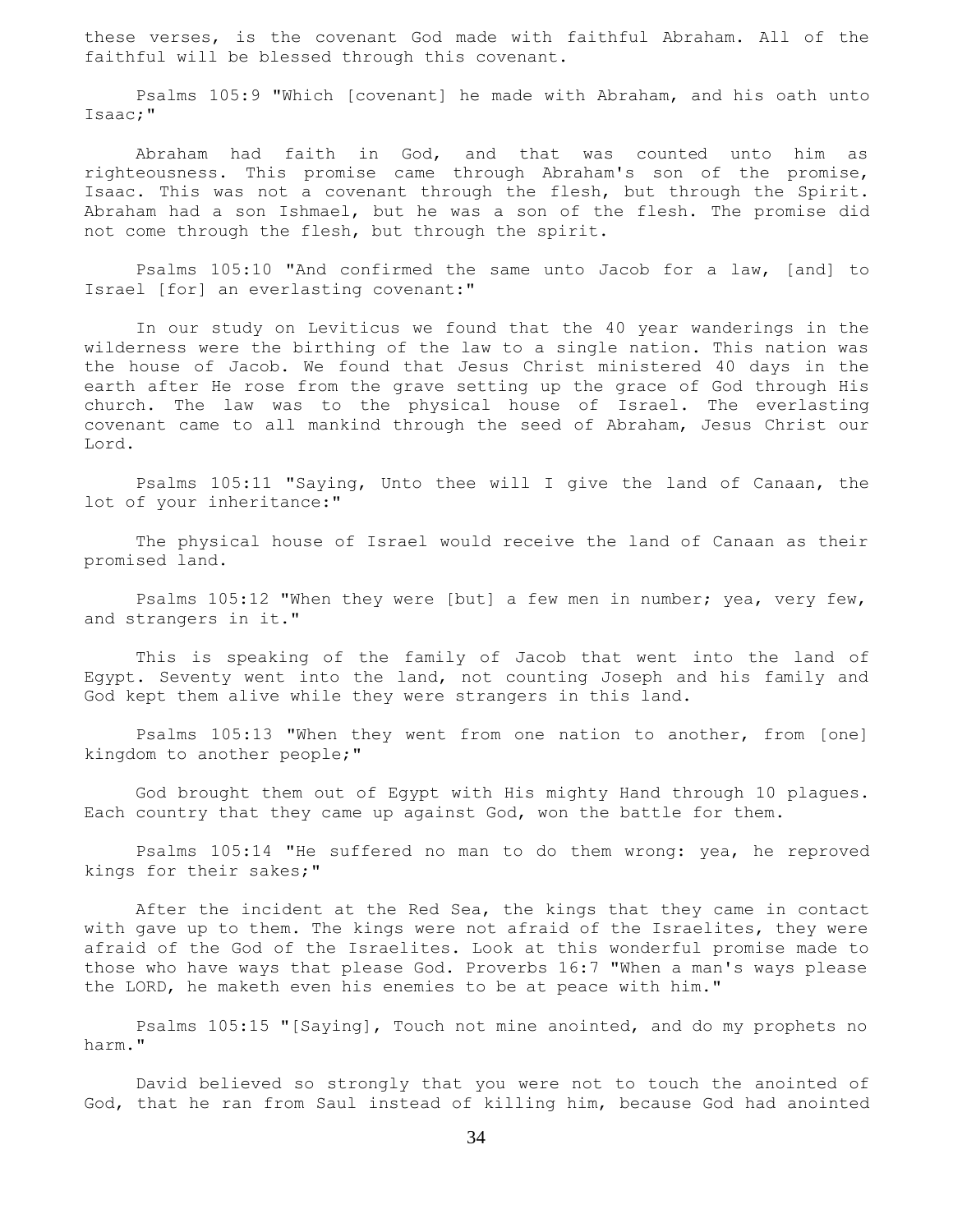Saul king over Israel. Abraham was like a priest before God. The very same thing came down through Isaac and Jacob. These Israelites were the chosen of God. God fought their battles for them. To come against them would be like coming against God. The prophets of God were an anointed group of people. Again, to do them harm, would bring the wrath of God down upon you.

 Psalms 105:16 "Moreover he called for a famine upon the land: he brake the whole staff of bread."

 The only thing that would have caused Jacob to take his family into Egypt would be to save their lives. This is just what happened. Famine was throughout the land, and the only food available was in Egypt.

 Psalms 105:17 "He sent a man before them, [even] Joseph, [who] was sold for a servant:"

 Joseph, the favorite son of Jacob, was sold into Egypt as a slave by his brothers. He became a servant in Potiphar's house. Of course, all of this happened to fulfill the prophecy that they would be slaves in Egypt 400 years. God took the terrible act of Joseph's brothers and turned it into a blessing for all of their people.

Psalms 105:18 "Whose feet they hurt with fetters: he was laid in iron:"

 We know this refers to the time Joseph spent in jail, after Potiphar's wife lied about Joseph. He was in chains, but soon they were removed. Joseph became the second in command in all of Egypt after interpreting Pharaoh's dream.

 Psalms 105:19 "Until the time that his word came: the word of the LORD tried him."

 Joseph was kept in prison, until one of his fellowprisoners told the Pharaoh that Joseph could interpret dreams accurately.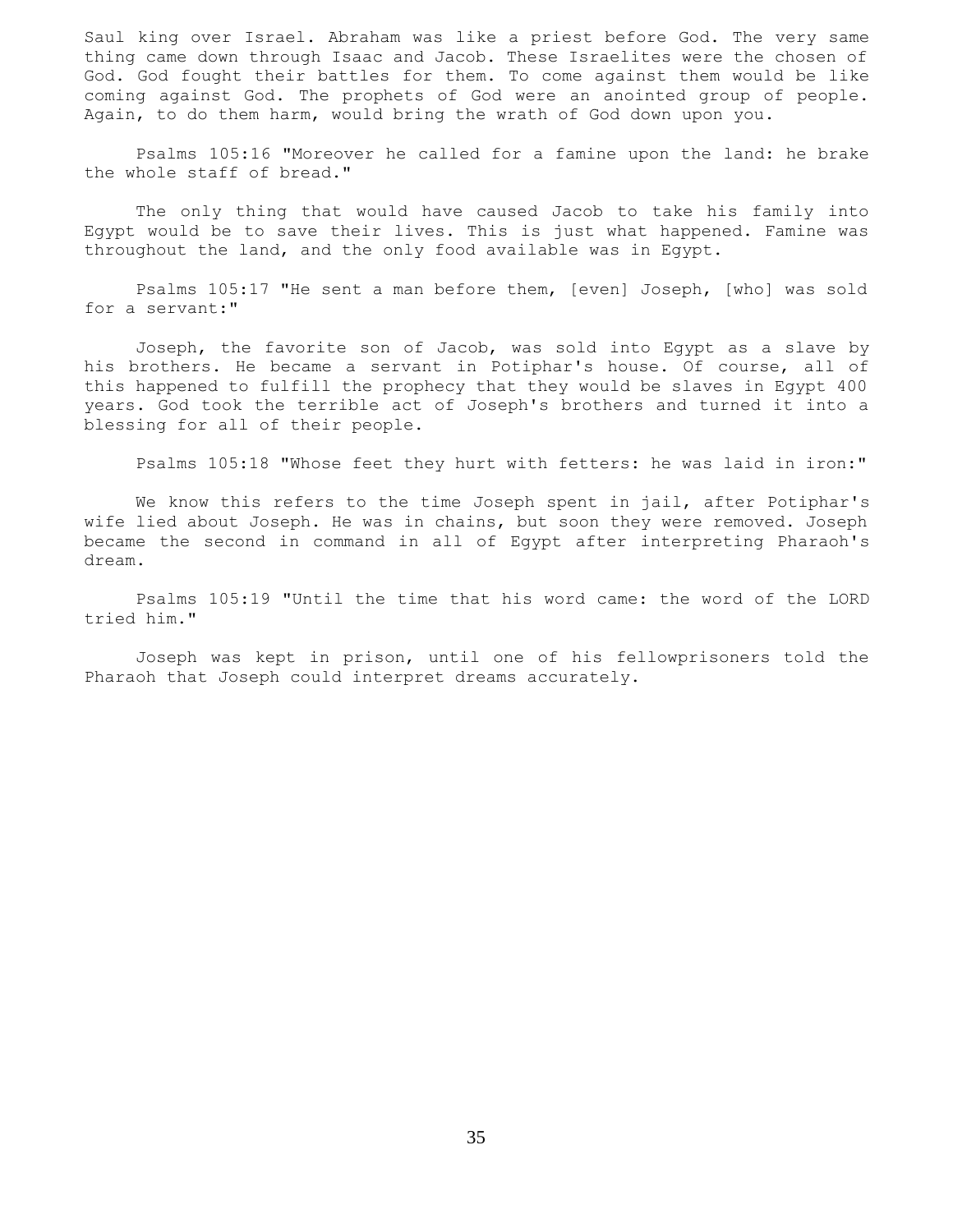#### Psalms 105 Questions

1. Quote Psalms chapter 105 verse 1. 2. When were the first 15 verses of Psalm 105 sung? 3. We have not, because we 4. What did Jesus teach the disciples to do first in their prayers? 5. What does singing praise add to it? 6. What would be the only thing permissible to boast of? 7. I am weak, but He is . 8. When can we look upon His face? 9. What does verse 5 tell us to remember? 10. Instead of remembering the wonderful things God has done for us in the past, what do many say? 11. What are the judgments of His mouth? 12. Who is the written and the spoken Word? 13. Who are the seed of Abraham? 14. Who are the children of Jacob, his chosen? 15. Quote Galatians chapter 3 verse 29. 16. What do these 2 have in common? 17. Who is the absolute Authority in the earth? 18. He is God of the masses at a time. 19. Quote Deuteronomy chapter 7 verse 9. 20. Who had God made the covenant with? 21. Which son did the covenant oath come through? 22. And confirmed the same unto far a . 23. And to **the form an everlasting covenant.** 24. What land was Israel's inheritance? 25. What is verse 12 speaking of, when it speaks of few in number? 26. How did God bring His people out of Egypt? 27. Why did the kings not fight Israel? 28. How did God get Jacob and his family to go to Egypt? 29. Who had God sent ahead to Egypt to prepare the way for Jacob and his family? 30. How did Joseph get to Egypt?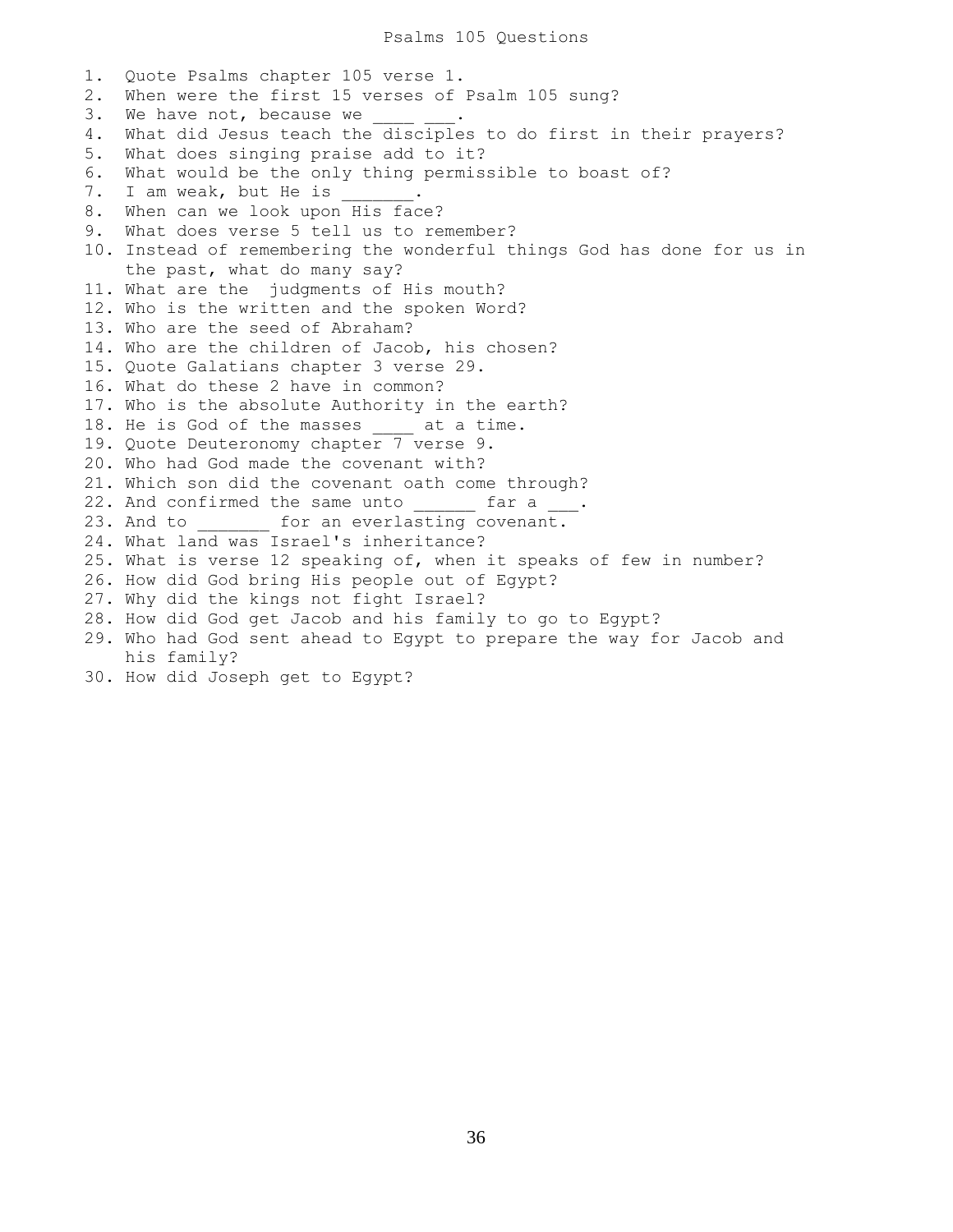#### PSALMS LESSON 106

 In the last lesson, we were studying about Joseph being sold into Egypt by his brothers, winding up in jail, and becoming second to the Pharaoh as part of God's plan to get the family of Jacob into Egypt. We will pick up now in Psalms 105:20 "The king sent and loosed him; [even] the ruler of the people, and let him go free."

This is saying that Pharaoh, himself let Joseph out of jail.

 Psalms 105:21 "He made him lord of his house, and ruler of all his substance:"

 When Joseph interpreted the dream of the Pharaoh with a plan to save their land, Pharaoh made Joseph, second only to himself.

 Psalms 105:22 "To bind his princes at his pleasure; and teach his senators wisdom."

 This is speaking of Joseph's brothers who came for food during the great famine. Joseph could have arrested them and put them in jail, but instead he forgave them. All of this taught them a very good lesson.

 Psalms 105:23 "Israel also came into Egypt; and Jacob sojourned in the land of Ham."

 As we studied in the lessons on Genesis, we know that some of Ham's descendents settled in the land of Egypt. Specifically, they dwelled in the land of Goshen.

 Psalms 105:24 "And he increased his people greatly; and made them stronger than their enemies."

 In just over 400 years, the small group of 70 and the family of Joseph grew into a nation somewhere between 2 and 3 million. All of a sudden the Pharaoh in the land began to be worried, because there was so many of them. He was afraid they would rise up and fight against Egypt.

 Psalms 105:25 "He turned their heart to hate his people, to deal subtilly with his servants."

 This is speaking of the time that Jacob's family were under bondage to these Egyptians.

 Psalms 105:26 "He sent Moses his servant; [and] Aaron whom he had chosen."

When Moses was 80 years old, God called him to go to Egypt and obtain the release of the Hebrews. Moses' brother, Aaron, was given to Moses as a helper.

 Psalms 105:27 "They shewed his signs among them, and wonders in the land of Ham."

 Moses was endowed with power from God to do mighty wonders before the Pharaoh to get him to let the people go. One of these wonders was turning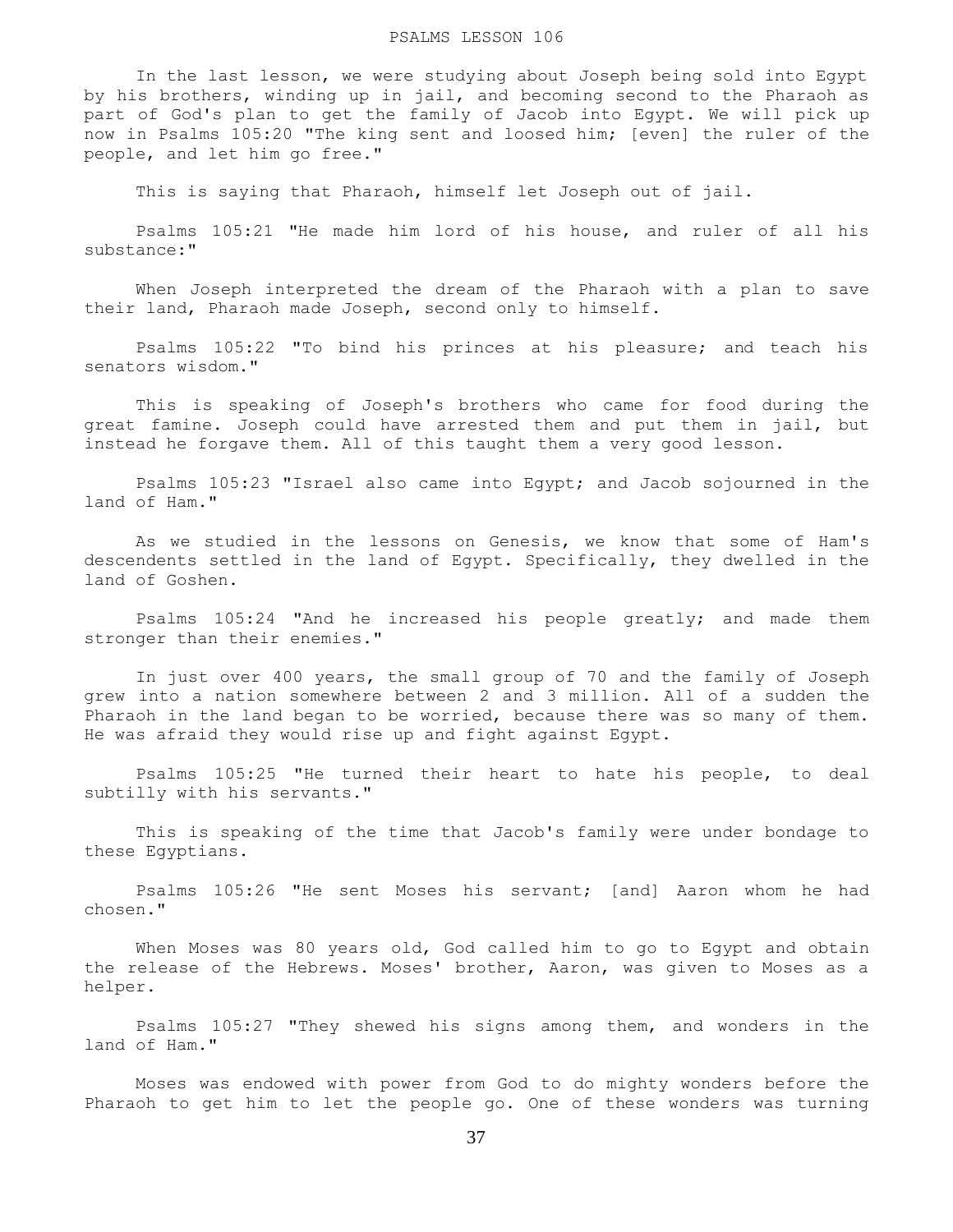the Nile River {which the Egyptians worshipped} into blood. I believe the statement about Ham here is speaking of the plagues coming on Egypt, but not on Goshen where Jacob's family dwelled.

 Here is a list of some of the plagues that God sent upon Pharaoh and Egypt to get him to let the people of God go. Most of these plagues attacked one of the things worshipped by the Egyptians. Not only were these plagues to get the release of the people, but they were to discredit the gods of Egypt.

 Psalms 105:28 "He sent darkness, and made it dark; and they rebelled not against his word."

 Psalms 105:29 "He turned their waters into blood, and slew their fish." Psalms 105:30 "Their land brought forth frogs in abundance, in the chambers of their kings."

Psalms 105:31 "He spake, and there came divers sorts of flies, [and] lice in all their coasts."

 Psalms 105:32 "He gave them hail for rain, [and] flaming fire in their land."

 Psalms 105:33 "He smote their vines also and their fig trees; and brake the trees of their coasts."

 Psalms 105:34 "He spake, and the locusts came, and caterpillars, and that without number,"

 Psalms 105:35 "And did eat up all the herbs in their land, and devoured the fruit of their ground."

These are not exact replicas of 9 of the 10 plagues that came, but they are the same plagues. Notice, all of the things in this that are in control of God. This is just another time when we see that everything in this earth is under direct command of God. The last plague in the next verse was, of course, the worst. The Egyptians had killed the first born of the Hebrews, now God will kill their firstborn.

 Psalms 105:36 "He smote also all the firstborn in their land, the chief of all their strength."

 No home in Egypt, except the Hebrew families who had the blood of the lamb over the door, were spared. Pharaoh's own son died. This was the plague that set them free. Pharaoh told them to go.

 Psalms 105:37 "He brought them forth also with silver and gold: and [there was] not one feeble [person] among their tribes."

 They spoiled the Egyptians and took silver and gold into the wilderness with them. The joy of being released from the hard bondage was enough to renew their strength, but I believe, this goes even further than that. God restored them so there was no feeble.

 Psalms 105:38 "Egypt was glad when they departed: for the fear of them fell upon them."

 This is truly an understatement. The Egyptians had become terribly afraid of the God of these Israelites. This fear of Israel's God spread to countries nearby, as well.

38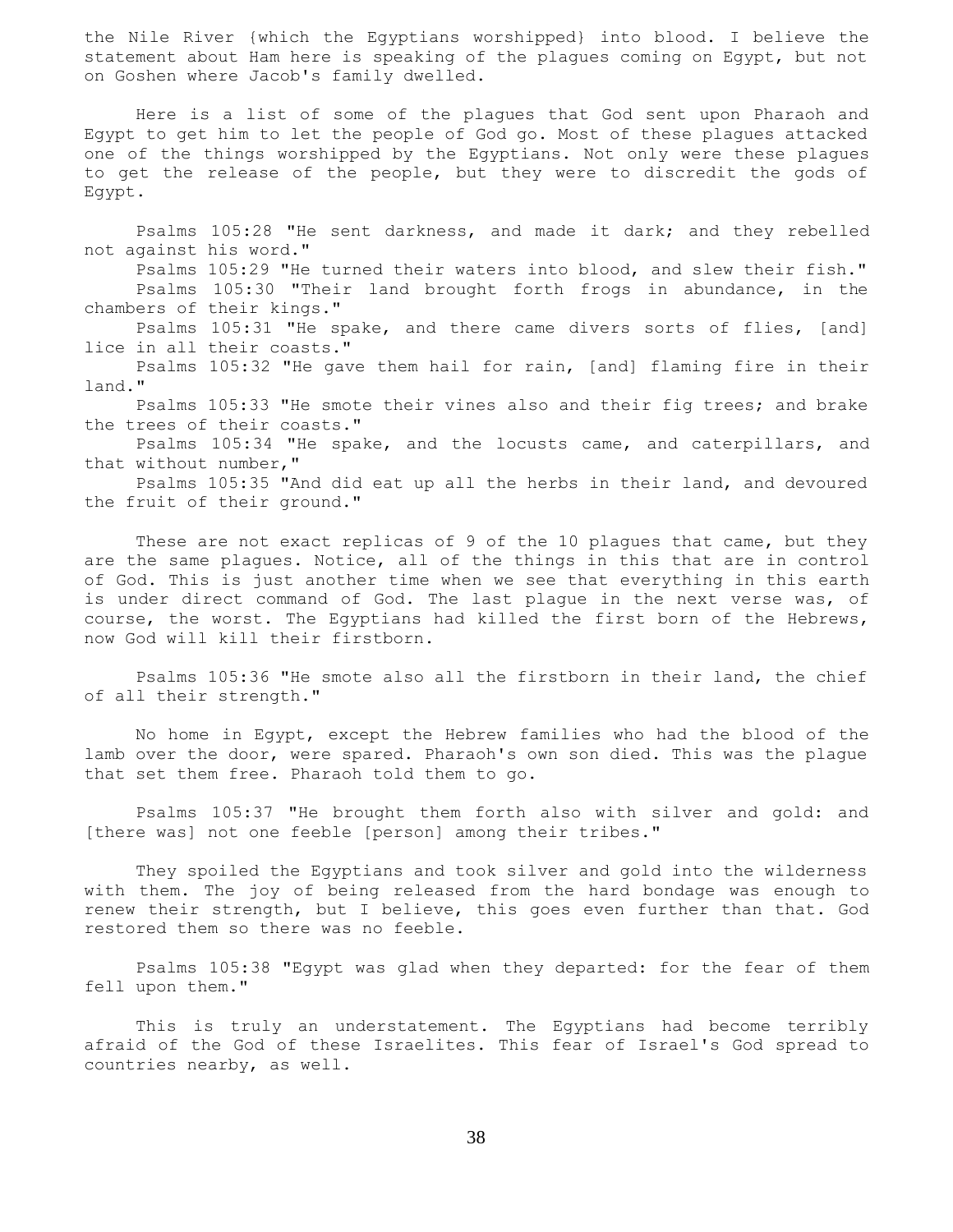Psalms 105:39 "He spread a cloud for a covering; and fire to give light in the night."

 This cloud and fire was the presence of God in their midst that led them across the wilderness. When the cloud by day and the fire by night stopped, they stopped and rested, until the fire or cloud moved again.

 Psalms 105:40 "The people] asked, and he brought quails, and satisfied them with the bread of heaven."

 The Bread from heaven that fed them was the Manna that God miraculously fed them each day. They tired of the Manna and insisted on meat, and God rained quails on them knee deep. This group murmured against God, and God killed a large number of them on the way to the promised land.

 Psalms 105:41 "He opened the rock, and the waters gushed out; they ran in the dry places [like] a river."

 This is speaking of them running out of water. Moses prayed, and God told Moses to strike the Rock. He did and water gushed forth from the Rock. This Rock, of course, is Jesus Christ. He is the fountain that never runs dry.

 Psalms 105:42 "For he remembered his holy promise, [and] Abraham his servant."

 At times these people greatly troubled the Lord, but He did not forget His promise to Abraham. He brought them to the land He had promised Abraham. There was very little opposition to the Israelites taking their promised land. God fought their battles for them.

 Psalms 105:43 "And he brought forth his people with joy, [and] his chosen with gladness:"

 Such joy to receive the land of milk and honey that had been promised to Abraham! These were God's chosen people that were to live above the world and live in a pleasing manner to God.

 Psalms 105:44 "And gave them the lands of the heathen: and they inherited the labour of the people;"

 This seems as if God was unfair to the heathen, but that is not so. He gave them ample time to repent of their ways, and when they did not, God took the land for His chosen.

 Psalms 105:45 "That they might observe his statutes, and keep his laws. Praise ye the LORD."

 They were chosen of all people to keep the law that God had given them in the wilderness. The Levitical law was to be kept forever.

39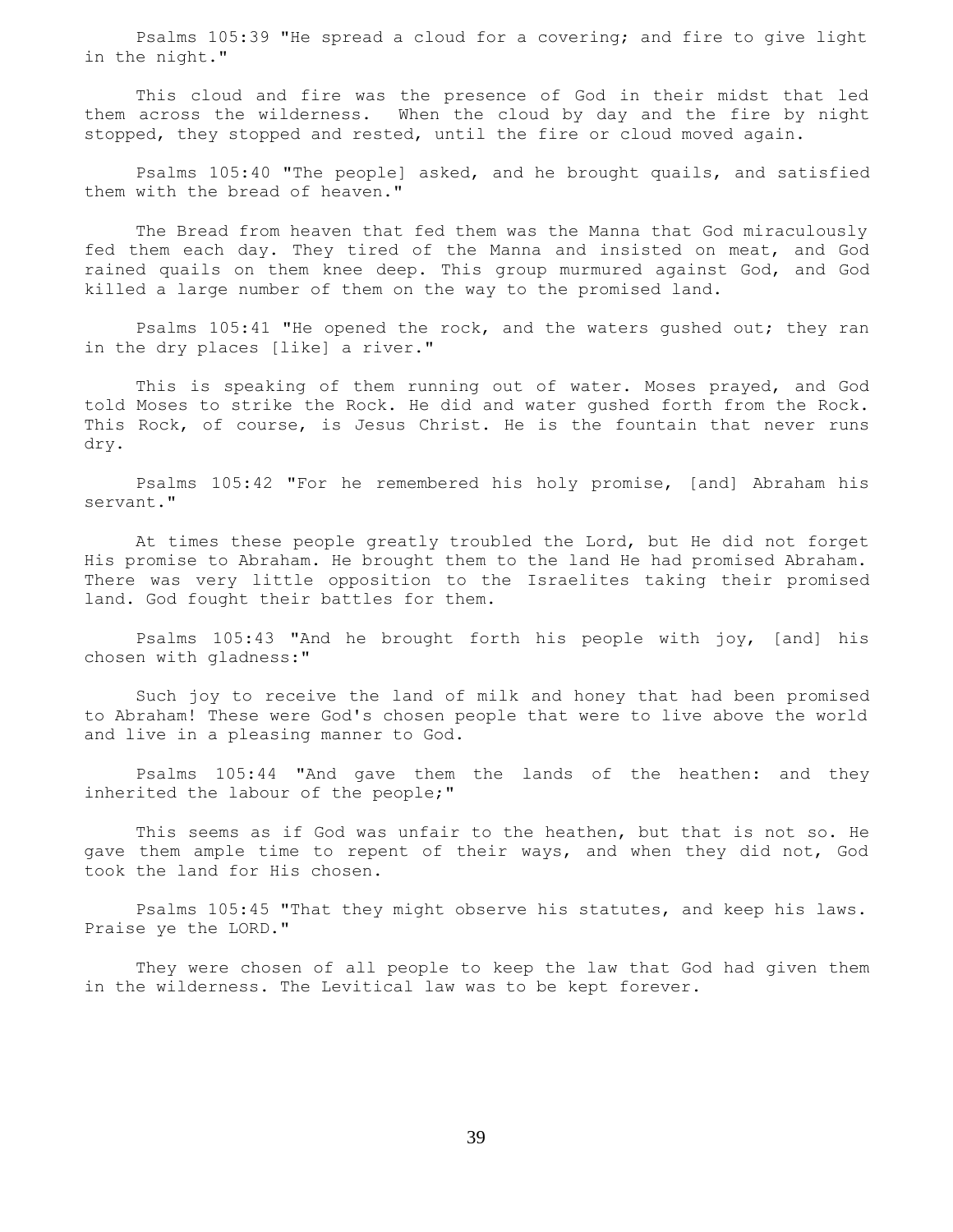Psalms 106 Questions

1. Who let Joseph out of jail? 2. What position did the Pharaoh give Joseph? 3. What is verse 22 saying about Joseph's brothers? 4. What two names was Joseph's father called in verse 23? 5. Where did they dwell? 6. What caused Pharaoh to be worried about the Hebrews? 7. Verse 25 is speaking of what? 8. Who did God call, when he was 80 years old, to go and get freedom for the Israelites? 9. Who did God send to help him? 10. What unusual powers had God given Moses? 11. Did all of the plagues affect everyone in Egypt? 12. Who were the plagues sent by God directed against? 13. Name some of the plagues that God sent? 14. How many plagues did God send? 15. Why did God kill the firstborn of Egypt? 16. What method did God have of telling who were the Hebrews? 17. Which plague set them free? 18. Where did the Hebrews get the silver and gold they took in the wilderness? 19. What did God do specifically for the feeble? 20. Why was Egypt glad when they departed? 21. What 2 things showed the presence of God with them on their journey? 22. What was their main food on their journey? 23. When they asked for quail, what did God do? 24. Who is the Rock? 25. What promise did God remember that caused Him to bring them to their land of promise?

- 26. Who owned the land that God gave Israel?
- 27. What were they chosen to do?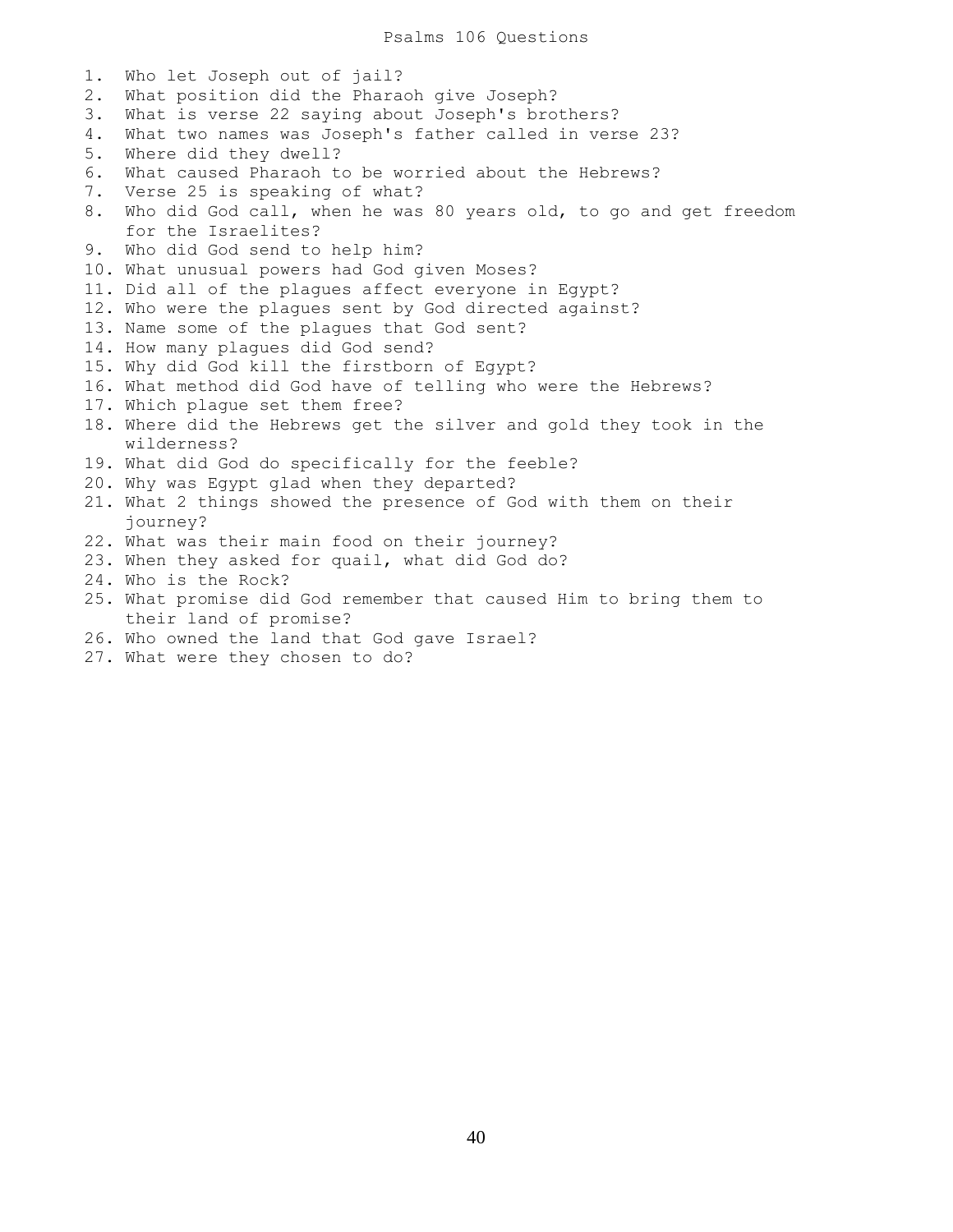#### PSALMS LESSON 107

We will begin this lesson by giving the 106th Psalm in metre.

### THE PSALMS OF DAVID IN METRE

# Chapter 106

- Verse 1 "Praise ye the Lord, and give him thanks, For bountiful is he; To all eternity. "
- Verse 2 "God's mighty works who can express? Or show forth all his praise? O blest are they that judgment keep, And justly do always. "
- Verse 3 "Remember me, O Lord, with love, Which thou to thine dost bear; With thy salvation, O my God, To visit me draw near. "
- Verse 4 "That I thy chosen's good may see, And in their joy rejoice; And may with thine inheritance Exult with cheerful voice. "
- Verse 5 "We with our fathers have transgressed, And done iniquity; With them we have transgressors been, We have done wickedly."
- Verse 6 "The wonders great, which thou, O Lord, Didst work in Egypt land, Our fathers, though they saw, yet them They did not understand: "
- Verse 7 "And they thy mercies' multitude Kept not in memory; But at the sea, ev'n the Red sea, Provoked him grievously. "
- Verse 8 "Yet notwithstanding he them saved, Ev'n for his own name's sake; That so he might, to be well known, His mighty power make. "
- Verse 9 "The Red sea also he rebuked, And then dried up it was: Though depths, as through the wilderness, He made them safely pass. "
- Verse 10 "From hands of him that hated them, He did his people save; And from the en'my's cruel hand To them redemption gave. "
- Verse 11 "The waters overwhelmed their foes, Not one was left alive. Then they believed his word, and praise To him in songs did give. "
- Verse 12 "But soon they did his mighty works Unthankfully forget And on his counsel and his will Did not with patience wait; "
- Verse 13 "But much did lust in wilderness, And God in desert tempt. He gave them what they sought, but to Their soul he leanness sent. "
- Verse 14 "Moreover Moses, in the camp, They envied without cause: At Aaron too, the saint of God, Inflamed their envy was. "
- Verse 15 "The earth did therefore open wide, And Dathan did devour, At Aaron too, the saint of God, Inflamed their envy was. "
- Verse 16 "And likewise 'mong their company A fire was kindled then; And so the hot consuming flame Burnt up these wicked men. "
- Verse 17 "Yet they at Horeb made a calf, A molten image praised: Their glory changed to form of ox That in the pastures grazed.
- Verse 18 "They soon forgot the mighty God, Who had their Saviour been, By whom such great things brought to pass They had in Egypt seen. "
- Verse 19 "In land of Ham his wondrous works, Things terrible did he, When he his mighty hand and arm Stretched out at the Red sea."
- Verse 20 "He said he would them all destroy, Had not, his wrath to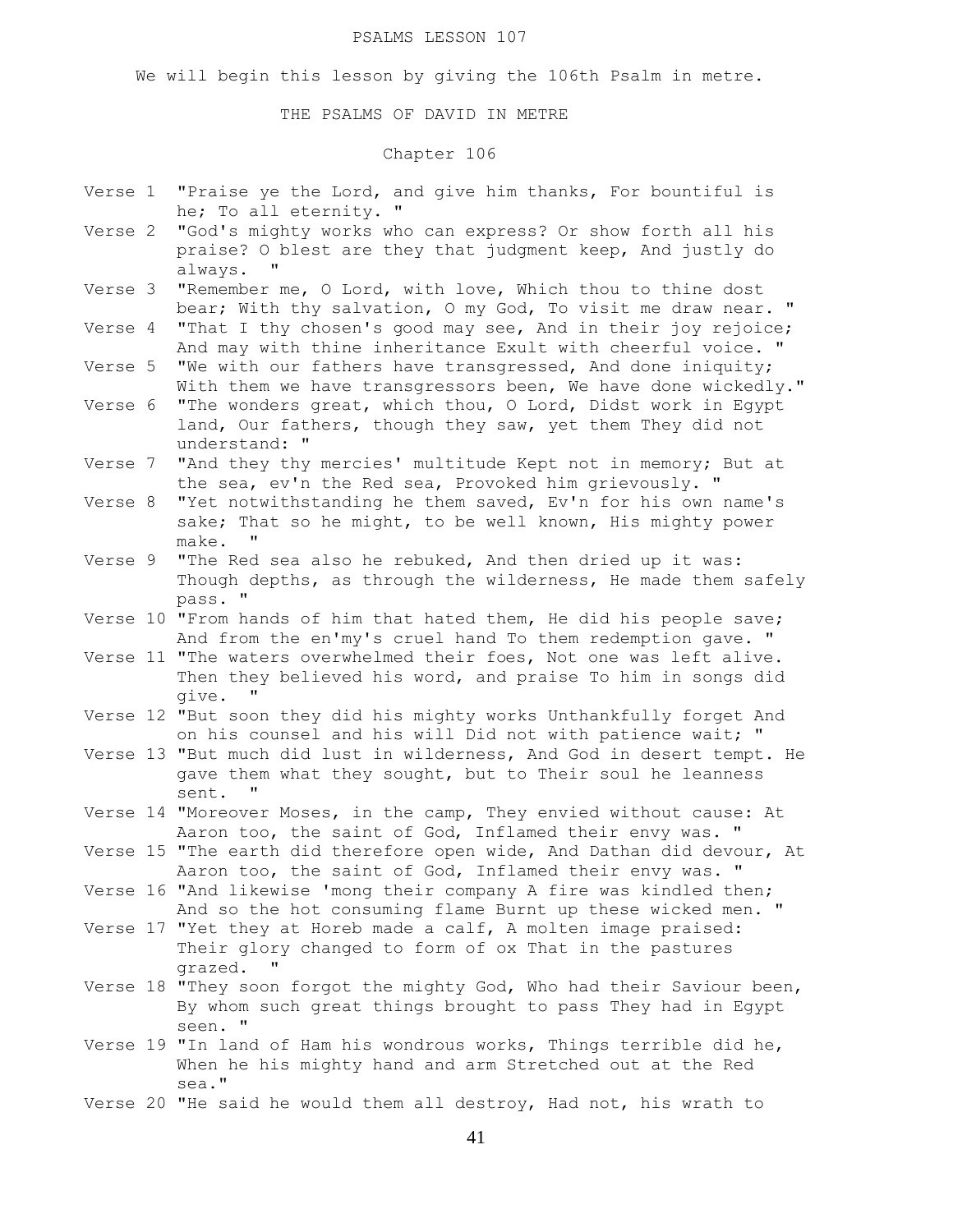stay, His chosen Moses stood in breach, That them he should not slay. "

- Verse 21 "Yea, they despised the pleasant land, Nor did believe his word, But murm'ring in their tents, refused To hearken to the Lord."
- Verse 22 "In desert therefore them to slay He lifted up his hand: through nations to o'erthrow their seed, And scatter in each land. "
- Verse 23 "They unto Baal-peor did Themselves associate; The sacrifices of the dead They did profanely eat, "
- Verse 24 "Thus, by inventions of their own, They much provoked his ire; And then upon them suddenly The plague broke in as fire."
- Verse 25 "Then Phin'has rose, and justice did, And so the plague did cease; That to all ages counted was To him for righteousness."
- Verse 26 "And at the waters, where they strove, They did him angry make, In such a way that ill it fared With Moses for their sake:"
- Verse 27 "Because they there his spirit meek Provoked so bitterly, That he with hasty lips did speak Words unadvisedly. "
- Verse 28 "Nor, as the Lord commanded them, did they the nations slay: But with the heathen mingled were, And learned of them their way."
- Verse 29 "Moreover they their idols served, Which to a snare was turned. To demons they in sacrifice Their sons and daughters burned."
- Verse 30 "In their own children's guiltless blood Their hands they did imbrue, Whom into Canaan's idols they For sacrifices slew. "
- Verse 31 "So was the land defiled with blood. Stained with their works were they, And with inventions of their own, To idols they did stray. "
- Verse 32 "Against his people dwindled was The anger of the Lord, They so provoked his wrath that he His heritage abhorred. "
- Verse 33 "He gave them to the heathen's power; Their foes did them command. Their en'mies them oppressed, they were Made subject to their hand. "
- Verse 34 "He many times delivered them; But with their counsel so They him provoked, that for their sin They were brought very low."
- Verse 35 "Yet their affliction he beheld, When he did hear their cry: And he for them his covenant Recalled to memory; "
- Verse 36 "And in his mercies' multitude He did repent, and make Them to be pitied of all those Who did them captive take. "
- Verse 37 "Save us, O Lord our God, and us From heathen nations bring, That we thy holy name may thank, Thy praises ever sing. "
- Verse 38 "Blessed be JEHOVAH, Isr'el's God, To all eternity: Let all the people say, Amen. Praise to the Lord give ye."

 We will now begin the verse by verse study of the 106th Psalm. Psalms 106:1 "Praise ye the LORD. O give thanks unto the LORD; for [he is] good: for his mercy [endureth] for ever."

 This Psalm begins with praise unto the LORD. Every generation of God's people can look at this and join in with praise and thanksgiving at the goodness of God. I am simply amazed, as I study my Bible, at the patience and mercy of God toward a people who are dead set on displeasing God. In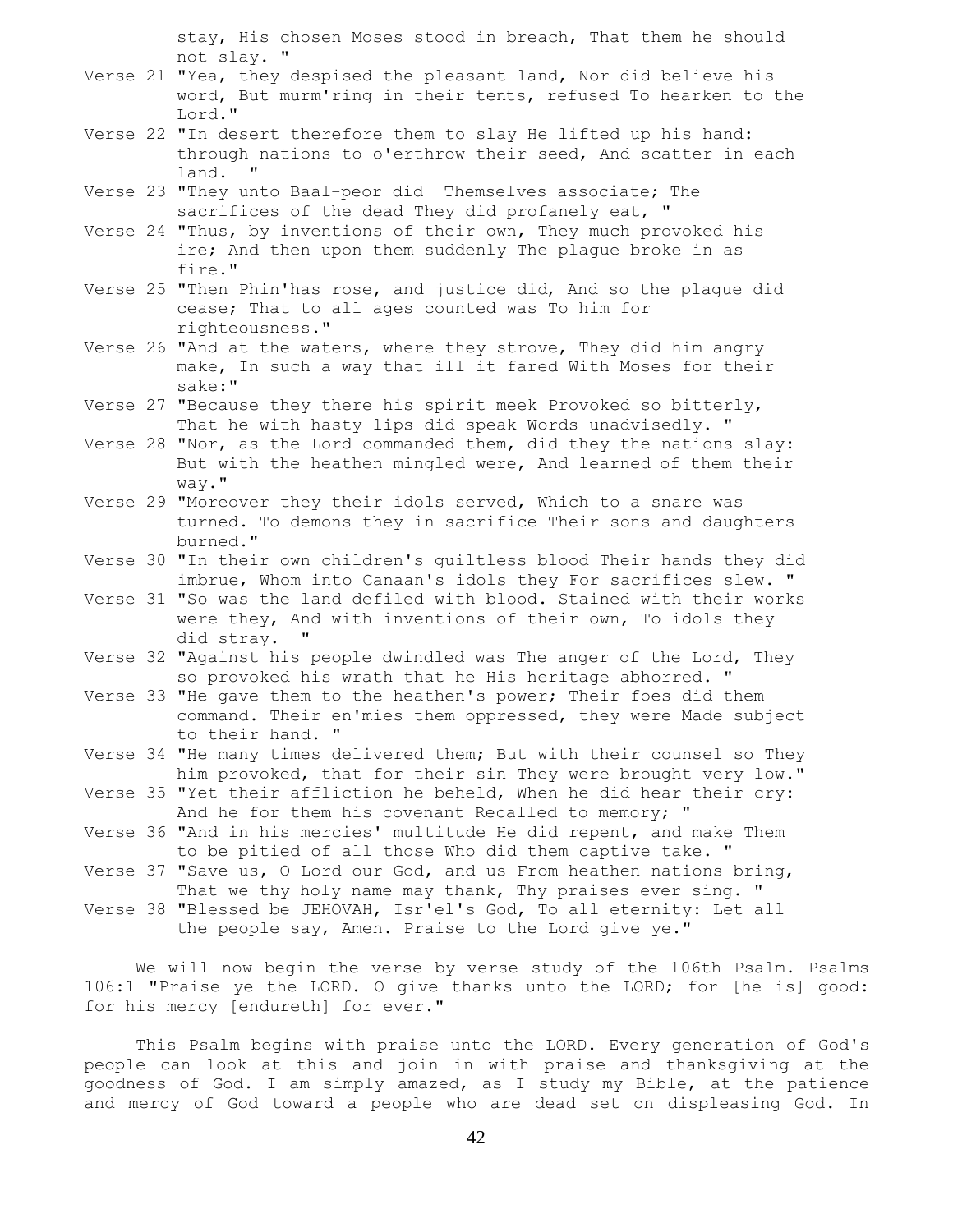this particular Psalm, David will be looking at the terrible murmuring that the Israelites did on the way to the promised land. It seems that all through the ages, people soon forget the blessings that God has showered upon them and fall away from God. It is no different even now. If they have not been blessed in the last five minutes, they go wandering away to find solutions to their problems in the wrong places. I believe David to be the penman here, and he is encouraging all of us to take time out to praise and worship God.

 Psalms 106:2 "Who can utter the mighty acts of the LORD? [who] can shew forth all his praise?"

 We are not even capable of remembering every little blessing that God has done for us. The English language is not sufficient to tell of His mighty acts. We really do not even know of most of His mighty acts. We have a small sprinkle of them in the Bible, but this is just a few of the many wonderful acts of the LORD. John 21:25 "And there are also many other things which Jesus did, the which, if they should be written every one, I suppose that even the world itself could not contain the books that should be written. Amen." If I spent the rest of my life praising Him, it would not be enough. I would run out of time, before I was through.

 Psalms 106:3 "Blessed [are] they that keep judgment, [and] he that doeth righteousness at all times."

 God has given us a perfect way of life. If we live by it, He will bless us abundantly. The desire of our heart must be to do the will of the Father. There was much emphasis in the Old Testament on keeping the feast days and doing the sacrifices, but even then God wanted obedience more than He wanted sacrifice. I Samuel 15:22 "And Samuel said, Hath the LORD [as great] delight in burnt offerings and sacrifices, as in obeying the voice of the LORD? Behold, to obey [is] better than sacrifice, [and] to hearken than the fat of rams."

 Psalms 106:4 "Remember me, O LORD, with the favour [that thou bearest unto] thy people: O visit me with thy salvation;"

 One of the greatest rewards in reading the Exodus is the wonderful kindness and mercy God afforded these rebellious people. It gives us extra hope that God will forgive us, as well of our shortcomings. This verse above is saying, forgive me like you did them. O visit me with thy salvation, is a statement looking prophetically to Jesus.

 Psalms 106:5 "That I may see the good of thy chosen, that I may rejoice in the gladness of thy nation, that I may glory with thine inheritance."

 The penman, here, is crying out for the blessings of the chosen of God. This is probably David and he is saying, I am part of that family of Abraham who the blessings will come through. Bless me, for I am part of the inheritance.

 Psalms 106:6 "We have sinned with our fathers, we have committed iniquity, we have done wickedly."

 The penman is confessing his sins before the Father. He is, also, saying that his ancestors sinned and were forgiven. They are not in this by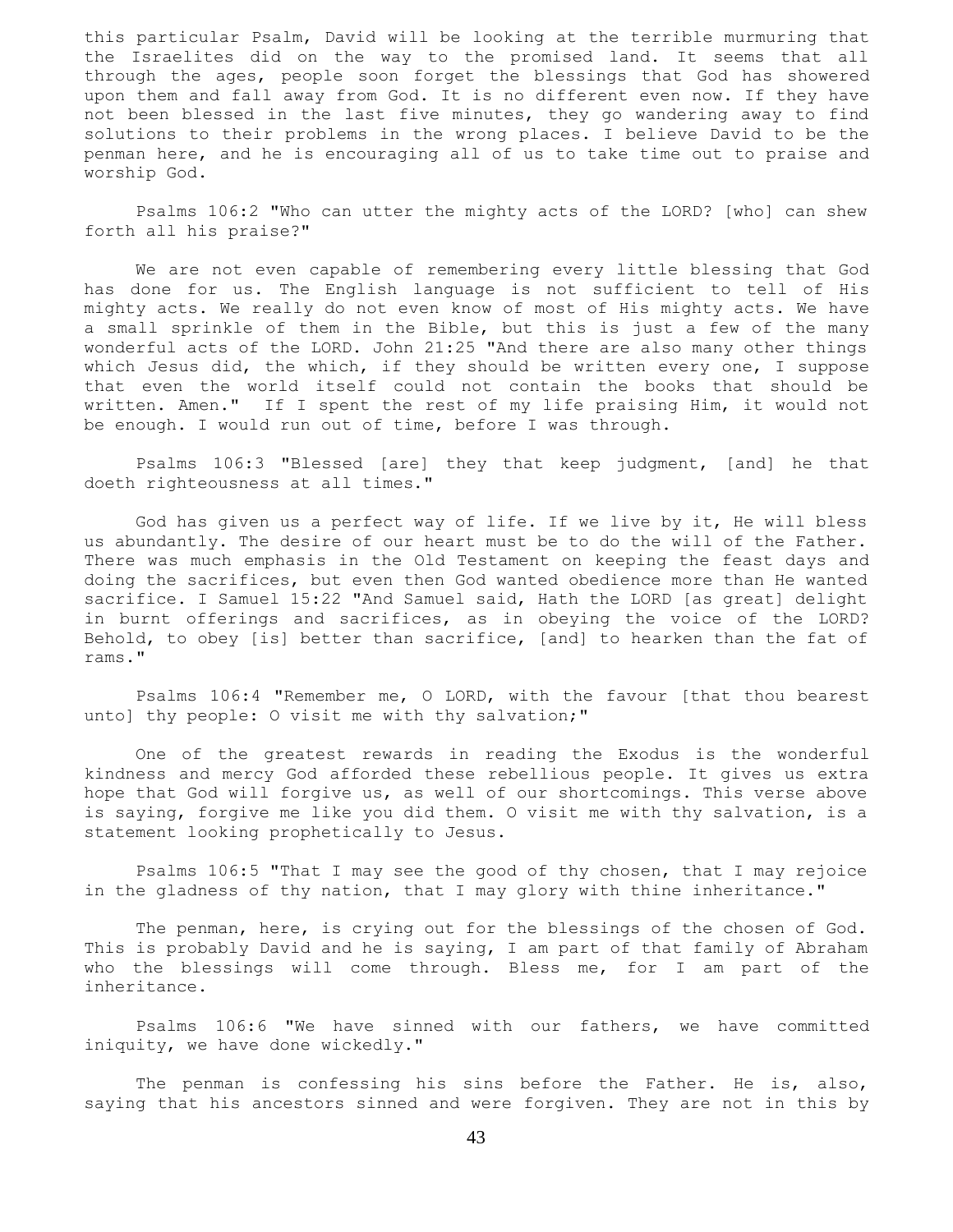themselves. All have sinned and come short of the glory of God. Praise God! We Christians are forgiven of all our iniquity. Not even one person, aside from Jesus, has ever lived on this earth a perfect life. Our hope is in Jesus. He took our sin and traded us His righteousness. We now are clothed in the righteousness of Christ.

Psalms 106:7 "Our fathers understood not thy wonders in Egypt; they remembered not the multitude of thy mercies; but provoked [him] at the sea, [even] at the Red sea."

When the first real test came upon these Israelites, they forgot that God had delivered them with the ten plagues out of Egypt. They panicked at the Red Sea. They saw the sea before them, and did not trust God to get them out of this problem. Isn't that just the way we are? God has taken the Christians out of Egypt {the world}, with no help from us. The first time we face a problem, we forget that He is the answer. If He can take them out of Egypt, He can help them cross the Red Sea. Do you have any mountain or river to cross? I know the One who can take you to the other side.

 Psalms 106:8 "Nevertheless he saved them for his name's sake, that he might make his mighty power to be known."

The marvellous thing, to me, is that He saved them, even though they did not have faith to believe. He had defamed the gods of Egypt, now He would show beyond a shadow of doubt that the LORD is God. All the lands around would be afraid of the God of the Israelites after this incident.

 Psalms 106:9 "He rebuked the Red sea also, and it was dried up: so he led them through the depths, as through the wilderness."

 God has power over all the elements. The sea had to obey the voice of God. Not only did the sea separate and stand in a heap on either side, but the ground in the bed of the sea dried up and they walked through on dry ground.

 Psalms 106:10 "And he saved them from the hand of him that hated [them], and redeemed them from the hand of the enemy."

 Psalms 106:11 "And the waters covered their enemies: there was not one of them left."

 Pharaoh's men and chariots drowned in the sea. They never pursued the Israelites any more. The Israelites walked through the Red Sea on dry land and just as soon as they were safely on the other side, God allowed the Pharaoh's men to pursue them through the sea, and the sea drowned them every one.

Psalms 106:12 "Then believed they his words; they sang his praise."

 Praise and thanksgiving were plentiful at the Red Sea, after the drowning of the Egyptians. The sad thing is how quickly these people forget.

 Psalms 106:13 "They soon forgat his works; they waited not for his counsel:"

 God called these people who constantly complained, murmurers. At every problem, they complained instead of trusting God. Possibly, one reason God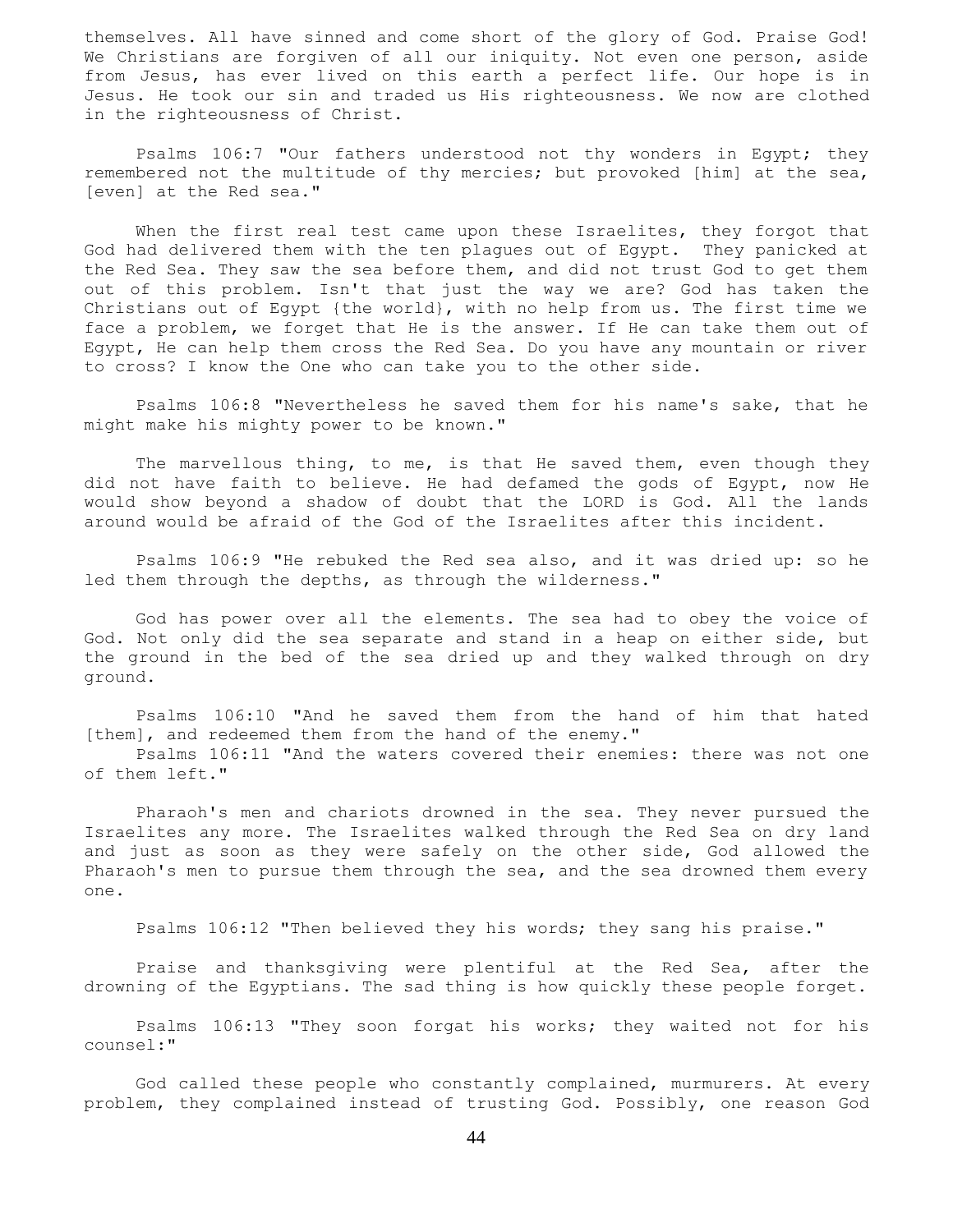allowed them to have so many problems was, so they would finally learn to trust Him.

 Psalms 106:14 "But lusted exceedingly in the wilderness, and tempted God in the desert."

As I said, they were never satisfied. They spent all of their time complaining. Had God not been so longsuffering, He would have killed them in the wilderness.

 Psalms 106:15 "And he gave them their request; but sent leanness into their soul."

 He answered their requests through Moses, They were not joyful in their souls. God inhabits the praises of His people. To have fatness in your soul takes fellowship with God. They had no fellowship with God. They spent all their time complaining.

 Psalms 106:16 "They envied Moses also in the camp, [and] Aaron the saint of the LORD."

 Even though Moses had been instigated in getting them out of the hard bondage in Egypt, they were jealous of him. They did not understand why God had chosen Moses over them. They did not realize that Moses was a very humble man. God had chosen Moses, because God knew Moses' heart. Aaron was of a very special family. God had chosen him to help Moses. Moses or Aaron did not ask for this special anointing from God. They did not ask to be chosen. God chose them. A great deal of responsibility goes along with being chosen of God to do a particular job.

 Psalms 106:17 "The earth opened and swallowed up Dathan, and covered the company of Abiram."

 Dathan was opposed to God's servants, and God opened up the earth and swallowed them. Like an earthquake. Abiram was destroyed at the same time. It is a very dangerous thing to come against the anointed of God, or against God. God may not instantly punish, but He will not forget. They will be punished.

 Psalms 106:18 "And a fire was kindled in their company; the flame burned up the wicked."

 The Levites were destroyed in this fire. Korah was destroyed, as well. At a later time, Korah's family were forgiven. It seems the earth swallowed Dathan and Abiram, and the fire killed Korah.

 Psalms 106:19 "They made a calf in Horeb, and worshipped the molten image."

 While Moses was on the mountain with God 40 days and nights waiting for the 10 commandments, the people talked Aaron into making them a golden calf to worship. When Moses came down the mountain, he heard revelry in the camp. The people were worshipping the golden calf.

 Psalms 106:20 "Thus they changed their glory into the similitude of an ox that eateth grass."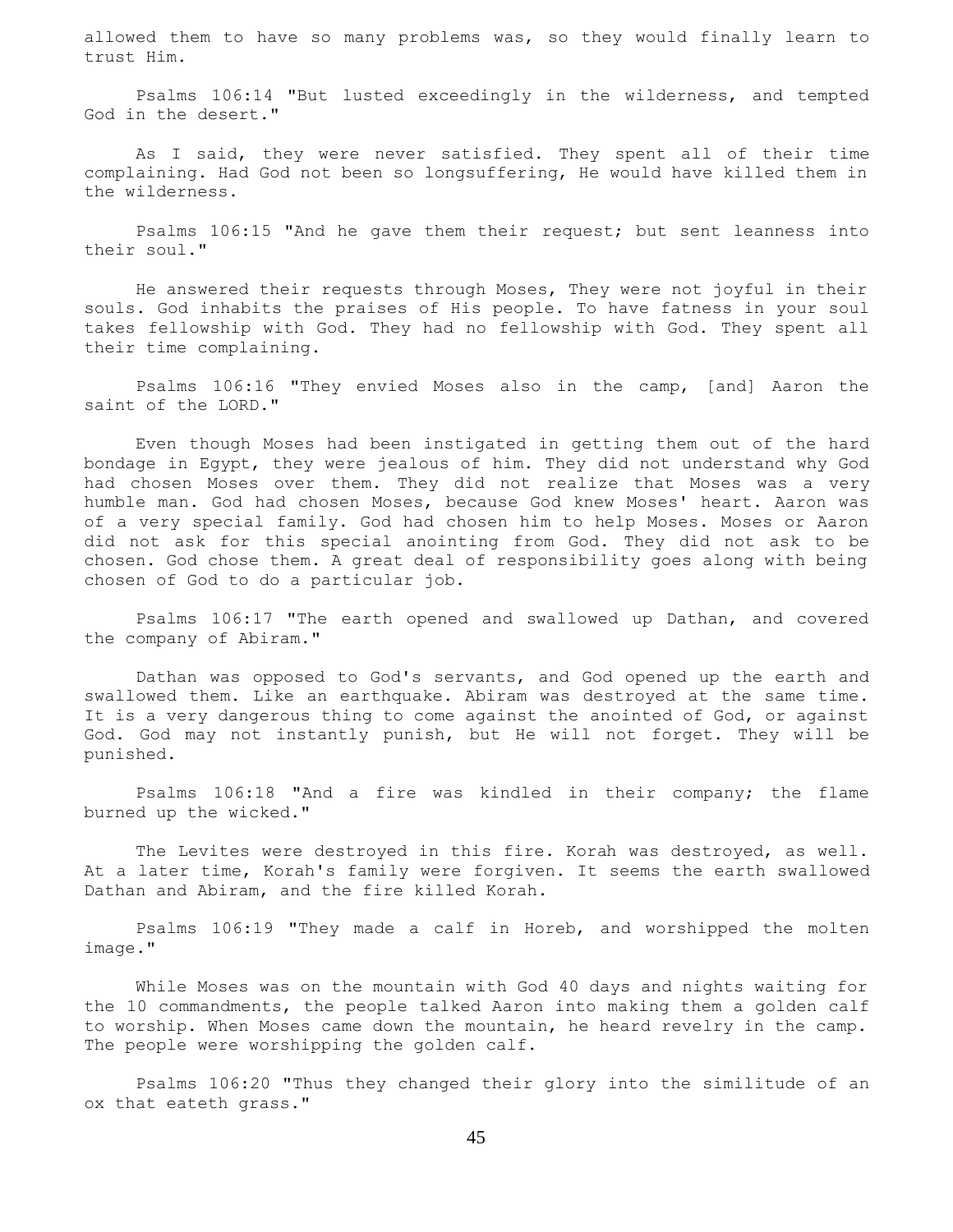The calf was one of the false gods in Egypt. They had made a golden image of the false god. They were worshipping it, when Moses came down the mountain. How soon they forgot that this was one of the false gods the Almighty God had defamed. The only true God brought them out of bondage in Egypt. He held the Egyptians off, while they crossed on dry land in the bottom of the Red Sea. He killed the Egyptians, so they would not follow them. Now, they have forgotten all about the real God. They were worshipping the thing He created rather than the Creator. When will they ever learn?

 This is exactly the way people are today. People have a tendency to worship the things they can see with their eyes instead of the One True God. We must worship the Creator and not His creation.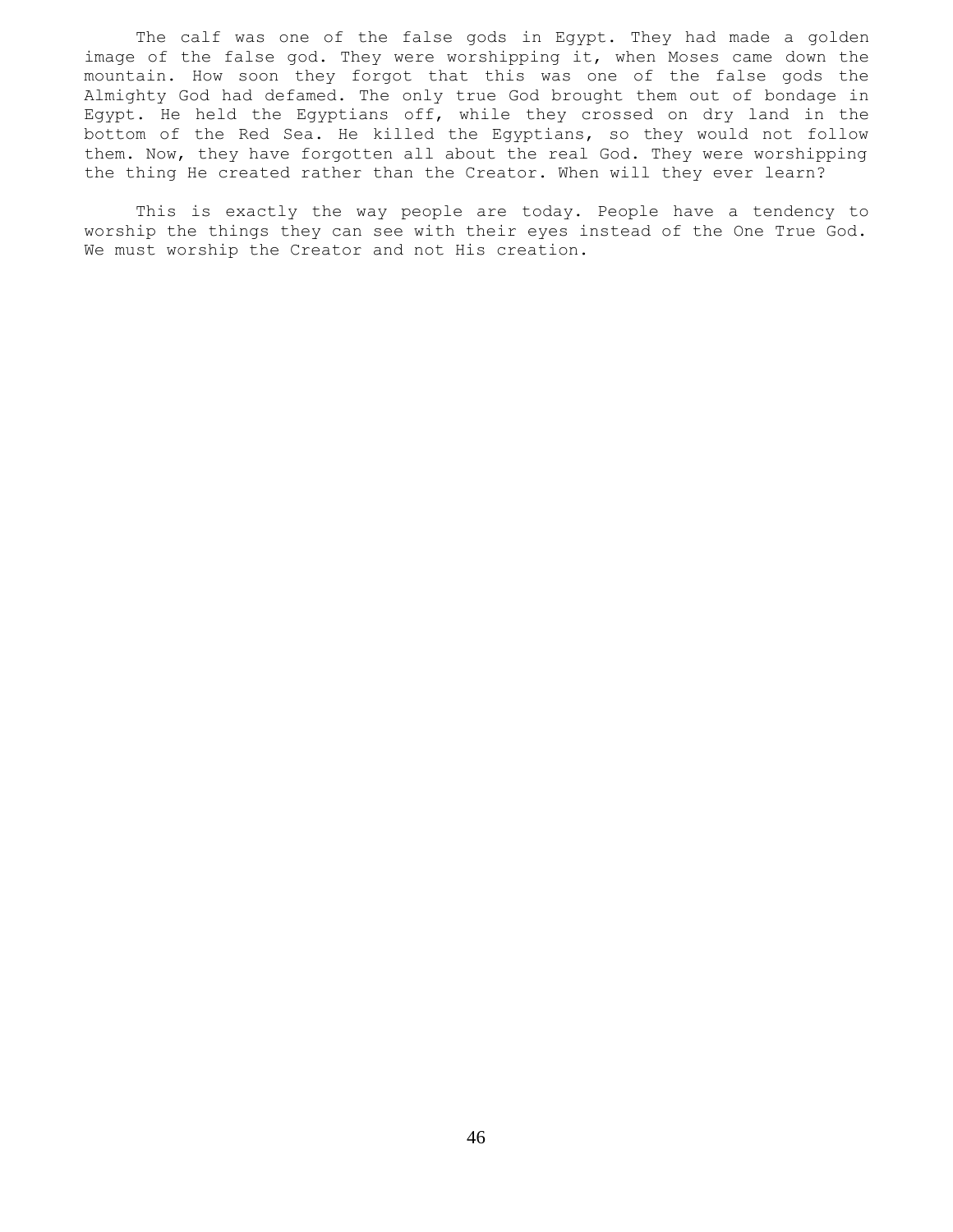Psalms 107 Questions

1. How long does God's mercy endure? 2. As the author studies the Bible, what is amazing in it? 3. In verse 1, David is taking time out to encourage us to do what? 4. Quote John chapter 21 verse 25. 5. Blessed are they that keep 6. Quote 1 Samuel chapter 15 verse 22. 7. What is one of the most wonderful rewards in reading Exodus? 8. Visit me with thy salvation is prophetic of what? 9. In verse 5, what is the penman reminding them of? 10. All have  $\qquad \qquad$  and come short of the  $\qquad \qquad$  of God. 11. Jesus took our sin and gave us His  $\_\_$ 12. When was the first real test of the faith of the Israelites? 13. What should they have remembered? 14. He saved them for His 15. What would cause all the people around to fear God? 16. What does verse 9 tell us of the power of God? 17. What happened to Pharaoh's men and chariots at the Red Sea? 18. What happened to the Israelites at the Red Sea? 19. After the Israelites were saved at the Red Sea, what did they do? 20. What did God call these people who were constant complainers? 21. Why were they lean in their soul? 22. What feelings did the people have toward Moses and Aaron? 23. A great deal of \_\_\_\_\_\_\_\_\_\_\_\_\_\_\_\_\_ goes along with being chosen of God. 24. What happened to Dathan? 25. Who was killed in the fire that killed the wicked? 26. What did the people make to worship, while Moses was on the mountain with God? 27. Who actually formed it?

28. What lesson can we learn from this?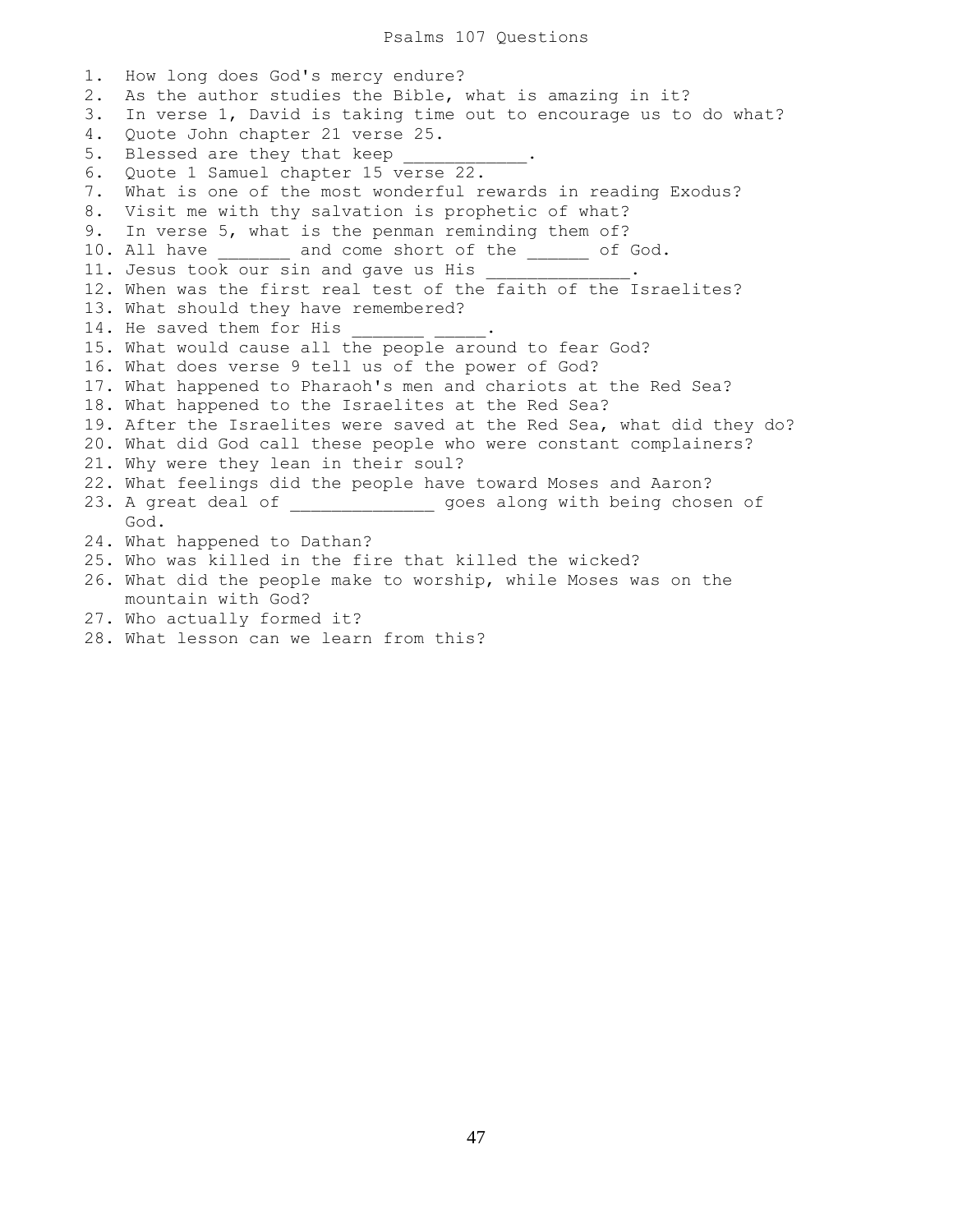#### PSALMS LESSON 108

We will continue on in the verse by verse study of the  $106<sup>th</sup>$  Psalm. Psalms 106:21 "They forgat God their saviour, which had done great things in Egypt;"

This is speaking of the Israelites, when they made the golden calf. Moses had gone up the mountain to meet with God, and they had given up on him coming back. This is one of the times when 40 is definitely a time of testing. These Israelites failed the test. They forgot that God had saved them from the terrible bondage they had been under in Egypt. God had saved them by bringing ten plagues on the Egyptians. Ten has to do with world government. God had freed them from the grasp of the world's government and had brought them out with His mighty Hand {Saviour}.

 Psalms 106:22 "Wondrous works in the land of Ham, [and] terrible things by the Red sea."

 The land of Ham was Egypt. The fact that the fire of God stood between them and the Egyptians, and held them off, until the children of Israel could cross over the sea, should have been as great a miracle as the Red Sea parting. They had soon forgotten all of this.

 Psalms 106:23 "Therefore he said that he would destroy them, had not Moses his chosen stood before him in the breach, to turn away his wrath, lest he should destroy [them]."

 When God looked down from the mount, and saw what they had done, He said He was going to destroy them everyone, and start over with Moses. Moses begged for their lives. God spared them, because of Moses' pleadings for them. Of course, God could see what they were doing, and Moses could not. When Moses saw what they had done, he threw the tables of stone with the 10 commandments on them down and broke them.

 Psalms 106:24 "Yea, they despised the pleasant land, they believed not his word:"

 They had no faith in the Word of God. The strange thing, to me, is that they had heard the voice of God from the mount, and it frightened them so much, they asked Moses to speak to God for them. They really were without excuse, because God had spoken the 10 commandments to them before Moses went on the mountain. Read more on this in our study on Exodus.

 Psalms 106:25 "But murmured in their tents, [and] hearkened not unto the voice of the LORD."

 They not only did not have faith in God, but murmured against Him when they were in their tents, where they thought He could not hear. This is undoubtedly the most ungrateful group of people that I have ever read about.

 Psalms 106:26 "Therefore he lifted up his hand against them, to overthrow them in the wilderness:"

 God, at this point, regretted that He had brought them out of Egypt. One of the things that kept Him from killing everyone of them was, what the nations around would think. Many were killed right here.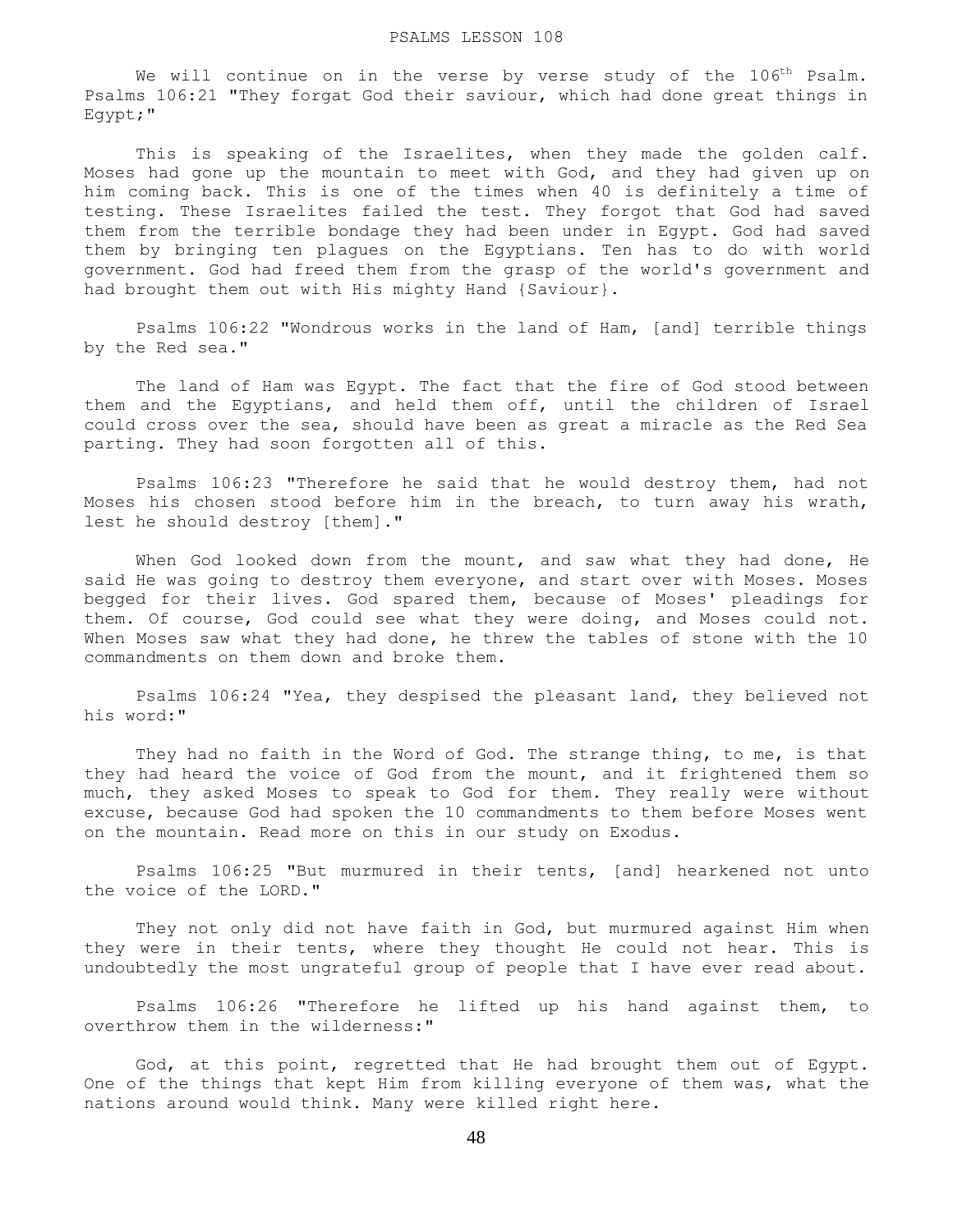Psalms 106:27 "To overthrow their seed also among the nations, and to scatter them in the lands."

 They were a rebellious house and ungrateful. Their murmuring never seemed to stop. Loss of fellowship with God, then or now, is possibly the worst thing that can happen to a person.

 Psalms 106:28 "They joined themselves also unto Baal-peor, and ate the sacrifices of the dead."

 I want to weep for God when I see how ungrateful these people are. Can you believe they mixed with these evil people and practiced their form of false worship? They went the way of the world around them. People today, who have every opportunity to know the One true God, are choosing the world over God. How can they do such a thing?

 Psalms 106:29 "Thus they provoked [him] to anger with their inventions: and the plague brake in upon them."

 It is a very serious thing to provoke God. Twenty four thousand of them fell to the deadly plague that God sent upon them. The reason God did this was, because they were practicing revolting sin. It troubles me greatly that in our nation, many people have begun to say that homosexuality is an alternate life style. It is an abomination to God. This type of sin was the very same here. God will not always look the other way. The plague, then, was a deadly disease that swept through the camp and appeared to be about to involve the whole camp. Does this sound familiar?

 Psalms 106:30 "Then stood up Phinehas, and executed judgment: and [so] the plague was stayed."

 Phinehas saw this terrible sin. He was inflamed with righteous indignation, and slew two of the people openly involved in this terrible sin. God stayed the plague, because of this righteous man. You may read more about this in numbers chapter 25.

 Psalms 106:31 "And that was counted unto him for righteousness unto all generations for evermore."

 People who truly love God should not sit idly by and see God ridiculed with sins of the people. The worst thing is that some of this type sin is going on in some of our churches today. Phinehas was counted righteous before God, because he spoke out against this evil. He not only spoke out, he did something about it.

 Psalms 106:32 "They angered [him] also at the waters of strife, so that it went ill with Moses for their sakes:"

 The first time these people were without water, God told Moses to strike the Rock. He did, and a fountain of water gushed forth. Now they are without water and complaining to Moses again. Moses went to God and told Him of the problem. God told Moses to speak to the Rock. Moses was so angry with these people that instead of speaking to the Rock, he struck the Rock. For this one act, Moses did not get to enter the promised land. The Rock symbolized Jesus Christ. The first time he struck the Rock, it symbolized the crucifixion of Jesus Christ. The striking of this Rock the second time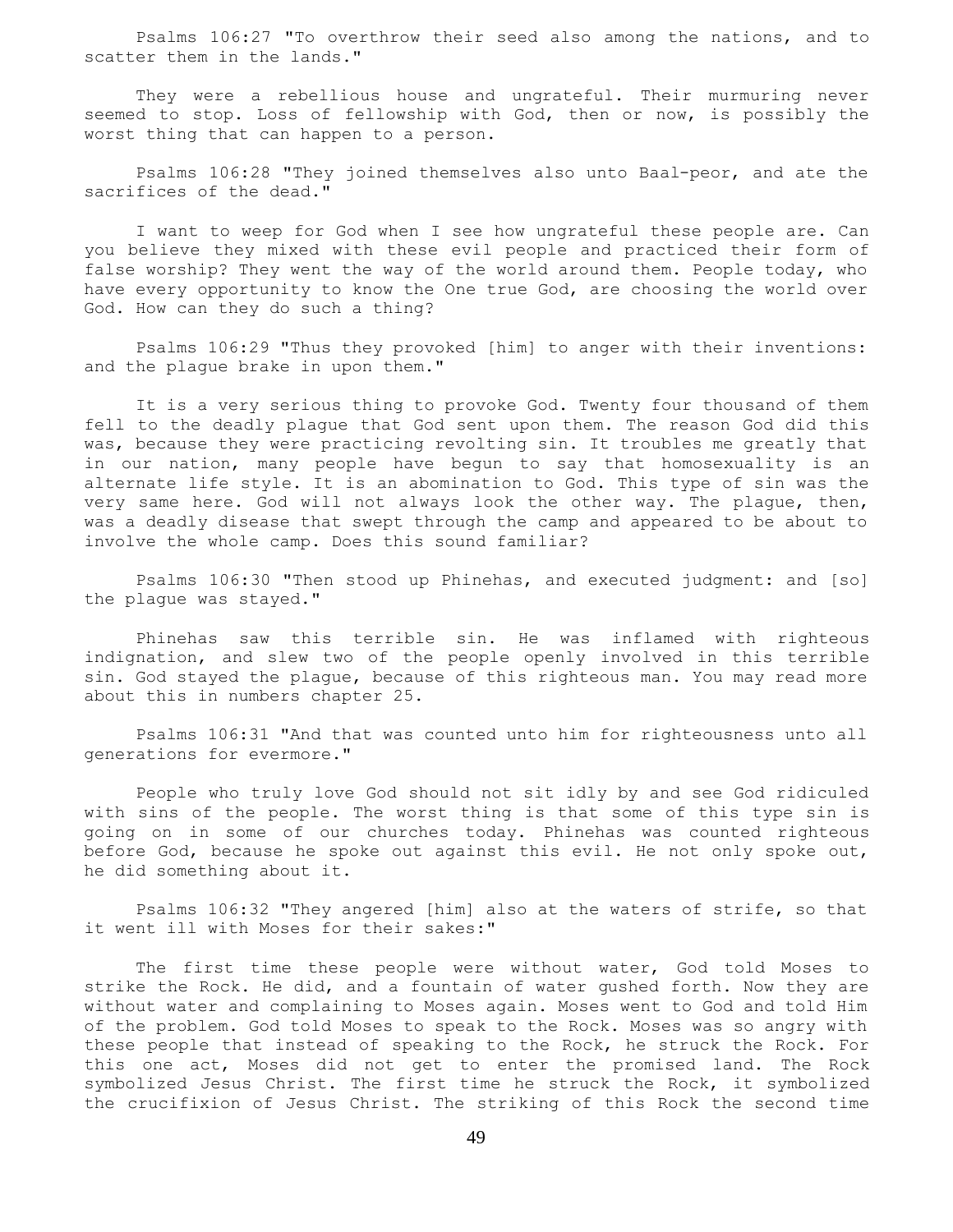was like crucifying Christ all over again. Moses' anger at these people caused him to sin. It cost him the promised land. God let him view it from the mountain where he died, but he did not get to go in.

 Psalms 106:33 "Because they provoked his spirit, so that he spake unadvisedly with his lips."

 This seemed such a little thing for Moses to do, but he should have not acted so hastily. We can easily see how this might have happened, because these people had troubled him so. He was God's anointed, and more is expected of him.

 Psalms 106:34 "They did not destroy the nations, concerning whom the LORD commanded them:"

 God commanded them to go in and kill all the people, and they did not obey God. The reason God wanted them killed is, because they were practicing unnatural sin. Some would say that God was unusually hard on them. This is a case where the whole nation was involved in this type sin. He destroyed Sodom for the same sin. The children of Israel were not to mix with these people and pick up these bad sins. God wanted them destroyed, so the Israelites would not learn this sin from them.

 Psalms 106:35 "But were mingled among the heathen, and learned their works."

 They spared them and did just what God had known they would do, if they were not destroyed.

 Psalms 106:36 "And they served their idols: which were a snare unto them."

 We learned in another lesson that idols mean nothings. A nothing can not help you. When you choose a nothing over God, you are of all men most foolish.

 Psalms 106:37 "Yea, they sacrificed their sons and their daughters unto devils,"

 Most of the false religions in the lands that the Israelites came across, not only worshipped false gods, but practiced human sacrifice, as well. This is what this verse is saying.

 Psalms 106:38 "And shed innocent blood, [even] the blood of their sons and of their daughters, whom they sacrificed unto the idols of Canaan: and the land was polluted with blood."

 These children were made in the image of God. These were blessed of God. In our land today, there are devil worshippers who are practicing human sacrifice. What a shame the world never changes. The land is polluted with blood today.

 Psalms 106:39 "Thus were they defiled with their own works, and went a whoring with their own inventions."

50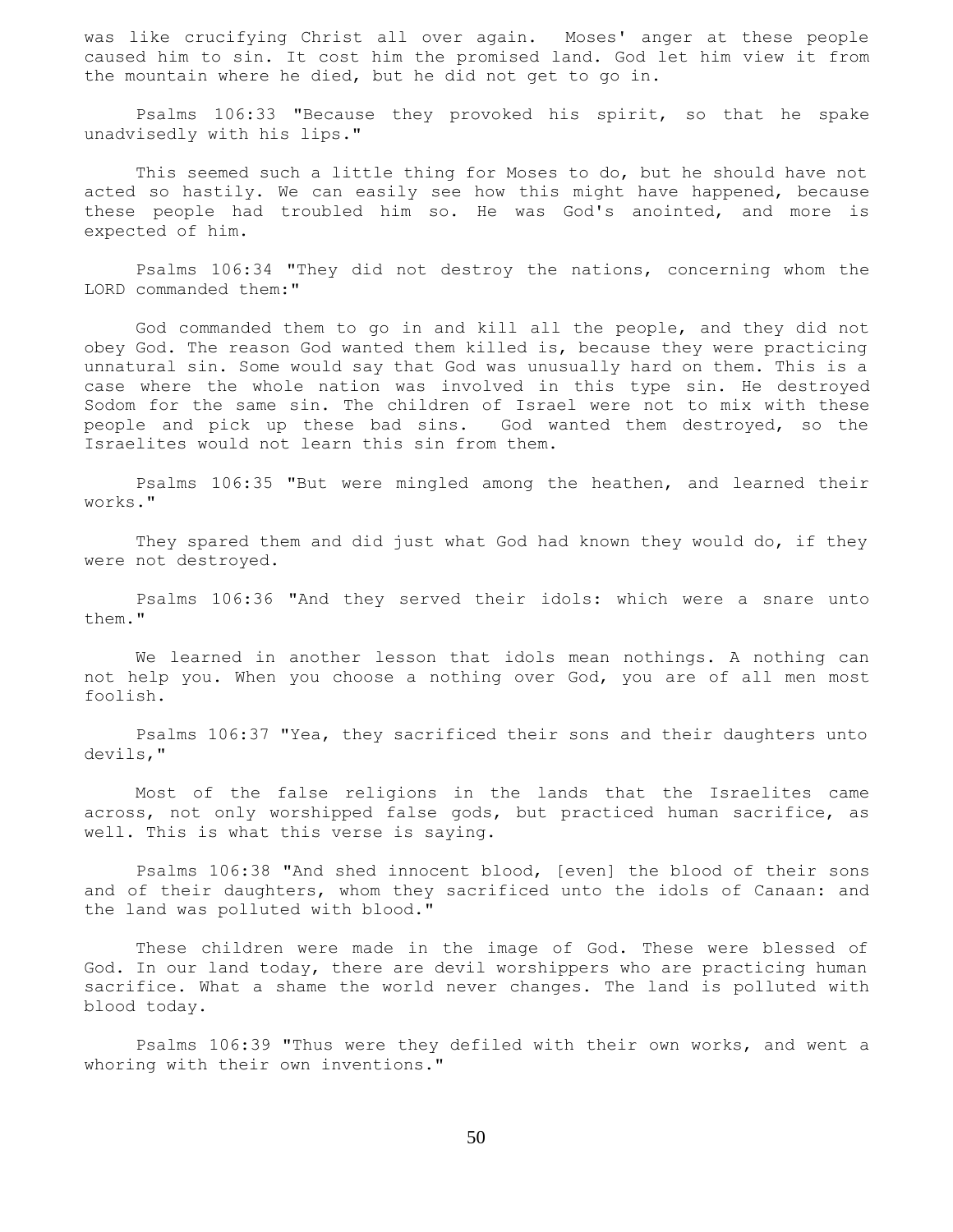God is absolute. There is no other way to worship, other than the way He has provided for us. When men start trying to think up clever ways to entice the world into the church, it usually winds up in sin. Men's inventions destroy. God's way brings life.

 Psalms 106:40 "Therefore was the wrath of the LORD kindled against his people, insomuch that he abhorred his own inheritance."

 Over, and over, and over God had forgiven them, and they would go right back into a sin even worse than the last one. He had gotten so disgusted with them, that He hated He had chosen them for His people.

 Psalms 106:41 "And he gave them into the hand of the heathen; and they that hated them ruled over them."

 Their sins found them out. The very ones that they had been involved in sin with, now ruled over them. God, as punishment to them, had allowed the heathen to rule over them. The protection of God that they had been blessed with had left, because of their habitual sin.

 Psalms 106:42 "Their enemies also oppressed them, and they were brought into subjection under their hand."

 When they left their God to fellowship with the heathen, they found that they were not only ruled over by these heathen, but severely oppressed. There was no kindness in the rule of the heathen over these Israelites.

 Psalms 106:43 "Many times did he deliver them; but they provoked [him] with their counsel, and were brought low for their iniquity."

 God had delivered them over and over in the past. This time they had purposed in their heart to do what God had told them not to do, and God just let them get the punishment they deserved.

 Psalms 106:44 "Nevertheless he regarded their affliction, when he heard their cry:"

 God loved them in spite of their unfaithfulness to Him. When they get into trouble, they cry out to God, and He always listens.

 Psalms 106:45 "And he remembered for them his covenant, and repented according to the multitude of his mercies."

The covenant that God is remembering, is the covenant He had made with Abraham. God would not break His covenant with Abraham and forgives them. His mercies endure forever.

 Psalms 106:46 "He made them also to be pitied of all those that carried them captives."

 Even evil people can be controlled by God. God causes these evil people to suddenly have pity upon them and set them free.

 Psalms 106:47 "Save us, O LORD our God, and gather us from among the heathen, to give thanks unto thy holy name, [and] to triumph in thy praise."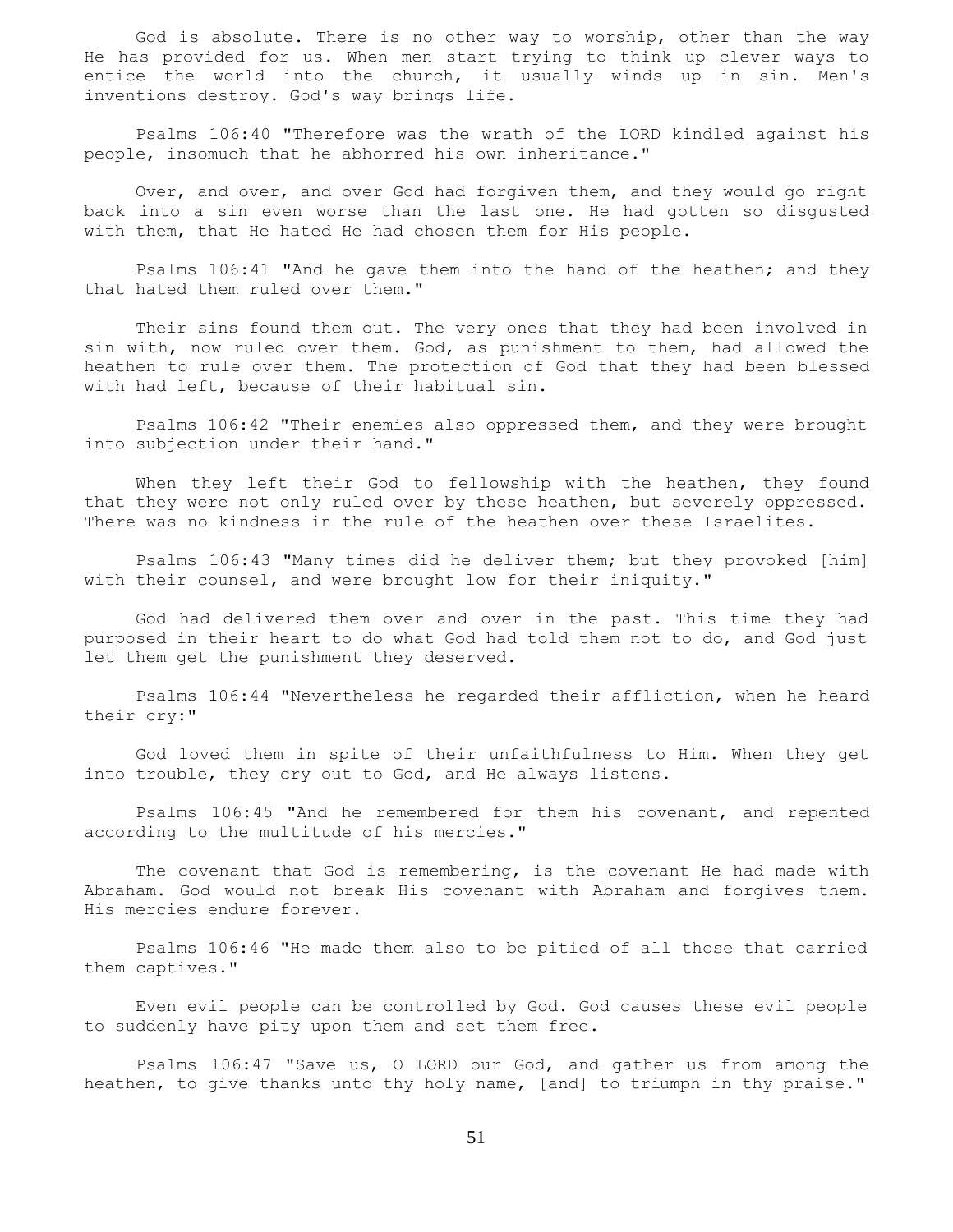This was the appeal they made to God. When God remembered the covenant He had made with Abraham, they immediately called out to God, and called Him our LORD. Now they are ready to thank God, if He will only gather them home to Him away from these heathens. Isn't that always the way? Don't wait to praise God until there is a crisis in your life. Praise Him in the good times and the bad times.

 Psalms 106:48 "Blessed [be] the LORD God of Israel from everlasting to everlasting: and let all the people say, Amen. Praise ye the LORD."

 I believe the penman, here, is speaking this for himself, as well as for these Israelites. I would say with him, praise the LORD. Amen means so be it. Let everything that has breath say, praise the LORD.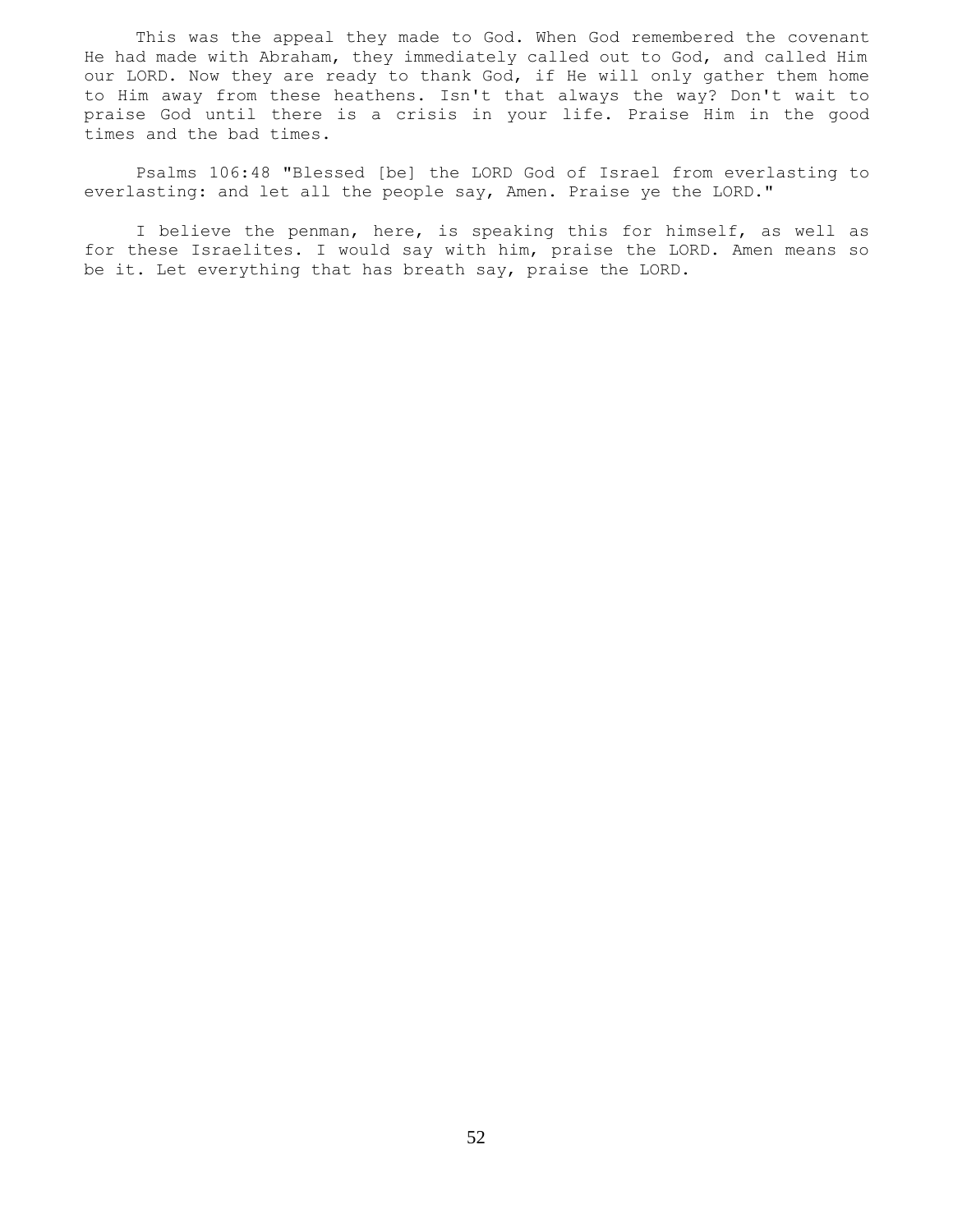Psalms 108 Questions

1. What was God called in verse 21? 2. What does the number 40 mean? 3. How many plagues had God brought on the Egyptians? 4. Where was the land of Ham? 5. What should have been just as big a miracle as the Red Sea parting? 6. Why did God not destroy them, when they made the golden calf? 7. What did Moses do when he saw the terrible thing they had done? 8. They had no faith in the of God. 9. Verse 25 says, they murmured where? 10. They were a rebellious house and 11. What is about the worst thing that can happen to a person? 12. They joined themselves unto 13. Verse 29 says, they provoked Him to anger with what? 14. What broke out among them? 15. How many of them died from this disease that swept over them? 16. Who executed judgment against them and stayed the plague? 17. Where can you read more about Phinehas and the plague? 18. How long was his act counted unto him for righteousness? 19. What happened at the waters of strife? 20. How did they cause Moses to sin? 21. What had God commanded them to do with the heathens? 22. What was wrong in sparing them? 23. What is an idol? 24. What did they do to their sons and daughters, that we call devil worship? 25. The land was polluted with 26. He gave them into the hand of the 27. When did He regard their affliction? 28. What covenant did He remember? 29. What did God cause their enemies to do to them?

30. Quote Psalms chapter 106 verse 48.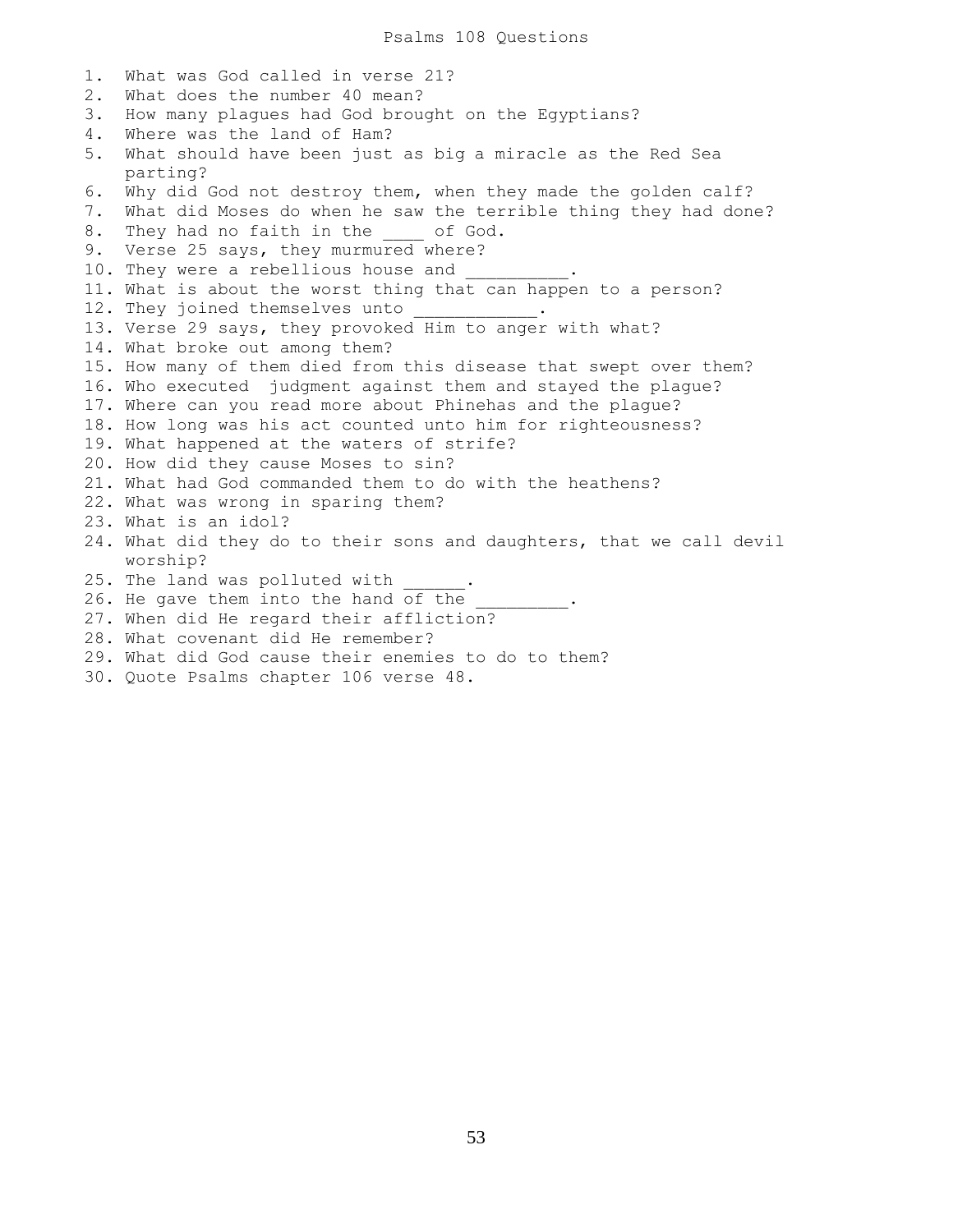#### PSALMS LESSON 109

We will begin this lesson by giving the 107th Psalm in metre.

THE PSALMS OF DAVID IN METRE

## Chapter 107

- Verse 1 "O praise the Lord, for he is good; His mercies lasting be. Let God's redeemed say so, whom he From pow'r of foes set free.
- Verse 2 "He gathered them from all the hands, From north, south, east and west. They strayed in desert's pathless way, No city found to rest. "
- Verse 3 "Their weary soul within them faints, When thirst and hunger press; In trouble then they cry to God, He frees them from distress."
- Verse 4 "Them also in a way to walk That right is he doth guide, That they may to a city go, Wherein they may abide. "
- Verse 5 "O that men to theÿLord would give praise for his goodness then, And for his works of wonder done Unto the sons of men!"
- Verse 6 "For he the soul that longing is doth fully satisfy; With goodness he the hungry soul Doth fill abundantly:"
- Verse 7 "Such as shut up in darkness deep, And in death's shade abide, Whom strongly hath affection bound, And irons fast have tied:"
- Verse 8 "Because against the words of God They wrought rebelliously, And they the counsel did contemn Of him that is Most High. "
- Verse 9 "Their heart with sorrow he brought down, In trouble then they cried to God, He them from straits did save. "
- Verse 10 "He out of darkness did them bring, And from death's shade them take: The bands, wherewith they had been bound, He did asunder break."
- Verse 11 "O that men to the Lord would give Praise for his goodness then, And for this works of wonder done Unto the sons of men!"
- Verse 12 "Because the mighty gates of brass In pieces he did tear; By him in sunder also cut The bars of iron were."
- Verse 13 "Fools, for their sin, and their offence, Do sore affliction bear; All kind of meat their soul abhors; They to death's gates draw near."
- Verse 14 "In grief they cry to God; he saves Them from their miseries. He sends his word, them heals, and them From their destruction frees. "
- Verse 15 "O that men to the Lord would give Praise for his goodness then, And for his works of wonder done Unto the sons of men!"
- Verse 16 "And let them sacrifice to him Off'rings of thankfulness: And let them show abroad his works In songs of joyfulness. "
- Verse 17 "To those who go to sea in ships, And in great waters trade, Jehovah's works and wonders great Are in the deep displayed."
- Verse 18 "For he commands, and forth in haste The stormy tempest flies, Which makes the sea with rolling waves Aloft to swell and rise. "
- Verse 19 "They mount to heav'n, then to the depths Their soul doth faint and melt away With trouble and with pain. "
- Verse 20 "They reel and stagger like one drunk, They are at their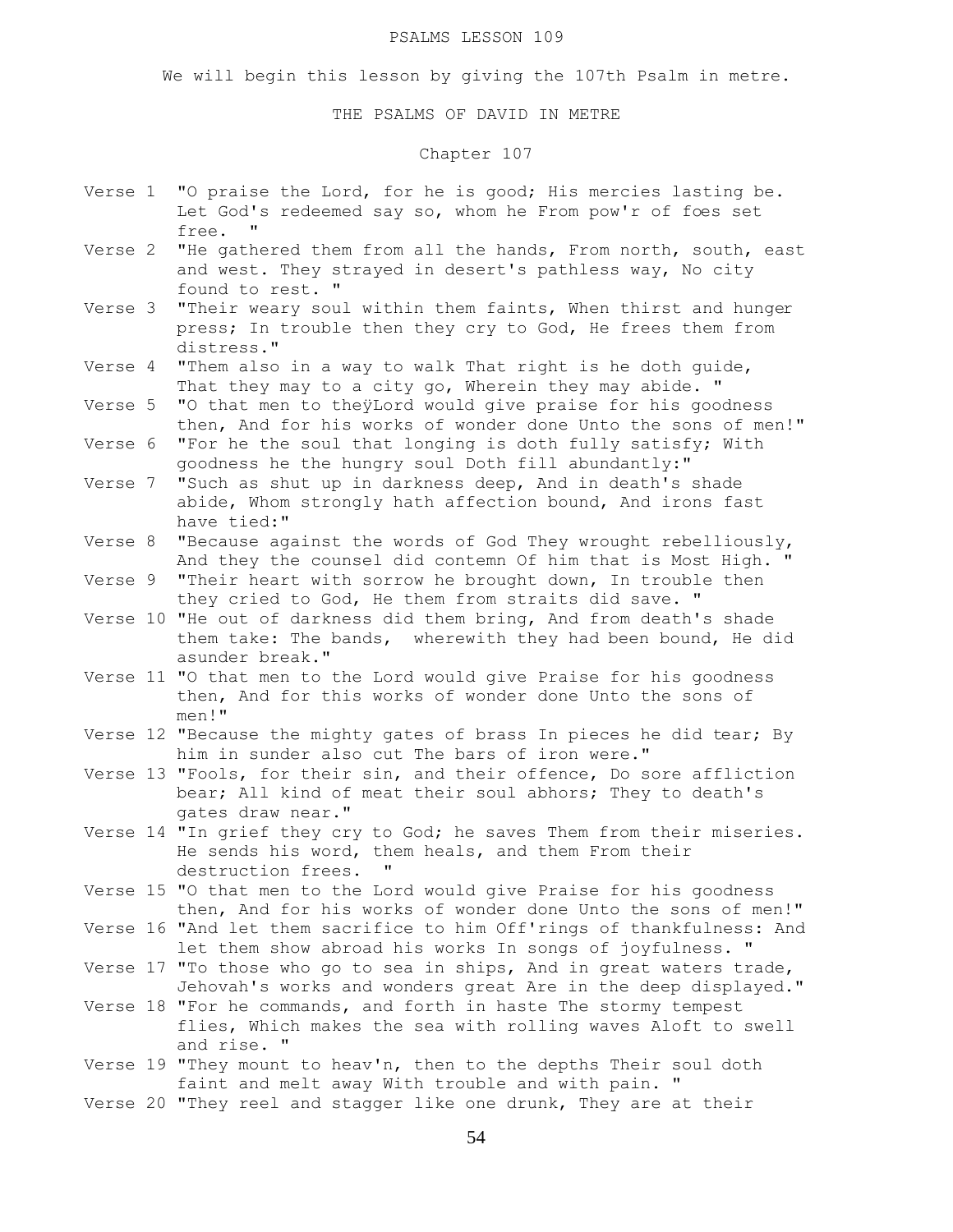wit's end; Then they to God in trouble cry, And he relief doth send."

- Verse 21 "The storm is changed into a calm At his command and will; And so the waves which raged before, Now quiet are and still.
- Verse 22 "Then they are glad, because at rest And quiet now they be: So to the haven he them brings, Which they desired to see."
- Verse 23 "O that men to the Lord would give Praise for his goodness then, And for his works of wonder done Unto the sons of men!"
- Verse 24 "Among the people when they meet, Let them exalt his name; Among assembled elders too, In song advance his fame. "
- Verse 25 "He to dry land turns water-springs, And floods to wilderness; For sins of those that dwell therein, Fat land to barrenness. "
- Verse 26 "He into deserts dry and parched The standing water brings; And grounds which dry and barren were He turns to water springs."
- Verse 27 "And there, for dwelling, he a place Doth to the hungry give, That they a city; may prepare, Where they in peace may live."
- Verse 28 "There sow they fields, and vineyards plant, To yield fruits of increase; His blessing makes them multiply, Lets not their beasts decrease. "
- Verse 29 "Again they much diminished are, And brought to low estate, Through sorrow and affliction sore, And by oppression great."
- Verse 30 "He on the princes pours contempt, He causes them to stray, And wander in a wilderness, In which there is no way. "
- Verse 31 "Yet setteth he the poor on high, From all his miseries; And be, in number like a flock, Doth make him families. "
- Verse 32 "They who are righteous shall rejoice, When they the same shall see; And, as confounded, stop her mouth Shall all iniquity."
- Verse 33 "Whoso is wise, and will these things Observe, and them record, Ev'n they shall understand the love, And kindness of the Lord. "

 We will now begin the verse by verse study of the 107th Chapter of Psalms. Psalms 107:1 "O give thanks unto the LORD, for [he is] good: for his mercy [endureth] for ever."

This is not just a song of this penman, but of all of the redeemed. It seems so small to just praise Him, but in all reality that is the only thing we can do. I love the statement {his mercy endureth forever}. In the last few lessons, we have seen the longsuffering of God. We have seen that over and over He forgave His people and showed mercy unto them. What a consolation to know that His mercy goes on and on forever. There is only one good, and that is God.

 Psalms 107:2 "Let the redeemed of the LORD say [so], whom he hath redeemed from the hand of the enemy;"

 The redeemed from Egypt were the children of Israel. I believe this goes much farther than that, and reaches to all Christians. One of the most important things to do, is to profess Jesus with your mouth from a heart that believes. We have been redeemed from this sinful world. We have been redeemed from sin and death. How could we not shout it from the housetops? I Peter 1:18 "Forasmuch as ye know that ye were not redeemed with corruptible things, [as] silver and gold, from your vain conversation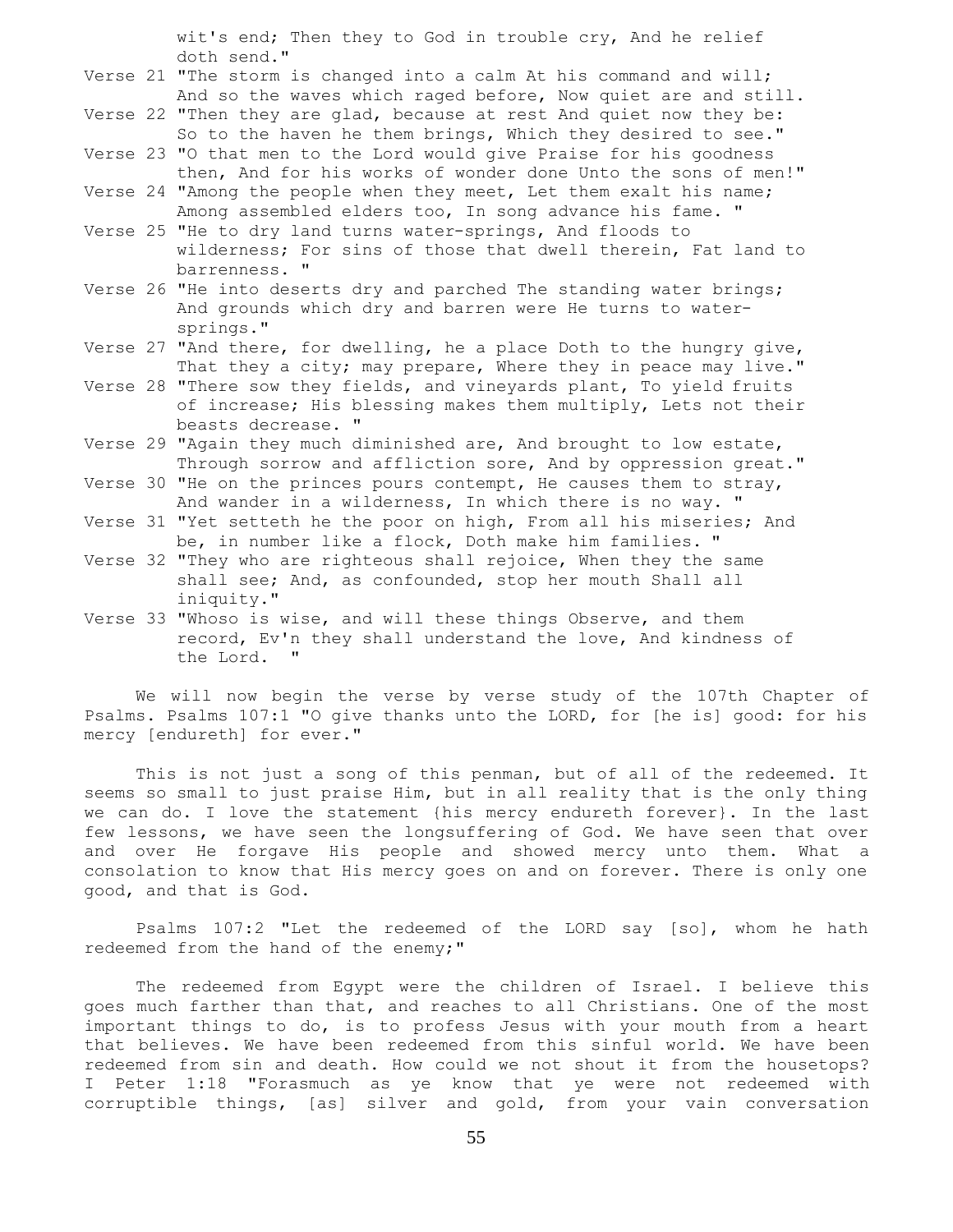[received] by tradition from your fathers;" I Peter 1:19 "But with the precious blood of Christ, as of a lamb without blemish and without spot:"

 Psalms 107:3 "And gathered them out of the lands, from the east, and from the west, from the north, and from the south."

 What a promise that the believers of all nations shall be gathered unto Him! This has several meanings. It, also, means that the Jews will be gathered to their homeland from all over the world. Even greater than that, will be the day when we are all gathered in Him.

 Psalms 107:4 "They wandered in the wilderness in a solitary way; they found no city to dwell in."

 This, perhaps, is speaking of their wandering in the wilderness, but in all of these lessons, we have been trying to apply each Scripture to our present day. In this, I see a wilderness of sin. The person caught up in sin is wandering with no special destination. They are so blinded by the cares of this world, they would not be able to see the road even if it is there. Each person feels as if they are an island unto themselves. They really are. God will help them one at a time. They just need the Light of Jesus shined on their path and then they will be able to see the way. Abraham wandered like this, looking for a city whose maker was God. There is no resting place in this dry and barren land we call the earth. We, like Abraham, must look for a city whose maker is God.

Psalms 107:5 "Hungry and thirsty, their soul fainted in them."

 I do not believe this to be physical hunger and thirst. Jesus told the woman at the well, if she drank of the water He gave her, she would never thirst again. This hunger is for the Word of God. The Word is many times depicted as water, and as food, or bread. When you feed upon the Word, it satisfies your soul.

 Psalms 107:6 "Then they cried unto the LORD in their trouble, [and] he delivered them out of their distresses."

When we get to the end of ourselves, then we cry out to God in earnest. He hears our prayer and answers us. Jesus is the Deliverer.

 Psalms 107:7 "And he led them forth by the right way, that they might go to a city of habitation."

 There are two ways a person can go. The wrong way is the wide path that leads to destruction. The right way is the straight and narrow path. That broad path of destruction is dark and full of problems and pitfalls. The right path that is narrow is well lit up with the Light of Jesus. On that path it will be easy to see the way, if we keep our eye on the Light [Jesus].

 Psalms 107:8 "Oh that [men] would praise the LORD [for] his goodness, and [for] his wonderful works to the children of men!"

 Those who have been delivered, whether from physical bondage or spiritual bondage, should praise Him without ceasing. Greater love hath no man than He lay down His life for His friends. Jesus called us friends. He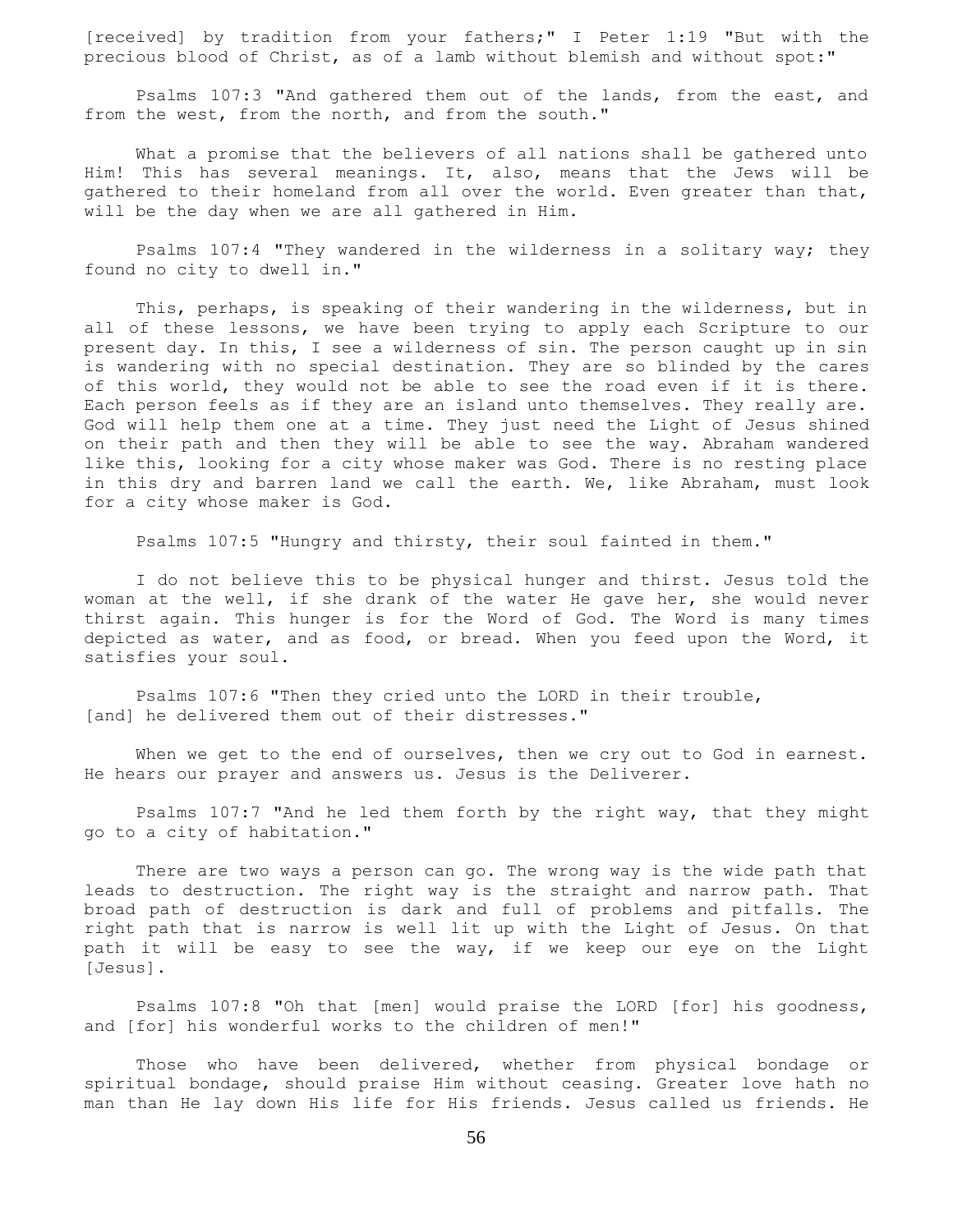gave His life on the cross that we might be saved. His 6 hours of work on the cross was the greatest work ever done for mankind. It was all done for the children of men, that they might become the sons of God.

 Psalms 107:9 "For he satisfieth the longing soul, and filleth the hungry soul with goodness."

 There is a longing in the soul of all mankind. This longing can not be filled with anything except the Lord. I have heard many people say, that they searched and searched to fill the void in their life. Many of them became very famous and rich people, but it did not fill that void, until they received Jesus into their life. He fills that hungry longing soul. He fills it and makes their life whole.

 Psalms 107:10 "Such as sit in darkness and in the shadow of death, [being] bound in affliction and iron;"

 This does not necesarrily mean that the iron was a physical chain of iron that had them bound. Sin can bind you stronger than any chain you can find. The only way to do away with darkness, is shine the Light of Jesus on it. II Peter 1:19 "We have also a more sure word of prophecy; whereunto ye do well that ye take heed, as unto a light that shineth in a dark place, until the day dawn, and the day star arise in your hearts:" We are doomed to death and hell, until we receive Jesus and let the day Star shine in our life.

 Psalms 107:11 "Because they rebelled against the words of God, and contemned the counsel of the most High:"

 Rebellion, throughout the Bible, has been likened unto witchcraft. To rebel against the Words of God is even worse. God's Words are absolute truth. This would be, then, to rebel against the truth and believe a lie. God's counsel to mankind is in His Word. This would be the very thing that could cause terrible problems in a person's life. The Bible is our roadmap to guide us through life to our home in heaven. To not use the map, would mean that we would be lost all the way. God has a perfect plan for your life, the same as He has a perfect plan for each person's life. To take any other way would be less than perfect. Children in the Old Testament, who rebelled against their parents, were stoned to death.

 Psalms 107:12 "Therefore he brought down their heart with labour; they fell down, and [there was] none to help."

 To not accept the Lord would leave a person in a terrible fix. There would be no where to go for help.

 Psalms 107:13 "Then they cried unto the LORD in their trouble, [and] he saved them out of their distresses."

 The wonderful thing about God, is that He will allow us to cry unto Him, even if we have rejected Him in the past. When an earnest cry comes unto the Lord, He hears and helps. It is strange, but most people do not cry out unto the Lord, until they are at the end of being able to get out of the mess by themselves. This is a cry of desperation. God always hears this kind of prayer. He not only hears, but answers. He is really our only help.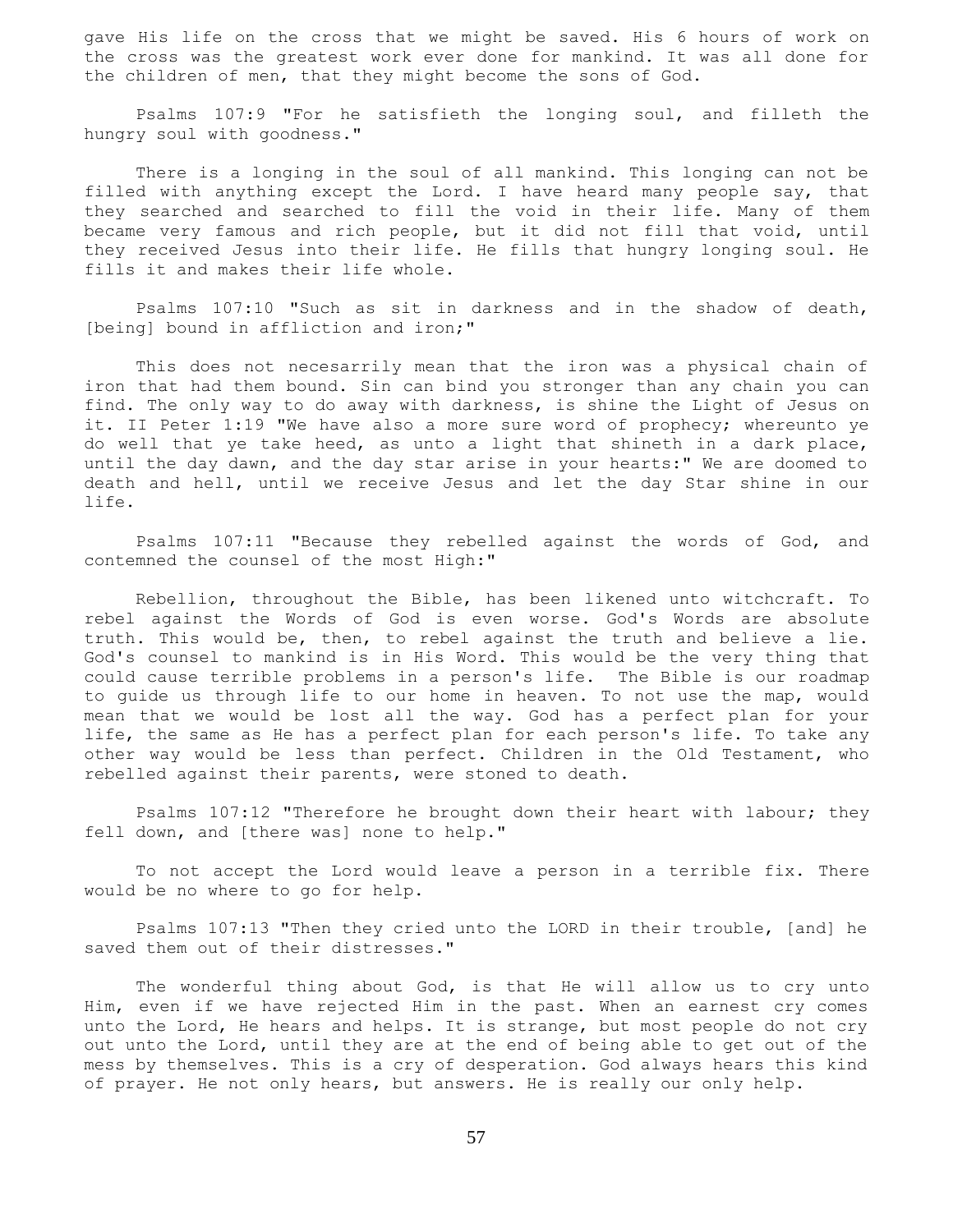Psalms 107:14 "He brought them out of darkness and the shadow of death, and brake their bands in sunder."

 They were bound in sin. Sin leaves a person bound up with guilt and a dreading of that day of reckoning which comes to us all. When God lifts us out of this darkness, He breaks these chains of sin and sets us free. The wages of sin is death. Jesus brings life when He takes our sin and gives us His righteousness.

 Psalms 107:15 "Oh that [men] would praise the LORD [for] his goodness, and [for] his wonderful works to the children of men!"

 There is no better reason to praise Him than the fact that He set you free. Praise Ye the Lord. Let everything that has breath praise the Lord. Praise Him for His goodness, praise Him for His love Praise Him for His sacrifice for us, Praise Him for His mighty miracles, praise Him, for He is Truth, Praise Him, for He is Love. Praise Him, because there is no greater to praise. Praise Him, for He inhabits your praises.

 Psalms 107:16 "For he hath broken the gates of brass, and cut the bars of iron in sunder."

 Brass symbolizes judgment. Jesus said that he had come to set the captives free. There is no prison that He cannot free you from.

 Psalms 107:17 "Fools because of their transgression, and because of their iniquities, are afflicted."

 Only a fool would say, there is no God. Fools commit one sin and add another to it. They soon are weighed down with sin and affliction becomes their daily companion. If you drink day in and day out, you will become a drunkard. This is just one of the minor afflictions that come from habitual sin.

 Psalms 107:18 "Their soul abhorreth all manner of meat; and they draw near unto the gates of death."

 Sin can make a person so sick that they will be sick unto death. Sickness of the heart and soul are worse than sickness of the body.

58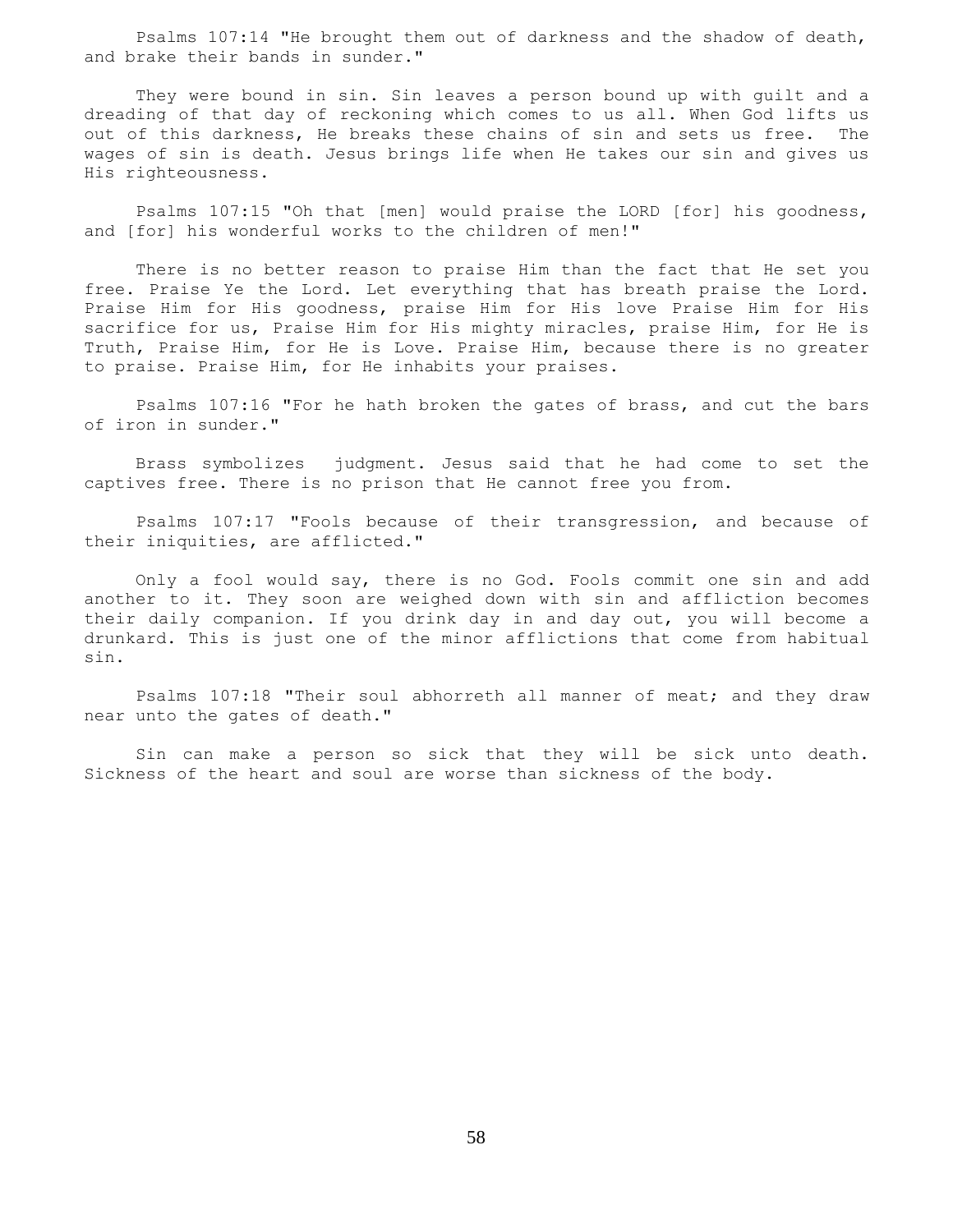1. Quote Psalms chapter 107 verse 1. 2. Who should be the ones doing the praising? 3. Let the redeemed of the Lord 4. Who were the redeemed from Egypt? 5. Quote 1 Peter chapter 1 verse 18. 6. What redeems the Christian? 7. Who are included in the redemption? 8. What is the wilderness the author wants us to see in verse 4? 9. How can they find the path they need to be on? 10. What was Abraham looking for in his wanderings? 11. What kind of hunger and thirst is verse 5 speaking of? 12. What is food for the believer? 13. When they cried out to God, what did God do? 14. Describe the two paths that we can take in life. 15. What did these children of men become, when they accepted Jesus as Saviour? 16. How long was Jesus on the cross? 17. He fills the hungry soul with 18. Who is the day Star? 19. They rebelled against the of God. 20. What is rebellion likened to in the Bible? 21. What was the fate of a rebellious child? 22. When do people generally cry out to God? 23. The wages of sin is  $\qquad \qquad$ 24. Who should praise the Lord? 25. What does brass symbolize? 26. Only a \_\_\_\_\_ could say, there is no God.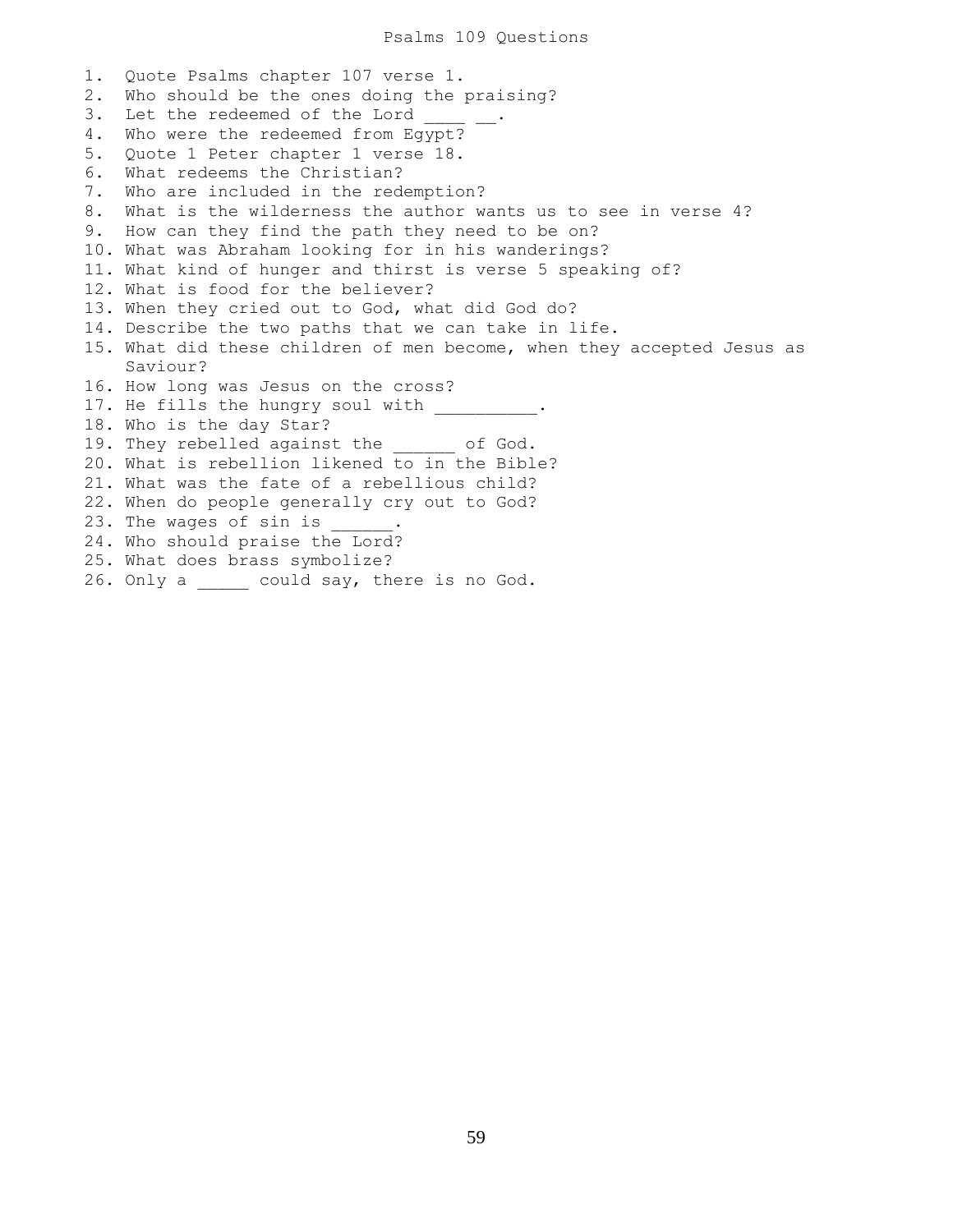We will continue with the verse by verse study of Chapter 107. Psalms 107:19 "Then they cry unto the LORD in their trouble, [and] he saveth them out of their distresses."

It seems that no matter how far we fall down, the Lord will stop and listen to us when we cry out in earnest to HIM. David is probably relating this to his own situation with Saul, but it really applies to all before David and all after David.

 Psalms 107:20 "He sent his word, and healed them, and delivered [them] from their destructions."

 The beautiful thing, here, is that Jesus {as we know Him} is the Word. The Word of God healed everyone He came into contact with when He was here on the earth. His Word is just as powerful now, as it has always been. When we pray in Jesus name, It is the Word of God that heals. We just speak the prayer, and the Word does the healing. Notice, that these destructions were their own, that He delivered them from. This again, is the way it is today. Most problems we have, we have brought upon ourselves. It is a comfort to know, that even if we did bring them on our own self, He will still deliver us from the problem.

 Psalms 107:21 "Oh that [men] would praise the LORD [for] his goodness, and [for] his wonderful works to the children of men!"

 This was in the last lesson, but needs to be said over and over to remind us, after we have been delivered, praise the LORD for it. He is so good. He helps those who will not, and can not, help themselves. The only thing we have to do is cry out to God, and He will answer us.

 Psalms 107:22 "And let them sacrifice the sacrifices of thanksgiving, and declare his works with rejoicing."

 We can see, from the following verse, that The sacrifice the Lord really wants, is for us to praise Him. Hebrews 13:15 "By him therefore let us offer the sacrifice of praise to God continually, that is, the fruit of [our] lips giving thanks to his name." A very plain way to say this, is brag on the Lord for all the great things He has done.

 Psalms 107:23 "They that go down to the sea in ships, that do business in great waters;"

We don't pay much attention to ships and sailors, because there are so many in our day. It seems that they were held in some awe, when they made a trip out into the unknown sea and came back safely. The monetary gain to be made from such ventures is, perhaps, one reason they were brave enough to try to sail the seas.

 Psalms 107:24 "These see the works of the LORD, and his wonders in the deep."

 I am sure the sea would have a way of humbling a person. Just the vastness of it, could make a person realize how small one person is in the scheme of things. The great waves that man can not control would show a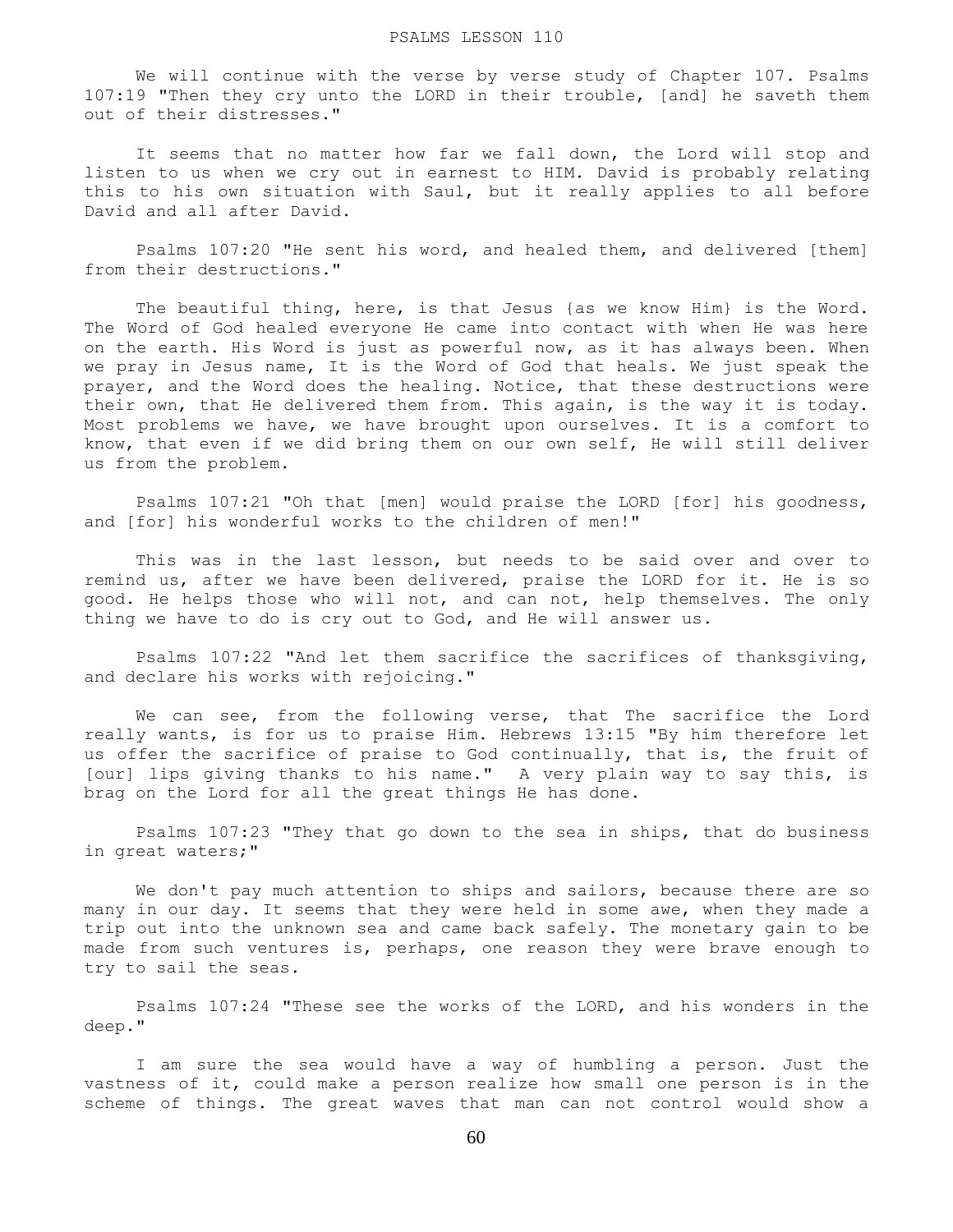person the miracles of God. The fact that they could navigate by the stars would, also, make them aware of the greatness of God.

 Psalms 107:25 "For he commandeth, and raiseth the stormy wind, which lifteth up the waves thereof."

 Man can sail across the top of the water, but no man has ever been able to control the waves. I am sure that many a sailor has prayed and asked God to stay the wind to keep from sinking the ship. It is God that controls the sea.

 Psalms 107:26 "They mount up to the heaven, they go down again to the depths: their soul is melted because of trouble."

 A sailor, who sees a wave coming toward him higher than the mast on the boat, would certainly feel that these waves are going all the way to the sky. It is the same thing, in reverse, when the back side of the wave makes a deep cavern of water. The ship is tossed up and down, out of the control of man, when this happens. The fear that grips him, is what is spoken of here {soul melted because of trouble}. This is when this sailor knows for sure that he is in the hands of God.

 Psalms 107:27 "They reel to and fro, and stagger like a drunken man, and are at their wit's end."

 The deck of the ship is falling up and down, so that they can not walk on the deck of the ship. They stagger and have to hang on to a rail, like a drunk man would do. They are at their wits end, because they know they are helpless against this sea. This is a time when they realize that God is their only help. This takes something, or someone greater, than themselves to handle. They are all too aware of just how helpless they are.

 Psalms 107:28 "Then they cry unto the LORD in their trouble, and he bringeth them out of their distresses."

When we realize we are helpless to do anything in our own power, then we humble ourself before God, and repent, and seek His help. The wonderful thing is, that when we get to the end of ourself, He will help us.

 Psalms 107:29 "He maketh the storm a calm, so that the waves thereof are still."

 Jesus showed, beyond a shadow of doubt, that He had control of the waves when He spoke to the sea, and told it to be still, and it quieted down immediately. The storms of life itself may be raging all around us, but Jesus brings perfect peace.

 Psalms 107:30 "Then are they glad because they be quiet; so he bringeth them unto their desired haven."

 We do not appreciate the calm, until there has been a stormy sea. To see the place we have desired to sail to, after the terrible storm would be plenty of reason to rejoice. This does not have to be a storm at sea. If our life has been in some terrible confusion, and all of a sudden things all fall in shape, we feel great joy. Thank God, He can calm the wildest storm.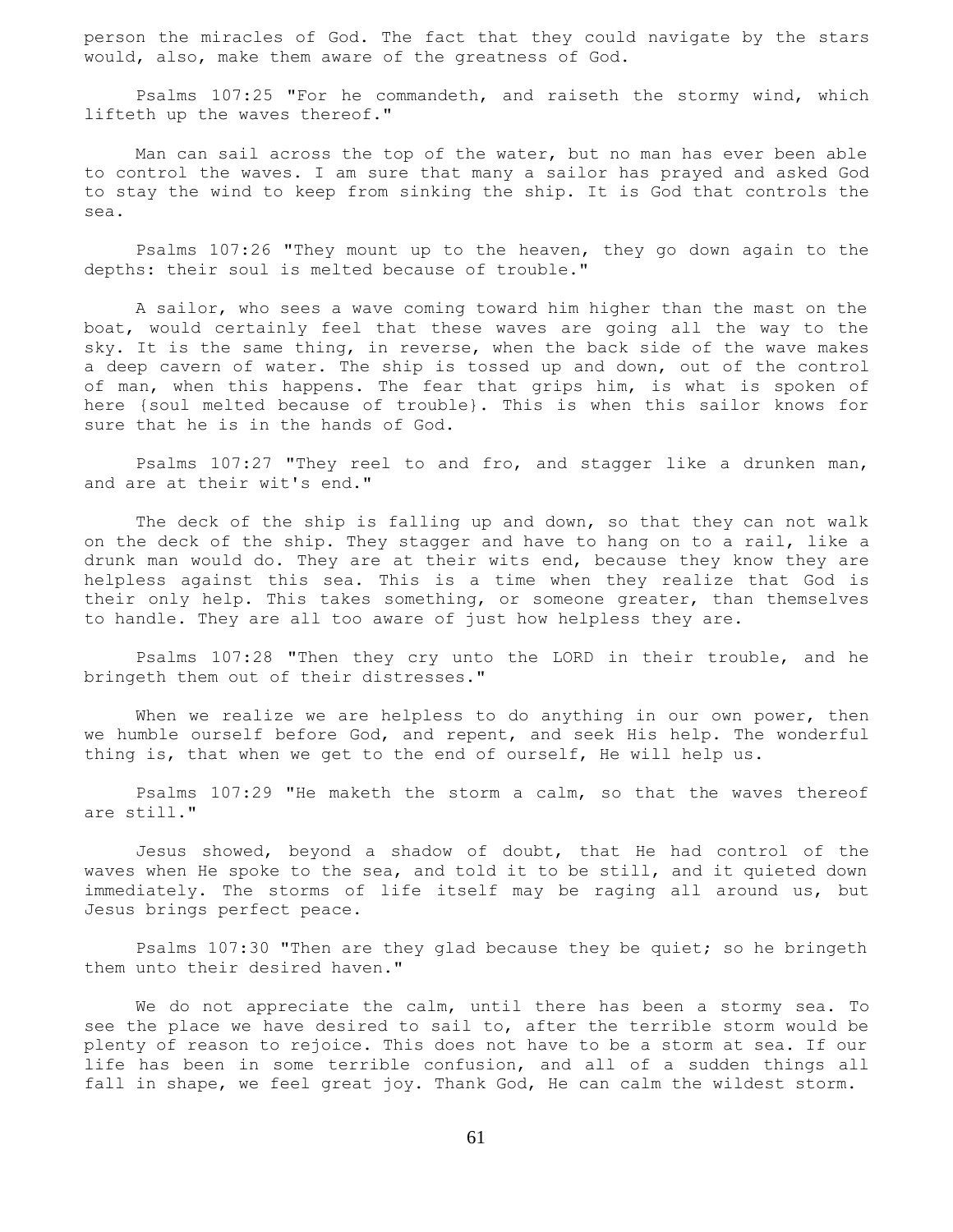Psalms 107:31 "Oh that [men] would praise the LORD [for] his goodness, and [for] his wonderful works to the children of men!"

 After we have come through a terrible experience like this aforementioned, do we stop and praise God for seeing us through? It seems to me, we would be so grateful that we would shout our praises to the top of our voice. The children of men, have no help on this earth, until they become the sons of God.

 Psalms 107:32 "Let them exalt him also in the congregation of the people, and praise him in the assembly of the elders."

 For such a wonderful deliverance, we should praise Him in front of the largest gathering we could find. The congregation, then, were all the Israelites who came to the temple. The congregation, now, would be the gathering at church. I love testimonials, where people tell of all the wonderful things the LORD has done for them.

 Psalms 107:33 "He turneth rivers into a wilderness, and the watersprings into dry ground;"

 In God's dealing with man, God can cause a drouth and all the rivers will dry up. Many times a drouth is for just that purpose. God may be trying to get the attention of those who will not listen any other way.

 Psalms 107:34 "A fruitful land into barrenness, for the wickedness of them that dwell therein."

 We know that God will curse the ground for the wickedness of man. Believe me, God will do whatever is necessary to get your attention.

 Psalms 107:35 "He turneth the wilderness into a standing water, and dry ground into watersprings."

 He did this very thing in the time of Noah to rid the earth of its wickedness. God will not always look the other way. There is a reckoning day. God is patient, giving ample time for repentance, if it does not come, judgment does come.

 Psalms 107:36 "And there he maketh the hungry to dwell, that they may prepare a city for habitation;"

 God can reverse the curse, and bless the land, and it will produce. God has really always wanted man to live in the garden of Eden. Man was driven out for his own protection. When God can, He will bless the land and make the crops to grow, to make a habitation for mankind.

 Psalms 107:37 "And sow the fields, and plant vineyards, which may yield fruits of increase."

 God prepared the earth and all in it for the habitation of man, then He made man. This verse above is speaking of the same thing on a smaller scale. God will do for an individual what He could not do for all, if they love Him and worship Him.

62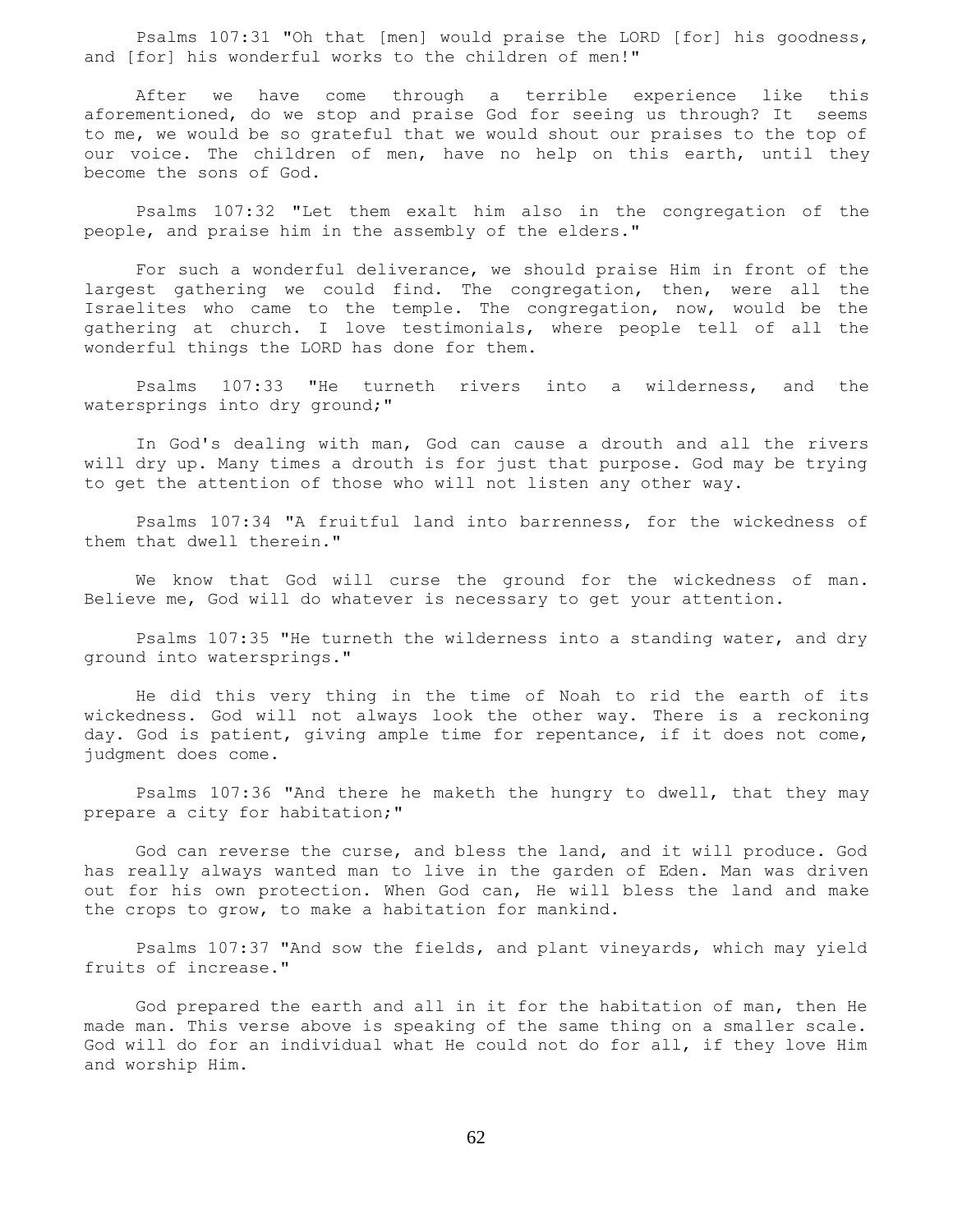Psalms 107:38 "He blesseth them also, so that they are multiplied greatly; and suffereth not their cattle to decrease."

 We know that Laban did not intend for Jacob to have many cattle in the land. God had other plans and blessed Jacob greatly in the increase of his cattle. God wants His children to have their needs met.

 Psalms 107:39 "Again, they are minished and brought low through oppression, affliction, and sorrow."

 God blessed Israel as His soul prospered. When His sons strayed away from God, they suffered oppression, affliction, and sorrow. When the repented and followed the One true God, He greatly blessed them.

 Psalms 107:40 "He poureth contempt upon princes, and causeth them to wander in the wilderness, [where there is] no way."

 These princes, spoken of here, are the descendents of Israel. Their unbelief caused their wandering in the wilderness. God let them wander, until the old generation died and the new generation was born. God does not reward unbelief.

 Psalms 107:41 "Yet setteth he the poor on high from affliction, and maketh [him] families like a flock."

 God will choose whoever He wants for His family, as we see in the next Scripture. Matthew 3:9 "And think not to say within yourselves, We have Abraham to [our] father: for I say unto you, that God is able of these stones to raise up children unto Abraham."

 Psalms 107:42 "The righteous shall see [it], and rejoice: and all iniquity shall stop her mouth."

 Where there are righteous {children of the Light} there is no room for those of darkness {those involved in iniquity}. The light does away with the darkness. The families of God will rejoice and there will be nothing left for the wicked to say.

 Psalms 107:43 "Whoso [is] wise, and will observe these [things], even they shall understand the lovingkindness of the LORD."

 God has opened the understanding of the wise {Christians}. We have eyes to see, and we can see. We have ears to hear, and we can hear. Nothing of the lovingkindness of God is hidden from us. Those who are wise, learn to trust God in all things.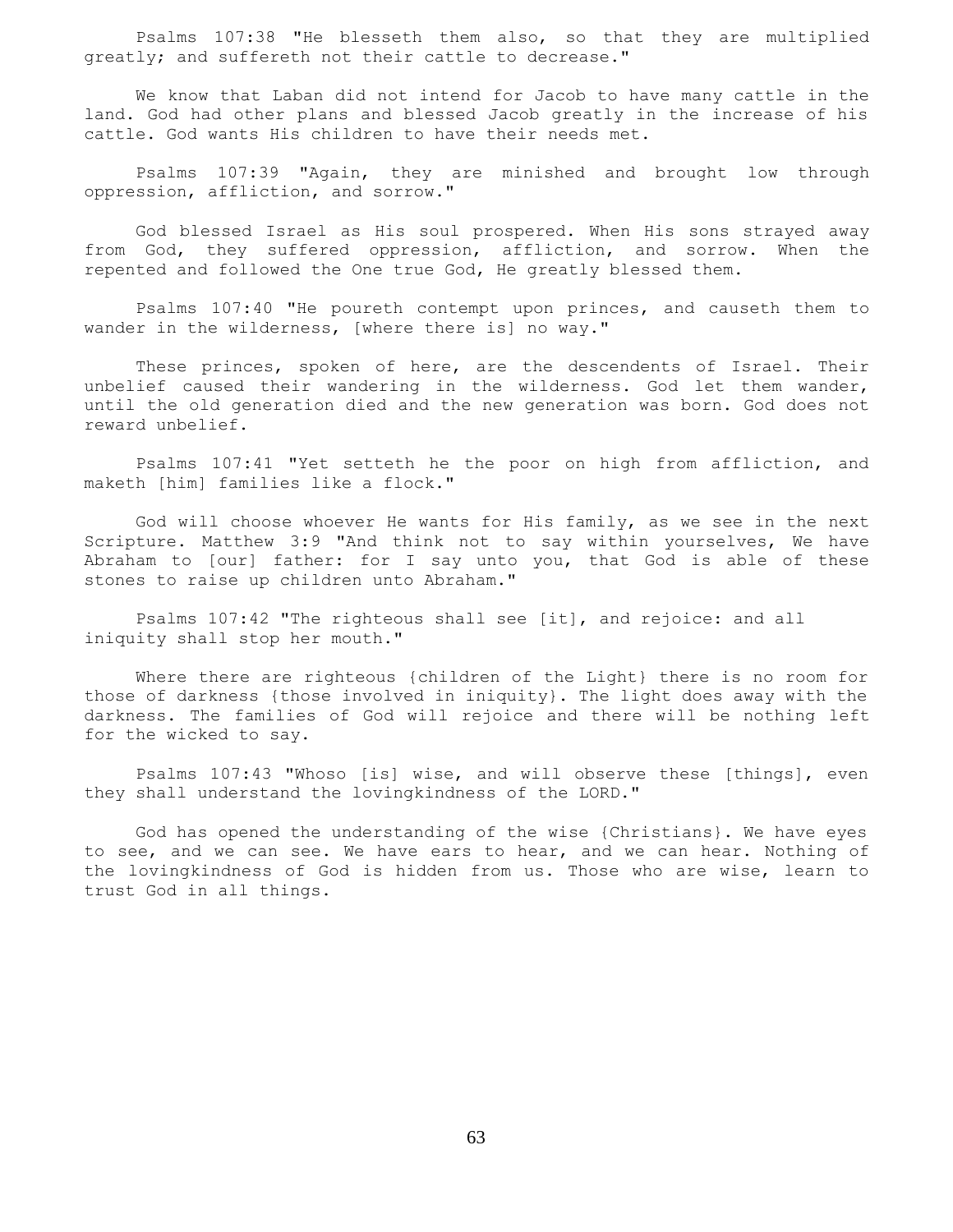1. What happens when they cry unto the LORD? 2. He sent his , and healed them. 3. Who is the Word? 4. When we pray in Jesus name, who heals the person? 5. Oh that men would praise the Lord for His \_\_\_\_\_\_\_\_\_\_. 6. Sacrifice the sacrifices of \_\_\_\_\_\_\_\_\_\_\_\_. 7. Quote Hebrews chapter 13 verse 15. 8. What is intended by, do business in great waters? 9. The has a way of humbling a person. 10. Who has ever been able to control the seas? 11. What does, soul melted because of trouble, mean? 12. What causes him to stagger like a drunken man, in verse 27? 13. They cry unto the Lord in their \_\_\_\_\_\_. 14. He bringeth them out of their . 15. He maketh the storm a 16. When did Jesus show beyond a shadow of doubt that He had control of the seas? 17. Who brings them to their desired haven? 18. In verse 32 they are to exalt Him where? 19. What did He turn rivers into? 20. Sometimes a drouth comes for what reason? 21. Why did He turn a fruitful land into bareness? 22. Verse 36 says, that He made the hungry to dwell there, for what reason? 23. Why did God prepare the earth and everything in it? 24. God will provide for us if we 25. Who was a good example of the Lord making your cattle to increase? 26. When did Israel know oppression? 27. Who are the princes in verse 40? 28. Quote Matthew chapter 3 verse 9. 29. Light does away with 30. Who shall understand the things of God?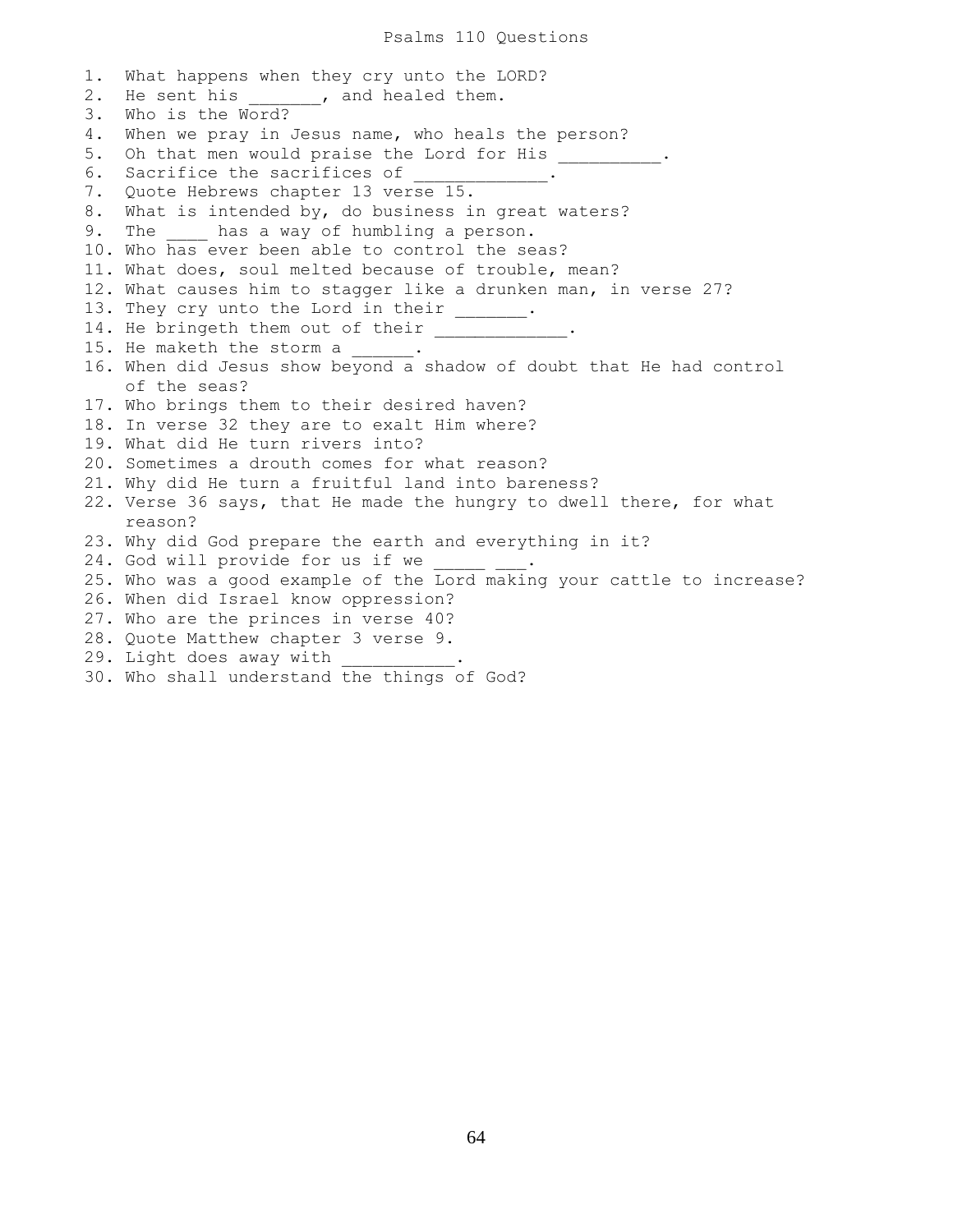#### PSALMS LESSON 111

We will begin by giving the 108th Psalm in metre, to show how it might be sung.

## THE PSALMS OF DAVID IN METRE

## Chapter 108

- Verse 1 "My heart is firmly fixed, O God, I'll sing and praise thy name to laud; My glory, harp, and flute awake, The morning I will vocal make. "
- Verse 2 "I'll thank thee' mid the nations, Lord, Among the people praise accord; The heavens vast thy grace transcends, And to the clouds thy truth extends. "
- Verse 3 "Be thou o'er heavens high, O God, Thy glory o'er the earth abroad; That thy beloved free may stand, Hear us, and save with thy right hand.
- Verse 4 "God spoken hath with holy voice, And I will triumph and rejoice; I'll Shechem's fields by lot assign, O'er Succoth's vale will draw the line."
- Verse 5 "Manasseh, Gilead too, are mine, On Ephraim shall my head recline; My ruler I shall Judah greet, In Moab I shall wash my feet."
- Verse 6 "To Edom I will cast my shoe, In triumph o'er Philistia go. Who to the city fortified-- To Edom, who will be my guide?"
- Verse 7 "O God, do thou our leader be, Though we are now cast off from thee; And when our hosts to battle go, O God, do thou thy presence show. "
- Verse 8 "From trouble help, and us relieve, For vain the help that man can give; In God will we great valor show, And he our foes will overthrow. "

 We will begin the verse by verse study of chapter 108 of Psalms. Psalms 108:1 "{A Song [or] Psalm of David.} O God, my heart is fixed; I will sing and give praise, even with my glory."

 The one thing that set David aside from other sinners, was that his heart was always stayed upon God. Even though he fell to the temptation in the flesh with Bathsheba, he still desired in his heart to please God. The first few verses of this Psalm are found in an earlier Psalm. I will not even give you the number, because I feel that God would have us look at it again, perhaps with another view, or He would not have it here. When David says, his heart is fixed, it means unmovable. He has determined in his heart to praise and worship God in song, as well as prayer. There are so many distractions in this world today, that if we are ever to pray or praise, we have to determine in our heart that we will do it regardless of the distractions.

Psalms 108:2 "Awake, psaltery and harp: I [myself] will awake early."

 I love this particular verse, because my favorite time to fellowship with God is at three A.M. It seems the fellowship is better, if it is first, before any of the hustle of the day starts. David is saying, before anything else begins, he plays and sings praises to God.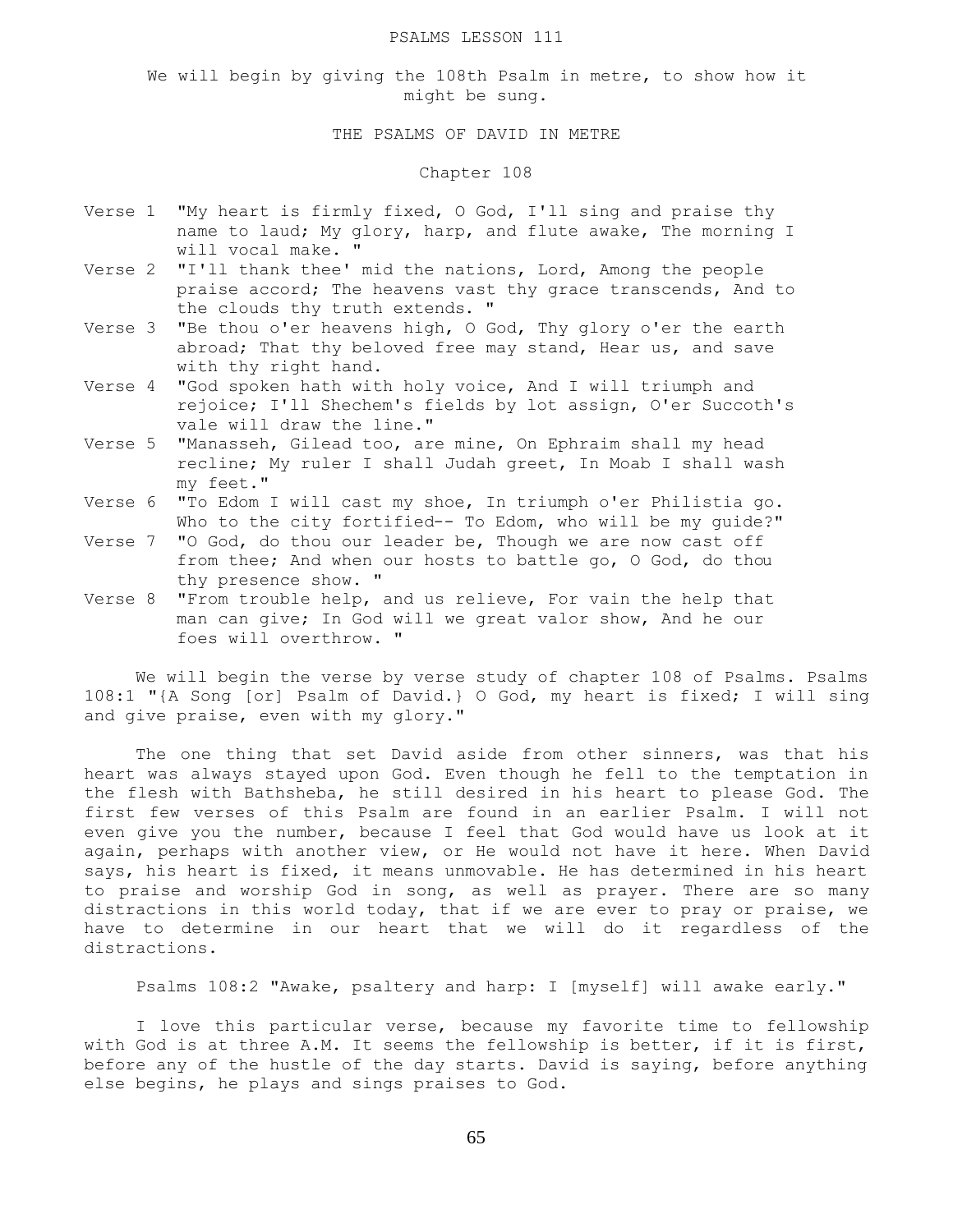Psalms 108:3 "I will praise thee, O LORD, among the people: and I will sing praises unto thee among the nations."

 The other verse was speaking of a private time with the LORD, and this verse is speaking of public praise and worship. David is saying, that he is not ashamed to praise God publicly. This seems that David not only praises God there in his place of worship, but tells other nations of the greatness of God, as well. He even sings praises in these other nations.

 Psalms 108:4 "For thy mercy [is] great above the heavens: and thy truth [reacheth] unto the clouds."

 Not that he needs to, but David gives the reason for his worship and praise of the LORD here. This is, possibly, the subject of his praises, as well. David is saying in this, that the truth of God is the same in the heavens, as it is on the earth.

 Psalms 108:5 "Be thou exalted, O God, above the heavens: and thy glory above all the earth;"

 David is speaking a desire for all the earth to worship God here. David is expressing, again, that there is no greater. He is above all in heaven as well as the earth. Glory to God in the highest. We really do not know just how high up God dwells, but we do know that there is no one above Him. In my own spirit, I feel that it is in the seventh heaven, but I have no Scripture to prove that. We know that there is more than one heaven, because Paul was carried to the third heaven. II Corinthians 12:2 "I knew a man in Christ above fourteen years ago, (whether in the body, I cannot tell; or whether out of the body, I cannot tell: God knoweth;) such an one caught up to the third heaven." The reason I believe God is in the seventh heaven is because 7 means spiritually complete.

 Psalms 108:6 "That thy beloved may be delivered: save [with] thy right hand, and answer me."

 As we have said so many times, Jesus Christ is the Right Hand. The Right Hand of God is the doer part of the Godhead. He is the Deliverer. He is the Saviour of the world.

 Psalms 108:7 "God hath spoken in his holiness; I will rejoice, I will divide Shechem, and mete out the valley of Succoth."

 David was King along with being the servant of the LORD. He had his promises well in hand. Now he promises God that he will do the necessary house cleaning here on the earth. His rejoicing in the promises of God will not curtail him from doing the things that God has requested him to do. At this time, Shechem was a problem. David determines to straighten the problem out to God's satisfaction.

 Psalms 108:8 "Gilead [is] mine; Manasseh [is] mine; Ephraim also [is] the strength of mine head; Judah [is] my lawgiver;"

 Ephraim had given David over 20,000 soldiers to help him. This is speaking of the power to control all these tribes that David had. I believe this is, also, a prophetic Scripture. Ephraim {head} represents the Christians in prophecy of whom Jesus is the head. Judah is lawgiver has to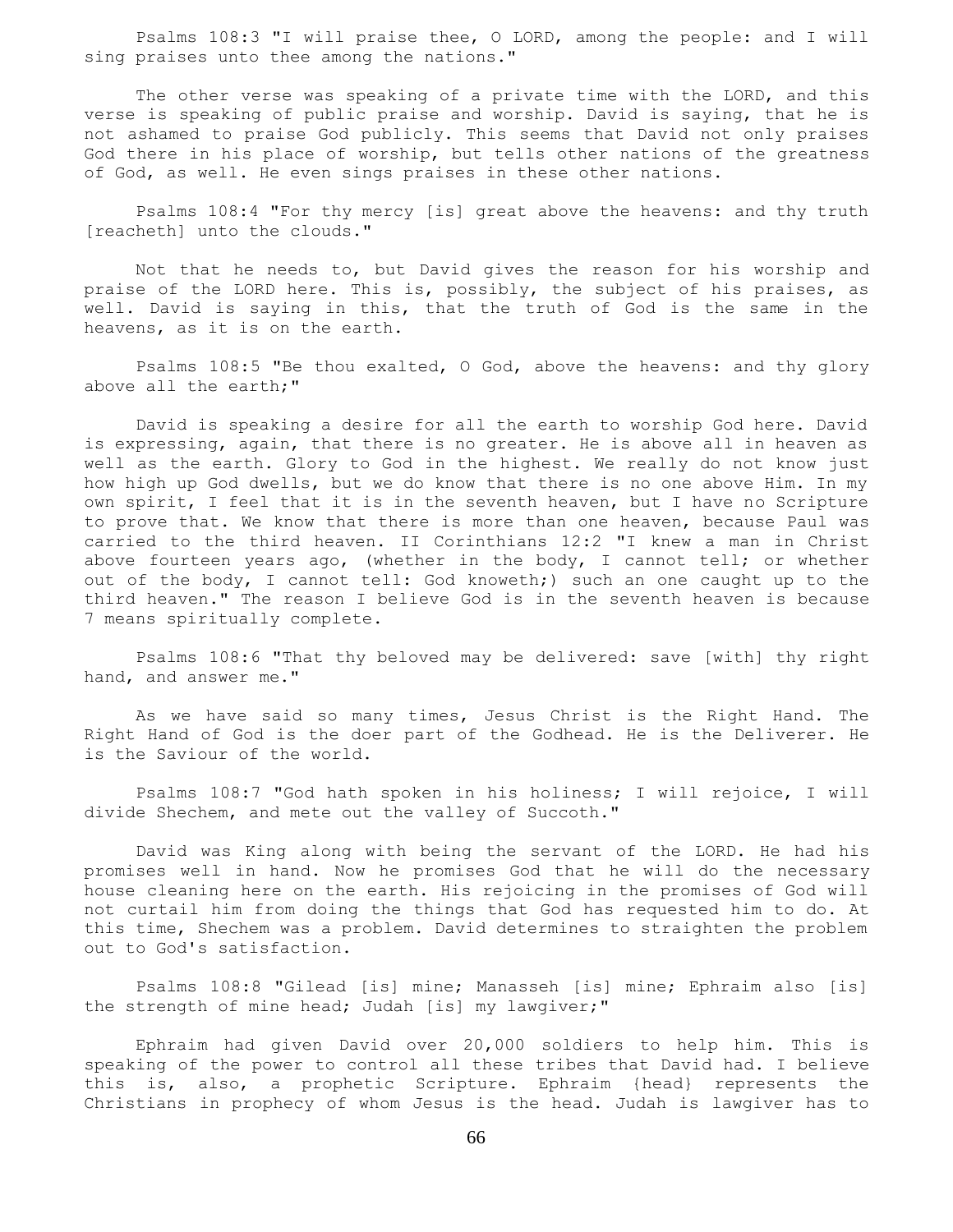do with the Lord Jesus being from the tribe of Judah. Jesus Christ is the giver of the new law of grace.

 Psalms 108:9 "Moab [is] my washpot; over Edom will I cast out my shoe; over Philistia will I triumph."

 Moab will be conquered and made to serve David. David had a small amount of love for Moab, since Ruth was a Moabite woman. Edom was a country greatly opposed to David and all of God's people. David will overcome them, and have them under his foot. Edom is never really forgiven of God for the way they treated the Israelites. It seemed that David had subdued the Philistines more than once.

 Psalms 108:10 "Who will bring me into the strong city? who will lead me into Edom?"

 David is fully aware of the strength of Edom. He knows that God must be with him, and even fight for him, for this to be a victory. David is well aware that God will be with him, because even as a boy, God had helped him win over Goliath. The strong city mentioned here is Petra.

 Psalms 108:11 "[Wilt] not [thou], O God, [who] hast cast us off? and wilt not thou, O God, go forth with our hosts?"

 David is assured that God will be with him. This, perhaps, happens after the Bathsheba incident, and David reminds God that God for a moment in time had walked away from David. David feels sure, in his heart that God will help him in this battle and that he will be victorious. Edom has been God's enemy, as well.

 Psalms 108:12 "Give us help from trouble: for vain [is] the help of man."

 David knows that even though he has the help of Ephraim, that is not enough. He needs the help of God to come against so powerful a group as Edom. Man can not help him. His help must come from God.

 Psalms 108:13 "Through God we shall do valiantly: for he [it is that] shall tread down our enemies."

 You can easily see that David wants God's help. God has always helped in David's battles. That is what David is depending on here.

67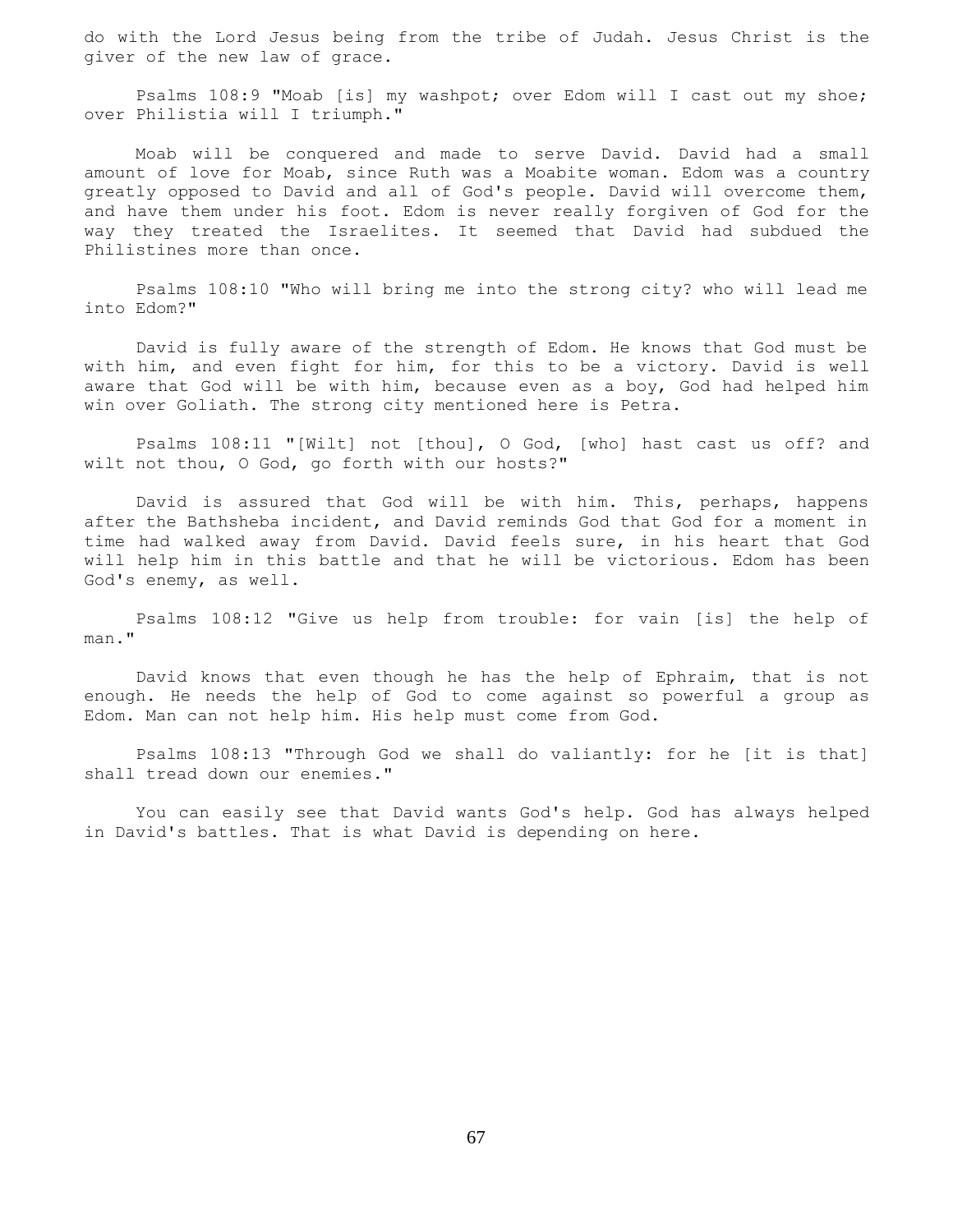## Psalms 111 Questions

1. What was one thing that set David aside from other sinners? 2. There are so many distractions in the world today, what must we do if we are to have any time for God? 3. Why does the author particularly love verse 2? 4. I will the among the people. 5. What is the difference in the praise in verse 2 and the praise in verse 3? 6. How high does the Lord's truth rise? 7. Quote 2 Corinthians chapter 12 verse 2. 8. Verse 6 says, save with thy \_\_\_\_\_ \_\_\_\_\_. 9. Who is the Right Hand? 10. In verse 7, he says he will divide 11. How many soldiers did Ephraim send to help him? 12. Judah is my  $\frac{1}{\sqrt{2}}$ 13. \_\_\_\_\_\_\_ is my washpot. 14. Over will I cast out my shoe. 15. Why did David have a little love for Moab? 16. Why is Edom never forgiven? 17. Who are the Philistines in verse 9? 18. What is the name of the strong city? 19. What does David know is the only way he can defeat Edom? 20. Give us help from trouble: for \_\_\_\_\_ is the help of man. 21. Quote Psalms chapter 108 verse 13.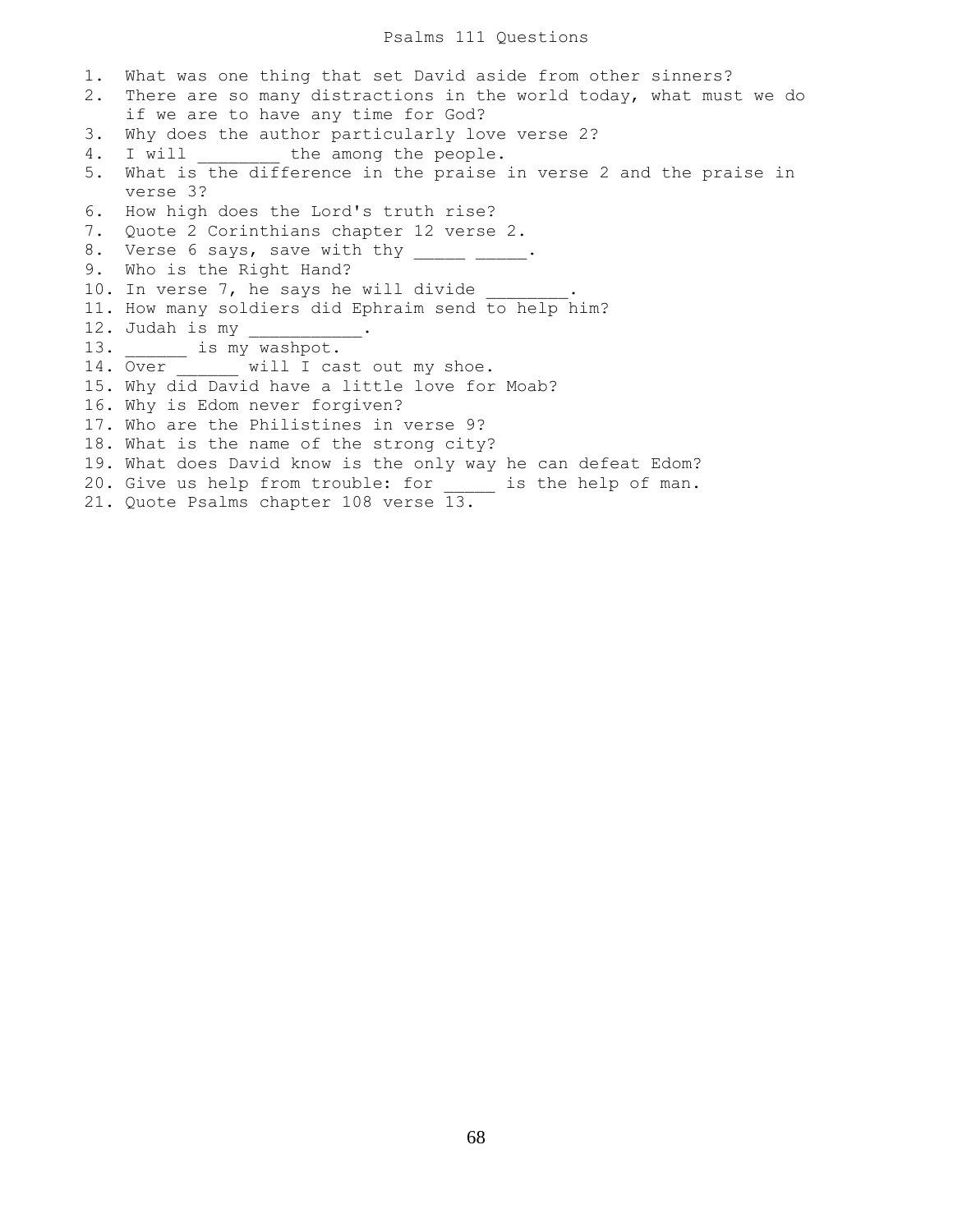#### PSALMS LESSON 112

We will begin this lesson by giving the 109th Psalm in metre.

### THE PSALMS OF DAVID IN METRE

# PSALM 109

- Verse 1 "O God, whom I in praise adore, Be silent in my cause no more. their mouths the wicked open wide; Against me hypocrites have lied."
- Verse 2 "With words of hate they throng around, And fight, although no cause be found. My love provokes their bitter spite, But I in constant pray'r delight. "
- Verse 3 "With evil they my good reward, With hatred meet my kind regard, Place him beneath the wicked's hand, And on his right let Satan stand.
- Verse 4 "In judgment let his plea be spurned, And let his prayer to sin be turned. His days to few, and in his room To office let another come. "
- Verse 5 "A widow let his wife be left. His children of their sire bereft; Let them be scattered far from home, And begging bread through deserts roam. "
- Verse 6 "Extortioners his substance take, His toil a prey let strangers make. Let him from none compassion know, None to his orphans favor show. "
- Verse 7 "His seed let perish in their shame, The coming age blot out their name; His father's sin Jehovah mind, His mother's sin Jehovah mind, His mother's sin no pardon find."
- Verse 8 "Let them with God ne'er be forgot, Till he from earth their mem'ry blot; For he remembered not to show Compassion to the sons of woe.
- Verse 9 " The poor and those with want distressed, He persecuted and oppressed; He them pursued to make his prey, And broken hearted ones to slay. "
- Verse 10 "The curse he loved on him shall rest, He blessing not, shall not be blest. Himself with cursing he arrayed, To him shall cursing be repaid."
- Verse 11 "In him like water it shall flow, Like oil through all his bones shall go; Like raiment it shall clothe him o'er, A girdle binding evermore. "
- Verse 12 "Foes and accusers, from the Lord, Shall find in cursing their reward; but God the Lord, for thy name's sake, For me in mercy undertake. "
- Verse 13 "Because thy grace is rich and free, From all my foes deliver me. I'm poor and needy, grant relief, My heart within is pierced with grief."
- Verse 14 "Like locust tossed, like fleeting shade, My days to pass away are made. Through many fasts my strength declines; My knees are weak, my body pines. "
- Verse 15 "To foes a vile reproach I'm made, On me they look and shake the head. O Lord, my God, my helper be, In thy great mercy save thou me. "
- Verse 16 "That this to them, Lord, may be known, Has by thy mighty hand been done. They curse, but let their curse be vain; Thy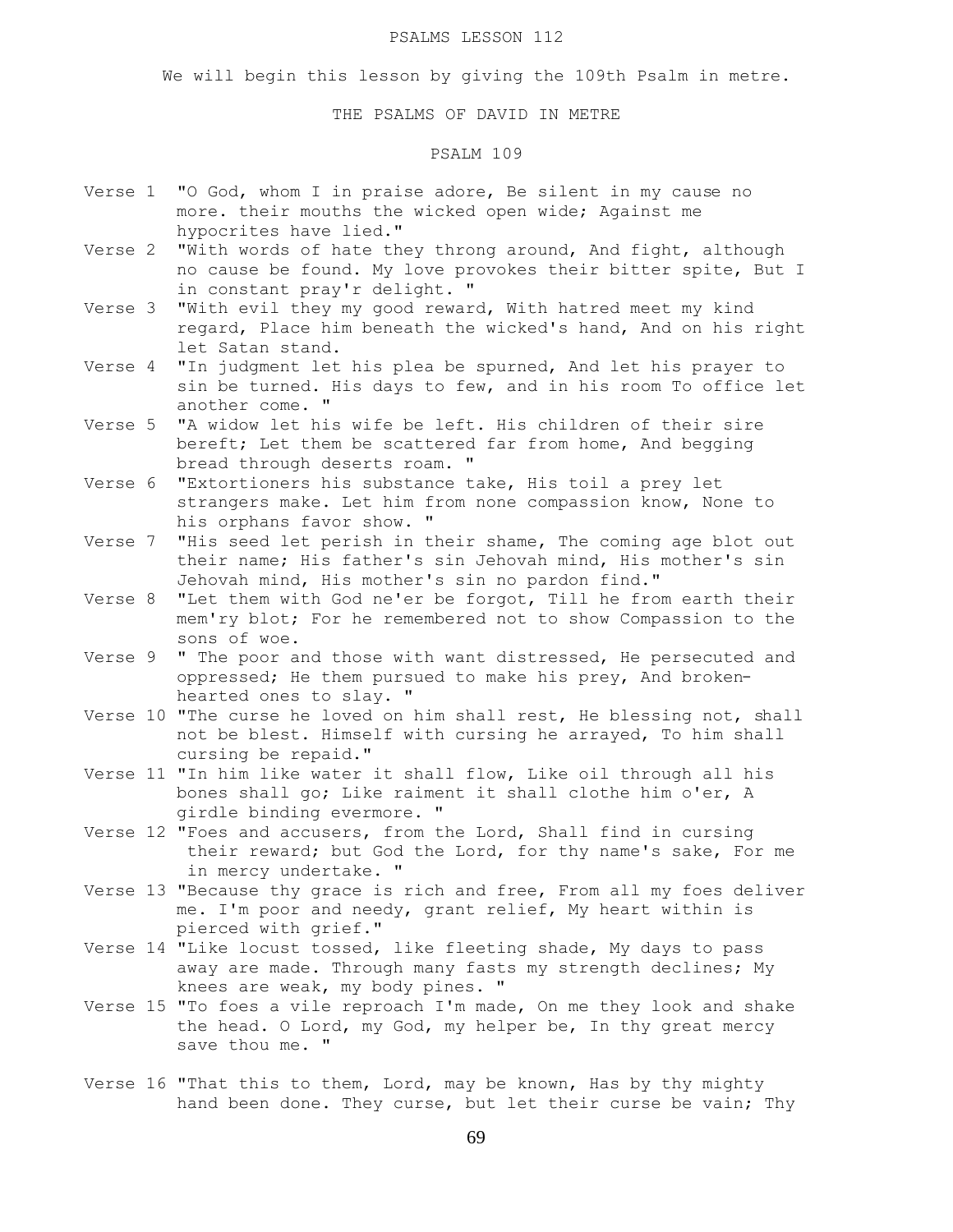blessing, Lord, let me obtain. "

- Verse 17 "When they arise shamed let them be, But make thy servant glad in thee. Let foes be covered with disgrace, And mantle o'er with shame their face. "
- Verse 18 "My mouth shall greatly praise the Lord, Yea, with the throng his praise record; For on the poor's right hand shall he stand up, his soul from wrong to free. "

 We will begin the verse by verse study of the 109th chapter. Psalms 109:1 "{To the chief Musician, A Psalm of David.} Hold not thy peace, O God of my praise;"

 In this instance, David is crying out for God to speak. Everyone else has had their say, now it is time for God to speak. When God speaks, the whole world listens. God of my praise, means that David directs his praise to Him. It could, also, be saying, God who deserves my praise.

 Psalms 109:2 "For the mouth of the wicked and the mouth of the deceitful are opened against me: they have spoken against me with a lying tongue."

 We know that there is always plenty of negative speaking around. It seems the more you love the Lord, the more the wicked speak out against you. They can not tell the truth, so they just make up lies to tell. All believers have faced just this kind of opposition.

 Psalms 109:3 "They compassed me about also with words of hatred; and fought against me without a cause."

 It makes it difficult to understand why they would fight against you, if you had done them no harm. These words of hatred they have brought against him are, because they are jealous of his relationship with God.

 Psalms 109:4 "For my love they are my adversaries: but I [give myself unto] prayer."

In return for the love that he has shown them, they are his enemies. Jesus taught us to love our enemies, even the ones who despitefully use us. Pray for them. Perhaps, the prayer that David is speaking of here, has to do with getting his thoughts off these evil people and on to God. He does not, and can not, fellowship with these people so he fellowships with God in prayer.

 Psalms 109:5 "And they have rewarded me evil for good, and hatred for my love."

 There is some very good advice on this very subject in Proverbs 25:21 "If thine enemy be hungry, give him bread to eat; and if he be thirsty, give him water to drink:" Proverbs 25:22 "For thou shalt heap coals of fire upon his head, and the LORD shall reward thee." The strange thing, David has been doing the right thing with these people. When David loves them and blesses the very ones who hate him, it is pleasing unto God.

 Psalms 109:6 "Set thou a wicked man over him: and let Satan stand at his right hand."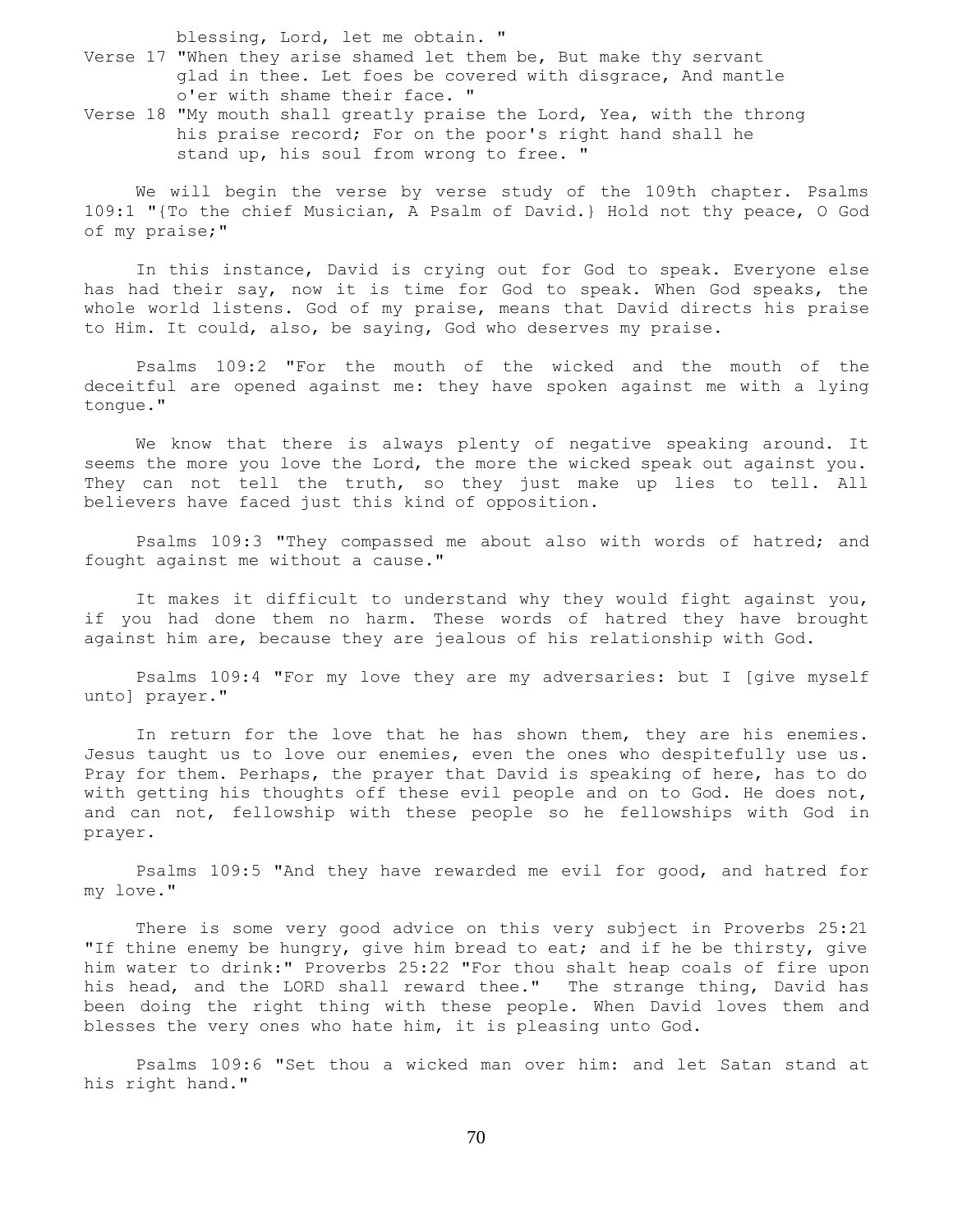Vengeance belongs to the Lord. About the worst thing that could happen to an evil person, is to have someone just like himself rule over him. Since his father is Satan, perhaps this would be a good spot for him to be. Look what Jesus had to say about those who are dead set on committing evil in the following verse. John 8:44 "Ye are of [your] father the devil, and the lusts of your father ye will do. He was a murderer from the beginning, and abode not in the truth, because there is no truth in him. When he speaketh a lie, he speaketh of his own: for he is a liar, and the father of it." Those who continue to follow the ways of Satan are Satan's children.

 Psalms 109:7 "When he shall be judged, let him be condemned: and let his prayer become sin."

 Since Jesus is the Judge of all the world, we know that he will be condemned for the habitual sins he has committed, that he did not seek forgiveness for. If he did not believe in God, his prayers would be directed to the wrong being and would automatically be sin.

Psalms 109:8 "Let his days be few; [and] let another take his office."

 This is the opposite of long life promised to those who follow God's ways. One of the ten commandments promise long life. Let's look at it. Exodus 20:12 "Honour thy father and thy mother: that thy days may be long upon the land which the LORD thy God giveth thee." God determines whether we live or die. There is no iron clad rule that we have to live even the 70 years allotted to mankind. Surely when you draw our last breath on this earth, someone else will take over the job you were doing, even if you were a king.

 We see in the next few verses a list of terrible things that could come upon a person. God really does not need David's help deciding what to do to the evil ones. David is just mentioning some terrible things that he would like to see come on these evil ones.

 Psalms 109:9 "Let his children be fatherless, and his wife a widow." Psalms 109:10 "Let his children be continually vagabonds, and beg: let them seek [their bread] also out of their desolate places."

 Many times when children are fatherless, and the mother has to make a living for the family by herself, the children suffer greatly. Not only are they deprived of material things, but time of training is taken away from the children, and they are not prepared to make a living in the world. The widowed mother possibly is doing the best that she can, but she can not be two people at once. As in many cases, the children suffer for the father's sin.

 Psalms 109:11 "Let the extortioner catch all that he hath; and let the strangers spoil his labour."

 A crook usually gets caught in his own sin. There is always someone out there, just a little smarter crook. The extortioner is usually involved in a get rich quick scheme. Other people, who are not honest themselves, are usually the one who gets trapped. The extortioner will not quit, until he has the entire worth of the person. This stranger surely would walk away with all your labours.

71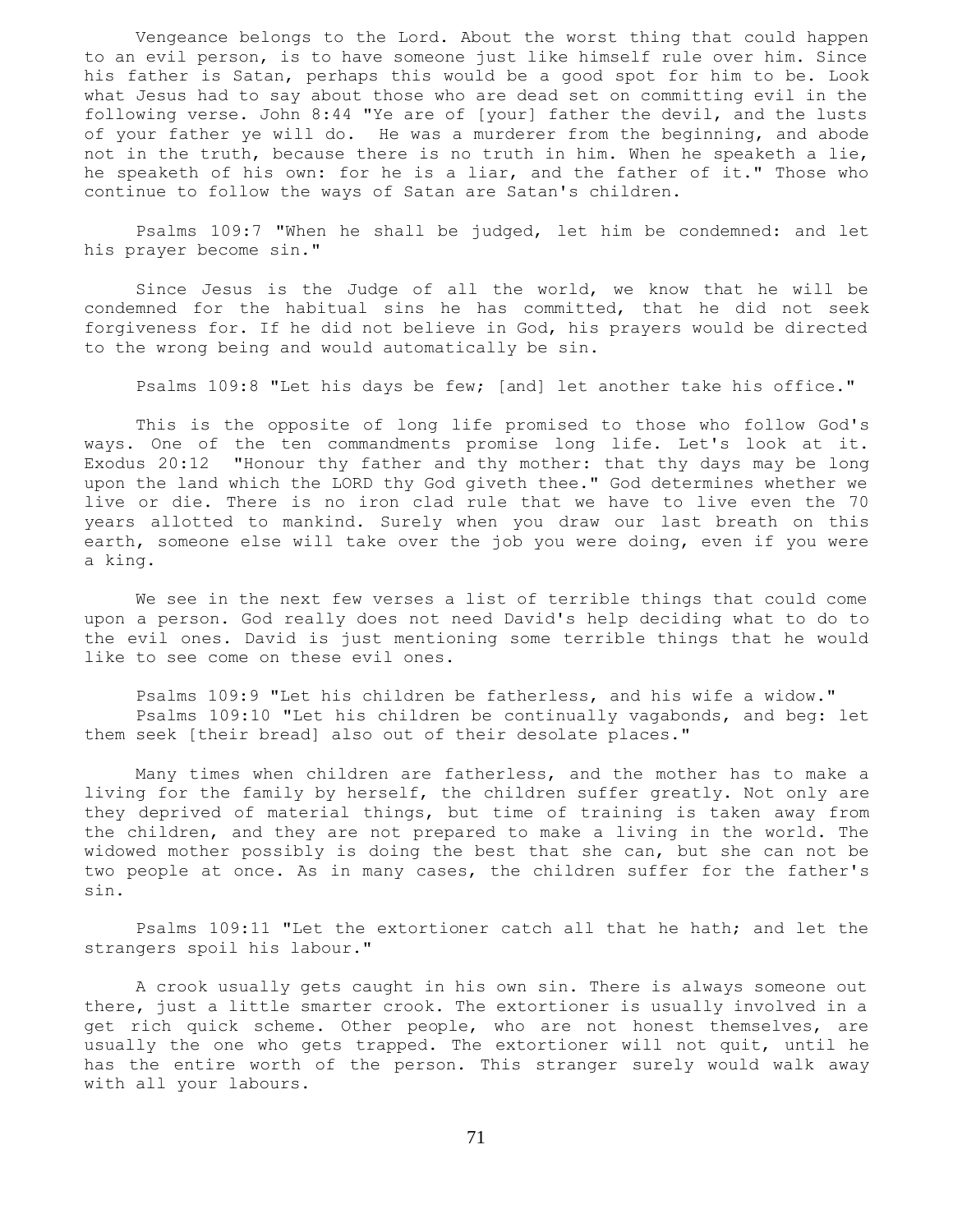Psalms 109:12 "Let there be none to extend mercy unto him: neither let there be any to favour his fatherless children."

 David is saying here, this person showed no one any mercy, let him reap what he has sown. It is a bad situation, but generally children who have parents who have shown no mercy, will not be able to find mercy either. Most people believe the saying, like father like son, and they will not help him, because of his father's reputation.

 Psalms 109:13 "Let his posterity be cut off; [and] in the generation following let their name be blotted out."

 David is actually asking God here for their memory to be wiped away, because they did not have children. It is usually very important to a father to have a son who can carry on the family name. David says, don't let them have sons.

We will continue this in the next lesson.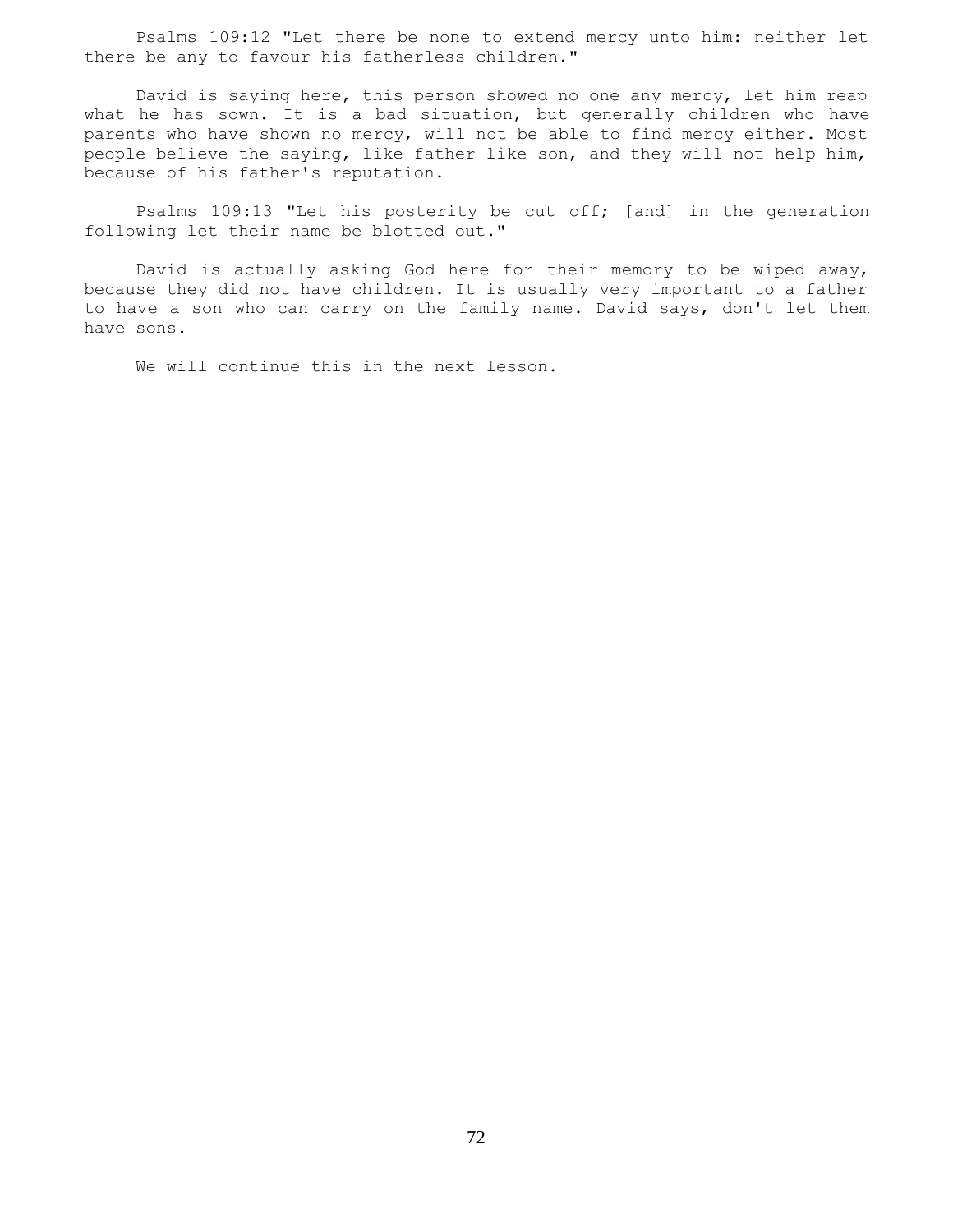1. Who was this Psalm written to? 2. Who penned this Psalm? 3. What does, hold not thy peace, mean? 4. Describe the wicked in verse 2? 5. They fought against me without a 6. What did he give himself to in verse 4? 7. In return for their hate, what did he give them? 8. Quote Proverbs chapter 25 verses 21 and 22. 9. Who did David want to rule over this wicked man? 10. Who is this evil man's father? 11. Quote John chapter 8 verse 44. 12. Who will judge this evil man? 13. Let his prayer become . 14. God promises long life for what? 15. In verse 9 David says, let his children be \_\_\_\_\_\_\_\_\_\_. 16. Let his children be 17. Many times children suffer for their sin. 18. Why did David not want God to be merciful to this evil one. 19. Let his posterity be 20. Why is it important to a father to have a son?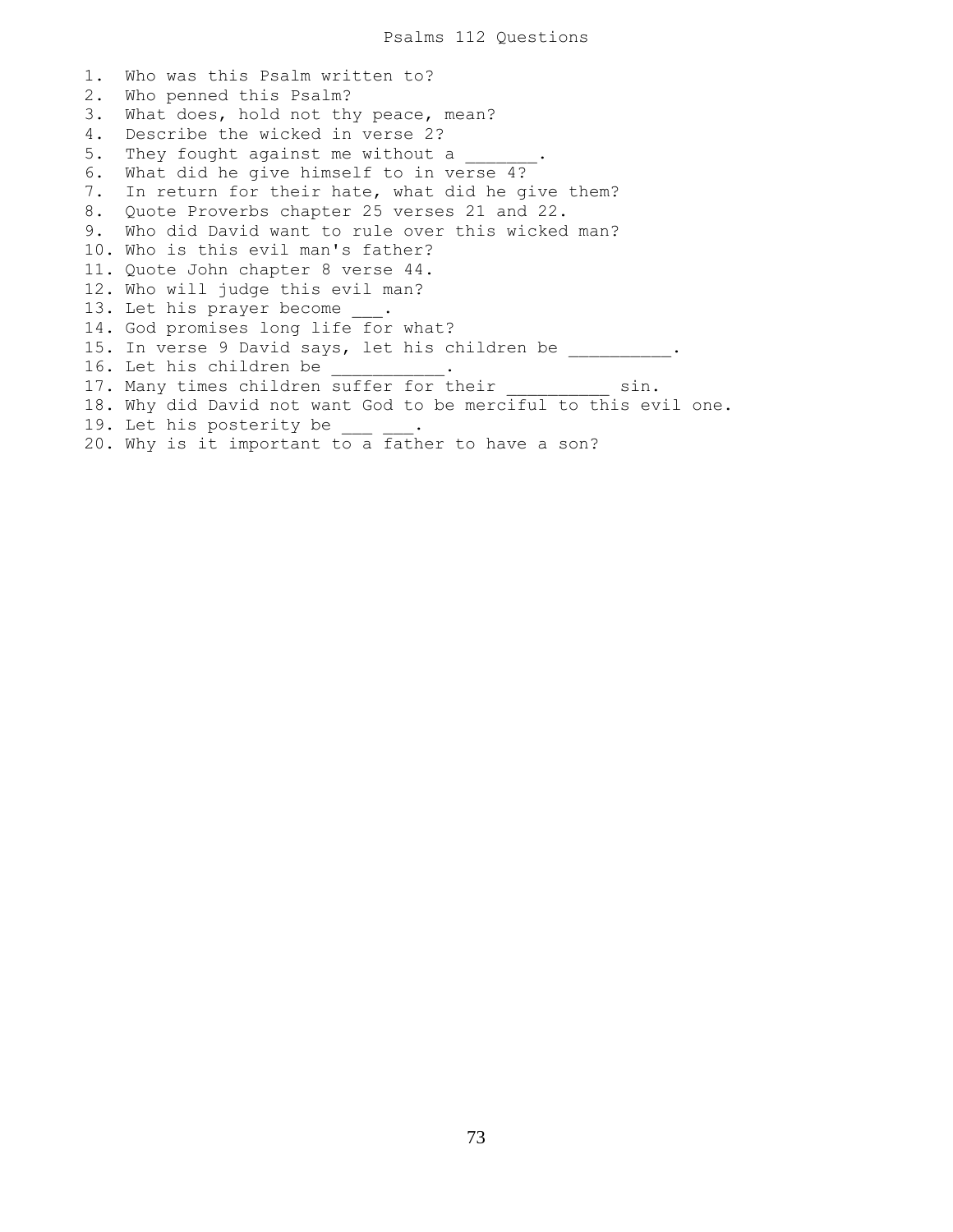We will pick up the lesson in Psalms 109:14 "Let the iniquity of his fathers be remembered with the LORD; and let not the sin of his mother be blotted out."

 In the previous lesson we had been studying about David desiring the just punishments for these evil people. We had said that God really did not need suggestions from David. This above is just a statement of what really happens. God does not forget the sins that are not under the blood of the Lamb.

 Psalms 109:15 "Let them be before the LORD continually, that he may cut off the memory of them from the earth."

 This is a wish of David's that this family will not be able to continue. This is saying, don't let them have children and grandchildren to carry on their evil deeds.

 Psalms 109:16 "Because that he remembered not to shew mercy, but persecuted the poor and needy man, that he might even slay the broken in heart."

 It seems that this evil person showed no mercy for others and does not deserve any mercy to be shown to him. This man was so evil that he even got pleasure in doing terrible things to those who could not help themselves.

 Psalms 109:17 "As he loved cursing, so let it come unto him: as he delighted not in blessing, so let it be far from him."

 David is saying, let him reap what he has sown. David is just asking justice for this man. We have discussed so many times, that what comes from our mouth is what we really are, because it comes from the heart. Out of the abundance of the heart, the mouth speaketh. This man is evil to the core. His inner most being is full of cursing. Let the words of his mouth speak out against himself. What he speaks on others, let it be in his life.

 Psalms 109:18 "As he clothed himself with cursing like as with his garment, so let it come into his bowels like water, and like oil into his bones."

 Cursing once in a while is bad, but it seems, this evil person here curses all the time. The fact that it clothes him like a garment means that every word he utters includes cursing. He is surrounded by it. This man is so evil that even his bones and bowels are full, as well. A person who loves and worships God will have rivers of living waters flowing from their inner most being. This, evil, cursing, man has death coming from his inner most being.

 Psalms 109:19 "Let it be unto him as the garment [which] covereth him, and for a girdle wherewith he is girded continually."

 The believers in the LORD are clothed in the robe of righteousness. This evil man is clothed in sin. He is even tied down with it. He is wrapped in it as a girdle. Thank goodness, his sin is out for all to see.

74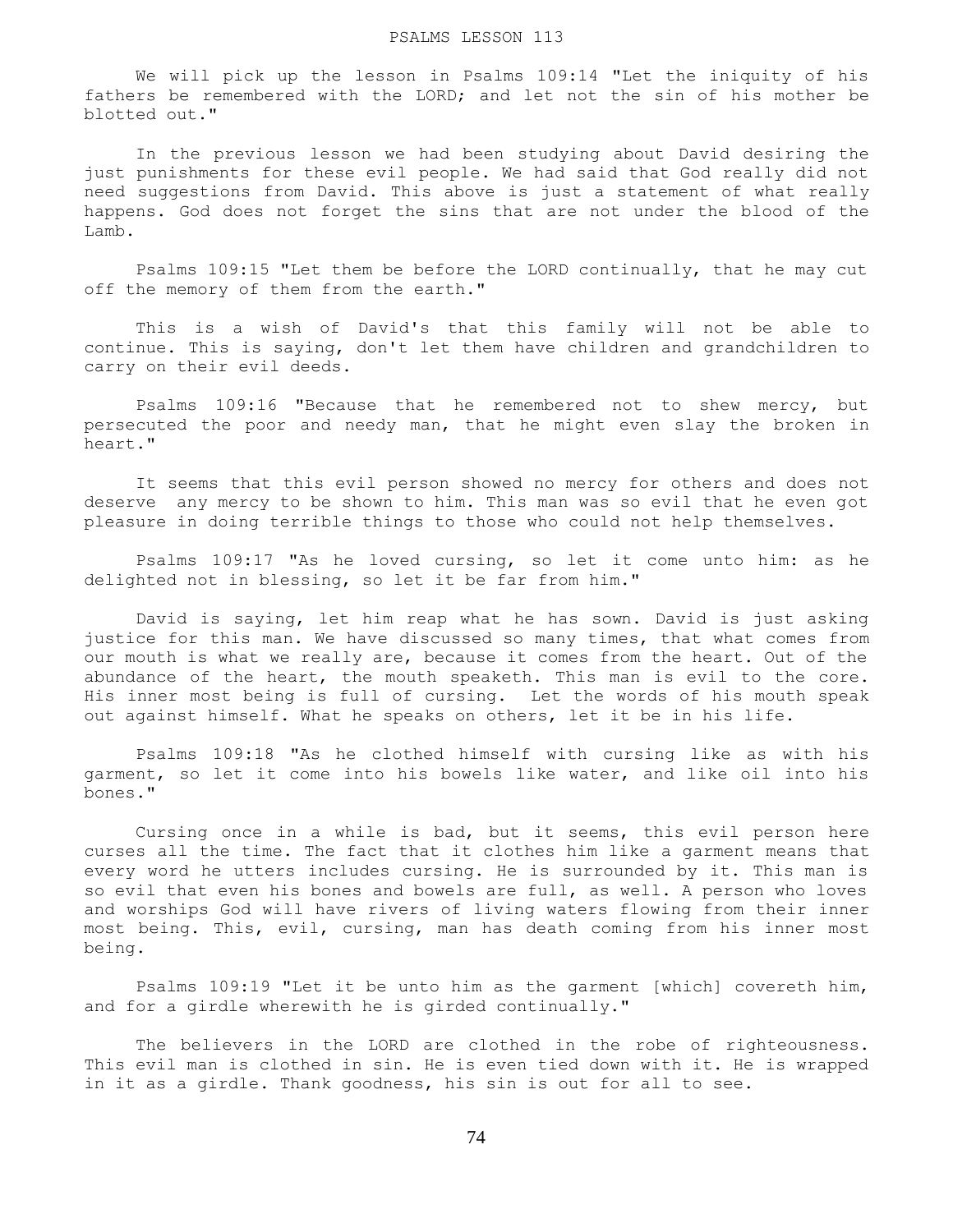Psalms 109:20 "[Let] this [be] the reward of mine adversaries from the LORD, and of them that speak evil against my soul."

 We see a summation here by David of all the sin in this evil person. Again, David is saying to God, You take vengeance on him for me. As we said earlier, it is a very dangerous thing to speak against the servant of God. The servant will not take vengeance, but God will take vengeance in behalf of his servant.

 Psalms 109:21 "But do thou for me, O GOD the Lord, for thy name's sake: because thy mercy [is] good, deliver thou me."

 David has finally gotten his eyes off this evil person and is asking for God's help. God will deliver His own. Notice in the verse above, that David is not asking favors in his own name. He asks favors in the {thy name's sake}. Have mercy upon me and lift me above all of this, is the cry of David.

 Psalms 109:22 "For I [am] poor and needy, and my heart is wounded within me."

 Now we all know that David was not poor as to having material things. He is speaking of the things of the spirit here. David was just about to die of a broken heart, and that is what he is asking for help with. Many of us know what it is to have a wounded spirit. Usually guilt causes us to have a broken spirit. The first step to forgiveness is having a broken heart for what we have done. Forgiveness is soon in coming when this is our condition.

 Psalms 109:23 "I am gone like the shadow when it declineth: I am tossed up and down as the locust."

 The long persecution that David had encountered had left him tossed to and fro. At this point, David felt as if all hope of getting back where he wanted to be was fading fast away.

 Psalms 109:24 "My knees are weak through fasting; and my flesh faileth of fatness."

 This means that the prayers David had been sending heavenward are very serious prayers. Fasting shows you mean business with God. It seems that David had fasted for an extended length of time. His strength was gone. He had actually lost a great deal of weight from this extended fast.

 Psalms 109:25 "I became also a reproach unto them: [when] they looked upon me they shaked their heads."

 It appears that they had been ridiculing David for his fasting and prayer. They had been reminding him that all this fasting and prayer was not getting an answer. Since they did not believe in God themselves, they thought what David was doing was foolish.

 Psalms 109:26 "Help me, O LORD my God: O save me according to thy mercy:"

75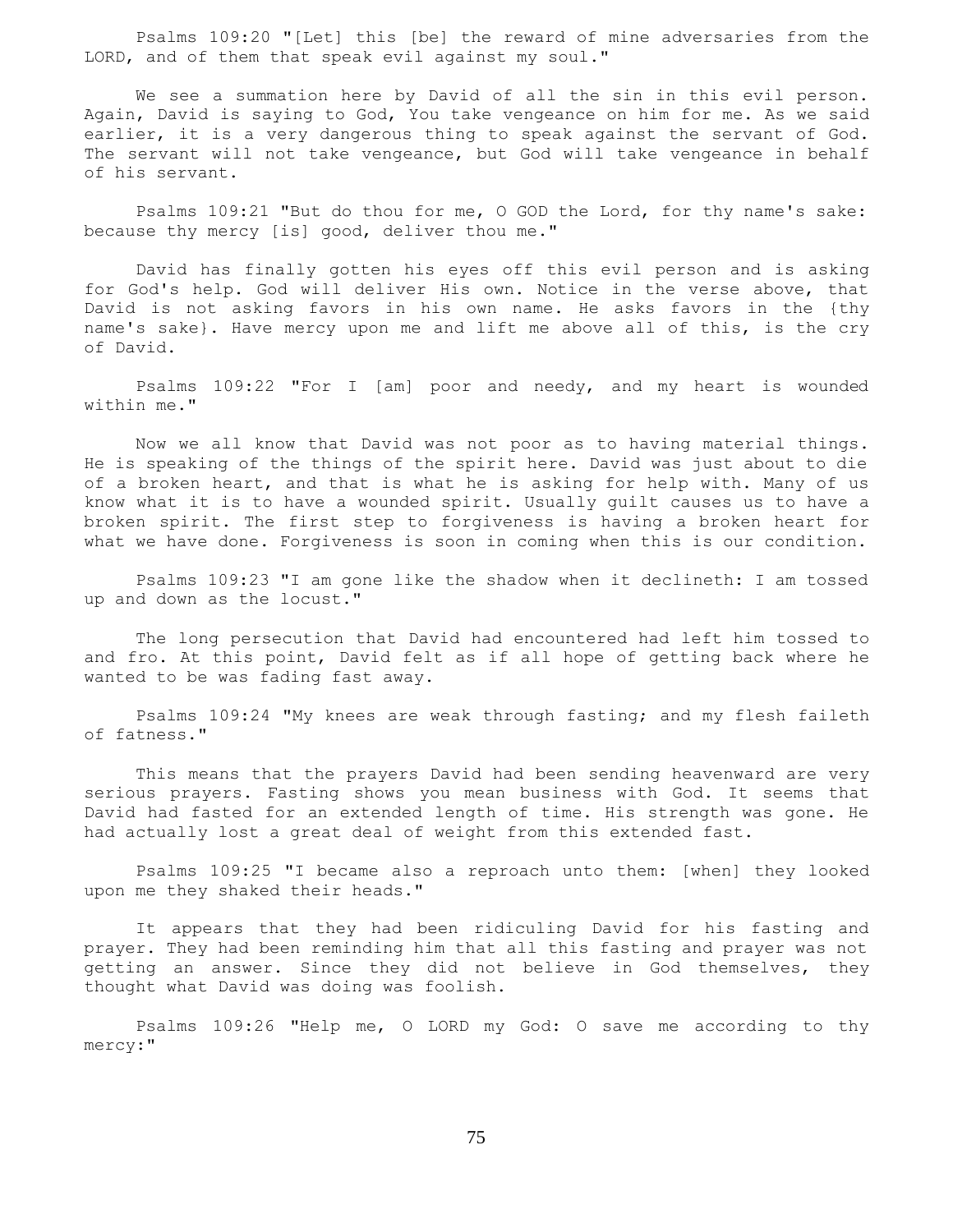The effectual fervent prayer of a righteous man availeth much. Notice, that David calls Him {my God}. David is not asking for justice for himself, but mercy. Great is the mercy of the LORD to those who love Him.

 Psalms 109:27 "That they may know that this [is] thy hand; [that] thou, LORD, hast done it."

 David wants this answer to his prayer to be evident to these unbelievers, so they will know that God is a God of forgiveness. He not only wants the prayer answered, but for there to be no doubt in any one's mind who answered the prayer. Secret miracles are great, but those that are evident to the unsaved world can bring many to salvation.

 Psalms 109:28 "Let them curse, but bless thou: when they arise, let them be ashamed; but let thy servant rejoice."

 David is saying here, let them go ahead and curse him, as long as God blesses him. David does not even want the blessing of this evil one. He wants God's blessings. When the prayer is answered and David is rejoicing, then these evil ones will be ashamed of themselves.

 Psalms 109:29 "Let mine adversaries be clothed with shame, and let them cover themselves with their own confusion, as with a mantle."

 For those of unbelief to see a miracle is very confusing. This would, also, bring shame to them, as well, because they had said God did not exist. If He did not exist, how did He answer this prayer? They are now consumed with confusion and have no idea what to believe. They have been proved wrong, now what do they do?

 Psalms 109:30 "I will greatly praise the LORD with my mouth; yea, I will praise him among the multitude."

 David will not keep silent about this. He will open his mouth wide and praise the LORD to all who will listen. Romans 10:10 "For with the heart man believeth unto righteousness; and with the mouth confession is made unto salvation." It is not good to be a silent Christian. We must praise out loud the mighty works of God.

 Psalms 109:31 "For he shall stand at the right hand of the poor, to save [him] from those that condemn his soul."

 Spiritual blessings come through the right side. God upholds those who are His. He helps the poor and pleads the case of the condemned that believe in Him. Jesus is our advocate with the Father.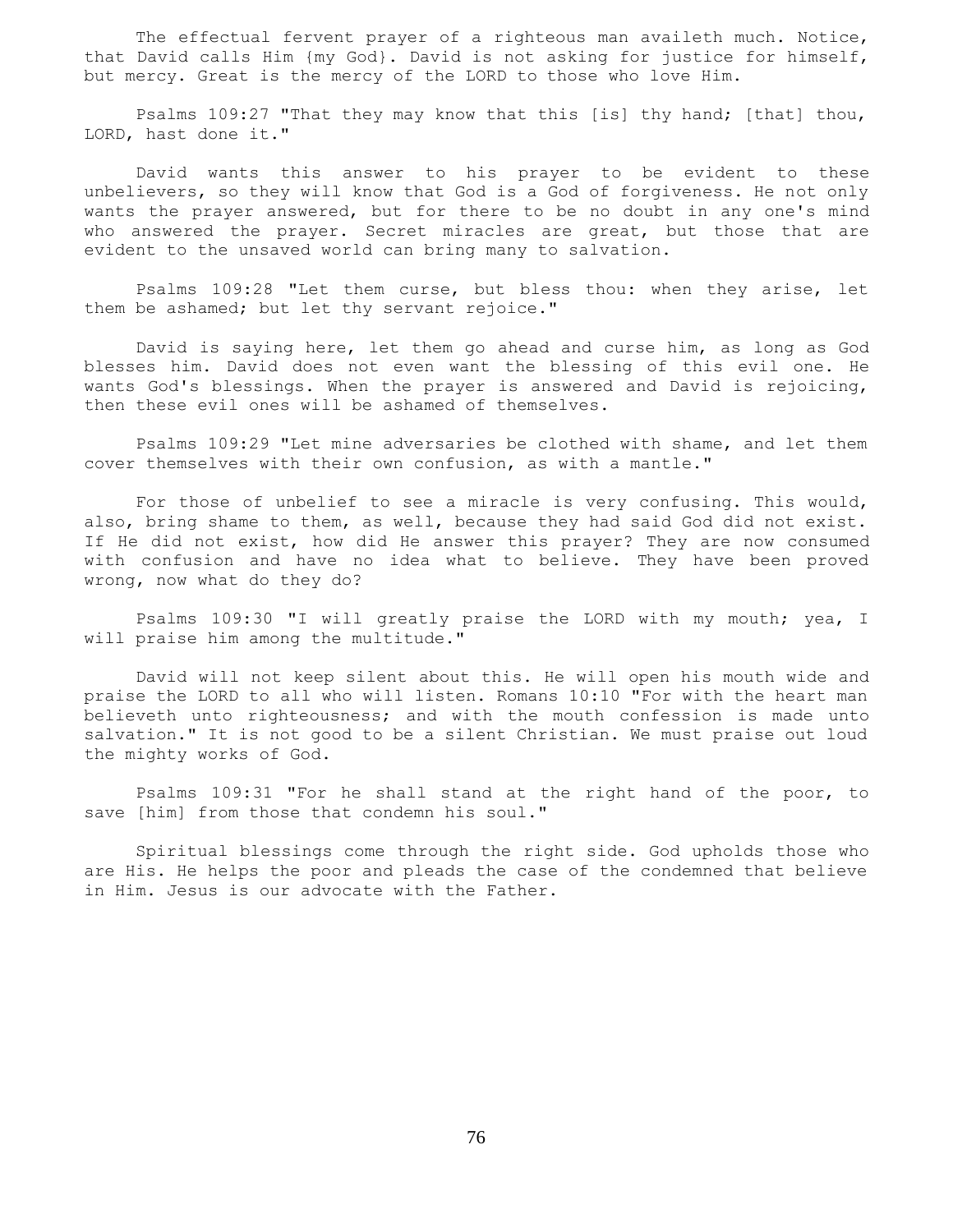1. Let the iniquity of his \_\_\_\_\_\_\_\_\_ be remembered with the LORD. 2. David is saying, cut off the the of them from the earth. 3. Why did David not want these evil ones to have children and grandchildren? 4. Who had this evil man not shown mercy to? 5. The evil man loved 6. Where does cursing originate? 7. Out of the abundance of the \_\_\_\_\_\_\_, the mouth speaketh. 8. What was this evil man clothed with? 9. In contrast to this evil one, what do believers have flowing from their inner being? 10. This \_\_\_\_\_ man is clothed in sin. 11. What is a summation of David's feelings toward this evil one? 12. It is a very dangerous thing to speak evil of whom? 13. The favors that David is asking, is in whose name? 14. In verse 22, David says he is \_\_\_\_\_ and \_\_\_\_\_\_\_. 15. Is this speaking of material things? 16. What usually causes a broken spirit? 17. David said he was tossed up and down as a \_\_\_\_\_\_\_\_\_\_. 18. What had caused David's knees to be weak? 19. How long had he fasted? 20. When they looked on David, what did they do? 21. Why did they believe what David was doing was foolish? 22. Save me according to \_\_\_ mercy. 23. The effectual \_\_\_\_\_ \_\_\_\_ of a righteous man availeth much. 24. What does David want in addition to the answer of his prayer? 25. Miracles that are evident to the world can bring 26. David says, let them go ahead and curse me, but you God, do what? 27. In verse 29, David says let his adversaries be clothed with what? 28. Quote Romans chapter 10 verse 10. 29. He shall stand at the right hand of the \_\_\_\_\_\_\_. 30. Jesus is our \_\_\_\_\_\_\_\_\_ with the Father.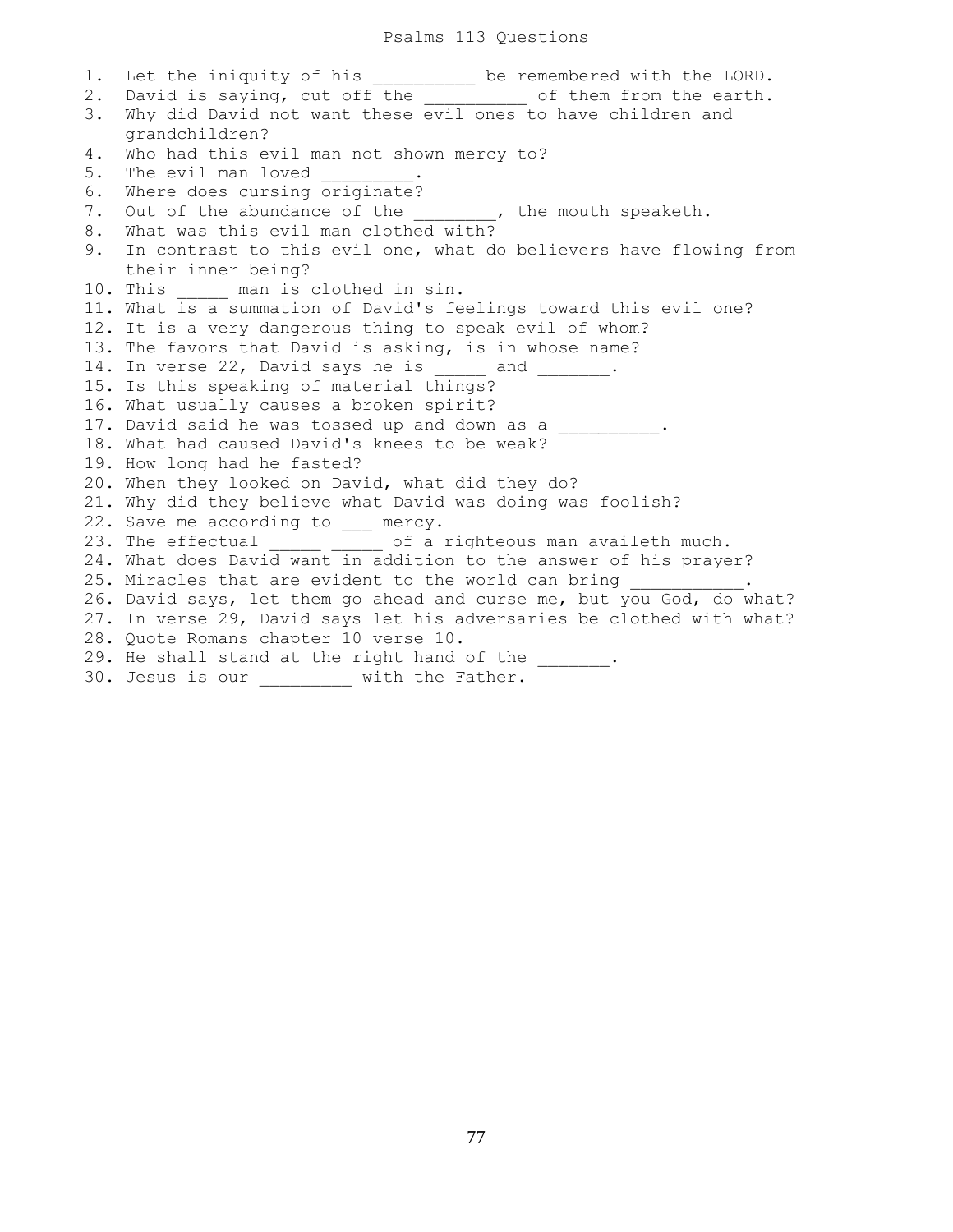#### PSALMS LESSON 114

We will begin this lesson by giving the 110th Psalm in metre.

## THE PSALMS OF DAVID IN METRE

# Chapter 110

- Verse 1 "JEHOVAH to my Lord thus said, Sit thou at my right hand, Until I make thy foes a stool, On which thy feet may stand." Verse 2 "The Lord shall out of Zion send The rod of thy great pow'r:
- In midst of all thine enemies Be thou the governor."
- Verse 3 "A willing people in thy day Of pow'r shall come to thee, In holy beauties from morn's womb; Thy youth like dew shall be."
- Verse 4 "The Lord hath sworn, and from his oath He never will depart, Of th'order of Melchisedec A priest thou ever art."
- Verse 5 "The glorious and mighty Lord, That sits at thy right hand, Shall, in his day of wrath, strike through The kings that him withstand.
- Verse 6 "The glorious and mighty Lord, That sits at thy right hand, Shall, in his day of wrath, strike through The kings that him withstand.
- Verse 7 "The brook that runneth in the way With drink shall him supply; And, for this cause, In triumph he shall lift his head on high."

 We will now begin the verse by verse study of the 110th Psalm. Psalms 110:1 "{A Psalm of David.} The LORD said unto my Lord, Sit thou at my right hand, until I make thine enemies thy footstool."

 This is most definitely a prophetic Scripture about the Lord Jesus Christ. In this David, is calling Jesus his Lord. Jesus is even now seated at the right hand of the Father at the throne of God in heaven. In Matthew chapter 22, Jesus speaks of this very same Scripture. Matthew 22:43 "He saith unto them, How then doth David in spirit call him Lord, saying," Matthew 22:44 "The Lord said unto my Lord, Sit thou on my right hand, till I make thine enemies thy footstool?" Matthew 22:45 "If David then call him Lord, how is he his son?" In the flesh, Jesus is descended from David. In the Spirit, Jesus is David's Lord. Notice, it is the LORD who makes His enemies His footstool. LORD is Jehovah here, and Lord is Adonia.

 Psalms 110:2 "The LORD shall send the rod of thy strength out of Zion: rule thou in the midst of thine enemies."

 We have talked so much about Zion symbolizing the church. I believe that to be the case here. The power of Jesus in the earth today is shown to the world through His church. Jesus is the Lord. There is no greater rule in the earth today than the rule of Jesus in His people. Moses had a rod of power that God had given him. This rod of Jesus is even more powerful than that. Jesus has all power in heaven and earth and under the earth. The rod of Jesus is a rod of love. He brings his Word in such power to all who will receive it. They are no longer his enemies, but His servants. The church of the Lord Jesus Christ is not a denomination, but a family. The Light of Jesus is in all churches that believe in Jesus. The Light that the church gives off is not Light that the church produces, it is Light that we are showing from Him. It is Jesus' Light. We are just the fixture that you see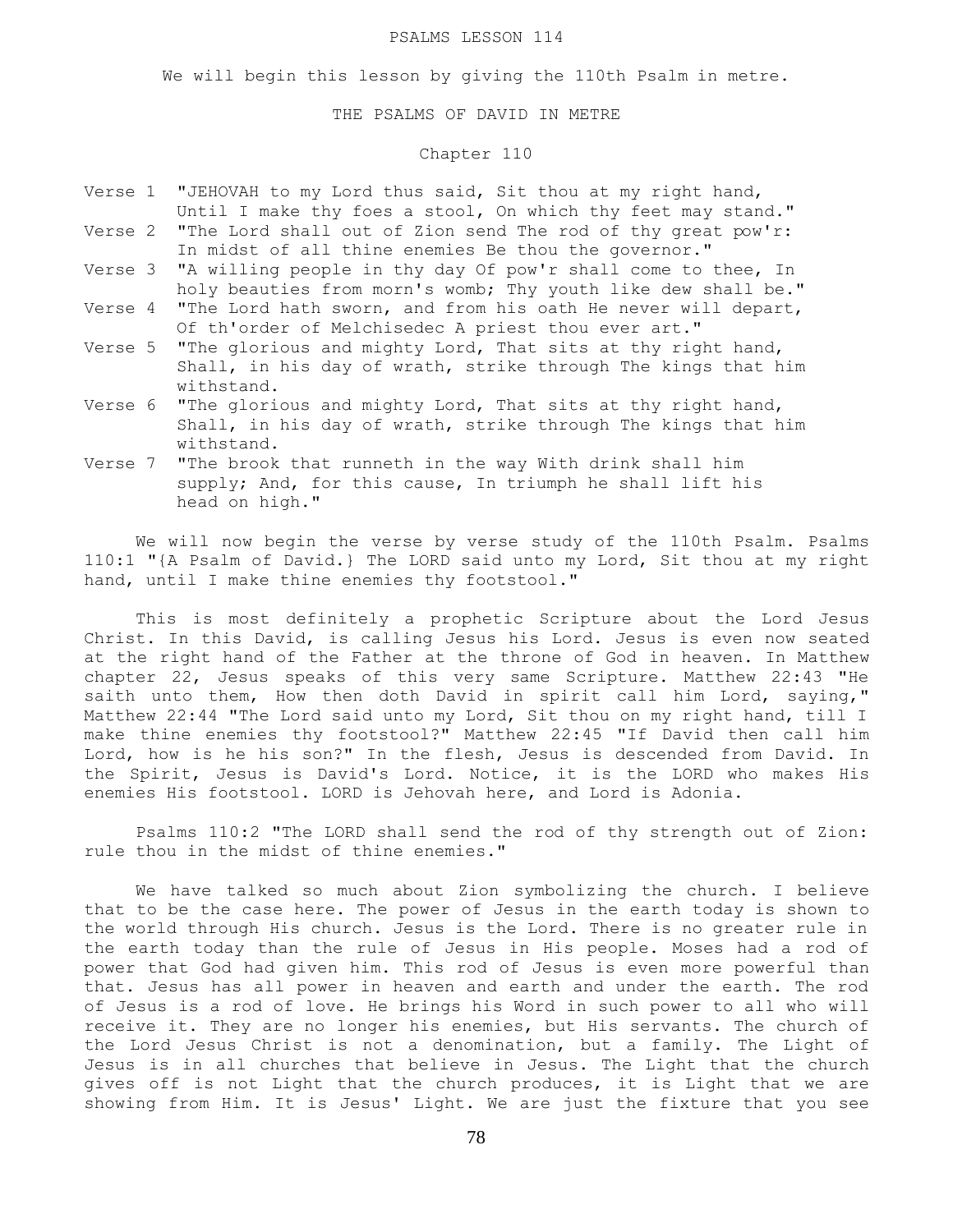His Light in. The rod of Moses did not bring the water, it was the Rock {Jesus Christ}, that brought the water. The rod of Moses just activated the water to flow. Christians are not the truth, Jesus is. We just bring His Truth to the world.

 Psalms 110:3 "Thy people [shall be] willing in the day of thy power, in the beauties of holiness from the womb of the morning: thou hast the dew of thy youth."

 The power here, is the gospel power. The power of the Word of God is the greatest power in the world. The spoken and the written Word are the great powers of the Lord Jesus made manifest. Possibly, the statement, from the womb, means babies. These would be baby Christians. There is nothing more beautiful than a brand new Christian. Youth have energy and an eagerness that some of the older Christians have lost. What a wonderful thing it would be to be able to keep the enthusiasm that we had when we were first saved.

 Psalms 110:4 "The LORD hath sworn, and will not repent, Thou [art] a priest for ever after the order of Melchizedek."

 Melchizedek and Jesus were High Priest of a heavenly nature. They were not high priest from earthly blood lines, but were High Priest forever. The high priest on the earth had limited power and was high priest for a short time on this earth. Jesus, or Melchizedek, was High Priest King for all of eternity. Jehovah swore, and it is a fact that can not be disputed. He will not change His mind. This order of High Priest is of all of the faithful. Melchizedek appeared to Abraham and Abraham believed and paid tithes to Him. Abraham is the Father of all believers. We believe in Jesus Christ our High Priest. Abraham and all Christian believers believed the same thing, and it was counted as righteousness to them.

 Psalms 110:5 "The Lord at thy right hand shall strike through kings in the day of his wrath."

 The Lord, here, is speaking of the Lord Jesus Christ. Jesus, not only sits at the right hand of the Father, but is, in fact, the Right Hand of God. When Jesus returns to this earth as King of kings and Lord of lords, He will rule with the rod of iron. Earthly kings will crumble before Him. His power shall be in all the earth. In that day, all will believe who He is and will be His subjects. II Thessalonians 1:10 "When he shall come to be glorified in his saints, and to be admired in all them that believe (because our testimony among you was believed) in that day."

 Psalms 110:6 "He shall judge among the heathen, he shall fill [the places] with the dead bodies; he shall wound the heads over many countries."

 The wrath of God is not a very pleasant thing to think about, but it is as certain as the sun coming up in the morning. Jesus is the Judge of all the world. He gave His body on Calvary that all who will believe might be saved. The offer of forgiveness for sins is there. It is our obligation to receive forgiveness for our sin and the salvation that He offers us. I Timothy 4:10 "For therefore we both labour and suffer reproach, because we trust in the living God, who is the Saviour of all men, specially of those that believe." He suffered for all, but not all will accept the free gift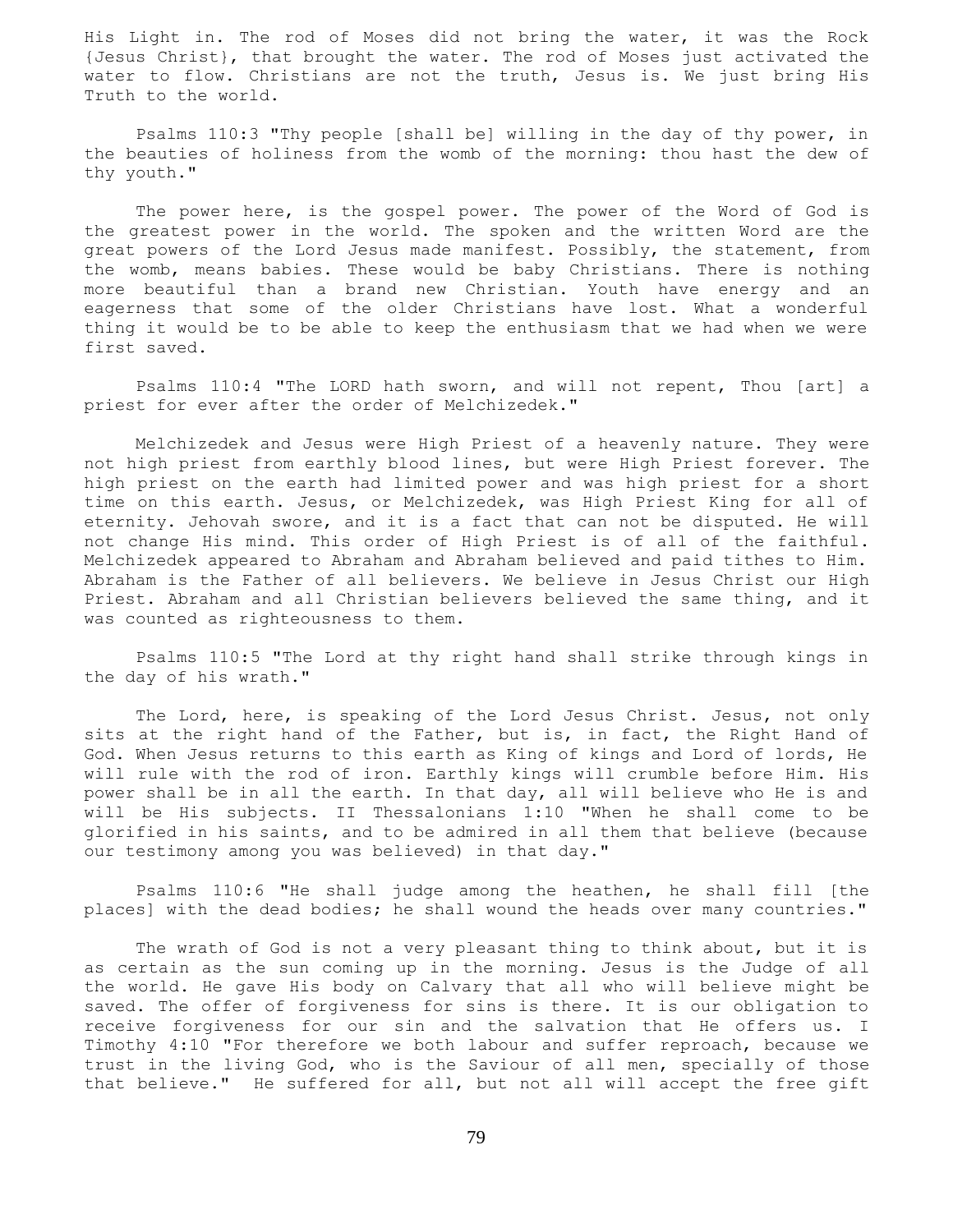of salvation. This same loving Jesus, will judge everyone. Those who have not received salvation, He will condemn to an eternity in hell.

 Psalms 110:7 "He shall drink of the brook in the way: therefore shall he lift up the head."

 The, drink of the brook, indicates haste. It, possibly, means that He will do a quick work of His judgment. The victory over Satan and the world has already been won. Jesus not only defeated Satan, but conquered sin and death, as well. Perhaps, this lifting of the head means a walk of victory. Praise the Lord.

 We have seen, in this lesson, the plan of God from the foundation of the world. God has received Himself a family by the wonderful sacrifice of His precious Son, Jesus Christ. We saw the humiliation of Jesus, during His stay on the earth when He defeated Satan at the cross. There will be a glorious time on this earth when Jesus will reign as King and Lord. This was all part of the master plan from the foundation of the world. God made man in His image, but He made him of earthly material. The weakness of man in the flesh, required a Saviour. Jesus is the Saviour of all who will accept Him. Jesus Christ never for a moment stopped being God. He took on the form of flesh of man to redeem us, but inside that flesh lived the Spirit of the Living God. I John 5:7 "For there are three that bear record in heaven, the Father, the Word, and the Holy Ghost: and these three are one." God, the Word, took on flesh of man to save us from sin and death. We have been redeemed by the precious blood of the spotless Lamb.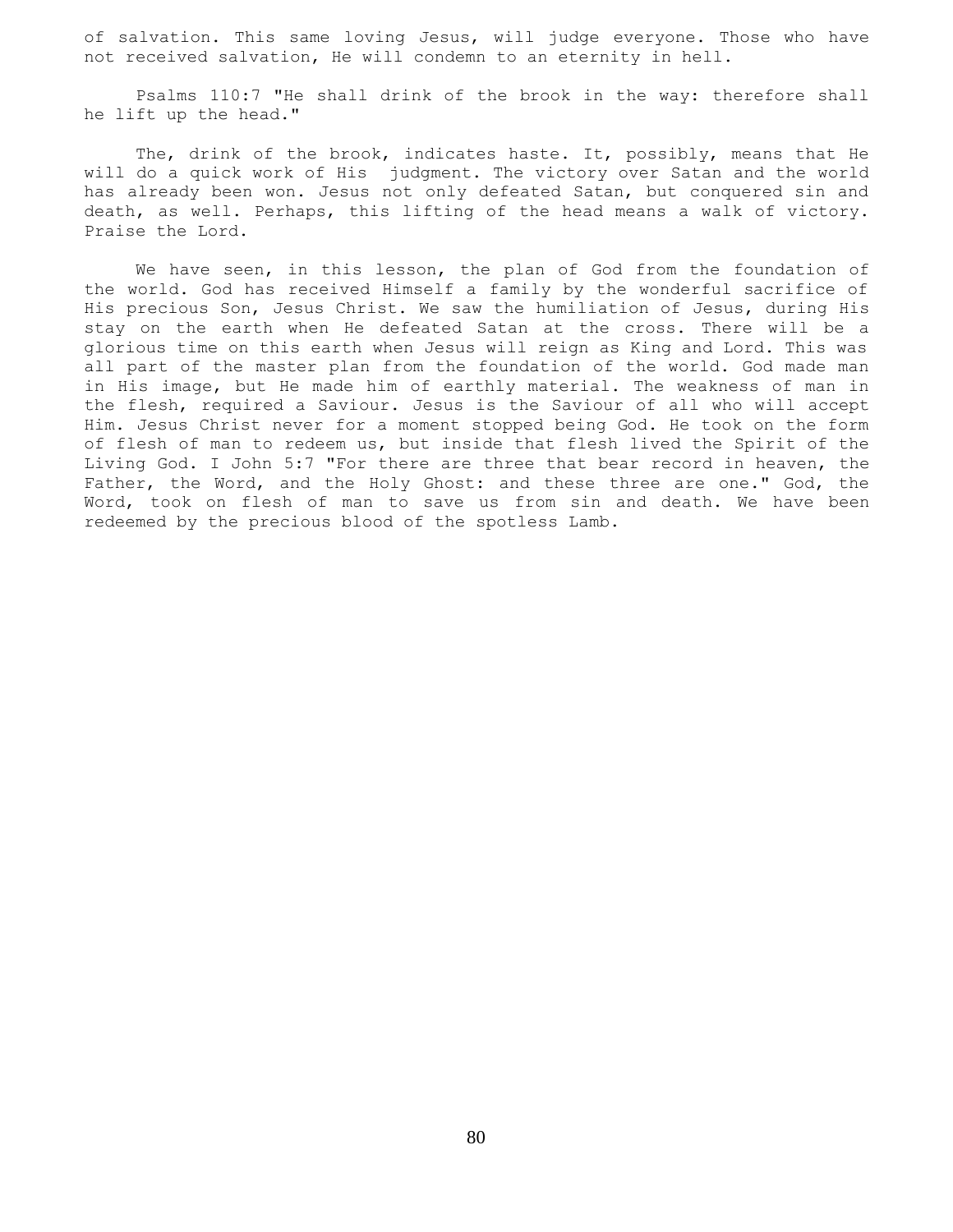1. Who penned this Psalm? 2. Verse 1 is a prophetic Scripture about the \_\_\_\_\_ \_\_\_\_\_ \_\_\_\_\_ . 3. What did David call Jesus in verse 1? 3. What does the name LORD mean? 4. What does the name Lord mean? 5. Where, in the New Testament, do we see a reference to Psalms chapter 114 verse? 6. In the \_\_\_\_\_\_\_, Jesus is descended from David. 7. In the \_\_\_\_\_\_\_, Jesus is David's Lord. 8. Where is Jesus seated now? 9. Who makes His enemies His footstool? 10. Who does Zion symbolize in verse 2? 11. What is the power of Jesus in the world today shown through? 12. What is the rod of Jesus? 13. The church of the Lord Jesus Christ is not a \_\_\_\_\_\_\_\_\_\_\_\_. 14. What is it? 15. Where is the Light of Jesus today? 16. Who was the Rock that Moses struck symbolic of? 17. What is the power in verse 3? 18. What are the really true great powers in the world? 19. What does the statement {from the womb} mean? 20. There is nothing more beautiful than a  $\qquad \qquad$ 21. What would be wonderful to retain from our early salvation? 22. Who were High Priests of a heavenly nature? 23. How was their Priesthood different from the earthly priesthood? 24. Jehovah swore, and it can not be \_\_\_\_\_\_\_\_\_\_. 25. Who did Melchizedek appear to? 26. What was counted righteousness to Abraham and the Christians? 27. When shall the Lord strike through kings? 28. Who will Jesus be when He returns to the earth to rule? 29. Quote 2 Thessalonians chapter 1 verse 10. 30. Who is the Judge of the earth? 31. Quote 1 Timothy chapter 4 verse 10. 32. What does {drink of the brook} indicate? 33. Who and what, has Jesus already conquered? 34. We have seen, in this lesson, the plan of God from the \_\_\_\_\_\_\_\_ \_\_  $\mathcal{L} = \{ \mathcal{L} \mid \mathcal{L} \in \mathcal{L} \}$ 35. How did the Father receive Himself a family? 36. God made man in 37. The weakness of man in the flesh required a  $\blacksquare$ 38. Quote 1 John chapter 5 verse 7. 39. We have been redeemed by the precious \_\_\_\_\_\_ of the \_\_\_\_\_\_. 40. Why did God the Word take on the form of flesh?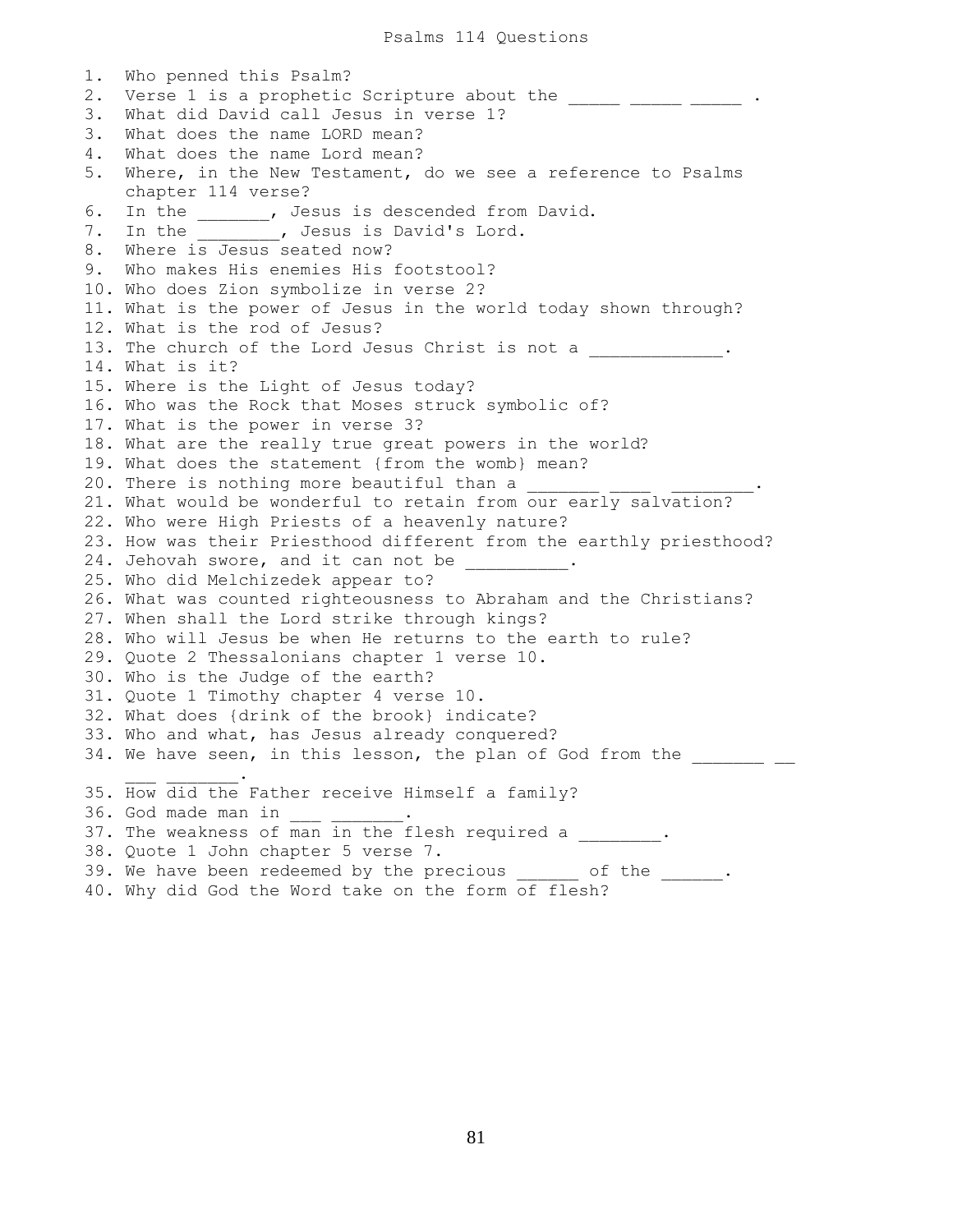#### PSALMS LESSON 115

We will begin this lesson by giving the 111th Psalm in metre.

## THE PSALMS OF DAVID IN METRE

# Chapter 111

- Verse 1 "Praise ye the Lord: with all my (heart) I will God's praise declare, Ev'n where assemblies of the just And congregations are."
- Verse 2 "Jehovah's works are very great, The wonders of his might; Sought out they are of every one Who in then takes delight."
- Verse 3 "His work most honorable is, Most glorious and pure, And his untainted righteousness Forever doth endure."
- Verse 4 "His works of wonder he hath made To be remembered well: In grace and in compassion great Jehovah doth excel."
- Verse 5 "The Lord provideth food for all Who truly do him fear; And evermore his covenant He in his mind will bear."
- Verse 6 "He did the power of his works To his own people show, That he the heathen's heritage Upon them might bestow."
- Verse 7 "His hands' works all are truth and right; All his commands are sure And, done in truth and uprightness, They evermore endure."
- Verse 8 "He to his chosen people sent Redemption by his pow'r; His covenant he did command To be forevermore."
- Verse 9 "His name alone most holy is, In fear to be adored. Of wisdom the beginning is To truly fear the Lord."
- Verse 10 "Good understanding have they all Who carefully obey His just commandments ev'ry one; His praise endures for aye. "

 We will begin the verse by verse study of the 111th Psalm, now. Psalms 111:1 "Praise ye the LORD. I will praise the LORD with [my] whole heart, in the assembly of the upright, and [in] the congregation."

 True praise begins in the heart. This is a determination on the psalmist's part to worship the LORD in public, as well as in private. The assembly of the upright would be in the church of the Lord Jesus Christ. The congregation usually indicates the gathering of the Hebrews. The Israelites were many times referred to as the congregation. It is always the correct time to praise the Lord. There is never a place that is the wrong place to praise the Lord. Praise can be in prayer, in word, or in song. It seems to add feeling to it when it is sung. We should be like this penman, and worship and praise our Lord with all of our heart.

 Psalms 111:2 "The works of the LORD [are] great, sought out of all them that have pleasure therein."

 This is speaking of those who truly love the Lord. It is not one nation or one group of people, but all who love God. Those people see God in all the beauties of the earth. Atheists do not see God or respect His creation, because they do not believe He created everything. The believer is totally aware that everything, and everyone upon this earth are part of God's creation, and we see His wondrous works in everything.

82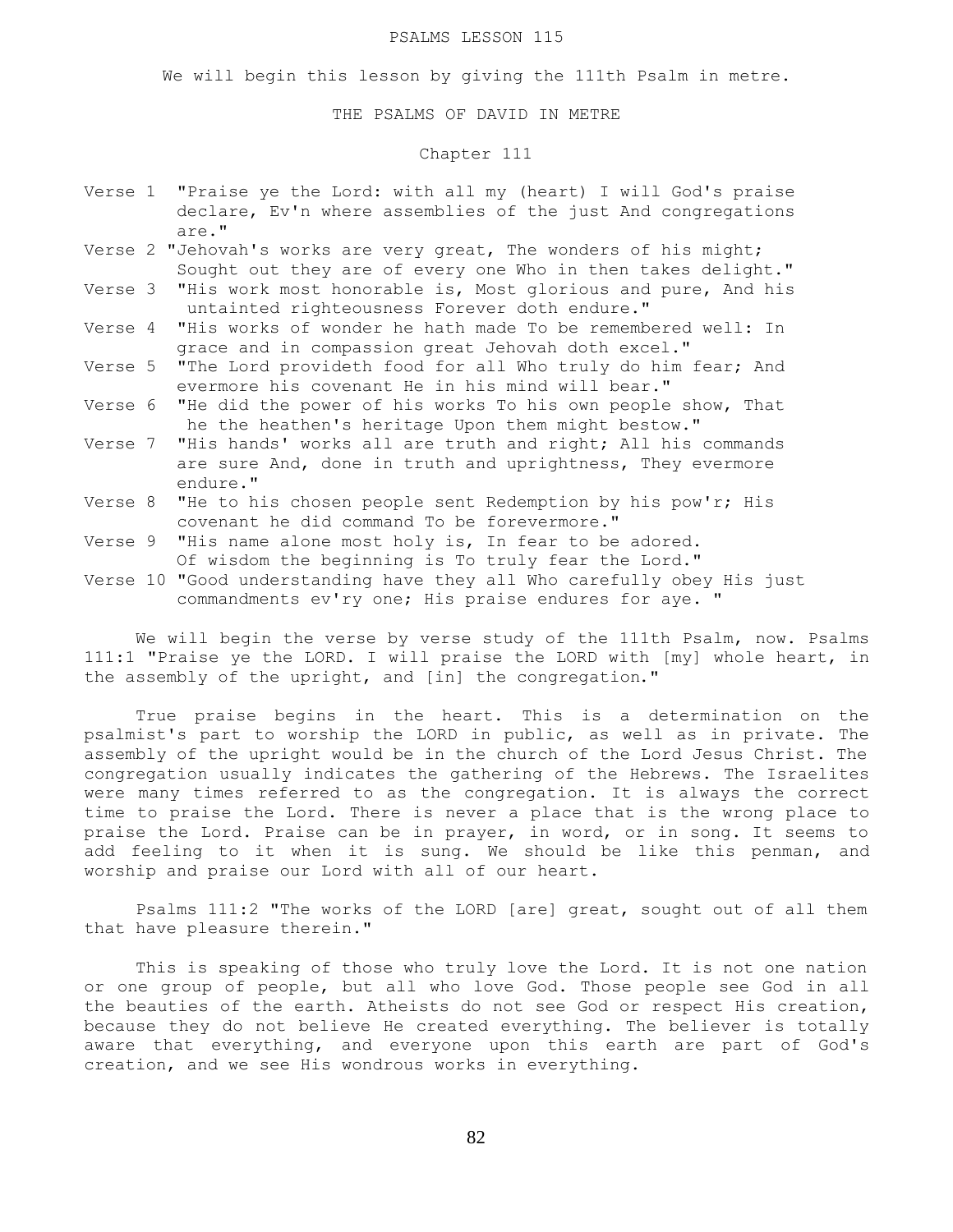Psalms 111:3 "His work [is] honourable and glorious: and his righteousness endureth for ever."

 This work mentioned, here, is possibly the glorious work of the Lord Jesus Christ at Calvary. Let's look at two Scriptures that say this better than we could. John 17:1 "These words spake Jesus, and lifted up his eyes to heaven, and said, Father, the hour is come; glorify thy Son, that thy Son also may glorify thee:" John 17:5 "And now, O Father, glorify thou me with thine own self with the glory which I had with thee before the world was." It seems strange that this could glorify the Father, but that is just what it did. The 6 hours of work for Jesus on the cross purchased our salvation for us. His righteousness is from everlasting to everlasting. The thing that makes acceptable unto the Father, is the fact that we traded Jesus our sin for His righteousness. He took our sin upon His body on the cross, and He clothed us in His righteousness.

 Psalms 111:4 "He hath made his wonderful works to be remembered: the LORD [is] gracious and full of compassion."

 Every Christian remembers the Lord and the work He has done for each of us. His works will be remembered from generation to generation by His followers. His Word {Bible} reminds us of His wonderful works. II Peter 3:9 "The Lord is not slack concerning his promise, as some men count slackness; but is longsuffering to us-ward, not willing that any should perish, but that all should come to repentance." You can see from the Scripture here and the one above, that it is the desire of the Lord for all to believe and be saved. The compassion of Jesus was shown to each of us in that while we were yet in sin Christ died for us.

 Psalms 111:5 "He hath given meat unto them that fear him: he will ever be mindful of his covenant."

 This could mean that Christ has taken care of the needs of His people, but I believe this is more spiritual. Hebrews 5:12 "For when for the time ye ought to be teachers, ye have need that one teach you again which [be] the first principles of the oracles of God; and are become such as have need of milk, and not of strong meat." Those that fear Him, study His Word to know what His will is in their life. They do not need to be fed the milk of the gospel, as if they were brand new Christians, but are able to handle the meat of the Word. The covenant that God made with man is an unbreakable covenant, because He swore on His own name. Man may break his covenant with God, but God will never break His covenant with man.

 Psalms 111:6 "He hath shewed his people the power of his works, that he may give them the heritage of the heathen."

 This possibly has to do with the reign of Jesus on this earth as King of kings and Lord of lords. His people {Christians} will rule with Him, as His subordinates, over the heathen. Israel saw His great power, when He defamed the gods of Egypt on their behalf. The Christians saw the great power of the Lord, when He defeated Satan, and when He rose from the grave.

 Psalms 111:7 "The works of his hands [are] verity and judgment; all his commandments [are] sure."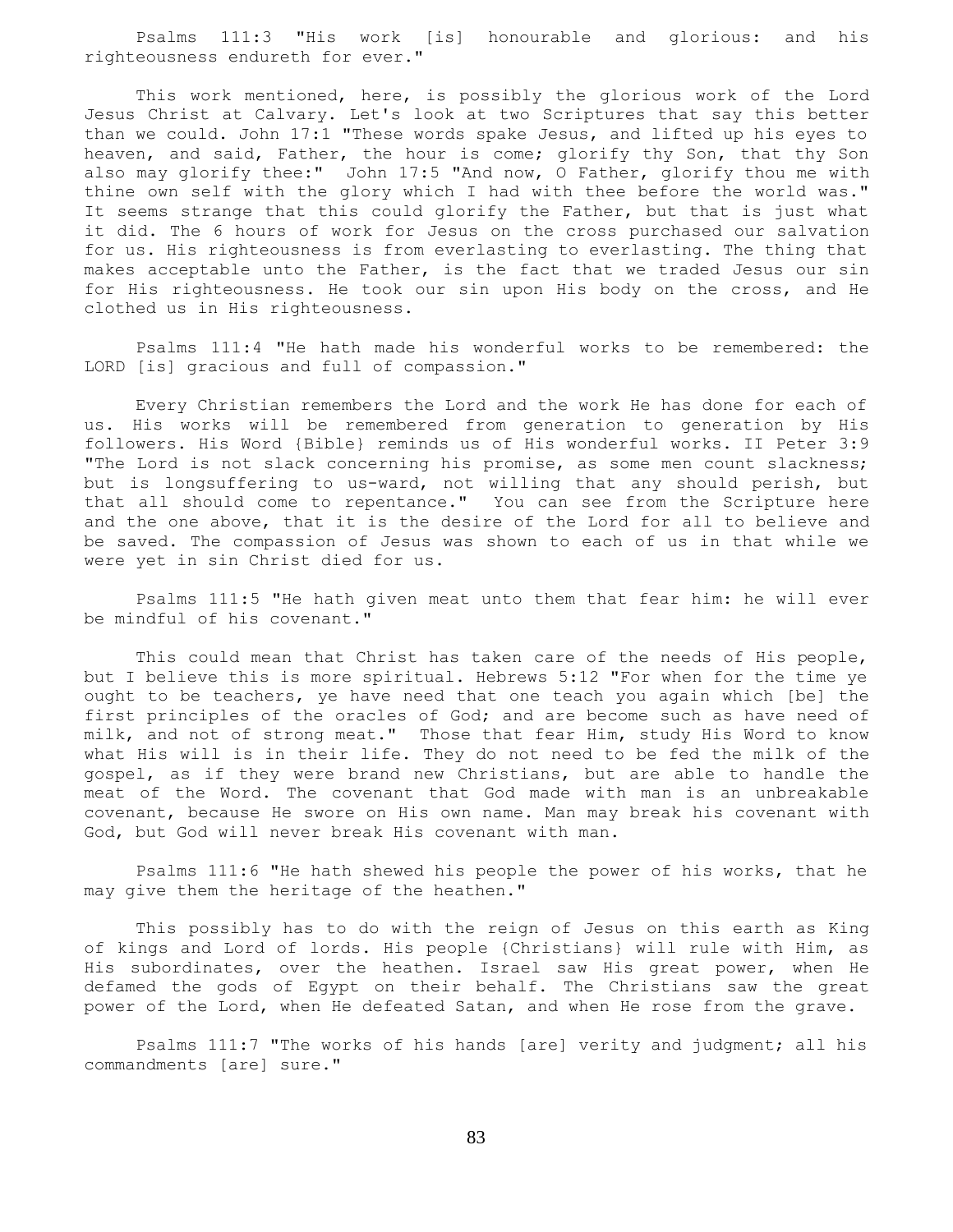Verity, in the Scripture above, means stability, certainty, truth, or trustworthiness. The work that the Lord did for each of us is something we can depend upon. His judgment is just. What were His commandments? Matthew 22:37 "Jesus said unto him, Thou shalt love the Lord thy God with all thy heart, and with all thy soul, and with all thy mind." Matthew 22:38 "This is the first and great commandment." Matthew 22:39 "And the second [is] like unto it, Thou shalt love thy neighbour as thyself." Matthew 22:40 "On these two commandments hang all the law and the prophets."

 Psalms 111:8 "They stand fast for ever and ever, [and are] done in truth and uprightness."

This is telling us that the Lord is the same today, yesterday, and tomorrow. His commandments never change, because they are the absolute truth. They are not to change with circumstances, but are absolute. The Truth is always upright. The truth needs no explanation, it is always the thing to do. The wonderful thing about the Word is that it is alive and is just as current for each generation as it was for the generation before. Truth needs no apologies.

 Psalms 111:9 "He sent redemption unto his people: he hath commanded his covenant for ever: holy and reverend [is] his name."

 Redemption is a free gift that must be received, not earned. The grace of Almighty God brought redemption. God saw that man was just flesh and could not save himself. We mentioned in the previous lesson that Jesus is the Saviour of all men. Then why are not all saved? Because they do not receive the salvation that He provided. Only the children of men who become the sons of God, receive the redemption offered. Reverence is the same word as fear, here. His name is above all names. The holiness of the Lord is what causes the reverence or fear. We are aware that we are not holy. We should hold the Lord in very high esteem above all others.

 Psalms 111:10 "The fear of the LORD [is] the beginning of wisdom: a good understanding have all they that do [his commandments]: his praise endureth for ever."

 To reverence the Lord with a holy fear is the beginning of life. Without this reverence, or fear of the Lord, we would have no eternal life. We have a good understanding, because the Holy Spirit of God has opened our understanding. We have ears, and we can hear. We have eyes, and we can see, because the Holy Spirit has revealed these truths to us. The world has ears, but cannot hear and eyes, but cannot see. Jesus spoke in parables, so that the world would not understand with their mind and come to Him. God does not want our mind, He wants our heart. So many times we say, I love God, but how can I show Him that I truly love Him? Look, with me, at two Scriptures from John that answer that question beautifully. John 14:15 "If ye love me, keep my commandments." John 15:10 "If ye keep my commandments, ye shall abide in my love; even as I have kept my Father's commandments, and abide in his love." Both of these Scriptures are printed in red in my Bible, which means that Jesus spoke them. Look with me at one more Scripture from the Old Testament that is basically saying the same thing. I Samuel 15:22 "And Samuel said, Hath the LORD [as great] delight in burnt offerings and sacrifices, as in obeying the voice of the LORD? Behold, to obey [is] better than sacrifice, [and] to hearken than the fat of rams."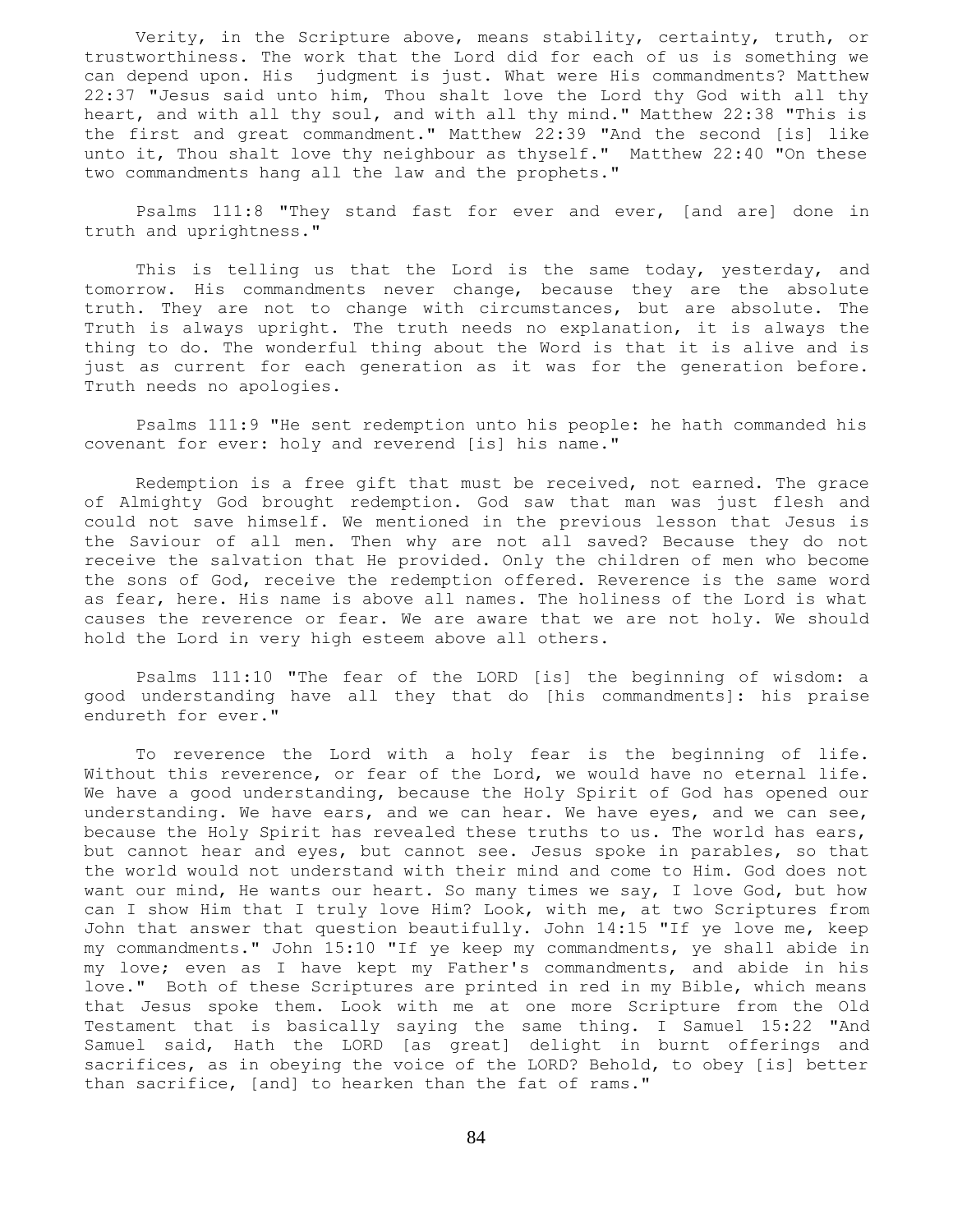The Christian, that has really grown into maturity with the Lord, is the one who obeys the will of God and is not ashamed to praise Him for His wonderful works. Can you say that you have grown beyond the milk and honey, and are ready for the meat of the Word? Perhaps you can, because you are interested in the study of the Bible.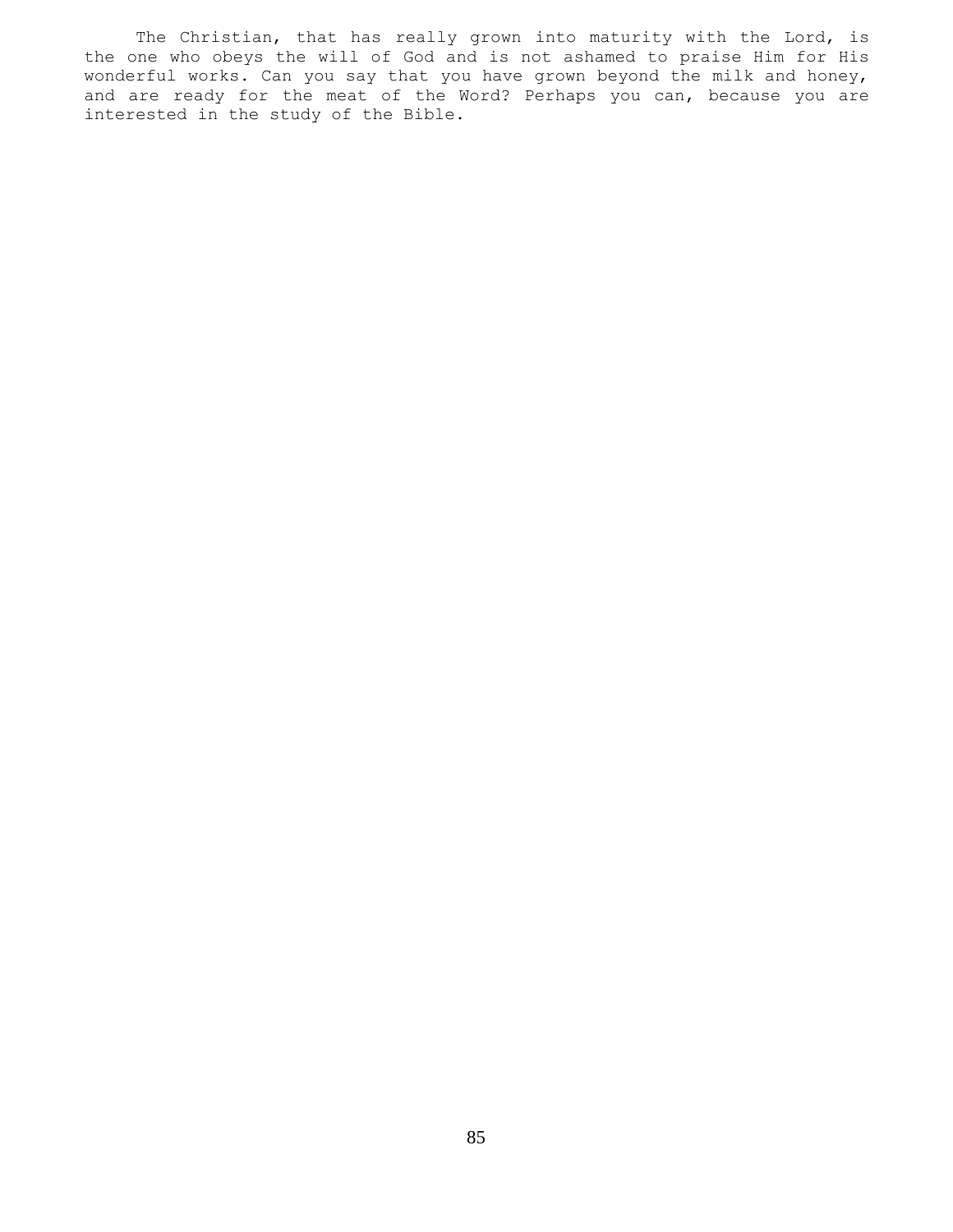1. I will praise the LORD with my whole 2. Verse 1 names two places he will praise, where are they? 3. Where does true praise begin? 4. What is the assembly of the upright? 5. What is meant by the congregation? 6. Name three ways you can praise the Lord. 7. Who is verse 2 speaking of ? 8. Why do atheists not praise the works of the Lord? 9. How does verse 3 describe His work? 10. What work is verse 3 speaking of? 11. Quote John Chapter 17 verses 1 and 5. 12. What did we trade Jesus to receive His righteousness? 13. What is the Bible? 14. Quote 2 Peter chapter 3 verse 9. 15. What meat is verse 5 speaking of? 16. Why is the covenant that God made with man unbreakable? 17. Who is verse 6 speaking of ? 18. Who will the Christians reign over? 19. What does verity in verse 7 mean? 20. What were His commandments? 21. What does the author say, is one of the wonderful things about the Word? 22. Redemption is a free \_\_\_\_\_\_. 23. Redemption must be 24. Why are not all men saved? 25. What does reverend in verse 9 mean? 26. The contribution of the contracts is the beginning of wisdom. 27. Why does the Christian understand things that the world does not understand? 28. Quote John chapter 14 verse 15. 29. Quote 1 Samuel chapter 15 verse 22. 30. Describe a mature Christian.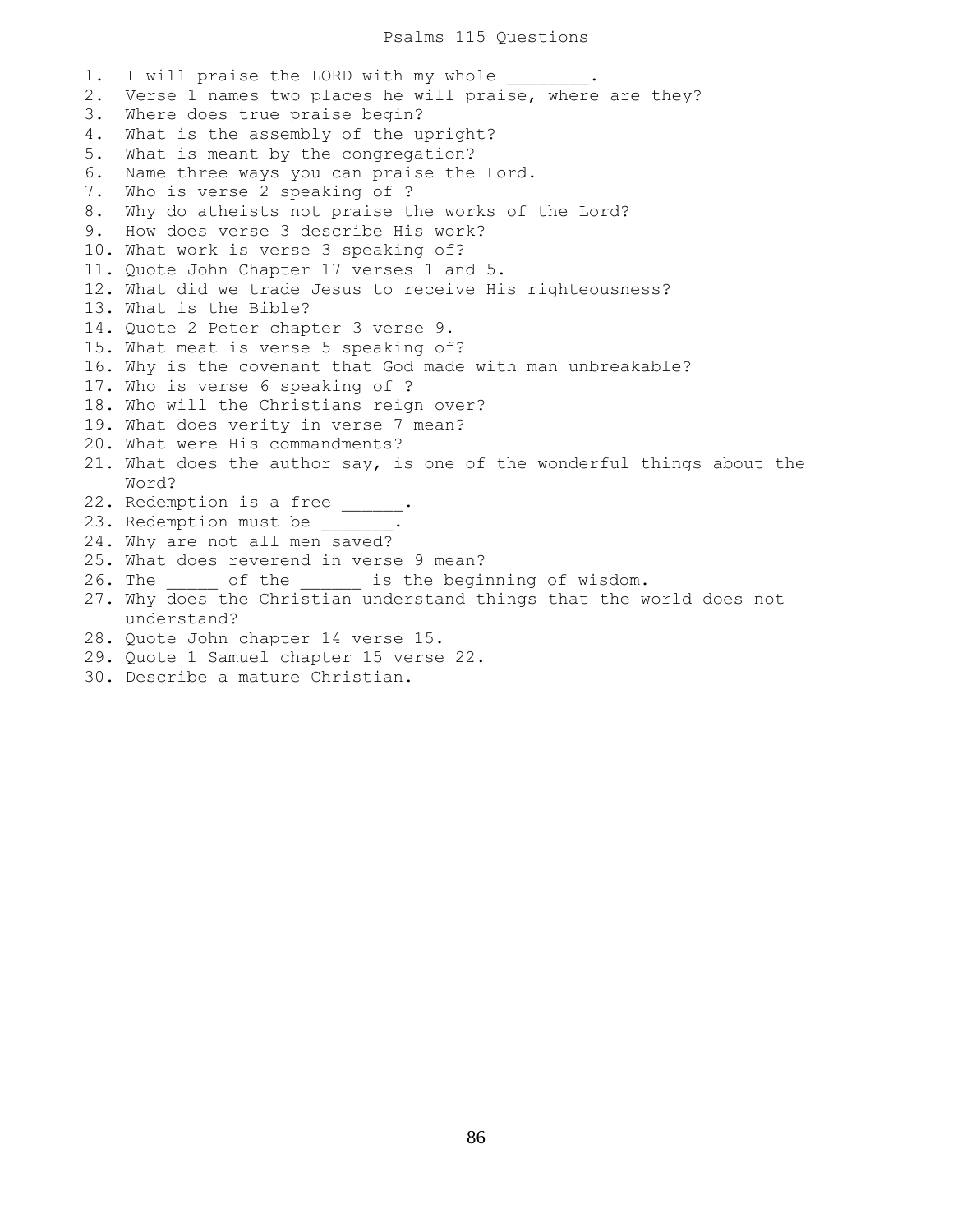We will begin this lesson by giving the 112th Psalm in metre.

THE PSALMS OF DAVID IN METRE

# Chapter 112

- Verse 1 "How blest the man that fears the Lord, And makes his law his chief delight; His seed shall share his great reward, And on the earth be men of might."
- Verse 2 "Abounding wealth shall bless his home, His righteousness shall still endure, To him shall light arise in gloom; He's kind, compassionate and pure."
- Verse 3 "The good will favor show, and lend, And his affairs discreetly guide; Unmoved he stands till life shall end, His name and honor shall abide."
- Verse 4 "No evil tidings shall he fear; His heart doth on the Lord repose; He stands unmoved by dangers near, Till he shall see his prostrate foes."
- Verse 5 "Dispersing gifts among the poor, His lib'ral hands their wants supply; His righteousness shall still endure, His pow'r shall be exalted high."
- Verse 6 "The barren woman house to keep He maketh, and to be Of sons a mother full of joy. Praise to the Lord give ye.

We will now begin the verse by verse study of the 112th Psalm. Psalms 112:1 "Praise ye the LORD. Blessed [is] the man [that] feareth the LORD, [that] delighteth greatly in his commandments."

 The last Psalm was telling of the greatness of the Lord and that we should praise Him. This Psalm is telling of the blessings of the people who bless the Lord. Not only does this man that is blessed, fear the Lord and keep His commandments, but delights in doing the same. The blessed of the Lord is aware that the commandments of the Lord are not grievous. We have spoken in many of these lessons, how the commandments that God has given to man are for the benefit of man, as well as God. If a man will keep the commandments of God, his life will be blessed.

 Psalms 112:2 "His seed shall be mighty upon earth: the generation of the upright shall be blessed."

 The seed spoken of here, I believe to be the seed of Abraham. Galatians 3:29 "And if ye [be] Christ's, then are ye Abraham's seed, and heirs according to the promise." The blessings of Abraham are upon the seed spoken of here. They are mighty upon the earth. They will reign with Jesus upon the earth.

 Psalms 112:3 "Wealth and riches [shall be] in his house: and his righteousness endureth for ever."

 David and Solomon did have great material wealth upon the earth, but I believe this is speaking of spiritual blessings. Of course, all in the earth belongs to God. The whole world and everything in it, is the property of God. He is the Creator and everything is His creation.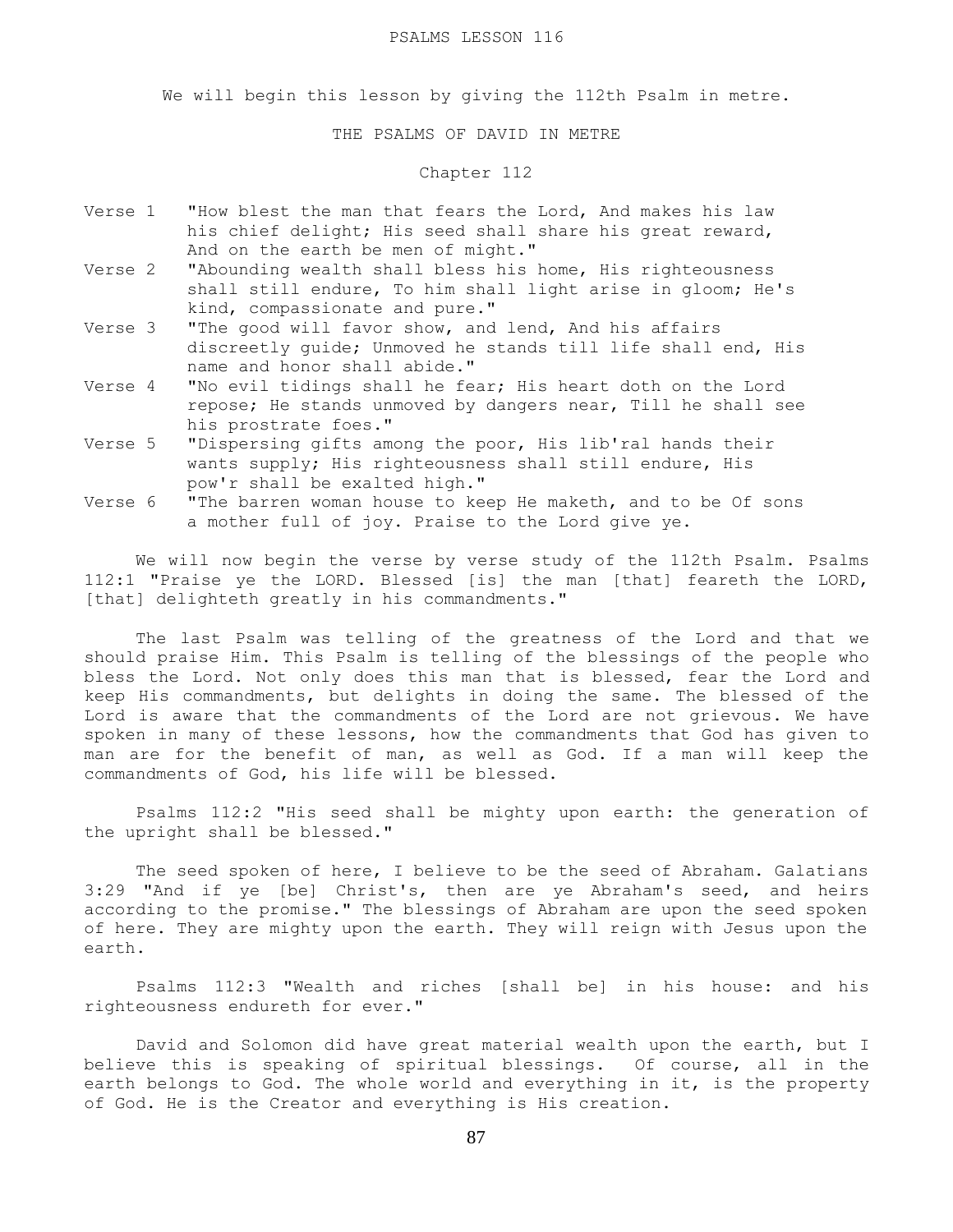Psalms 112:4 "Unto the upright there ariseth light in the darkness: [he is] gracious, and full of compassion, and righteous."

 This world is full of darkness. We live in that darkness, until we receive the Lord Jesus as our Saviour and Lord. When you receive Jesus {who is the Light} into your life, you receive His Light, and it does away with darkness. Jesus is full of grace, compassion, and righteousness. If we have Christ in us, we are full of grace, and compassion, and righteousness, too. It is His grace, and His compassion, and His righteousness we are full of.

 Psalms 112:5 "A good man sheweth favour, and lendeth: he will guide his affairs with discretion."

 If we are a Christian in the true sense, then we are a believer in, and a follower of the Lord Jesus Christ. A Christian should be as much like his Leader {Jesus} as possible. We should do the same things He would do. There are several meanings to the word discretion here. One of the meanings is divine law. Another meaning is judgment. He is just to all men, is possibly what this is saying.

 Psalms 112:6 "Surely he shall not be moved for ever: the righteous shall be in everlasting remembrance."

 The righteous are those who have received righteousness through Jesus Christ our Lord. They do inherit eternal life in Him. Man will live forever somewhere. We choose our place to spend eternity. If we receive Jesus as our Saviour, we inherit eternal life in heaven with Jesus.

 Psalms 112:7 "He shall not be afraid of evil tidings: his heart is fixed, trusting in the LORD."

 One of the best examples of this is Job. He lost his family, his wealth, his health even, and he did not once doubt that God would deliver him. He was stayed in his heart on God, and all thathell could send against him did not once cause him to doubt. Christians should not be moved by the circumstances around them. We should know beyond a shadow of a doubt that all is well with our soul.

 Psalms 112:8 "His heart [is] established, he shall not be afraid, until he see [his desire] upon his enemies."

 The sad thing is that there is a day coming when the enemy of the Christian and the enemy of God will feel the wrath of Almighty God. God is longsuffering, but there will come a time when He will say, it is enough. If we are established in the Lord, the small tribulations of this earth should not stagger our faith.

 Psalms 112:9 "He hath dispersed, he hath given to the poor; his righteousness endureth for ever; his horn shall be exalted with honour."

 The followers of the Lord will be quick to distribute the blessings the Lord has showered upon them. The difference in the world and the believer is that the believer cares for the poor. We know the Lord Jesus said, Inasmuch as ye have done it to the least of these, ye have done it unto me. We can not directly do great things for the Lord, but when we help the needy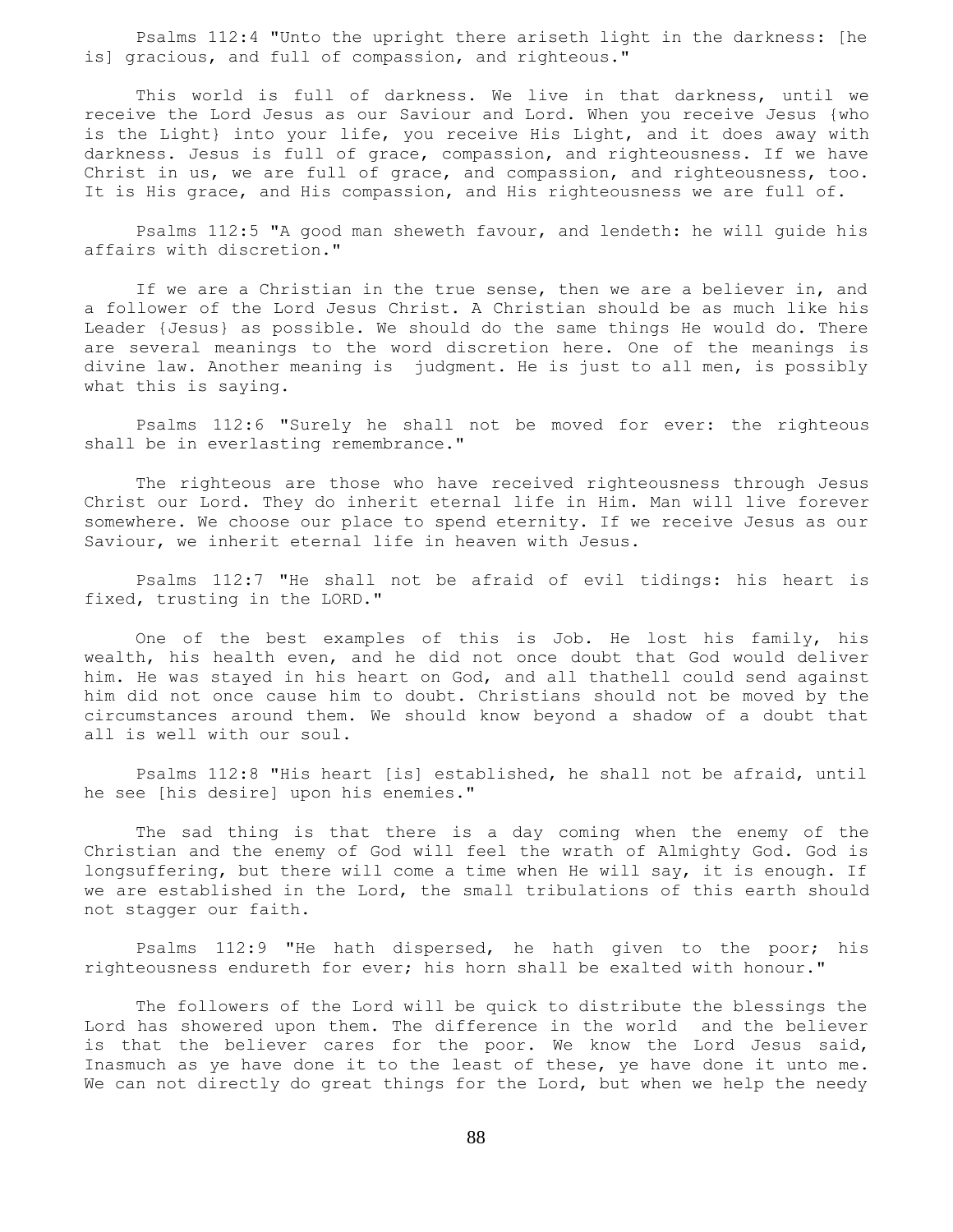and the widows, we are doing it as unto the Lord. Remember, the horn means power, or strength. God will honour those who are the followers of the Lord.

 Psalms 112:10 "The wicked shall see [it], and be grieved; he shall gnash with his teeth, and melt away: the desire of the wicked shall perish."

 Notice, that it is not the believer that gnashes his teeth. It is the evil one. The wicked will see the blessings that God showers on the believers, and then he will be sorry he did not believe, but it will be too late. The wrath of God will fall on the wicked, and they will beg for the rocks to fall upon them. They will seek death, but it will not come. God gives them ample time to repent, and they do not. Each terrible happening that comes upon them is followed by, and they repented not.

 To summarize this lesson, we see that the blessings of God are reserved for the believers. The believers have the same heart as their Lord and Saviour. They try to do the things that are the will of God for their lives. They face tribulation and never falter. At the end, they will reign with Jesus over the evil. The evil will awake to their mistake in not receiving the Lord, but it will be too late!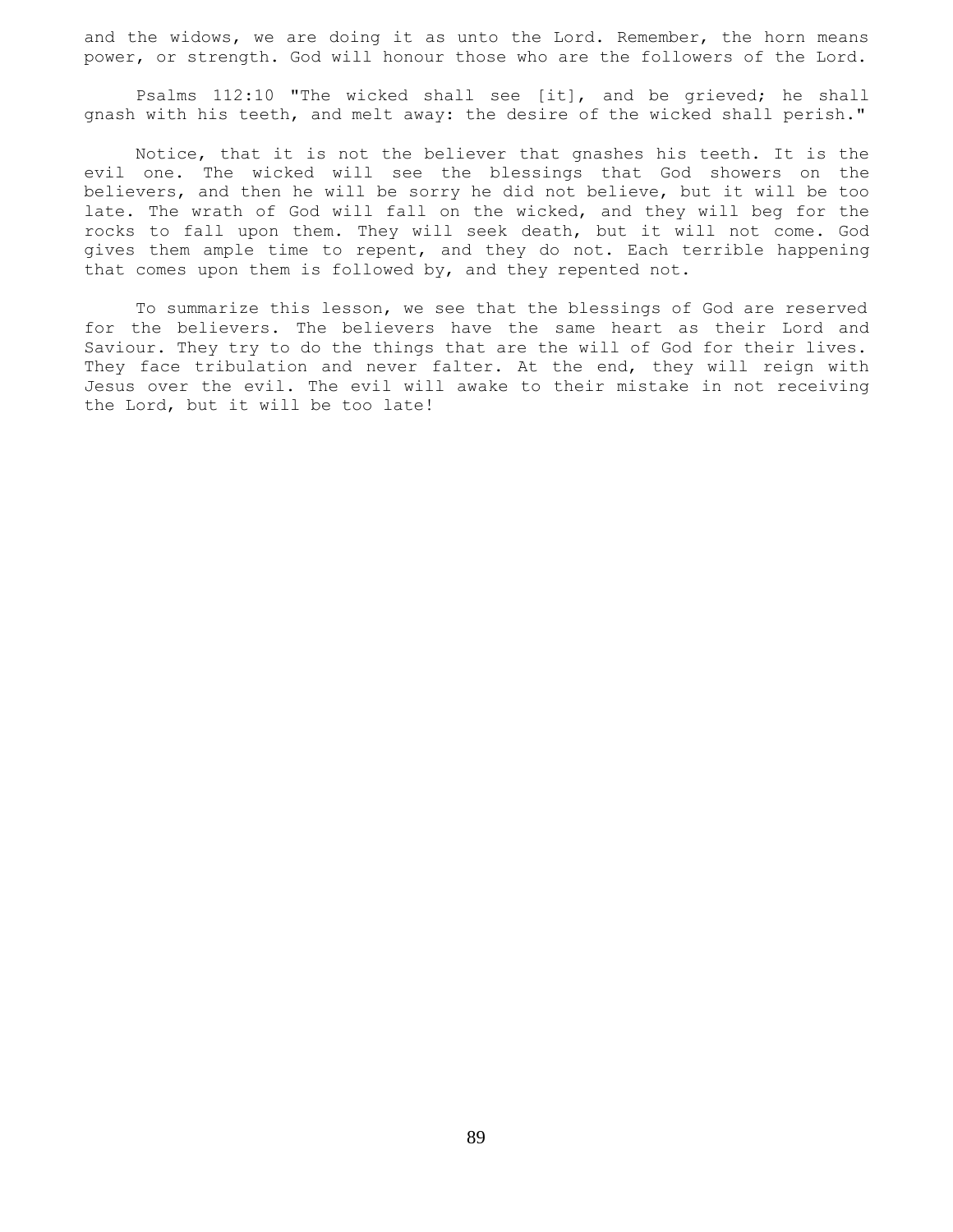1. Blessed is the man that \_\_\_\_\_\_\_ the LORD. 2. What is this Psalm telling of? 3. How do the blessed of the Lord feel about the commandments? 4. Who do the commandments of God benefit? 5. Who are the seed in verse 2? 6. Quote Galations chapter 3 verse 29. 7. \_\_\_\_\_\_\_ an \_\_\_\_\_\_\_\_ shall be in his house. 8. Who were two Old Testament Kings who were wealthy? 9. What kind of blessings does the author believe verse 3 is speaking of? 10. Who receives Light in this darkened world? 11. Who is the Light? 12. Where do we get the compassion that we have? 13. Verse 5 says, a good man sheweth  $\frac{1}{2}$  and  $\frac{1}{2}$ . 14. A Christian, in the true sense, is what? 15. What does discretion, in verse 5, mean? 16. Who are the righteous? 17. Why shall the believer not be afraid of evil tidings? 18. Who is a very good example of this? 19. Should a Christian be moved by circumstances? 20. What is the sad thing about that coming day of wrath? 21. What does verse 9 say a believer does? 22. What does the horn symbolize? 23. How can you do great things for Jesus? 24. Who shall gnash his teeth? 25. The wicked shall seek death, but 26. Each terrible happening that comes upon the evil is followed by  $\mathcal{L} = \mathcal{L} \cup \mathcal{L} = \mathcal{L} \cup \mathcal{L} = \mathcal{L} \cup \mathcal{L} = \mathcal{L} \cup \mathcal{L} = \mathcal{L} \cup \mathcal{L}$ 27. The blessings of God are reserved for the \_\_\_\_\_\_\_\_. 28. Describe the believer.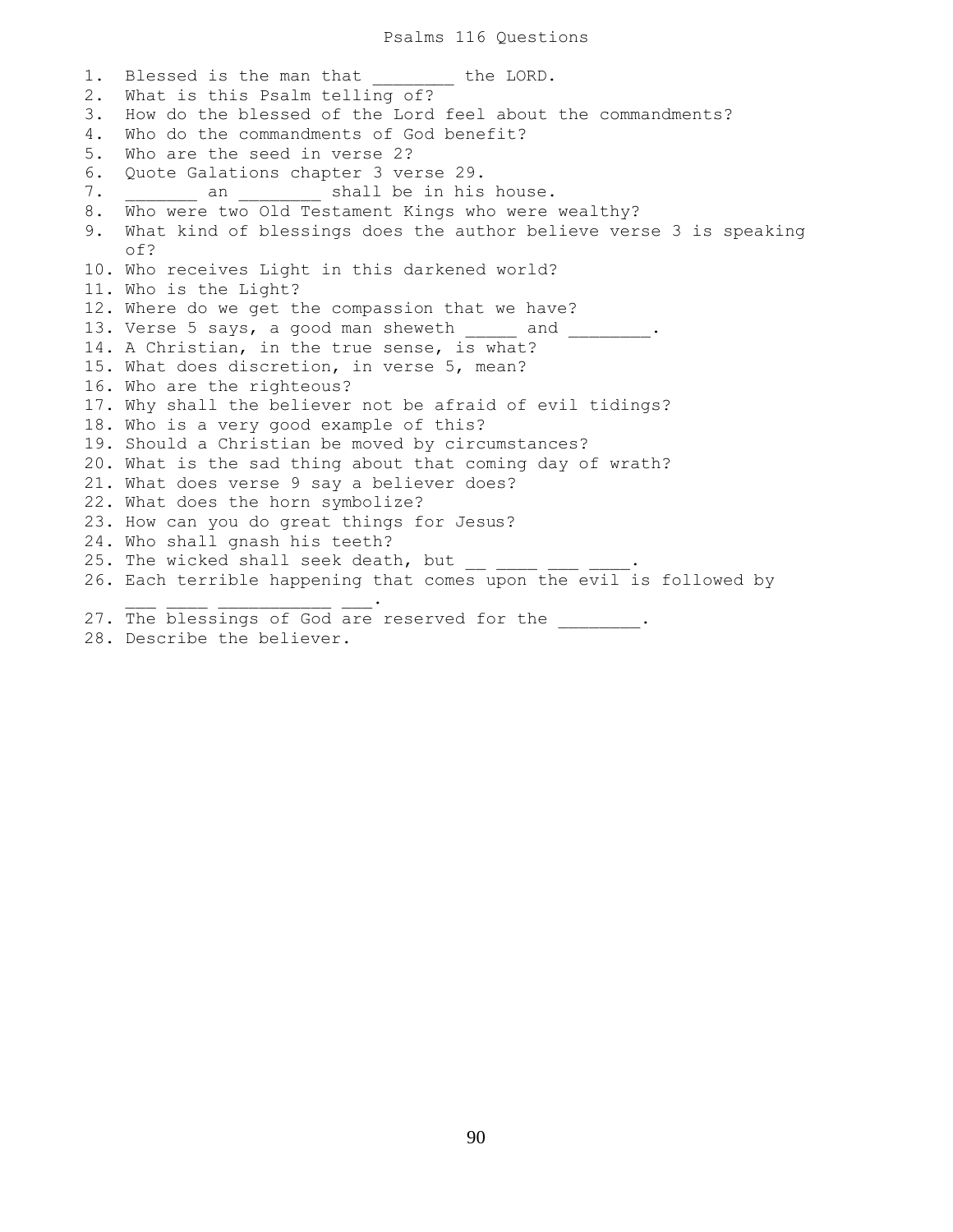#### PSALMS LESSON 117

We will begin this lesson by giving the 113th Psalm in metre.

THE PSALMS OF DAVID IN METRE

## Chapter 113

- Verse 1 "Praise God, ye servants of the Lord, Praise, praise his name with one accord; Bless ye the Lord, his name adore From this time forth forevermore.
- Verse 2 "From rising unto setting sun, Praised be the Lord, the mighty one, O'er nations all God reigns supreme, Above the heavens his glories beam.
- Verse 3 "O who is like the Lord, our God, Who makes the heavens his abode; Who stoops to see from high throne What things in heaven and earth are done?
- Verse 4 "From dust he makes the poor to rise, The needy who in dunghill lies; That he with princes may him place, With princes of his chosen race.
- Verse 5 "He gives the barren woman joy, In keeping house she finds employ And children joy to her afford. Praise ye Jehovah; praise the Lord.

 We will now begin the verse by verse study of the 113th Psalm. Psalms 113:1 "Praise ye the LORD. Praise, O ye servants of the LORD, praise the name of the LORD."

 This is just a Psalm of pure praise. Praise being mentioned 3 times has to do with Father, Word, and Holy Ghost. Christians are servants of the Lord. Look at the two following verses about the sacrifice of praise. Jeremiah 33:11 "The voice of joy, and the voice of gladness, the voice of the bridegroom, and the voice of the bride, the voice of them that shall say, Praise the LORD of hosts: for the LORD [is] good; for his mercy [endureth] for ever: [and] of them that shall bring the sacrifice of praise into the house of the LORD. For I will cause to return the captivity of the land, as at the first, saith the LORD." Hebrews 13:15 "By him therefore let us offer the sacrifice of praise to God continually, that is, the fruit of [our] lips giving thanks to his name." The very least we can do is to praise the Lord.

 Psalms 113:2 "Blessed be the name of the LORD from this time forth and for evermore."

 Praises will not cease, when we leave the earth and go to heaven. Even the angels in heaven are praising the Lord. They cry Holy, Holy, Holy.

 Psalms 113:3 "From the rising of the sun unto the going down of the same the LORD'S name [is] to be praised."

 Rising of the sun, means early in the morning, and going down of the same, means late in the evening. This just means to praise the LORD all day long. Jehovah, or Jah, is intended by the name.

91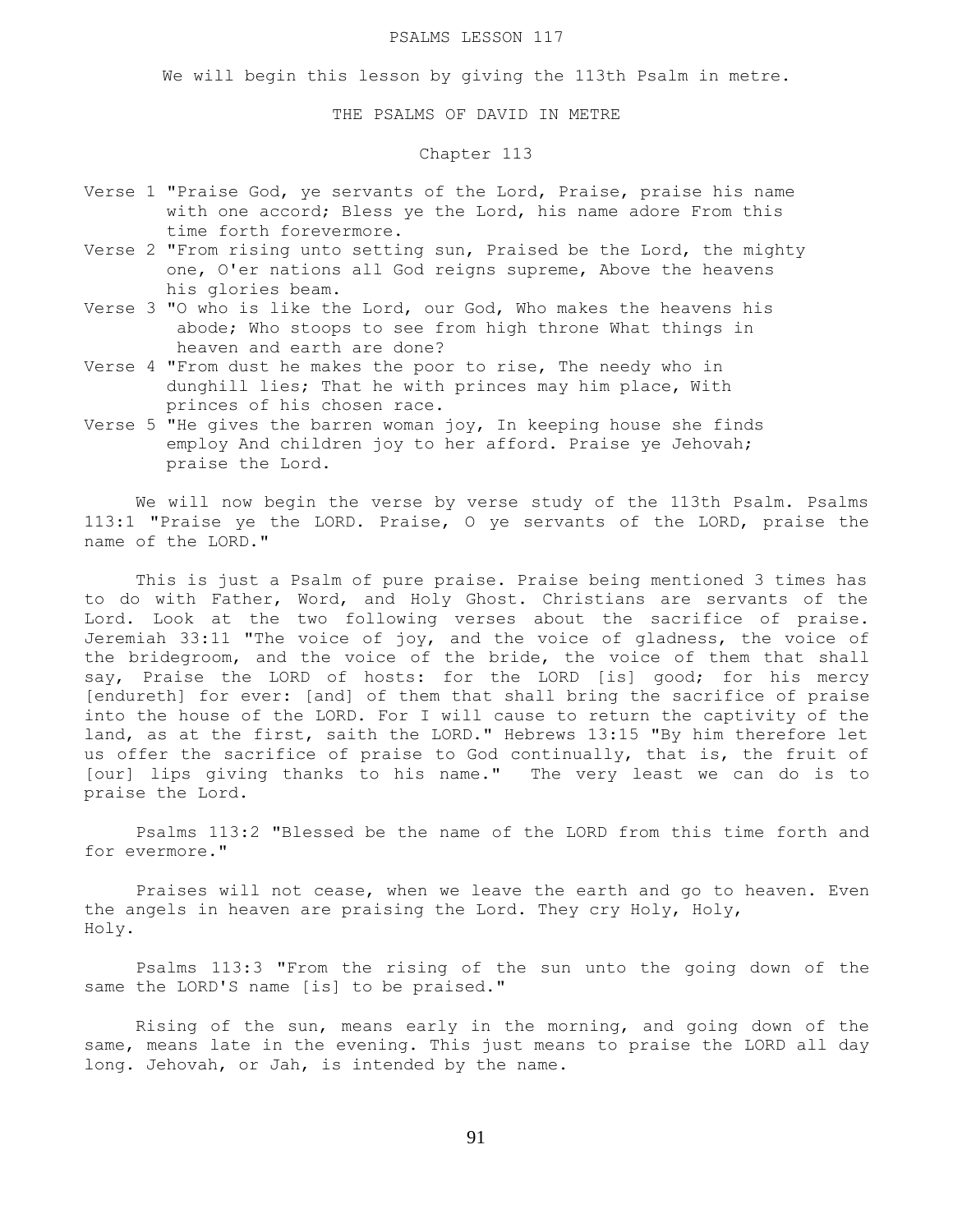Psalms 113:4 "The LORD [is] high above all nations, [and] his glory above the heavens."

There is no greater in heaven, or earth, than the LORD. He is greatly to be praised. The glory of the Lord shines in heaven, and in earth. The Light of God gives all things the power to exist. The Creator is above His Creation.

 Psalms 113:5 "Who [is] like unto the LORD our God, who dwelleth on high,"

 There is no greater in heaven, or earth, than the LORD our God. This was quickly proved in Egypt, when He defamed the false gods of Egypt {world}.

 Psalms 113:6 "Who humbleth [himself] to behold [the things that are] in heaven, and in the earth!"

 I mentioned, in a previous lesson, that I believe the dwelling place of God is perfection that we do not understand. He is possibly in the seventh heaven, which would mean spiritually complete.

 Psalms 113:7 "He raiseth up the poor out of the dust, [and] lifteth the needy out of the dunghill;"

 God brings up who He will. It is not for us to question. It is so interesting, to me, that the Lord Jesus did not go to the temple in Jerusalem to find His disciples. He chose the working people who had no formal training in the ministry. The Lord Jesus trained them Himself. We are told that the Holy Spirit of God is our teacher and guide.

 Psalms 113:8 "That he may set [him] with princes, [even] with the princes of his people."

 Kings are kings, because God ordained it. These who would be thought to be unworthy to serve Him are the very ones He chooses to make kings and princes.

 Psalms 113:9 "He maketh the barren woman to keep house, [and to be] a joyful mother of children. Praise ye the LORD."

 There are so many times in the Bible where women thought to be barren have a child in their old age. With man these things are impossible, but with God all things are possible. You have to have an impossibility in man's sight, before God can do a miracle.

We will continue this lesson by giving the 114th Psalm in metre.

92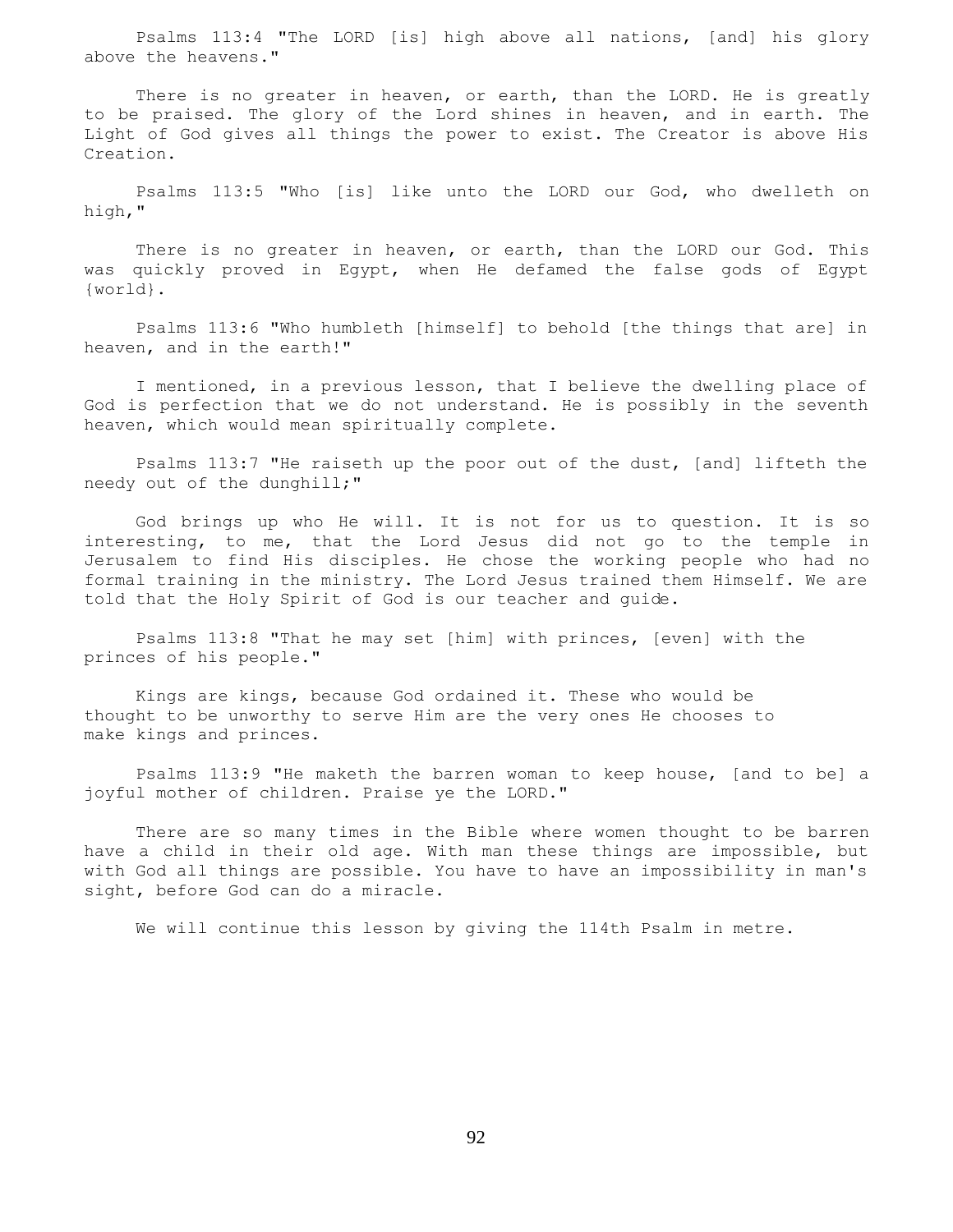| Verse 1 | "When Israel again Was out of Egypt brought, And Jacob's    |  |  |  |  |  |  |
|---------|-------------------------------------------------------------|--|--|--|--|--|--|
|         | house from men Whose language they knew not, Then Judah was |  |  |  |  |  |  |
|         | his holy place, And his dominion Israel's race."            |  |  |  |  |  |  |

- Verse 2 "His face the sea discerned, In haste away it fled; The Jordan backward turned---Its waters were afraid; Behold! the mountains skipped like rams, And all the little hills like lambs."
- Verse 3 "What ailed thee, O thou sea, That thou fledd'st at the sight? Thou, Jordan! what ailed thee, That thou didst turn in flight? Ye mountains, that ye skipped like rams? And you, ye little hills, like lambs? "
- Verse 4 "Let all the earth abroad Before Jehovah fear; And tremble when the God Of Israel draws near---Who from the rock did water bring, Who make the flinty rock a spring.

 We will now begin the verse by verse study of chapter 114 of Psalms. Psalms 114:1 "When Israel went out of Egypt, the house of Jacob from a people of strange language;"

 This is speaking of the miraculous deliverance of the Israelites from Egypt. God sent Moses to bring them out. It was through ten plagues that God delivered Israel. The family of Jacob had gone into Egypt, but just over 400 years later the mighty nation of Israel came out. The name Jacob was used when speaking of him as the father of the twelve sons. The name Israel was His name when his twelve sons became the twelve tribes of Israel. The Hebrews were in the land of Egypt, but they were not Egyptians. They were Hebrews. They spoke Hebrew. The strange language, here, is the language of the Egyptians.

Psalms 114:2 "Judah was his sanctuary, [and] Israel his dominion."

 Judah is the tribe that the Lord was descended from in the flesh. He was the Lion of the tribe of Judah. Judah led the march out of Egypt, as well. God's presence was with His people on their journey. The LORD dwelled with them {was His sanctuary} and He ruled over them {His dominion}.

Psalms 114:3 "The sea saw [it], and fled: Jordan was driven back."

 It was the presence of the LORD in the Ark of the covenant that caused the sea to part, and the Jordan to part. In the case of the Jordan, it did not go back, until the feet of the bearers of the Ark had stepped into the water. The water bowed to the presence of God in both instances.

 Psalms 114:4 "The mountains skipped like rams, [and] the little hills like lambs."

This is speaking of the mountain quaking at the presence of God.

 Psalms 114:5 "What [ailed] thee, O thou sea, that thou fleddest? thou Jordan, [that] thou wast driven back?"

 There was no explaining to the human understanding why the Red Sea opened at the command of God. The sea, like all other creation must bow to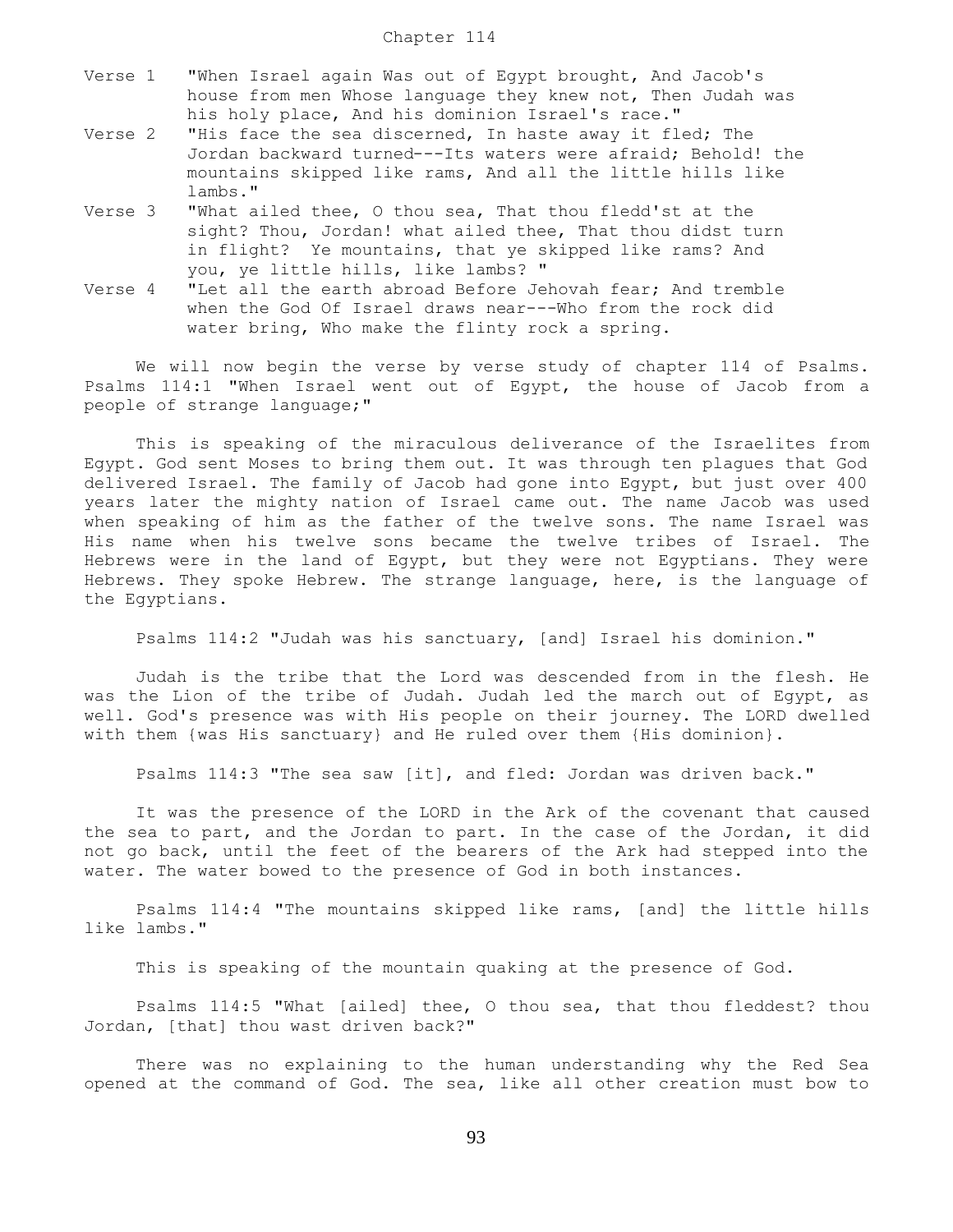its Creator. There was no unusual phenomenon to explain away this miracle of God.

 Psalms 114:6 "Ye mountains, [that] ye skipped like rams; [and] ye little hills, like lambs?"

When the majesty of Almighty God was on the mountain, it smoked, and there was nothing to touch the mountain lest it die. Only the one God called to the mountain could go up. Moses was the only one who could go near the presence of God, and he only when he was called to do so.

 Psalms 114:7 "Tremble, thou earth, at the presence of the Lord, at the presence of the God of Jacob;"

The Lord is ruler of, not only the people, but all of nature, as well. It is no small thing for the earth to tremble before its Creator.

 Psalms 114:8 "Which turned the rock [into] a standing water, the flint into a fountain of waters."

 The Rock is symbolic of the Lord. When Moses struck the Rock as God had told him to do, the water flowed freely from the Rock. Jesus is the water and the Rock. The water that flowed was like a river. It was enough to quench the thirst of these estimated 3 million people. This is that same water that flows from the throne of God. We have seen, in this lesson, the marvellous provision that God has made for His people.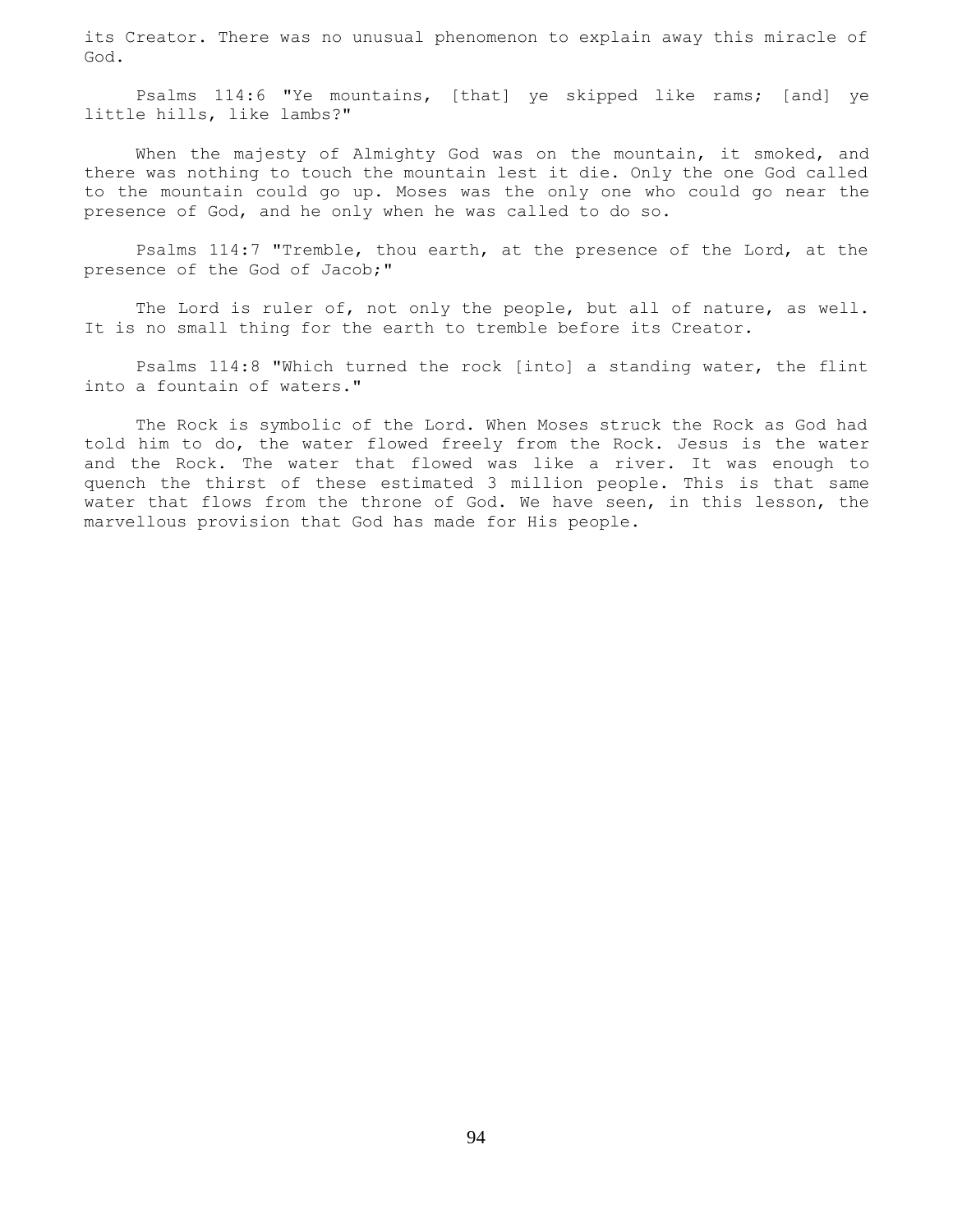1. Chapter 113 is a Psalm of pure 2. Quote Jeremiah chapter 33 verse 11. 3. Quote Hebrews chapter 13 verse 15. 4. Blessed be the name of the LORD from this time forth and for  $\mathcal{L}=\mathcal{L}=\mathcal{L}=\mathcal{L}=\mathcal{L}=\mathcal{L}$ 5. What are the angels in heaven crying out? 6. What does rising of the sun mean? 7. What does going down of the same mean? 8. The name is Jehovah, or , in verse 3. 9. What gives all things the power to exist? 10. What did God prove in Egypt to get the people out? 11. What does seven mean? 12. What does the author think is unusual about the choice of Jesus' disciples? 13. What is meant by, the barren woman to keep house? 14. What two names, in verse 1 of the 114th chapter, are the same person? 15. How long had the family of Jacob been in Egypt, when God sent Moses to bring them out? 16. A went into Egypt, and a came out. 17. What is intended by, was His sanctuary? 18. In the same verse, what is the dominion speaking of? 19. What caused the sea to part? 20. What is verse 4 speaking of? 21. What was unusual about the mountain, when the presence of God was on it? 22. Who was the Rock in verse 8? 23. How much water came from the Rock?

24. What is the major lesson to be learned here?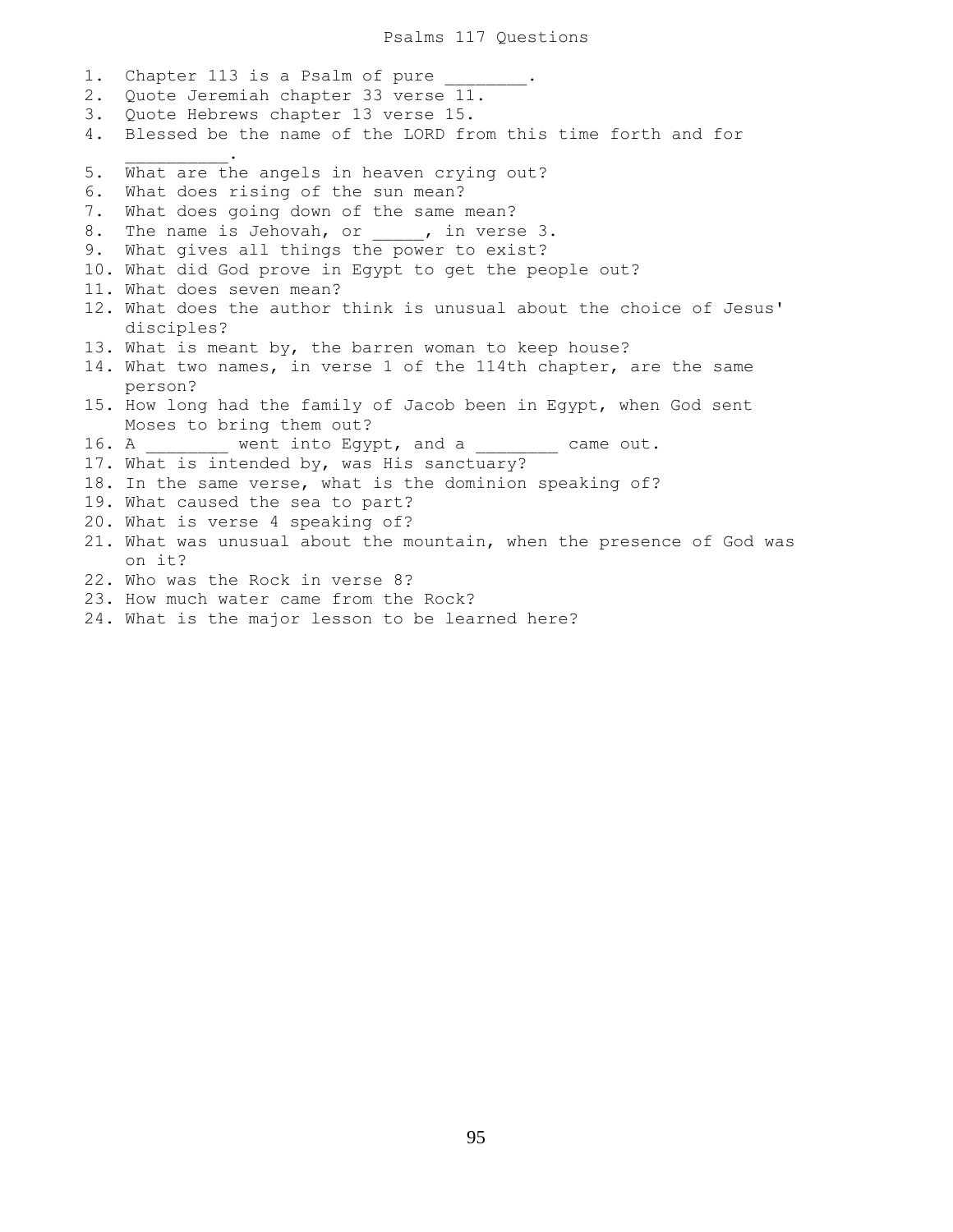#### PSALMS LESSON 118

We will begin this lesson by giving the 115th Psalm in metre.

## THE PSALMS OF DAVID IN METRE

# Chapter 115

- Verse 1 "Not unto us, Lord, not to us, But do thou glory take To thy own name, ev'n for thy truth, And for thy mercy's sake."
- Verse 2 "O wherefore should the heathen say, Where is their God now gone? But our God in the heavens is, What pleased him he hath done."
- Verse 3 "Their idols silver are and gold, The work of men they be. Though mouths they leave, they do not speak; and eyes, they do not see;"
- Verse 4 "Though ears they have, they do not hear; Their noses savor not; Hands, feet but handle not, nor walk; Nor speak they through their throat."
- Verse 5 "Like them their makers are, and all On them their trust that build. O Isr'el, trust thou in the Lord, He is their help and shield."
- Verse 6 "O Aaron's house, trust in the Lord, Their help and shield is he. Ye that fear God, trust in the Lord, Their help and shield he'll be.
- Verse 7 "The Lord of us hath mindful been, And he will bless us still; He will the house of Isr'el bless, Bless Aaron's house he will."
- Verse 8 "Both small and great that fear the Lord, He will them surely bless. The Lord will you, you and your seed, Still more and more increase.
- Verse 9 "Yea truly blest are ye of God, Who made the earth and heav'n. The heav'n, ev'n heav'ns, are God's , but he Earth to men's sons hath giv'n."
- Verse 10 "The dead, and who to silence go, God's praise do not record. But henceforth we forever will Bless God, Praise ye the Lord."

 We will now begin the verse by verse study of the 115th Psalm. Psalms 115:1 "Not unto us, O LORD, not unto us, but unto thy name give glory, for thy mercy, [and] for thy truth's sake."

 It is so amazing to me that the people of God are seeking for signs and wonders. They have the strange opinion, that if God has not done any great miracles in the last few days, they cease to hold Him in awe. The Psalmist, here, is seemingly afraid that the people around them have ceased to fear the Lord, and he is asking to show His mighty power once again to make the enemies of Israel fear Israel's God. This is, possibly, a continuation of the same theme that the last Psalm had. In it, the mighty power of God was shown at the Red Sea and, in fact, all across the wilderness. The people in the surrounding area feared Israel's God. Israel now has lost a battle or two and the people have ceased to fear. The verse above is saying, glorify yourself among these heathens. Do it not because of us, but to let them know who God is.

96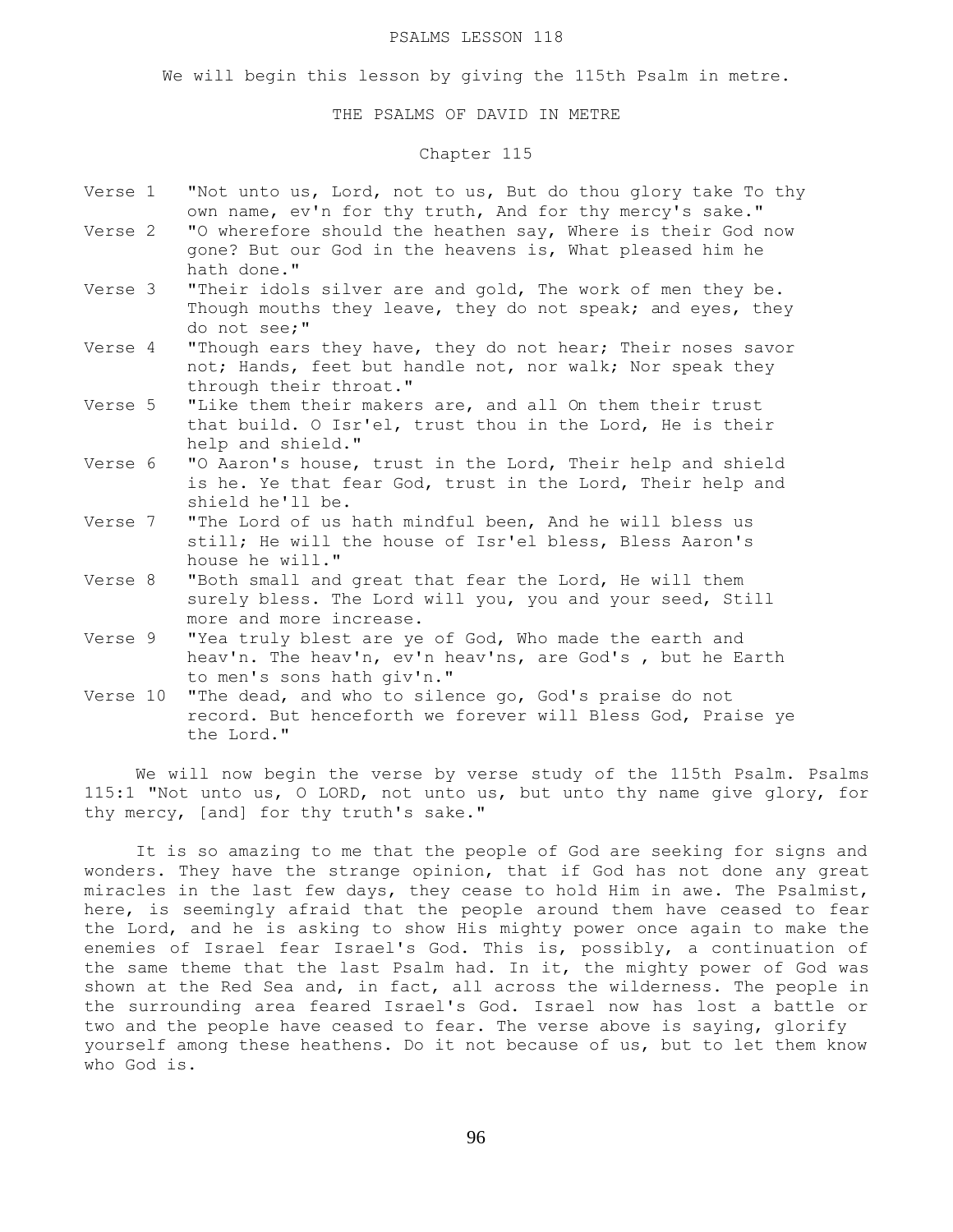Psalms 115:2 "Wherefore should the heathen say, Where [is] now their God?"

 The heathen have ceased to believe that God is truly with Israel. More than that, they have ceased to believe that God truly exists.

 Psalms 115:3 "But our God [is] in the heavens: he hath done whatsoever he hath pleased."

 God does things on His time table. He does not have to please the whims of a few shallow believers. God does not have to prove Himself to anyone. God is above the ridiculous planning of simple man. If they can not retain their belief, by what He has already shown them, He is not obligated to run and do a miracle every time someone doubts.

 Psalms 115:4 "Their idols [are] silver and gold, the work of men's hands."

We have discussed before, that the word that idols was translated from means nothings. Their objects of worship have no power. They are cold metal. This, again, is saying that they are worshipping the creation, rather than the Creator.

 Psalms 115:5 "They have mouths, but they speak not: eyes have they, but they see not:"

 These chunks of metal have mouths, but how can an inanimate object speak? These are the imaginations of men's hearts formed into an idol.

 Psalms 115:6 "They have ears, but they hear not: noses have they, but they smell not:"

They have ears formed out of the metal, but it goes no deeper than the surface. They can not hear the cries of their people. They have none of the senses operating in that chunk of metal.

 Psalms 115:7 "They have hands, but they handle not: feet have they, but they walk not: neither speak they through their throat."

 They cannot hold anything in their hand, neither can they give anything out. Elijah proved these idols for just what they were, when he challenged the prophets of Baal to prove who God really was. 400 of Baal's prophets died that day.

 Psalms 115:8 "They that make them are like unto them; [so is] every one that trusteth in them."

 Someone who worships an inanimate object is less than wise himself. To worship an idol, brings no power at all. They have no thought deeper than what they can see. Their judgment is impaired as well. As Elijah proved that day, they can not respond at all to the people worshipping them, and the people worshipping them can not respond either.

 Psalms 115:9 "O Israel, trust thou in the LORD: he [is] their help and their shield."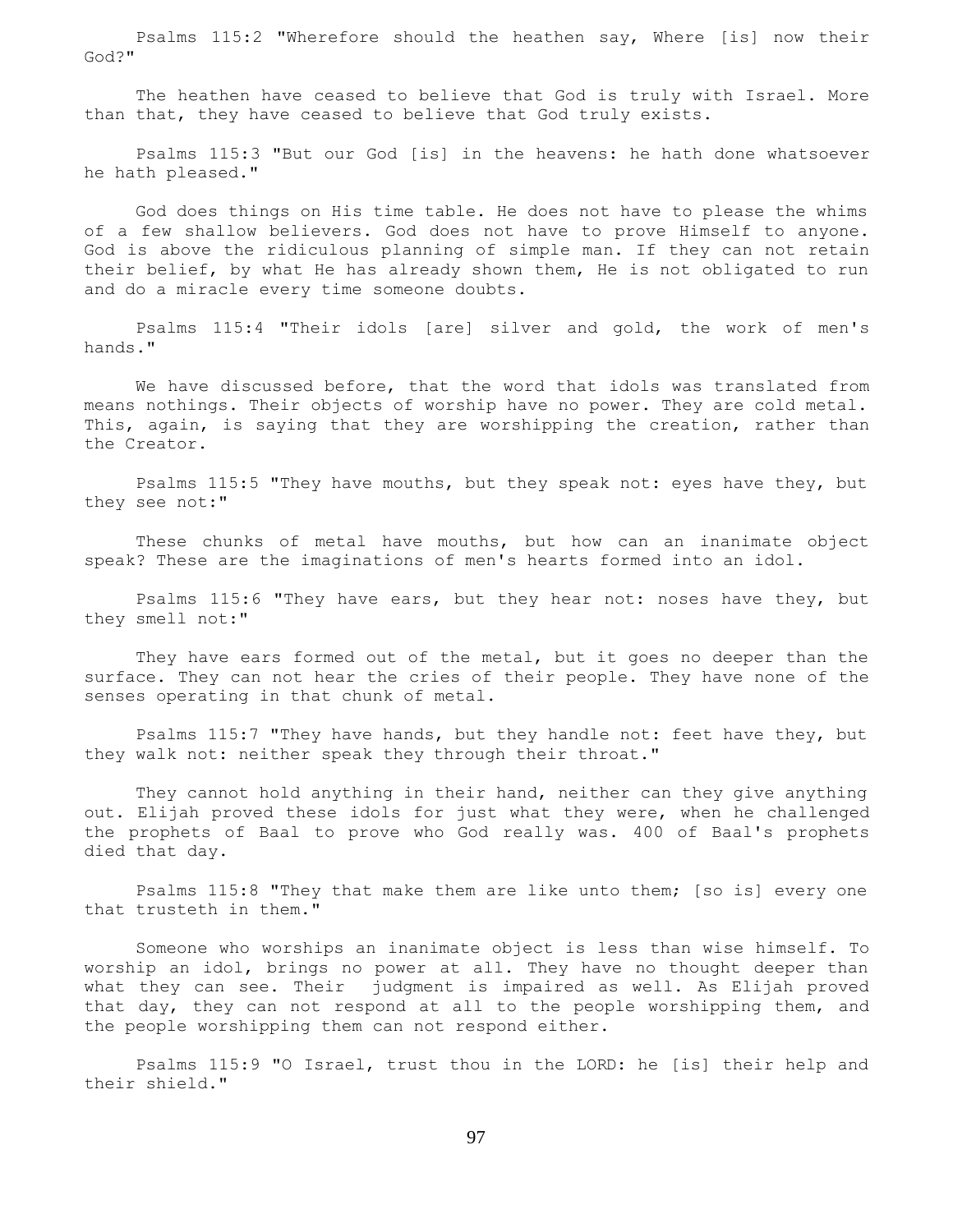Let the uninformed world around you worship whoever, or whatever, they choose, but as for me and my house, we will serve the Lord. The most real things in life are not the things we see with our physical eyes. Love, is possibly, the strongest force we know of between humans, and you can not see that. There is no greater love than a man would lay down His life for His friends. You cannot see that , but that is just what Jesus did. He is our very present help in trouble. You can not see the wind, but you know it is there, because of the effect it has on other things that you can see. This is like God. We can not see Him, but we know He exists, because of the effect that He has on those things and people around us. Place your trust in the Lord. He is their help, and our help. He is our shield against the storm. The physical house of Israel should have no trouble with this, cause of the effect the presence of God had on the Red Sea.

 Psalms 115:10 "O house of Aaron, trust in the LORD: he [is] their help and their shield."

The house of Aaron, the priestly tribe, should know better than anyone else of the greatness of God. They are in the temple with the presence of God, and they should know of the power and protection He provides better than anyone else. Those, who have much knowledge of God, should have the best understanding of Him.

 Psalms 115:11 "Ye that fear the LORD, trust in the LORD: he [is] their help and their shield."

 We have said, over and over, that the fear of the LORD is the beginning of wisdom. We have, also, said that trust goes beyond faith. When we know in our heart and rest on that knowledge that God is our shield and help, we find perfect peace. This, to me, is the rest in the LORD. We know that whatever happens, it is God moving in our best interest. Sometimes in the natural, we could look at circumstances around us and our faith might falter. If we trust the LORD, we are not concerned with circumstances. We rise above circumstances and put our total confidence in the LORD.

 Psalms 115:12 "The LORD hath been mindful of us: he will bless [us]; he will bless the house of Israel; he will bless the house of Aaron."

 The desire of the LORD is to bless His people. He will bless us and the physical house of Israel as well, as bless the chosen ministers of God, if we will obey Him. We have only to think how far we have already come in the LORD, to know that His blessings have been abundantly upon us. There are not only blessings for this earth, but He will bless us even more in the eternity to come.

 Psalms 115:13 "He will bless them that fear the LORD, [both] small and great."

 You do not have to be the high priest in the temple to be blessed of God. Sometimes, I believe that God is even more interested in those of low estate. Jesus fed the hungry, healed the sick, gave sight to the blind, and raised the dead. Not once in all of this, did He regard the person of the one He was ministering to. All, in fact, are small in comparison to Him. He owns the cattle on every hill. All of this is His creation. We can not be high and mighty around Him. He sees the spirit of man, and not his circumstances.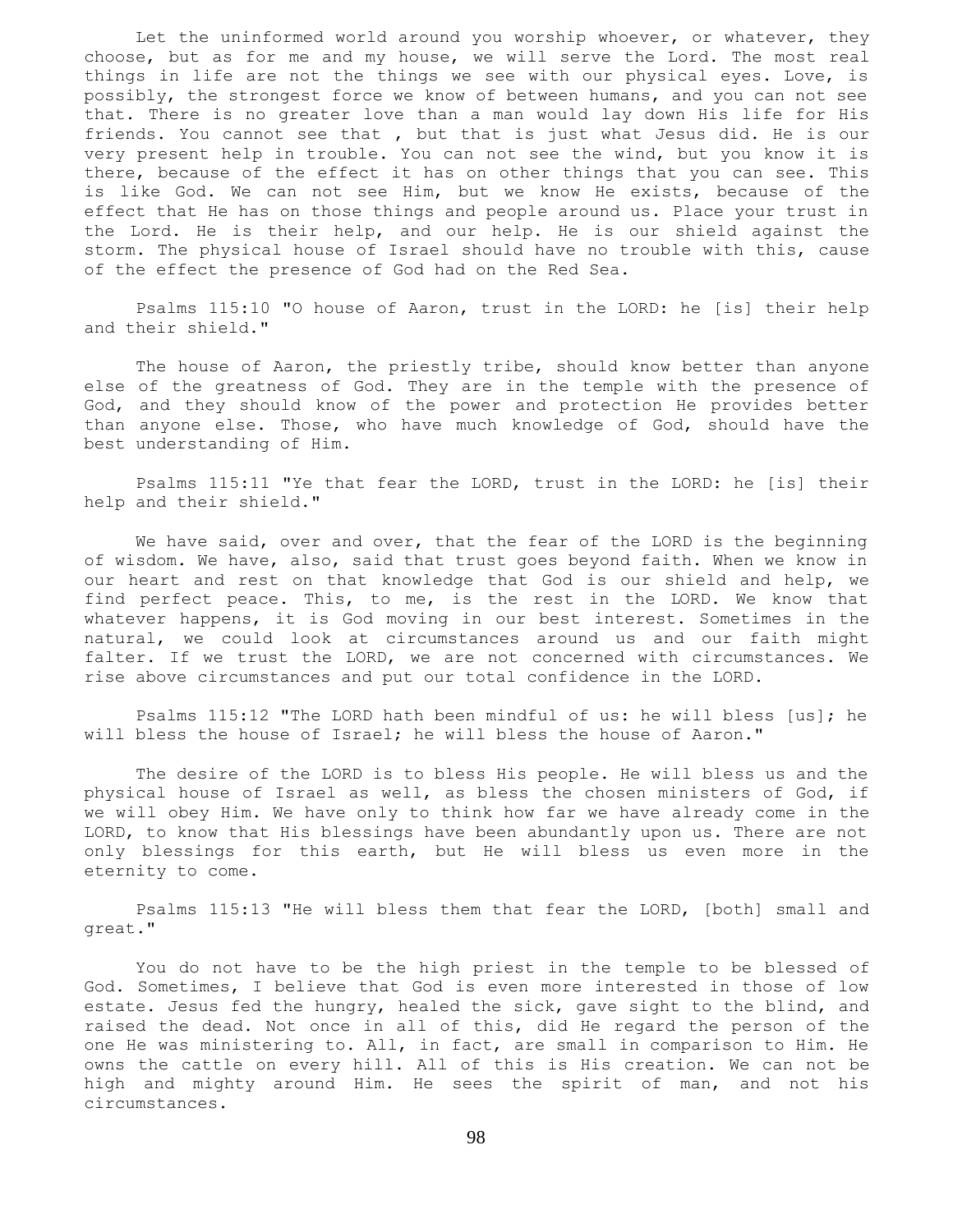Psalms 115:14 "The LORD shall increase you more and more, you and your children."

 All of those who fear the LORD are the believers. If we are believers in Christ, then all the promises made to Abraham are ours, as well. Galatians 3:29 "And if ye [be] Christ's, then are ye Abraham's seed, and heirs according to the promise." This promise does not die out with one generation, but is for all generations to come.

 Psalms 115:15 "Ye [are] blessed of the LORD which made heaven and earth."

 These blessings are not from a mere mortal. These blessings are from the Creator of the world. Not only did He make the heaven and the earth, but He made us, as well. We are His creation.

 Psalms 115:16 "The heaven, [even] the heavens, [are] the LORD'S: but the earth hath he given to the children of men."

We have discussed before, how He made the world and everything in it, and then He made mankind to dwell there. His plan from the beginning was for us to have a place of habitation. The earth is for the children of men. That is very interesting, in the fact, that Christians are not children of men. We are sons of God. This earth is not the home of the Christian. We are in the world, but we are not of the world. Heaven is our home. Our Father dwells there and His Son has gone there to prepare a place for you and me. My home is in heaven, because I am no longer children of men, I am a son of God.

 Psalms 115:17 "The dead praise not the LORD, neither any that go down into silence."

The Bible says, let everything that has breath, praise the LORD. When we are dead, we do not have breath. Our breath has been removed. Those who have no breath {dead} cannot praise the LORD. Those who go to heaven praise the Lord, but they are not dead.

 Psalms 115:18 "But we will bless the LORD from this time forth and for evermore. Praise the LORD."

 It is natural for the sons of God to praise the LORD. It will matter not whether that it is in this earth, or in heaven to come.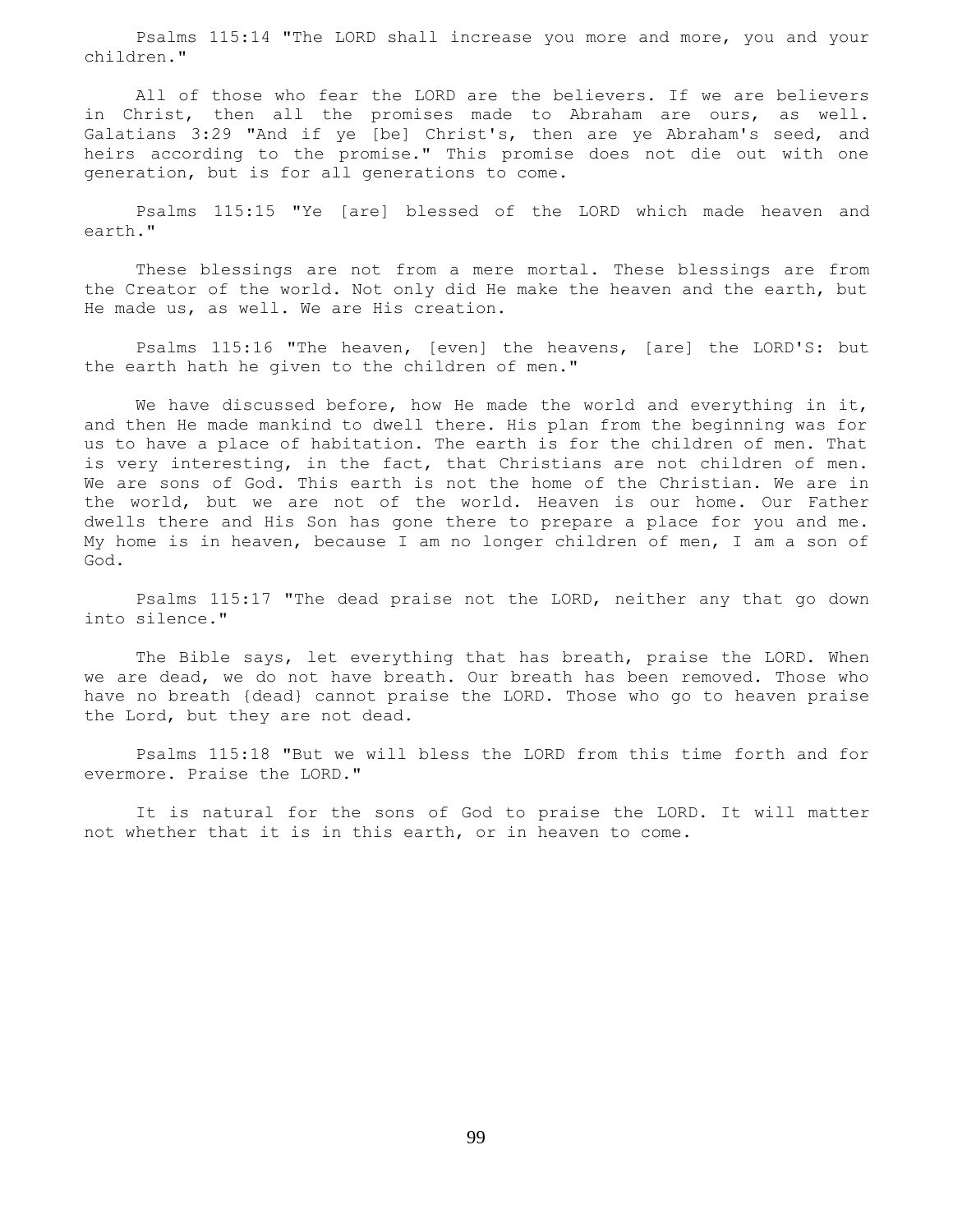1. In verse 1, who was the glory to be given to? 2. If God has not done a miracle in the last few days, they have ceased to hold Him in 3. The countries around did not fear the Israelites, they feared who? 4. What caused the people to cease to fear? 5. Why did the Psalmist want God to glorify Himself? 6. Worse than the fact that the heathen had decided God was not with Israel, was what? 7. Should God follow the wishes of the Psalmist? 8. Their idols are \_\_\_\_\_\_ and \_\_\_\_\_\_. 9. What is an idol? 10. They are worshipping the \_\_\_\_\_\_, and not the \_\_\_\_\_\_\_\_\_. 11. They have mouths, but they \_\_\_\_\_\_\_ not. 12. What has been formed into an idol? 13. What prophet proved to the people that these idols were nothing? 14. How many prophets of Baal died that day? 15. Someone who worships an inanimate object is less than himself. 16. Trust thou in the LORD: He is their and . 17. What are the real things in life? 18. Why should the physical house of Israel have no problem in believing in God? 19. O house of  $\qquad \qquad$ , trust in the LORD. 20. Why should the house of Aaron know more about God? 21. Verse 11 says, that the Lord is whose help and shield? 22. What is trust? 23. How can we rise against the circumstances, and put total confidence in the LORD? 24. God will bless us, if we \_\_\_\_\_\_\_ Him. 25. Name some of the miracles Jesus did for the under-privileged. 26. Quote Galations chapter 3 verse 29. 27. The earth hath he given to the  $\frac{1}{2}$  of  $\frac{1}{2}$ . 28. Who are the Christians? 29. We are \_\_ the world, but we are not \_\_ the world, if we are Christians. 30. Let everything that hath \_\_\_\_\_\_, praise the LORD. 31. It is \_\_\_\_\_\_\_\_ for the sons of God to praise the LORD.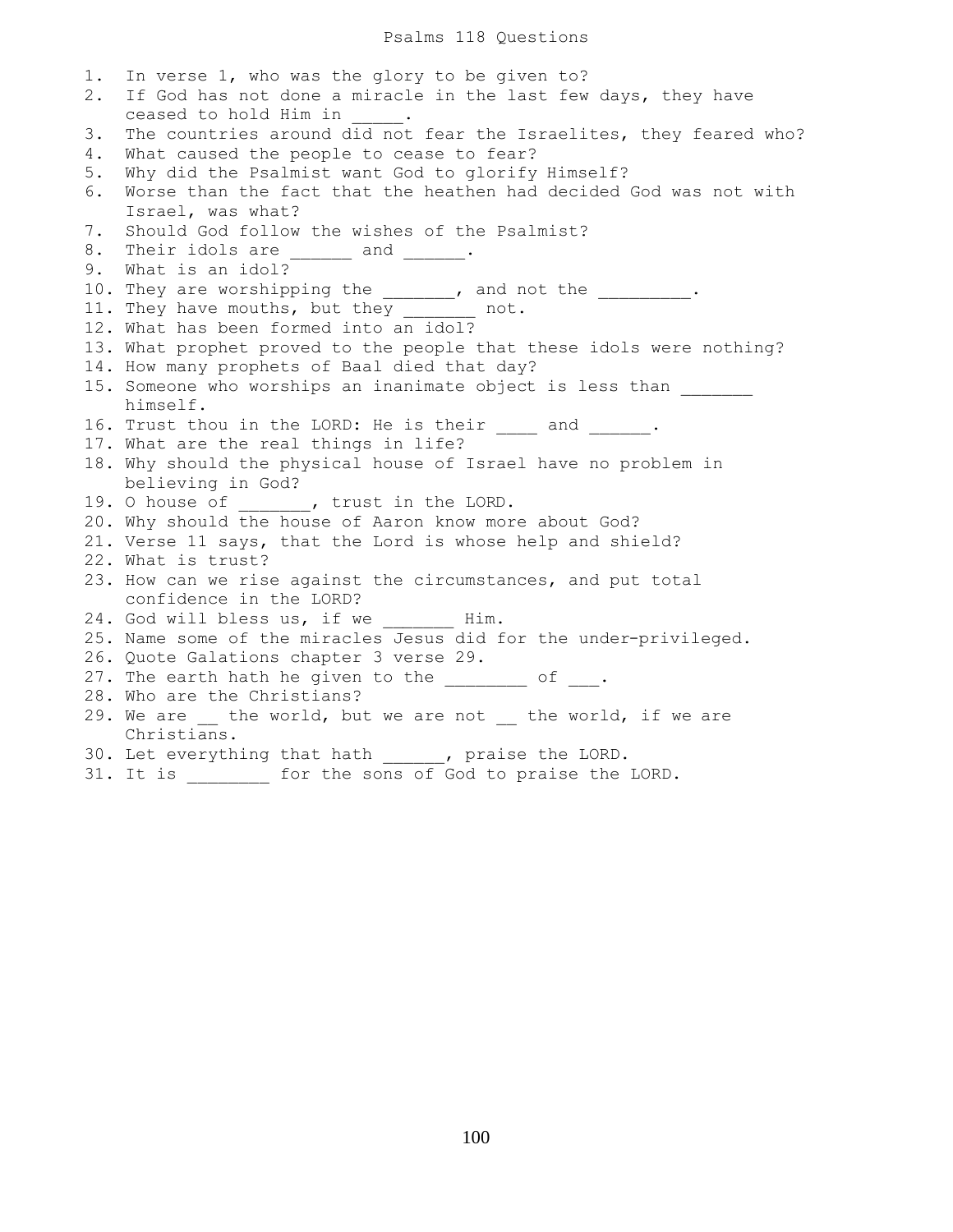#### PSALMS LESSON 119

We will begin this lesson by giving the 116th Psalm in metre.

## THE PSALMS OF DAVID IN METRE

# Chapter 116

- Verse 1 "I Love the Lord, for he did hear My voice and supplications all; Because he hath inclined his ear, I while I live, will on him call."
- Verse 2 "Death's sorrows compassed me around, The pains of hell shook all my frame, I trouble great and sorrow found, Then called I on Jehovah's name.
- Verse 3 "O Lord, I humbly thee entreat, From all distress redeem my soul; The kindness of the Lord is great, Our God is just and merciful."
- Verse 4 "The simple with his care are blest; I was brought low, God rescued me; My soul return thou to thy rest, Great love the Lord hath shown to thee."
- Verse 5 "For thou from death hast saved me, Lord, And thou hast freed my eyes from tears, My feet from falling hast secured. With God I'll walk, through all my years."
- Verse 6 "As I believed, so spake I then, When great affliction on me pressed; "How false, how faithless are all men!" Were words I uttered in my haste."
- Verse 7 "What fit return, Lord, can I make For all thy gifts on me bestowed? The cup of blessing I will take, And call upon the name of God."
- Verse 8 "Before God's people I'll appear, And pay my vows there with delight; The death of saints to God is dear, Most precious in Jehovah's sight."
- Verse 9 "O Lord, the high and holy one, I am a servant unto thee, Thy servant and thy handmaid's son, thou hast from bonds delivered me."
- Verse 10 "With sacrifice of thanks I'll go, And on Jehovah's name will call; Will pay to God the vows I owe, In presence of his people all."
- Verse 11 "Yea, I will pay my vows to God In midst of thee, Jerusalem. Within the courts of God's abode. Praise ye Jehovah, praise his name."

We will now begin the verse by verse study of the 116th Psalm. Psalms 116:1 "I love the LORD, because he hath heard my voice [and] my supplications."

 The LORD loves us, in spite of the fact that we sinned. Jesus gave His body on the cross, while we were yet in sin. We love Him because, He loves us in spite of. The psalmist loves the LORD, because He heard his prayer. God's love to man is an unselfish love. Man's love is conditional.

 Psalms 116:2 "Because he hath inclined his ear unto me, therefore will I call upon [him] as long as I live."

While I am alive, I will call upon the name of the Lord. There is no help, except the help the Lord can bring. The Lord always hears our prayer.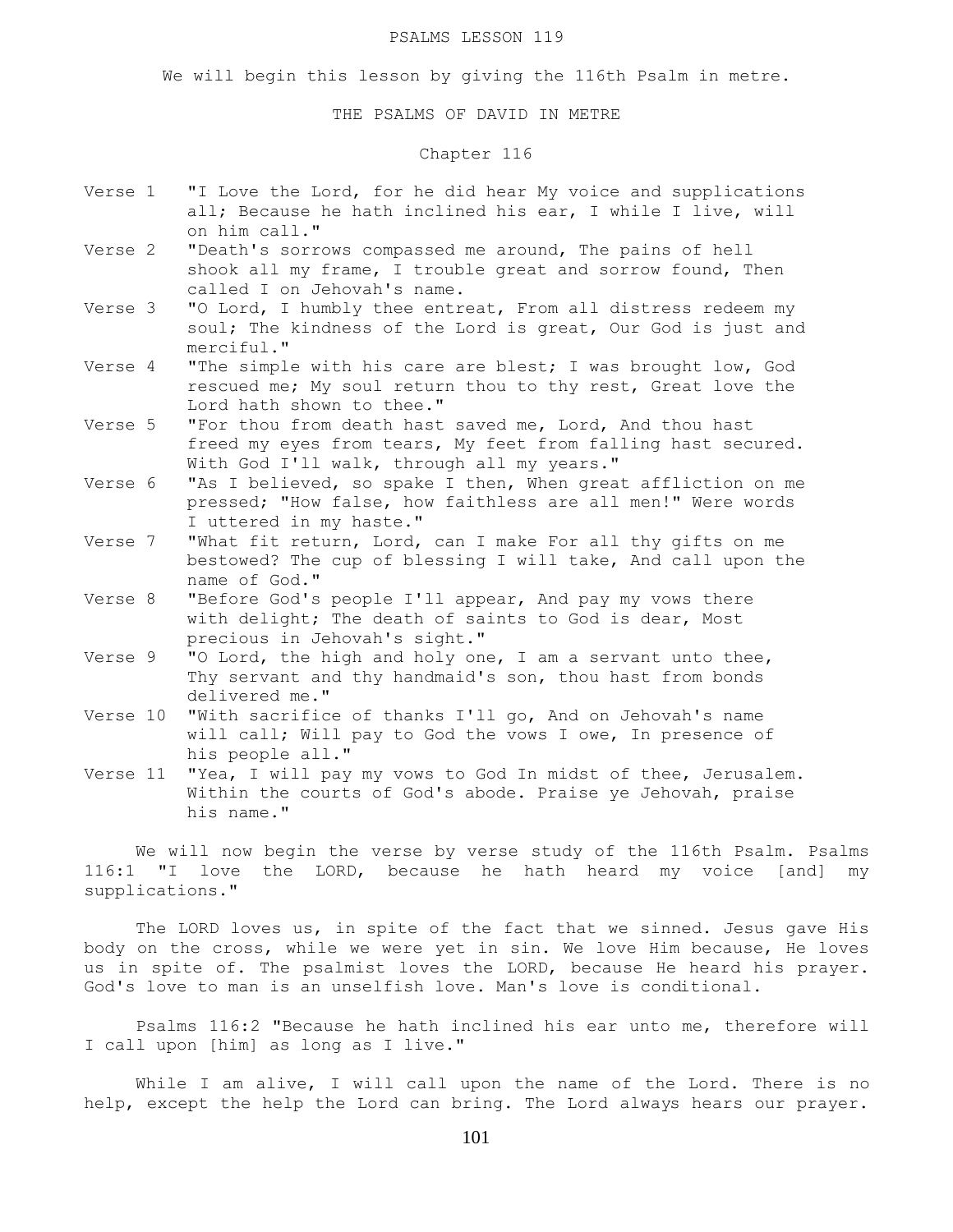He is always listening for the call of His children. I will call, because He hears and answers, is what the psalmist is saying here.

 Psalms 116:3 "The sorrows of death compassed me, and the pains of hell gat hold upon me: I found trouble and sorrow."

This is describing a man, before he has tasted of the grace of God. Man, within himself, is headed for death and hell. The only solution to the problem, is to let the LORD come into your life and bring life to you. In this world, there is trouble and sorrow. We begin to die the day we are born. There is no chance for man to save himself. God saw the plight of fallen man and sent the Saviour. In Him, we have life.

 Psalms 116:4 "Then called I upon the name of the LORD; O LORD, I beseech thee, deliver my soul."

When there is no place to go for help, then it is time to cry out to the LORD, and He will hear and answer. Jesus is the Deliverer. It was the cry of the Israelites to God, that caused God to send Moses to deliver them from bondage. The bondage of the spirit is even more urgent to be delivered from. The LORD has always sent the Deliverer to help His people in time of distress. There is no more earnest prayer, than when it seems there is no hope.

 Psalms 116:5 "Gracious [is] the LORD, and righteous; yea, our God [is] merciful."

 We all deserve to die for the sins we have committed. It is the grace and mercy of God that saved us. His mercy endureth forever. The one thing that brings help on the double from the Lord, is to cry out: Be merciful to me, a sinner. The righteousness of the Lord has been shared by the Christians. He gave us His righteousness to be clothed in, if we are believers.

 Psalms 116:6 "The LORD preserveth the simple: I was brought low, and he helped me."

 Those, who are worldly wise and self-sufficient, think they do not need help from the LORD. God helps the humble. I Corinthians 1:27 "But God hath chosen the foolish things of the world to confound the wise; and God hath chosen the weak things of the world to confound the things which are mighty;"

 Psalms 116:7 "Return unto thy rest, O my soul; for the LORD hath dealt bountifully with thee."

 There is a rest for the believer. I believe there can be perfect peace for the believer all the time {even in time of trouble}, if we will just put our total trust in the Lord. To be at peace with the world is one thing, but to be at peace with yourself is entirely another thing. The peace that we should all seek is, to be at peace with God and oneself. If you are at peace with God, then somehow, you are at peace with the world. Proverbs 16:7 "When a man's ways please the LORD, he maketh even his enemies to be at peace with him." The dealing bountifully with us, could easily be speaking of God giving man the greatest gift that one can receive. He gave us eternal life through the sacrifice of His Son.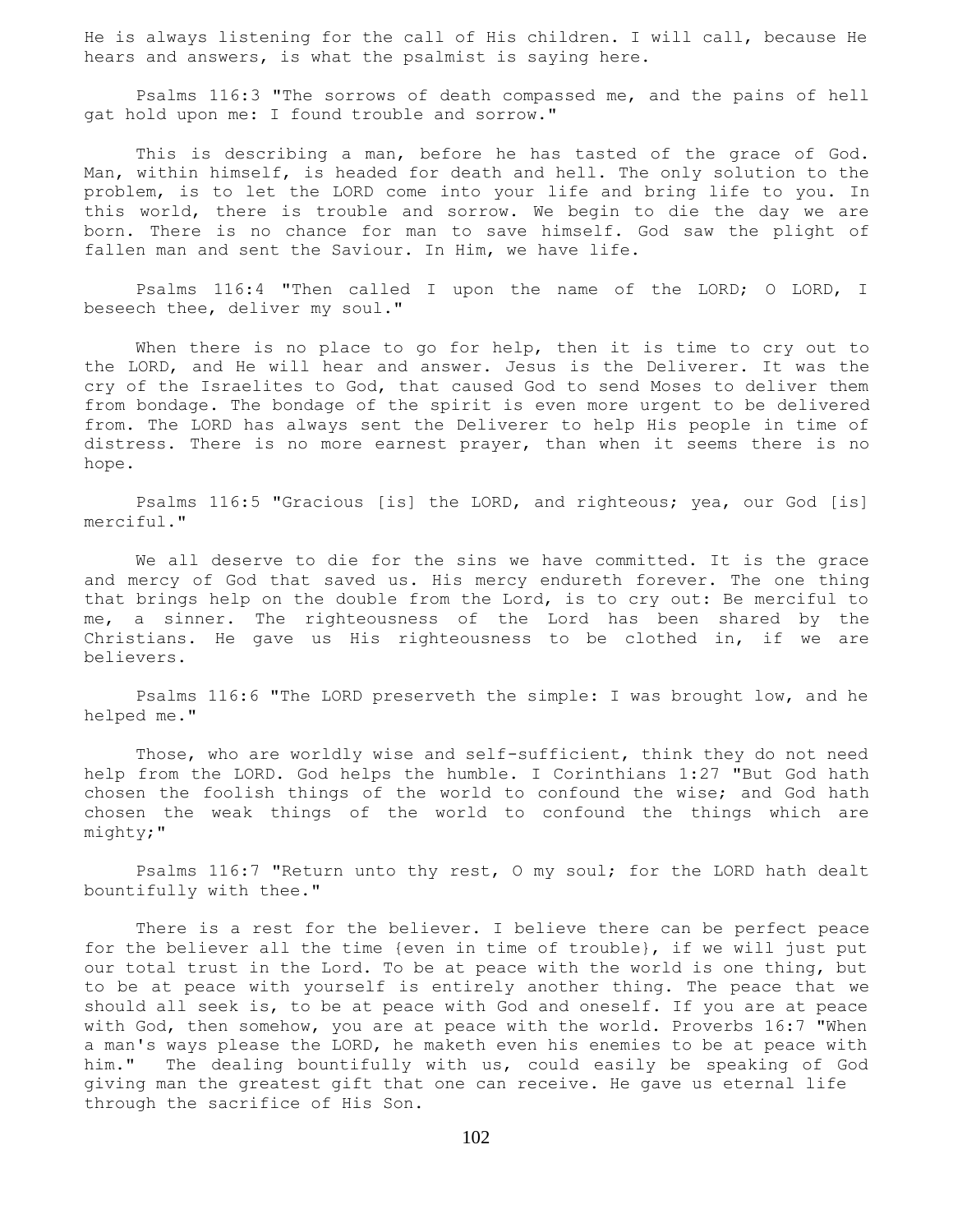Psalms 116:8 "For thou hast delivered my soul from death, mine eyes from tears, [and] my feet from falling."

 The tremendous thing the psalmist is speaking of here, is the salvation provided for us through Jesus. He will wipe away all tears from our eyes. He has delivered us from sin and death. He even strengthens us in our walk here, for Christ in me is my strength. His light is ever shining before us that we might see the way and not stumble and fall. Look, with me, at the next Scripture and you will see how we walk without stumbling and falling. Galatians 2:20 "I am crucified with Christ: nevertheless I live; yet not I, but Christ liveth in me: and the life which I now live in the flesh I live by the faith of the Son of God, who loved me, and gave himself for me."

Psalms 116:9 "I will walk before the LORD in the land of the living."

We see in this, as in the Scripture above, that the walk of the believer in Christ will be upright. Our walk in this life reveals to the world what type relationship we have with the Lord. The land of the living, in this particular Scripture, possibly, means here on this earth in front of the sons of men. Sometimes it means in heaven, where men never die.

 Psalms 116:10 "I believed, therefore have I spoken: I was greatly afflicted:"

 I believed, is speaking of the faith this psalmist had. He is saying that during the difficulties, his faith kept him going. The affliction was great, but he never stopped believing. The affliction just made him pray that much more earnestly.

Psalms 116:11 "I said in my haste, All men [are] liars."

 The psalmist, here, was judging all men as liars, because the people he was around were giving him that impression. He is, also, saying, if I had taken time to think on this, I would not have judged all men by the actions of the few.

 Psalms 116:12 "What shall I render unto the LORD [for] all his benefits toward me?"

 Not just this psalmist, but all believers have felt this same thing. The Lord has done so much for us, how can we repay Him? The only thing He wants is our faith in Him and our love.

 Psalms 116:13 "I will take the cup of salvation, and call upon the name of the LORD."

 The next Scripture is so beautiful to me, because salvation is so simple. I Peter 1:9 "Receiving the end of your faith, [even] the salvation of [your] souls." Notice in verse 13 above, that it is a conscious act of willingness to receive on the person who gets salvation. It is even a determination {I will} to be saved. Romans 10:13 "For whosoever shall call upon the name of the Lord shall be saved." This leaves absolutely no doubt to how simple it is to receive salvation.

 Psalms 116:14 "I will pay my vows unto the LORD now in the presence of all his people."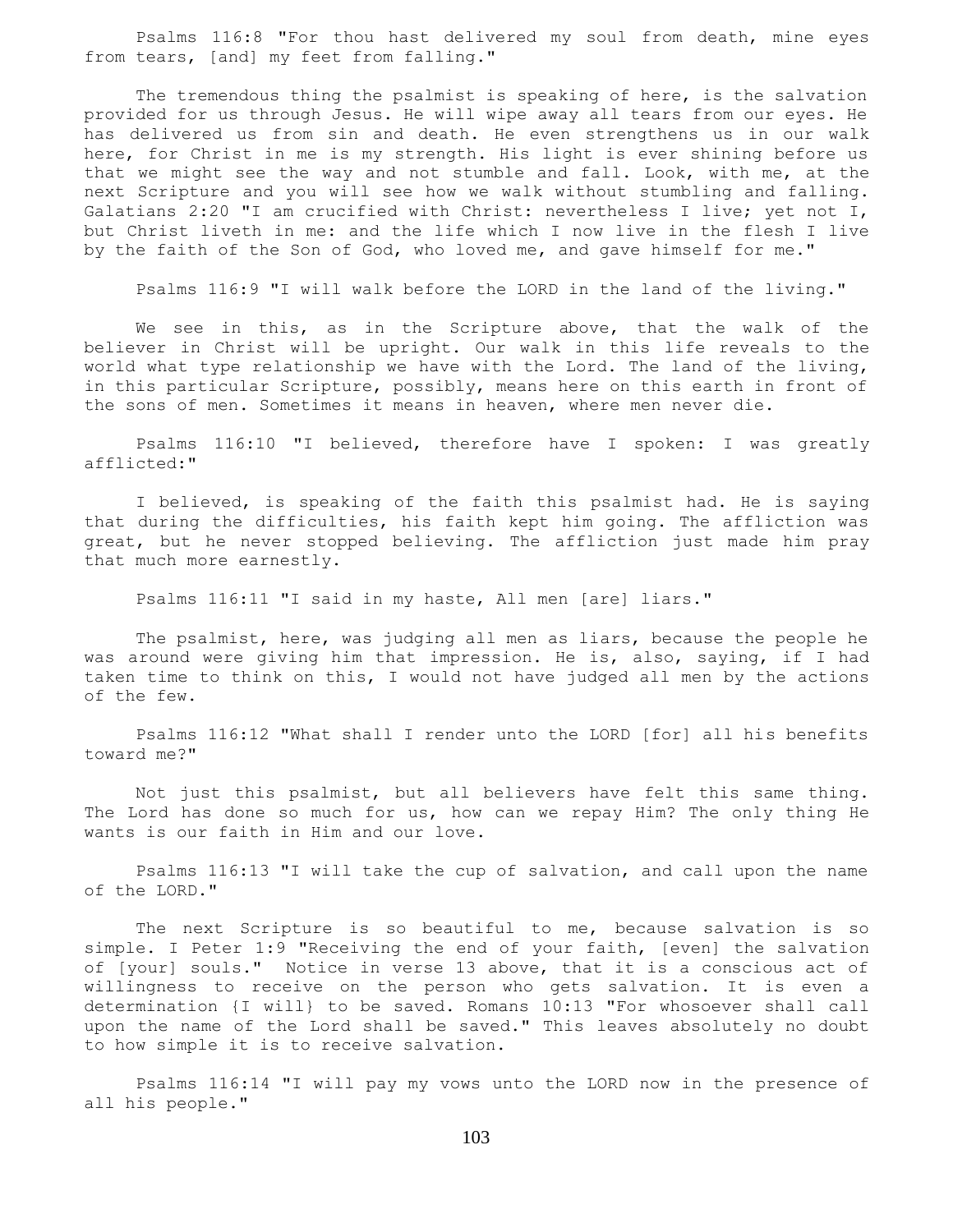The psalmist has decided, that the rest of his life, he will spend fulfilling all the promises he made to God. He is not ashamed of his Lord. He will do this in the presence of the people. Whatever you promise God, you must do, without exception.

 Psalms 116:15 "Precious in the sight of the LORD [is] the death of his saints."

 I have been to funerals where the people had not confessed belief in the Lord, and their funerals are very sad. On the other hand, I have been to funerals of some dear old saint, and I felt like shouting, not crying. We know that dear old saint is going home to heaven to be with their Lord. Sure, the Lord would think it precious. The saint that dies will spend all of eternity with Him. All the problems of life are over. Pain and suffering and crying is over. There shall be joy forevermore. It will be a glorious homecoming for the saint, when death of this body occurs.

 Psalms 116:16 "O LORD, truly I [am] thy servant; I [am] thy servant, [and] the son of thine handmaid: thou hast loosed my bonds."

 This psalmist is not only sure of his own state with the Lord, but is assured of his mother's standing with the Lord, as well. Notice, his mother was a handmaid of the Lord. He is free from the bonds of sin and death, and he knows he is free.

 Psalms 116:17 "I will offer to thee the sacrifice of thanksgiving, and will call upon the name of the LORD."

 The only thing that he can do for the Lord, is to thank Him. This, to me, is saying that as long as his life continues, he will be thanking God for the wonderful work of salvation that was wrought in his life. This thanksgiving will be part of his regular praise in prayer that he brings before God.

 Psalms 116:18 "I will pay my vows unto the LORD now in the presence of all his people,"

 This is not to be a private thing with the psalmist. He will do this publicly, so that all may see and benefit from this. He is not ashamed of the LORD, and he will tell everyone of his love for Him.

 Psalms 116:19 "In the courts of the LORD'S house, in the midst of thee, O Jerusalem. Praise ye the LORD."

 This is speaking of his place of worship. We hear people say that they worship God alone in the woods. This is alright, but there is a time to worship Him publicly. Jerusalem was where the temple stood, and this would be his choice of places to worship the LORD.

 We will continue on with this lesson by giving the 117th chapter of Psalms in metre.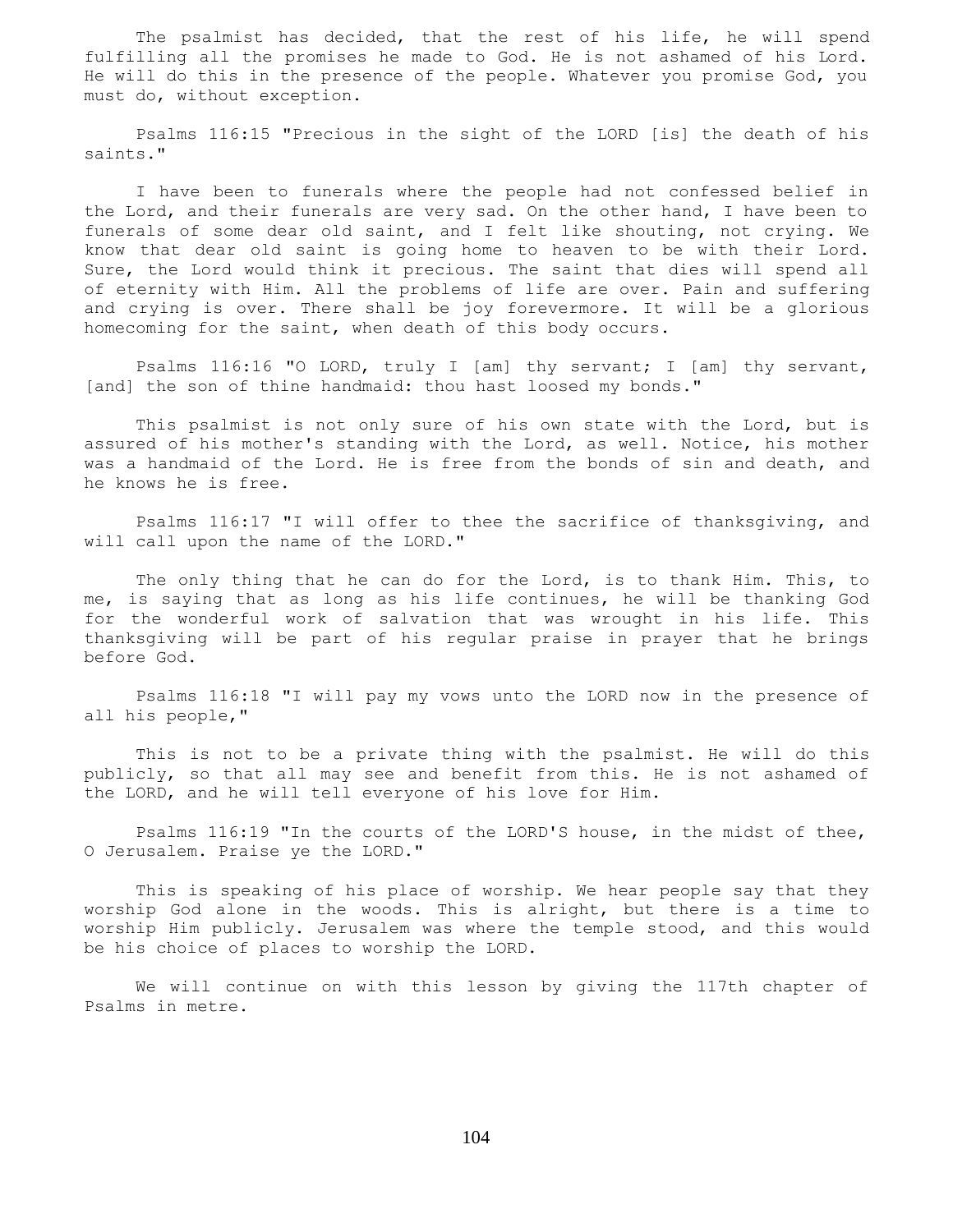- Verse 1 "O All ye nations of the earth, Praise ye the mighty Lord; And all ye people magnify His name with one accord."
- Verse 2 "For great to us his mercies are, And lovingkindnesses: His truth endures for evermore. The Lord O do ye bless."

We will now give the verse by verse study of the 117th Psalm. Psalms 117:1 "O Praise the LORD, all ye nations: praise him, all ye people."

 In chapter 116, we saw the psalmist determining to praise the Lord. In this Psalm, he is encouraging everyone everywhere to praise the Lord. This brings into the account of the Lord Jesus saying that people from all nations would love and serve the Lord. The psalmist here was most assuredly a Hebrew, and they thought at the time that this was written, that they were the only true people of God in the world. This, then, is a prophetic Scripture looking unto the time when all nations and people could worship the Lord.

 Why should we praise Him? Because He is our Creator and our Saviour. When should we praise Him? All the time, in every circumstance. How should we praise Him? With an humble heart. You can praise Him in song, in word, or in deed. You can even raise your hands in humble praise to Him. I will not tell you how to praise Him. Praise Him the way you feel in your heart.

 Psalms 117:2 "For his merciful kindness is great toward us: and the truth of the LORD [endureth] for ever. Praise ye the LORD."

 This is not speaking of just the Hebrews. It is speaking, again, prophetically of all people. This is a continuation of the first verse which is all people in all nations. His kindness is unmatched in all the world. He was merciful to each of us, while we were yet in sin. He saved us and prepared a wonderful place for us, to be with Him. He keeps His covenant to all generations. He not only tells the truth all the time, but is, in fact, the Truth. PRAISE YE THE LORD.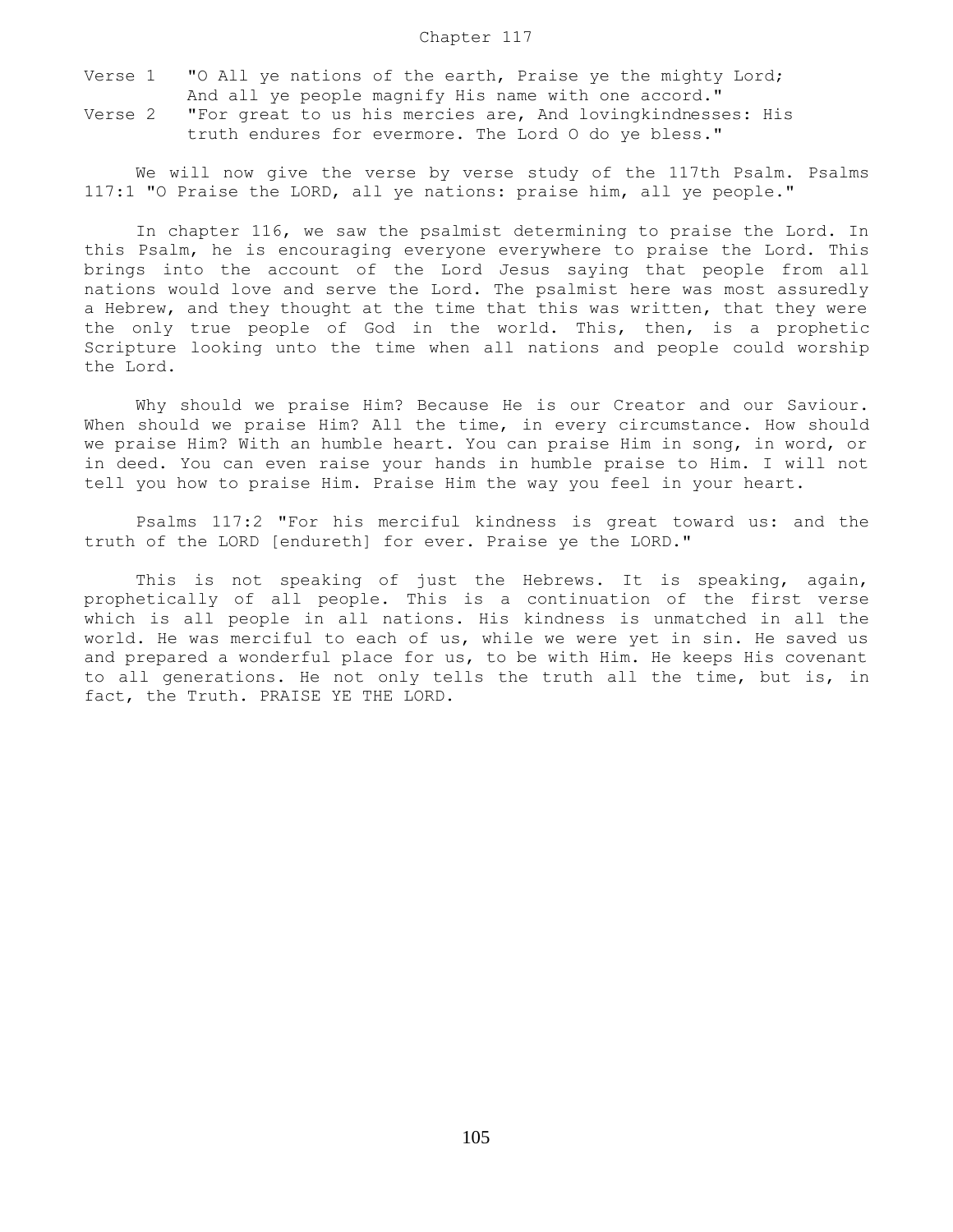1. I love the LORD, because he hath 2. What is different in the type of love we have, and the type of love the LORD has? 3. How long did the psalmist say, that he would call on the name of the LORD? 4. The sorrows of compassed me. 5. What is verse 3 describing? 6. What is the only solution to this problem? 7. When do we begin to die? 8. Who is our Deliverer? 9. Which bondage is the most urgent to be delivered from? 10. What is the one cry that brings help more quickly from God? 11. We all deserve to die for our sins we have committed. It is the and of God that saves us. 12. Quote 1 Corinthians chapter 1 verse 27. 13. How can there be perfect peace for the believer at all times? 14. Quote Proverbs chapter 16 verse 7. 15. Verse 8 tells of three things we have been delivered of, what are they? 16. Quote Galations chapter 2 verse 20. 17. What does our walk in this life reveal? 18. What is verse 10 saying about his faith? 19. What had he said in his haste? 20. How can we repay God for all that He has done for us? 21. Quote 1 Peter chapter 1 verse 9. 22. What does, I will, in verse 14, tell us? 23. How does the LORD feel about the death of the saints? 24. What does the psalmist call himself in verse 16? 25. What type of sacrifice did he offer in verse 17? 26. Where will he pay his vows? 27. What does verse 16 tell us of the psalmist's mother? 28. What was so special about Jerusalem, to the psalmist? 29. In the first verse of chapter 117, who are told to praise? 30. How do we know this was a prophetic statement? 31. Why should we praise Him? 32. When should we praise Him? 33. How should we praise Him? 34. He not only tells the truth, He is the \_\_\_\_\_\_\_. 35. How will you praise Him?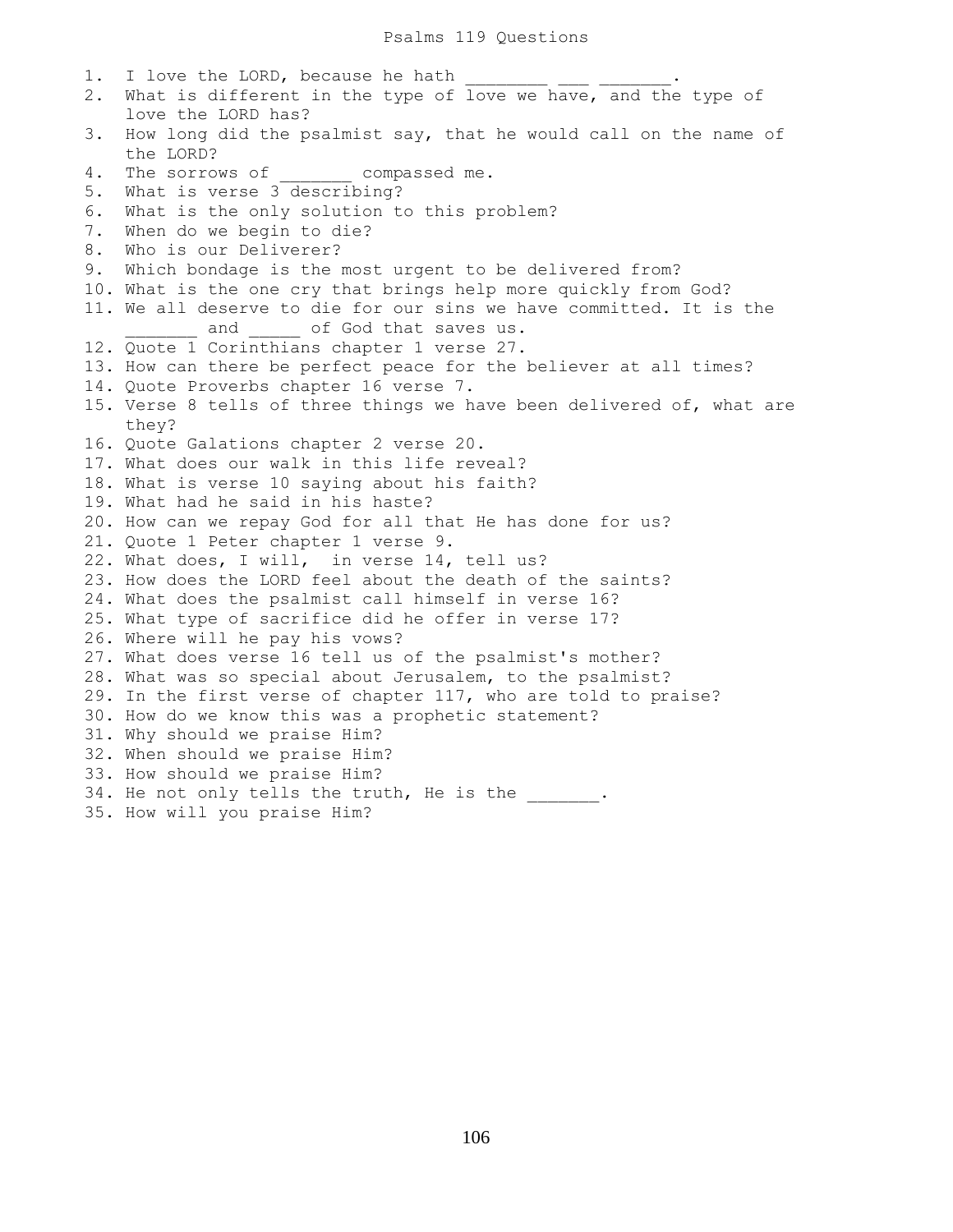#### PSALMS LESSON 120

We will begin this lesson by giving the 118th Psalm in metre.

## THE PSALMS OF DAVID IN METRE

Chapter 118

- Verse 1 "The Lord is good; O bless his name; His mercy ever is the same, And let the house of Isr'el say, His tender mercy lasts for aye.
- Verse 2 "Let Aaron's house this truth declare, Jehovah's mercies endless are. Let all that fear the Lord proclaim, His mercy ever is the same.
- Verse 3 "I called on God in time of grief; He heard my prayer, and sent relief. The Lord to rescue me is near; What man can do I will not fear.
- Verse 4 "The Lord doth take my part with those Who give me help against my foes; I my desire shall therefore see On those who hatred bear to me.
- Verse 5 "Better to trust the Lord Most High, Than on the help of men rely. Better to trust Jehovah's grace, Than confidence in princes place.
- Verse 6 "The nations all around me came; I'll them destroy in God's great name. They gathered, and around me came; I'll cut them off in God's great name.
- Verse 7 "Like bees they swarm in fiercest ire, They shall be quenched like thorns on fire. In God's great name I shall prevail, And those destroy who me assail.
- Verse 8 "Thou hast thrust sore at me to slay, But God has been my help and stay. My strength and song is God the Lord; To me he safety doth afford.
- Verse 9 "The voice of joy and saving grace Is in the just man's dwelling place; The right hand of the Lord above In mighty deeds, doth valiant prove.
- Verse 10 "The Lord's right hand is lifted high, The Lord's right hand doth valiantly. I shall not die, but live, and praise Jehovah's gracious works and ways.
- Verse 11 "Jehovah hath me chastened sore, But unto death did not give o'er Unfold the gates of righteousness, I'll enter in the Lord to bless.
- Verse 12 "This gate doth to the Lord belong, And hither shall the righteous throng. I will thee praise, for thou hast heard, And hast become my Saviour, Lord.
- Verse 13 "The stone which builders did disown Is now become chief corner-stone. This from Jehovah doth arise, And it is wondrous in our eyes.
- Verse 14 "This day God made; with cheerful voice In it we'll triumph and rejoice, Save now, O Lord we plead with thee; Lord, send us now prosperity.
- Verse 15 "Him ever blest do we proclaim, Who cometh in Jehovah's name; We from the place of his abode Have blest you in the name of God."
- Verse 16 "Jehovah is the God of might; And he to us hath given light. Bring to the altar's horns, and bind The sacrifice with cords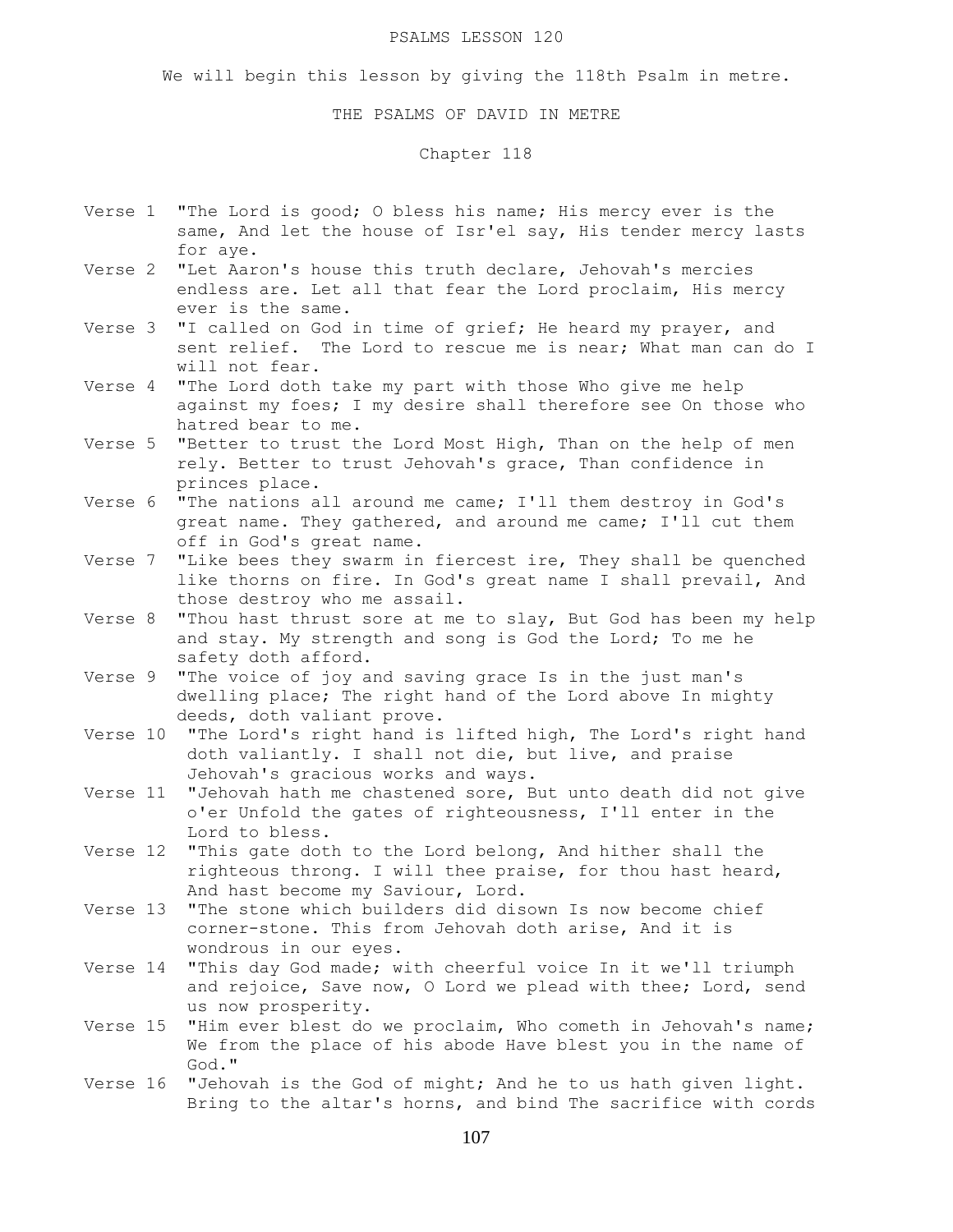confined.

Verse 17 "My God thou art; thee will I laud; I will exalt thee, O my God. The Lord is good; O praise his name; His mercy ever is the same.

 We will now begin the verse by verse study of the 118th Psalm. Psalms 118:1 "O give thanks unto the LORD; for [he is] good: because his mercy [endureth] for ever."

 Some believe this whole chapter of Psalms to be a song of praise to be sung in the temple when it was built. We see a reference to that very thing, here in Ezra. Ezra 3:10 "And when the builders laid the foundation of the temple of the LORD, they set the priests in their apparel with trumpets, and the Levites the sons of Asaph with cymbals, to praise the LORD, after the ordinance of David king of Israel." Ezra 3:11 "And they sang together by course in praising and giving thanks unto the LORD; because [he is] good, for his mercy [endureth] for ever toward Israel. And all the people shouted with a great shout, when they praised the LORD, because the foundation of the house of the LORD was laid." I personally, believe this to, also, be a prophetic Scripture of the Lord Jesus Christ the Chief Cornerstone.

Psalms 118:2 "Let Israel now say, that his mercy [endureth] for ever."

 This, also, can be two-fold. The physical house of Israel would certainly be able to say that His mercy endureth forever. They were able to build the temple. Spiritual Israel {Christians} could shout this even more, because the mercy of Jesus Christ is sufficient to save thousands and even millions of people for all generations. It is His great mercy that saves them, if they believe.

 Psalms 118:3 "Let the house of Aaron now say, that his mercy [endureth] for ever."

 This verse has to do with the physical house, because Aaron had been high priest. The earthly priesthood would have to do with the earthly sanctuary or temple.

 Psalms 118:4 "Let them now that fear the LORD say, that his mercy [endureth] for ever."

 This verse reaches much further than just the Hebrews. This is for all who fear Him. This includes the Christians. One reason to fear Him, is because we are not worthy to be saved. He saved us, because of His mercy toward us, not because of anything we did for Him.

 Psalms 118:5 "I called upon the LORD in distress: the LORD answered me, [and set me] in a large place."

 To pray in distress, would mean that this was a sincere prayer of the heart. We have spoken before of how this type prayer gets to the heart of God. The LORD takes him from the closed in place that he was in and freed him. This could have been a physical, or a spiritual, prison that he had been closed up in.

 Psalms 118:6 The LORD [is] on my side; I will not fear: what can man do unto me?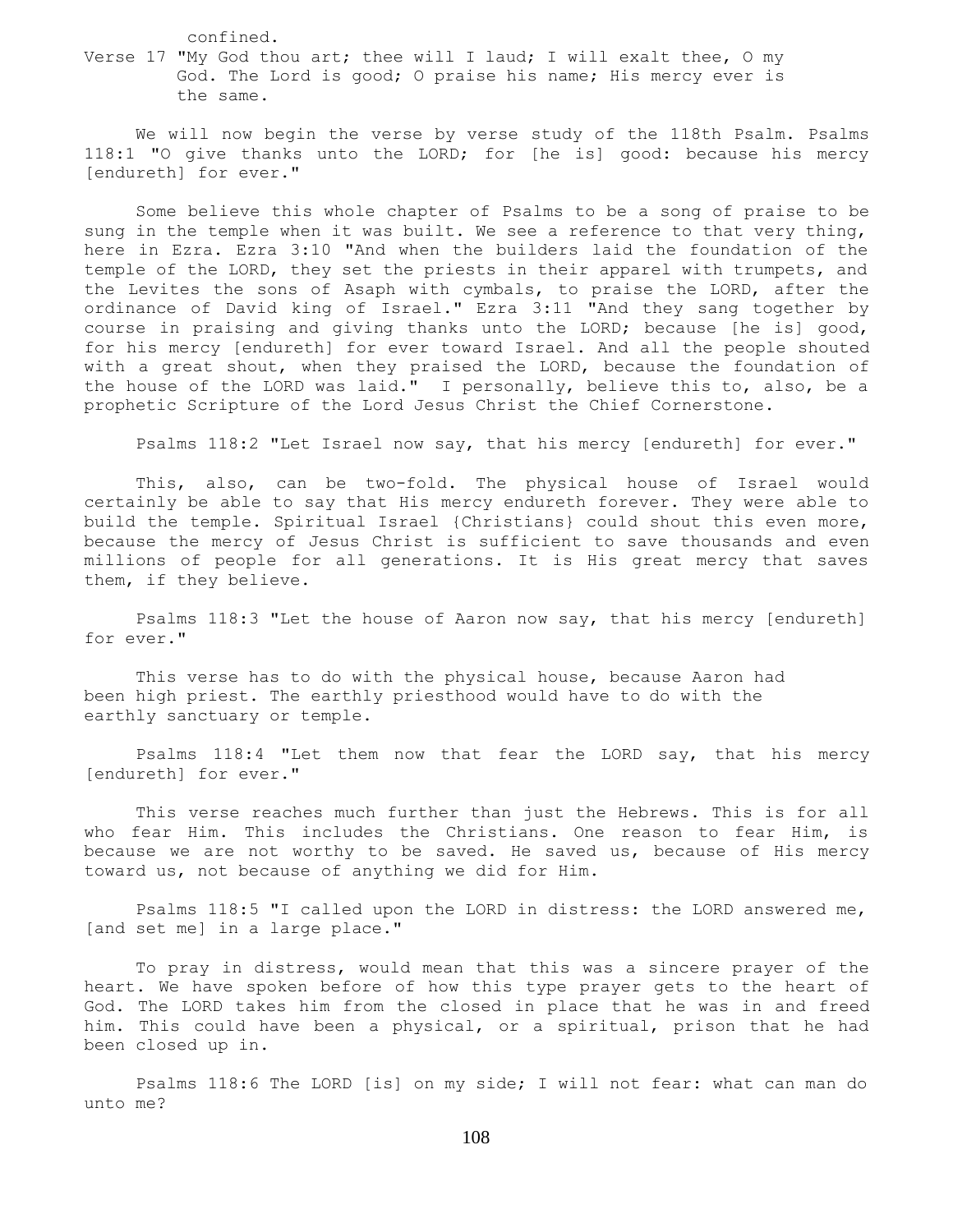Notice the act of the psalmist's will, in stating, I will not fear. This is very similar to the statement, Let not your heart be troubled. In many instances throughout the Bible, we are told to fear not. It is within our ability to fear, but it is not in our best interest. Those who put their trust in the LORD, should not fear. Fear, in a case like that, would be to say that we can not trust God. We must determine in our heart to trust God and not to fear. If God be for us, who can be against us? Man is no match for God. If God is fighting our battles for us, man can do us no harm. There is no reason to fear. Faith is the opposite of fear. Have faith!

 Psalms 118:7 "The LORD taketh my part with them that help me: therefore shall I see [my desire] upon them that hate me."

 The Lord said vengeance is mine. We are not to take vengeance ourselves. We are to let the Lord handle the problem. Those who offend the chosen of the Lord shall not prosper.

 Psalms 118:8 "[It is] better to trust in the LORD than to put confidence in man."

 If you place your confidence in man, he will let you down. The LORD will never let you down.

 Psalms 118:9 "[It is] better to trust in the LORD than to put confidence in princes."

 Even a prince is a man. They can not really be trusted any more than just an average man. Man, in his weakness, will disappoint you, because he is flesh. God will never let you down. Even though a prince, or anyone else who is in authority, is looked up to in the flesh, they many times have even more temptations, and may even succumb to some of them.

 Psalms 118:10 "All nations compassed me about: but in the name of the LORD will I destroy them."

 I believe the psalmist here to be David. We do know that he had trouble with the countries around him. We, also, know that God was with him in battle. He is very aware, that with the help of God, he can destroy these nations coming against him.

 Psalms 118:11 "They compassed me about; yea, they compassed me about: but in the name of the LORD I will destroy them."

 David had discovered when he was just a lad fighting Goliath, that his power in battle was the name of the LORD. We would do well to remember the very same thing, when the enemy surrounds us. We can not fail, if we do battle in the name of the LORD.

 Psalms 118:12 "They compassed me about like bees; they are quenched as the fire of thorns: for in the name of the LORD I will destroy them."

 Perhaps, the statement about the bees means that they were buzzing around David on every side. A thorn will pierce the skin, but it seems, here, that they were quenched before they even wounded David or his men. He says, again, that the power is in the name of the LORD.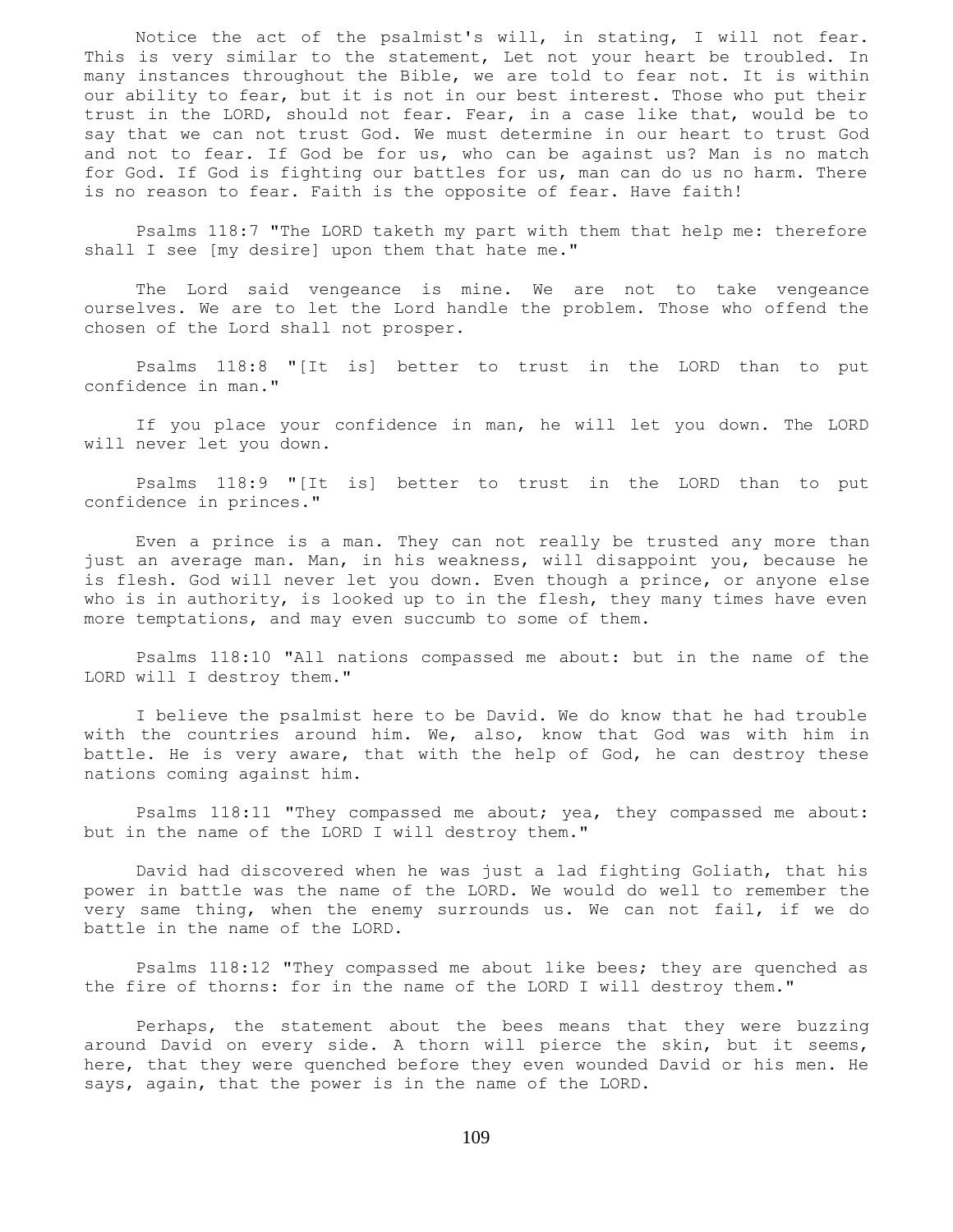Psalms 118:13 "Thou hast thrust sore at me that I might fall: but the LORD helped me."

 The enemies did attack David {thrust sore at me}, but they did not defeat David. If we were to look at this to get us a message for today, we would realize that the devil is like a roaring lion seeking whom he may destroy. We have the same help that David had here. We must use the name of the Lord. The 6th chapter of Ephesians gives us a few suggestions on how to fight this battle. Ephesians 6:10 "Finally, my brethren, be strong in the Lord, and in the power of his might." Ephesians 6:13 "Wherefore take unto you the whole armour of God, that ye may be able to withstand in the evil day, and having done all, to stand." Ephesians 6:14 "Stand therefore, having your loins girt about with truth, and having on the breastplate of righteousness;" Ephesians 6:15 "And your feet shod with the preparation of the gospel of peace;" Ephesians 6:16 "Above all, taking the shield of faith, wherewith ye shall be able to quench all the fiery darts of the wicked." Ephesians 6:17 "And take the helmet of salvation, and the sword of the Spirit, which is the word of God:"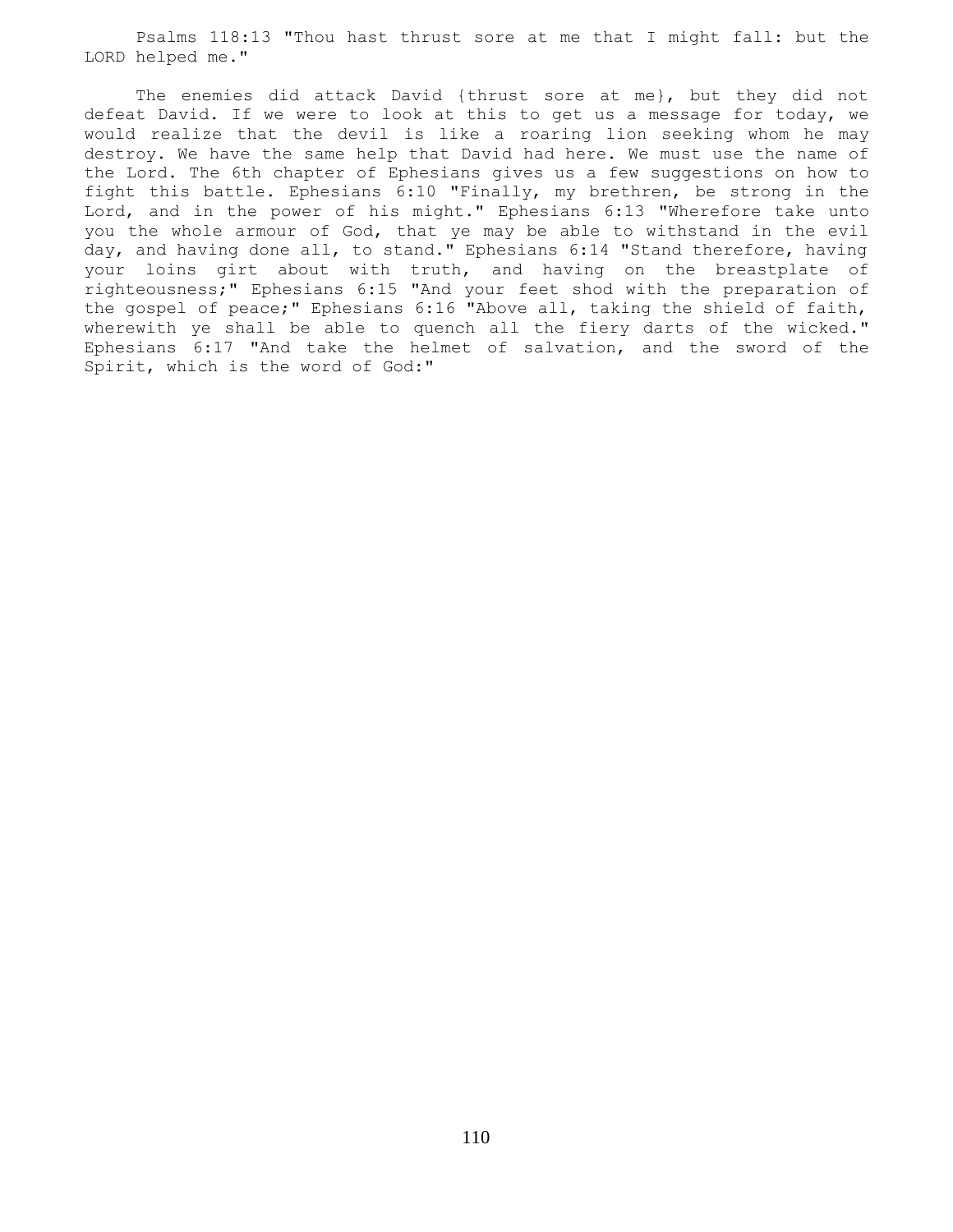Psalms 120 Questions

1. O give thanks unto the LORD; for He is 2. Where, in the Bible, is the Scriptures that make us think this Psalm is written to be sung at the opening of the temple? 3. What does the author believe about this Psalm? 4. How could verse 2 apply to Christians? 5. Who does the house of Aaron represent, and why? 6. Why did Jesus save us? 7. What is meant by the large place in verse 5? 8. What two words show the Psalmist determined not to fear, in verse 6? 9. If we fear, what are we saying about God? 10. What is the opposite of fear? 11. Those who offend the chosen of God, will not 12. It is better to \_\_\_\_\_\_\_\_\_\_\_\_\_\_\_\_\_\_\_ than to put confidence in man. 13. What happens, if you put your confidence in man? 14. Even a prince is a  $\_\_$ . 15. Even though nations compassed him about, he put his confidence in what? 16. When had David learned that God would help him in battle? 17. They compassed me about like  $\qquad \qquad$ 18. What does the statement {thrust sore at me} mean? 19. Today, what is the devil like? 20. What are we to use against the devil? 21. Describe our armour. 22. What are our loins to be girt around with? 23. What is the breastplate? 24. How are our feet shod?

25. What is the sword of the spirit?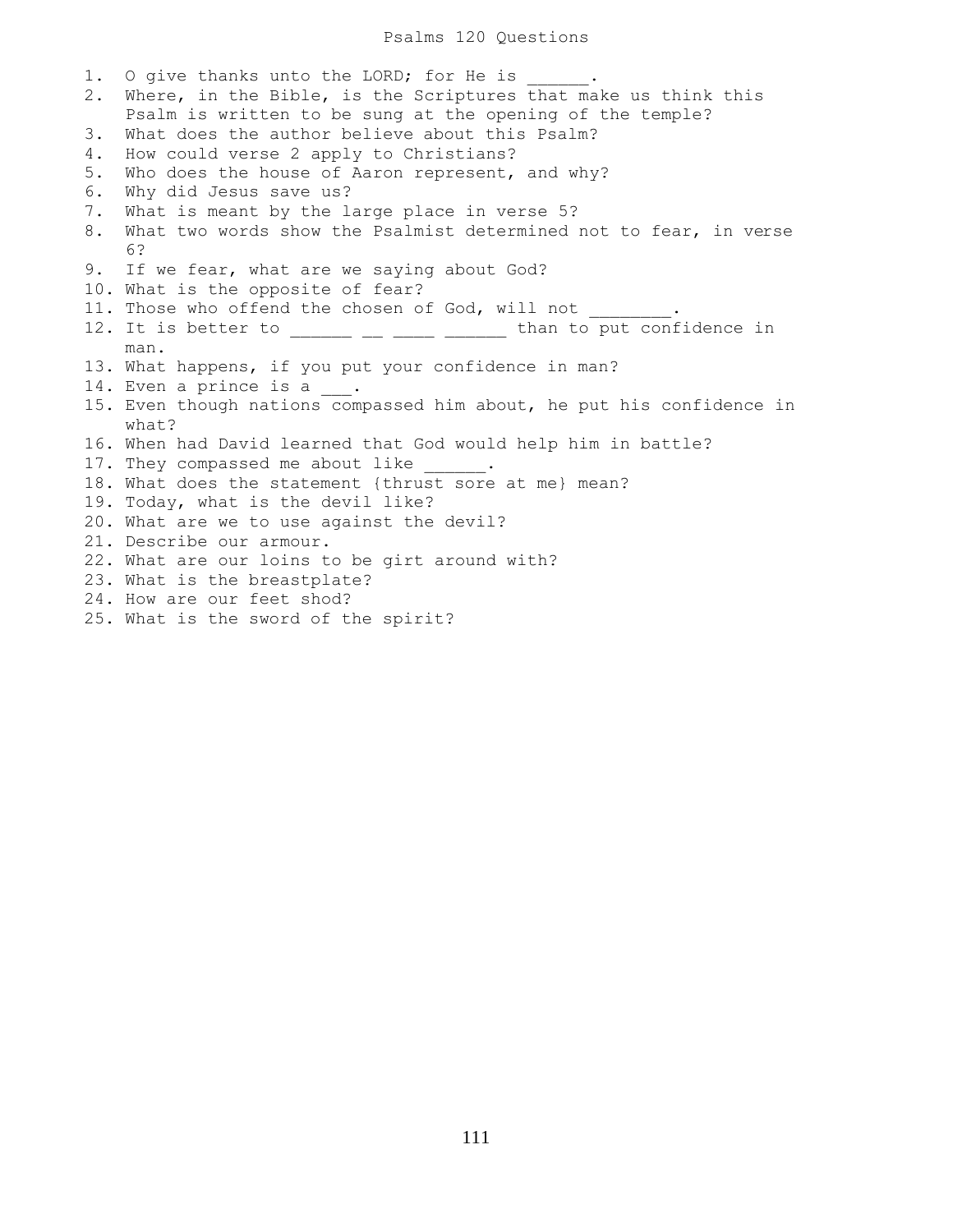### PSALMS LESSON 121

 We will continue with chapter 118 of Psalms. Psalms 118:14 "The LORD [is] my strength and song, and is become my salvation."

 In the last lesson, we were dealing with the way to win battles. It is the name of the Lord that defeats the enemy. We, also, saw in chapter 6 of Ephesians just how to battle the powers and principalities that come against the believers. Now, we see that David is saying, His strength and song is the LORD. We all know that the Lord Jesus Christ brought salvation to the world. I Timothy 4:10 "For therefore we both labour and suffer reproach, because we trust in the living God, who is the Saviour of all men, specially of those that believe." Acts 4:12 "Neither is there salvation in any other: for there is none other name under heaven given among men, whereby we must be saved."

 Psalms 118:15 "The voice of rejoicing and salvation [is] in the tabernacles of the righteous: the right hand of the LORD doeth valiantly."

 Notice, that tabernacles is plural in the verse above. Tabernacle, in the verse above, means tent, dwelling place, or covering. This, then, is saying that the righteous {those in right standing with God} dwell in salvation, and they are rejoicing because of it. The Right Hand of the LORD is Jesus Christ. Salvation is not something that is received every once and a while, but is in fact a state of being saved. The Right Hand in the verse above was the Author of our salvation.

 Psalms 118:16 "The right hand of the LORD is exalted: the right hand of the LORD doeth valiantly."

 Since we have established the fact that the Right Hand, here, is Jesus Christ, let's look at just how exalted He will be. Philippians 2:9 "Wherefore God also hath highly exalted him, and given him a name which is above every name:" Philippians 2:10 "That at the name of Jesus every knee should bow, of [things] in heaven, and [things] in earth, and [things] under the earth;" Philippians 2:11 "And [that] every tongue should confess that Jesus Christ [is] Lord, to the glory of God the Father."

 Psalms 118:17 "I shall not die, but live, and declare the works of the LORD."

 We know that the Lord Jesus Christ defeated death, when He rose from the grave. Because He rose from the grave, We will rise from the grave, also, and will live {not die} with him eternally. This mortal shall take on immortality. To learn more about this, read in chapter 15 of first Corinthians beginning with the 35th verse. Read to the end of the chapter.

 Psalms 118:18 "The LORD hath chastened me sore: but he hath not given me over unto death."

 We read that whom the Lord loveth He chasteneth. This is like a loving parent correcting a child.

 Psalms 118:19 "Open to me the gates of righteousness: I will go into them, [and] I will praise the LORD:"

112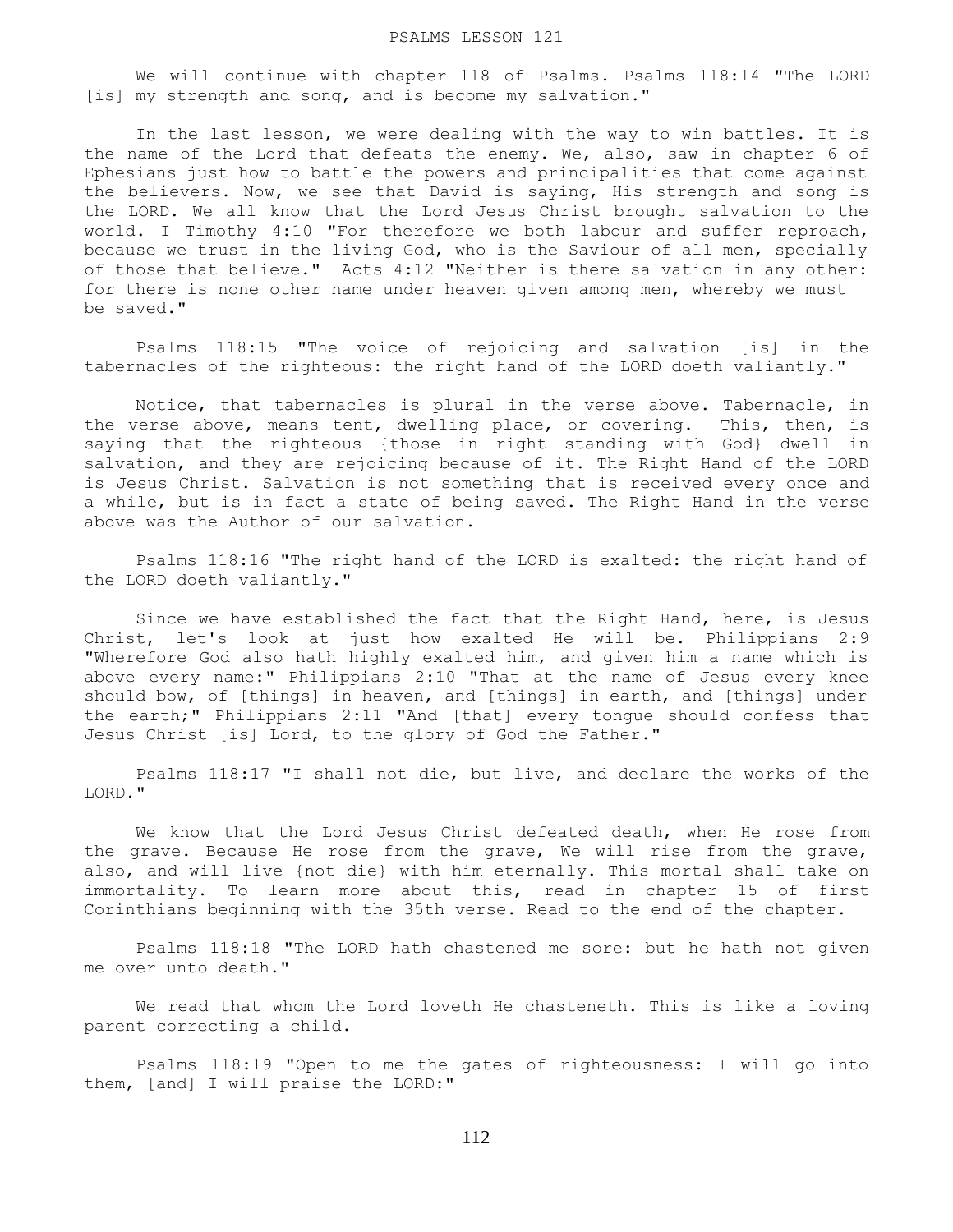Jesus is the gate {the Way} that we enter into righteousness. He put us in right standing, when He shed His blood to cleanse us from all unrighteousness. The temple curtain tore from the top to the bottom, when Jesus gave His body on the cross for you and me. The way to the Father had been closed. Now, the shed blood of the Lord Jesus has opened the way to the throne of God and to the Father for all who would believe. The gate is open, but it is our obligation to go therein. What a reason to praise the Lord, this is!

 Psalms 118:20 "This gate of the LORD, into which the righteous shall enter."

 The righteous are those who have been washed in the blood of the Lamb, and put in right standing with God, because they believe. Romans 4:3 "For what saith the scripture? Abraham believed God, and it was counted unto him for righteousness." Abraham was the father of all the believers. We, like Abraham, are righteous, because we believe in the Lord Jesus Christ. This gate is the entrance to heaven. We must come through faith in Jesus Christ as our Lord and Saviour to enter into eternal life in heaven. This really will be a glorious restoration of the garden of Eden. The big difference is, there is no temptation here. This is, also, the place that Jesus told the thief he would be with Him. It is Paradise.

 Psalms 118:21 "I will praise thee: for thou hast heard me, and art become my salvation."

 There is no better reason to praise Him, than the fact that He saved you. Salvation is available to all, but to receive it, we must believe in the Lord. Repent of your sins, and ask Jesus to save you, He will not turn you down.

 Psalms 118:22 "The stone [which] the builders refused is become the head [stone] of the corner."

 This is a prophetic Scripture, speaking of the Lord Jesus who was rejected by the builders. The Corner-stone, here, is the Lord Jesus. He it is who stands at the corner and brings both Jew and Gentile together in Him. We could get into this in great length, but read our study on the 2 sticks that become one in Ezekiel chapter 37. Jesus is the focal point of the Bible. He is in all the books of the Bible. Matthew 21:42 "Jesus saith unto them, Did ye never read in the scriptures, The stone which the builders rejected, the same is become the head of the corner: this is the Lord's doing, and it is marvelous in our eyes?" This Scripture in Psalms is the one Jesus was speaking of.

 Psalms 118:23 "This is the LORD'S doing; it [is] marvellous in our eyes."

 This was the plan from the beginning of the world. The 2 walls that fit together are the physical and the spiritual house of Isreal. Who, but God, could figure out so grand a plan that He might save all of mankind by.

 Psalms 118:24 "This [is] the day [which] the LORD hath made; we will rejoice and be glad in it."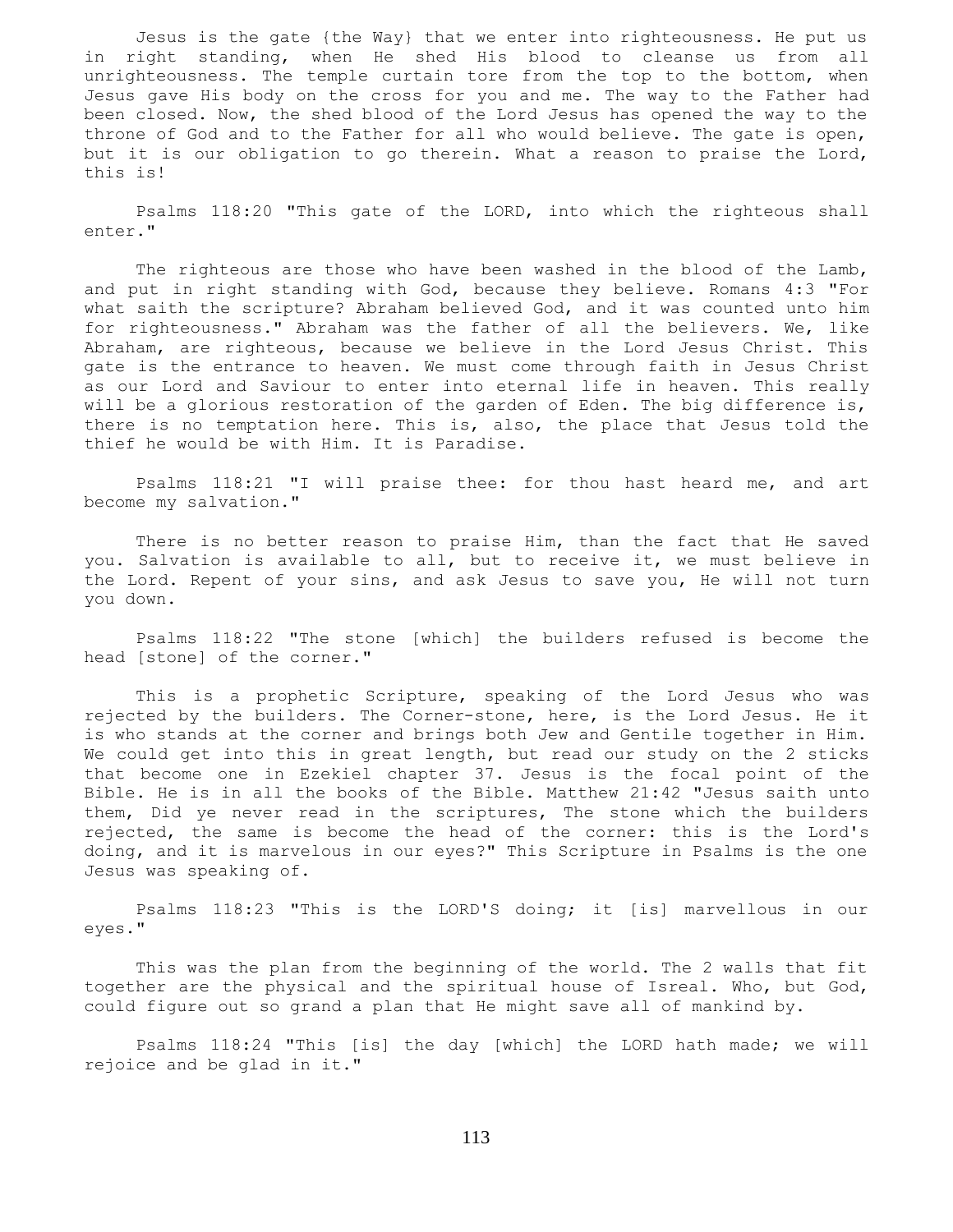There is a set day of God for everything to be done. The Lord has made all the days. He had a set time to send the Messiah {the Lord Jesus Christ} to the earth as Saviour. We saw that there was a set time for Jesus to be crucified. We know this, because He was in their midst preaching and healing daily, and they could not capture Him. It had to be the day that the Lord had planned for it to be. There was a set day for Him to rise from the tomb. There is a set day for His return to the earth. God has it all figured out. Praise God! This is the day that the LORD hath made. I determine in my heart that I will rejoice and be glad in it.

 Psalms 118:25 "Save now, I beseech thee, O LORD: O LORD, I beseech thee, send now prosperity."

 This prosperity is of the spirit, because it has to do with salvation. I believe this is speaking of the time when God will pour out of His Spirit on all flesh. Acts 2:17 "And it shall come to pass in the last days, saith God, I will pour out of my Spirit upon all flesh: and your sons and your daughters shall prophesy, and your young men shall see visions, and your old men shall dream dreams:"

 Psalms 118:26 "Blessed [be] he that cometh in the name of the LORD: we have blessed you out of the house of the LORD."

 Those who minister must be careful to come in the name of the Lord. We can not preach effectively, unless it is in the name of the Lord. We can not praise effectively, unless it be done in the name of the Lord. We can not pray an effective prayer, unless it be in the name of the Lord Jesus Christ. We can not do any miracles in our name. It is the name of the Lord Jesus Christ that has the power to minister. We just have the authority to use His name.

 Psalms 118:27 "God [is] the LORD, which hath shewed us light: bind the sacrifice with cords, [even] unto the horns of the altar."

 The Light, spoken of here, is the Lord Jesus Christ. He is the Light of the world. If His Light does not shine in your spirit, you are in darkness and are lost. The strength {horns} of our sacrifice is in Jesus. Let His Light shine forth from you, because He is in you.

 Psalms 118:28 "Thou [art] my God, and I will praise thee: [thou art] my God, I will exalt thee."

 Notice the "my" here. The first mention of God here is EL. It means, among other things, Almighty. The last mention of God, here, is another word, Elohim which is plural. It means the Supreme God. This is the same as is in I John 5:7 "For there are three that bear record in heaven, the Father, the Word, and the Holy Ghost: and these three are one." This is the fulness of the Godhead, which mortal man does not fully understand. The praise of God should be continually in our mouth.

 As I am working on these lessons, it strikes me that God is so much above mankind that there is no way to fully understand or convey His greatness. All we can do is stand in awe of this Mighty God. To praise just seems so little to do. I want to fall down prostrate before Him, and worship Him with all that is within me.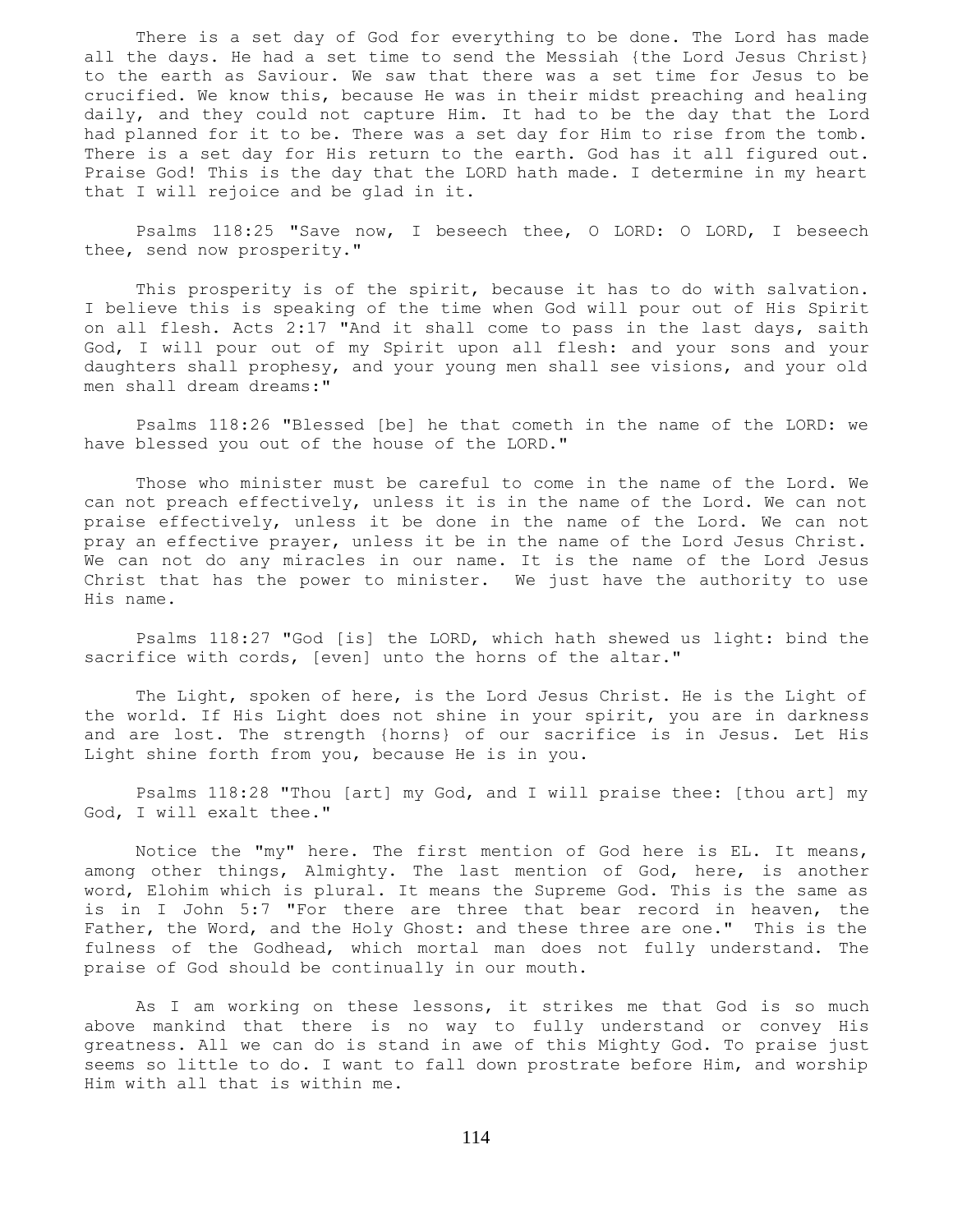Psalms 118:29 "O give thanks unto the LORD; for [he is] good: for his mercy [endureth] for ever."

This Psalm began and ended the same way. Having done and said all, we come back to the goodness of God and the mercy of God which will never end. This is reason enough to praise Him continually.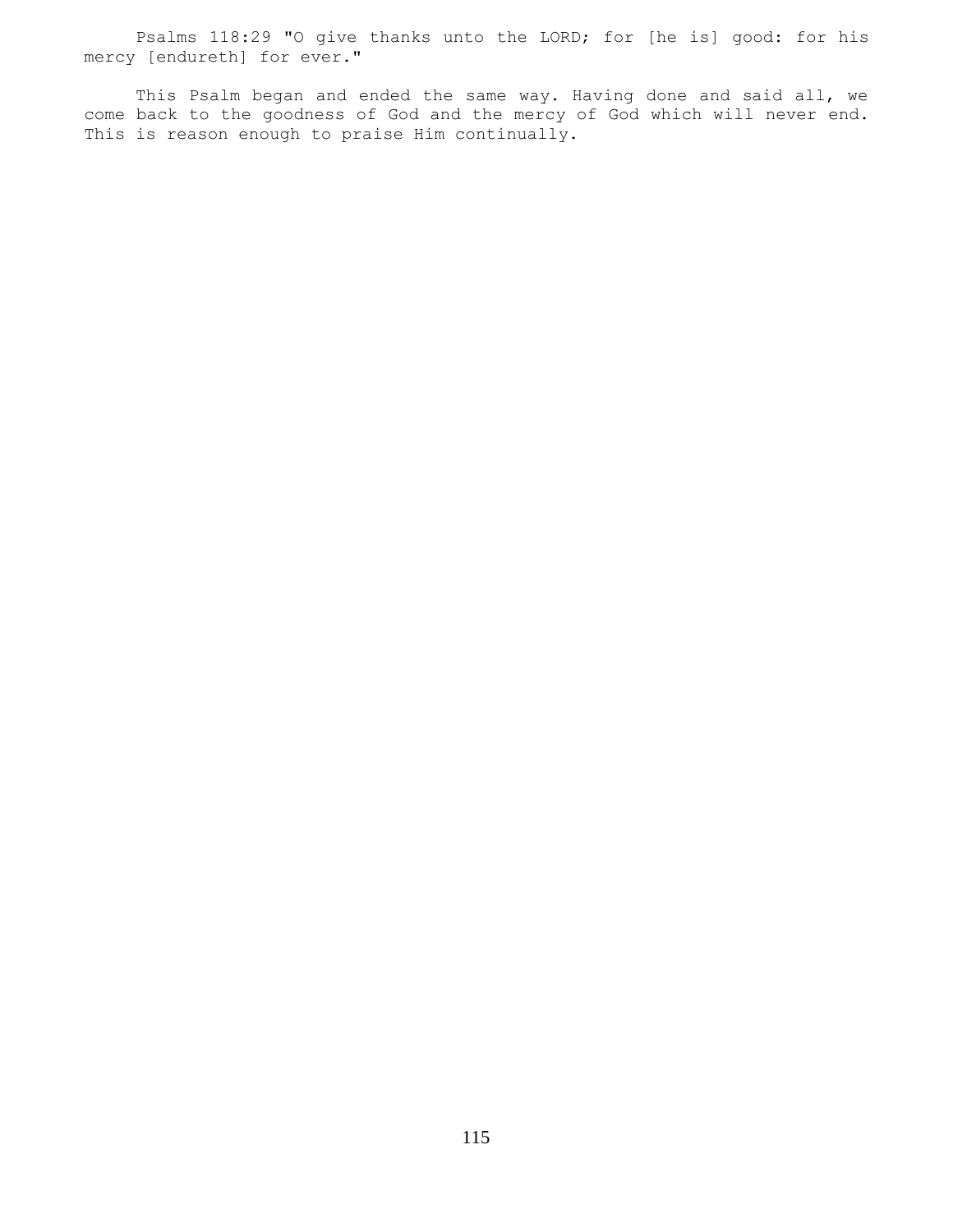1. The LORD is my strength and my song, and is become my \_\_\_\_\_\_\_\_. 2. Quote 1 Timothy chapter 4 verse 10. 3. Quote Acts chapter 4 verse 12. 4. What does tabernacle, in verse 15, mean? 5. What is verse 15 saying? 6. \_\_\_\_\_\_\_\_\_ is actually a state of being saved. 7. How exalted will the Right Hand of God be? 8. Where do we find the Scriptures that deal with the mortal taking on immortality? 9. Who does the Lord chasten? 10. What can you compare this chastening with? 11. Who is the Gate? 12. When did Jesus open the way for us to heaven and the Father? 13. What is our obligation in going to heaven? 14. Who are the righteous? 15. Heaven is really a glorious restoration of what? 16. What has the psalmist determined to do in verse 21? 17. The stone, which the builders refused, has become what? 18. Where does Jesus speak of the corner-stone in the New Testament? 19. What chapter in Ezekiel speaks of the two houses that come together in Jesus? 20. Who is the focal point of the Bible? 21. Name some things the Lord set a specific day to happen. 22. What is the prosperity in verse 25? 23. Quote Acts chapter 2 verse 17. 24. Ministers must minister in the  $\_\_$   $\_\_$   $\_\_$ 25. Who showed us Light? 26. What do horns symbolize? 27. In verse 28, who is the first mention of God referring to? 28. In verse 28, who is the second mention of God referring to? 29. Quote 1 John chapter 5 verse 7. 30. Quote Psalms chapter 118 verse 29.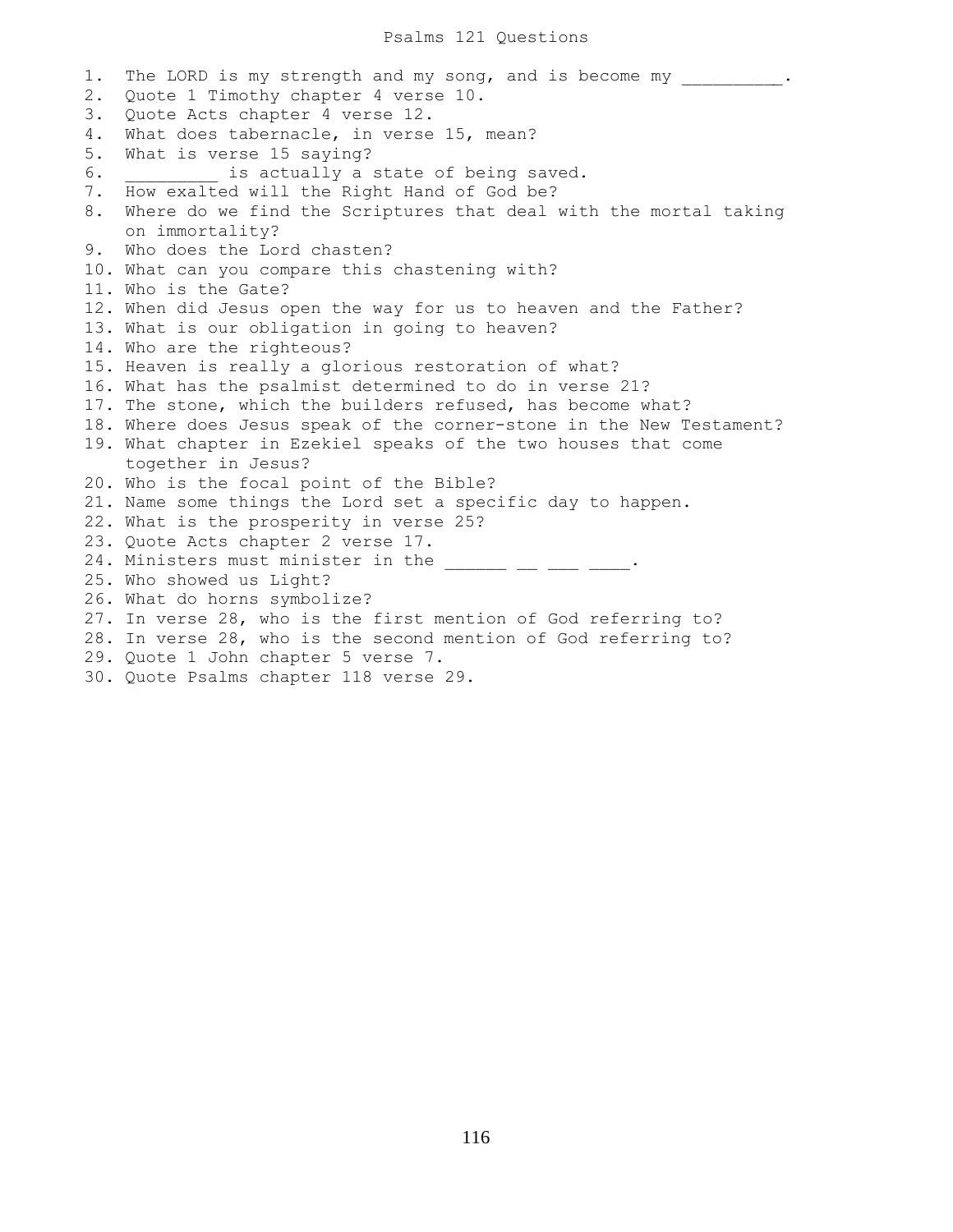We will now begin the verse by verse study of the 119th Psalm. This is the longest chapter in the entire Bible. Psalms 119:1 "{ALEPH.} Blessed [are] the undefiled in the way, who walk in the law of the LORD."

 We see, in this verse, the hope of a man to be as this one who walked in the law of the LORD. We have discussed before that there is a state beyond being saved and knowing the LORD as Saviour. There is a place in our growth, if we are truly to be the blessed of God, that we can do no less than to make Jesus Christ our Lord. To know Him as Lord means that we walk in His will. The law of the Lord is not grievous to those who love Him. Undefiled, in the Scripture above, means without blemish.

 Psalms 119:2 "Blessed [are] they that keep his testimonies, [and that] seek him with the whole heart."

 Testimonies means witness in the verse above. Jesus taught a beautiful Gospel of love, when He walked upon the earth as Saviour of mankind. We have talked so much about God not wanting the mind of man. He wants our heart. The testimony of Jesus was that He destroyed sin and death for all who will believe. He broke the curse that had been brought on mankind in the garden of Eden. Men and women who trust in the Lord Jesus Christ are no longer sons of men, but sons of God.

Psalms 119:3 "They also do no iniquity: they walk in his ways."

 This, again, is speaking of walking in the salvation you have received from the Lord Jesus. Repent is a very misused word. It is good to be sorry for your past sins, but repent means that you will turn from that old way of life and walk a brand new life with Jesus. In the new life, He will not only be with you, but He will be in you. Galatians 2:20 "I am crucified with Christ: nevertheless I live; yet not I, but Christ liveth in me: and the life which I now live in the flesh I live by the faith of the Son of God, who loved me, and gave himself for me." When we are baptized, we are buried with Christ and we rise to new life in Him. We must walk the path of this new life, and not go back into a sinful way of life again.

 Psalms 119:4 "Thou hast commanded [us] to keep thy precepts diligently."

 We are to carefully guard our salvation. It is the most prized possession we have. It leads to eternal life. We must not get careless about the things of God. Sin is separation from God.

Psalms 119:5 "O that my ways were directed to keep thy statutes!"

 The way of the Lord is lit up with the Light of Jesus. It must not be an uncertain path. We must gird up our mind and do the will of God. To receive the blessings of God, we must be obedient children to the Father. We must keep our feet on the path that leads to Him.

 Psalms 119:6 "Then shall I not be ashamed, when I have respect unto all thy commandments."

117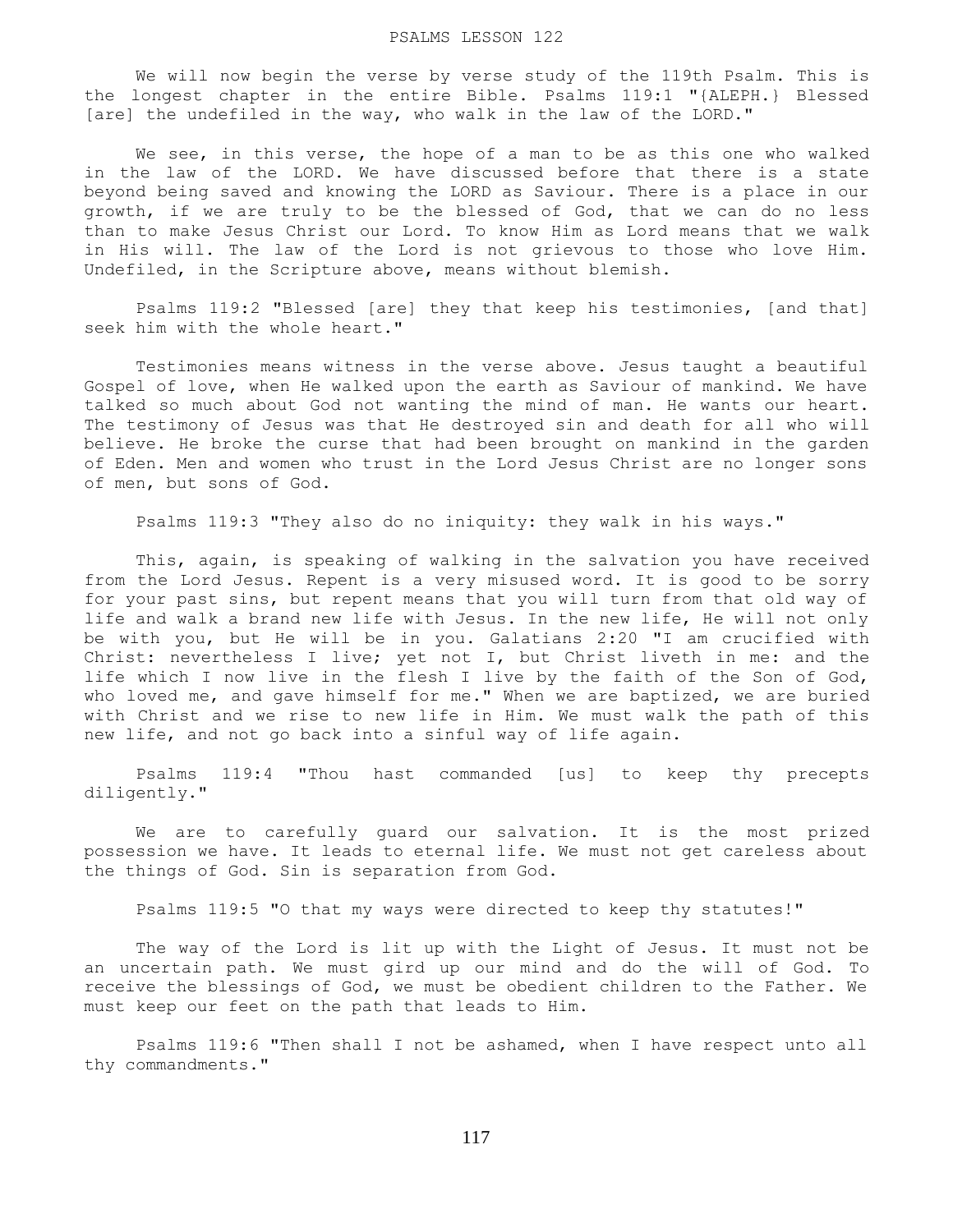Guilt and shame are the products of sin. Only those who have not kept their way are ashamed, when they face the Lord as Judge. When we keep His commandments, we will be eager to stand before Him and hear Him say well done.

 Psalms 119:7 "I will praise thee with uprightness of heart, when I shall have learned thy righteous judgments."

 We cannot do the will of God, until we know what that will is. The way to learn His will, is to study His Word {Bible}, for in it is the secret to life with Him. The only praise that can be pure is praise that originates in a heart stayed upon Him. Even our praise is sweeter when we have a clear conscience, and know that all is well with our soul.

Psalms 119:8 "I will keep thy statutes: O forsake me not utterly."

 To live the life that the Lord would have us to live, we must determine in our heart as this psalmist did to keep his statutes. This is a promise from the psalmist who would not be able to face the life without the Lord.

 Psalms 119:9 "{BETH.} Wherewithal shall a young man cleanse his way? by taking heed [thereto] according to thy word."

If there is one theme that goes through all of this chapter of Psalms, it is the Word. We must not only read the Word of God, but we must hide its teachings in our heart, so that we might not sin against God. The only way to be totally clean, is to be washed in the blood of the Lamb and be totally clean. His blood does not just cover sin, but does away with it.

 Psalms 119:10 "With my whole heart have I sought thee: O let me not wander from thy commandments."

 This Psalm sounds so much like David to me. He may have succumbed to the sin of the flesh at one time, but he was a man whose heart was pure before God. The desire of his heart was to please God at all times. Let me wander not from thy commandments, is so near to lead me not into temptation. The psalmist, here, is aware of the weakness in his flesh. He knows that only with the Lord directing his every decision, can he not wander into temptation.

 Psalms 119:11 "Thy word have I hid in mine heart, that I might not sin against thee."

 I look around me today and sin is on every side. It seems that the world has gone mad. Even many professing Christians are involved in a sinful life style. The problem with all of these people, is that they do not even know right from wrong. They have not hidden the Word {Bible} away in their heart. They do not even know what sin is. The Bible is our road-map through life. Those who do not carefully read the map, get lost. Some are so sure they do not need help, that they do not see the need for the Bible. How wrong they are. The secret to life is in God's Holy Word {Bible}. The determination of our hearts is to hide the Word of God so deeply in our heart that there will be no room for anything else. We will be so full of His Word that there will be no place for sinful desires. Sin originates in the heart. If the heart is full of God, you will not desire to sin.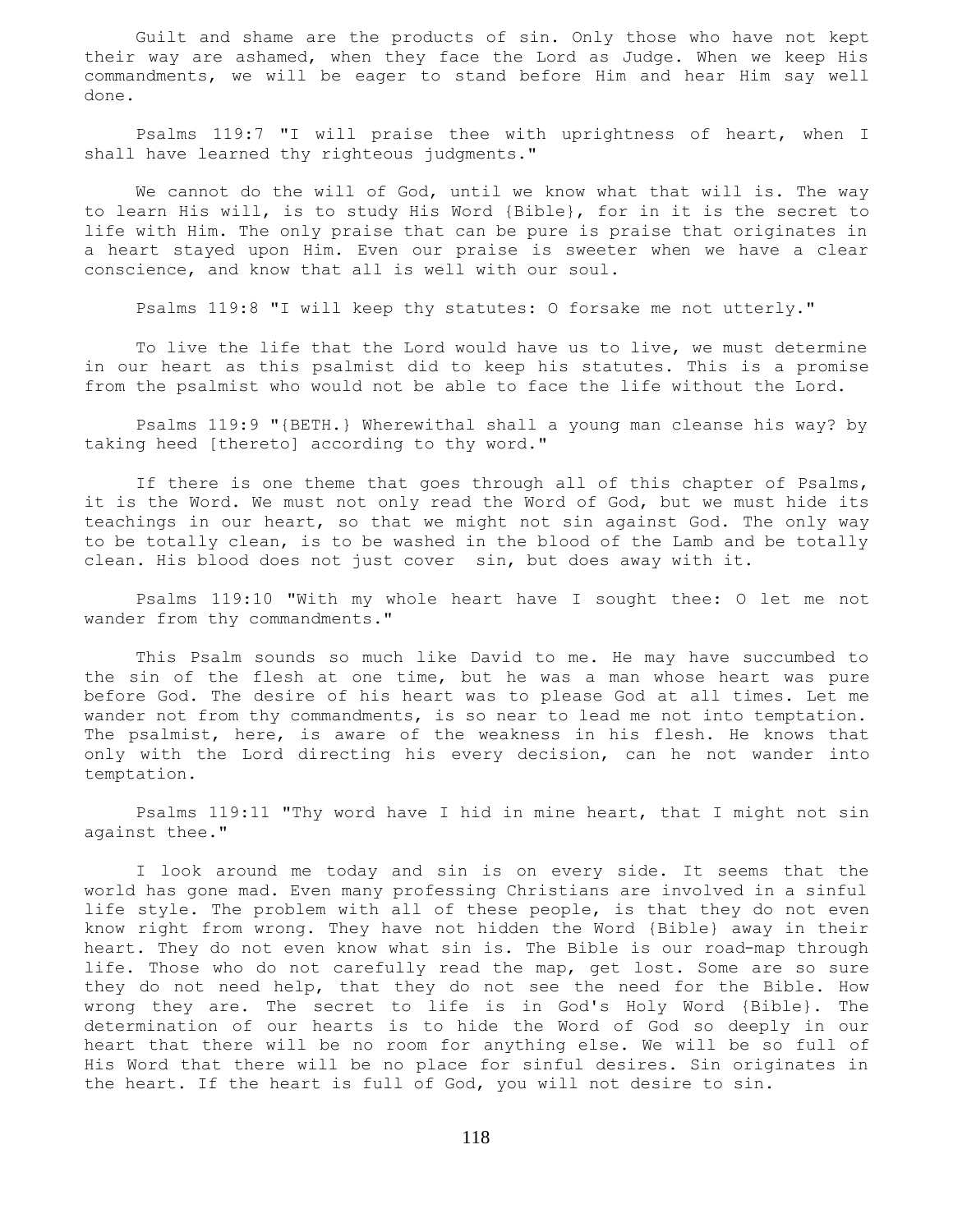Psalms 119:12 "Blessed [art] thou, O LORD: teach me thy statutes."

 This is the desire of all people, who have disciplined themselves to follow the Lord Jesus Christ. The disciples of old asked Jesus to teach them to pray. They, also, would get Jesus away from the world and ask Him to teach them what the parables He taught meant. Jesus sent all the believers a Teacher and guide. In the book of John, He promised to send the Comforter, who would guide and teach all of His Holy ways. John 14:26 "But the Comforter, [which is] the Holy Ghost, whom the Father will send in my name, he shall teach you all things, and bring all things to your remembrance, whatsoever I have said unto you." Notice, {bring to remembrance}. You must hear it, before it can be brought to remembrance. The Word of God {Bible} speaks truth to us.

 Psalms 119:13 "With my lips have I declared all the judgments of thy mouth."

This is a declaring by the psalmist, that the words coming from his lips are the teachings from the Lord's mouth. judgments, here, could, also, be spoken of as the true statements of the Lord. The judgments of the Lord are printed in red in most Bibles. It is a very good idea to concentrate on these Scriptures. They contain life.

 Psalms 119:14 "I have rejoiced in the way of thy testimonies, as [much as] in all riches."

 If the psalmist here is David, and I believe it is, then he had many of the material things of this earth that we call wealth. He is saying, that the Word of God is more valuable to him than all these material things. If you could keep only one of your worldly possessions and had to give all the other things up, would the thing you chose be your Bible? If not, material things are a god to you.

 Psalms 119:15 "I will meditate in thy precepts, and have respect unto thy ways."

 This is a very strong statement of commitment. He is saying, when I am not reading your Word, I will be thinking on its teachings. This is a man stayed upon God. When making decisions, He will see if the answer he is about to give, lines up with the Word of God. If it does not, he will change his answer, until it does line up with the Word. To have your mind stayed upon God is a very healthy situation. Thy ways are above my ways, O Lord. Teach me thy ways. Make thy ways my ways.

 Psalms 119:16 "I will delight myself in thy statutes: I will not forget thy word."

 Some men, who had been in prison for many years, said, the thing that kept them alive and with hope, was the Scriptures they could remember from their earlier teachings. Some of them even wrote every one they could remember in the sand of their prison floor. To know the Word of God and hide it away deep within yourself is one thing that no one can take away from you. It is pleasant to remember the teachings of the Lord. Nearly all true believers have many Scriptures they have memorized. In time of trouble, it gives you something to hang on to.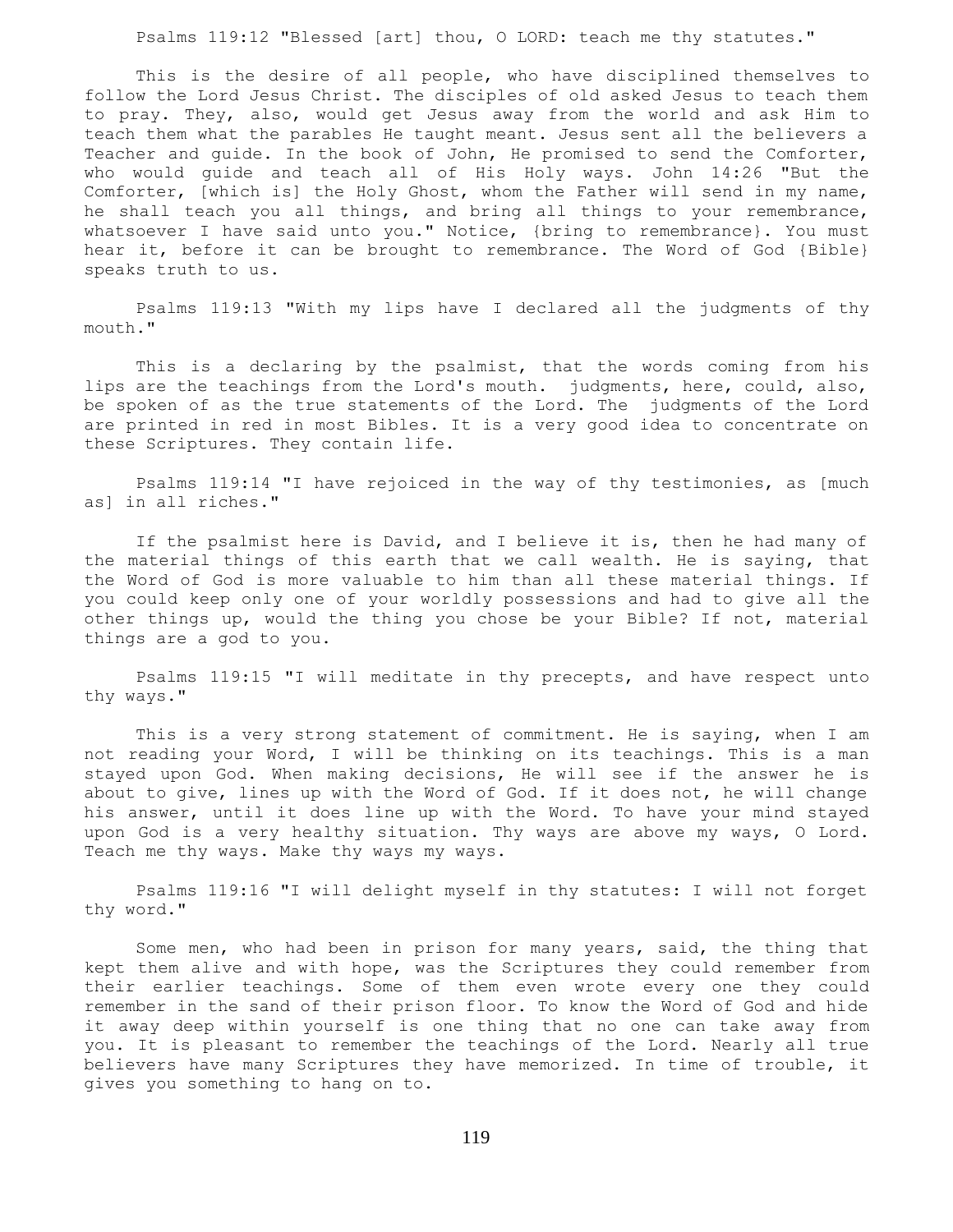If I had to summarize this lesson, I would say that the most urgent task in our life is to read the Word {Bible} and hide its teachings deep within our heart. Use it to help us through this life and quote it aloud to others who are searching for the truth. The two great powers in this world today, are the spoken and the written Word of God.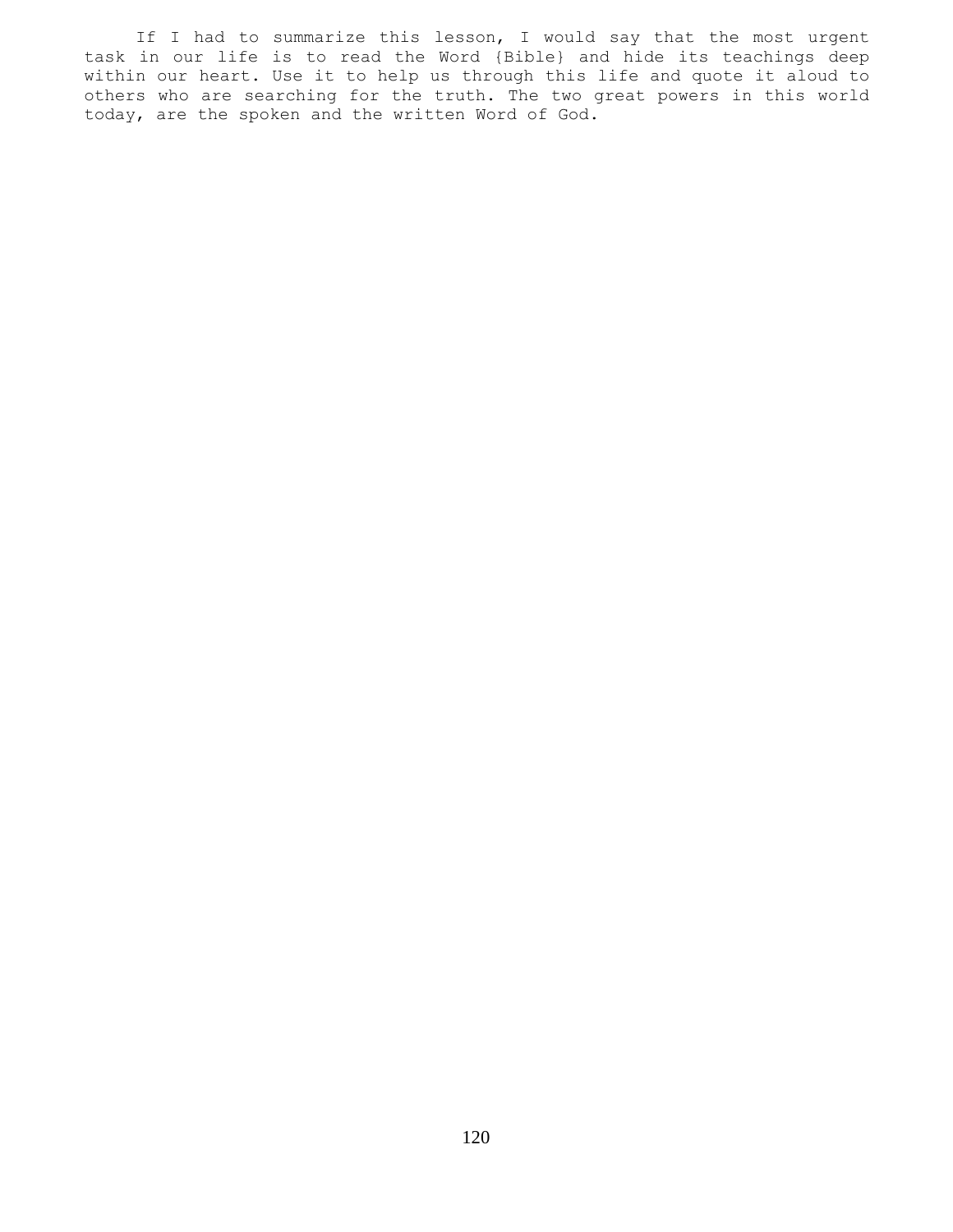1. Quote verse 1 of Psalms chapter 119. 2. What is a state beyond being saved, if we are growing in the Lord? 3. To know Him as Lord means that we walk in His \_\_\_\_. 4. What does undefiled, in verse 1, mean? 5. What does testimonies mean in verse 2? 6. What was the Gospel that Jesus taught? 7. When you receive Jesus as your Saviour and Lord, you are no longer sons of men, but of 8. God does not want our mind, He wants our . 9. What is verse 3 speaking of? 10. What does repent really mean? 11. Quote Galations chapter 2 verse 20. 12. What does the Christian's water baptism mean? 13. Thou hast commanded us to keep thy precepts 14. What is the most prized possession that we have? 15. Sin is separation from 16. What is the way of the Lord lit with? 17. and are the products of sin. 18. Who are ashamed, when they face the Lord as Judge? 19. What must we do, before we can do the will of God? 20. How can we learn the will of God? 21. What determination must we have, that is spoken of in verse 8? 22. What does the author believe to be the theme of this Psalm? 23. How is the only way to be totally clean? 24. David may have succumbed to the flesh, but his was stayed upon God. 25. Quote Psalms chapter 119 verse 11. 26. Why are some Christians living in sin? 27. What is the Word? 28. The \_\_\_\_\_\_\_\_\_ is our road-map through life. 29. What is the determination of the author about the Word of God? 30. What is the desire of all who have disciplined themselves to follow Jesus? 31. Who is our Teacher and Guide? 32. What is the statement {bring to remembrance} telling us? 33. What is the psalmist speaking with his lips in verse 13? 34. How can you separate the judgments of the Lord from the rest of the Bible? 35. What is more valuable to the psalmist than the material things of life? 36. Would you choose the Bible above all of your worldly possessions? 37. What does the word meditate tell us in verse 15? 38. Quote Psalms chapter 119 verse 16. 39. What kept some of the prisoners going, when they were locked up for years? 40. What is one thing that can never be taken away from you? 41. What are the two great powers in the world today?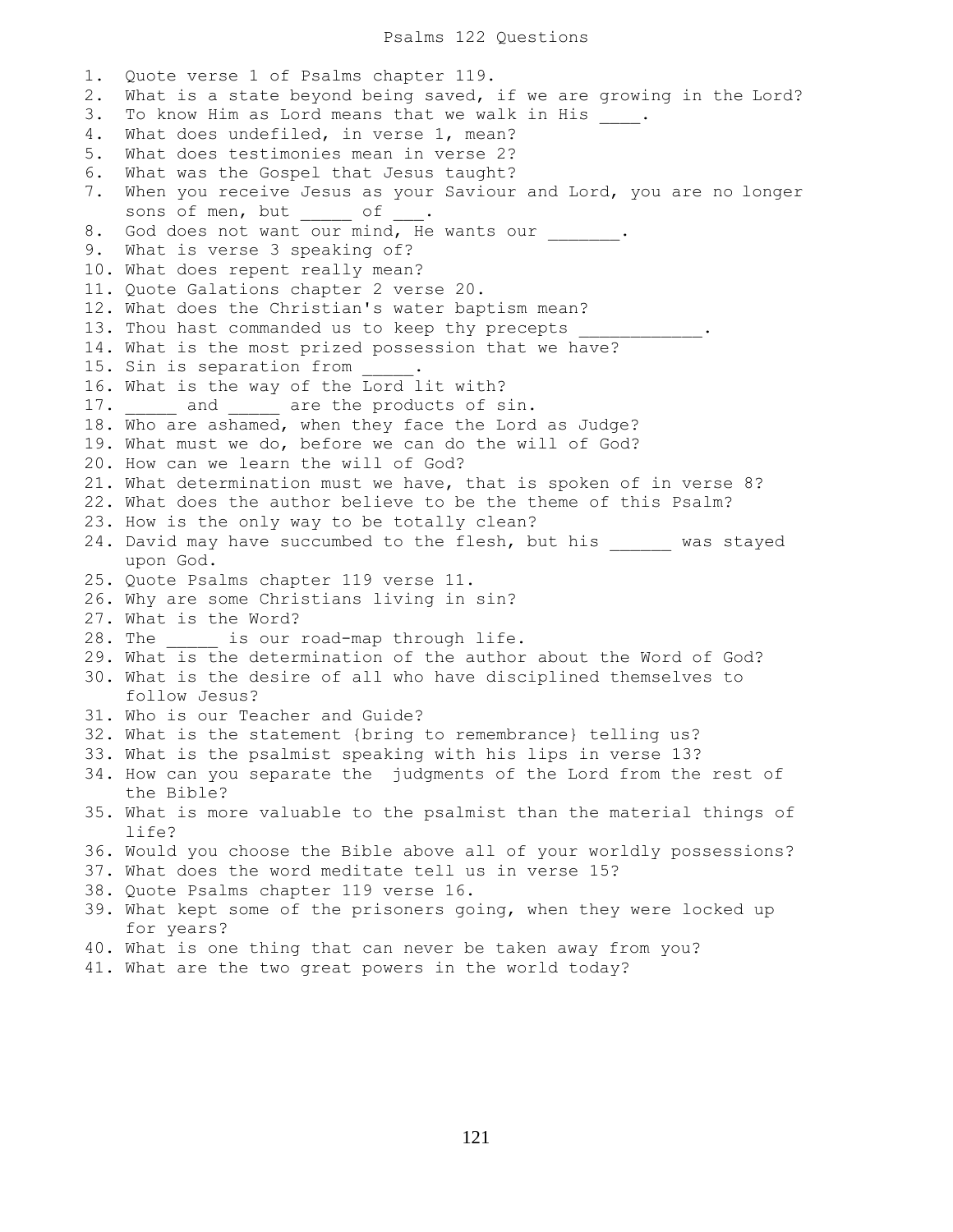We will continue with the verse by verse study of the 119th Psalm in Psalms 119:17 "{GIMEL.} Deal bountifully with thy servant, [that] I may live, and keep thy word."

 This dealing bountifully with thy servant shows us that the psalmist here has already made a decision to serve the Lord. We, also, know that this is not speaking of material blessings, because it says so that I might keep thy Word. This is speaking of an empowering from the Lord to better live and keep the word of God. It is as if he is asking to be baptized with the Holy Ghost, so that his life of serving would be more effective. His concern is living the right life, keeping the Word of God.

 Psalms 119:18 "Open thou mine eyes, that I may behold wondrous things out of thy law."

 Jesus taught that many have eyes to see, and yet they do not see. The psalmist here, and Jesus in His statement, are not speaking of seeing with the physical eyes. They are speaking of their understanding being opened, that they might know better the will of God. The law is actually an outward expression of the will of God. The Holy Spirit will lead you into all truth. The Holy Spirit is the Teacher and Guide. The disciples did not understand the parables that Jesus taught, until He opened their eyes of understanding. This is what this Scripture is speaking of. We sing a little chorus from the Bible at our church that says," Open my eyes Lord, I want to see Jesus".

 Psalms 119:19 "I [am] a stranger in the earth: hide not thy commandments from me."

 The psalmist, here, and all true believers in the Lord Jesus Christ, are aware that they do not belong in this sinful world with this worldly people. We are in the world, but not of the world. We are strangers passing through enemy territory. We are headed for our promised land, {heaven}. If we are to make the journey successfully, we must keep the commandments of God. We can not keep the commandments unless we know what they are. The psalmist here is saying, along with us, make me understand your commandments that I might keep them.

 Psalms 119:20 "My soul breaketh for the longing [that it hath] unto thy judgments at all times."

 In the flesh, we can not keep the judgments of God. To know that it was impossible to keep the judgments would break your heart. Even Paul, said that he wanted to do the will of God, but many times his flesh protested. The spirit of man desires to please God. The flesh of man wants to please his own flesh. The soul of man is the battle ground. Man must make his flesh obey the spirit, for his soul to be at peace.

 Psalms 119:21 "Thou hast rebuked the proud [that are] cursed, which do err from thy commandments."

 The proud do not want any one, or anything, telling them what to do. They want to do it their own way. The proud are cursed, because they do not humble themselves and seek the Saviour. The proud are not interested in

122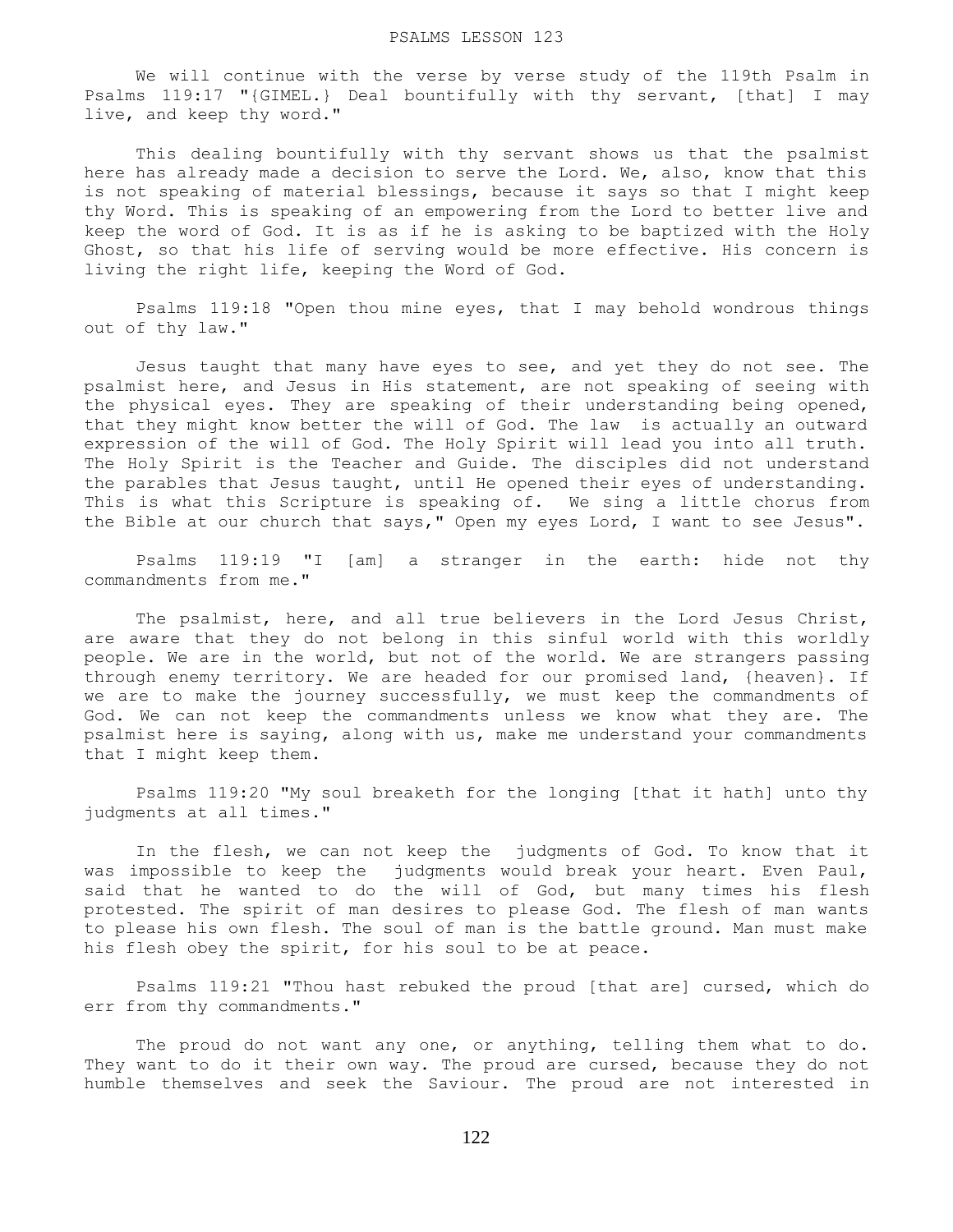doing the commandments of God, because they would not be in total control. The proud will not submit to the authority of God.

 Psalms 119:22 "Remove from me reproach and contempt; for I have kept thy testimonies."

The psalmist just has to be David, because this sounds just like him. He has kept the testimonies of the Lord in his heart. It is bad enough to feel the reproach of earthly friends, but David is saying he could not bear the contempt of God. He is asking, here, for all contempt and reproach to be removed.

 Psalms 119:23 "Princes also did sit [and] speak against me: [but] thy servant did meditate in thy statutes."

 The princes, mentioned here, are probably David's own sons. His sons did speak out against David, and worse than that, they tried to overthrow his rule. In all of David's troubles, he never stopped thinking on the things of God. He considered the law of God in all of His actions.

 Psalms 119:24 "Thy testimonies also [are] my delight [and] my counsellors."

 Worldly counsellors give bad advice. David is saying here, that his advice was found in the Lord's teachings. There are no problems that arise that the answer cannot be found in the Bible.

 Psalms 119:25 "{DALETH.} My soul cleaveth unto the dust: quicken thou me according to thy word."

 Jesus Christ is the quickening Spirit. I Corinthians 15:45 "And so it is written, The first man Adam was made a living soul; the last Adam [was made] a quickening spirit." Our body is but dust, and it shall surely return to dust. The psalmist, here, is sorrowful at his earthly connection. He will put his trust and hope in the Word of God.

 Psalms 119:26 "I have declared my ways, and thou heardest me: teach me thy statutes."

 This is possibly saying, I have repented and you heard me and forgave me. Teach me your ways so that I will not sin against God. I John 1:9 "If we confess our sins, he is faithful and just to forgive us [our] sins, and to cleanse us from all unrighteousness." I believe the psalmist, here, has sought and found forgiveness. Now he wants to be sure not to fall back into sin again. That is why he is asking to be taught God's statutes.

 Psalms 119:27 "Make me to understand the way of thy precepts: so shall I talk of thy wondrous works."

 Precepts, above, means mandate or the law collectively. When we truly understand the teachings of the Lord, then we can minister to others that they might know, also, the teachings of the Lord. The psalmist, here, is very well aware that the understanding of the ways of God are a gift from God. We can accumulate learning of the Word, but until the Lord opens our understanding of His Word, we can not have the wisdom it takes to be able to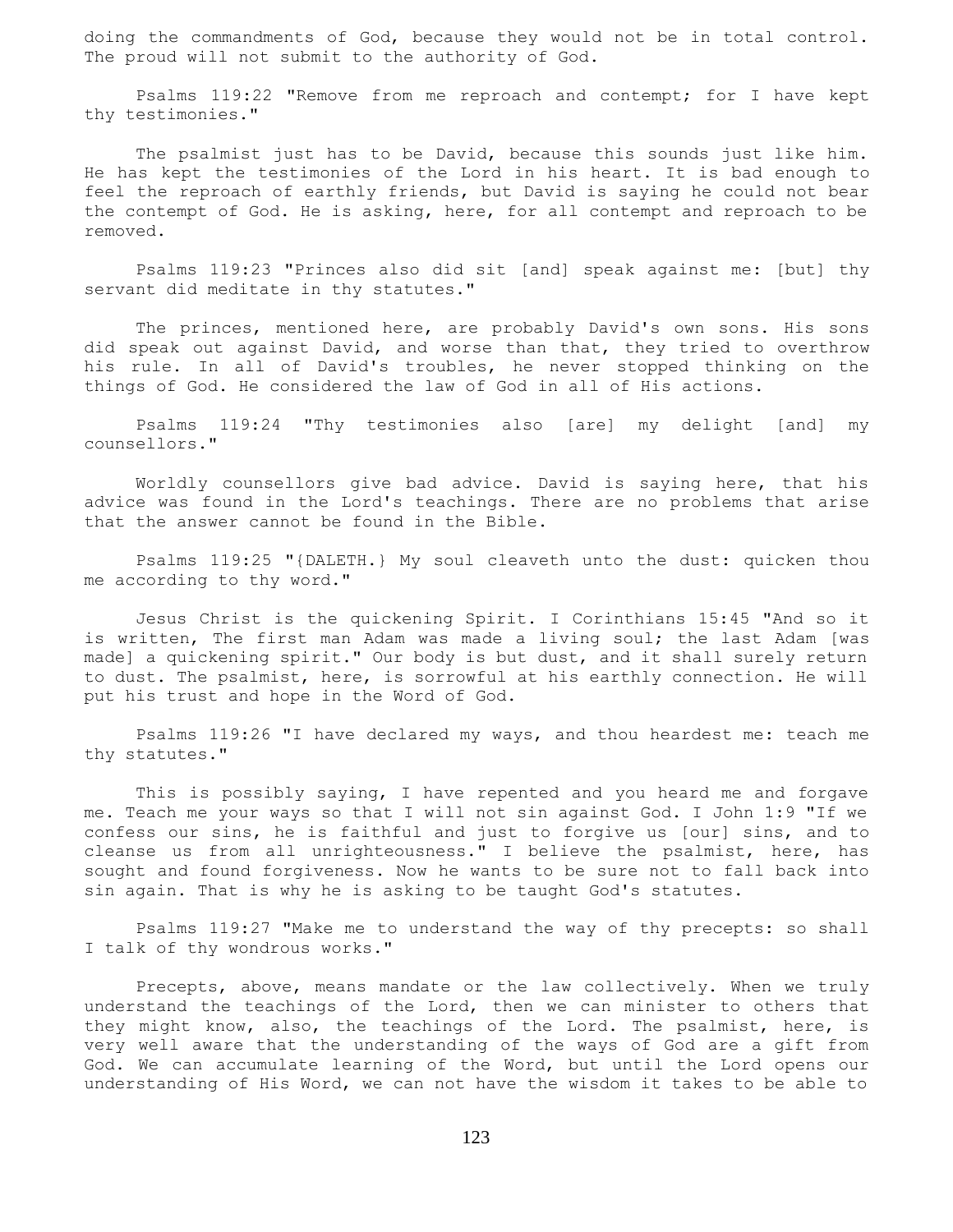apply it to our life. Wisdom is not accumulated learning, it is a gift from God.

 Psalms 119:28 "My soul melteth for heaviness: strengthen thou me according unto thy word."

 Strengthen my inner man is the request of the psalmist here. The sorrow in his heart is just about to melt him away. When we come to the end of ourself, then God takes over and makes us into what He would have us to be. II Corinthians 12:9 "And he said unto me, My grace is sufficient for thee: for my strength is made perfect in weakness. Most gladly therefore will I rather glory in my infirmities, that the power of Christ may rest upon me." When we get to the place where we are at the end of what we can do, then God takes over. Praise God! It is not in my power that I write these Bible studies. It is Christ in me.

 Psalms 119:29 "Remove from me the way of lying: and grant me thy law graciously."

 The psalmist is saying, that not only does he want to not lie himself, but he does not want anyone else to lie to him either. Those who love to and make a lie are listed as those headed for destruction. The grace of God takes the place of the law of God in our lives. Jesus fulfilled the law, that we might live under His grace.

 Psalms 119:30 "I have chosen the way of truth: thy judgments have I laid [before me]."

 Jesus is the Way and the Truth. There are only two ways to go in this life. One way is to follow after Truth. The other way is the way of Satan, who is the father of all lies. David has chosen the way of Truth. He has put the judgments of God before him and considered them, and has chosen to walk in Truth.

 Psalms 119:31 "I have stuck unto thy testimonies: O LORD, put me not to shame."

The psalmist is saying, here, that he has based everything he believes upon the testimonies of the Lord. He has based his life on the Word of God. We should say with David, here, that we have based our life upon the Word of God. We trust in the Living Word. Then he adds, as if there was a possibility that God's covenant with man is questionable, whether it will be kept. I know that David had no such feelings. This little addition here is showing the folly of such thinking. He is saying, keep covenant with me O Lord.

 Psalms 119:32 "I will run the way of thy commandments, when thou shalt enlarge my heart."

 To run, and not walk, shows an eagerness to do the commandments of God. The heart is what a man is. With a heart that is enlarged to the things of God, there would be wonderful activity in doing the commandments.

 Psalms 119:33 "{HE.} Teach me, O LORD, the way of thy statutes; and I shall keep it [unto] the end."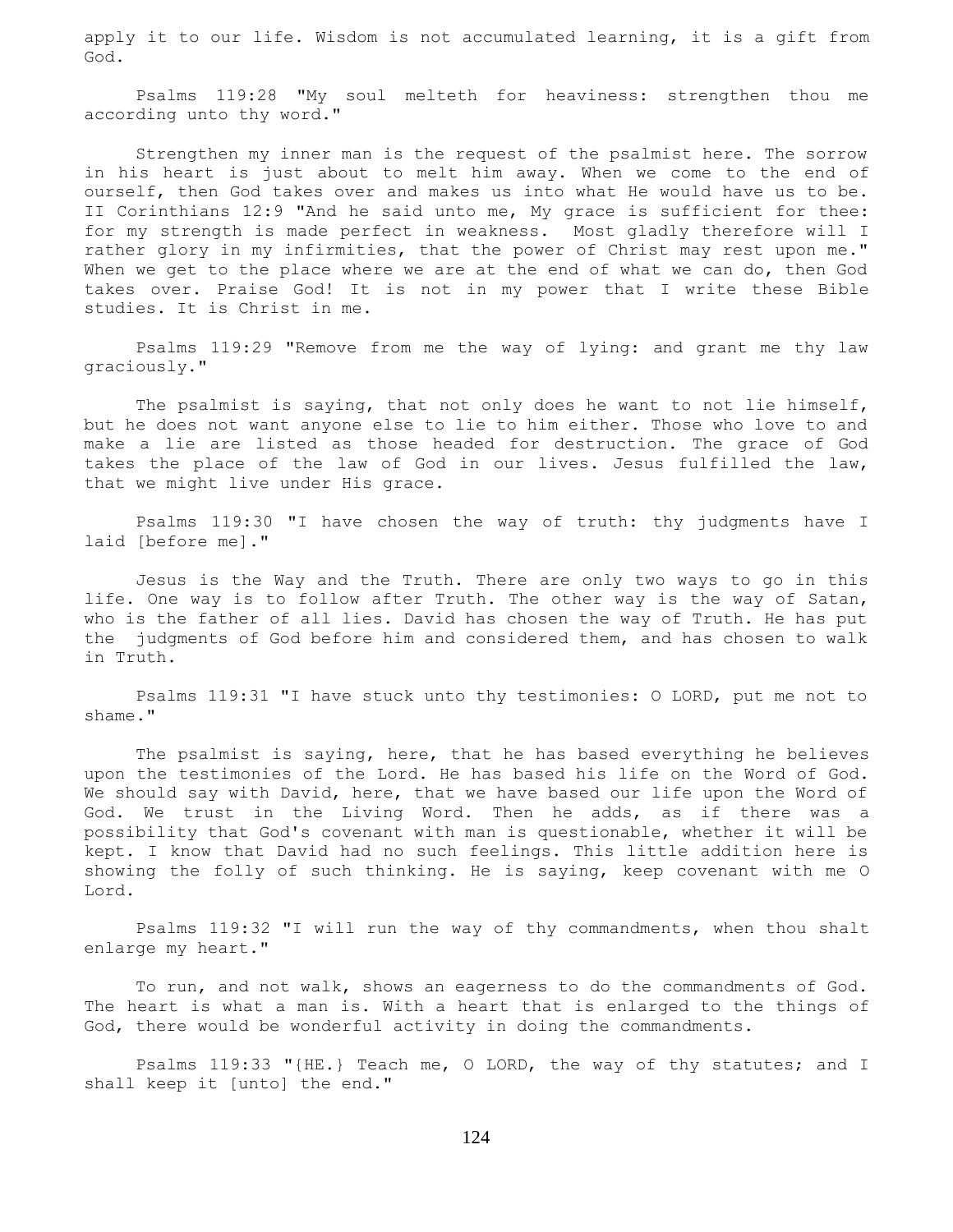Man can not teach you God's ways. Only God can truly teach you His ways. He is saying, open my understanding to your ways, Lord and I will stay in that way, until the day I leave this world. We can say, from this, if we are truly seeking the ways of God, we will find them. When we truly find the understanding spoken of here, it will be with us all the days of our life. To know and love God is a growing experience. The more we study His Word, the more He reveals to us. The more He reveals to us, the more we want to know. Those who seek the Truth, find it.

Psalms 119:34 "Give me understanding, and I shall keep thy law; yea, I shall observe it with [my] whole heart."

 This understanding is not so much a learning on the part of the psalmist, but is a gift from God. Notice, the word {give}. He, also, is saying, that he will not reserve a portion of his heart for worldly things, he will give all his heart to God. Let us look at just how important it is to give God all of our heart. Mark 12:33 "And to love him with all the heart, and with all the understanding, and with all the soul, and with all the strength, and to love [his] neighbour as himself, is more than all whole burnt offerings and sacrifices."

 Psalms 119:35 "Make me to go in the path of thy commandments; for therein do I delight."

 When I see this it reminds me of {Lead me in the paths of righteousness for thy name's sake}. Lead me, guide me, do not let me wander away. Keep your Light ever before me and draw me unto You. Lord the desire of my heart is to follow You. I John 1:7 "But if we walk in the light, as he is in the light, we have fellowship one with another, and the blood of Jesus Christ his Son cleanseth us from all sin." There is a path that we must walk that is straight and narrow, but it is well lighted by the Light of Jesus. Keep us in thy Light.

 Psalms 119:36 "Incline my heart unto thy testimonies, and not to covetousness."

 One of the commandments of God is, thy shalt not covet. We must not claim, or desire, things that belong to others. You may call it what you want to, but that is coveting. If we have the testimonies of the Lord ever before us, we will not covet. Anything displeasing to God is sin. The psalmist is saying here, cause my heart to be open to your teachings, Lord.

 Psalms 119:37 "Turn away mine eyes from beholding vanity; [and] quicken thou me in thy way."

 The very things that got Eve in trouble in the garden of Eden included lusting with her eyes. She looked on the fruit with desire in her heart. Jesus told the disciples, that to look on a woman with lust in their heart caused them to be guilty of adultery. The psalmist knows the danger of looking with lustful eyes at things of the earth. He is saying, do not even let me turn my eyes in the direction of sin. Let me remember thy way and not be tempted by things of this world.

 Psalms 119:38 "Stablish thy word unto thy servant, who [is devoted] to thy fear."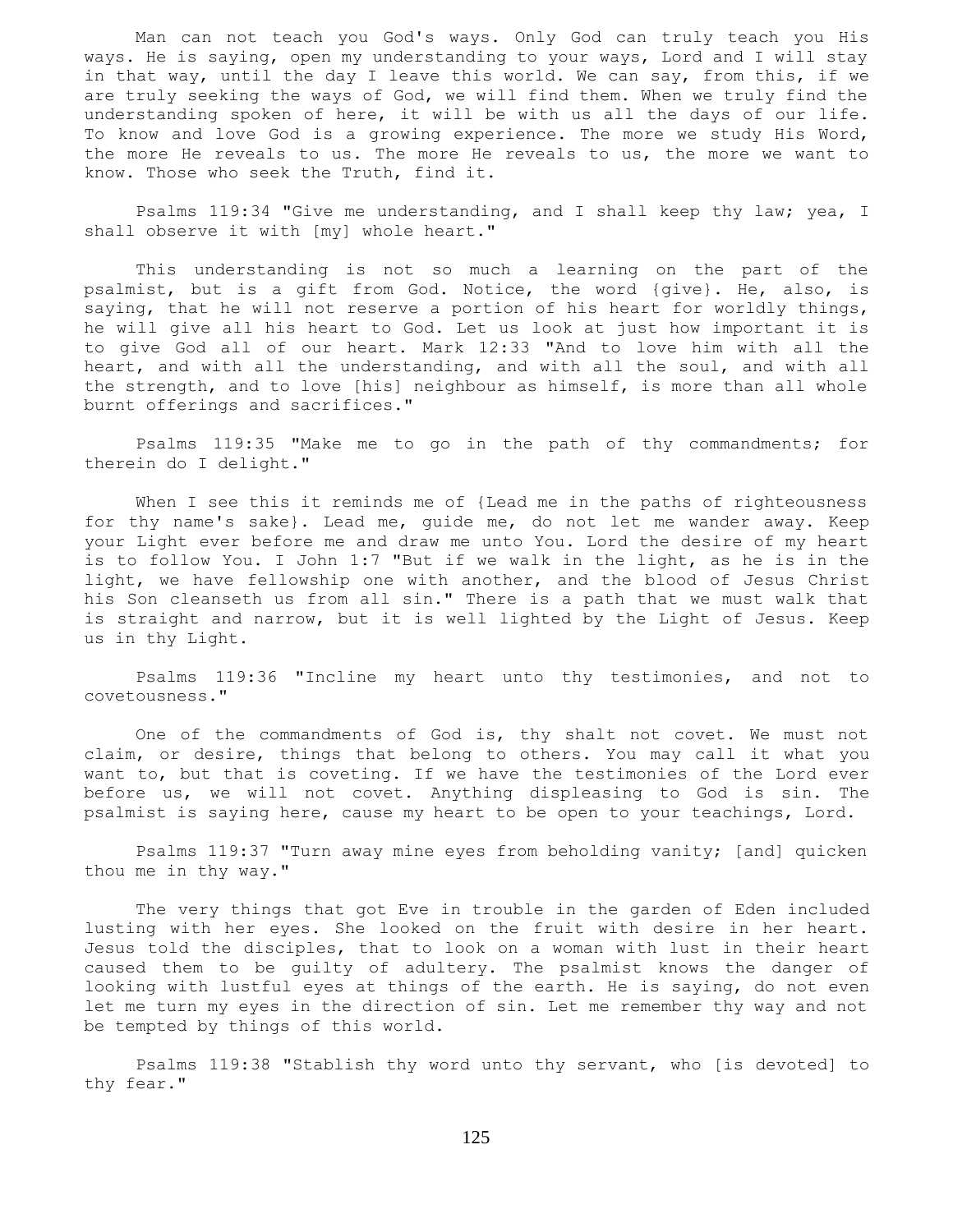When something is stablished, it means it cannot be moved. He is saying, put your Word so steadfastly in my heart that nothing will be able to move it. Then he says, I greatly fear the Lord. Fear of the Lord is the beginning of wisdom. The fear, here, is, also, a great reverence of the Lord. So much reverence and fear causes him to desire that the Word will not be shaken in his heart.

 Psalms 119:39 "Turn away my reproach which I fear: for thy judgments [are] good."

 David is not alone in fearing the reproach of God. I believe about the worst thing that could happen to someone who loves the Lord, would be rejection by Him. We read in Matthew of those who believed they were saved, and when they stood before the Lord in judgment, He rejected them. They had not lived the salvation they had received. Here is the rejection in the words of Jesus. Matthew 7:23 "And then will I profess unto them, I never knew you: depart from me, ye that work iniquity." We are not to second guess the judgment of God. His judgments are good. We look at the outward appearance of man, but God looks on the heart. He judged their hearts and found them guilty of sin.

 Psalms 119:40 "Behold, I have longed after thy precepts: quicken me in thy righteousness."

 The desire of all those who are wise, is to receive the righteousness of Christ. We should be aware that our own righteousness is but filthy rags. The only hope for us, is to believe on the Lord Jesus Christ and receive His righteousness. His righteousness buys our eternal life for us.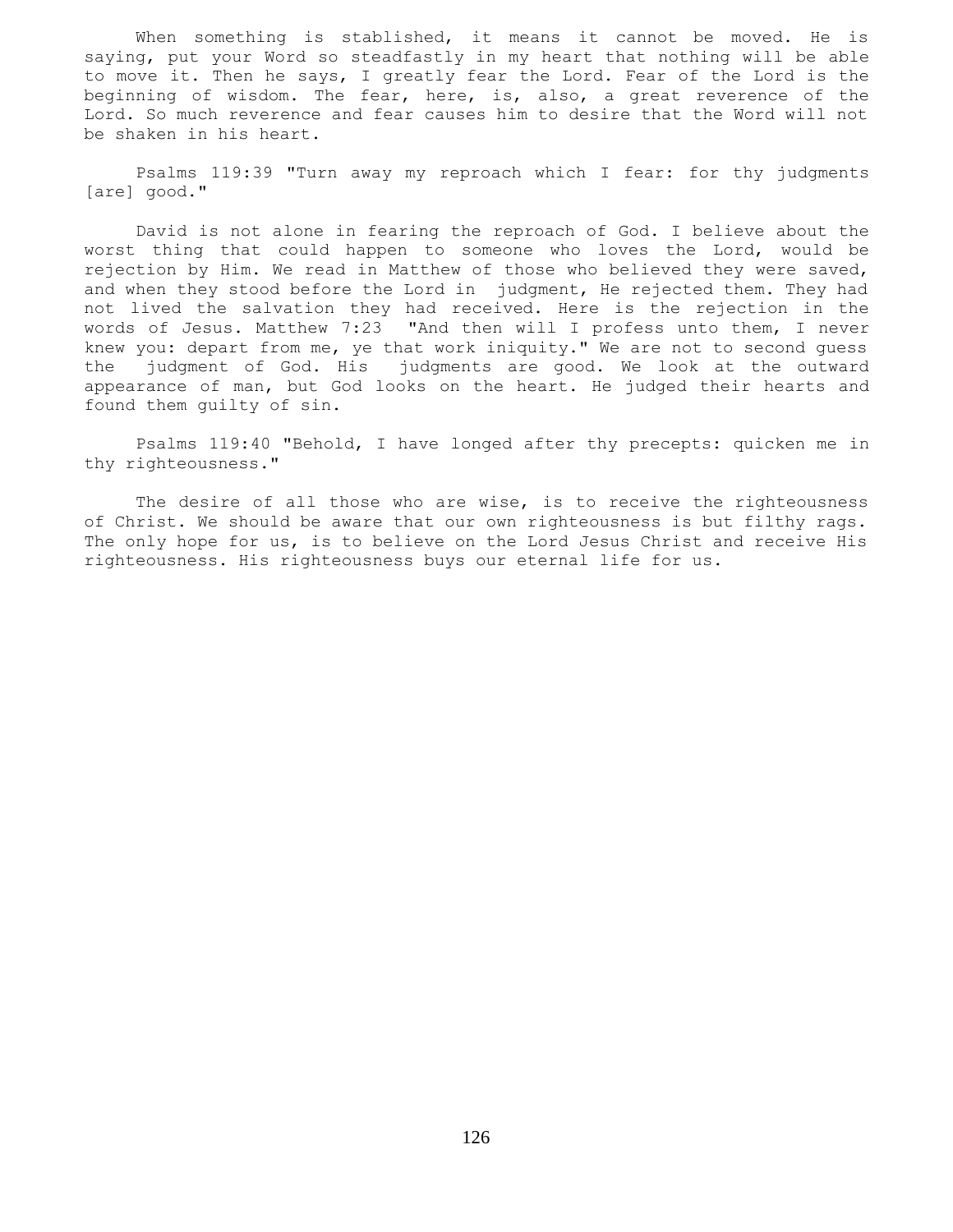### Psalms 123 Questions

1. What shows us that the psalmist, in verse 17, has already made his decision to follow the Lord? 2. Why do we know the blessings that he is seeking are not material? 3. What is it as if the psalmist is asking for here? 4. What is the concern of the servant in verse 17? 5. How do you know the psalmist, in verse 18, was not physically blind? 6. What is verse 18 speaking of, if not physical blindness? 7. The law is actually an outward expression of the  $---$ . 8. What 2 things is the Holy Spirit? 9. What are the words of the chorus we sing here? 10. The psalmist said he was a \_\_\_\_\_\_\_\_ in the earth? 11. Who should be able to say that with the psalmist? 12. We are \_\_ the world, but we are not \_\_ the world. 13. We are we on a journey to? 14. If I am to be successful on my journey, I must keep the of God. 15. The flesh of man wants to please  $\frac{1}{2}$   $\frac{1}{2}$   $\frac{1}{2}$   $\frac{1}{2}$   $\frac{1}{2}$ . 16. How can the soul of man be at peace? 17. Why are the proud cursed? 18. In verse 22, he asks for two things to be removed from him, what are they? 19. Who are the princes in verse 23? 20. Worldly counselors give 21. Who is the quickening Spirit? 22. Quote 1 Corinthians chapter 15 verse 45. 23. Quote 1 John chapter 1 verse 9? 24. What does precepts mean in verse 27? 25. Wisdom is not accumulated learning, it is a \_\_\_\_\_ from \_\_\_. 26. God's strength is made perfect in our 27. In verse 29, he asks for the Lord to remove what? 28. Who is the Way and Truth? 29. Who is the father of all lies? 30. What does the word, run, show us in verse 32? 31. In verse 33, he promises to keep the statutes of God, how long? 32. The understanding, in verse 34, comes from what? 33. Verse 35 reminds the author of what? 34. Quote 1 John chapter 1 verse 7. 35. What is covetness? 36. What was one of the main things that got Eve in trouble in the garden of Eden? 37. Jesus said, to look on a woman to lust is committing what sin in your heart? 38. What does the word {stablished} mean? 39. Where do we read of Jesus rejecting someone, who thought he was saved? 40. What righteousness do we need?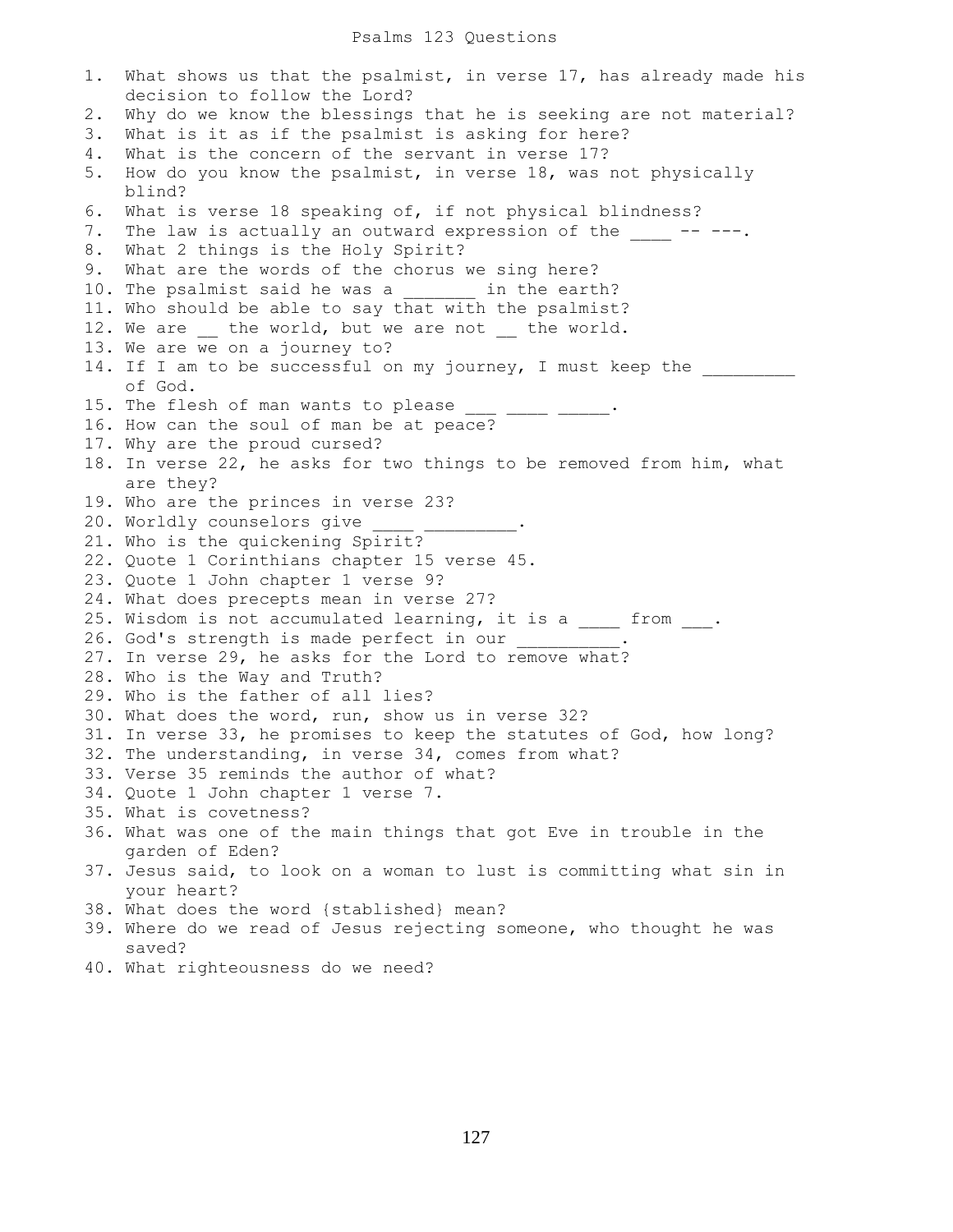We will continue the verse by verse study of the 119th Psalm with Psalms 119:41 {VAU.} "Let thy mercies come also unto me, O LORD, [even] thy salvation, according to thy word."

 We see in this, the psalmist crying out for mercy. Not any one in their right mind wants justice. We would all fall short, if God meted out justice to us. It is through His great mercy and grace, that we are saved. Salvation if a free gift. It is unmerited favor with the Lord. From Genesis to Revelation, we see the salvation of man through the Saviour. His Word tells of the Saviour.

 Psalms 119:42 "So shall I have wherewith to answer him that reproacheth me: for I trust in thy word."

 Trust placed in the Word of God, is trust that will produce favor. This type of trust brings life. The world thinks that trust in God is foolish. The world will not be saved. There are several Scriptures I would like to share on that subject here. I Corinthians 1:18 "For the preaching of the cross is to them that perish foolishness; but unto us which are saved it is the power of God." I Corinthians 1:21 "For after that in the wisdom of God the world by wisdom knew not God, it pleased God by the foolishness of preaching to save them that believe." I Corinthians 1:23 "But we preach Christ crucified, unto the Jews a stumblingblock, and unto the Greeks foolishness;" I Corinthians 1:25 "Because the foolishness of God is wiser than men; and the weakness of God is stronger than men." There is no need to argue with the world. They do not understand. I Corinthians 2:14 "But the natural man receiveth not the things of the Spirit of God: for they are foolishness unto him: neither can he know [them], because they are spiritually discerned."

 Psalms 119:43 "And take not the word of truth utterly out of my mouth; for I have hoped in thy judgments."

There is a miracle utterance that this is probably speaking of here. Luke 12:11 "And when they bring you unto the synagogues, and [unto] magistrates, and powers, take ye no thought how or what thing ye shall answer, or what ye shall say:" Luke 12:12 "For the Holy Ghost shall teach you in the same hour what ye ought to say." Matthew 10:27 "What I tell you in darkness, [that] speak ye in light: and what ye hear in the ear, [that] preach ye upon the housetops." All of this speaks of a miracle utterance which the Lord, through the Holy Spirit, has you to say. Ministers call it the anointing of God. He is really saying, if you were to take away the miracle utterance from me, I would not be able to effectively speak of your judgments.

Psalms 119:44 "So shall I keep thy law continually for ever and ever."

 This a declaration of a determination on the part of the psalmist to keep the law of God as long as he lives.

Psalms 119:45 "And I will walk at liberty: for I seek thy precepts."

Those whom the Lord sets free, are free indeed. Those who desire to live a holy life before the Lord, find that there is liberty in this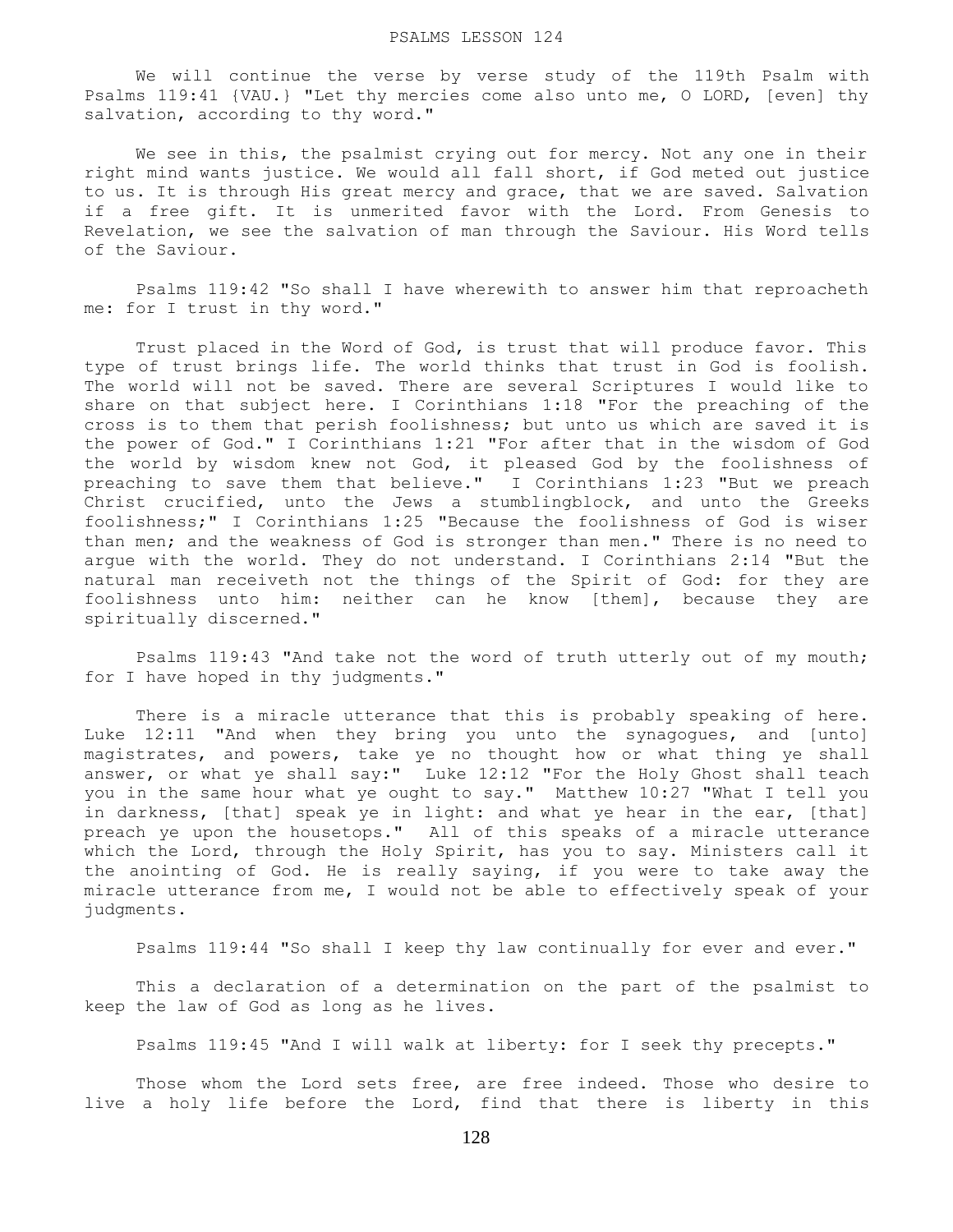decision. They are no longer under the bondage of sin. To seek to know the ways of the Lordis certainly the factor that sets us free.

 Psalms 119:46 "I will speak of thy testimonies also before kings, and will not be ashamed."

The truly anointed of God to minister, do not care if the listener be royalty or a commoner, the message is the same. They all need the Saviour. Jesus gave us a very good reason why we should never be ashamed of Him or the gospel. Mark 8:38 "Whosoever therefore shall be ashamed of me and of my words in this adulterous and sinful generation; of him also shall the Son of man be ashamed, when he cometh in the glory of his Father with the holy angels."

 Psalms 119:47 "And I will delight myself in thy commandments, which I have loved."

 I John 5:3 "For this is the love of God, that we keep his commandments: and his commandments are not grievous." To those who choose to keep the commandments, they are a delight. The commandments of God were given to help man in his walk with God on this earth. They are not just a set of rules that are hard to keep. They are to benefit man.

 Psalms 119:48 "My hands also will I lift up unto thy commandments, which I have loved; and I will meditate in thy statutes."

 The lifting of the hands upward are a sign of praise to God. He is saying, I will praise God for His commandments. He loves them. He meditates {thinks deeply} about the teachings. In them, he finds life.

 Psalms 119:49 "{ZAIN.} Remember the word unto thy servant, upon which thou hast caused me to hope."

 The Word of God brings hope. It is the one thing in life that we can depend on. God does not lie. The hope that the Word brings the believer is true. We can see in the covenant that God made with Abraham, that God fulfills His promises. Usually God lets an impossibility in the flesh arise, and then He brings the miracle, as He did in Isaac. Abraham and Sarah were beyond the childbearing years, when God sent them a miracle son, Isaac. The hope of the Christian is of the resurrection.

 Psalms 119:50 "This [is] my comfort in my affliction: for thy word hath quickened me."

What a shame when someone dies in a family, who does not believe in God. They have nothing to comfort them. Even in the afflictions of Job, he was comforted knowing that the Lord would redeem him. The Word of God brings comfort. Jesus is the quickening Spirit.

 Psalms 119:51 "The proud have had me greatly in derision: [yet] have I not declined from thy law."

We remember, in a previous verse, that the proud are cursed. Those who are cursed never have much respect for those who have chosen to serve God. Even though the world around us may criticize us for serving God, it does not affect the true believer. They go right on serving God.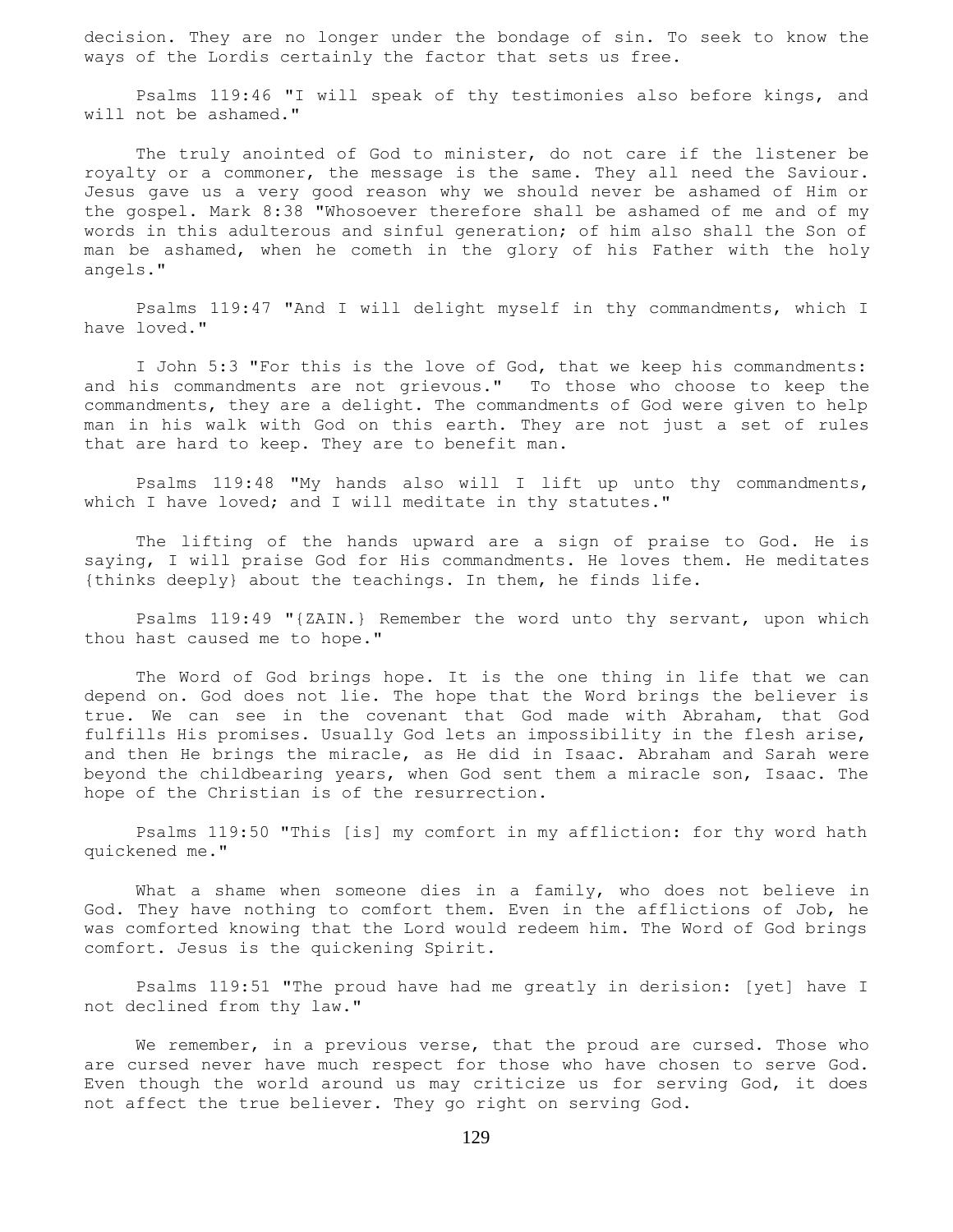Psalms 119:52 "I remembered thy judgments of old, O LORD; and have comforted myself."

 Again, we see that the Word of God continues to comfort him. How quickly some forget the blessings of the past. It is good to look back and see the blessings of the past. God is the same yesterday, today, and forever. He still will bless us, if we will only believe.

 Psalms 119:53 "Horror hath taken hold upon me because of the wicked that forsake thy law."

 If we read and study the Word of God, we know that those who decide to turn against God and live for their fleshly desires are facing a horrible future. God blesses abundantly those who love Him and serve Him, but there are terrible things awaiting those who do not accept Him as Saviour. The Word of God has a great deal to say about this.

 Psalms 119:54 "Thy statutes have been my songs in the house of my pilgrimage."

 There is nothing more beautiful, than the Word of God put to music. If you look carefully at the old hymnals, you will see that the people who wrote them, knew the Word of God. They are Scripturally correct in 95% of the cases.

 Psalms 119:55 "I have remembered thy name, O LORD, in the night, and have kept thy law."

 Probably, when we lay down to sleep at night, we think back over the Words in the Bible more than we do as we are rushing to get a job done in the day. Sometimes when I have the wide-awakes, I get up and pray and read my Bible a large part of the night. It is so quiet, it is a good time to fellowship with God. In looking over the happenings of the day, I realize I have kept the law of the Lord.

Psalms 119:56 "This I had, because I kept thy precepts."

 The person who seeks to do the will of God, will be led into these other things we have been reading of here. He is saying that these blessings came to him, because he was doing the will of God.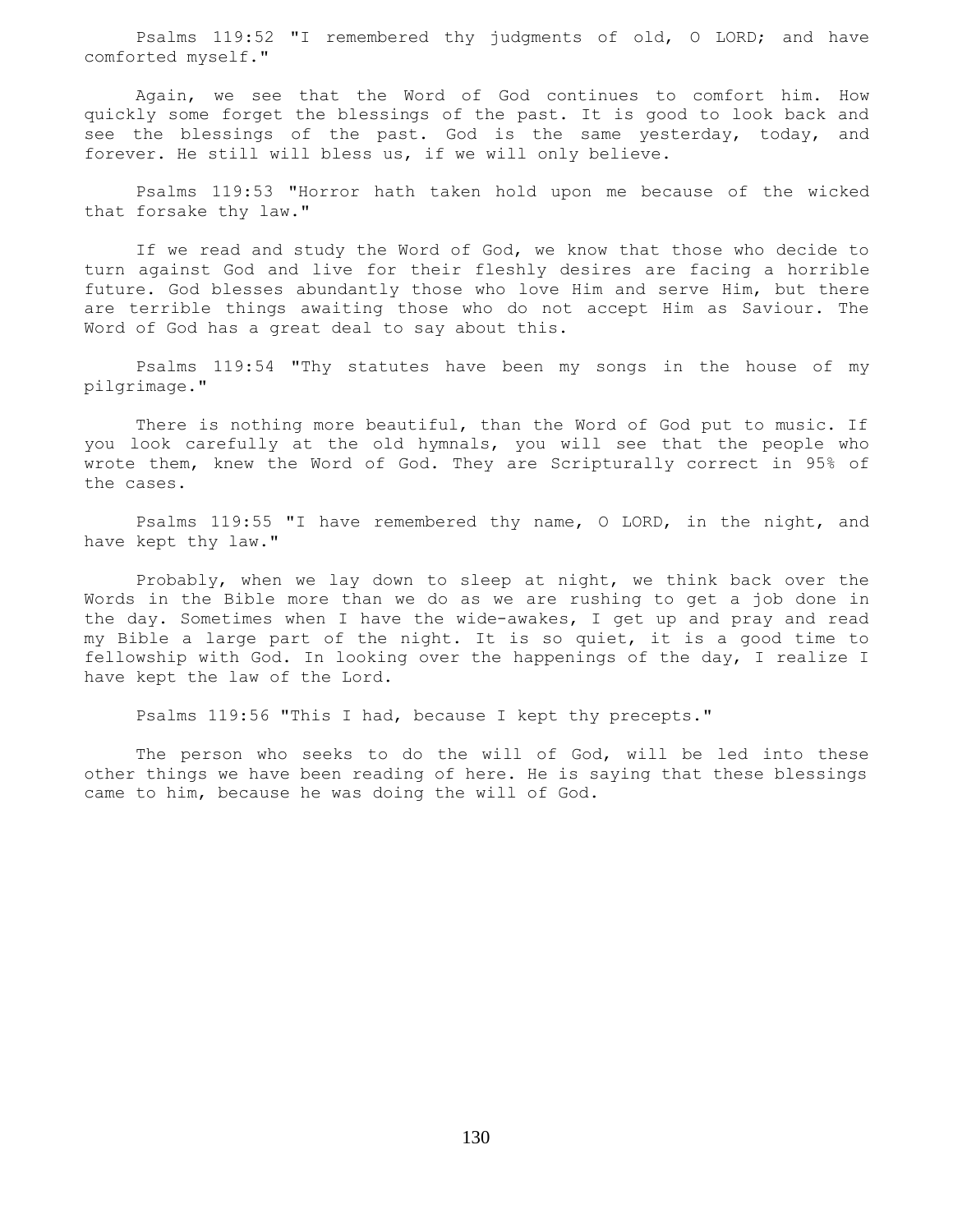```
1. Who wants justice from God?
2. Salvation is a ______ ___
3. The type of trust, spoken of in verse 42, will produce _____.
4. The preaching of the cross is _______ to the Greeks.
5. God chose that by the foolishness of _______ to save people.
6. The \qquad of God is wiser than men.
7. 1 Corinthians says, the natural man does not receive the things of
    God, because they are _____________ discerned.
8. What type of utterance is verse 43 speaking of?
9. What ye hear in the ear, preach on the
10. How long has the psalmist promised to keep the law?
11. They are no longer under the bondage of ___.
12. Quote Psalms chapter 119 verse 45.
13. Quote Mark chapter 8 verse 38.
14. This is the love of God, that we _____ His _____________.
15. What does the lifting of the hands, in verse 48, show?
16. What does meditate mean?
17. The laws of God are for the _______ of man.
18. What is the one thing, in this life, that we can depend upon?
19. What brings a miracle from God?
20. Job, in his afflictions, was comforted by what?
21. What did the psalmist comfort himself with?
22. What type of future do those have who reject the Lord?
23. There is nothing more beautiful than the Word of God being put to
\frac{1}{2} and \frac{1}{2} and \frac{1}{2} .
24. Quote Psalms chapter 119 verse 56.
```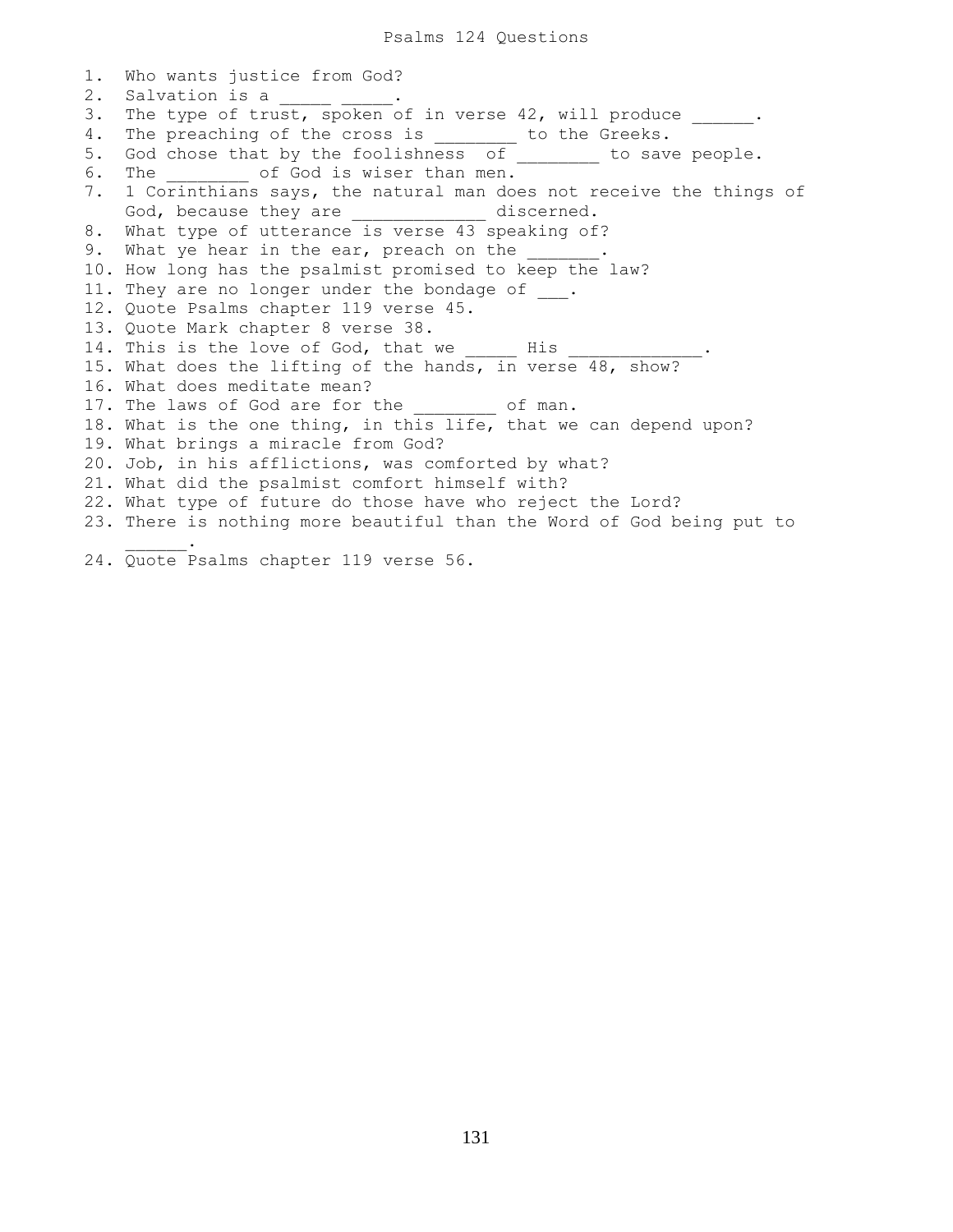We will continue the verse by verse study of the 119th chapter of Psalms with Psalms 119:57 "{CHETH.} [Thou art] my portion, O LORD: I have said that I would keep thy words."

We can see, in this, that the LORD is the portion of each person who seeks and finds Him. Salvation is not a collective thing. God offers salvation to the masses, but saves them, one at a time. Our relationship with God, must be a personal relationship. Joining a church is not what I am speaking of. The Lord is my personal God. He would have given His body on the cross, if I had been the only person who needed saving. The psalmist's decision to keep God's Word is, also, personal. I can not promise for anyone, but myself.

 Psalms 119:58 "I entreated thy favour with [my] whole heart: be merciful unto me according to thy word."

 We used the following Scripture in another recent lesson, but it says so clearly what I need to say here, that I will use it again. Mark 12:33 "And to love him with all the heart, and with all the understanding, and with all the soul, and with all the strength, and to love [his] neighbour as himself, is more than all whole burnt offerings and sacrifices." If God can not have 100% of your heart, He will not take any at all. He does not want any half-way commitments. These few verses, here, are focusing in on God's part in all of this. The psalmist is not asking for mercy on his own merits, but on the merits of the Word of God.

 Psalms 119:59 "I thought on my ways, and turned my feet unto thy testimonies."

 He is saying, here, that his decision to turn unto God's testimonies was not a sudden decision. He had considered carefully and then made his decision.

Psalms 119:60 "I made haste, and delayed not to keep thy commandments."

 After he had carefully considered the Word of God, and decided to follow in the testimonies of God, then he hurriedly made it right with God. This is speaking of speed, after he had decided repentung was the right thing to do. After he made his decision , he realized the urgency of being saved.

 Psalms 119:61 "The bands of the wicked have robbed me: [but] I have not forgotten thy law."

 A band means that this was not an individual, but a group. They have robbed him of his material goods, but this did not affect his position with God. He still remembers and keeps the law.

 Psalms 119:62 "At midnight I will rise to give thanks unto thee because of thy righteous judgments."

 If you were to rise at midnight to give thanks to God, it would not be for others eyes. This would be a personal thanksgiving for His righteous

132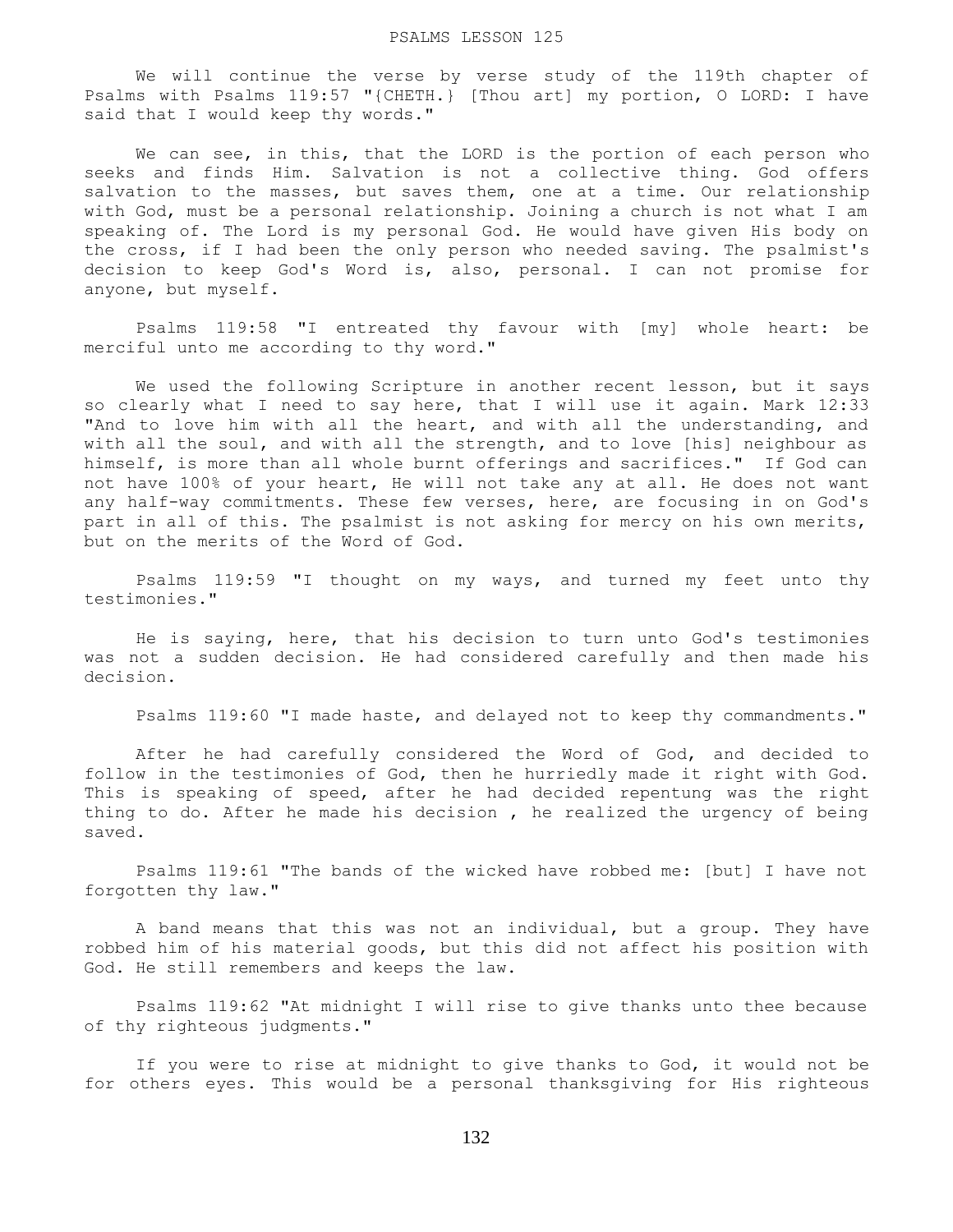judgments. Jesus is the Righteous Judge. Those, who keep His commandments, have nothing to fear from the righteous judgment of the Lord.

 Psalms 119:63 "I [am] a companion of all [them] that fear thee, and of them that keep thy precepts."

 This is saying, that he fellowships with those of like belief. We are told, over and over, not to be unequally yoked to those of unbelief. This would be like fellowshipping with the members of your church. To fellowship with the world brings heartache. Fear, in this instance, is speaking of holding God in reverence.

 Psalms 119:64 "The earth, O LORD, is full of thy mercy: teach me thy statutes."

 The sun shines, because of the mercy of God. The rain waters the crops, because of the mercy of God. I am living and breathing because of the mercy of God. I could go on and on, but you can get the picture from this. The earth is filled with the mercy of God. The Scripture says, it rains on the just and the unjust. God is merciful. He is not willing for even one to be lost. Someday the patience of God will run out. God will not force Himself upon anyone, but He will teach His ways to those who are willing to receive the salvation that He made available to all.

 Psalms 119:65 "{TETH.} Thou hast dealt well with thy servant, O LORD, according unto thy word."

 There is a change of tense here. The psalmist is speaking in the past tense. The psalmist is looking back to the times that the LORD had kept His Word with the psalmist. He still speaks of himself as the servant. This means that he had decided to serve the Lord, and the Lord had blessed him mightily.

 Psalms 119:66 "Teach me good judgment and knowledge: for I have believed thy commandments."

 This is not someone seeking the Lord. This person is already saved. He is just asking to grow in knowledge and judgment. Christianity is a walk. It is not a one time happening, and then never doing any more about it. When we first receive the Lord, we are baby Christians and are fed on milk and honey of the Word. Later, we are supposed to grow in the Lord, and put away childish things, and get into the meat of the Word. The best way to acquire knowledge of the Word, is to study your Bible.

 Psalms 119:67 "Before I was afflicted I went astray: but now have I kept thy word."

 All have sinned and come short of the glory of God, but we do not have to stay in that lost condition. We can repent, and be saved, and then grow each day in the Lord. Salvation is a daily walk. The psalmist is saying, that after he repented, he has kept the Word of God.

Psalms 119:68 "Thou [art] good, and doest good; teach me thy statutes."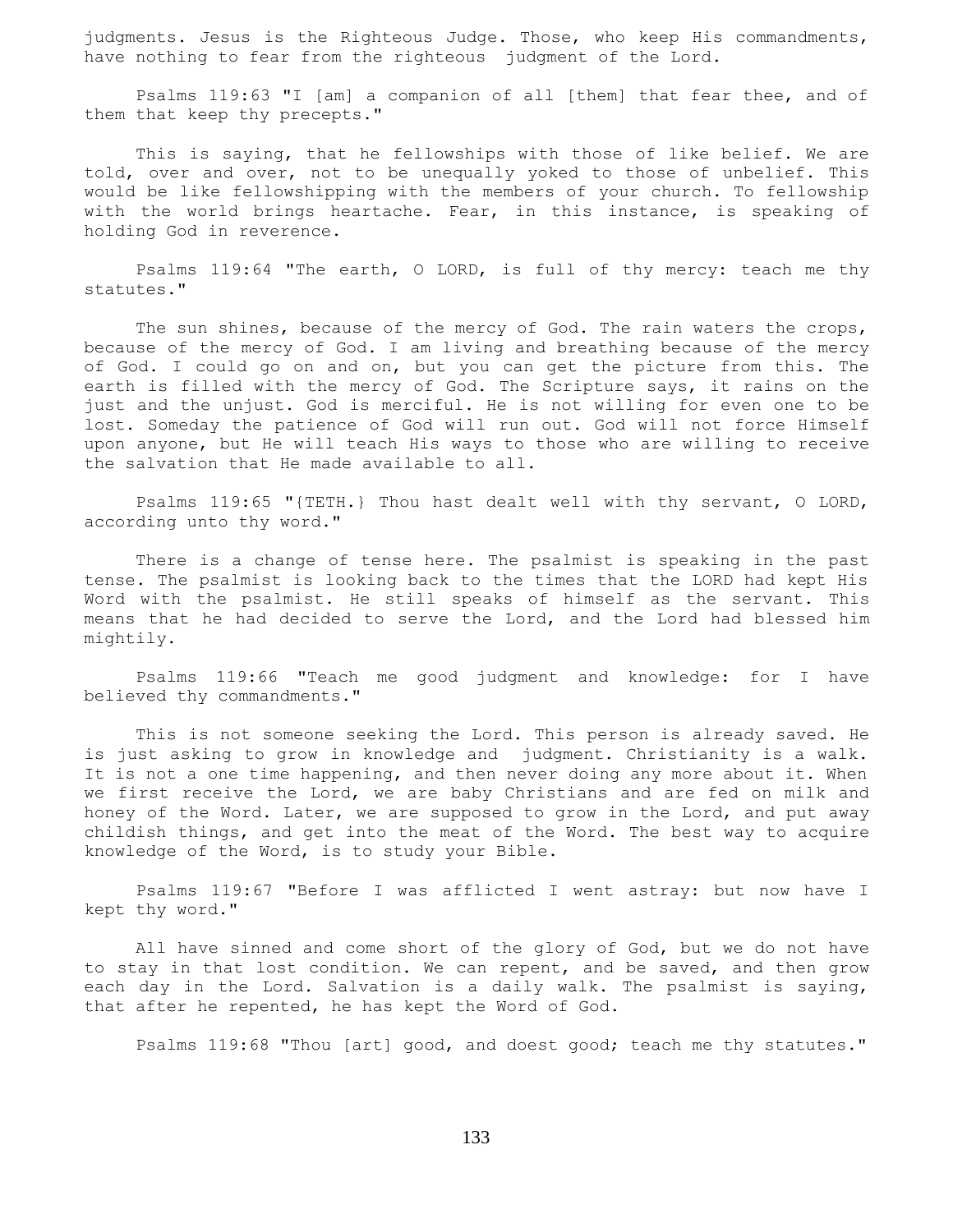There is only one good, and that is God. The psalmist, here, is recognizing the fact that God's ways are good ways. He wants to learn the ways of God, so that he can walk in the goodness God has shown him.

 Psalms 119:69 "The proud have forged a lie against me: [but] I will keep thy precepts with [my] whole heart."

There is no reason for the proud not to lie. They are not of God, and they do not keep God's Word. They do not even believe in God's Word, so why would they not lie, if it would benefit them? The psalmist is saying, that he will keep doing the teachings of God. Even though they lied about him to get an advantage over him, he will not lie to get the advantage over them. He regards God's Word too highly to sin to get even.

 Psalms 119:70 "Their heart is as fat as grease; [but] I delight in thy law."

 This type of heart is an evil heart stayed upon desires of the flesh. The fatness, here, would be a harm and not a help. Those, who delight in the law of God, have a pure heart.

 Psalms 119:71 "[It is] good for me that I have been afflicted; that I might learn thy statutes."

 Many a person has come to God and received salvation during great afflictions. If it takes afflictions to bring a person to God, then bring on the afflictions. This had certainly been the way it had been with the Israelites. They lived in sin, until God allowed afflictions to come upon them. Each time they repented of their sins. Jesus put it even more severe. Mark 9:43 "And if thy hand offend thee, cut it off: it is better for thee to enter into life maimed, than having two hands to go into hell, into the fire that never shall be quenched:"

 Psalms 119:72 "The law of thy mouth [is] better unto me than thousands of gold and silver."

 There is not enough money in the world to trade for the law of God. Gold and silver are temporary luxuries for this earth. The law of God brings life to those who keep it. The law of thy mouth is the spoken Word of God. What would you exchange for your soul?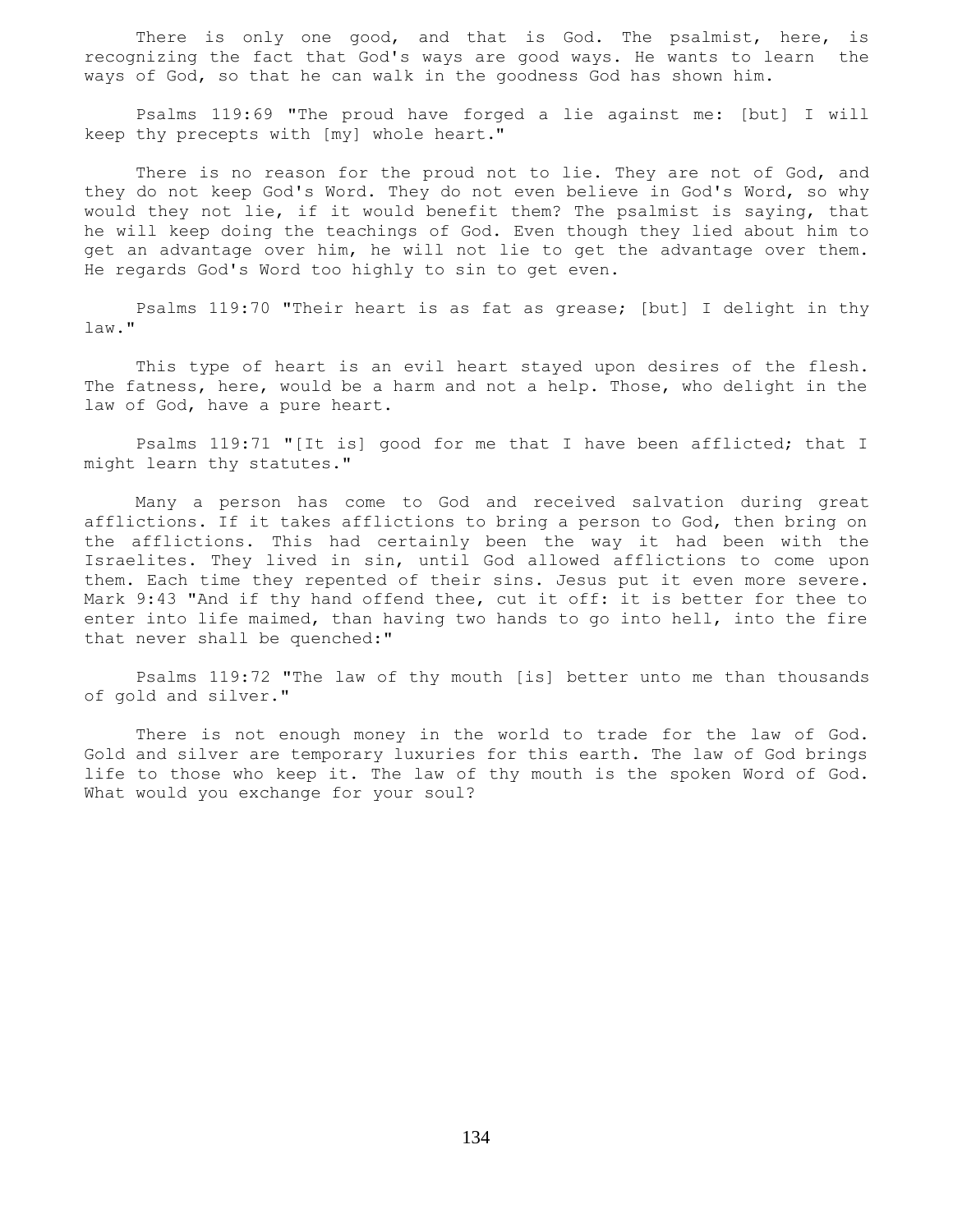1. Salvation is not a thing. 2. God offers salvation to the masses, but He saves them at a  $\frac{1}{2}$ 3. The psalmist decision to keep God's Word is, also, 4. Quote Mark chapter 12 verse 33. 5. What % of your heart is the only % God will settle for? 6. The psalmist is asking for mercy on whose merits? 7. Verse 59 says, that he considered 1. The made his decision. 8. When did he begin to hurry? 9. Is a band one person or a group? 10. In verse 62, when did he rise to give thanks? 11. What is different about giving thanks at midnight? 12. Who was the psalmist companion to? 13. Who is the Righteous Judge? 14. Name just a few of the merciful things God does every day. 15. Who does God teach His ways? 16. In verse 65, what does the psalmist call himself? 17. In verse 66, what two things did the psalmist ask God to teach him? 18. How is the best way to acquire knowledge of the Word? 19. have sinned and come short of the glory of God. 20. Salvation is a daily 21. Who is the only good One? 22. Why would it be logical for the proud to lie? 23. In verse 70, their heart is as fat as  $\frac{1}{2}$ . 24. It is good for me that I have been 25. What was the more severe statement Jesus made about afflictions? 26. What is the law of Thy mouth?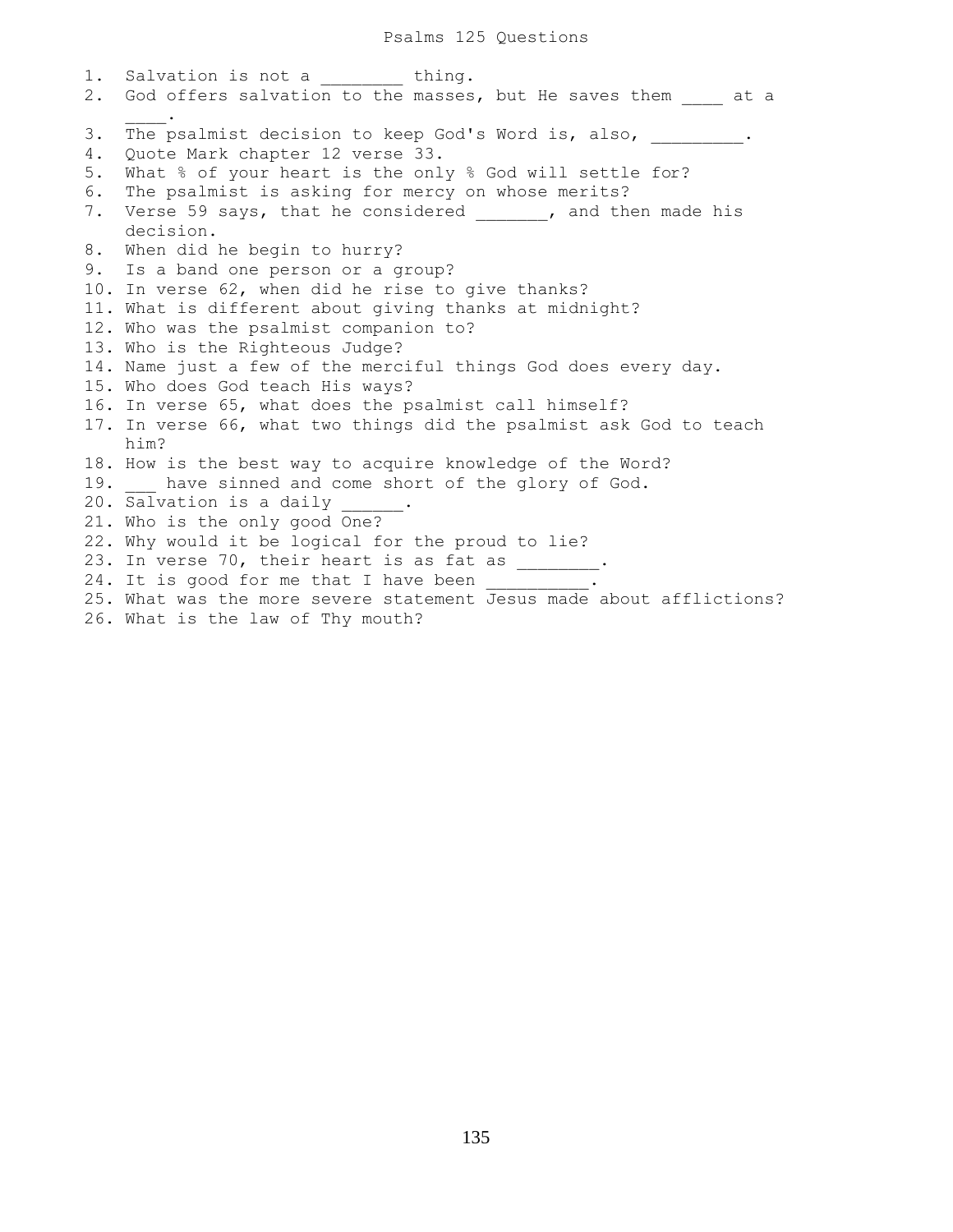We will continue the verse by verse study of the 119th Psalm with Psalms 119:73 "{JOD.} Thy hands have made me and fashioned me: give me understanding, that I may learn thy commandments."

 This is a recognition by the psalmist of the fact that he was created by God. The statement, fashioned me, reminds me of the fact that God reached into the dust of the earth and formed and fashioned a clay doll that He called man. He breathed the breath of life in that clay doll, and he became a living soul. Genesis 2:7 "And the LORD God formed man [of] the dust of the ground, and breathed into his nostrils the breath of life; and man became a living soul." He is saying, God you made me, so it is in your power to give me understanding. This is very much like Jesus opening the understanding of the disciples. He does not just want to read the commandments, but he wants to understand what they are saying.

 Psalms 119:74 "They that fear thee will be glad when they see me; because I have hoped in thy word."

 They that fear Thee, is possibly speaking of those who hold God in high esteem. When God opens our understanding to His teachings, we should share it with others, so that they might understand, too. I love Bible study where everyone shares what God has revealed to them. We can all help each other, if we will do this. Christians should be overjoyed that God has revealed something to someone. There is no place for jealousy among believers. It seems, here, that the Lord revealed the truth to him, because he placed his hope in the Word. Diligently study the Bible, and you will be amazed what God will reveal to you.

 Psalms 119:75 "I know, O LORD, that thy judgments [are] right, and [that] thou in faithfulness hast afflicted me."

 He trusts the fact that God would not allow anything to come upon him that was not for his own good. Many times, afflictions make us closer to God. We pray more, when there is a problem in our life. Romans 5:3 "And not only [so], but we glory in tribulations also: knowing that tribulation worketh patience;" Romans 5:4 "And patience, experience; and experience, hope:" Romans 5:5 "And hope maketh not ashamed; because the love of God is shed abroad in our hearts by the Holy Ghost which is given unto us." Even Paul had a thorn in his flesh. We will see what Paul has to say the reason for his affliction was. II Corinthians 12:7 "And lest I should be exalted above measure through the abundance of the revelations, there was given to me a thorn in the flesh, the messenger of Satan to buffet me, lest I should be exalted above measure." Afflictions are sometimes for our good. Neither the psalmist here, or Paul, questioned the judgment of God in their afflictions.

 Psalms 119:76 "Let, I pray thee, thy merciful kindness be for my comfort, according to thy word unto thy servant."

 The psalmist, here, is not asking God to remove the affliction, he is just asking him to make it possible for him to go through the affliction. He is even saying, help me to find comfort in the affliction. God does not mind us reminding Him of His Word. In fact, He likes to know that we know what His Word says.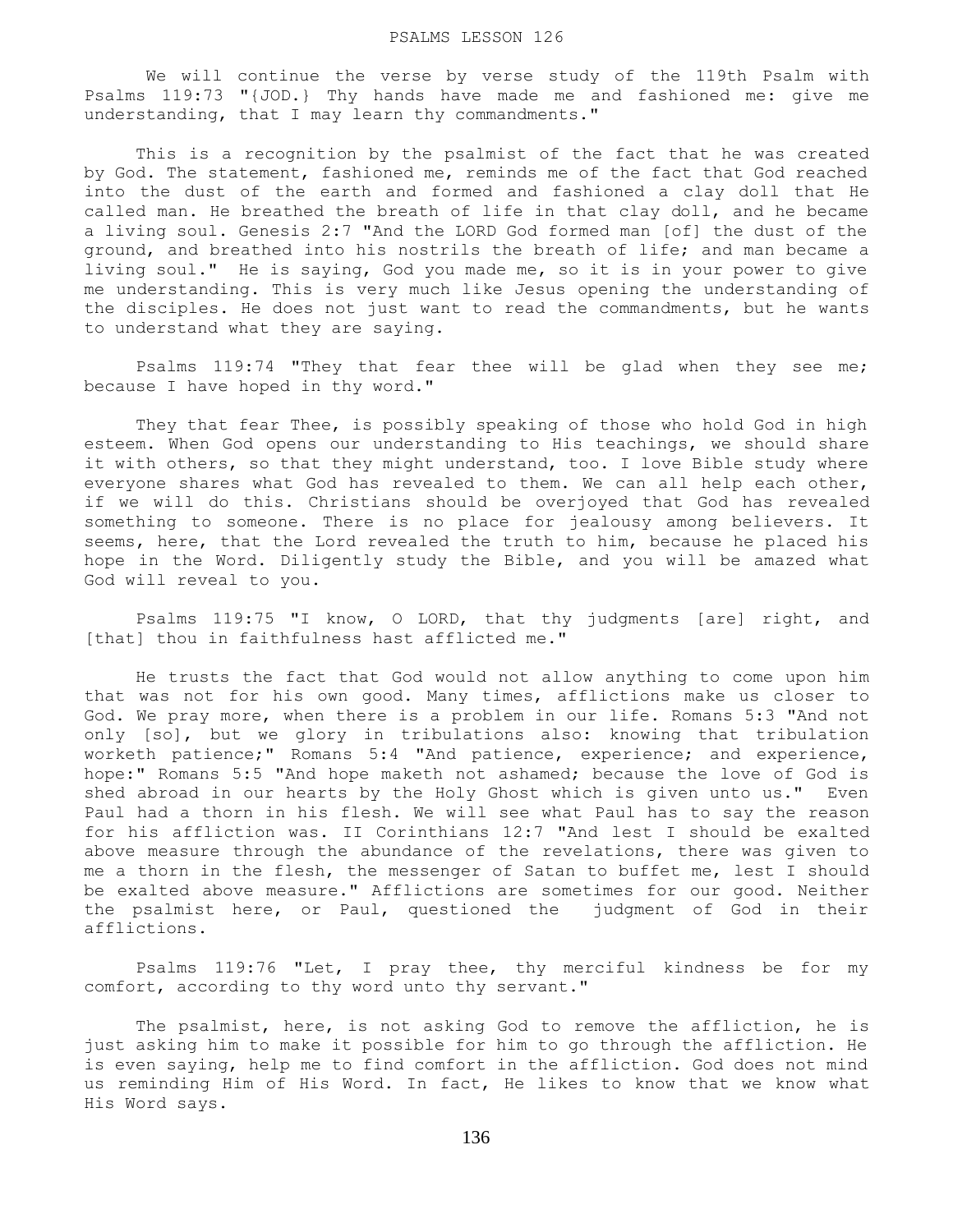Psalms 119:77 "Let thy tender mercies come unto me, that I may live: for thy law [is] my delight."

 Notice, that he has added the word tender to the mercies of God. This type mercy would be the kind a loving Father would show to His young child. Well, is that not what the believers are? Whatever this affliction is, it is so severe that he believes he might die. He is not ready to die, and asks that his life be spared. Again, he reminds God that God's law is not grievous to him.

 Psalms 119:78 "Let the proud be ashamed; for they dealt perversely with me without a cause: [but] I will meditate in thy precepts."

 Perversely, in this Scripture, means to make crooked. This means that they deceived him in their dealings with them. We remember who the proud are. They are too proud to humble themselves and receive the Lord. They are lost. This would be a common practice of someone who was lost. They would have no conscience, and they would do whatever it took to benefit them. He is saying, that even though they dealt with him in a crooked manner, he will not do the same to them , because he remembers the teachings of God's law. He is saying, I will do it your way, Lord.

 Psalms 119:79 "Let those that fear thee turn unto me, and those that have known thy testimonies."

 Those that fear Thee, here, are possibly speaking of those who hold God in high esteem. The psalmist, here, is saying for God to cause those who believe in God, to come and line up with him. Christians should forgive their Christian brothers and sisters and take them back in the fold, if they turn away from some sin they have committed.

 Psalms 119:80 "Let my heart be sound in thy statutes; that I be not ashamed."

We have said, over and over, that we are what our heart is. The most important thing is to be right in our own heart. This is even more important than having others come and stand with you. To be sound of heart, would mean that the heart was not sick with sin. Only those, who have a conscience, are ashamed when things are not right.

 Psalms 119:81 "{CAPH.} My soul fainteth for thy salvation: [but] I hope in thy word."

 His soul desired salvation to the point that he almost fainted trying to get it. He placed his hope in the Word of God. He knew that the Word of God promised salvation to whosoever would take it. He was depending on that promise, because he knew the Word of God was true.

 Psalms 119:82 "Mine eyes fail for thy word, saying, When wilt thou comfort me?"

 Have you ever read the Word of God until the words all seemed to run together? This is, probably, what he is saying here. He is searching the Word of God finding a promise that can comfort him and give him hope.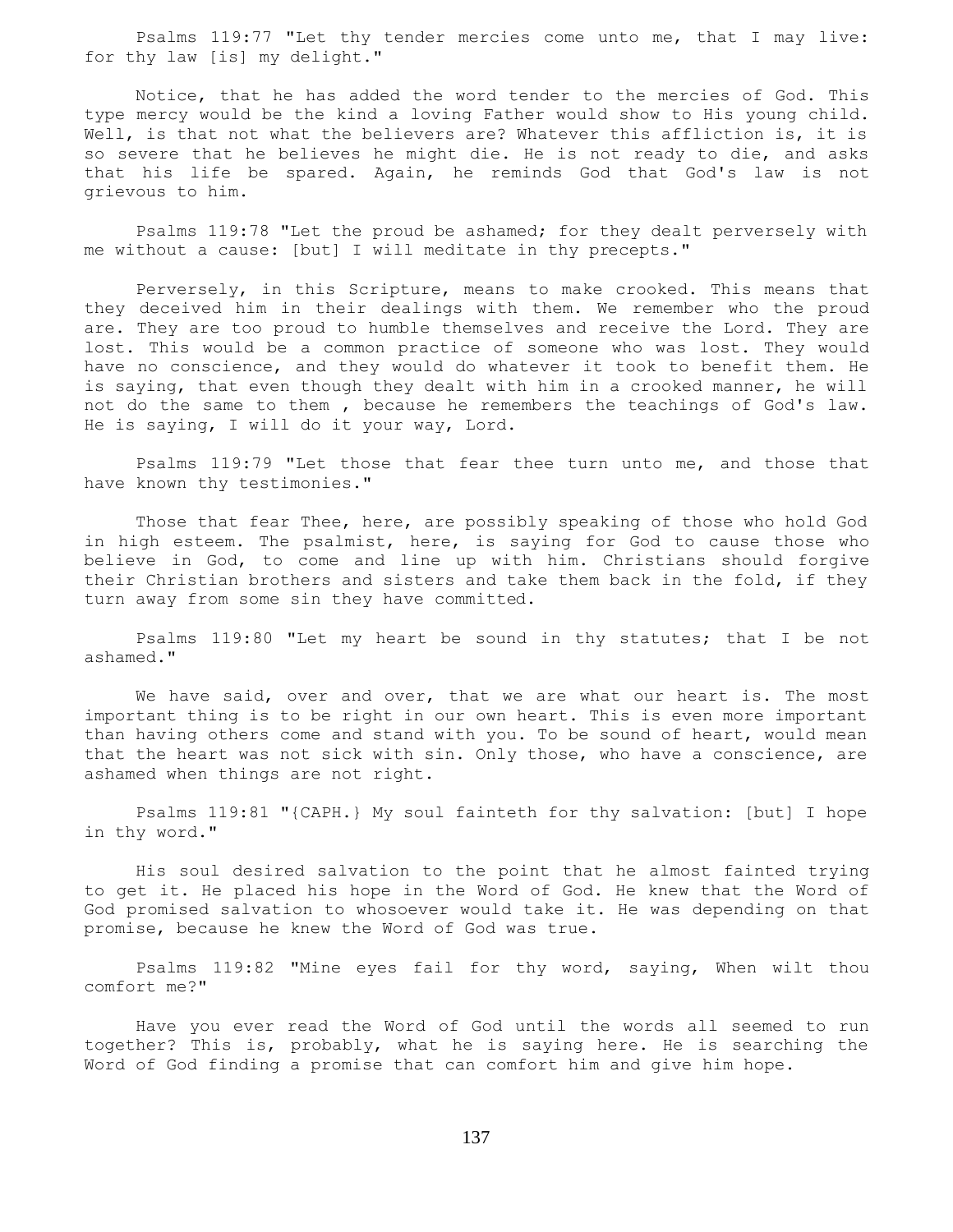Psalms 119:83 "For I am become like a bottle in the smoke; [yet] do I not forget thy statutes."

 This bottle is probably not made of glass, but leather. If leather gets near a fire, it will dry it out and probably cause it to leak. A cracked bottle would be of very little use. He is saying, I am all dried up and of very little use to any one, but I have not forgotten your Word.

 Psalms 119:84 "How many [are] the days of thy servant? when wilt thou execute judgment on them that persecute me?"

 He is, asking, how long is he going to live and be persecuted by his enemies. When will you take vengeance on them that persecute me? He reminds God that he is His servant. He knows that God has taught that He would take vengeance for his servants. They are not to do it themselves.

 Psalms 119:85 "The proud have digged pits for me, which [are] not after thy law."

 God knows that the proud are not followers of His law. He did not need the psalmist to remind him. He tells God that these evil, worldly people have dug a pit to throw him in. Whether these pits were for his body after he died, or just a pit to hold him prisoner in, is not explained.

 Psalms 119:86 "All thy commandments [are] faithful: they persecute me wrongfully; help thou me."

 God's enemies and the enemies of the psalmist are the same. The psalmist is explaining to God that he was not guilty of the things they accused him of. He, also, reminds the Lord that he would not have done the evil thing they accuse him of, because he lived by God's commandments. He says, I know your commandments are faithful and I would not sin against You.

 Psalms 119:87 "They had almost consumed me upon earth; but I forsook not thy precepts."

 Even though it seemed he would die at their hand, he would not turn away from the teachings of God to stop them.

 Psalms 119:88 "Quicken me after thy lovingkindness; so shall I keep the testimony of thy mouth."

 We said, in an earlier lesson, that the testimony of Thy mouth would be the spoken Word. To quicken is to make alive. When Jesus quickens man, it is the spirit that is quickened. You love me and are kind to me, so make me alive in my spirit, is what the psalmist is saying. He also says, if the Lord does this, he will speak the Word to the people.

 This has been a mournful cry to God, because of the affliction he suffered. It seems the worldly people around him had taken advantage of the fact that he was afflicted, and they cheated him on every hand. This cry is that God will take vengeance on the psalmist's enemy, who is, also, the enemy of God.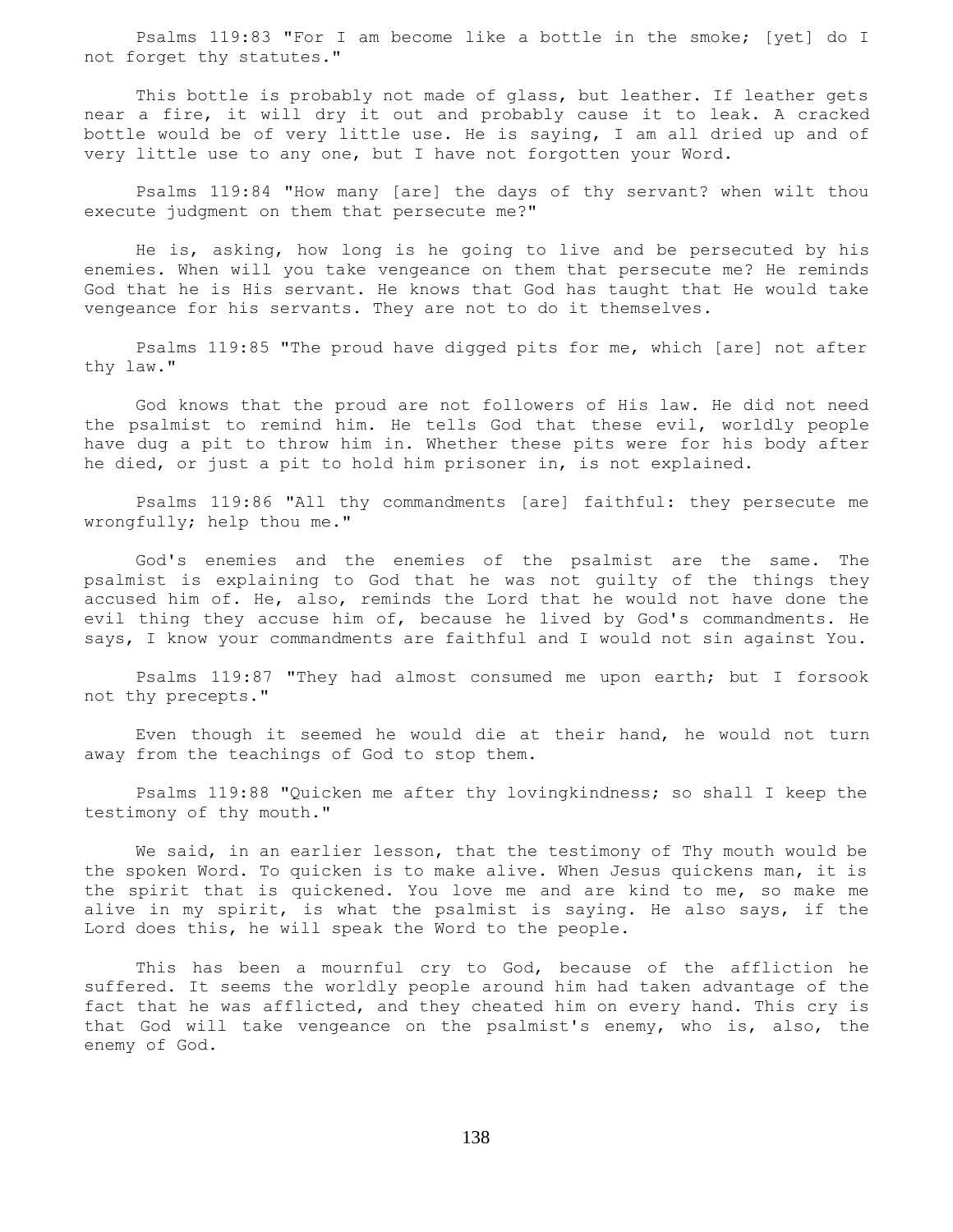# Psalms 126 Questions

1. What does the psalmist recognize God as, in verse 73? 2. What was he asking God to give him? 3. Why did he want this gift from God? 4. What was man formed of? 5. When did man become a living soul? 6. Who will be glad when they see him? 7. Who is it speaking of when it says, they that fear thee? 8. When God opens our understanding to His truths, what should we do with it? 9. Why had God revealed it to him? 10. I know that thy judgments are 11. Quote Romans chapter 5 verses 3, 4, and 5. 12. Why did Paul say that God had not removed the thorn in his flesh? 13. In verse 76, what is he asking the Lord to do? 14. What word did he add to the mercies, that showed the psalmist was God's child? 15. How severe does the psalmist believe his affliction is? 16. Perversely means what? 17. Why does the psalmist not do the same thing as these who cheated him? 18. Who does the psalmist want to line up with him? 19. What does being sound of heart mean? 20. Why was his heart about to faint? 21. What does it mean, in verse 82 saying, Mine eyes fail for thy word? 22. What kind of bottle is verse 83 speaking of? 23. Who digged the pits for him? 24. What were they going to do with the pits? 25. Was the psalmist guilty of the things he was being persecuted for? 26. Quicken me after thy

27. What is the testimony of thy mouth?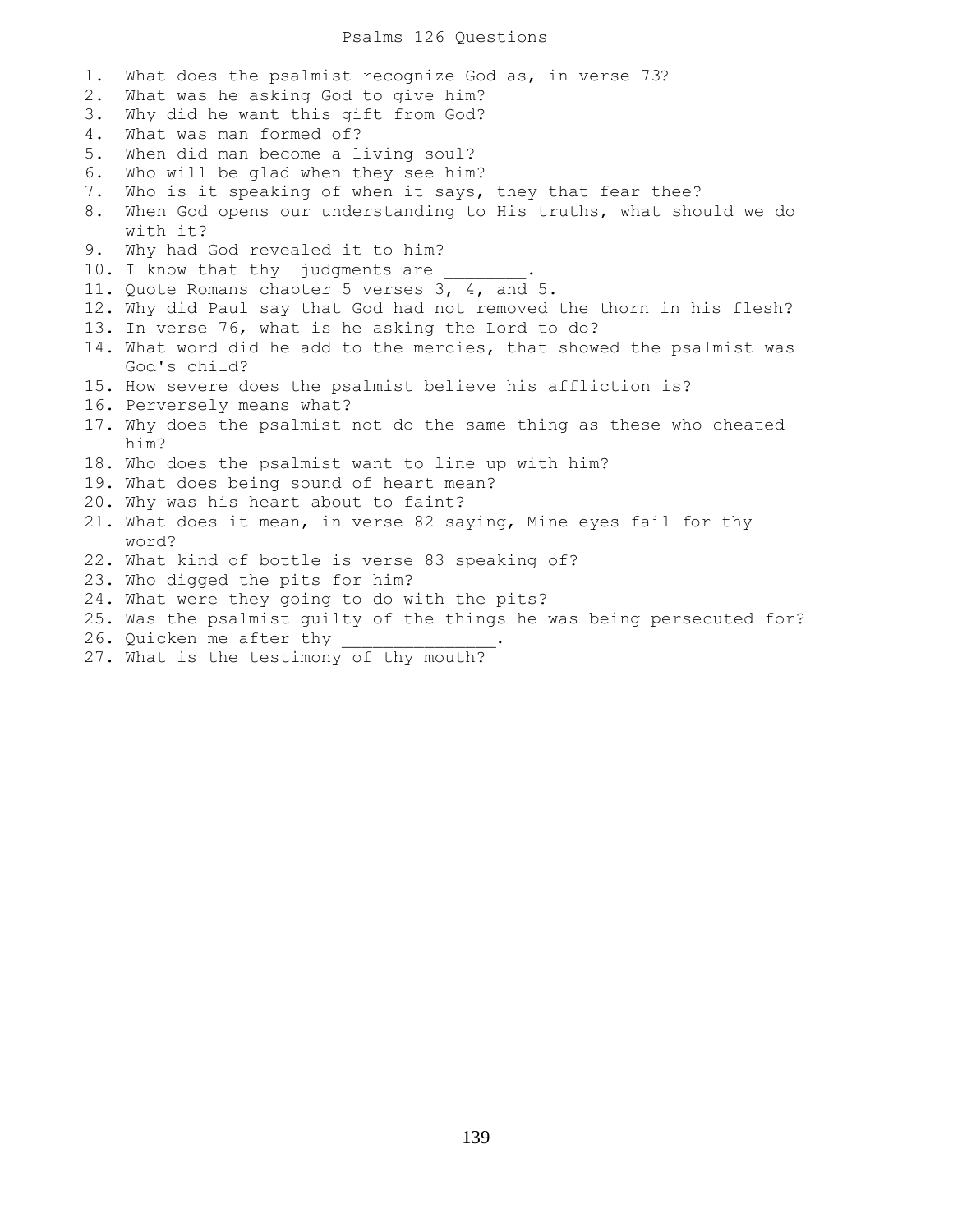### PSALMS LESSON 127

 We will continue the verse by verse study of the 119th Psalm in Psalms 119:89 "{LAMED.} For ever, O LORD, thy word is settled in heaven."

 Settled, in this particular Scripture, means station. I Peter 1:25 "But the word of the Lord endureth for ever. And this is the word which by the gospel is preached unto you." The Word of God will never change as this Scripture and the one above clearly state. Matthew 24:35 "Heaven and earth shall pass away, but my words shall not pass away."

 In the last lesson, we saw the affliction of the psalmist. In this lesson, we see the psalmist seeing the unchangeable nature of the Word of God. It was this same Word that created the world. God spoke - it became.

 Psalms 119:90 "Thy faithfulness [is] unto all generations: thou hast established the earth, and it abideth."

 God's faithfulness, is like His Word. It never fails. I have said this before, but it is absolutely amazing that God could make this ball we call earth, and fling it out into space, and tell it to stay there, and it does exactly as He said. Abideth means, continues to remain. This same God is faithful to each person, one at a time, upon this earth.

 Psalms 119:91 "They continue this day according to thine ordinances: for all [are] thy servants."

 He is Creator, we are His creation. The Creator controls His creation. The whole universe and everything, and everyone, in it is kept in order by the order established at creation. We are not only His servants, but we are His creation. He can do with His creation, whatever He wants to.

 Psalms 119:92 "Unless thy law [had been] my delights, I should then have perished in mine affliction."

 Many people do not understand that the moment of our death is set by the Lord. We die, when He says it is time. We live, until He says it is enough. The psalmist had read and studied the Word of God so much, that he knew he was in the hands of God. He says, if I had not studied the Word of God, I would have just given up and died.

 Psalms 119:93 "I will never forget thy precepts: for with them thou hast quickened me."

 How many of us have been sick unto death {seemingly}, and then God came along, and put that extra spark of life in us, and we lived?. That extra spark is His Spirit. At the moment, it is fresh in his memory, but he is promising himself and God that he will never forget.

Psalms 119:94 "I [am] thine, save me; for I have sought thy precepts."

 Precepts, in this particular instance, means appointed mandate, or commandments. The Psalmist here is giving back to God, that which already belongs to Him. He is committing himself to God. This is total commitment to God. He has studied the commandments of God and has totally given himself to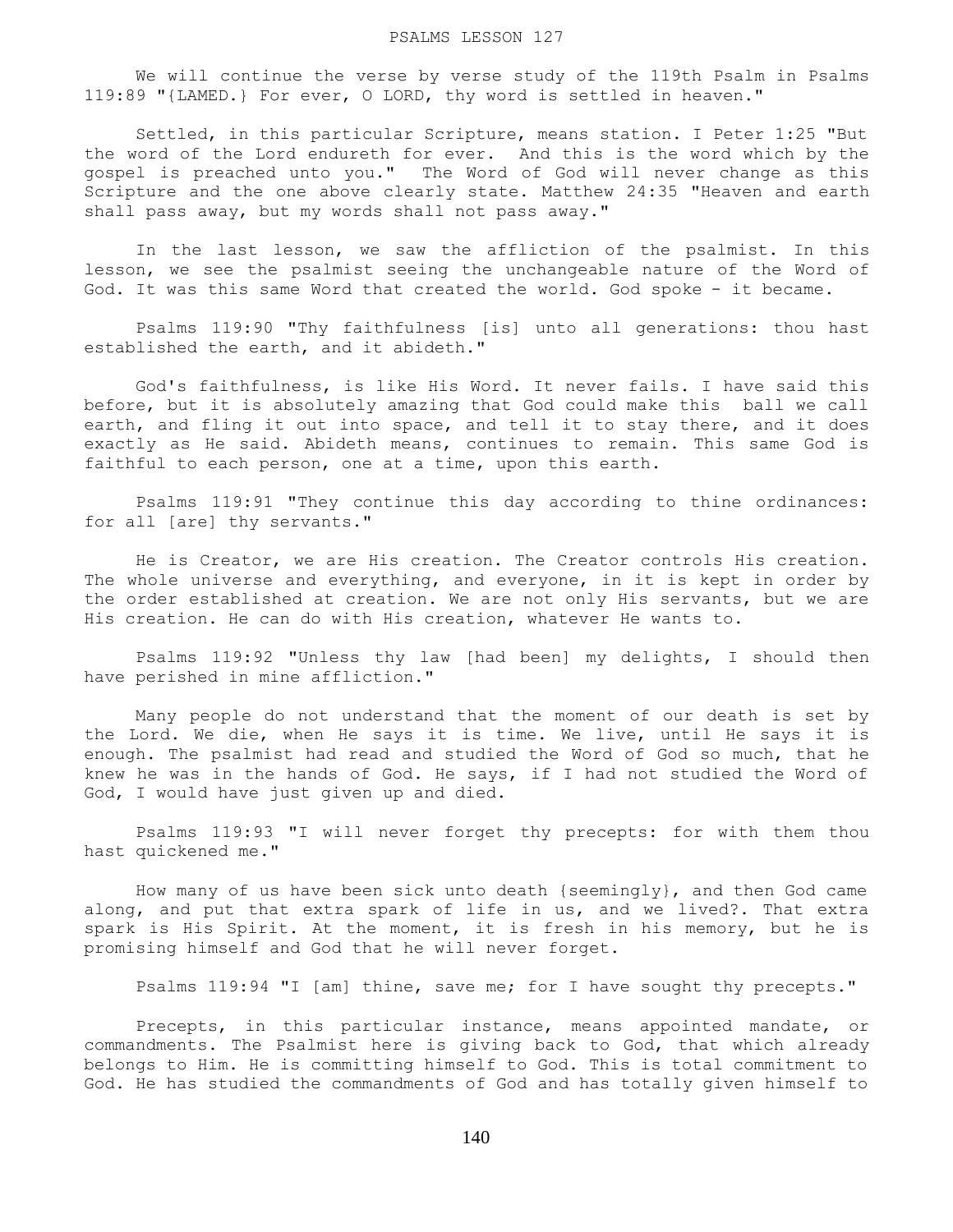that teaching. We cannot save ourself. He speaks correctly, when he asks God to save him.

 Psalms 119:95 "The wicked have waited for me to destroy me: [but] I will consider thy testimonies."

The wicked may wait to destroy, but they cannot get near those who are covered in the blood of the Lamb. He is placing all his trust in the Word of God, which he has hidden away in his heart. Proverbs 16:7 "When a man's ways please the LORD, he maketh even his enemies to be at peace with him."

 Psalms 119:96 "I have seen an end of all perfection: [but] thy commandment [is] exceeding broad."

 The psalmist is aware that even though he loves God, and studies God's Word, he is not perfect. Only One who ever lived upon this earth was perfect, and that was Jesus Christ. The Word of God is so broad that it speaks of perfection. It, also, shows the way to perfection. In this imperfect world with imperfect people, we are not perfect. He is suddenly aware that he is not perfect, just forgiven.

 Psalms 119:97 "{MEM.} O how love I thy law! it [is] my meditation all the day."

 To study the law of God is a very good thing. In our study on Leviticus, we could see types and shadows of Jesus, the Lamb of God. We see from the following Scripture, that there was a definite need for the law. Galatians 3:24 "Wherefore the law was our schoolmaster [to bring us] unto Christ, that we might be justified by faith." No one could perfectly live up to the law. It just made all of mankind very aware that they needed a Saviour. He is saying, that he thinks on the law of God all the day long. When a person meditates upon something, it is their choice. That is what is meant by my meditation.

 Psalms 119:98 "Thou through thy commandments hast made me wiser than mine enemies: for they [are] ever with me."

 The people who do not study the Word of God, have no perfect example of how to live before them. The Word of God is very helpful in our day to day affairs of life. We are told who to marry, and who we should not marry. Husbands are told how to be a good husband. Wives are taught how to be a good wife, children are told how to treat their parents. We are even told how to conduct day to day transactions in business. In fact, a government could run its affairs with no problem at all with the laws God set up in Leviticus. It would make a person very wise, if he studied the Word of God everyday. If a problem arose that he did not know how to handle, he would just grab the Bible and look up the answer in God's Word. How much more wise could you be than to have the knowledge of God at your fingertips?

 Psalms 119:99 "I have more understanding than all my teachers: for thy testimonies [are] my meditation."

 Unless the teacher spent as much time in the Word as he has spent, this would be true. Absolute Truth is in the Word of God. The teachers opinions are not always correct. Sometimes the teacher is basing what they believe on some other textbook, which is not necessarily so. The type of understanding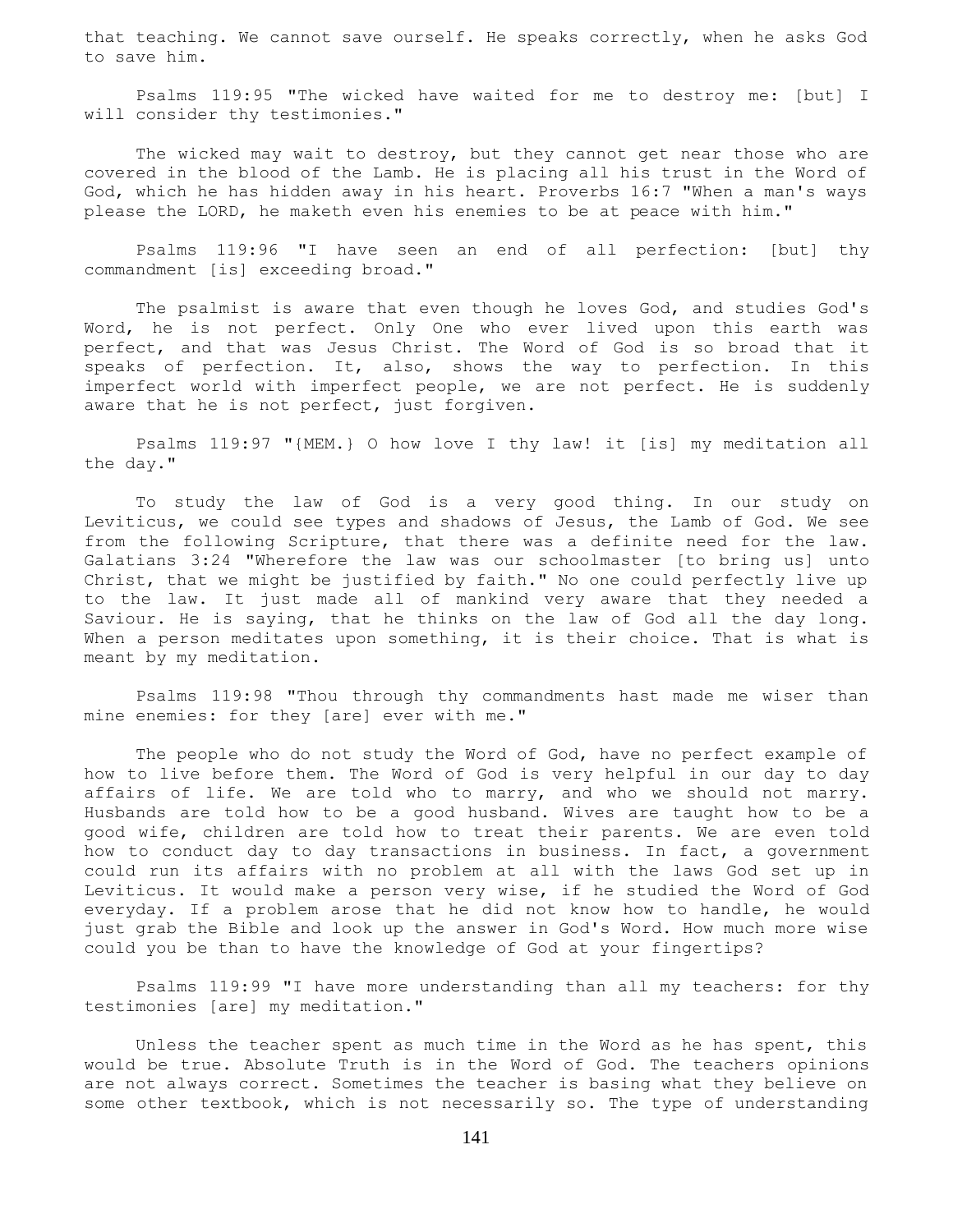that the psalmist is speaking of here is a gift from God through the Holy Spirit, who is the true Teacher.

 Psalms 119:100 "I understand more than the ancients, because I keep thy precepts."

 He has the benefit of learning from the mistakes that the ancients made. Learning the teachings of God, and then keeping His commandments, would put him in a place of more knowledge. As I said, this type of knowledge would have been taught him by the Holy Spirit of God. The lesson opened unto him would be the Word of God. God will not just open your brain and pour in this knowledge. He will give you the ability to understand it more and more as you study. The Holy Spirit brings it to remembrance. That means you had to read and study it first, then He makes you remember. It takes some effort on your part. Hide God's teachings deep within your heart. They will be there, when you need them.

 Psalms 119:101 "I have refrained my feet from every evil way, that I might keep thy word."

 He is speaking of the Bible teaching him the importance of living holy before the Lord. He says, I have disciplined my walk to match up with the Word of God. Many today do not believe it is necessary to walk holy before the Lord. The Bible teaches that you must walk the salvation that you have received. When you repent, it means that you have turned away from your life in the flesh and are walking in the spirit.

 Psalms 119:102 "I have not departed from thy judgments: for thou hast taught me."

 I really believe that this is the secret. To walk in the will of God for your life, you must know what that will is. The psalmist has not departed from God's judgments, because he knows what God's judgments are. He has diligently studied the Word of God, and is using what he learned to guide his life. Most people who do not believe it is important to walk the holy life, spend very little, if any time, truly studying God's Word. They are not familiar with what the Bible says. They have taken someone else's word for what the Bible teaches.

 Psalms 119:103 "How sweet are thy words unto my taste! [yea, sweeter] than honey to my mouth!"

 Have you ever had the sensation that the psalmist is speaking of here? He has read it so much, that it is sweetness to his inner most being. This reminds me of the book that John was told to eat, that was sweet in his mouth as honey. The sweetness of the Word, to me, is that as I study it, it seems to be so personal to me. It is so ageless, that it is current today. Look with me at what Jesus said about this. Matthew 4:4 "But he answered and said, It is written, Man shall not live by bread alone, but by every word that proceedeth out of the mouth of God." We are to partake of the Word of God {Bible} as often as you would physical bread. The Word feeds the soul of man.

 Psalms 119:104 "Through thy precepts I get understanding: therefore I hate every false way."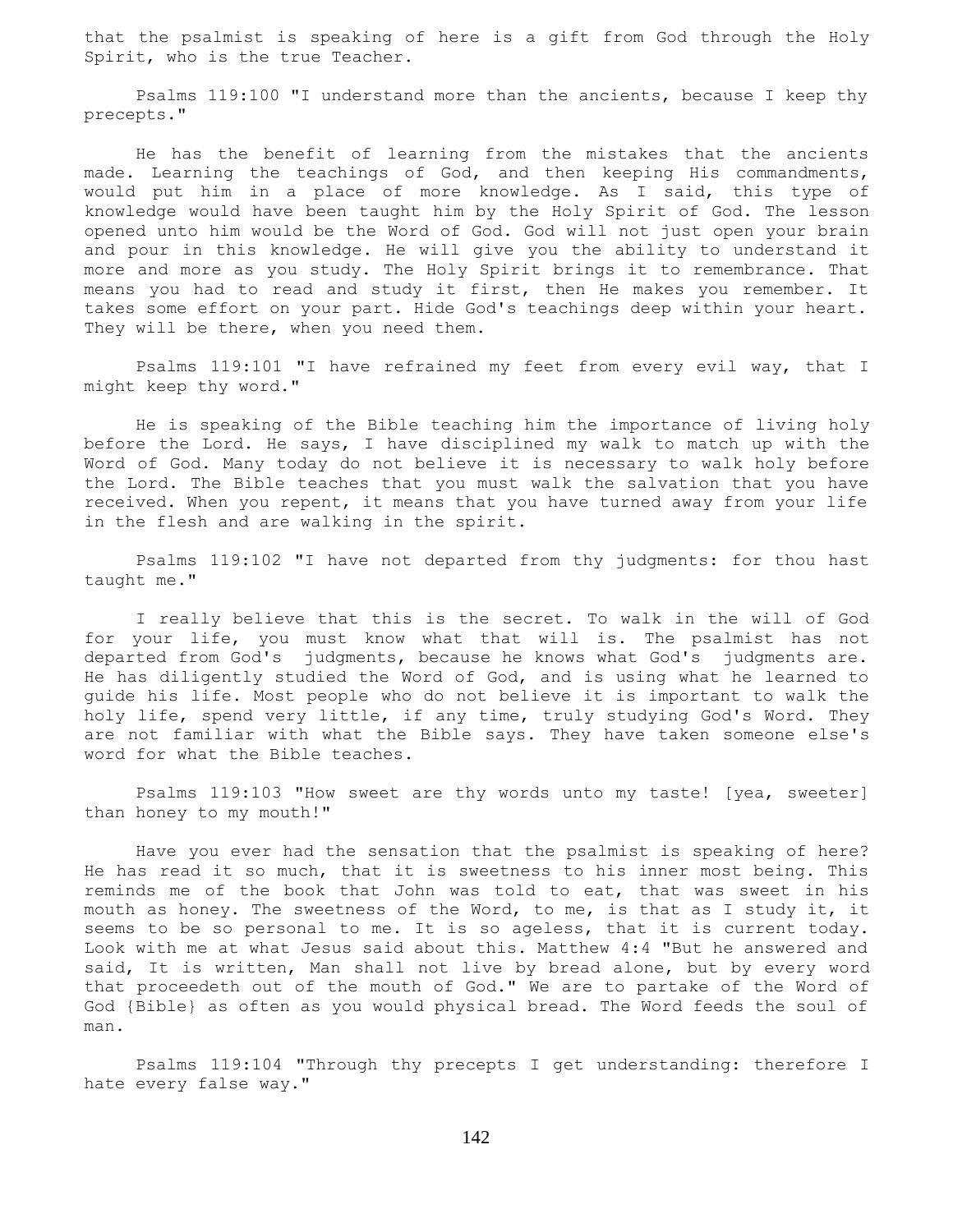This is speaking of those who love the Truth, and despise the lie. The false way is the wide way that leads to destruction. Not only is the psalmist thankful that he learned the way of God and would not be led into this false way again, but he hates this way that others might be deceived into falling in. This false way is the path that leads to the father of all lies, Satan. Again I must stress, the thing that kept the psalmist, here, from getting in that false way was his understanding of the Word of God. The Word of God contains life. The false way leads to death.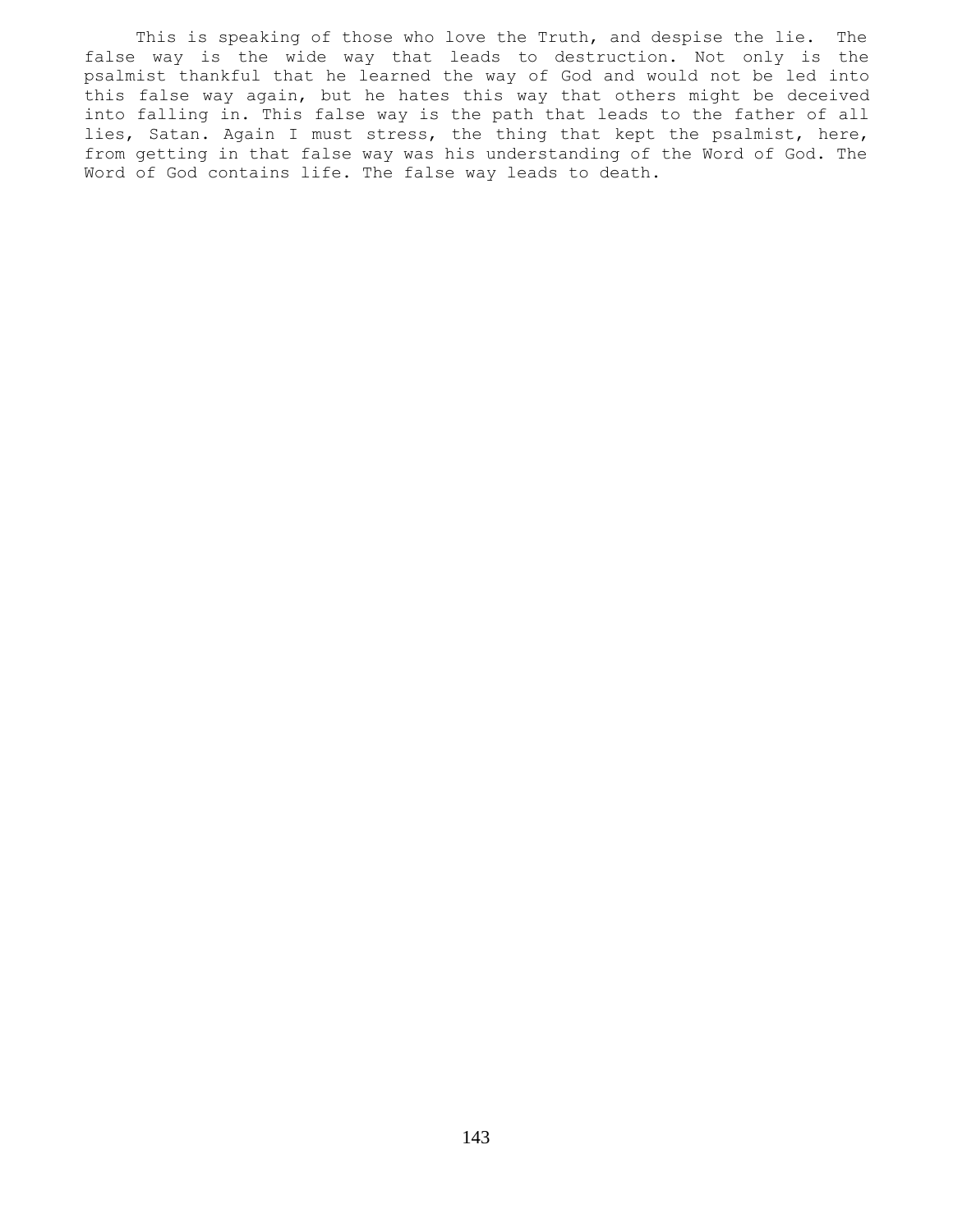# Psalms 127 Questions

1. In verse 89, we read that God's Word is settled where? 2. What does settled mean in this particular Scripture? 3. Quote 1 Peter chapter 1 verse 25. 4. In Matthew chapter 24 verse 35, we read that \_\_\_\_\_\_\_\_ and \_\_\_\_\_\_\_ shall pass away. 5. What does abideth mean? 6. What is amazing to the author about the earth? 7. What keeps all of God's creation in order? 8. What did the psalmist say, caused him to live in verse 92? 9. Who sets the moment of our death? 10. What quickened the psalmist in verse 93? 11. What is the extra spark of life that God gives us? 12. What does precepts, in verse 94, mean? 13. Quote Proverbs chapter 16 verse 7. 14. Who is the only One who ever lived perfect upon the earth? 15. The psalmist is not perfect, just 16. Where is the law of God given in the Bible? 17. Why should Christians study the law? 18. Quote Galations chapter 3 verse 24. 19. In verse 98, what had made him wiser than his enemies? 20. What are some very important things about how to live, that the law in Leviticus tells us? 21. What would make a person very wise? 22. What could possibly make him wiser than his teacher? 23. What advantage did he have over the ancients? 24. The Holy Spirit causes us to remember what? 25. What had the psalmist refrained his feet from? 26. What does repent really mean? 27. How can you walk in His will? 28. Why do people not understand that you must lead a holy life? 29. His Word is sweeter in his mouth than what? 30. Through Thy precepts, I get  $\qquad \qquad$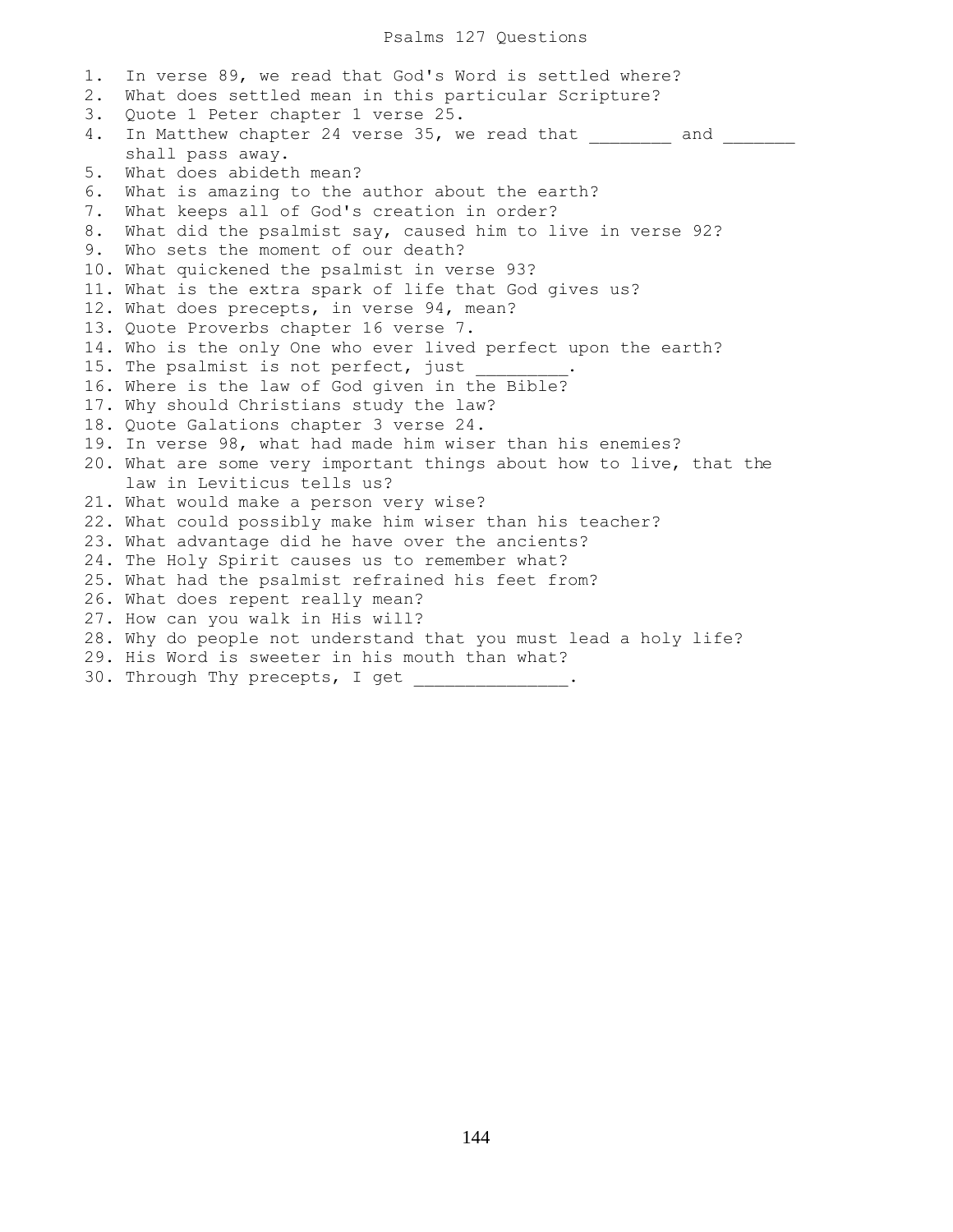#### PSALMS LESSON 128

 We will continue the verse by verse study of the 119th Psalm. Psalms 119:105 "{NUN.} Thy word [is] a lamp unto my feet, and a light unto my path."

 We are living in a very darkened world. The path of life would be obscured from our view, were it not for the Light of Jesus which lights our way. John 8:12 "Then spake Jesus again unto them, saying, I am the light of the world: he that followeth me shall not walk in darkness, but shall have the light of life." The Word {spoken of in John chapter 1} and the Light are the same. The One we know as Jesus Christ the righteous is both. The Light that directs my every step is not only that flaming torch of a light mentioned in the first of verse 105 above, but the Bible {God's Word} guides me by enlightening my understanding. If I continue to study His Word, then I will see the path that I am to walk brighter and brighter. It is very important not to go any where, unless the light guides you there. Stay in the presence of Light, until you are like Moses' head: full of His Light. Look, with me, at one more Scripture on this. Ephesians 5:8 "For ye were sometimes darkness, but now [are ye] light in the Lord: walk as children of light:" You see, we not only walk in His Light, but His Light is in us and shines forth from us.

 Psalms 119:106 "I have sworn, and I will perform [it], that I will keep thy righteous judgments."

When the day star shines in our lives, it causes us to understand so fully that we will be committed, such as the psalmist is here to keep the judgments of the Lord. II Peter 1:19 "We have also a more sure word of prophecy; whereunto ye do well that ye take heed, as unto a light that shineth in a dark place, until the day dawn, and the day star arise in your hearts:" When this day star, {Jesus, the Light}, shines forth within you, it does away with all darkness. It completely changes you from within.

 Psalms 119:107 "I am afflicted very much: quicken me, O LORD, according unto thy word."

 This is not the psalmist being pushy with God, he is just claiming the promises that God has made in His Word. He says, your Word says that you will quicken me, I believe your Word, so it is done. Remember, that the quickening is of the spirit, and not the flesh.

 Psalms 119:108 "Accept, I beseech thee, the freewill offerings of my mouth, O LORD, and teach me thy judgments."

 This is speaking of the sacrifice of praise. Some sacrifice is of obligation, but the sacrifice of praise is a freewill offering. This is not an obligation. The psalmist desires to praise, and so it is spoken of as a sacrifice of praise. Hebrews 13:15 "By him therefore let us offer the sacrifice of praise to God continually, that is, the fruit of [our] lips giving thanks to his name."

 Psalms 119:109 "My soul [is] continually in my hand: yet do I not forget thy law."

145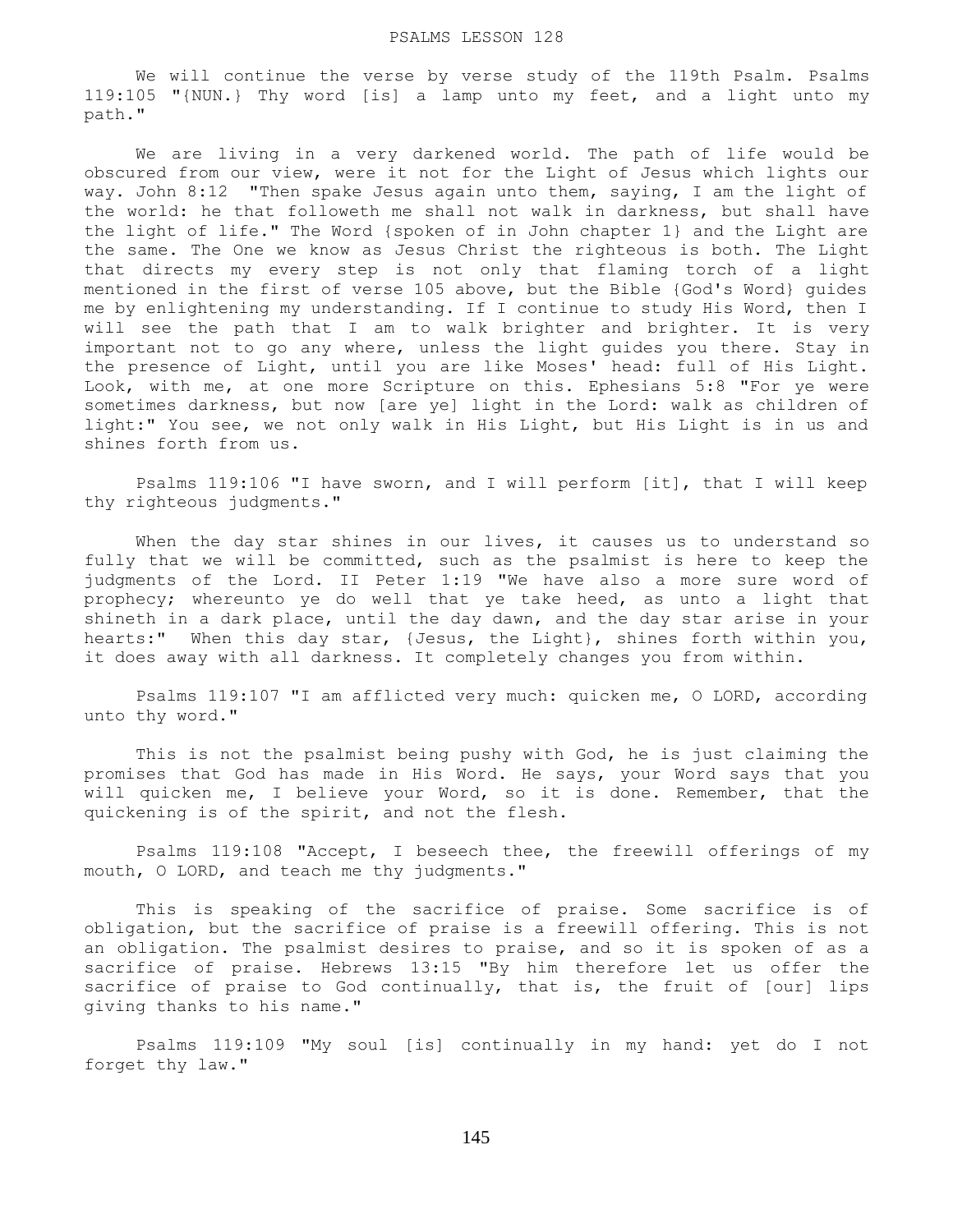The soul of man is his will. The flesh of man is always trying to take control of the soul of man. The spirit of man is in mortal battle against the flesh, and it, too, is trying to control the soul or will. It is in the psalmist hands what controls the soul. The psalmist decides what he will follow. Will his flesh rule him, or will his spirit rule him? This is, also, a decision that each of us must make, as well. The condition of our soul is in our hands as well. The psalmist has no trouble deciding, because he remembers God's law.

 Psalms 119:110 "The wicked have laid a snare for me: yet I erred not from thy precepts."

 The wicked are continuously trying to get us to follow the call of our flesh. They try to find out what your weakness is, and lay a trap for you. The man, that has thoroughly studied and accepted God's ways, will not be fooled into falling into this trap.

 Psalms 119:111 "Thy testimonies have I taken as an heritage for ever: for they [are] the rejoicing of my heart."

 The teachings of God are, possibly, the greatest heritage we could have. Parents that truly love their children and teach them the ways of God have left their children a wonderful heritage. They may not have great material blessings to leave their children, but they have given them the greatest gift a person can have, the knowledge of how to acquire Eternal life. Testimonies, in the verse above, is speaking of the covenant of God with man. This covenant promises us eternal life.

 Psalms 119:112 "I have inclined mine heart to perform thy statutes alway, [even unto] the end."

 He has made a lifetime commitment to God. He has caused his heart to listen to the teachings of the Word. We see a man whose heart is stayed upon God. We are what our heart is.

 Psalms 119:113 "{SAMECH.} I hate [vain] thoughts: but thy law do I love."

 This is saying, that he rejects vain thoughts. Vain thoughts are thoughts of one's self. I suppose everyone occasionally have a thought they must reject. Satan tempted Jesus with vain things, and Jesus rebuked him with the Word of God.

 Psalms 119:114 "Thou [art] my hiding place and my shield: I hope in thy word."

The only hiding place that any of the believers have, is in the Lord. We could run and hide and the Lord would protect us, but it is time to stand and fight and God will be our shield. This shield covers our heart, where we are the most vulnerable. For the believer in Christ, He builds a hedge around us and over us of the precious shed blood of the Lamb. The blood of Jesus the Lamb, is what defeated Satan on the cross. He is afraid of the blood of Jesus. We must stand and fight for the Truth of God. He will protect us with His blood.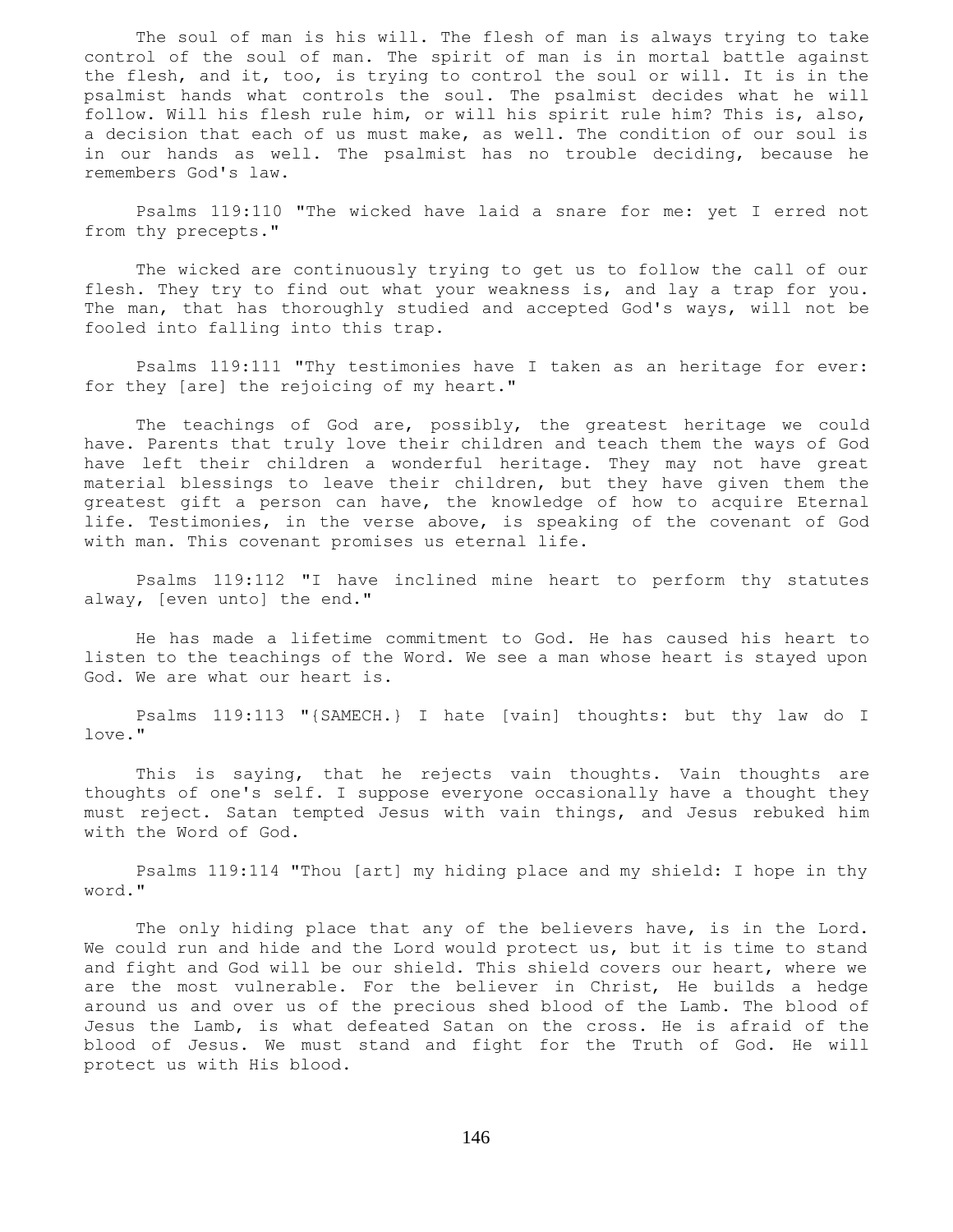Psalms 119:115 "Depart from me, ye evildoers: for I will keep the commandments of my God."

 Do not fellowship with those of unbelief. Witness to them and go home. Do not fellowship with them. When you fellowship with them, it is as if you are approving of their life style. Fellowship with believers, so you can build each other up in the most holy faith. He is determined to keep the Word of God. We, too, must determine in our heart to live for Jesus. We must refuse to be part of the evil that goes on around us.

 Psalms 119:116 "Uphold me according unto thy word, that I may live: and let me not be ashamed of my hope."

 I believe the psalmist is more concerned about what the world will think about him placing his hope in the word of God, than he is concerned about living. He does not want the worldly people around him to have any comeback at him, because of what he believes.

 Psalms 119:117 "Hold thou me up, and I shall be safe: and I will have respect unto thy statutes continually."

 He knows the promises of the Word so well, that he knows if God upholds him, he definitely will be safe. I don't believe this is saying that he would lose respect for God, if God doesn't keep him safe. I believe he is saying, if God does not save him, he will die, and from the grave, he cannot uphold the Lord. If he does live, he will spend all of his time uplifting God.

 Psalms 119:118 "Thou hast trodden down all them that err from thy statutes: for their deceit [is] falsehood."

 There are those who pretend to be of God, and are not. These are the ones spoken of here who are deceitful. Usually, someone who professes to be a believer and is not, does not keep the laws of God. Even ministers, who do not have the right relationship with God, will sometime deceive their people into believing they are doing right, when, in fact, they are sneaking around committing sins against God. Falsehood and deceit are near kinsman. Both are products of Satan. This Scripture is about those who pretend to be of God, and are really of their father, the devil.

 Psalms 119:119 "Thou puttest away all the wicked of the earth [like] dross: therefore I love thy testimonies."

When silver or gold is heated to a very hot temperature, the dross comes to the top, and you can skim this trash off of the metal and leave the metal pure. This then, is speaking of God separating the evil people from His followers. The dross {trash} {sinners} are just thrown away. They must be separated from the pure in heart. This is spoken of in heaven when Jesus separates the sheep from the goats. The Bible teaches that the wheat {believers} live in the earth with the tares, until that day when God separates them and burns the tares. The wheat is carried into the great barn called heaven. He is saying, that he has read in God's Word where this will happen, and he knows he will not always have to be tormented by them. This is a promise he is looking forward to having fulfilled.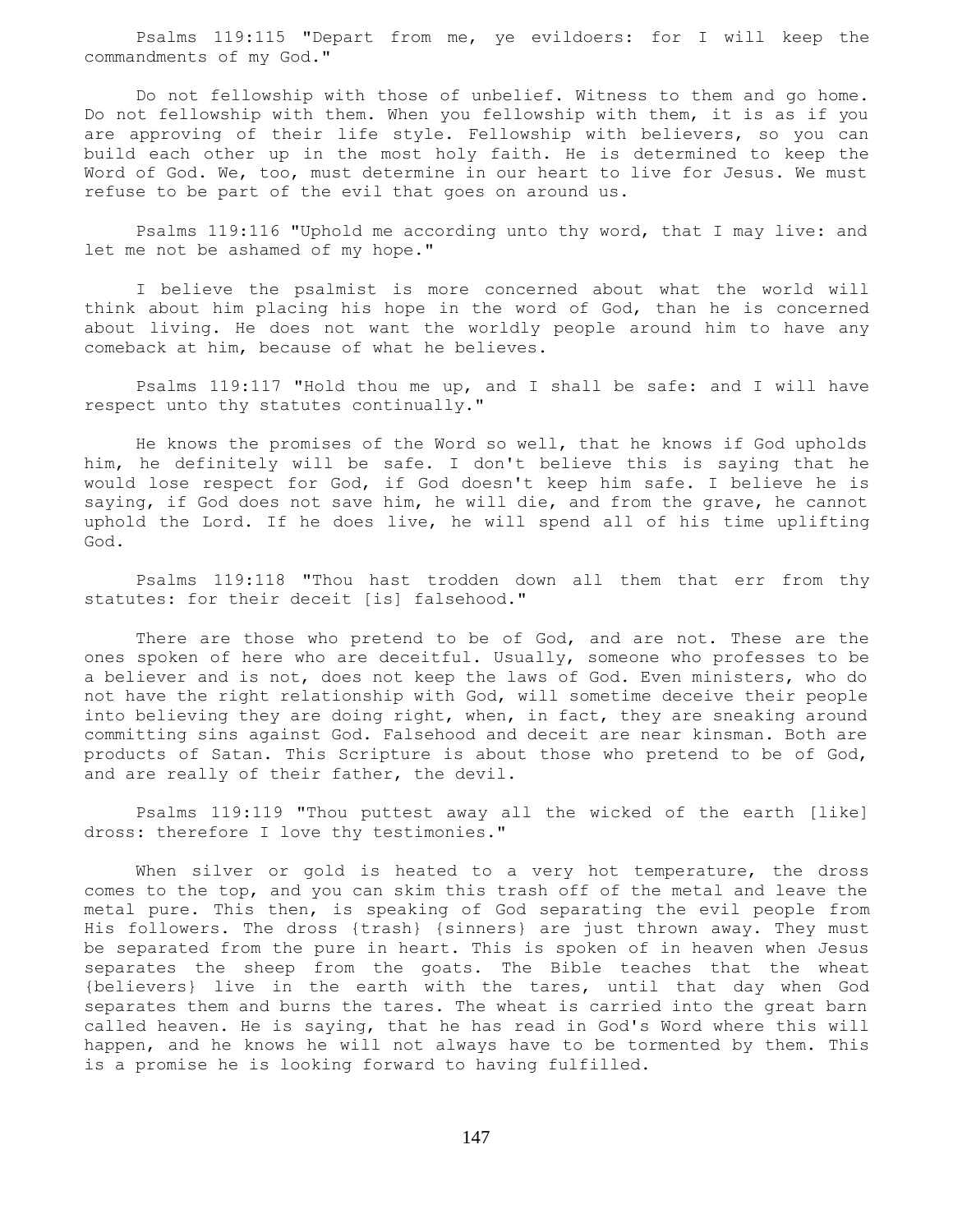Psalms 119:120 "My flesh trembleth for fear of thee; and I am afraid of thy judgments."

 Fear, or reverence, of the Lord is the beginning of wisdom. The fear that a believer has of the Lord is similar to the fear a son has of his father. We know that even the earth trembled before the Lord. We know that when the presence of God was on the mountain, the mountain would tremble before Him. It would be more unnatural for us not to tremble before Him. The judgments of God are righteous. We are not righteous in our own right. The only thing that makes us able to stand before the Judge of all the world, is the fact that we are clothed with His righteousness.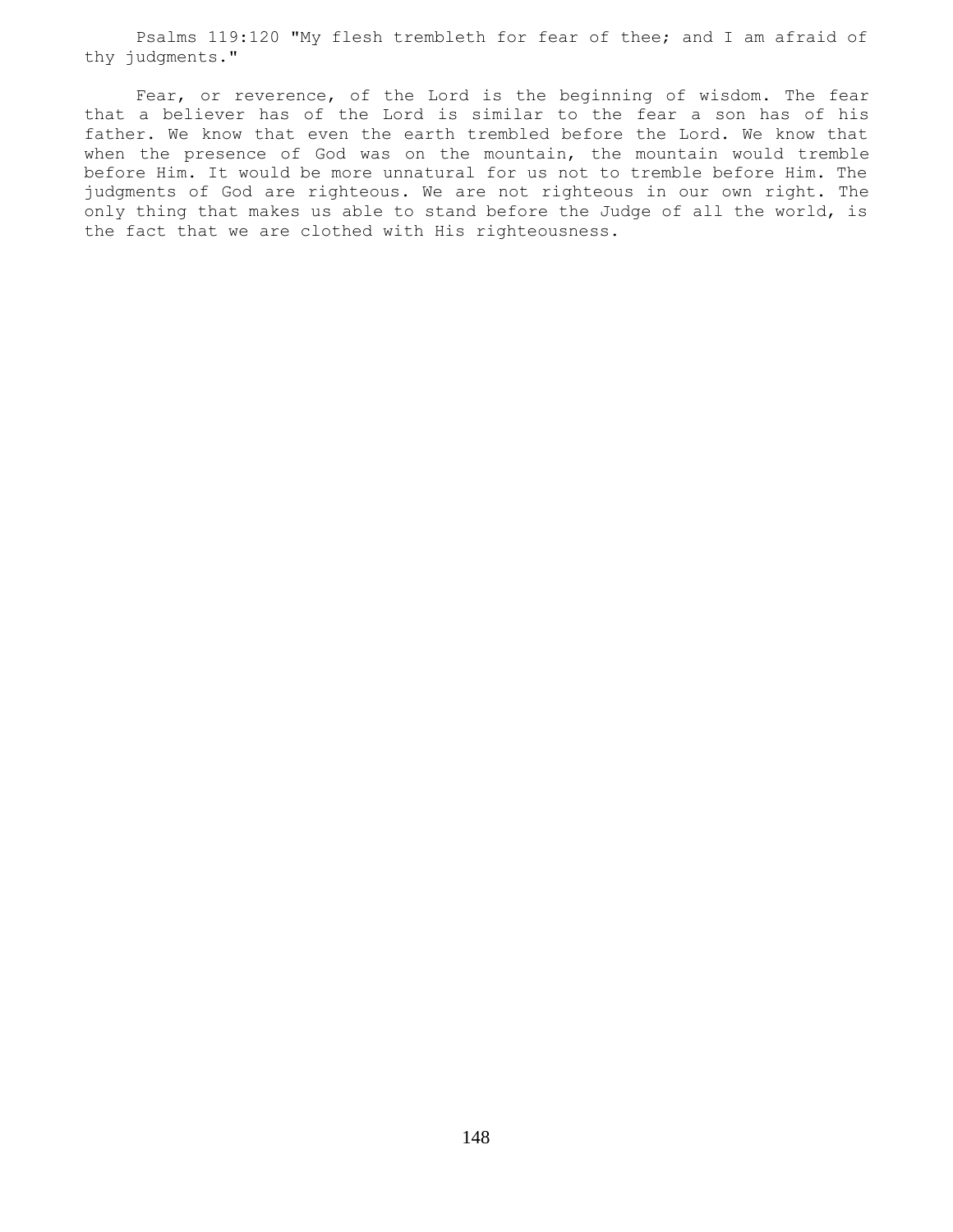1. Quote Psalms chapter 119 verse 105. 2. What lights the way of the believer? 3. The Word and the Light are the \_\_\_\_\_\_. 4. The Word of God enlightens my 5. Quote Ephesians chapter 5 verse 8. 6. Quote John chapter 8 verse 12. 7. What had the psalmist sworn in verse 106? 8. Quote 2 Peter chapter 1 verse 19. 9. Who is the Day Star? 10. Remember that the quickening is in the 11. What are the freewill offerings of the mouth? 12. Quote Hebrews chapter 13 verse 15. 13. How is his soul in his hand? 14. What two things, in a man, are in constant battle? 15. What are they fighting over? 16. Why does the psalmist have no trouble deciding between the flesh and the spirit? 17. What is the snare the wicked tries to lay for those who follow God? 18. What has the psalmist taken as his heritage? 19. What is the greatest gift your parents can give you? 20. What is testimonies, in verse 111, speaking of? 21. What kind of commitment is spoken of in verse 112? 22. What are vain thoughts? 23. Thou art my \_\_\_\_\_\_\_\_\_ \_\_\_\_\_\_\_\_\_ and my \_\_\_\_\_, I hope in the Word. 24. What is the protection that the believer in Christ has? 25. If we fellowship with those of unbelief, it is as if we are saying what? 26. Uphold me according to thy 27. What is verse 117 really saying? 28. Their deceit is 29. Who is verse 118 speaking of? 29. What is dross? 30. How is dross removed from silver or gold? 31. Give two more examples when the evil and those who love God are symbolized, when a separation is made?

32. What type of fear is verse 120 speaking of?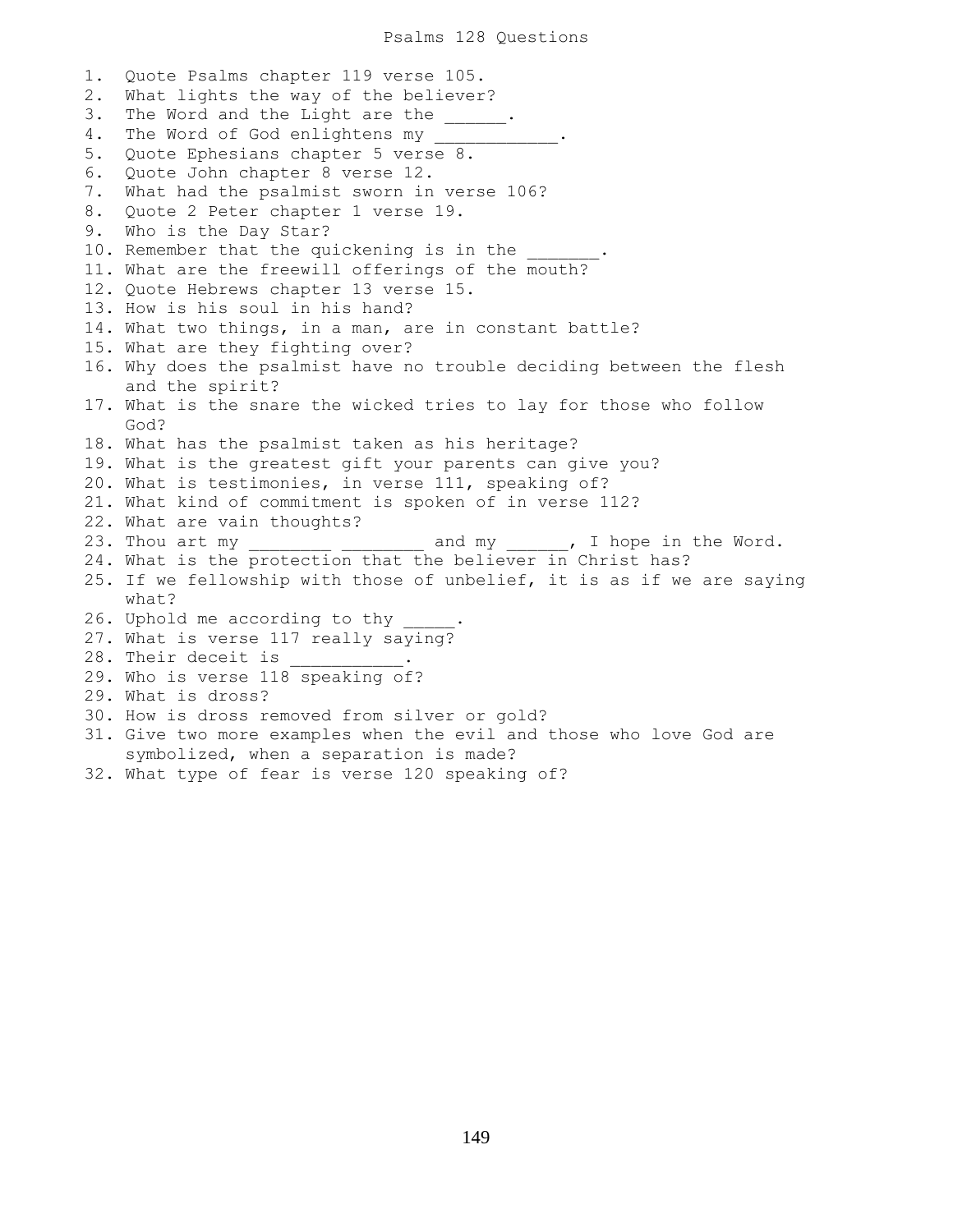We will continue with the verse by verse study of the 119<sup>th</sup> Psalm in Psalms 119:121 "{AIN.} I have done judgment and justice: leave me not to mine oppressors."

 I have mentioned before in these verses from the 119th Psalm that I believe David to be the penman. Saul had been the first of the kings of Israel, and he had done things very displeasing unto God in the last of his reign. I Samuel 28:7 "Then said Saul unto his servants, Seek me a woman that hath a familiar spirit, that I may go to her, and inquire of her. And his servants said to him, Behold, [there is] a woman that hath a familiar spirit at En-dor." You see, instead of consulting with God, he had turned to a witch for advice. Saul was evil in the sight of God. David was the opposite of Saul. David had no counselors except God. David was a good king and judged the people with God's kind of justice. David's only sins against God was taking Bathsheba when she was another man's wife, and having her husband, Uriah, killed, so that he could marry her. In David's whole lifetime, his heart was stayed upon God. He had done good to the people he reigned over and had tried to live exactly the way God would have him to live. Here, David has come to the only place there had ever been help for him. He came to God for help. David always upheld God's Word, and he knew God had never let him down, either.

 Psalms 119:122 "Be surety for thy servant for good: let not the proud oppress me."

 He is asking God to be his security, here. You could have no better security than God. That is just what the Lord Jesus did for all the believers. The proud are not just the enemy of David, but they rejected God, and they are is His enemy, as well. You stand good for me, is another way to say what David is asking here.

 Psalms 119:123 "Mine eyes fail for thy salvation, and for the word of thy righteousness."

 His eyes fail means that he has been looking so intently waiting to see his salvation that he can barely hold his eyes open any longer. David wants to hear the righteous Word of God speak up for him against his oppressors. You could, also, look at this prophetically, and say that we, too, get to the point that it seems we are about to go under. We cry out for salvation. Sometimes we look and look, before we see the salvation in our life.

 Psalms 119:124 "Deal with thy servant according unto thy mercy, and teach me thy statutes."

 Notice David calls himself, thy servant. He has made his commitment to God, and he will not go back on it. He asks for God's mercy. He says, after you have forgiven me by your mercy, teach me thy statutes.

 Psalms 119:125 "I [am] thy servant; give me understanding, that I may know thy testimonies."

 I hear many people say that they have read the Bible, and still do not know what it is saying. The Holy Spirit of God reveals the meaning to those who diligently seek out the Word. We must pray and ask God to open our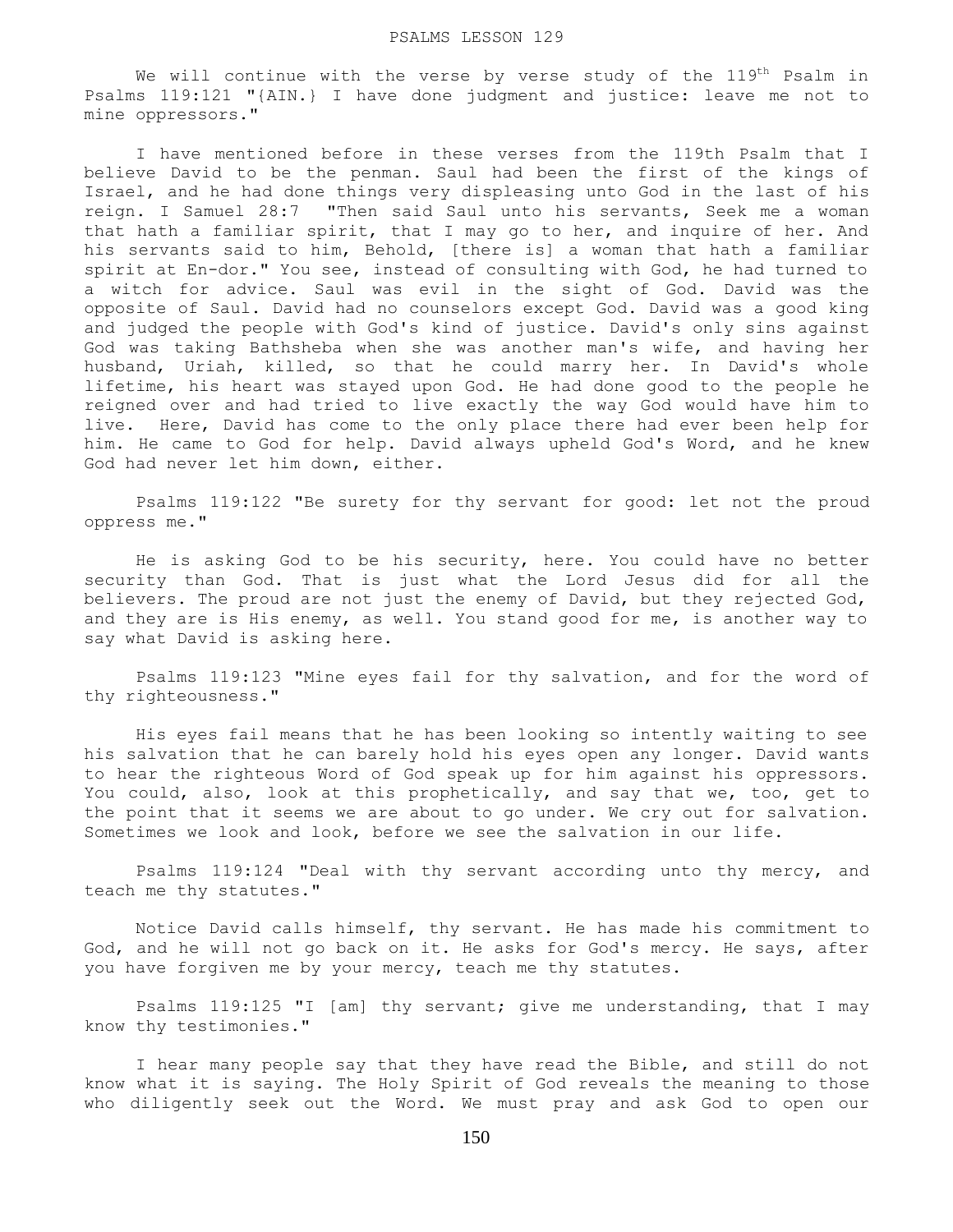understanding, as David is asking here. David's desire is to serve God. He wants the Spirit of God to be his Teacher that he might understand more fully.

 Psalms 119:126 "[It is] time for [thee], LORD, to work: [for] they have made void thy law."

When David asks the LORD to work here, he is saying, intervene on my behalf. David has done all he can do to make things better with these people, and all the things he has done have been to no avail. Now he says, Do it for me LORD. They have not only been opposed to David, but were trying to do away with the law of God, as well.

 Psalms 119:127 "Therefore I love thy commandments above gold; yea, above fine gold."

 Gold was the most expensive metal at this time and David knew just how valuable it was, because he had so much of it. All of the gold stacked up had not been able to free him from this problem. David knew that the commandments of God were not to be compared with earthly things like gold. David would have given all the gold in his possession, if necessary, for the commandments. David did give a tremendous fortune of gold and silver for the use in building the temple in Jerusalem.

 Psalms 119:128 "Therefore I esteem all [thy] precepts [concerning] all [things to be] right; [and] I hate every false way."

 Since these ungodly people around David tried to destroy the law of God in a previous verse, we see David upholding it even more. David put the laws of God above everything, except God Himself. David knew that God and His law were absolute truth. David learned well the teaching of God, and he knew that anything false was from the devil himself. David's hate for the false way was really a righteous hate.

 Psalms 119:129 {PE.} "Thy testimonies [are] wonderful: therefore doth my soul keep them."

 Testimonies, in the verse above, has to do with witness. The wonderful witness of the Word {Jesus Christ} turned the believing world upside down. David is saying, that the Word is so wonderful, is why he keeps them. We can say with David, that the Bible is so wonderful. You can read the same Scripture a thousand times and find something brand new every time you read it. The Word of God is alive. The same Word that ministered to people a thousand years ago is still current today. The Bible is more current than your daily newspaper. I could go on and on , but that is wonderful enough for me to desire to live by it.

 Psalms 119:130 "The entrance of thy words giveth light; it giveth understanding unto the simple."

 When you read and study the Word of God {Bible}, it is like an electric light bulb of understanding goes off in your mind. The Word sheds Light on every aspect of life. It is so strange, to me, that people who never went beyond the second grade in school are the very people who understand the meaning of the Scriptures better than some college graduates. The understanding is a gift from God. This understanding is not accumulated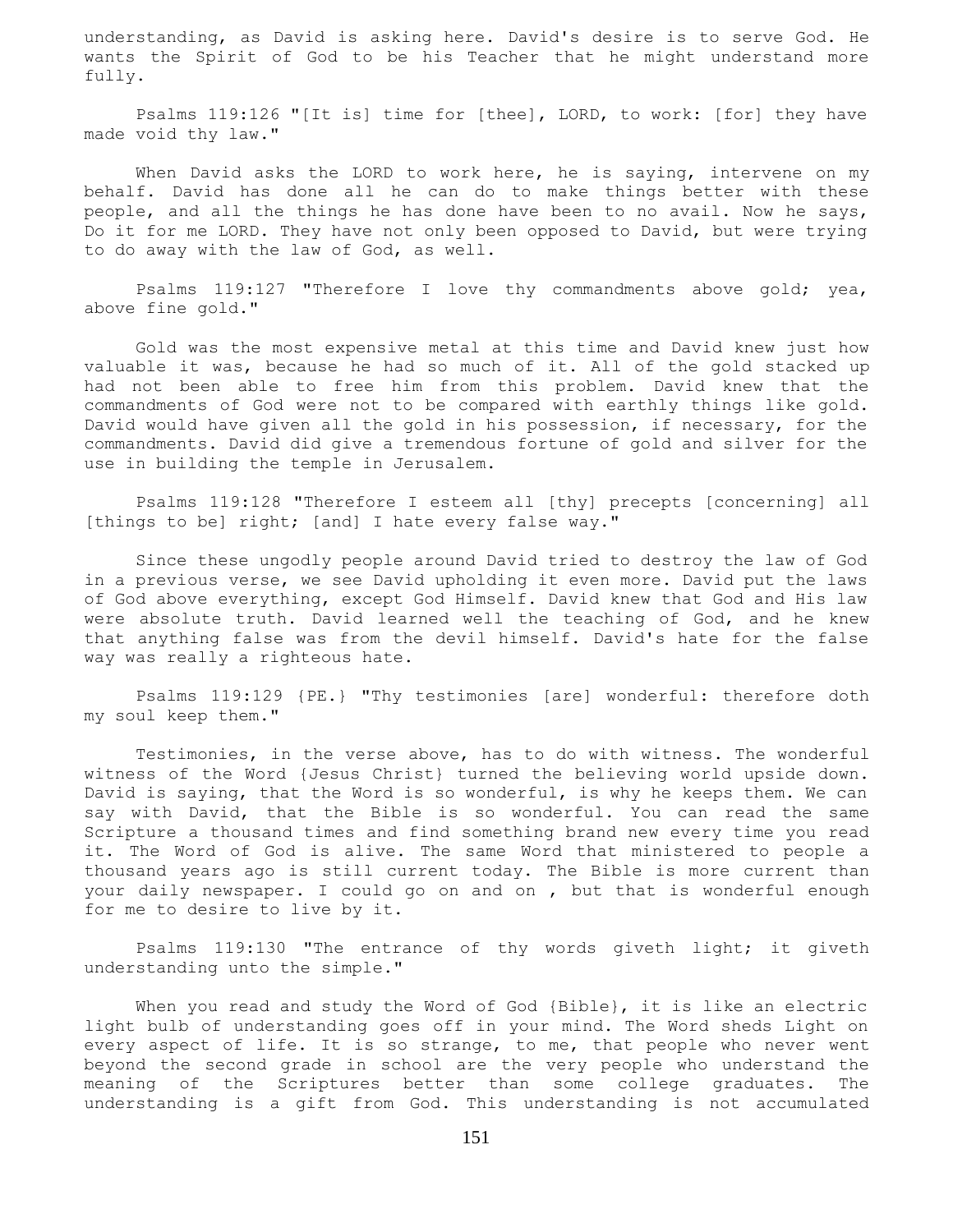learning in school. Jesus taught a simple message of salvation. One of the problems today is that we complicate it with big words, thinking that makes us look intelligent.

 Psalms 119:131 "I opened my mouth, and panted: for I longed for thy commandments."

 This Scripture reminds me of the Scripture that speaks of hungering and thirsting after righteousness. Matthew 5:6 "Blessed [are] they which do hunger and thirst after righteousness: for they shall be filled." David is so diligently seeking the teachings of God, that it is as if he is out of breath for the search.

 Psalms 119:132 "Look thou upon me, and be merciful unto me, as thou usest to do unto those that love thy name."

 Those that love the name of God and His teachings, can get audience with God at any time. David is asking for the mercy, he has been reading about, to be available to him. This is like saying, may I have your attention for a moment. David does not want God to turn away from him.

 Psalms 119:133 "Order my steps in thy word: and let not any iniquity have dominion over me."

 Show me, in your Word, what you would have me to do. David is asking God to protect him from temptations. Let me study your Word, and let it direct me away from temptation, would be another way of saying this.

 Psalms 119:134 "Deliver me from the oppression of man: so will I keep thy precepts."

 It is a fact that some men who attack us so bitterly, sometimes cause us to sin, when we get angry with them. Moses is a very good example of that, when the people had so angered him, that he disobeyed God and struck the Rock instead of speaking to it. David is saying, here, that if God would remove the oppression from these men, he could better keep God's precepts. He would not be feeling so much anger toward them, which might cause him to sin.

 Psalms 119:135 "Make thy face to shine upon thy servant; and teach me thy statutes."

 If God looks upon him, not with gloom and a solemn face, then he says, He made His face to shine upon me. David is speaking as if this shining down upon him will open his knowledge to the statutes of God. Perhaps, the following Scripture can say it better than I can. II Corinthians 4:6 "For God, who commanded the light to shine out of darkness, hath shined in our hearts, to [give] the light of the knowledge of the glory of God in the face of Jesus Christ." David is saying, shine your Light in my heart, and let Your Spirit open up my knowledge of the glory of God.

 Psalms 119:136 "Rivers of waters run down mine eyes, because they keep not thy law."

 David is weeping so much over the lost people around him that his tears are like a river. David is not only weeping for the lost people, but he is,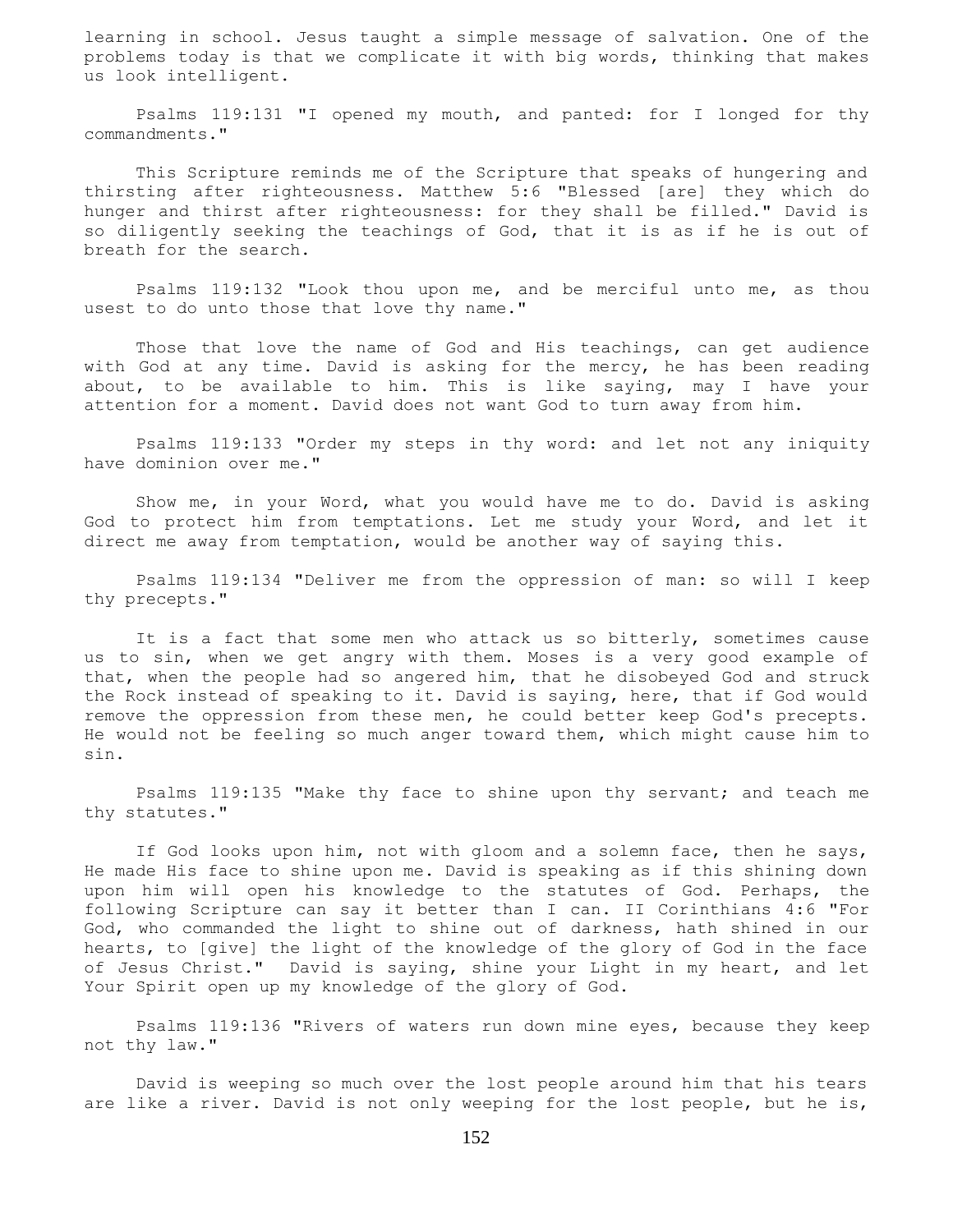also, weeping for God's law, which has been taken so lightly. So many times, I have cried out myself, why do they not understand and keep your law, God? I suppose this is what is called a pastor's heart. David, and those who really are concerned about the lost people of the world around them, have a loving and caring heart. Many a mother has cried and prayed to God for her lost children. Don't you know it breaks God's heart to see His creation taking the Word of God so lightly?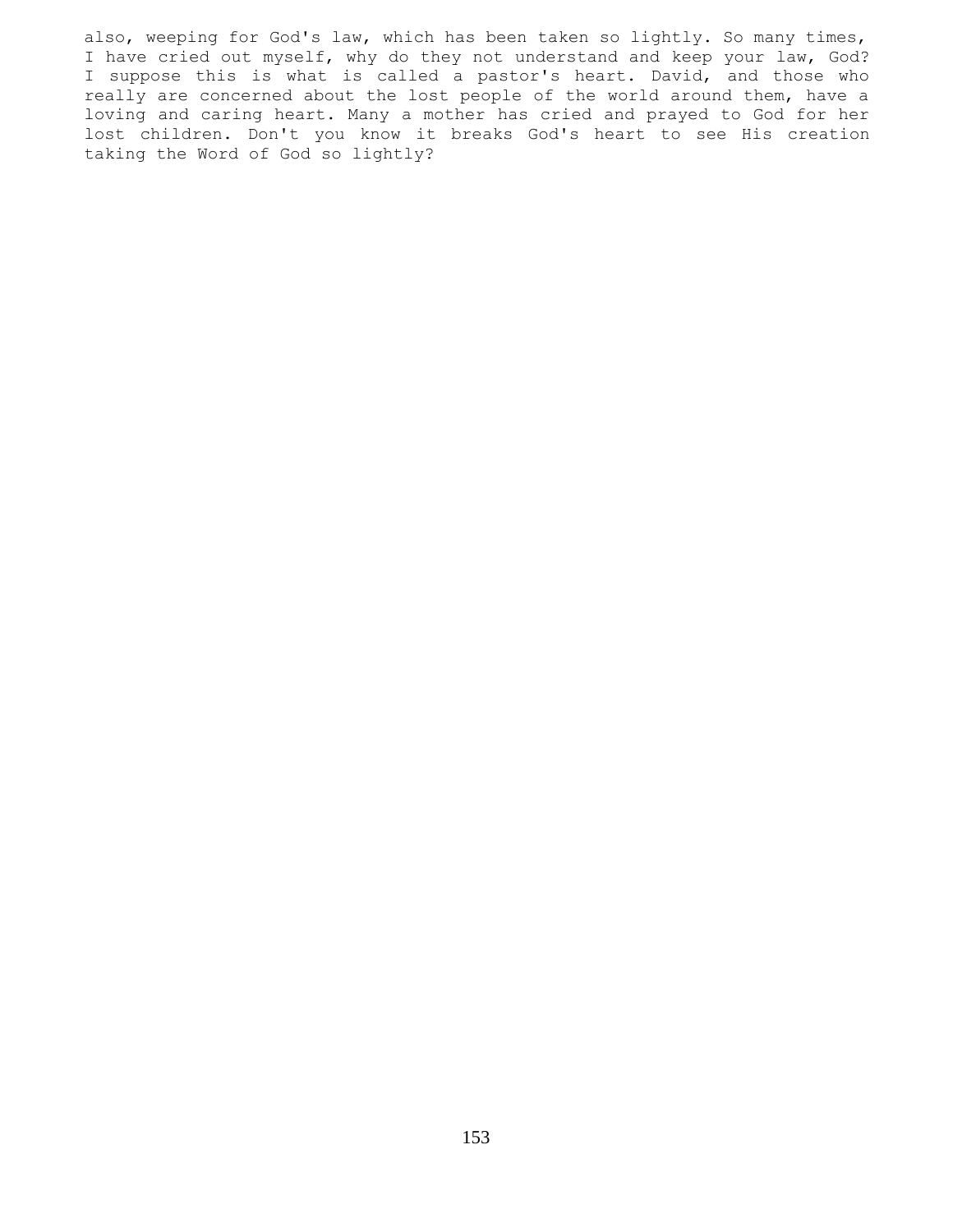1. I have done and : leave me not to mine oppressors. 2. Who does the author believe to be the penman here? 3. What evil council did Saul seek? 4. Who was David's only counselor? 5. What was the blemish in David's walk with God? 6. David always upheld God's . 7. What is David saying, when he asks God to be surety for him? 8. Who are the proud the enemy of? 9. What is meant by, mine eyes fail for thy salvation? 10. How does David want God to deal with him? 11. What did David call himself in verse 124? 12. What did David want understanding for? 13. What reveals the meaning of the Scriptures to one seeking to know the meaning? 14. What is David saying, when he asks God to work in verse 126? 15. He said he loved what above gold? 16. What was the most expensive metal in David's time? 17. Anything false is of the  $\qquad \qquad$ . 18. Thy testimonies are 19. Who turned the believing world upside down? 20. What does the author believe is wonderful about reading the Word? 21. The entrance of thy yiveth light. 22. Strangely enough, who seems to understand the meaning of Scriptures better than the college graduates? 23. Why is this so? 24. Quote Matthew chapter 5 verse 6. 25. David is so diligently seeking the teachings of God, that it seems like he is doing what? 26. Who can get audience with God any time? 27. Order my steps in thy \_\_\_\_\_\_ 28. Deliver me from the  $\qquad \qquad$  of man. 29. Make thy \_\_\_\_\_\_ to shine upon thy servant. 30. Quote 2 Corinthians chapter 4 verse 6.

31. What are 2 reasons David is weeping a river of tears?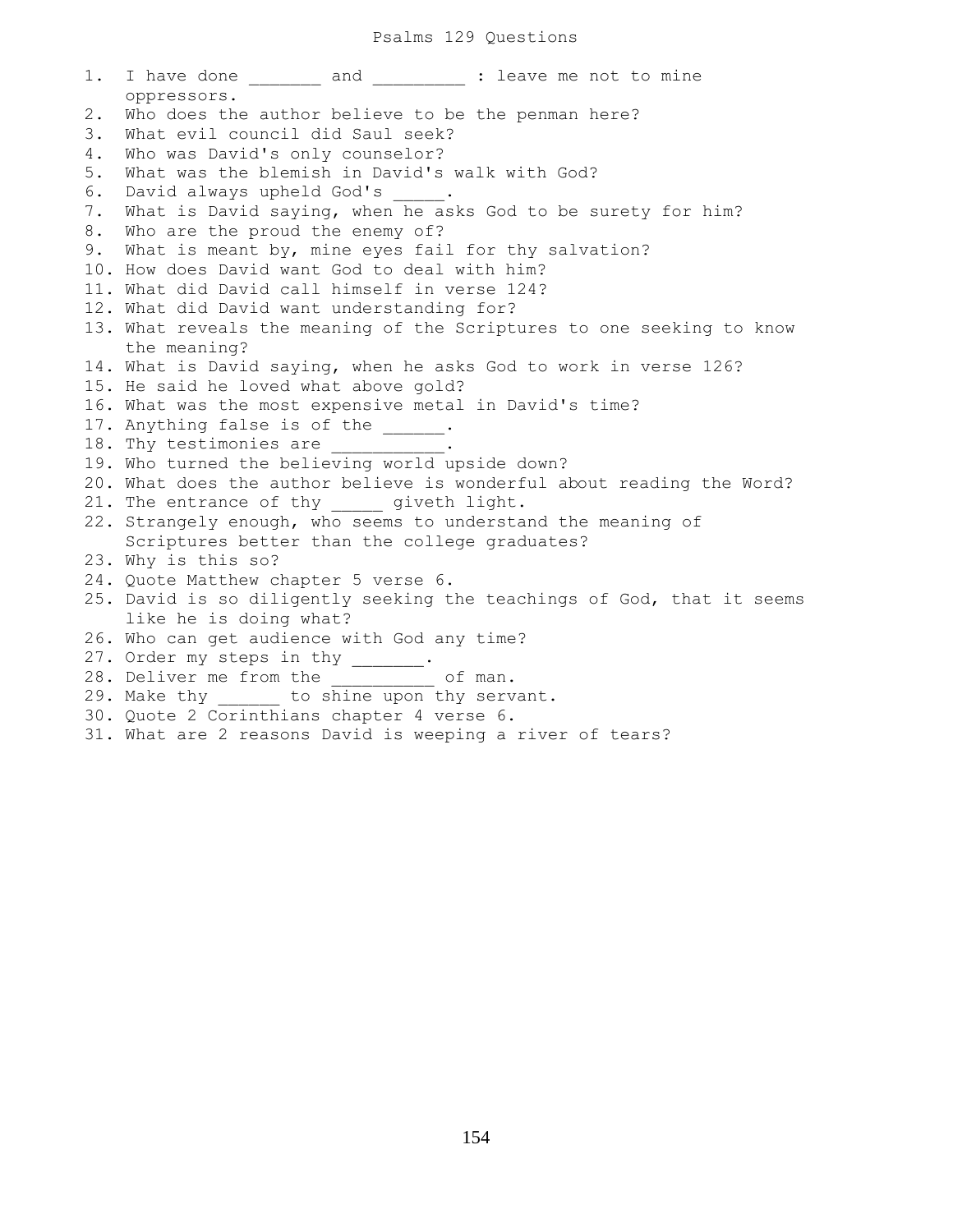We will continue the verse by verse study of the 119th Psalm with Psalms 119:137 "{TZADDI.} Righteous [art] thou, O LORD, and upright [are] thy judgments."

 LORD, here, is Jehovah. Righteousness is the character of Jehovah. Jesus Christ {the Word} is, also, righteous. The judgments of God are above all other judgments. They are right, they are pure, they are truth. Just as there is no blemish to be found in the judgments of the LORD, there is no blemish in His Word.

 Psalms 119:138 "Thy testimonies [that] thou hast commanded [are] righteous and very faithful."

 This is so clear in its meaning, that it leaves nothing to be said. The Word is beyond question. It is absolute truth. You can depend on it, it will not let you down. This is, also, true of not just the testimonies, but of the One who spoke them, as well.

 Psalms 119:139 "My zeal hath consumed me, because mine enemies have forgotten thy words."

 David is so heart sick, because their enemies {his and God's}, have not realized how perfect the Words of God are. They not only did not realize, but they did not even accept them as the Word of God. If they did not believe there was a God, then possibly that explains why they do not believe His Word. If they would stop and listen to it, or read it, then they would have to admit that it far surpassed all other things written or spoken. This is just saying, that he is utterly grieved by them not accepting God's Word.

 Psalms 119:140 "Thy word [is] very pure: therefore thy servant loveth it."

 If this were speaking of gold, it would be stated that it was 24 Kt. All of the imperfections of most writings are not found in this Word. It is perfect. It must not be added to, or taken away from. David loves it, because it is perfect. It can not be improved upon. Truth, in its purest form, can not be improved upon, and that is what God's Word is. Perfection would be a good description.

 Psalms 119:141 "I [am] small and despised: [yet] do not I forget thy precepts."

 This would almost make you believe that this is not David, but you must remember he is doing the talking here. This is his own description of himself. Even though those around him despise him, he still remembers the teachings of God.

 Psalms 119:142 "Thy righteousness [is] an everlasting righteousness, and thy law [is] the truth."

 The righteousness of God is like God himself, it has no beginning and has no end. Jesus said I am the Way, the Truth and the Life. Jesus is the fulfillment of the law.

155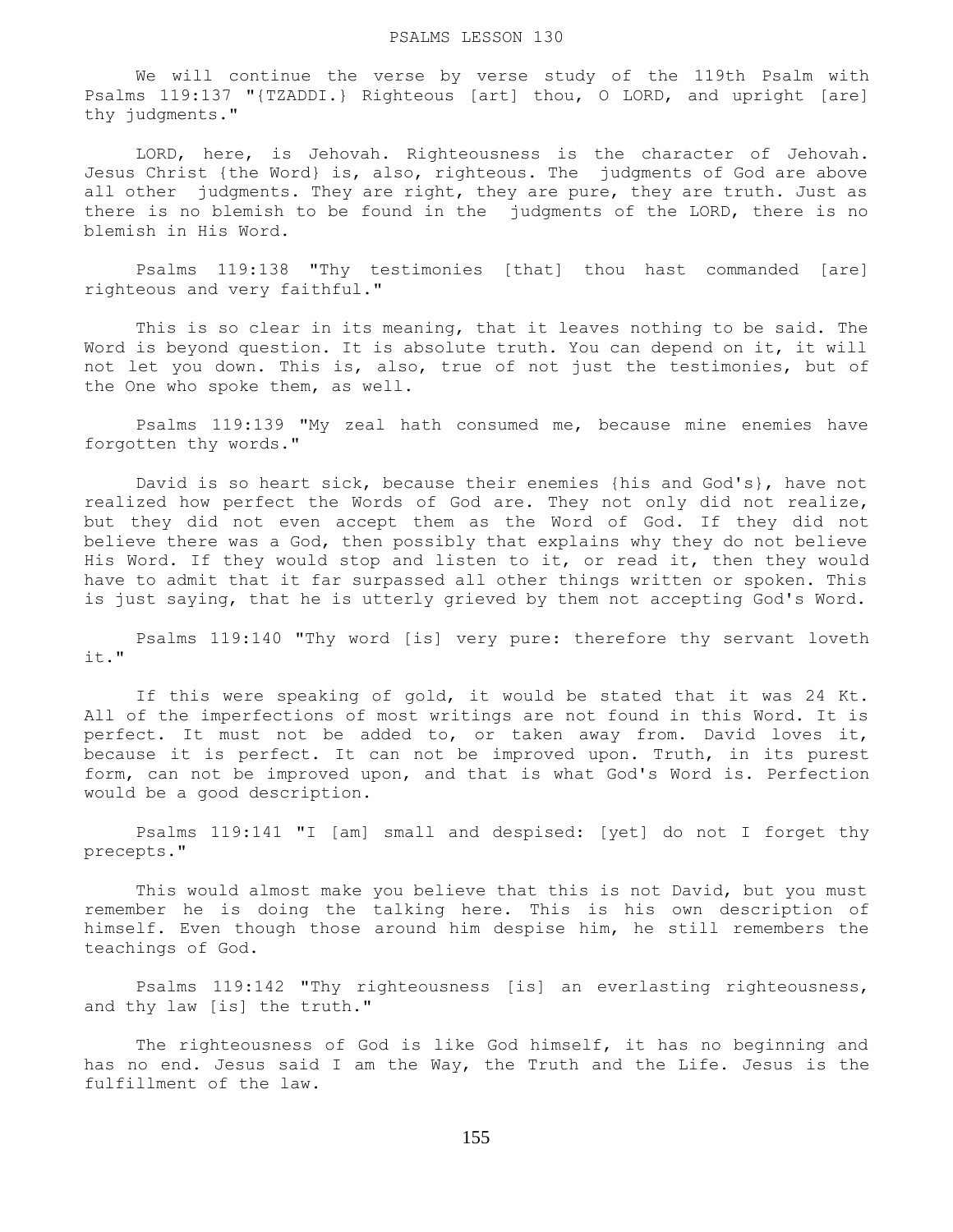Psalms 119:143 "Trouble and anguish have taken hold on me: [yet] thy commandments [are] my delights."

 David's life had been full of sorrow and anguish over his children and grandchildren. Absolom, had given him many heartaches, because of his jealousy over Solomon. Power and money in this life have a tendency to bring sorrow more than poverty does. Families that are torn apart can bring more sorrow than we can bear. The delights that helped David through all of this was the commandments of God. The covenant that God had made with man was an Unbreakable covenant. David looked at God's Word in time of sorrow, and it helped him.

 Psalms 119:144 "The righteousness of thy testimonies [is] everlasting: give me understanding, and I shall live."

 If he could only truly understand the teachings of God, it would cause him to have life back in his spirit. Family problems can break your spirit to the point, that sometimes, it seems hardly worth the effort to go on. If David's understanding were opened, he would be able to see the end of all this and a better tomorrow.

 Psalms 119:145 {KOPH.} "I cried with [my] whole heart; hear me, O LORD: I will keep thy statutes."

 This prayer to God is a sincere prayer from the heart. The fact that the prayer brought tears, is another sign of the sincerity of the prayer. Open your ears to me, and do not close me out LORD. Notice, the determination of David in this prayer to keep the ways of the LORD. The keeping of the statutes is not a condition of the prayer. David would keep the statutes anyway. He is just reminding God that he does keep his statutes.

 Psalms 119:146 "I cried unto thee; save me, and I shall keep thy testimonies."

 This keeping of the testimonies is conditional. He would keep the testimonies, if the Lord saved him. If he were not saved, he would not be wishing to do the testimonies of the LORD. The only way to get saved, is to sincerely cry out to be saved.

 Psalms 119:147 "I prevented the dawning of the morning, and cried: I hoped in thy word."

 This is saying, he was up all night praying. He did not wait until break of day to begin. He has studied God's Word, and knows that it promises salvation to all who seek it. His hope is that he has fulfilled his part, so that salvation will come to him.

 Psalms 119:148 "Mine eyes prevent the [night] watches, that I might meditate in thy word."

 This is just saying, that he did not go to bed at the usual bedtime. He stayed up and prayed, and thought on God's Word. He finds comfort in God's Word. He knows it is true, and he is praying that it will come true in his life.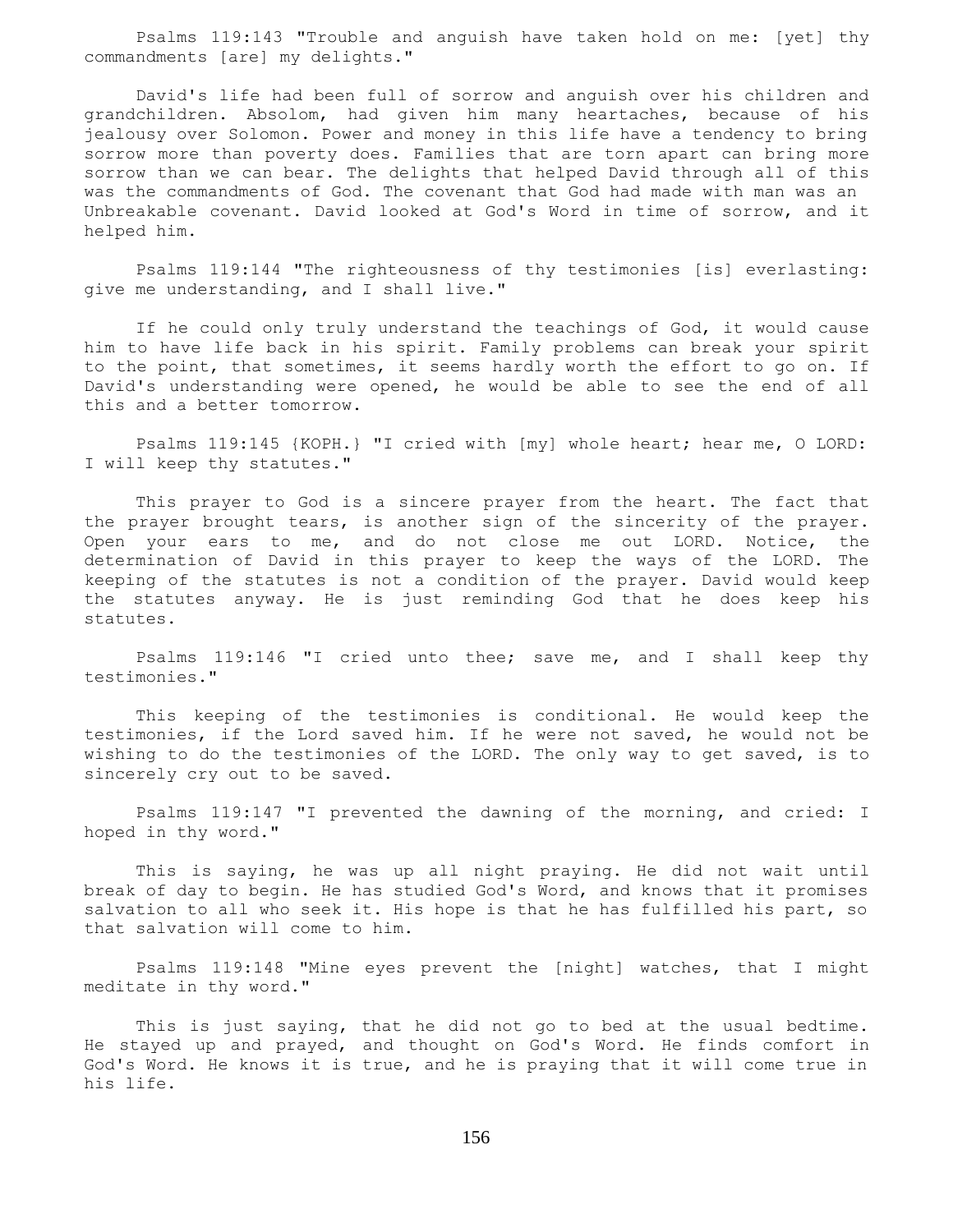Psalms 119:149 "Hear my voice according unto thy lovingkindness: O LORD, quicken me according to thy judgment."

 He is asking God to hear him, because God is kind, and loving and good. David does not even try to claim any rights with God. He wants God to hear him, because God is kind, not because he deserves to be heard. We said, in a previous lesson, that the quickening is of the spirit, and not of the flesh. You can read about this in the 15<sup>th</sup> chapter of 1 Corinthians. He does not fear the judgment of God, because he knows God is merciful to those who admit their sin.

 Psalms 119:150 "They draw nigh that follow after mischief: they are far from thy law."

 Those who do not keep the law of God are not of God, they are of the devil. They are like the devil, in that they roam around seeking whom they may destroy. They are not happy to be lost themselves, they would like to cause others to get in the mischief with them. They prey on those they believe to be helpless. This would have been the case with David, but he had the LORD on his side. One, and the LORD, are a majority.

 Psalms 119:151 "Thou [art] near, O LORD; and all thy commandments [are] truth."

 We are promised in the Word of God that He will never leave us, or forsake us. He is always as close as our next prayer. David is now feeling the presence of God. He glorifies the commandments of the LORD one more time.

 Psalms 119:152 "Concerning thy testimonies, I have known of old that thou hast founded them for ever."

 From the time that David had been a young lad, he had known and loved God. He knew that God had been with him, when he herded the sheep and fought off the wild animals. When David came against Goliath, he came in the name of God. He had always known and trusted the testimonies of God. This same God had kept Saul from killing him. He had known from his old time relationship with God, that The LORD God He is God. He knew that He was the God of Abraham, Isaac, and Jacob, from the things he had read about them. There had never been a doubt with David that God had founded His testimonies forever.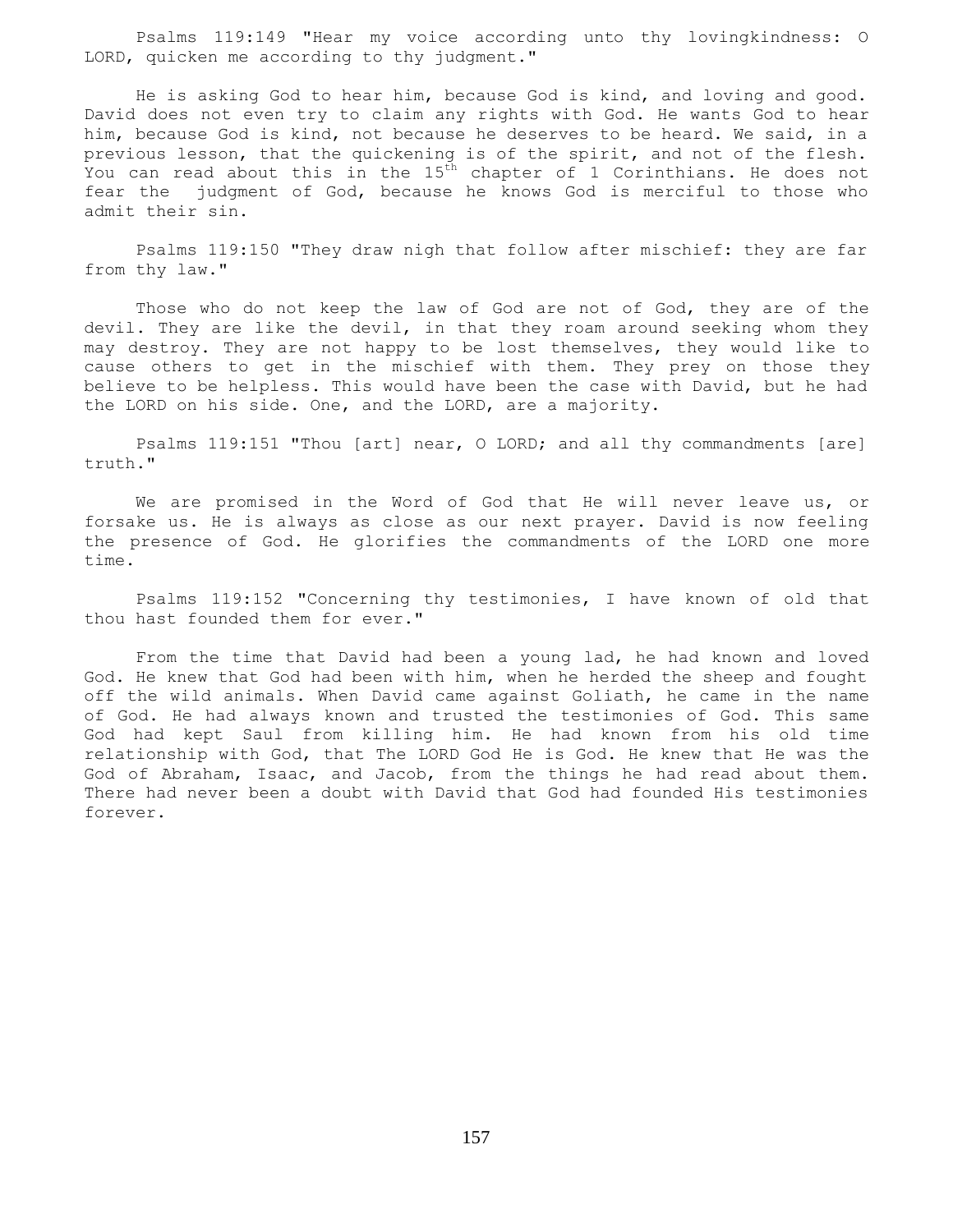1. LORD, in verse 137, is whom? 2. What is the character of Jehovah? 3. Describe the judgments of God. 4. Thy testimonies that thou hast commanded are **All and the manual commanded** are  $\mathcal{L}=\mathcal{L}=\mathcal{L}=\mathcal{L}=\mathcal{L}=\mathcal{L}$ 5. This not only covers the testimonies, but who? 6. What has consumed him in verse 139? 7. What is verse 139 talking about? 8. What explains why they do not believe His Word? 9. What Kt. would the Word be, if it were gold? 10. Why does David love the Word so much? 11. What would almost make you believe that it is not David writing verse 141? 12. Why can we assume it is David? 13. What is the righteousness of God like? 14. **is the fulfillment of the law.** 15. What was the anguish in David's life? 16. What helped David through the anguish? 17. Why would it help David, if his understanding were opened? 18. What is verse 145? 19. How do you know it is in earnest? 20. What did preventing the dawning mean? 21. What was meant by, preventing the night watches? 22. What did David do, while he was up? 23. Hear my voice according to thy 24. Where do we read more about the quickening Spirit? 25. Those who are not following God are who? 26. How do we know God is near? 27. Name several times when David knew for sure God was with him.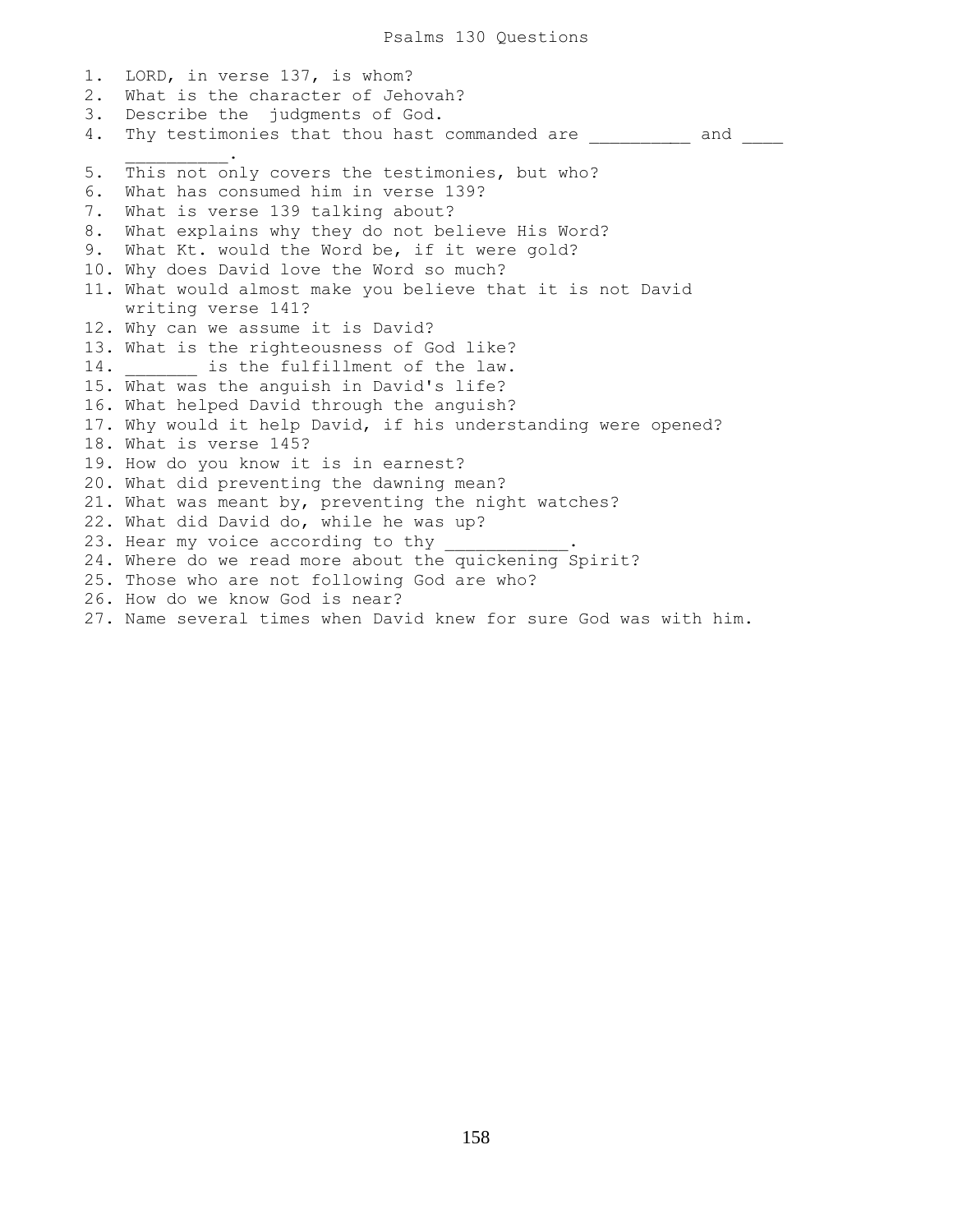We will continue this verse by verse study of the 119th Psalm with Psalms 119:153 "{RESH.} Consider mine affliction, and deliver me: for I do not forget thy law."

 Consider, in the verse above, is from a prime root word that means to see. Look upon my afflictions, and understand my plight, and deliver me from all my afflictions. This, again, is an urgent prayer of David. He reminds God that he has never forgotten His law.

 Psalms 119:154 "Plead my cause, and deliver me: quicken me according to thy word."

The Christians are promised that we have an advocate with the Father, Jesus Christ the Righteous. This verse above is as if God will plead on the side of David. David knows that he is helpless unless God takes his side. This is like an attorney who pleads your case for you. He works on your behalf. The second Adam, is the quickening Spirit. He has nothing to do with our body. He quickens our spirit.

 Psalms 119:155 "Salvation [is] far from the wicked: for they seek not thy statutes."

 Salvation is offered to everyone. The secret is that we must avail ourself of it. It is a free gift, but to receive a gift, you must open your hand and receive it. I Timothy 4:10 "For therefore we both labour and suffer reproach, because we trust in the living God, who is the Saviour of all men, specially of those that believe." The wicked do not receive the salvation that is offered them. How can they receive something that they do not believe exists? They do not seek the law of God, because they do not believe in God.

 Psalms 119:156 "Great [are] thy tender mercies, O LORD: quicken me according to thy judgments."

 More than anywhere else in the Bible, I guess, is the mercy God showed these adulterous people, when they made the golden calf and worshipped it. I just knew that He would utterly destroy them for this. Moses plead their case, and God did not utterly destroy them. It is amazing to me, also, how He forgave them over and over. His patience and mercy is far above what we can imagine. God is slow to wrath and is easily found when a person desires to repent and come to him.

 Psalms 119:157 "Many [are] my persecutors and mine enemies; [yet] do I not decline from thy testimonies."

 In the greatest persecutions, David still reaches out for and depends on the testimonies of the Lord. David has faced many an enemy with very little except his faith to protect him.

 Psalms 119:158 "I beheld the transgressors, and was grieved; because they kept not thy word."

 In another verse similar to this, we found that David had cried seemingly rivers of tears over this very same thing. These law breakers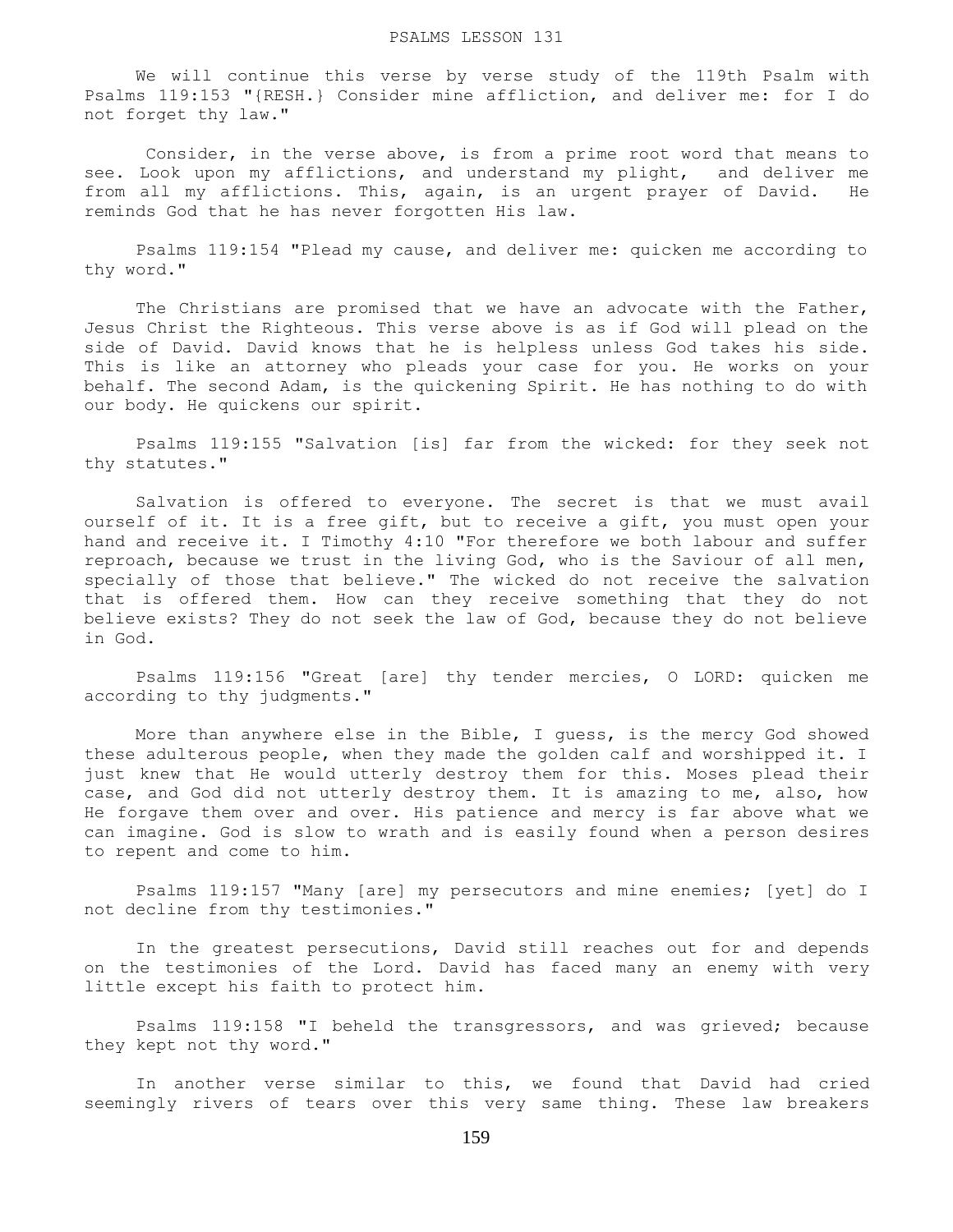{transgressors} were living very close to David, because he had seen them himself. As we said before, part of David's grief was for the transgressors themselves being lost, and the other thing he was grieved for was God's law being broken.

 Psalms 119:159 "Consider how I love thy precepts: quicken me, O LORD, according to thy lovingkindness."

 He is saying here, take into consideration how I love your teachings. Make me alive, O Lord, with thy Spirit. He is saying, again, that he does not deserve this favor from God, but is depending on the lovingkindness of the Lord.

 Psalms 119:160 "Thy word [is] true [from] the beginning: and every one of thy righteous judgments [endureth] for ever."

 God does not make fleeting judgments. His judgments are from everlasting to everlasting. Once God has said it, there is no turning back. His judgments are absolute. They are unshakeable. John 1:1 "In the beginning was the Word, and the Word was with God, and the Word was God." Notice, that the Word was in the beginning. The Word was God. God is Truth.

 Psalms 119:161 "{SCHIN.} Princes have persecuted me without a cause: but my heart standeth in awe of thy word."

We have discussed, in a previous lesson, that these princes are probably David's sons. David was the King and his sons would have been princes. Even though David's own sons have persecuted David and even tried to kill him, David still knows that God's Word is true. He will not abandon the Word of God, even though his sons have turned away from God. Sometimes, belief in God's Word separates families.

 Psalms 119:162 "I rejoice at thy word, as one that findeth great spoil."

 Spoil is free for the taking, and so is the Word of God. He rejoices that something as valuable as the Word can be had for the taking.

Psalms 119:163 "I hate and abhor lying: [but] thy law do I love."

 Lying is one of the sins that will keep you out of heaven. The Bible says that those who love and make lies are of their father the devil. The devil is the father of lies. The law is the opposite of lying which David hates. The law is unshakeable Truth.

 Psalms 119:164 "Seven times a day do I praise thee because of thy righteous judgments."

 Seven, is symbolic of spiritual completeness. This just shows the extreme importance of praising God. The righteous judgments are truly something to be praising God for.

 Psalms 119:165 "Great peace have they which love thy law: and nothing shall offend them."

160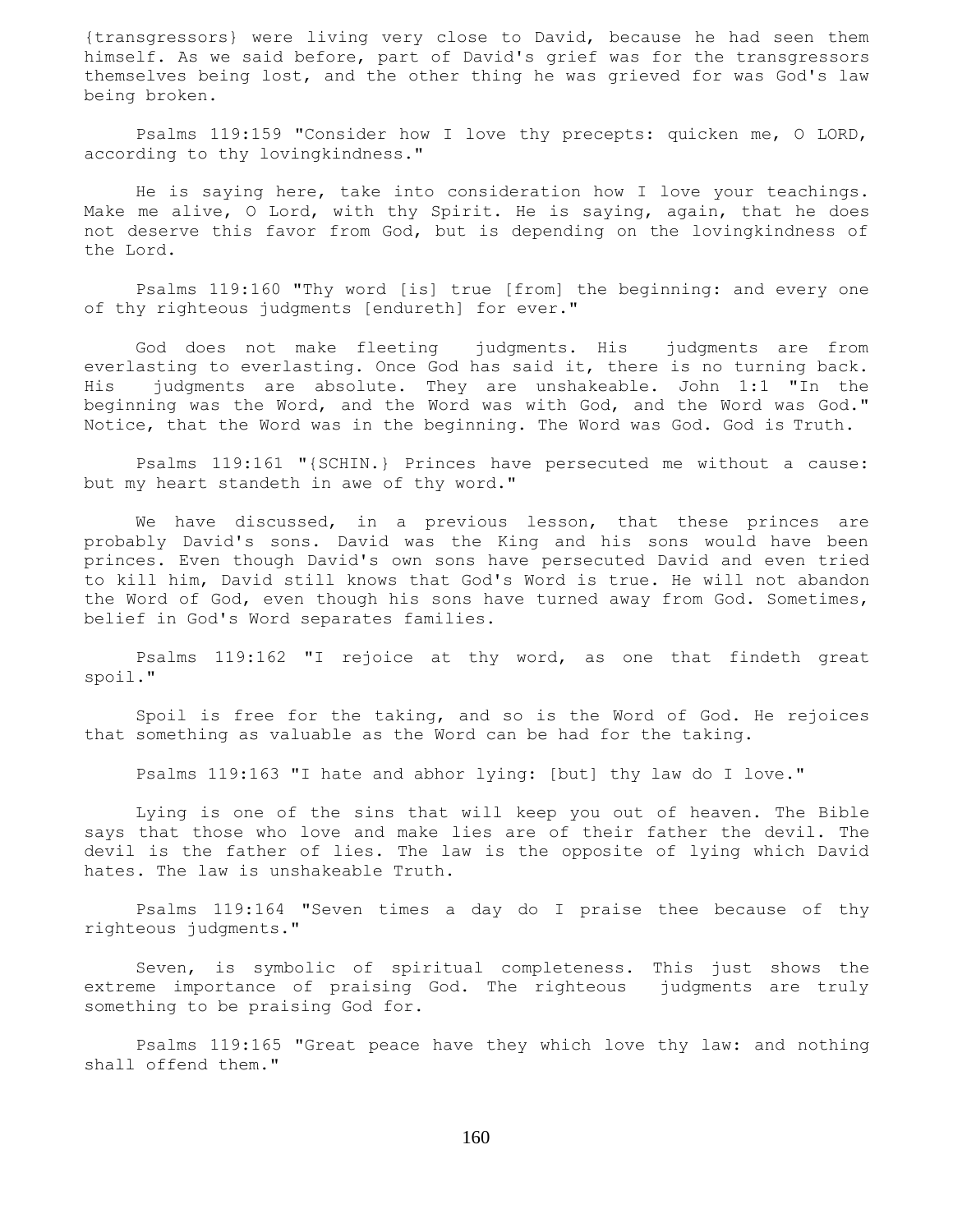This peace is that peace that passes all understanding. This is the peace that comes from the King of Peace {the Lord Jesus}. Philippians 4:7 "And the peace of God, which passeth all understanding, shall keep your hearts and minds through Christ Jesus." These who have this special peace that cannot be understood are peace makers. They are dead in Christ. Dead people are not easily offended.

 Psalms 119:166 "LORD, I have hoped for thy salvation, and done thy commandments."

When the rich young ruler came before Jesus, he said, what must I do to be saved? Jesus told him to keep the commandments. He said he had kept them from his youth. Jesus told him he lacked one more thing, if he were to be perfect. He loved his money so much that he refused the last condition. You see, just doing the commandments are not enough. We must have no other gods before Him. This young ruler's god was his money.

 Psalms 119:167 "My soul hath kept thy testimonies; and I love them exceedingly."

 We discussed how the soul of man has to do with his will. David is saying, in this, that his will has followed the teachings of God and his spirit has overruled his flesh. He is saying, the battle within him was won by the spirit. His love for God's Word is what caused his will to line up with his spirit.

 Psalms 119:168 "I have kept thy precepts and thy testimonies: for all my ways [are] before thee."

 David is aware, here, that God knows more about him than he knows about himself. He says, I am an open book to you. He knows that God has looked upon his heart and found it pure.

 Psalms 119:169 "{TAU.} Let my cry come near before thee, O LORD: give me understanding according to thy word."

 This cry of David's is not just to come before Him, but to be near Him. This understanding that David is crying out for, here, is a gift of the Spirit of God.

 Psalms 119:170 "Let my supplication come before thee: deliver me according to thy word."

 Supplication, in this particular verse, means, graciousness, or entreaty. The Word of God promises deliverance for those who love and serve God. David is bringing his petition before God, coupled with God's Word.

 Psalms 119:171 "My lips shall utter praise, when thou hast taught me thy statutes."

 Praise from lips that do not understand God's statutes are false praise. The true praise is when your whole heart, full of understanding, praises God aloud. How can I praise except I know?

 Psalms 119:172 "My tongue shall speak of thy word: for all thy commandments [are] righteousness."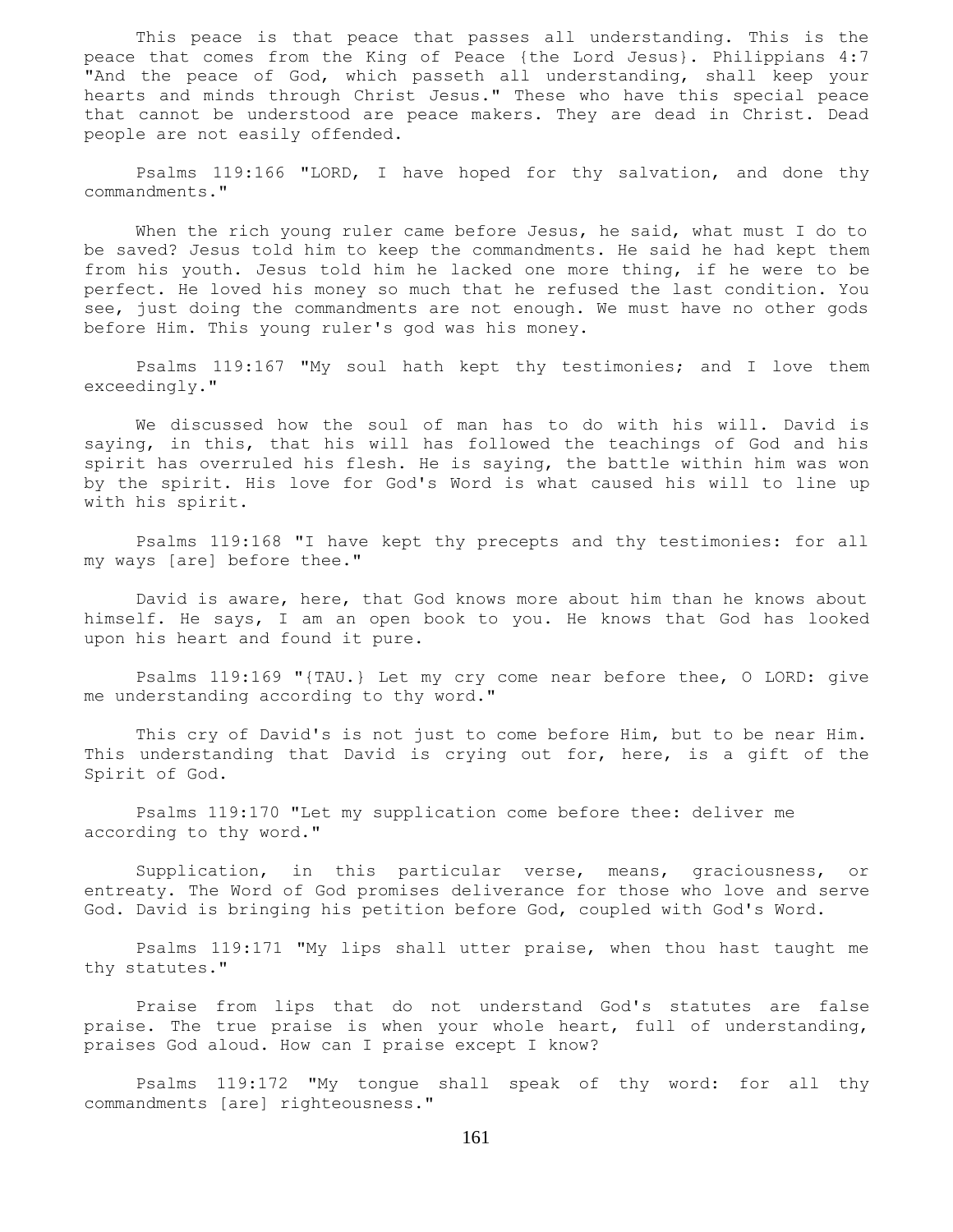The tongue is the most evil part of the body. When the most evil part of the body speaks words of praise, it means the person is totally consumed with praise. When it is settled in his heart that the commands of God are righteous, there is nothing left to do but praise Him with everything within them.

 Psalms 119:173 "Let thine hand help me; for I have chosen thy precepts."

 The Hand of God is speaking of the Lord Jesus. A decision to follow God, always brings help from the Right Hand of God.

 Psalms 119:174 "I have longed for thy salvation, O LORD; and thy law [is] my delight."

 Every person who ever lived, has a longing in his heart to worship God. All the material things they might accumulate, and all the fame they might get, will not fill this longing of their heart. The Saviour is the only One who can fill this longing. Salvation is the gift we receive, when we find Him and accept Him. He is the fulfillment of the law.

 Psalms 119:175 "Let my soul live, and it shall praise thee; and let thy judgments help me."

 God breathed the breath of life in man, and he became a living soul. It is God that gives life. The breath of the Spirit of God can renew David's soul. When this breath of the Spirit of God comes in, it brings eternal life. David is speaking of his soul praising Him, when he says it shall praise thee. Let everything that has breath, praise the Lord. God's judgments have always been to benefit man.

 Psalms 119:176 "I have gone astray like a lost sheep; seek thy servant; for I do not forget thy commandments."

 The Great Shepherd will always go in search of the sheep that has strayed. If you are His sheep, you belong to Him. He will seek, until you are found. This really is a cry of repentance from David. David's heart has been always stayed on God. He never stopped belonging to God, even though he strayed.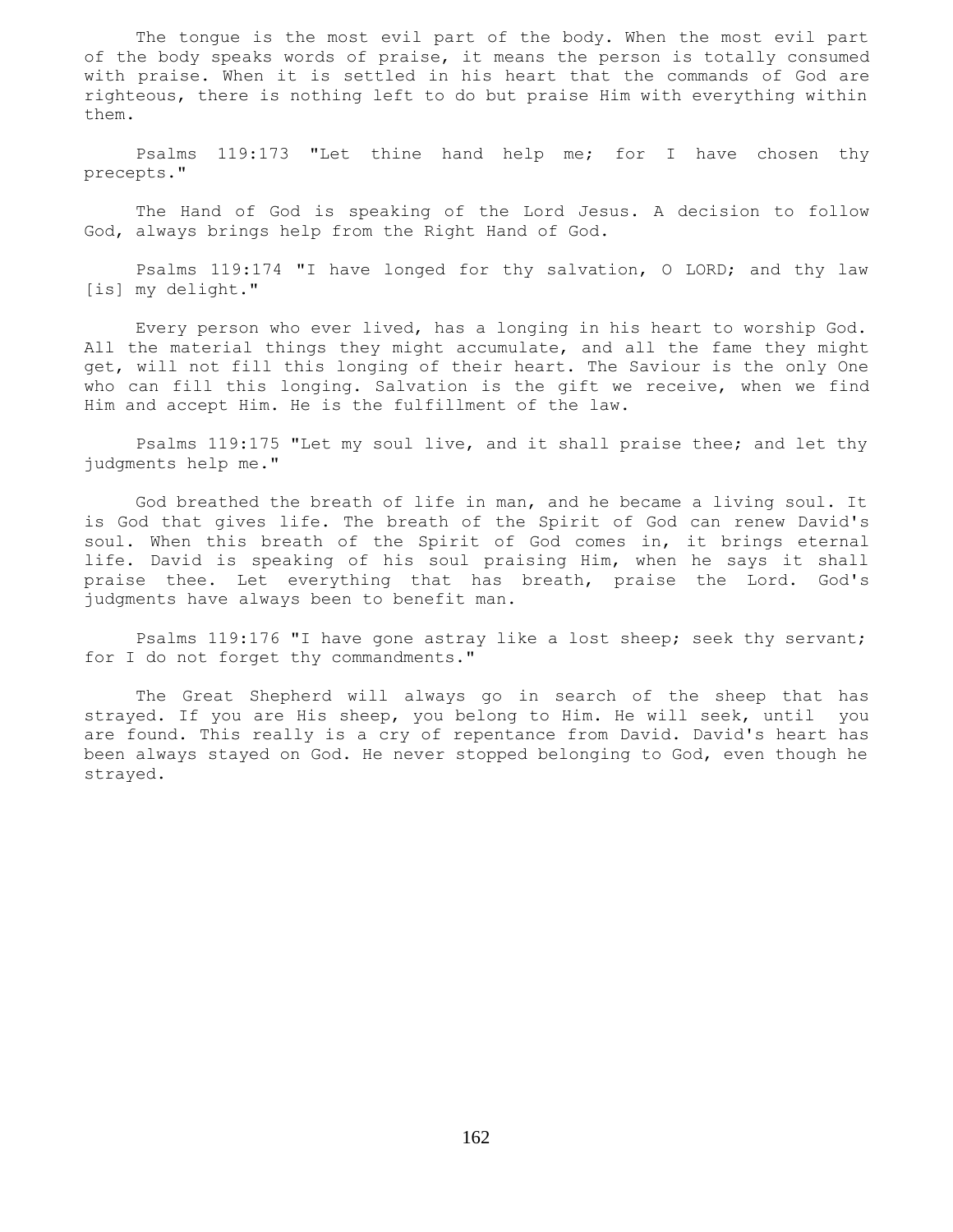1. What does consider mean in verse 153? 2. Who is the advocate with the Father for the believer? 3. David realizes that he is helpless, unless what? 4. Who is the quickening Spirit? 5. Who is salvation offered to? 6. What do we have to do for it to be ours? 7. Quote 1 Timothy chapter 4 verse 10. 8. Why do the wicked not receive salvation? 9. Where is one prominent place in the Bible that we see the mercy of God? 10. In David's greatest persecutions, what does he do? 11. Why was David grieved over the transgressors? 12. David wants to be quickened according to what? 13. God does not make fleeting 14. Who are the princes in verse 161? 15. What is spoil? 16. In verse 163, David abhors 17. How many times a day did David praise God? 18. What is that number symbolic of? 19. What is the peace spoken of in verse 165? 20. Quote Philippians chapter 4 verse 7. 21. Why did the rich young ruler go away from Jesus sorrowful? 22. The soul of man has to do with his . 23. What does supplication, in vese 170, mean? 24. What is important about the tongue speaking of God's Word? 25. What does every person having a longing for? 26. What can renew David's soul? 27. Who should praise the Lord? 28. In verse 176, David says he has gone astray as a \_\_\_\_\_\_.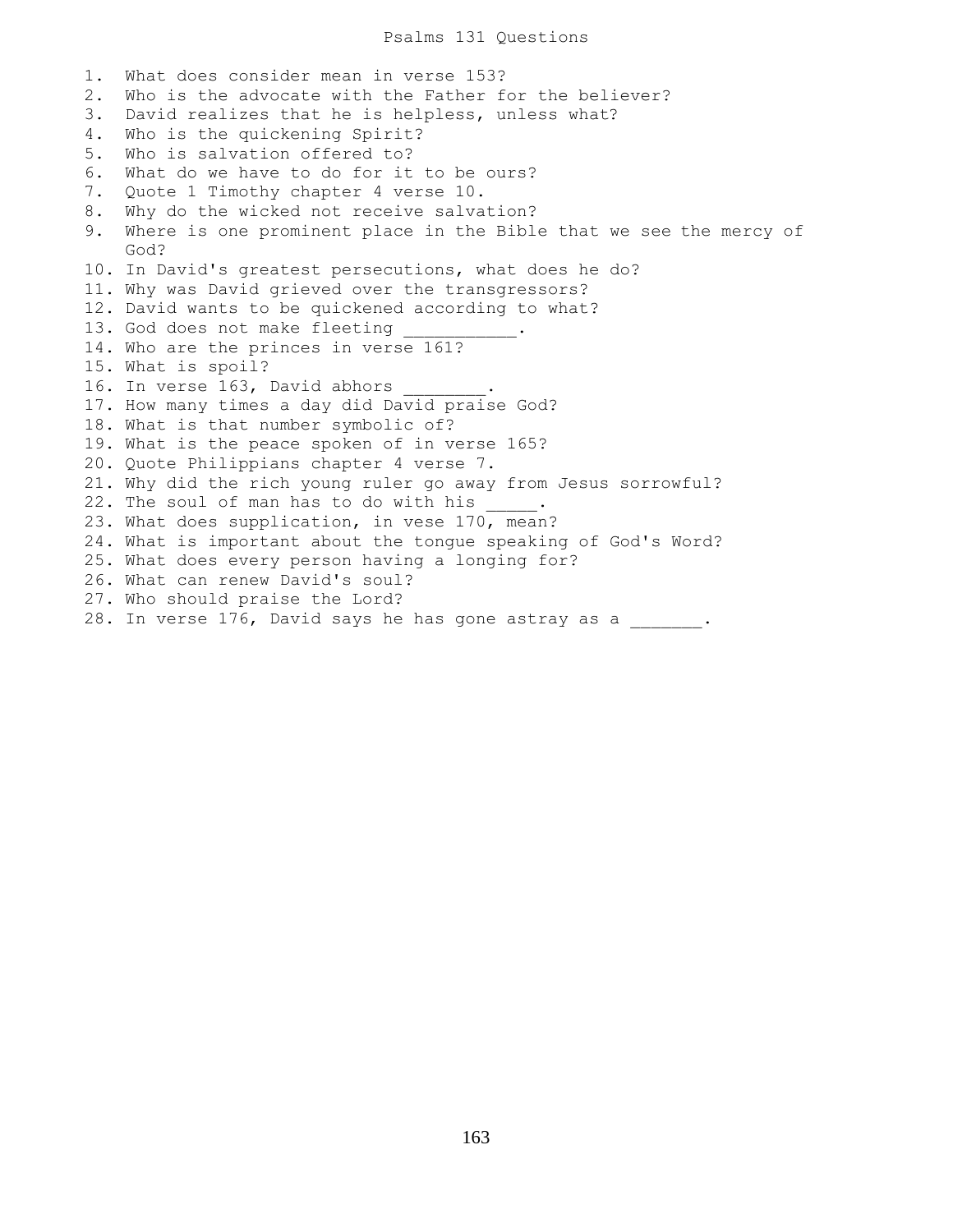#### PSALMS LESSON 132

We will begin this lesson by giving the 120th Psalm in metre.

### THE PSALMS OF DAVID IN METRE

# PSALM 120

- Verse 1 "In my distress to God I cried, And he gave ear to me. From lying lips and guileful tongue, O Lord, my soul set free." Verse 2 "What shall be given thee? or what be done to thee, false tongue? Ev'n burning coals of juniper, Sharp arrows of the
- strong." Verse 3 "Alas for me, that I abide In Mesech's land so long! That I in tabernacles dwell, To Kedar that belong."
- Verse 4 "My soul with him that hateth peace Hath Long a dweller been. I am for peace; but when I speak, For battle they are keen."

 We will now begin the verse by verse study of the 120th Psalm. Psalms 120:1 "{A Song of degrees.} In my distress I cried unto the LORD, and he heard me."

 The song of degrees is believed by many to be the song that was sung in front of the ark of the covenant, as it was brought back into the land. In all of these lessons, we have been looking more at the meaning of the Scriptures, rather than the history of the Scriptures. We are attempting to find practical applications of the Scriptures to our every day life.

I find that most of mankind does not call on the Lord, until they have run out of ideas about how to get out of the problem they are in. It is a desperate cry, then, that calls to the Lord. When you are in something, it means it surrounds you on every side. Truly the place to go in such a desperate situation is to the Lord. The most wonderful statement in the verse above is, He heard me.

 Psalms 120:2 "Deliver my soul, O LORD, from lying lips, [and] from a deceitful tongue."

 We find, now, just exactly what the distress is. To have your reputation slandered is probably the worst hurt you can have. It does not just break your bones, it breaks your heart. There is really no way to get away from this type of attack. If a person came at you with a physical sword, you could knock it out of their hand, but cutting you to pieces with their tongue is hard to fight against. Only God could deal with this type of attack. The tongue is the most evil part of the body. It can cut you to pieces.

 Psalms 120:3 "What shall be given unto thee? or what shall be done unto thee, thou false tongue?"

 If Jesus were answering this, He would say cut it out. Get rid of it. Of course, that is pretty drastic. You could not trade slander for slander, because that would make you as evil as the slanderer. The slanderer probably already has a bad reputation, and is trying to bring the person he is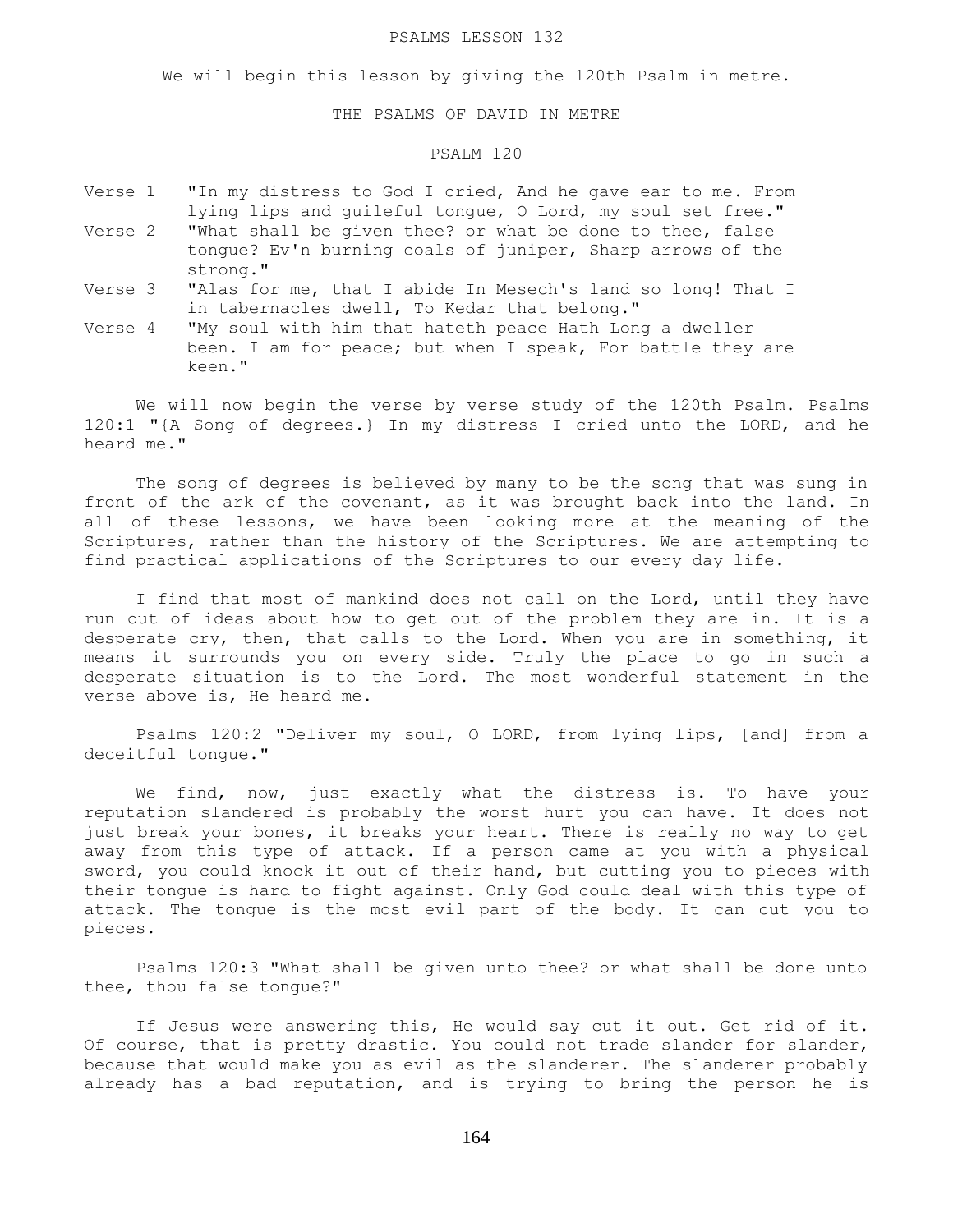slandering down to his own level. There is really nothing man can do about this type of attack. The punishment must be left up to God.

Psalms 120:4 "Sharp arrows of the mighty, with coals of juniper."

 There are two ways to look at this little verse. The mighty could have been speaking of the mighty of this earth. Their lies and slander against David would have been like sharp arrows shot into David's heart. Another way one might look at this is if this is the punishment from God Almighty for the terrible slander brought upon David. Those who live by the sword, must die by the sword. The coals of juniper speak of a hot fire, that burns a long time. It would fit either. My own personal opinion, is that these were still arrows from the evil tongue.

 Psalms 120:5 "Woe is me, that I sojourn in Mesech, [that] I dwell in the tents of Kedar!"

 The psalmist, here, is feeling a very saddened plight for himself. Meseck and Kedar were similar to Gypsies. They wandered constantly and were at war with everyone they came into contact with. They even fought with each other from time to time. There really was nothing good that could be said of either of them. David is comparing his living among these liars as being in such an awful place. The word, sojourn, means that you are passing through. Dwell, however indicates a somewhat more permanent situation. At any rate, the psalmist feels that he is caught in the middle of a group of very sinful people.

Psalms 120:6 "My soul hath long dwelt with him that hateth peace."

 It seemed that the psalmist here, {who is probably David}, had lived among these evil people for a very long time. It reminds me of the believers in Christ, who are living in a very evil world. We do not understand the ways of these people, because we are not one of them. Christians are like an island to themselves. They are sojourners in an evil land. Thank goodness, we do not fit in with the liars and thieves around us. These people in the previous verse were said by historians to have been armed heavily, just looking for a fight to get into. This would be a terrible place for the peaceful little shepherd boy to live.

Psalms 120:7 "I [am for] peace: but when I speak, they [are] for war."

 David was always for peace, but when he was forced into war, the Lord was with him in battle. It seemed there was no way to have peace with these people, who thought of nothing but war. Even while he was speaking to them, trying to find peaceful solutions to the problems, they had their weapons drawn ready for war.

We will continue on by giving chapter 121 in metre.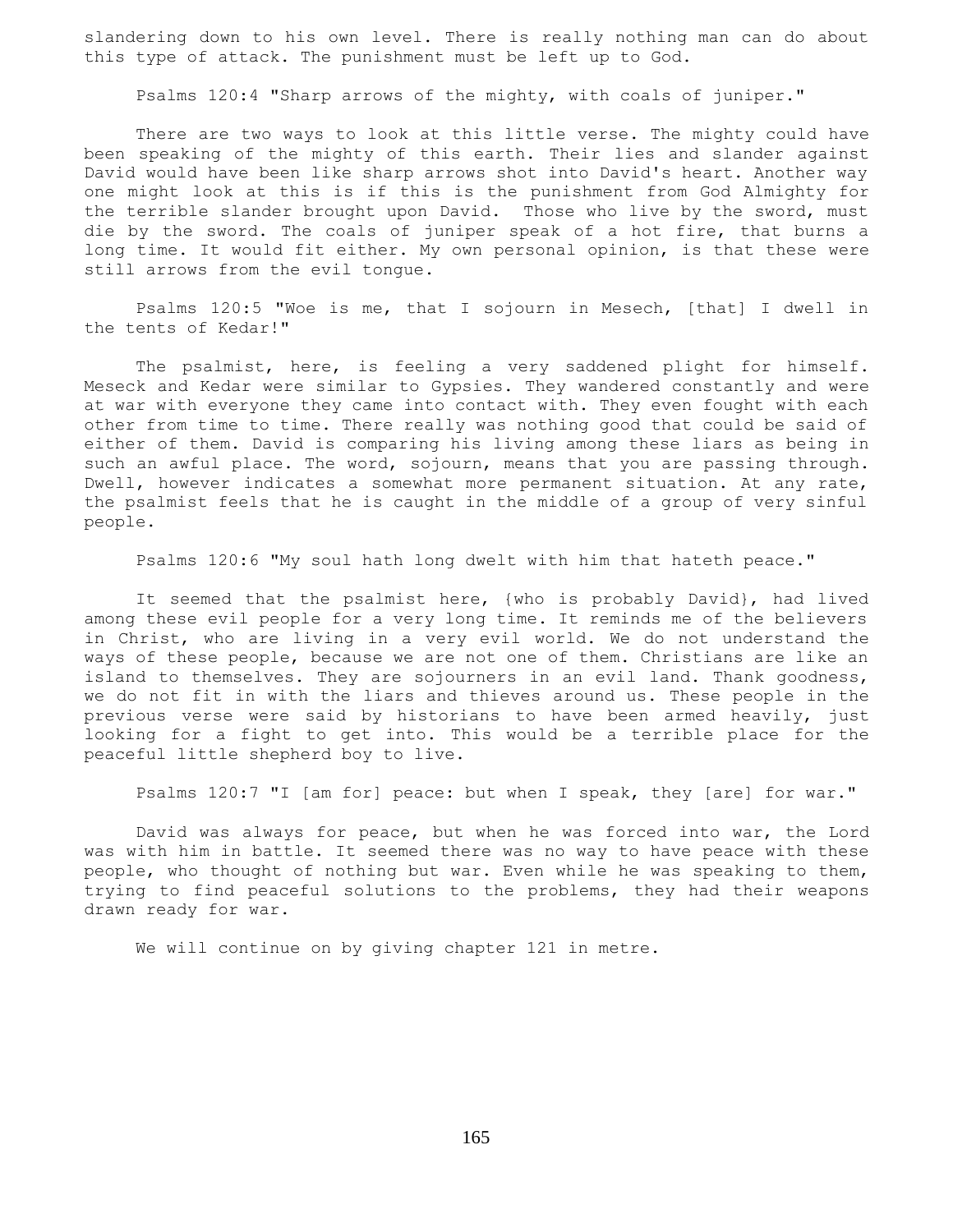- Verse 1 "To the hills I'll lift mine eyes, Whence my hopes of succor rise; From the Lord comes all my aid, Who the earth and heav'n hath made."
- Verse 2 "He will ever be thy guide, And thy foot shall never slide; God his Israel that keeps, Never slumbers, never sleeps."
- Verse 3 "God thy keeper still shall stand, As a shade on thy right hand; Neither sun by day shall smite, Nor the silent moon by night."
- Verse 4 "God shall guard from every ill, Keep thy soul in safety still; Both without and in thy door, He will keep thee evermore."

 We will now begin the verse by verse study of the 121st Psalm. Psalms 121:1 "{A Song of degrees.} I will lift up mine eyes unto the hills, from whence cometh my help."

 Sometimes, when we are in the valley of despair, as the psalmist was in the last chapter, everything looks hopeless. This verse above is the answer, not only for the psalmist, but for all who are in trouble. In this life, we go through valleys, but we must always look up for help, and climb back up to the mountaintop. Do not keep looking downward in a cast down fashion, look up to the hills, for help is on its way. Let's look at something Jesus had to say about the very same thing in the following verses. Luke 21:26 "Men's hearts failing them for fear, and for looking after those things which are coming on the earth: for the powers of heaven shall be shaken." Luke 21:27 "And then shall they see the Son of man coming in a cloud with power and great glory." Luke 21:28 "And when these things begin to come to pass, then look up, and lift up your heads; for your redemption draweth nigh." This is speaking of a time when trouble is everywhere you look. There is only one help for the psalmist, or for anyone else, who is surrounded with problems. Look up and rejoice, God will come to your rescue.

 Psalms 121:2 "My help [cometh] from the LORD, which made heaven and earth."

 LORD, here, is Jehovah. To add, which made heaven and earth, adds to the name Jehovah, the Word. John 1:1 "In the beginning was the Word, and the Word was with God, and the Word was God." John 1:2 "The same was in the beginning with God." John 1:3 "All things were made by him; and without him was not any thing made that was made." The spoken Word of God created the heaven and earth. God said, Let there be, and it was so. The God that was Creator of everything, including me, would be the best help a person could have. Notice, there is no doubt in his statement. He does not say, maybe He will help me. He says cometh, which means continues to come. My help continues to come from the Lord.

 Psalms 121:3 "He will not suffer thy foot to be moved: he that keepeth thee will not slumber."

 In Hebrews chapter 13, we read that He will never leave us, or forsake us. God is a present help. He is always there to help us night and day. If you are standing on the Rock that cannot be moved, you will not slip. The Great Shepherd never sleeps or lets the wolves come in and get the sheep. He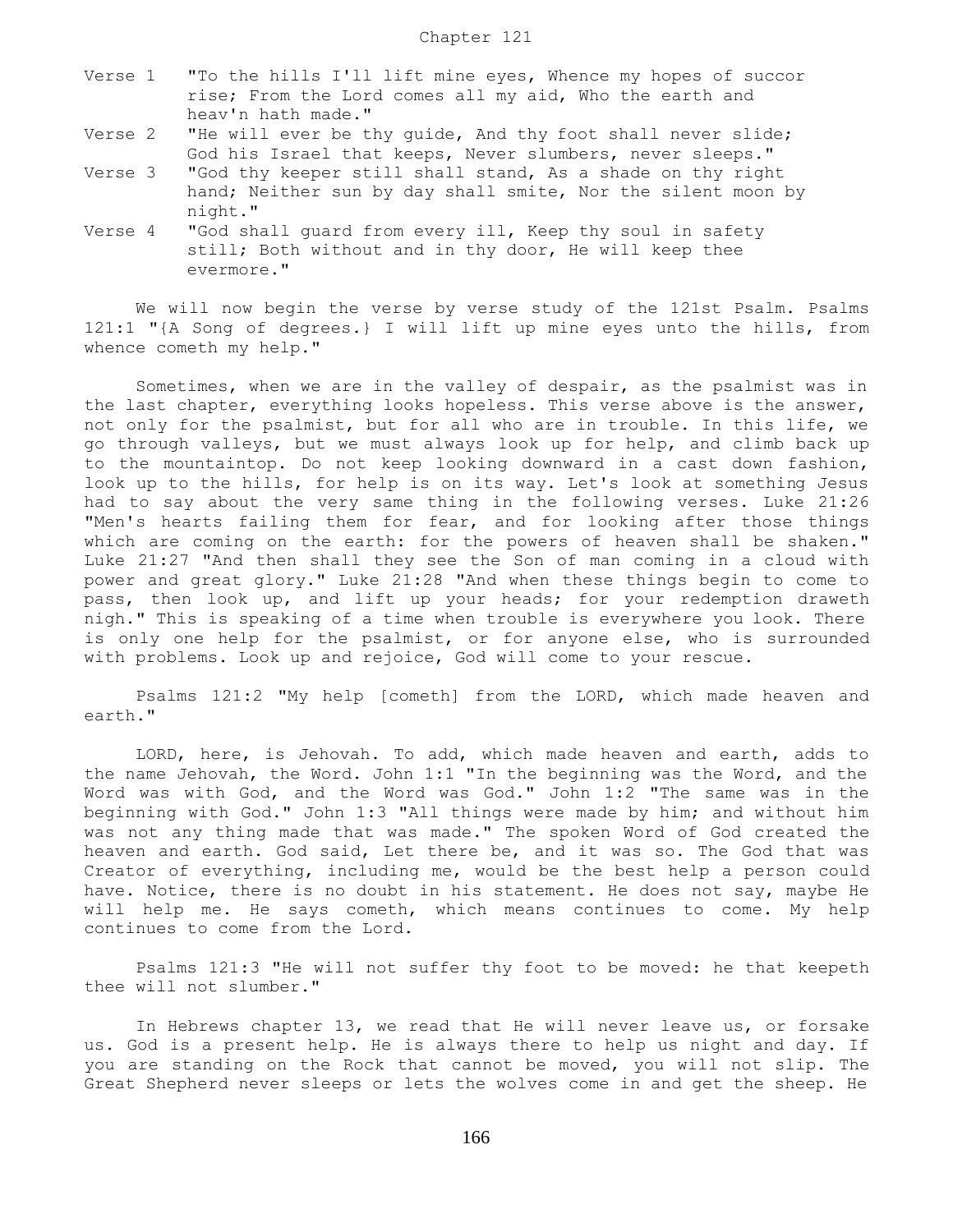is ever watchful over His sheep. The assurance is, that He will be with us even unto the end of the earth.

 Psalms 121:4 "Behold, he that keepeth Israel shall neither slumber nor sleep."

 This does not just mean physical Israel, who the presence of God was continually with on their way to the promised land. Spiritual Israel {Christians} are on a journey to their promised land {heaven}. God is with His own every step of the way to make sure our journey is completed. The presence in the wilderness was the fire by night and the cloud by day. The presence with the believer, now, is the Holy Spirit which is our Comforter and our Guide. He will guide us to eternal life in heaven {our promised land}.

 Psalms 121:5 "The LORD [is] thy keeper: the LORD [is] thy shade upon thy right hand."

 LORD, here, is Jehovah. The promise is that the evil one can not snatch you away from God. He is our Keeper. Look, with me, at the following 2 Scriptures that tell exactly what I want to say here. John 10:28 "And I give unto them eternal life; and they shall never perish, neither shall any [man] pluck them out of my hand." John 10:29 "My Father, which gave [them] me, is greater than all; and no [man] is able to pluck [them] out of my Father's hand." The shade, here, means a protector from harm. The right hand always has to do with the spirit. This, then, would be saying that God Himself protects the spirit of His followers.

 Psalms 121:6 "The sun shall not smite thee by day, nor the moon by night."

 The key word in this is, smite. Smite means to strike you lightly, or severely. Day and night God is our Protector. The elements of nature would cooperate with the believer, and not be harmful to them. Just as the Spirit of God was with physical Israel, He will be with and protect spiritual Israel {Christians}.

 Psalms 121:7 "The LORD shall preserve thee from all evil: he shall preserve thy soul." Psalms 121:8 "The LORD shall preserve thy going out and thy coming in from this time forth, and even for evermore."

 Evil may be all around you, but the LORD will build a hedge around you. Psalms 91:7 "A thousand shall fall at thy side, and ten thousand at thy right hand; [but] it shall not come nigh thee." Just as the LORD made a separation from the firstborn of Egypt and the firstborn of the Hebrews, He will make a separation for us, as well. Preserve means keep. The sum total of this is, that he will keep our soul. When I look at this, I see the 23rd Psalm. He is our Shepherd. He leads me where I should go. He leads me to green pastures, He leads me to clear water, He watches over me while I rest. The wolves cannot get me because He protects me. When the Shepherd is there, I fear no evil even though I am walking through the shadow of death. He not only leads me to this green pasture once, but over and over as I need food. He watches His sheep, as they go out and come in, to make sure they are all there, and that they are in good shape. If they wander off, He goes after them. I shall not want, because He provides all my needs. Notice, that when I am in His presence, He restores my soul. He leads me in the straight and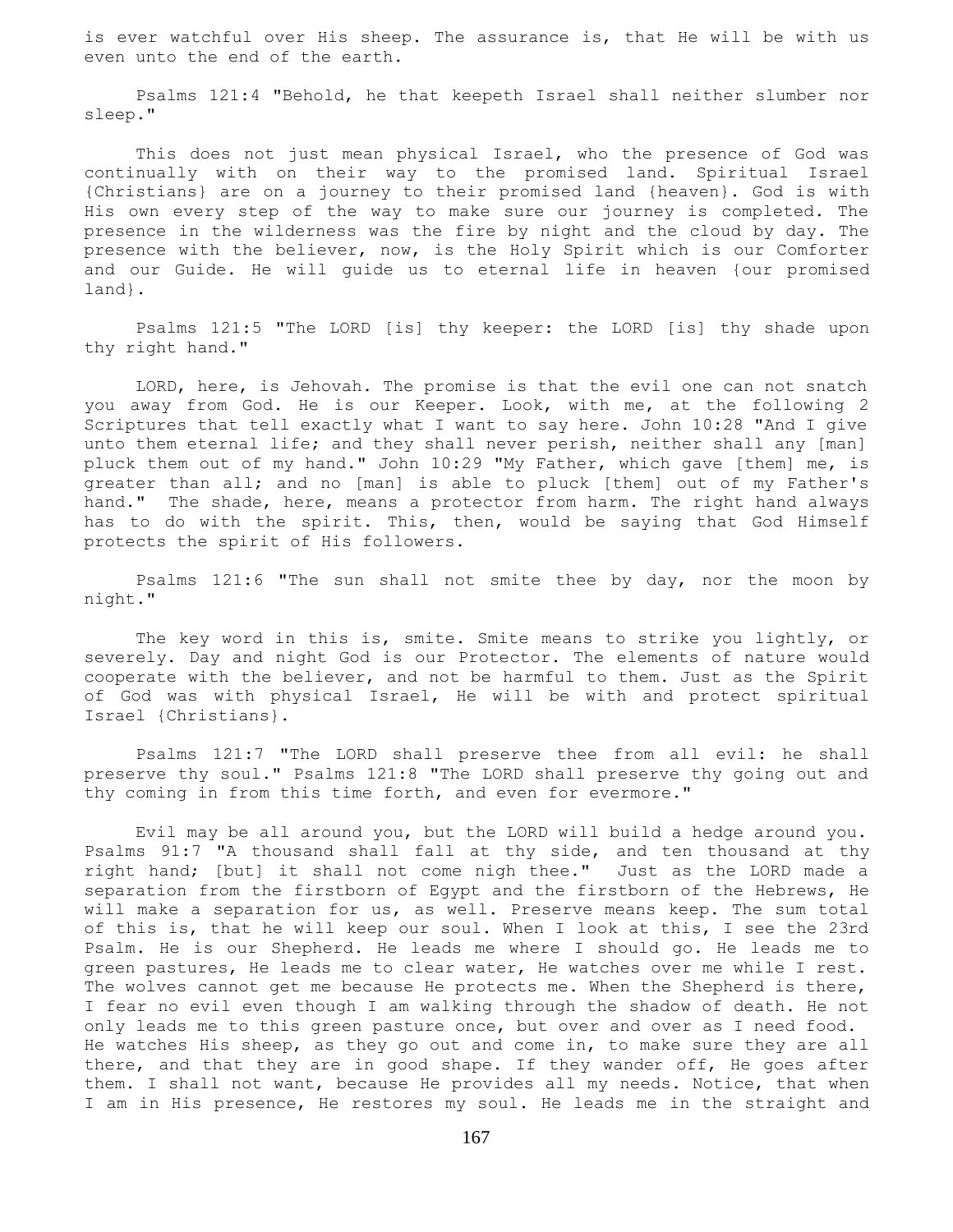narrow path of righteousness. He even prepares a table before me in the presence of my enemies. He fills my cup so full that it runs over.

 If I belong to the Great Shepherd, surely goodness and mercy shall follow me all the days of my life, and I will dwell in the house of the Lord forever.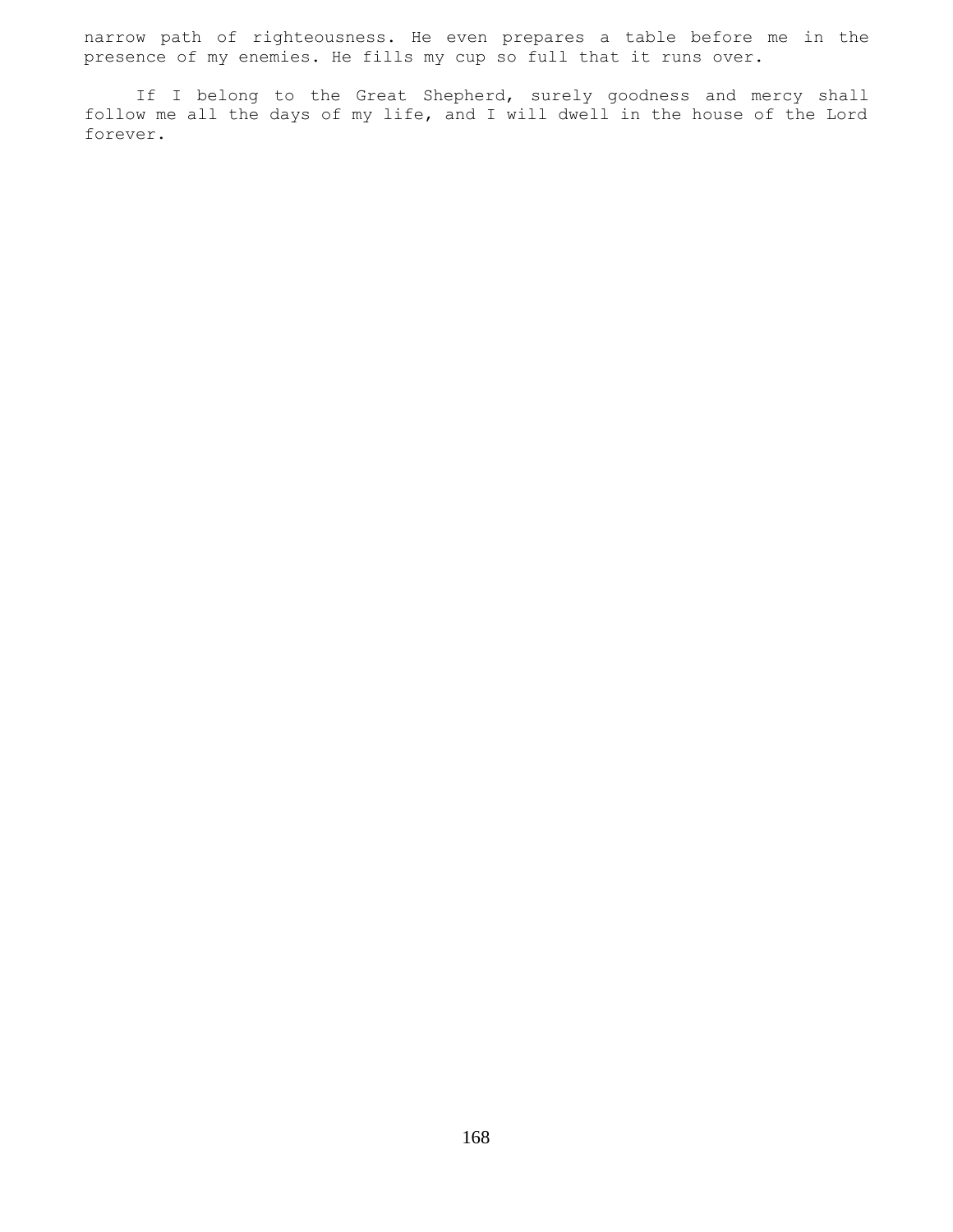1. In my distress  $I =$  \_\_\_\_\_\_\_\_ \_\_\_\_ and He heard me. 2. What do many believe the song of degrees to be? 3. We are looking at the \_\_\_\_\_\_\_ rather than at the history of the Scriptures. 4. When Does most of mankind call on God? 5. What is the most wonderful statement made in verse 1? 6. What is the distress the psalmist was in? 7. Slander does not break your bones, but your 8. What is the evil weapon used against the psalmist, in verse 2? 9. What would Jesus say, to do with such an evil tongue? 10. What are the two ways to look at the sharp arrows of verse 4? 11. What do the coals of Juniper speak of? 12. Where did the psalmist sojourn? 13. He dwelled in the tents of \_\_\_\_\_\_\_. 14. These two were similar to \_\_\_\_\_\_\_\_. 15. What kind of people were these people, that the psalmist lived around? 16. Verse 6 says, they hated 17. Who is the psalmist in chapter 120, probably? 18. Christians are \_\_\_\_\_\_\_ in this evil land. 19. The psalmist says, he is for \_\_\_\_\_\_\_ in verse 7. 20. Even when he was speaking to them about peace, They had their drawn for . 21. Quote Psalms chapter 121 verse 1. 22. When we are in the valley of despair, things look . 23. Quote Luke chapter 21, verses 26, 27, and 28. 24. My help cometh from the 25. Quote John chapter 1, verses 1, 2, and 3. 26. What would be the best help a person could have? 27. Where, in the Bible, do we read that He will never leave us, or forsake us? 28. If you are standing where, you will not slip. 29. What was the presence of God in the wilderness seen by the children of Israel? 30. What is the Presence with the believer now? 31. Quote John chapter 10, verses 28, and 29. 32. What is the shade mentioned in verse 5? 33. Quote Psalms chapter 91 verse 7. 34. What does the author see in verse 7 and 8 of the 121st Psalm?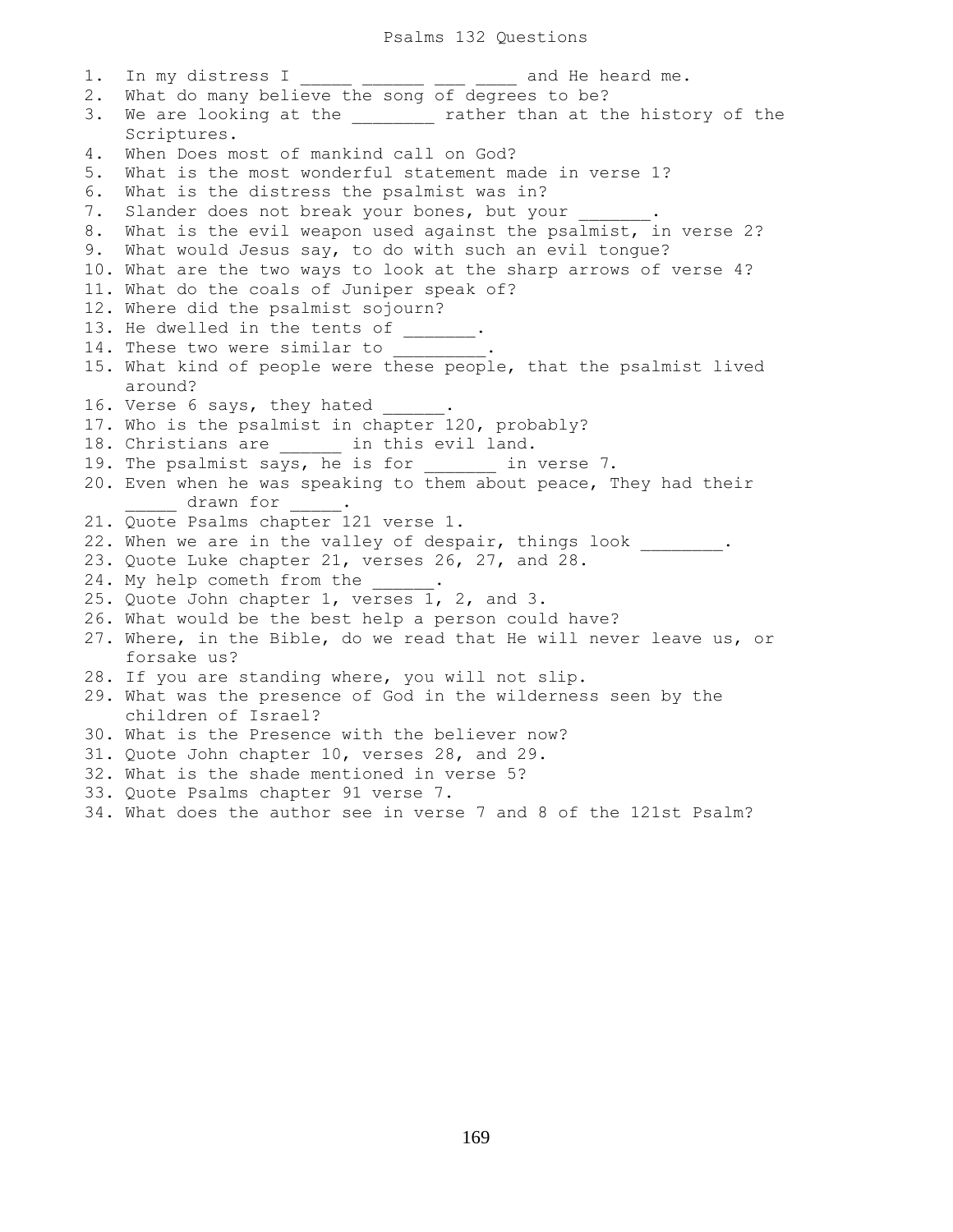#### PSALMS LESSON 133

We will begin this lesson by giving the 122nd Psalm in metre.

#### THE PSALMS OF DAVID IN METRE

# Chapter 122

- Verse 1 "With joy I hear my friends exclaim, "come let us in God's temple meet." Within thy gates, Jerusalem, Shall ever stand our willing feet."
- Verse 2 "A city built compact and fair, Jerus'lem stands, the sacred place To which the gathering tribes repair, Tribes of Jehovah's chosen race."
- Verse 3 "'Tis there by his command they meet, To render thanks and pay their vows; And there is Judgment's royal seat, There are the thrones of David's house."
- Verse 4 "Pray that Jerus'lem's peace endure, For all that love thee God will bless; Peace dwell within thy walls secure, And joy within thy palaces."
- Verse 5 "For sake of friends and kindred dear, My heart's desire is "peace to thee;" And for the house of God, my prayer shall seek thy good continually. "

We will begin the verse by verse study of the 122nd Psalm. Psalms 122:1 "{A Song of degrees of David.} I was glad when they said unto me, Let us go into the house of the LORD."

Are you glad, when someone says let's go to church? David, of course, is the penman here. David loved the Lord. He was always excited when it was time to go to worship with his God. He was not only glad for himself, but he was glad that others wanted to go as well. This is probably speaking of the physical house of the LORD here on the earth. It would be said, also, of those who have run their race and are prepared to meet their LORD at His throne in heaven. Many times I ask someone, why do you go to church? Is it a joy to go? Would you rather be doing something else? Are you going because you are obligated to go, or do you go because you want to go? In David's case, here, he was excited about just the thought of going. It was with great anticipation that he went. He knew the Presence of God was there over the mercy seat. O, to be just in the near vicinity of the LORD. I can truthfully say, that it is with joy I think upon the possibility of going to church. I am likewise anticipating the day when I can go home to be with Him and never have to leave again. When I think of Anna that was in the temple day and night, praying and fasting, I think of a woman who truly loved God. She just stayed, because she did not want to leave that Presence of God. Think on these things.

Psalms 122:2 "Our feet shall stand within thy gates, O Jerusalem."

 The word stand, here, means a stationary fact. This means they are not leaving, but standing. The joy of the first verse has run on over in this. It is such a joy just to stand within the gate. Those who have travelled to Israel can vouch for the joy of just standing in the gate. There is a heavenly Jerusalem that this can be looking forward to, as well.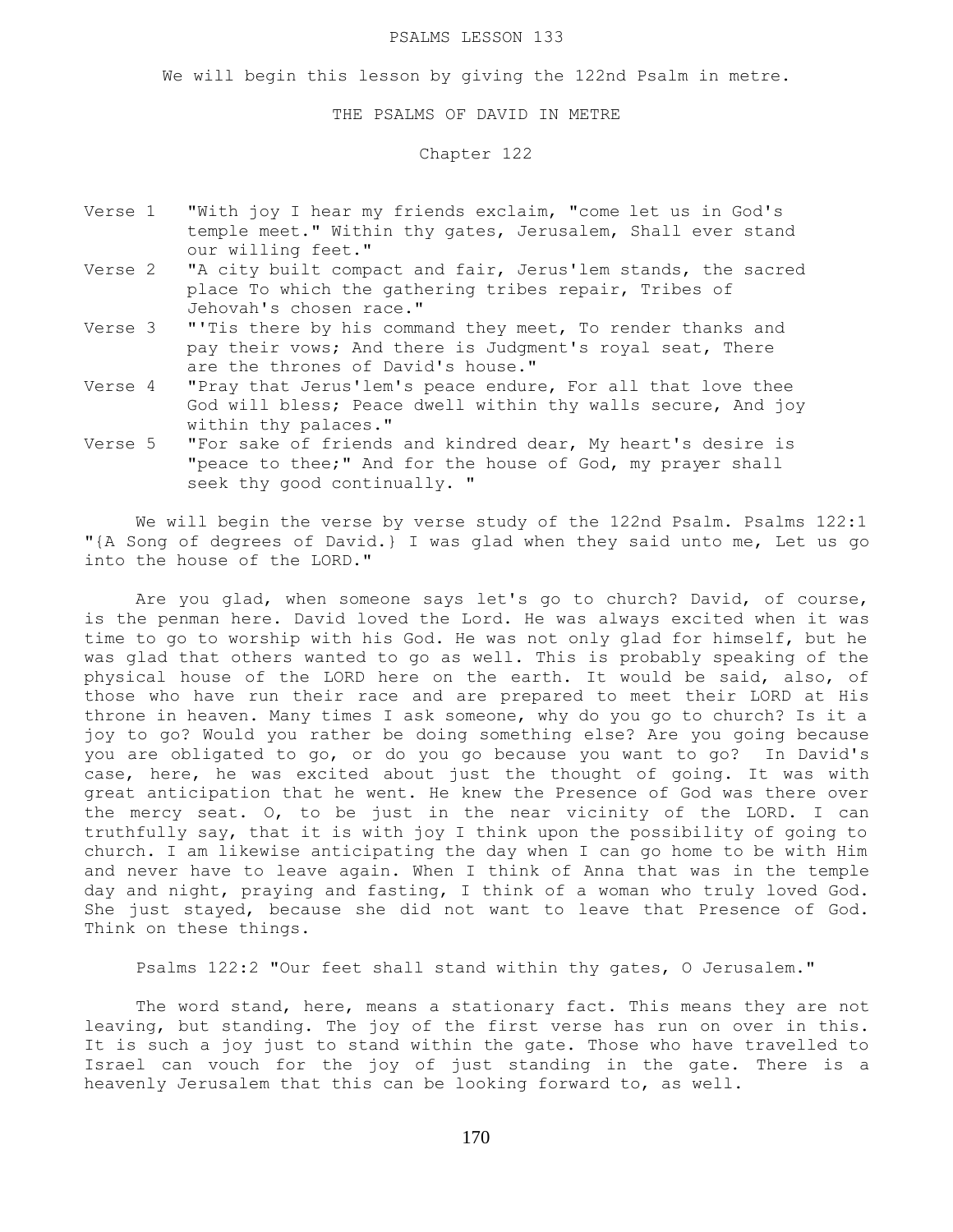Psalms 122:3 "Jerusalem is builded as a city that is compact together:"

 Probably, when David penned this, the city was not what we see there today. Possibly, he was speaking of it prophetically. It is very compact with a wall completely around it. The city, many times in the Bible, is speaking of the church. We know that the church, also, is compact. It is a close-knit group {family}.

 Psalms 122:4 "Whither the tribes go up, the tribes of the LORD, unto the testimony of Israel, to give thanks unto the name of the LORD."

 Now we see, an important reason for going up to the temple. This is still one of the reasons for going to church. O, give thanks unto the Lord, for He is good. There were twelve tribes of Israel, but the thing that kept them together was their God. The temple in Jerusalem would be their gathering place of worship. The families of the tribes would come at least three times a year to the temple to worship.

 Psalms 122:5 "For there are set thrones of judgment, the thrones of the house of David."

 The throne of judgment was in Jerusalem. David was the leader of all 12 tribes at this time. Each tribe had a leader, but matters of great importance were judged by David in Jerusalem.

 Psalms 122:6 "Pray for the peace of Jerusalem: they shall prosper that love thee."

 Jerusalem was taken from the word Salem, which means peace. The city of peace has known very little peace. Perhaps, its name is for the peace it will know when Jesus reigns on the earth. We should all pray for Jerusalem, the city of our Great God. This city is the called the city of God. We should all love this city. I believe this is, also, speaking in a prophetic way about the church. Those who love it are blessed.

 Psalms 122:7 "Peace be within thy walls, [and] prosperity within thy palaces."

 This is a prayer for peace within the walls. Again, this can be speaking of the walls of physical Jerusalem, or it could be speaking of the walls of the church.

 Psalms 122:8 "For my brethren and companions' sakes, I will now say, Peace [be] within thee."

 This Psalm started with someone asking David to go the house of the Lord. His brethren and companions, here, are the same as those mentioned in the 1st verse. This is saying, that all believers would benefit by the peace of Jerusalem. This is not a private place for just David to worship. It is a place for all who love God to worship.

 Psalms 122:9 "Because of the house of the LORD our God I will seek thy good."

 David was not allowed to build the temple in Jerusalem, because he was a warrior. We said in a previous lesson, that David was a man of peace who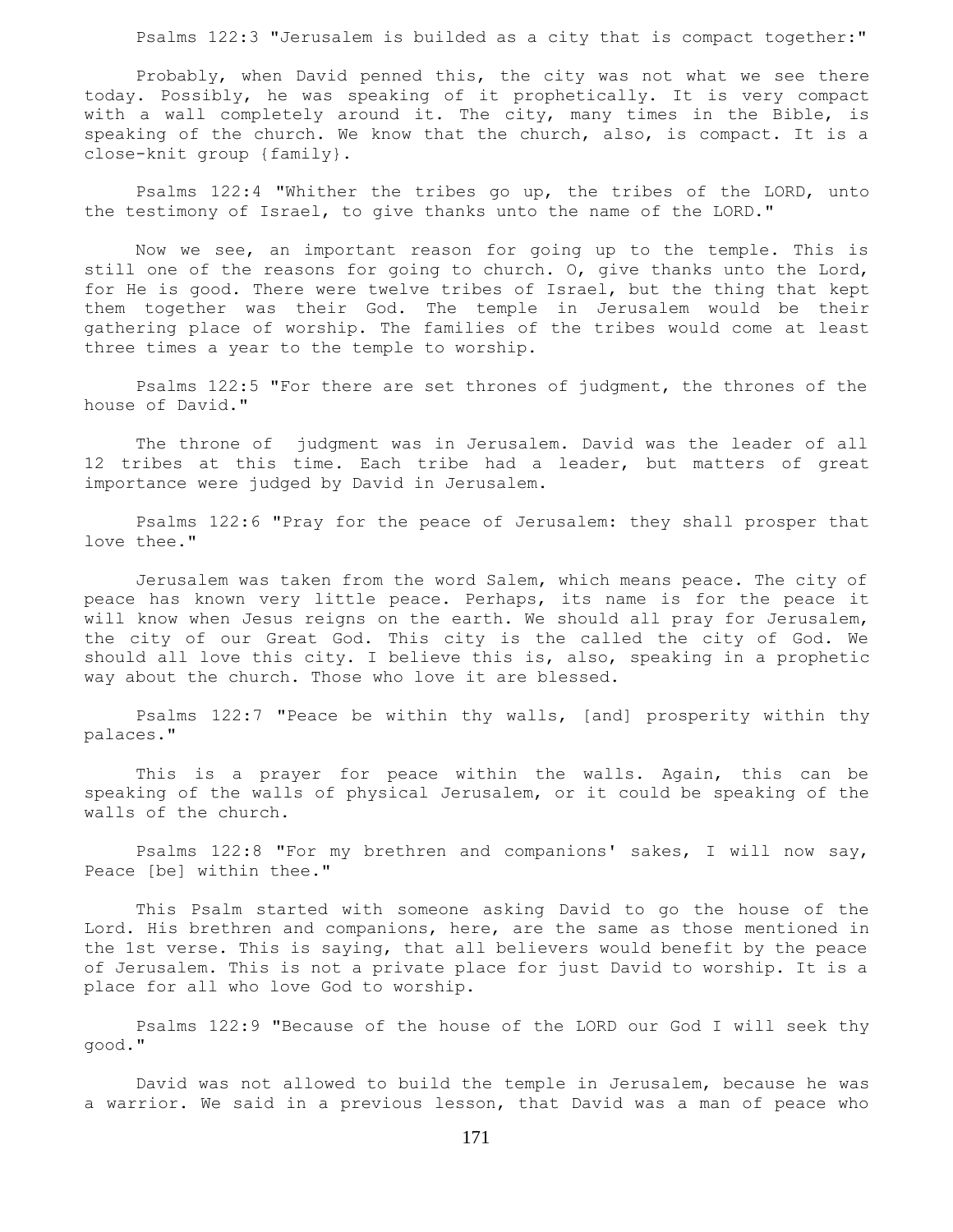had been forced into war. David wanted the temple in Jerusalem built so badly, that he gave a fortune in gold and silver for the building. We see, in the verse above, that David made peace around him, so the house of the Lord could be built in peaceful times.

We will continue this lesson by giving Psalms chapter 123 in metre.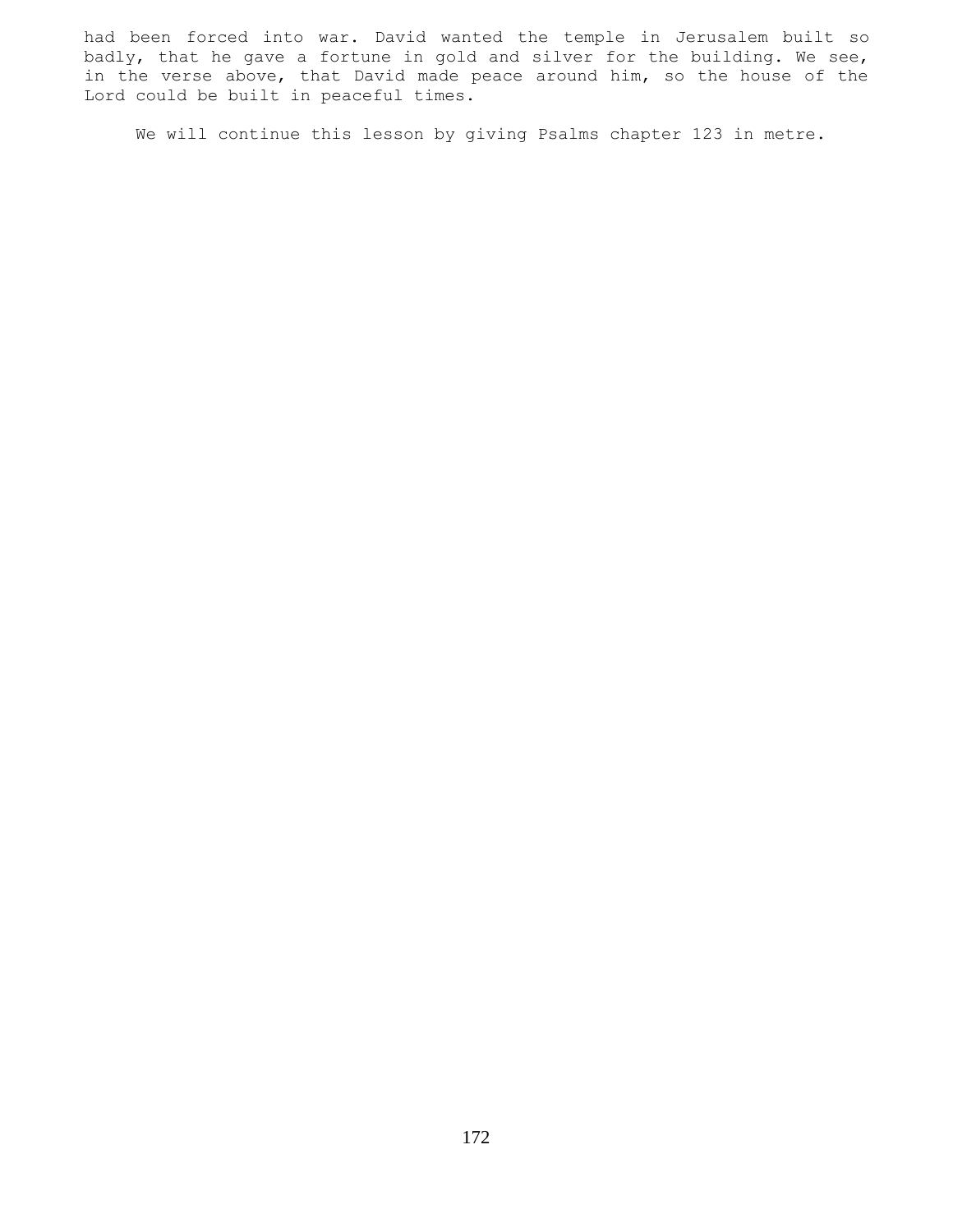- Verse 1 "O THOU that dwellest in the heav'ns, I lift mine eyes to thee. Behold, as servants' eyes attend, Their masters' hand to see,"
- Verse 2 "As handmaid's eyes her mistress' hand; So do our eyes attend Upon the Lord our God, until To us he mercy send."
- Verse 3 "O Lord, be gracious unto us, Unto us gracious be; For filled with insolent contempt Exceedingly are we."
- Verse 4 "Our soul is filled with scorn of those That at their case abide, And with the insolent contempt for those that swell in pride."

 We will now begin the verse by verse study of Psalms chapter 123. Psalms 123:1 "{A Song of degrees.} Unto thee lift I up mine eyes, O thou that dwellest in the heavens."

 Dwellest means continues to dwell. We saw, in a previous lesson, the psalmist looking from the valley to the hills. Here, we see him looking into heaven itself. I John 5:7 "For there are three that bear record in heaven, the Father, the Word, and the Holy Ghost: and these three are one." There is a throne in heaven, and we are told that the Lord Jesus is at the right hand of the Father. We, also, know that the Christians have an advocate with the Father. Our help is in the heavens. You can not depend on people to help you. They will let you down. Our help is in heaven at the throne of God. We are allowed to look into the heavens to the throne of God, because Jesus opened the way for me. Many a saint like Stephen actually saw the throne of God. Do not look to this earth for answers to problems, you will just get more problems. Look to heaven and the Lord.

 Psalms 123:2 "Behold, as the eyes of servants [look] unto the hand of their masters, [and] as the eyes of a maiden unto the hand of her mistress; so our eyes [wait] upon the LORD our God, until that he have mercy upon us."

 Behold, says, stop for a moment and pay close attention to this. These servants, mentioned here, were watching for their master to direct them to the next job. The maiden looking at her mistress is the very same thing. We must, also, look at the signs and signals we get from the Lord. We are not to be caught up in the signs, but we are to use them to tell us what is about to happen. Matthew chapter 24 gives us a list of things to watch for. We must keep our attention on the Lord at all times. It is a very dangerous thing to take your eyes off the Lord, and start looking around you at things of the earth.

 Psalms 123:3 "Have mercy upon us, O LORD, have mercy upon us: for we are exceedingly filled with contempt."

 We have discussed several times how urgently we need the mercy of our Lord. We do not want justice, because of our shortcomings. The fact that he asked twice for mercy just shows the seriousness of the request. Contempt, in this particular instance, means disrespect. It could also mean bitterness. The contempt they were filled with was from those around them. The evil people around the psalmist had no respect for him at all. They were bitter and hateful in their dealings with him.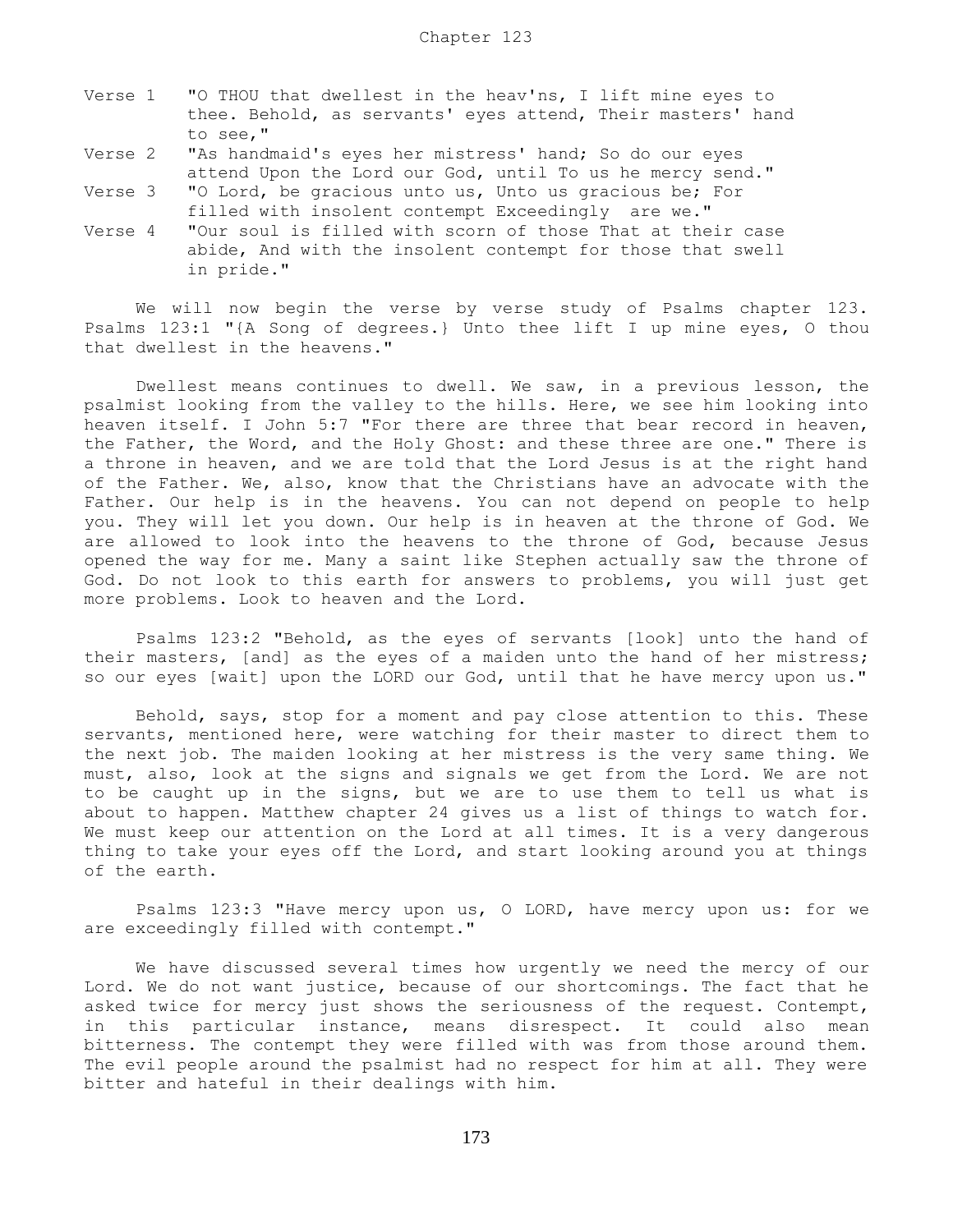Psalms 123:4 "Our soul is exceedingly filled with the scorning of those that are at ease, [and] with the contempt of the proud."

 The proud, we decided, were lost and were living for just the here and now. They had not humbled themselves and come to the Lord. They felt that they were their own boss, and they did not want anyone telling them what to do. Those that are at ease, possibly, means that they were well off financially and thought they did not need God. They ridiculed the psalmist for his stand he had made for God. They actually hated the psalmist and what he stood for.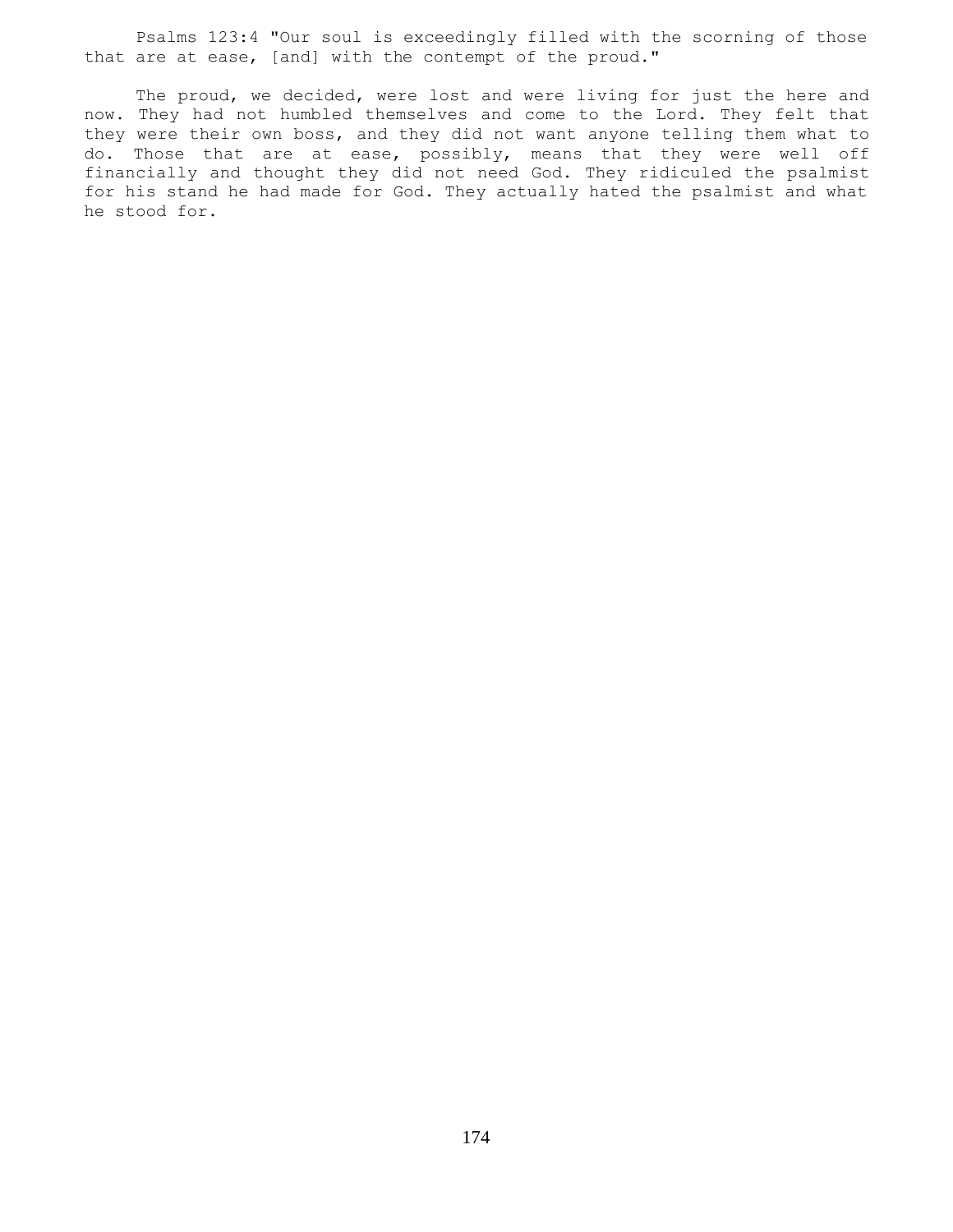1. Quote verse 1 of Psalms 122. 2. Are you glad when someone says, let's go to church? 3. Why do you go to church? 4. Would you rather be doing something else? 5. What was David's attitude about going to meet with God? 6. What was Anna's reason for living in the temple? 7. What does the word, stand, mean in verse 2? 8. **Example 1** is builded as a city that is compact together. 9. Many times in the Bible, the city is speaking of what? 10. What is an important reason to go up to the temple? 11. What kept the 12 tribes together? 12. How often did they come to Jerusalem to the temple to worship? 13. Matters of great importance were judged by whom? 14. Pray for the peace of 15. What does Salem mean? 16. Verse 8 says, for my \_\_\_\_\_\_\_\_ and \_\_\_\_\_\_\_\_\_ sake. 17. Who would benefit by the peace of Jerusalem? 18. Why did he seek good? 19. What does dwellest mean? 20. Quote 1 John chapter 5 verse 7. 21. Where is Jesus in heaven? 22. Where is our only real help? 23. Who was a good example of someone on earth who looked into heaven? 24. Where should believers be looking? 25. What is "behold" telling us? 26. Where can we read about signs we should be watching for? 27. Where is the contempt, in verse 3 of chapter 123, coming from? 28. Who are the proud?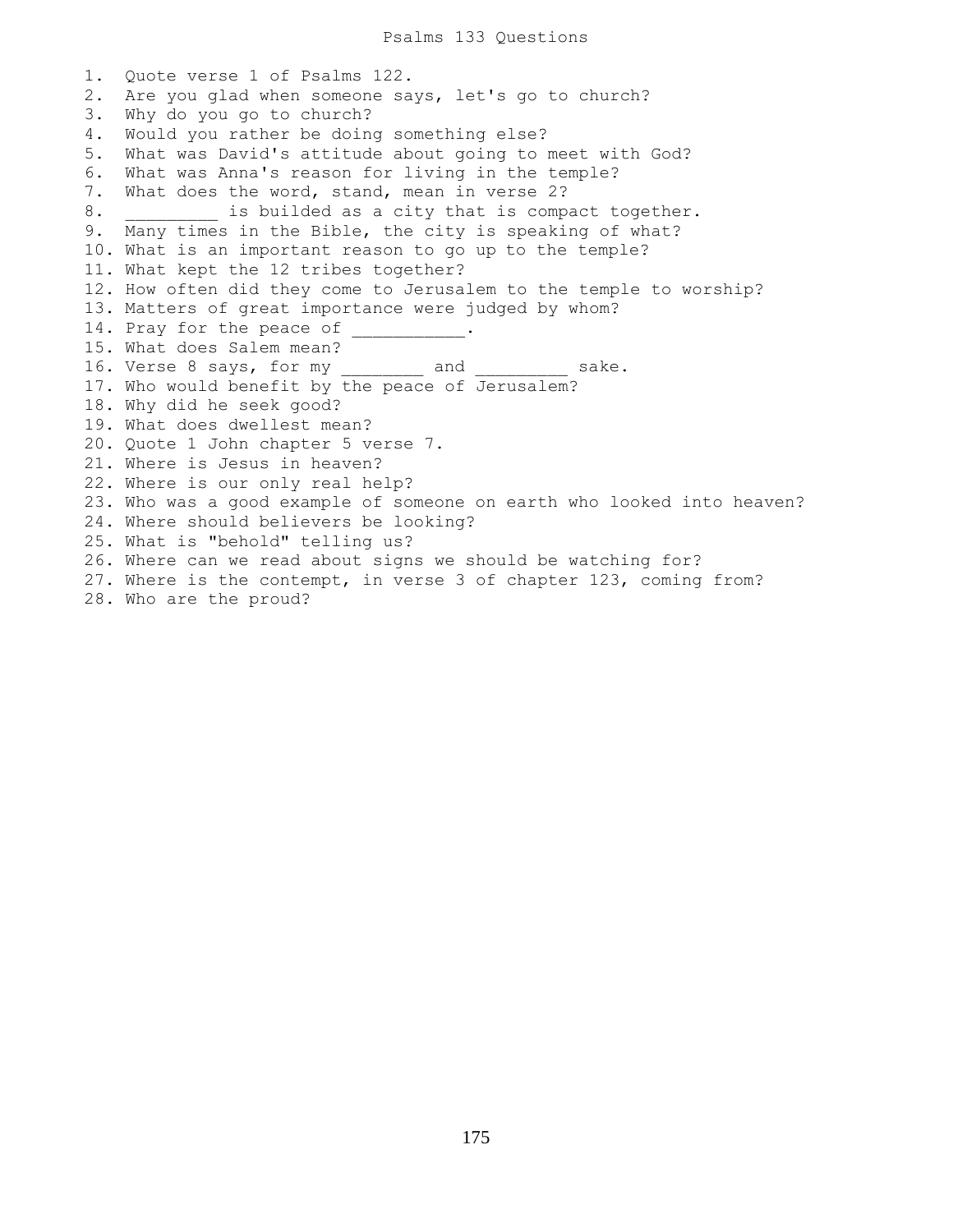#### PSALMS LESSON 134

We will begin this lesson by giving Psalm 124 in metre.

THE PSALMS OF DAVID IN METRE

### Chapter 124

- Verse 1 "Had not the Lord, may Isr'el say, Had not the Lord maintained our side, When men, to make our lives a prey, Rose like the swelling of the tide;"
- Verse 2 "The swelling tide had been our grave, so fiercely did the waters roll: The waters proud, with wave on wave, Had swept above our drowning soul."
- Verse 3 "Blest be the Lord; let praise be given, That we escaped from death so nigh; As when the fowler's snare is riven, The bird escaping soars on high:"
- Verse 4 "The snare is rent, and we are free, Our grateful souls to God arise; For all our help has come from thee, Great maker of the earth and skies. "

 We will now begin the verse by verse study of the 124th Psalm. Psalms 124:1 "{A Song of degrees of David.} If [it had not been] the LORD who was on our side, now may Israel say;"

 This is certainly not a complete statement, but means so much. Out of all the peoples of the world, God chose Israel to be His. On the journey from Egypt to the promised land, God went with them and helped them. He subdued their enemies, who in many instances were mightier in battle. The countries around them realized right off that God was on Israel's side in battle. They were aware of the Red sea parting for Israel and then drowning the Egyptians. They were not afraid of Israel, but they were afraid of Israel's God. Israel had not been trained for war. They had been slaves in Egypt. Only the mighty hand of God brought them out, and then preserved them in the wilderness and against their enemies. Had it not been for the LORD, they would have died.

 Psalms 124:2 "If [it had not been] the LORD who was on our side, when men rose up against us:"

 You must remember, the land they went into had belonged to someone else. The countries around Israel hated her. The battle they did attempt, without God's instruction to fight, left Israel the loser.

 Psalms 124:3 "Then they had swallowed us up quick, when their wrath was kindled against us:"

 This one little group of people would have been no match for the evil countries around them, if God had not stepped in and fought their battles for them. This is like the church today, if God were not standing between the world and His church, the church would not be able to stand. God will even protect and individual who is doing His will in the midst of all the trouble. If it were not for God, we would not have a chance.

 Psalms 124:4 Then the waters had overwhelmed us, the stream had gone over our soul: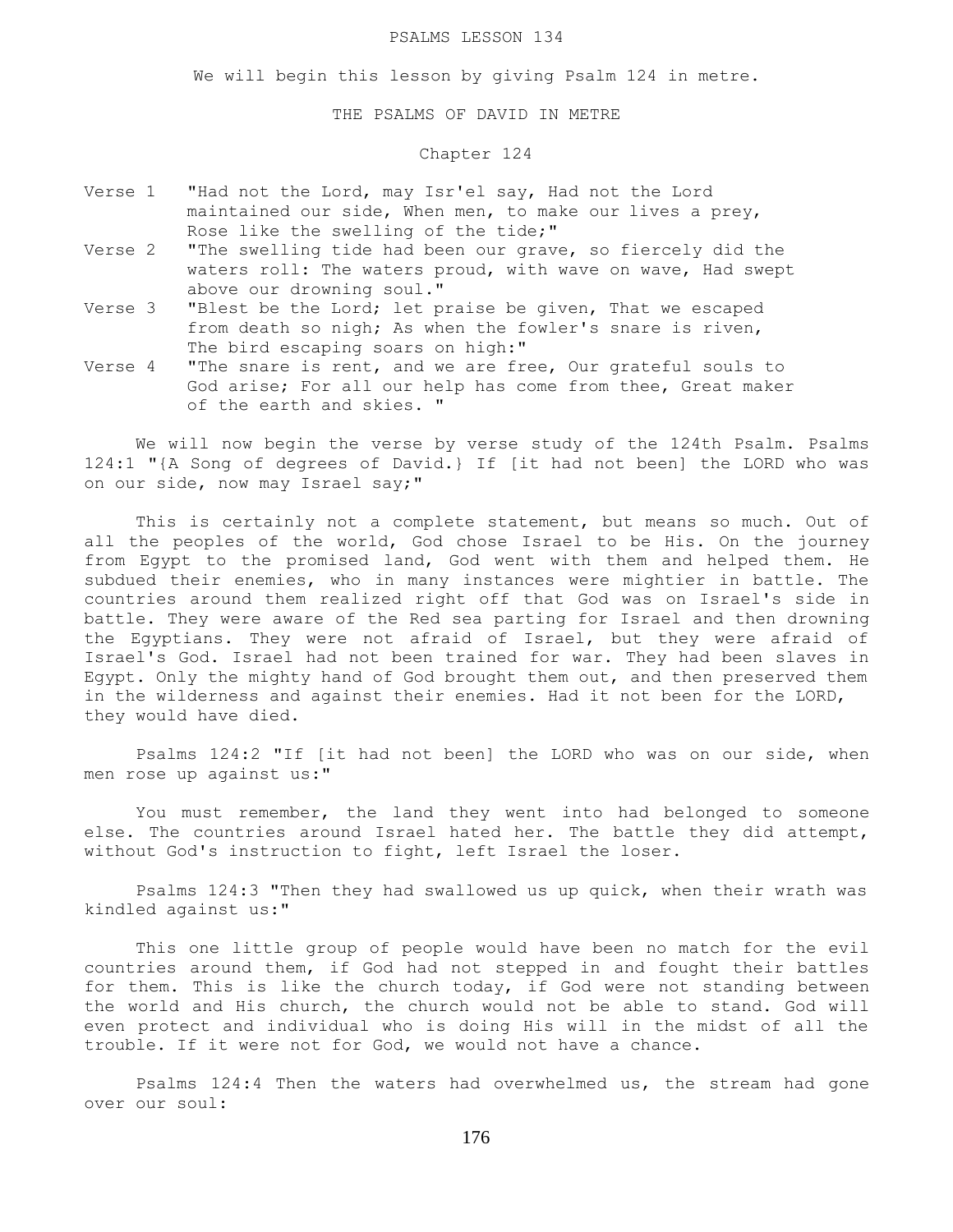The flood of opposition to the church would be such an overwhelming flood that it would overcome the church, if it were not for God. The strangest thing, to me, is that the church seems to grow the most under the greatest opposition. Always the underground church, in countries where it was forbidden to have churches, has been very strong. There were so many enemies of Israel, that if the Lord had removed His protection, they would have fallen as they did to Babylon.

Psalms 124:5 "Then the proud waters had gone over our soul."

 In the opposition to the church, the oppressors have not only classed us as religious fanatics, but they arrogantly proclaim their contempt for the believers and the church body. It seems to come like waves on the sea, but then the Lord speaks to the sea, and it calms down. The devil and his crowd can roar and try to threaten and scare us, but if we stand against the wiles of the devil, He will flee.

 Psalms 124:6 "Blessed [be] the LORD, who hath not given us [as] a prey to their teeth."

 The Lord will protect us from such heavy onslaught. They may rattle their weapons at us, but the Lord has built a hedge of defence around us. In the 58 chapter of Psalms, you remember, the psalmist asked the Lord to break out their teeth and render them harmless. That is just what He does. The devil is defeated. Jesus defeated him at Calvary. Blessed be the name of the Lord. We can not praise the Lord enough for the things He has done on our behalf, and is still doing.

 Psalms 124:7 "Our soul is escaped as a bird out of the snare of the fowlers: the snare is broken, and we are escaped."

 The snare was the curse. Jesus took the curse, that we might be set free. Galatians 3:13 "Christ hath redeemed us from the curse of the law, being made a curse for us: for it is written, Cursed [is] every one that hangeth on a tree:" We have escaped from that curse like the bird who gets out of a trap and flies away. Our soul is free like the bird that escaped. The psalmist is speaking of being free from the wicked people who had set a trap to get them. The Lord is our help and our strength.

 Psalms 124:8 "Our help [is] in the name of the LORD, who made heaven and earth."

 The name of the Lord for the Christian is Jesus. All believers in Christ have been given the authority to use that name. You should read all of chapter 14 of John, but I will give a couple of verses that show what we can do in that name. John 14:13 "And whatsoever ye shall ask in my name, that will I do, that the Father may be glorified in the Son." John 14:14 "If ye shall ask any thing in my name, I will do [it]." How much power does the name have and where? Philippians 2:10 "That at the name of Jesus every knee should bow, of [things] in heaven, and [things] in earth, and [things] under the earth;"

We will continue this lesson by giving the 125th Psalm in metre.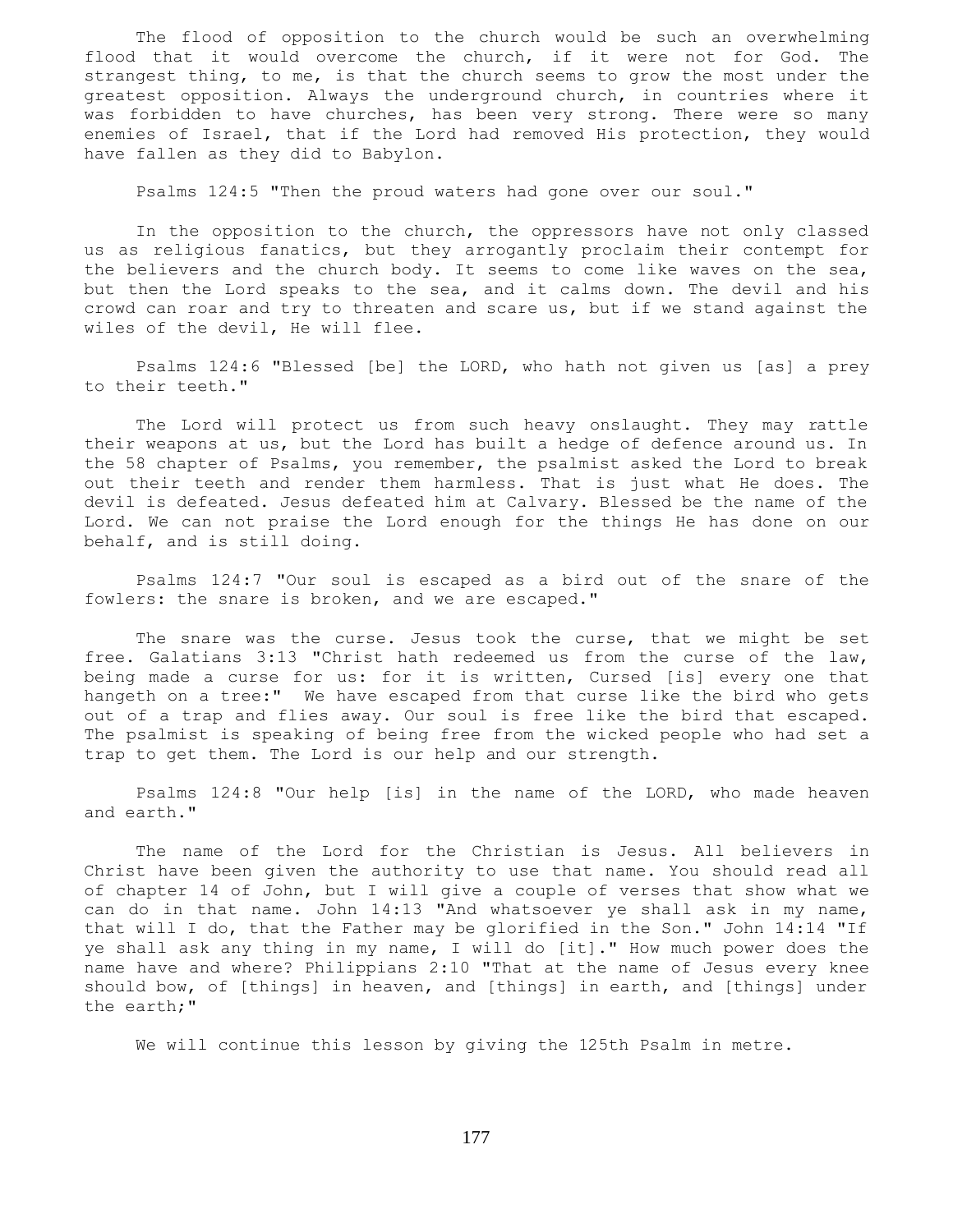|  | Verse 1 "He that in God confideth, Like Zion Mount shall be, Which  |
|--|---------------------------------------------------------------------|
|  | evermore abideth Unmoved eternally."                                |
|  | Verse 2 "As mountains, which defend her, Jerusalem surround, His    |
|  | saints secure to render, God compasseth around."                    |
|  | Verse 3 "The sinner's rod shall never on just men's lot abide, Lest |
|  | upright men should ever To sin be turned aside."                    |
|  | Verse 4 "Thy goodness, Lord, our Saviour, To all the good impart;   |
|  | And ever show thy favor To men of upright heart."                   |
|  | Verse 5 "But those whose choice is rather In crooked ways to go;    |
|  | With sinners God shall gather; On Israel peace bestow."             |

 Psalms 125:1 "{A Song of degrees.} They that trust in the LORD [shall be] as mount Zion, [which] cannot be removed, [but] abideth for ever."

 Mount Zion is symbolic of the church. This is not only showing the steadfastness of the mount, but is showing the steadfastness of the church, as well. Mount Zion cannot be removed. The gates of hell shall not prevail against God's church. The church may shake, and shake out a few of the lukewarm believers, but the true church cannot be moved. The rain may come, but it will not wash away the foundation of the church, because it is built on the Rock. Abideth means continues to abide forever. Who is the church? They that trust in the Lord are the true church.

 Psalms 125:2 "As the mountains [are] round about Jerusalem, so the LORD [is] round about his people from henceforth even for ever."

 If you have ever been to the city of Jerusalem, you know that it is surrounded by small mountains on every side. This is saying, that the Lord is not just in front of you , but is behind you and on either side of you. The true church has the Lord dwelling within them and they are dwelling within Him. He is our strong fortress. We have spoken before about trust going beyond faith. Trust is when you place yourself in His hands, and then know that all is well. There is a steadfastness with God that cannot be moved by the wind, or the storm, or the shaking. To be established in God is to be like the mountain here. Whatever comes or goes, our trust is in the Lord. The longer we know Him the sweeter He grows.

 Psalms 125:3 "For the rod of the wicked shall not rest upon the lot of the righteous; lest the righteous put forth their hands unto iniquity."

 There is tribulation for all, and that includes the righteous. This is saying that God will not allow the tribulation to go on so long that the Christian will not be able to bear up under it. There is a breaking point for almost anyone. Mark 13:20 "And except that the Lord had shortened those days, no flesh should be saved: but for the elect's sake, whom he hath chosen, he hath shortened the days." Even the elect, suffer tribulation, but they will not see the wrath. In the Scripture above, it says the rod shall not rest on the righteous. It may come to them, but not continue on them. It seems every day, that wickedness is increasing in the land. Those who truly love God can hardly bear to hear the slander on God's good name. It seems those who promote wickedness are increasing and getting worse and worse. This is the time for the righteous to stand against these evils.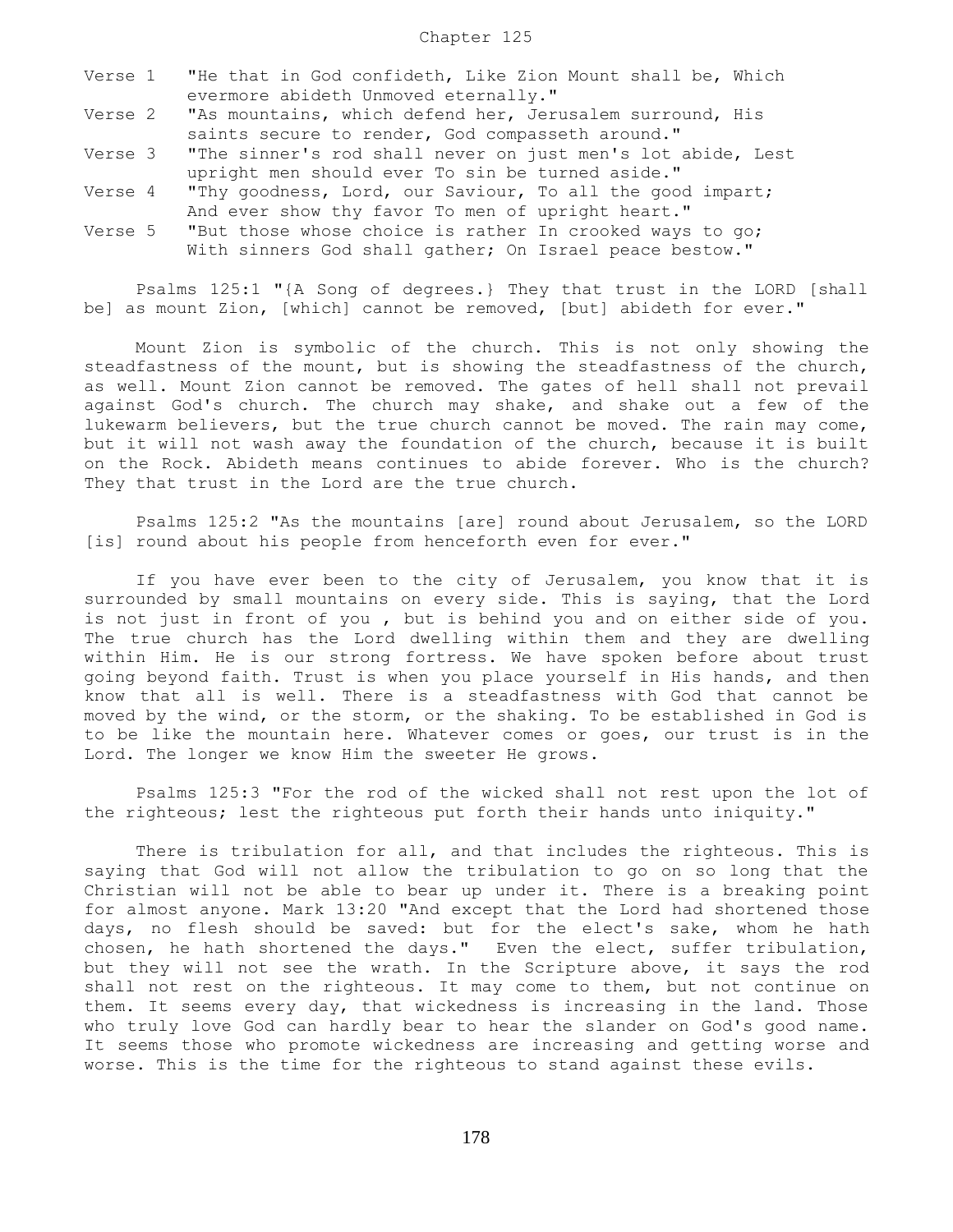Psalms 125:4 "Do good, O LORD, unto [those that be] good, and [to them that are] upright in their hearts."

 There is only One Good and He is God. Many Christians are upright in heart. We are what our heart is. If we are to do any good, it must originate in the heart. The psalmist, here, is asking God to bless those with an upright heart.

 Psalms 125:5 "As for such as turn aside unto their crooked ways, the LORD shall lead them forth with the workers of iniquity: [but] peace [shall be] upon Israel."

 These have been on the side of the Lord and have turned away to crooked ways like the people around them. This does not tell us whether they turned aside because of hardships, or whether the lust of their flesh led them astray. The main thing is, that they left their godly way of life and turn to evil. They are no better than the workers of iniquity, if they have given up what they had and gone back into the ways of the world. This is speaking of those who had made a confession of faith, and then, later on thought the grass was greener on the side of the wicked. The way of the wicked and the fallen away is the same. It is the broad way that leads to destruction. Those, who remain with God, shall inherit peace that only the Lord can bring.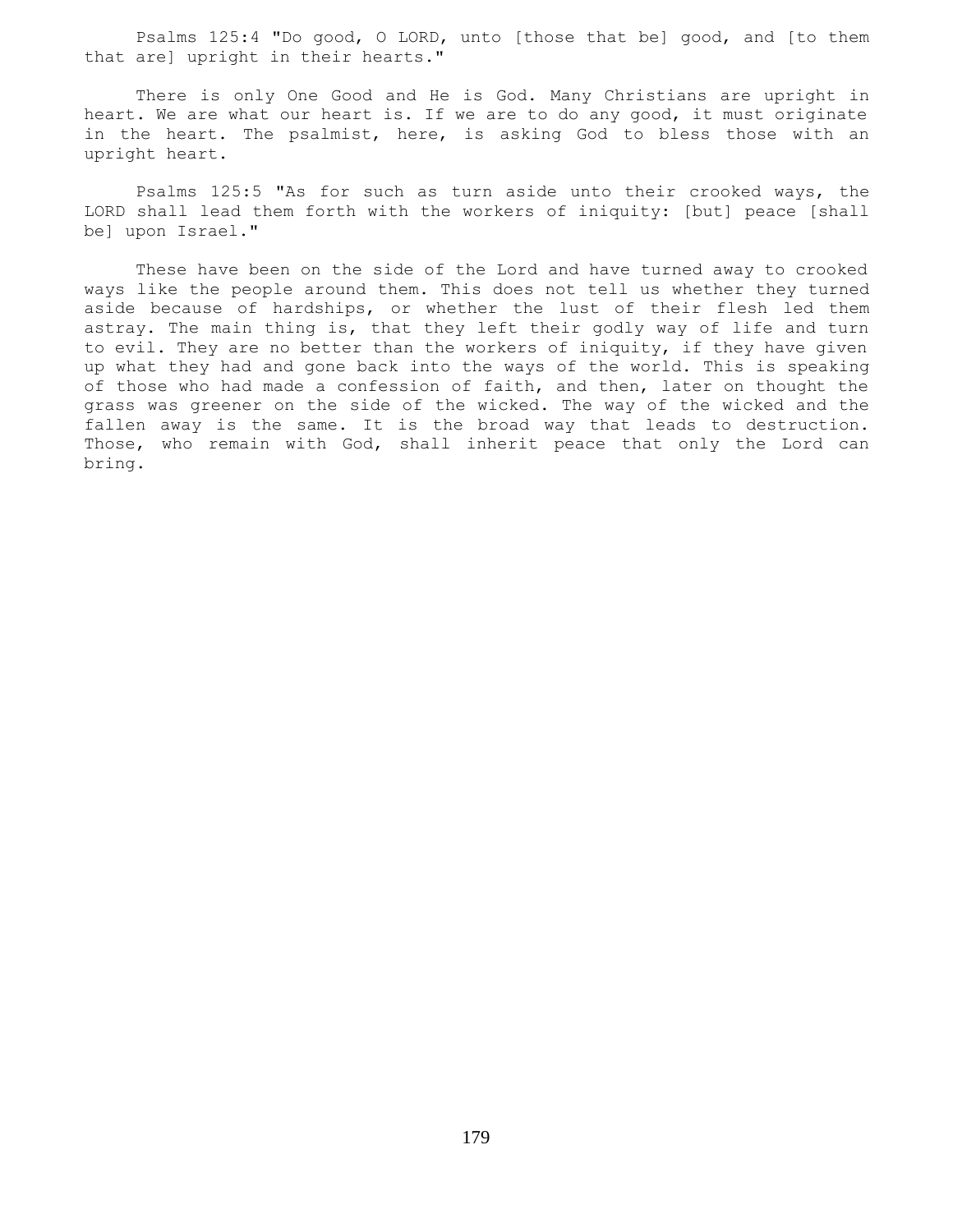1. What small nation did God choose out of all the nations to be His? 2. What miracles, that God did for Israel, influenced the people around them? 3. What were they joining nations afraid of? 4. What happened in the battle the Israelites fought that God had not sent them to? 5. Quote Psalms chapter 124 verse 3. 6. What keeps the waters of opposition from overwhelming the church? 7. When does the church seem to grow the most? 8. Who did Israel fall to? 9. What are the proud waters? 10. What must we do to cause the devil to flee? 11. What did the psalmist, in chapter 58, ask the Lord to do? 12. Our soul is escaped as a zout of the snare. 13. What was the snare symbolic of? 14. Quote Galations chapter 3 verse 13. 15. Our help is in the of the . 16. Quote John chapter 14 verse 13. 17. What is mount Zion symbolic of? 18. Why can the church not be washed away? 19. Who is the church? 20. Where does the true church dwell? 21. Who tastes of tribulation? 22. Quote Mark chapter 13 verse 20. 23. Do good, O Lord, on those that  $\frac{1}{2}$   $\frac{1}{2}$ . 24. Who are upright in heart? 25. Who is verse 5 speaking of, when it says such as turn aside unto their crooked ways?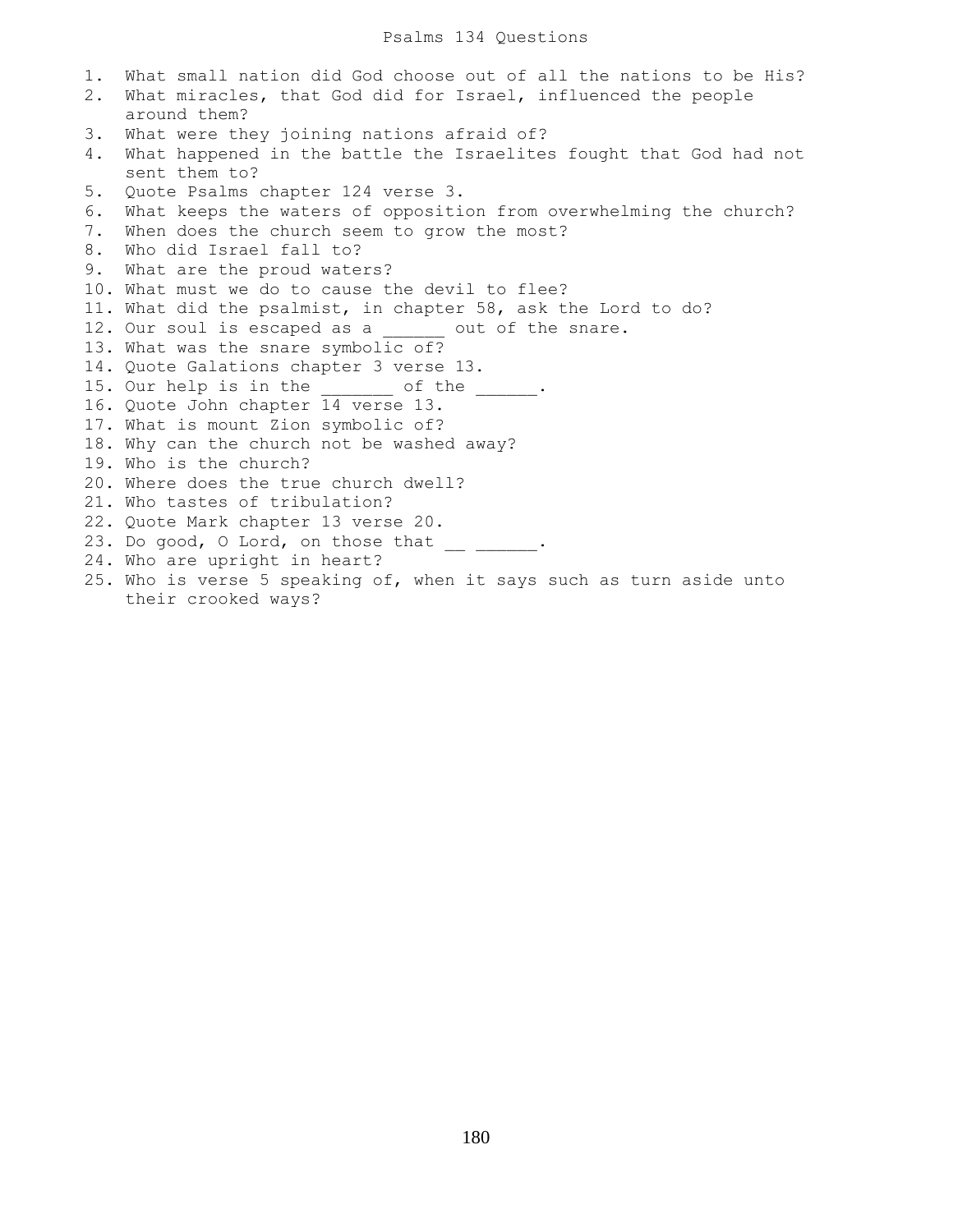### PSALMS LESSON 135

We will begin this lesson by giving the 126th Psalm in metre.

### THE PSALMS OF DAVID IN METRE

## Chapter 126

- Verse 1 "When Zion's bondage God turned back, As men that dreamed were we. Then filled with laughter was our mouth, Our tongue with melody;"
- Verse 2 "The heathen people said, The Lord Great things for them hath wrought. The Lord hath done great things for us, Whence joy to us brought."
- Verse 3 "As streams of water in the south, Our bondage, Lord, recall. Who sow in tears, a reaping time Of joy enjoy they shall."
- Verse 4 "That man who, bearing precious seed, In going forth doth mourn, He, doubtless, bringing back his sheaves, Rejoicing shall return."

 We will now begin the verse by verse study of chapter 126 of Psalms. Psalms 126:1 "{A Song of degrees.} When the LORD turned again the captivity of Zion, we were like them that dream."

 This is a glorious redemption. It is so wonderful that they are asking themselves, could it be true or is this a dream?. Remember, Zion symbolizes the church. After the time of darkness and falling away, there will be a time when the spirit will be poured out on all the church, and all shall know the Lord from the least to the greatest. This is not speaking of this being for all the world, but for the church {Zion}. Acts 2:17 "And it shall come to pass in the last days, saith God, I will pour out of my Spirit upon all flesh: and your sons and your daughters shall prophesy, and your young men shall see visions, and your old men shall dream dreams:" Acts 2:18 "And on my servants and on my handmaidens I will pour out in those days of my Spirit; and they shall prophesy:"

 Psalms 126:2 "Then was our mouth filled with laughter, and our tongue with singing: then said they among the heathen, The LORD hath done great things for them."

 You can see, in this verse, the separation from the non-believers and the church. The non-believers are spoken of as the heathen. When you have been freed from such great oppression as this is speaking of, it would cause great joy and laughter. Joy in your heart will stimulate singing from a heart too full to contain the joy. The world will look on, and think what wonderful things the Lord has done for them.

 Psalms 126:3 "The LORD hath done great things for us; [whereof] we are glad."

They are giving credit where credit is due. The Lord delivered them, when they could not deliver themselves. The joy and singing is coming from a thankful heart and directed to their Helper, the Lord.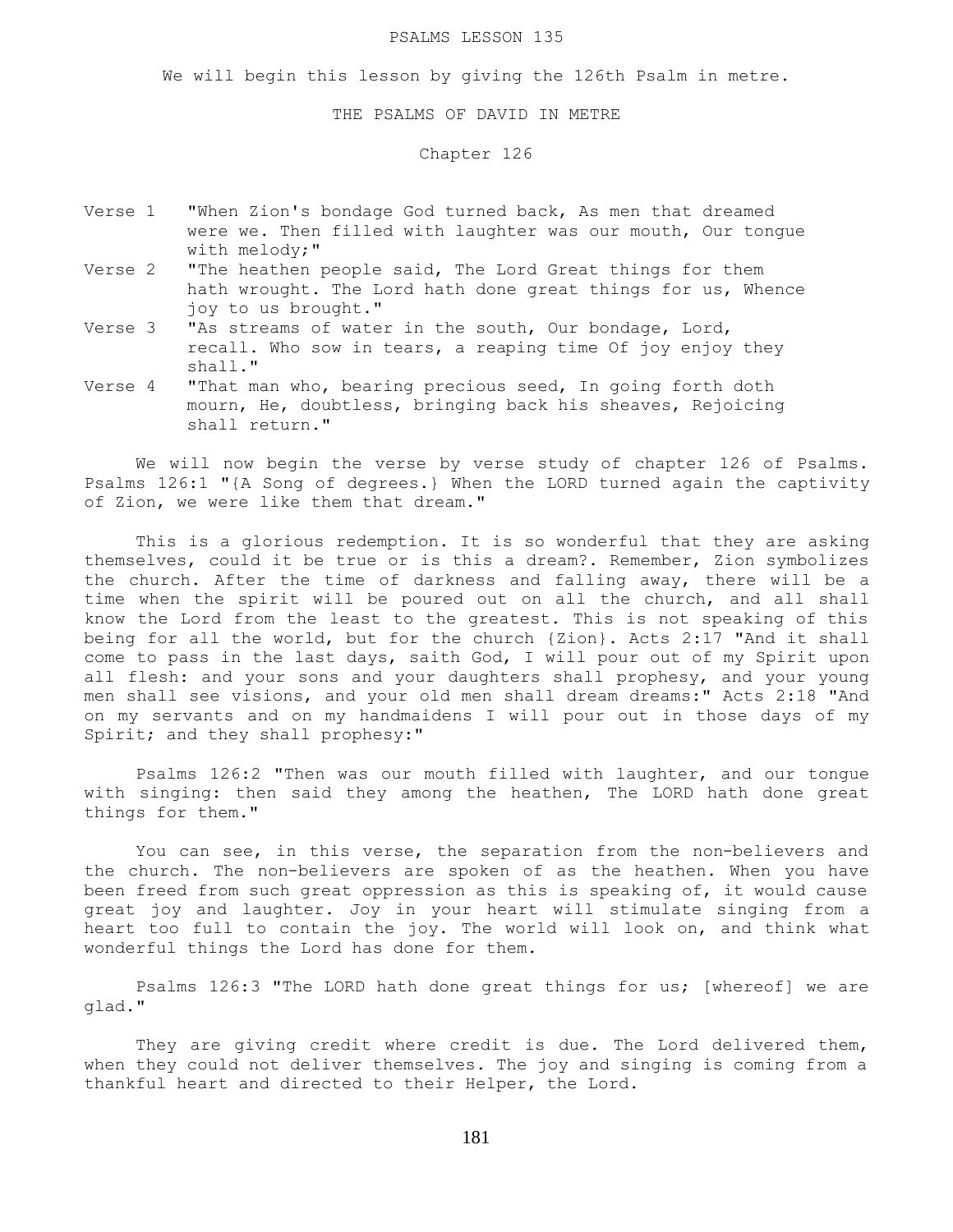Psalms 126:4 "Turn again our captivity, O LORD, as the streams in the south."

The joy they had been singing about, was remembering the wonderful things the Lord had done in the past. Now, they are asking the Lord to do it, again.

Psalms 126:5 "They that sow in tears shall reap in joy."

We must not stop sowing the seed of the Word, even though there seems to be no one listening. Plant the seed anyway. When the rain comes, the seed will sprout and grow. There is joy in heaven over one sinner who comes to Christ.

 Psalms 126:6 "He that goeth forth and weepeth, bearing precious seed, shall doubtless come again with rejoicing, bringing his sheaves [with him]."

 Ministers, we must not worry about the harvest, or the growth of the seed {Word}. Our job is to plant the seed, God sends the rains, and after they are ripe unto the harvest, the Lord will send the reaper to bring the souls produced into His barn in heaven. The harvest of the souls of believers is very near. God is the Lord of the harvest. We are told to look and see that the fields are ripe unto harvest. When the wheat is harvested, then the rejoicing comes.

We will continue this lesson by giving the 127th Psalm in metre.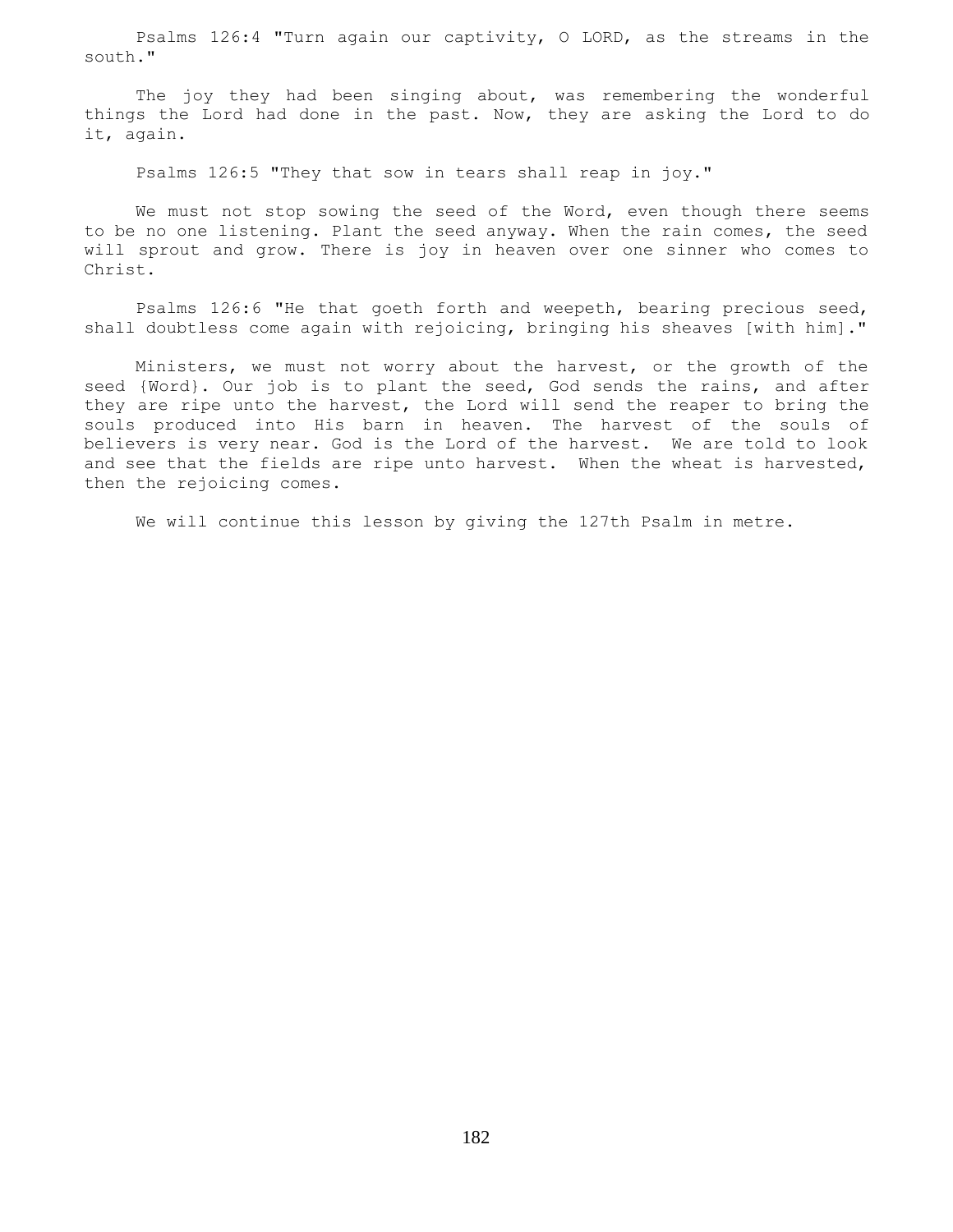| Verse 1 |        |  |  |  |  |  |  |  | "Except the Lord do build the house, The builders lose their |  |  |  |
|---------|--------|--|--|--|--|--|--|--|--------------------------------------------------------------|--|--|--|
|         |        |  |  |  |  |  |  |  | pain: Except the Lord the city keep, The watchmen watch in   |  |  |  |
|         | vain." |  |  |  |  |  |  |  |                                                              |  |  |  |

- Verse 2 "'Tis vain for you to rise betimes, Or late from rest to keep, To feed on sorrow's bread; so gives He his beloved sleep."
- Verse 3 "Lo, children are God's heritage, To parents his reward. The sons of youth as arrows are, For strong men's hands prepared."
- Verse 4 "O happy is the man that hath His quiver filled with those; They, unashamed, within the gate Shall speak unto their foes."

 Psalms 127:1 "{A Song of degrees for Solomon.} Except the LORD build the house, they labour in vain that build it: except the LORD keep the city, the watchman waketh [but] in vain."

 I believe this to be a Psalm written by David to his son Solomon. David knew not to build the house himself, because God wanted a man of peace to build the temple. It was God's idea for Solomon to build the temple. Even if Solomon knew that God wanted him to build the temple, it would have failed, if he had not taken God's instruction on how to build it. The things we do ourself, without God's authorization, seldom work. Notice, also, that God wanted Solomon to build the house, but Solomon had to do the work. God gave the instructions to Solomon, and Solomon built it. It took both things to make it work. A very good example of this very same thing was Noah. God gave Noah the wisdom and instructions to build the ark, and Noah built it. We know that the tower of Babel was not by God's instructions, and it was never finished. We know that guards around a city are of no use at all, unless God guards the city. The great city of Babylon {heavily fortified} was overthrown, even though it seemed impossible. Guards are just fine to have, but the best guard we can have is the Lord and His angels.

 Psalms 127:2 "[It is] vain for you to rise up early, to sit up late, to eat the bread of sorrows: [for] so he giveth his beloved sleep."

 You can try to do all you can do in the flesh. You can stay up late and get up early, but it will not get done, unless the Lord is in it.

 Psalms 127:3 "Lo, children [are] an heritage of the LORD: [and] the fruit of the womb [is his] reward."

 This has to be David saying, how blessed he has been in God through his son Solomon. David had wanted the temple built, but God would not allow him to do it. He will know of the building of the temple by his son. As we have said in many of these lessons, the most important thing you can leave to your children is the knowledge to know how to become sons of God. David loved God, and it was his desire that his family would love God, also. He got his desire in his son Solomon. Wealth and fame are no good, except you have children to pass them down through.

 Psalms 127:4 "As arrows [are] in the hand of a mighty man; so [are] children of the youth."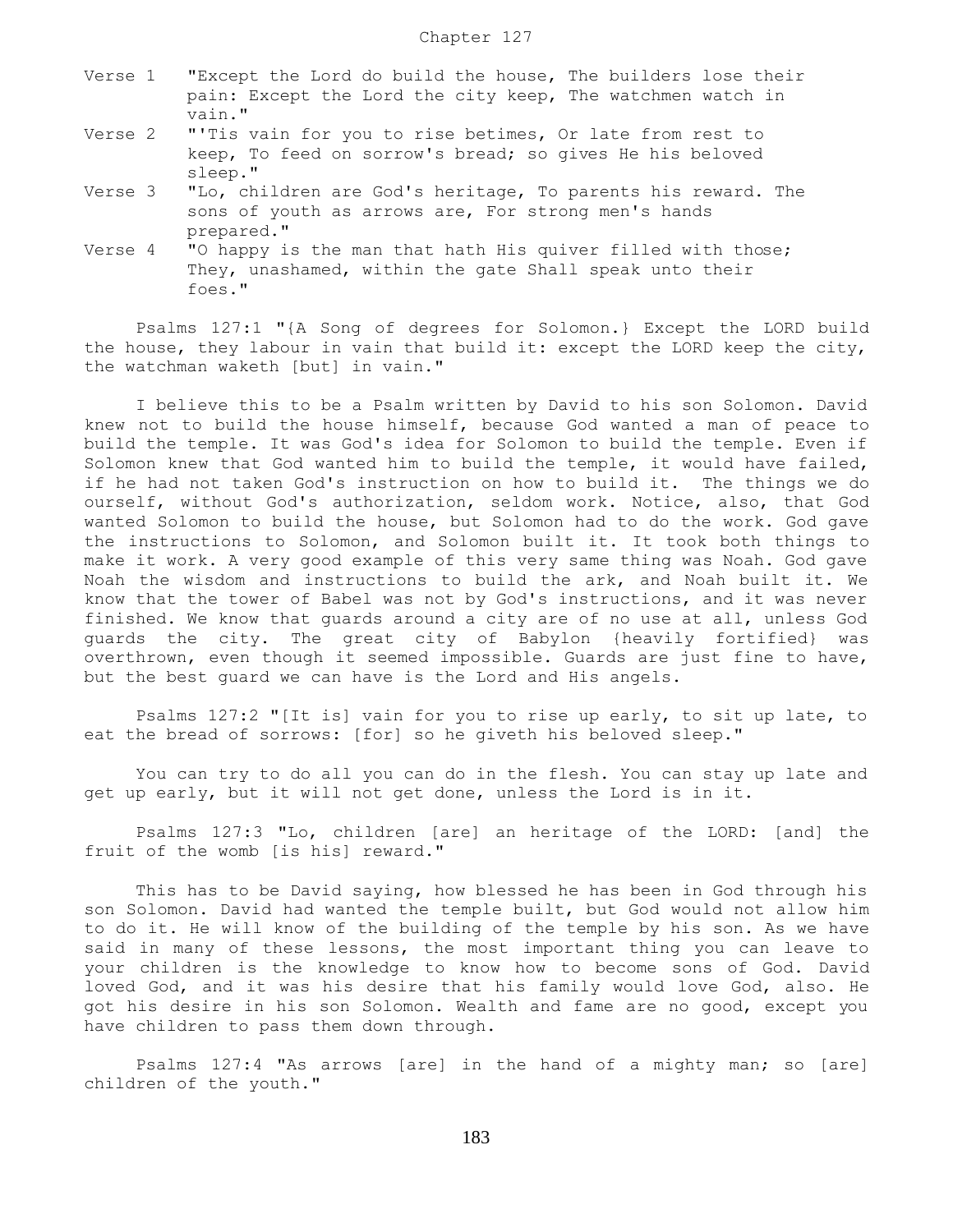These arrows in his hand symbolized the fact that he did not have to be in hand to hand combat to win the war. The arrows could go and fight for him. This is saying, that even though David would not be able to build the temple, he could send his son to do what he could not. It was one generation away from him. but the job was done.

 Psalms 127:5 "Happy [is] the man that hath his quiver full of them: they shall not be ashamed, but they shall speak with the enemies in the gate."

 In a battle, it was important to have many arrows to go and do the fighting at a distance. This is speaking of the children and grandchildren of David. He was pleased to have many children. This could, also, be speaking prophetically of Jesus who certainly had many followers. This family would have been great indeed.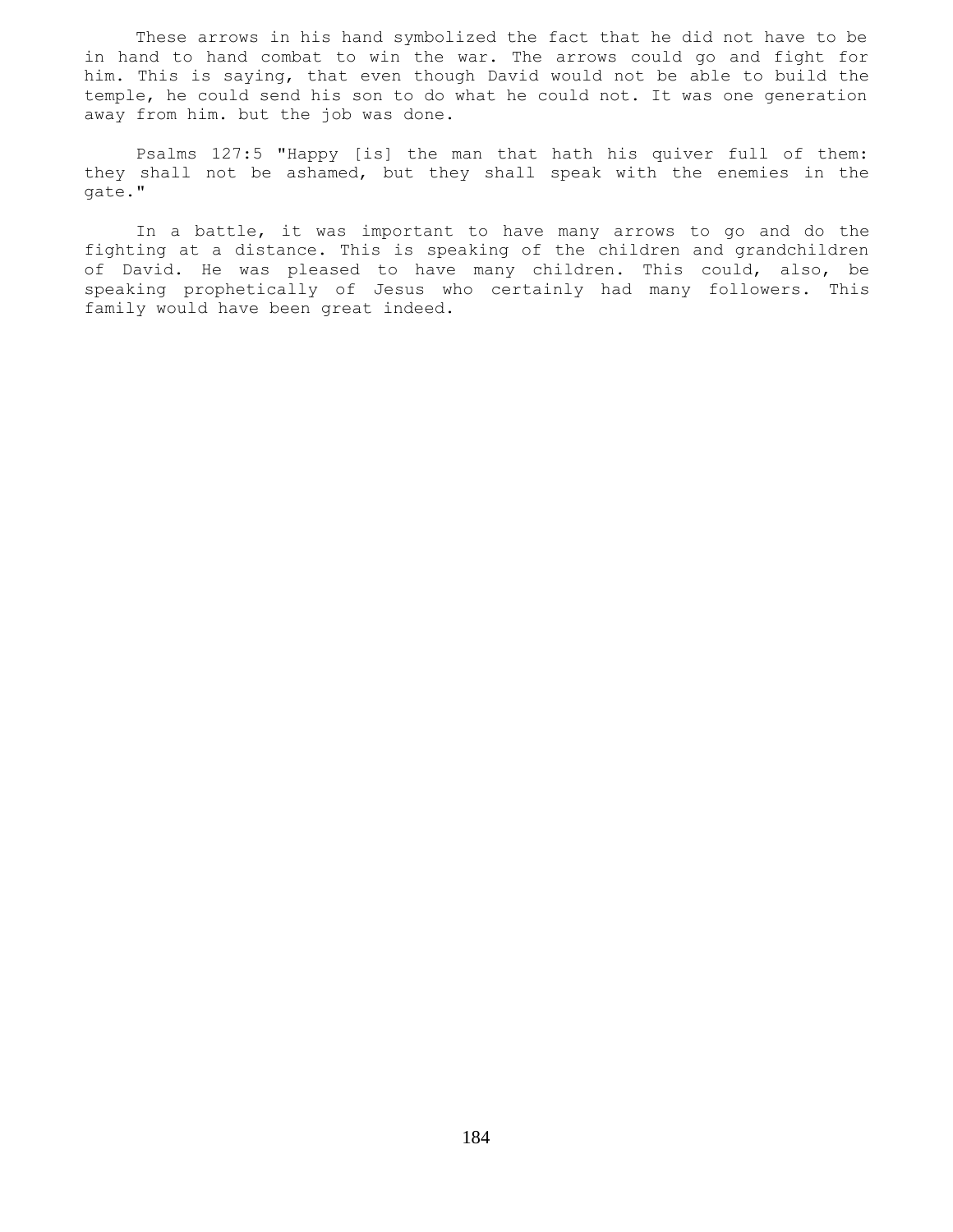1. What is verse 1 of chapter 126 speaking of? 2. What does Zion symbolize? 3. Quote Acts chapter 2 verse 17. 4. In verse 2, their mouth was filled with what? 5. Who are the heathen? 6. Quote Psalms chapter 126 verse 3. 7. The joy and singing is coming from a \_\_\_\_\_\_\_\_\_ heart. 8. They that sow in tears, shall reap in \_ 9. What usually happens to the seed we sow in tears? 10. What is verse 6 saying to the ministers? 11. Quote chapter 127 verse 1. 12. Who wrote the 127 Psalm? Who did he write it to? 13. What was the purpose of it? 14. What was necessary, besides Solomon's desire to build the temple for it to be built? 15. What is a good example of God giving someone something to build, and them building it? 16. What is an example of someone building without God's blessing, and it failing? 17. What city, that seemed impossible to attack because of its fortification, was overthrown? 18. What is verse 2 in chapter 127 speaking of? 19. Lo, are the heritage of the Lord. 20. Who wanted to build the temple, but God would not allow him to? 21. Who did God instruct to build the temple? 22. Why did God choose him over his father? 23. What is the greatest heritage you can give your children? 24. Wealth and fame are no good except what? 25. What is verse 4 saying, about the arrows? 26. Quote chapter 127 verse 5. 27. What is it speaking of prophetically?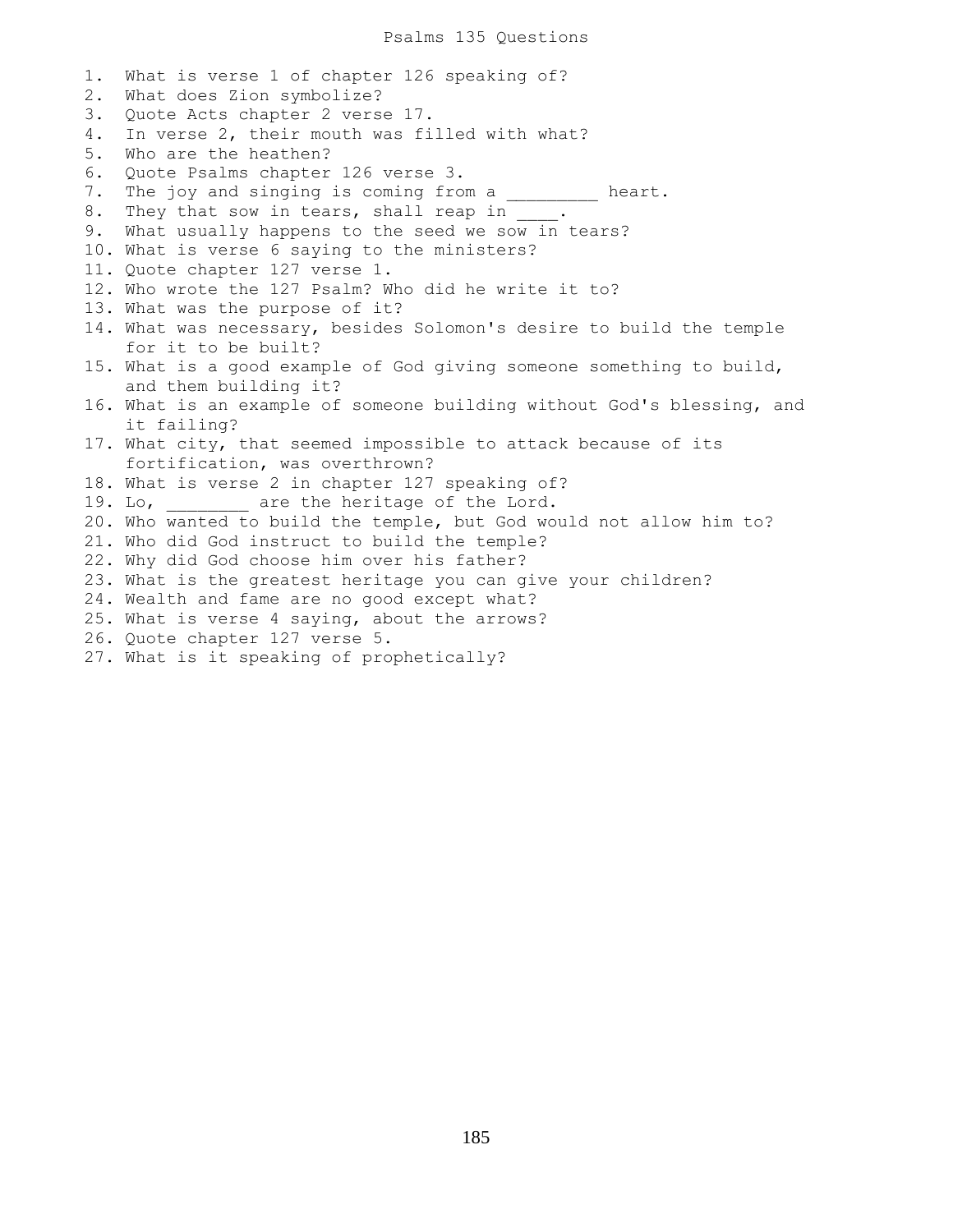### PSALMS LESSON 136

We will begin this lesson by giving the 128th Psalm in metre.

THE PSALMS OF DAVID IN METRE

Chapter 128

- Verse 1 "The man is blest who fears the Lord, And walketh in his ways; For of thy labor thou shalt eat, And prosper all thy days."
- Verse 2 "Thy wife shall as a fruitful vine By thy house sides be found; Thy children like to olive-plants Thy table shall surround."
- Verse 3 "Behold, the man that fears the Lord, Thus blessed shall he be The Lord shall out of Zion give His blessing unto thee."
- Verse 4 "Thou shalt Jerus'lem's good behold, Whilst thou on earth dost dwell. thou shalt thy children's children see, And peace on Israel."

We will begin the verse by verse study of the 128th Psalm. Psalms 128:1 "{A Song of degrees.} Blessed [is] every one that feareth the LORD; that walketh in his ways."

 Fear, or reverence, of the Lord is the beginning of wisdom. It is one of the major factors that we build upon. Many of the other attributes that Christians have are started right here. If we did not reverence Him, we might not do the things that He wills us to do. Notice the word {walketh}. Walketh means continues to walk. We must continue to walk in the fear and reverence of the Lord, if we are to be blessed. This blessing is for this earth and for the eternity to come.

 Psalms 128:2 "For thou shalt eat the labour of thine hands: happy [shalt] thou [be], and [it shall be] well with thee."

 We find that even though we are the blessed of God, we still must work. God will bless the work of our hands, if we are walking in His ways. He, in fact, will bless the work of our hands, and make it to prosper. People who work and accomplish something with that work are happy. This happiness comes especially, when we know what we are doing is pleasing to God.

 Psalms 128:3 "Thy wife [shall be] as a fruitful vine by the sides of thine house: thy children like olive plants round about thy table."

 Hebrews believed that children were a blessing from God. The Hebrew women were very upset, if they did not bear children. They even thought it to be a punishment from God, if they did not have children. A good wife, who does her husband good and not evil, is said to be more precious than rubies to a man. The wife and husband are one in the flesh. When the husband is blessed, she is blessed, as well. This speaking of the olive plants round the table are speaking of the many children around the table of their parents. Olive trees have very long lives. Whether something about this is mentioned, I can not say.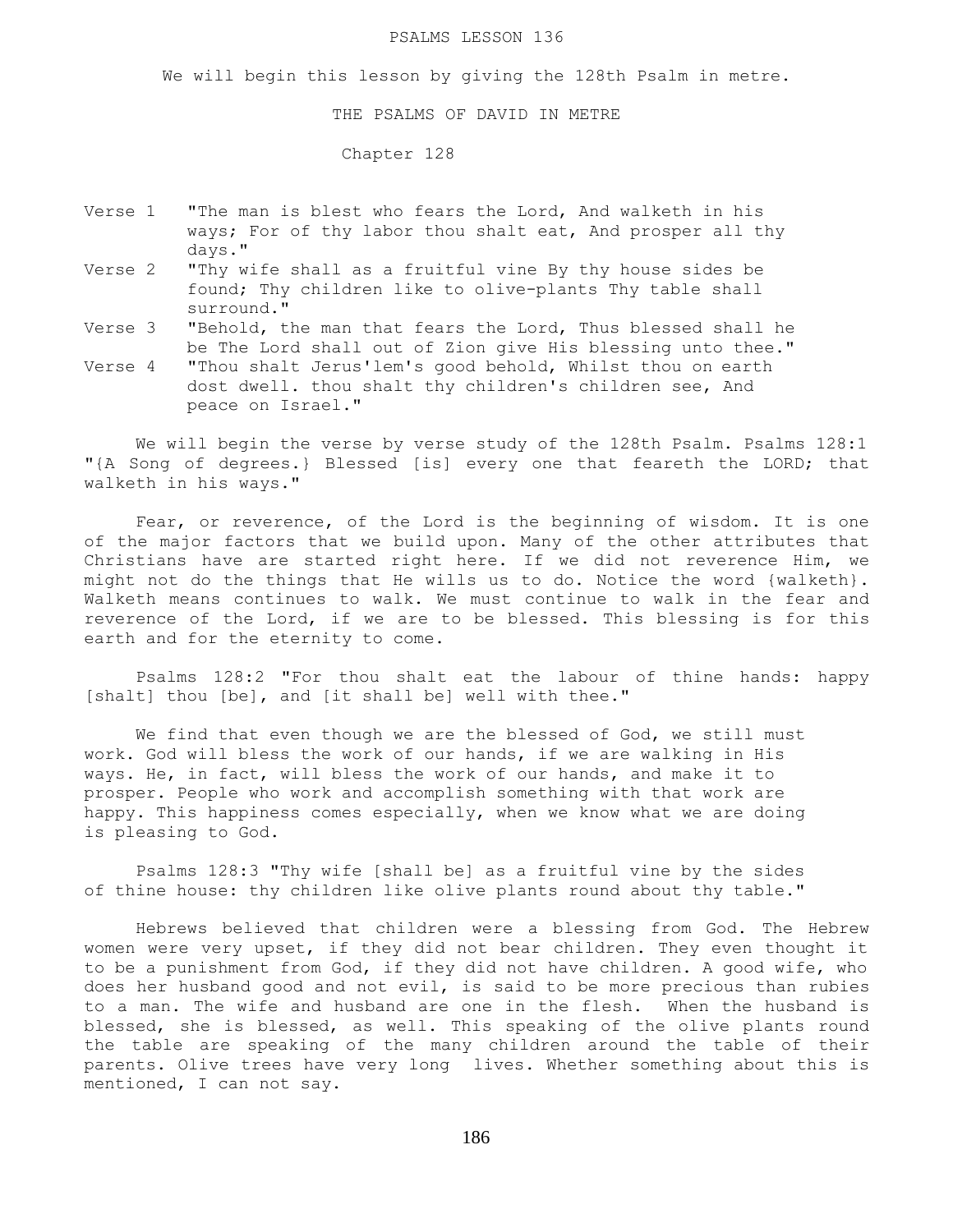Psalms 128:4 "Behold, that thus shall the man be blessed that feareth the LORD."

 The blessings of a happy home are tops on the list of blessings. The fact that he had a good wife and many children would bring him happiness at home, and respect in the community. To fear the Lord, as we said, is the beginning of wisdom. This would be a wise man indeed, who would raise his family in the fear an admonition of the Lord.

 Psalms 128:5 "The LORD shall bless thee out of Zion: and thou shalt see the good of Jerusalem all the days of thy life."

 The Hebrews looked to the temple in Jerusalem for blessings. This is the same as Zion. In the spiritual sense, Zion being the church, the blessings do flow from the church to the people. The LORD {Jehovah} does bless the people through the workings of the church. Jerusalem was not overrun in David's time, and all the days of his life he did see the good of Jerusalem.

 Psalms 128:6 "Yea, thou shalt see thy children's children, [and] peace upon Israel."

 At the end of David's reign and the 40 years that Solomon reigned, there was peace in Jerusalem. One of the things that Solomon did was make peace treaties with the countries around them. Children's children are the crown of old men. We seem to live again in our grandchildren, and it is a joy to live to see them grow up.

We will continue this lesson by giving the 129th Psalm in metre.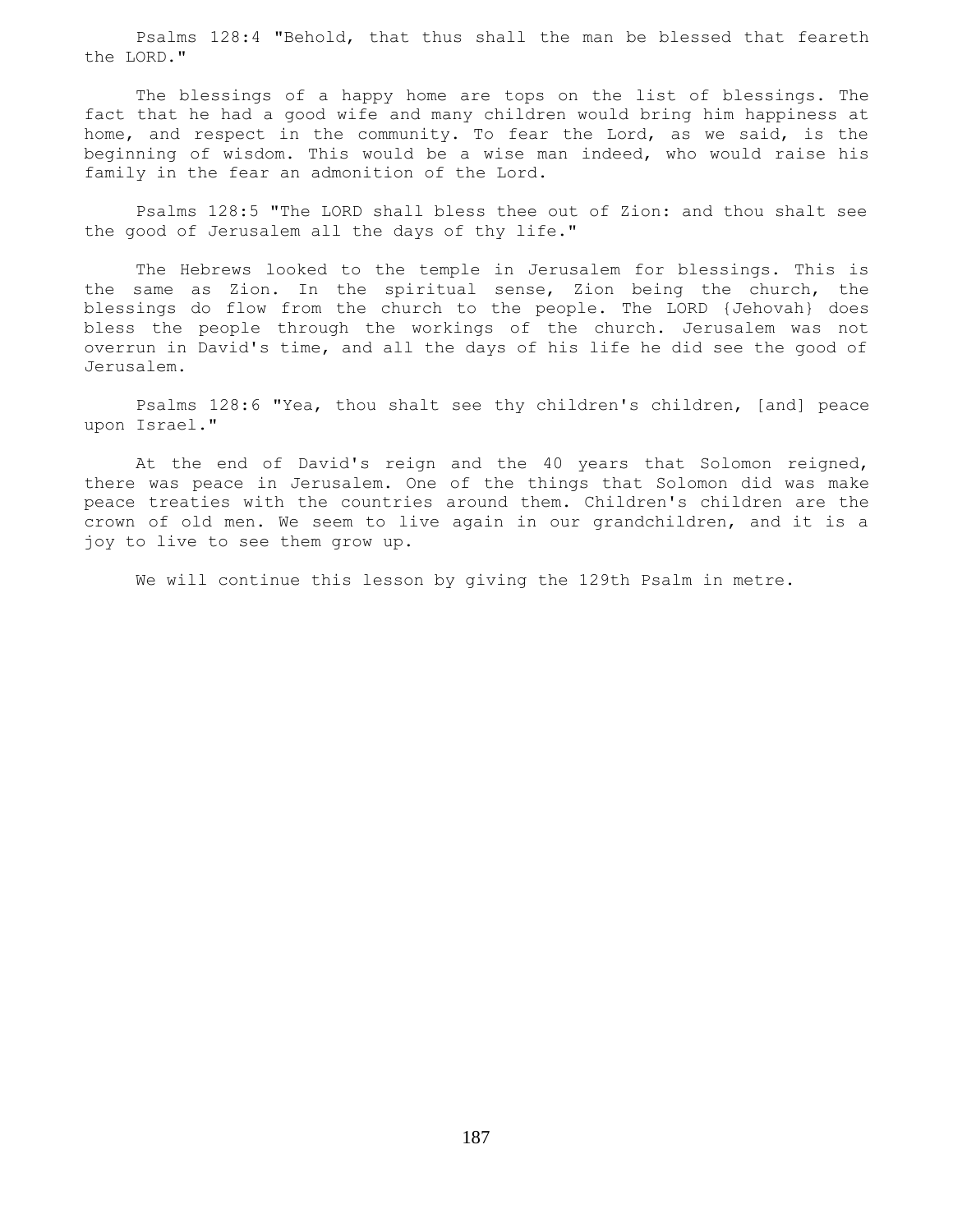- Verse 1 "HOW oft from youth may Isr'el say, How oft from youth have foes assailed! How sorely troubled me have they! Yet ne'er against me have prevailed."
- Verse 2 "Upon my back the plowers plowed, Upon me long their furrows drew. The righteous Lord subdued the proud, In mercy cut their cords in two."
- Verse 3 "Let all be shamed, and made to flee, Who have to Zion hatred shown; As grass on house-tops let them be, As grass which fades ere it be grown."
- Verse 4 "Its blades no mower's hand may press, To sheaves no binder may lay claim; No strangers say. "The Lord thee bless, We bless you in Jehovah's name."

We will now begin the verse by verse study of the 129th Psalm. Psalms 129:1 "{A Song of degrees.} Many a time have they afflicted me from my youth, may Israel now say:"

 This is looking back at the afflictions through life. Have is past tense, This is speaking of physical Isreal, who no one can deny, went through terrible afflictions. They were bad, even though they brought them on themselves by disobeying god. The Christians {spiritual Israel} have gone through terrible persecutions, as well. We know the disciples and the early Christians paid a terrible price for us to be able to worship as freely as we do.

 Psalms 129:2 "Many a time have they afflicted me from my youth: yet they have not prevailed against me."

 Now, David has jumped back from the afflictions of the house of Israel to himself. He did suffer great affliction in his youth from Saul. Notice, that he looks back to remember that God delivered him from those afflictions. It is no good to look back, unless we learn a lesson from it.

 Psalms 129:3 "The plowers plowed upon my back: they made long their furrows."

 I do not recall David being flogged in the manner mentioned here. This, to me, is speaking prophetically of the lashes the whip made on the back of Jesus our Lord. This indicates the lashes went all the way across the back and they were deep as a plough would make. By His stripes, we are healed.

 Psalms 129:4 "The LORD [is] righteous: he hath cut asunder the cords of the wicked."

They were evil men, prodded by Satan, that made the slashes on the back of Jesus. He was far above man. He was the purest of the righteous. He even said, Father forgive them for they know not what they do. He cut the cords that were binding all of mankind, when He defeated Satan at the cross.

 Psalms 129:5 "Let them all be confounded and turned back that hate Zion."

 Zion, again, is the church. Those who hate Zion in the physical, or the church which is spiritual Zion, are those who are lost. They are the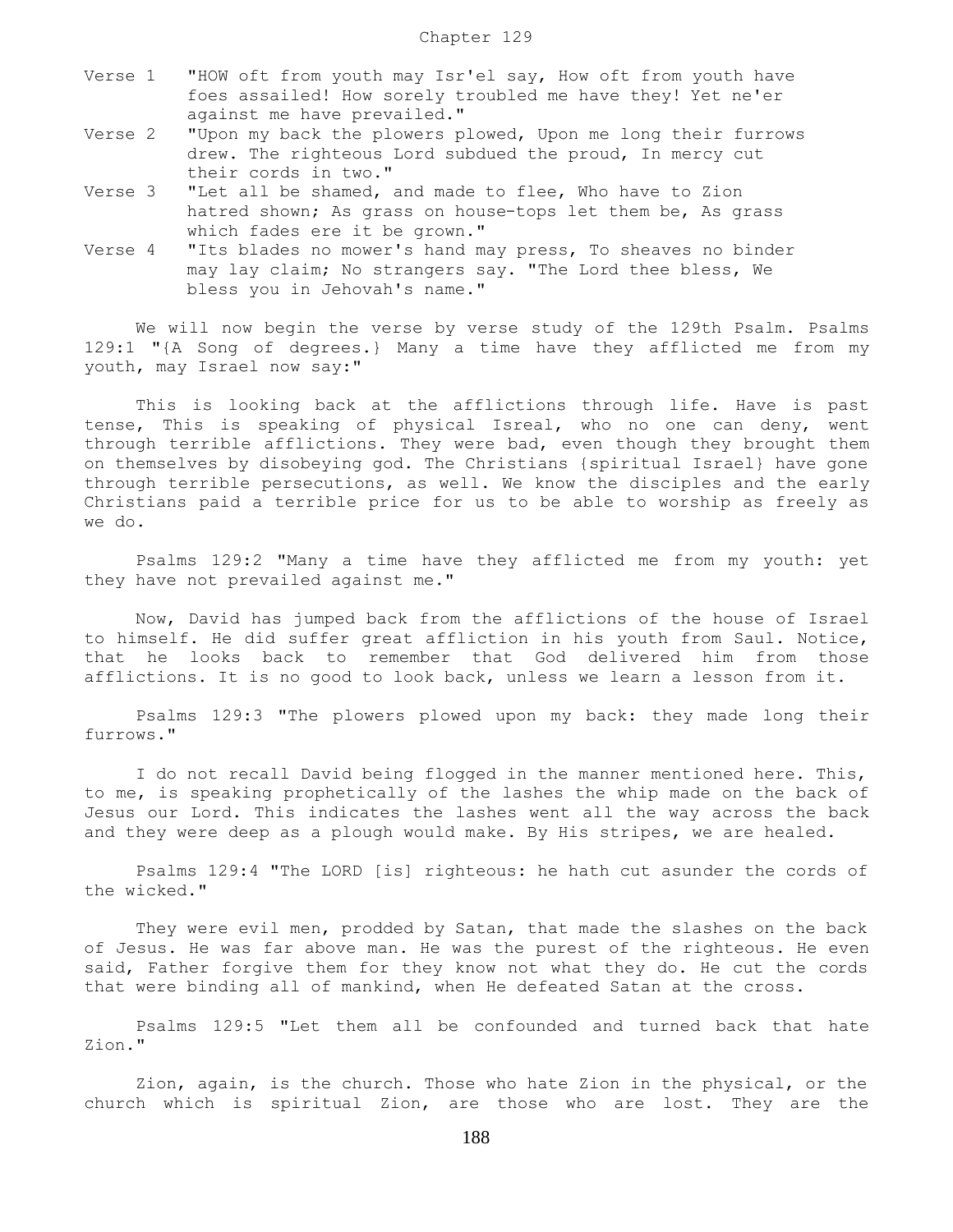unsaved. They are the ones upon whom the wrath of God will fall. They are those who will be thrown into the lake of fire.

 Psalms 129:6 "Let them be as the grass [upon] the housetops, which withereth afore it groweth up:"

 Grass growing in this manner, does not need to be killed, it dies of its own account. That is what evil man is doing. The Bible says that he will destroy himself.

 Psalms 129:7 "Wherewith the mower filleth not his hand; nor he that bindeth sheaves his bosom."

 There is no wheat in this . There will be no harvest. It is dead. Wheat is bound in sheaves to take into the barn. There is no wheat here. We know that wheat symbolizes the Christians. Psalms 129:8 "Neither do they which go by say, The blessing of the LORD [be] upon you: we bless you in the name of the LORD."

 How can you bless those in the name of the LORD, who have denied that He exists. They would not appreciate the blessing, even if you spoke it. There is no need to speak a lie, and that is what it would be, because God does not bless those who reject Him.

We will continue on by giving the 130th Psalm in metre.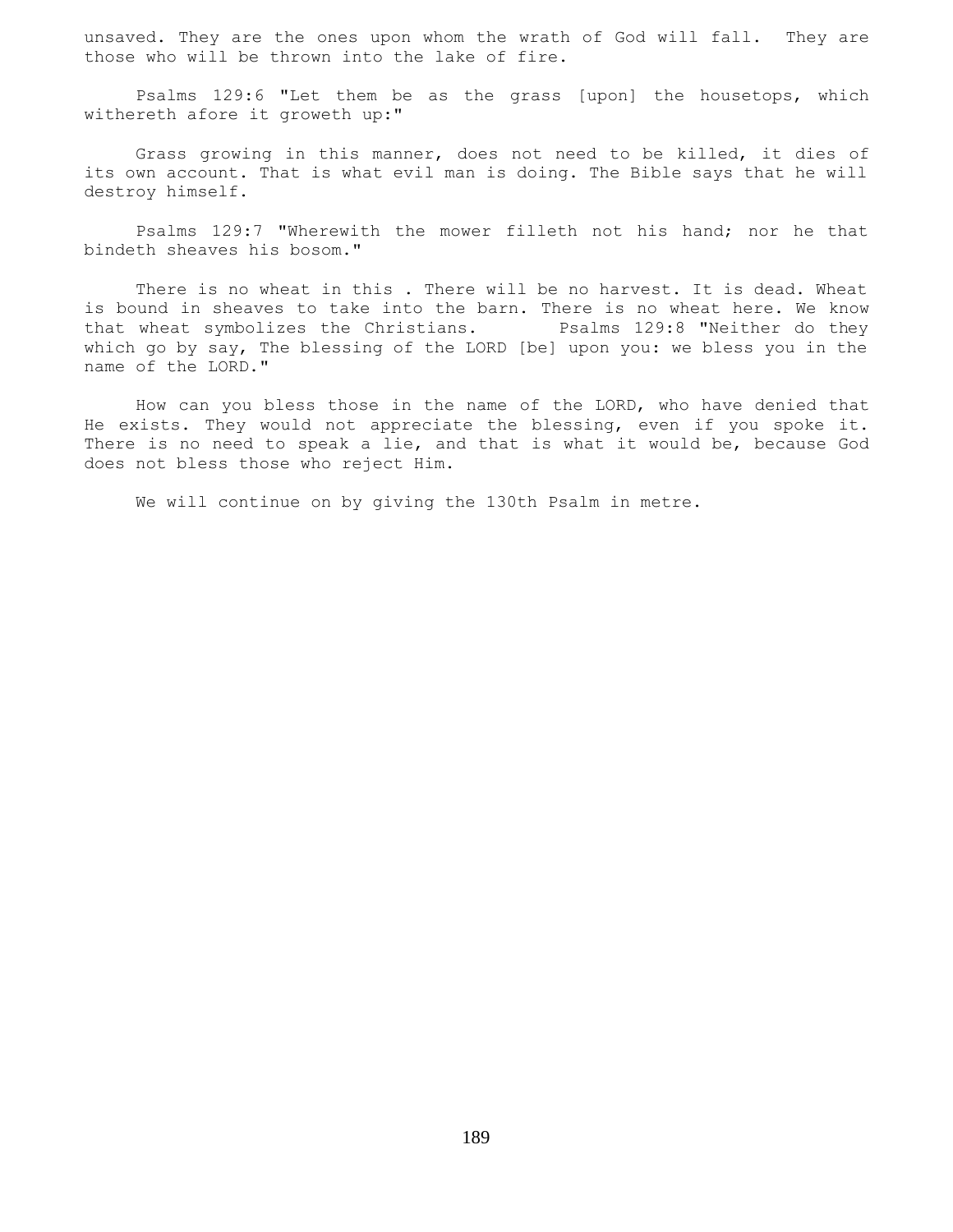- Verse 1 "FROM depths to thee, O Lord, I cried, My voice, Jehovah, hear; And to my supplication's voice O give attentive ear."
- Verse 2 "Lord, who shall stand, if thou, O Lord, Shouldst mark iniquity? But yet with thee forgiveness is, That feared thou mayest be."<br>Verse 3 "I wait for
- "I wait for God, my soul doth wait, My hope is in his word. Yea, more than they for morn that watch, My soul waits for the Lord;"
- Verse 4 "Yea, more I wait than they that watch The morning light to see. Let Isr'el in Jehovah hope, For with him mercies be."
- Verse 5 "Redemption plentiful and free Is ever found with him. And he from all iniquity Shall Israel redeem."

We will now begin the verse by verse study of the 130th Psalm. Psalms 130:1 "{A Song of degrees.} Out of the depths have I cried unto thee, O LORD."

 We have discussed before that the best place to reach the Lord is from our depth of despair. When we are at the very bottom, then we cry out to the Lord, and He hears us and answers our plea. There is one good thing about the bottom, there is no way but up to go. When we reach the end of ourselves, we reach up to God. This is the cry that the Lord hears, because it is sincere.

 Psalms 130:2 "Lord, hear my voice: let thine ears be attentive to the voice of my supplications."

 He is always attentive to our cry. If we are not used to calling His name, we are not aware of that fact. The Bible says He knows our needs even before we cry out to Him. He is there waiting for our cry.

 Psalms 130:3 "If thou, LORD, shouldest mark iniquities, O Lord, who shall stand?"

 The answer to the above question is no one. Romans 3:23 "For all have sinned, and come short of the glory of God;" Praise God! There is a solution to this dilemma. He took my sin upon His body on the cross. My sin died upon the cross. I only have to accept Him as my Saviour to receive full pardon.

 Psalms 130:4 "But [there is] forgiveness with thee, that thou mayest be feared."

 This forgiveness is not just a covering of our sin with the blood, but our sins have been removed from us and put as far away from us as the east is from the west. They are so far away, We can never find them again. We have taken on His righteousness. We are a new creature in Christ. We now have no sin. He {Jesus Christ} has bought and paid for us with His precious blood.

 Psalms 130:5 "I wait for the LORD, my soul doth wait, and in his word do I hope."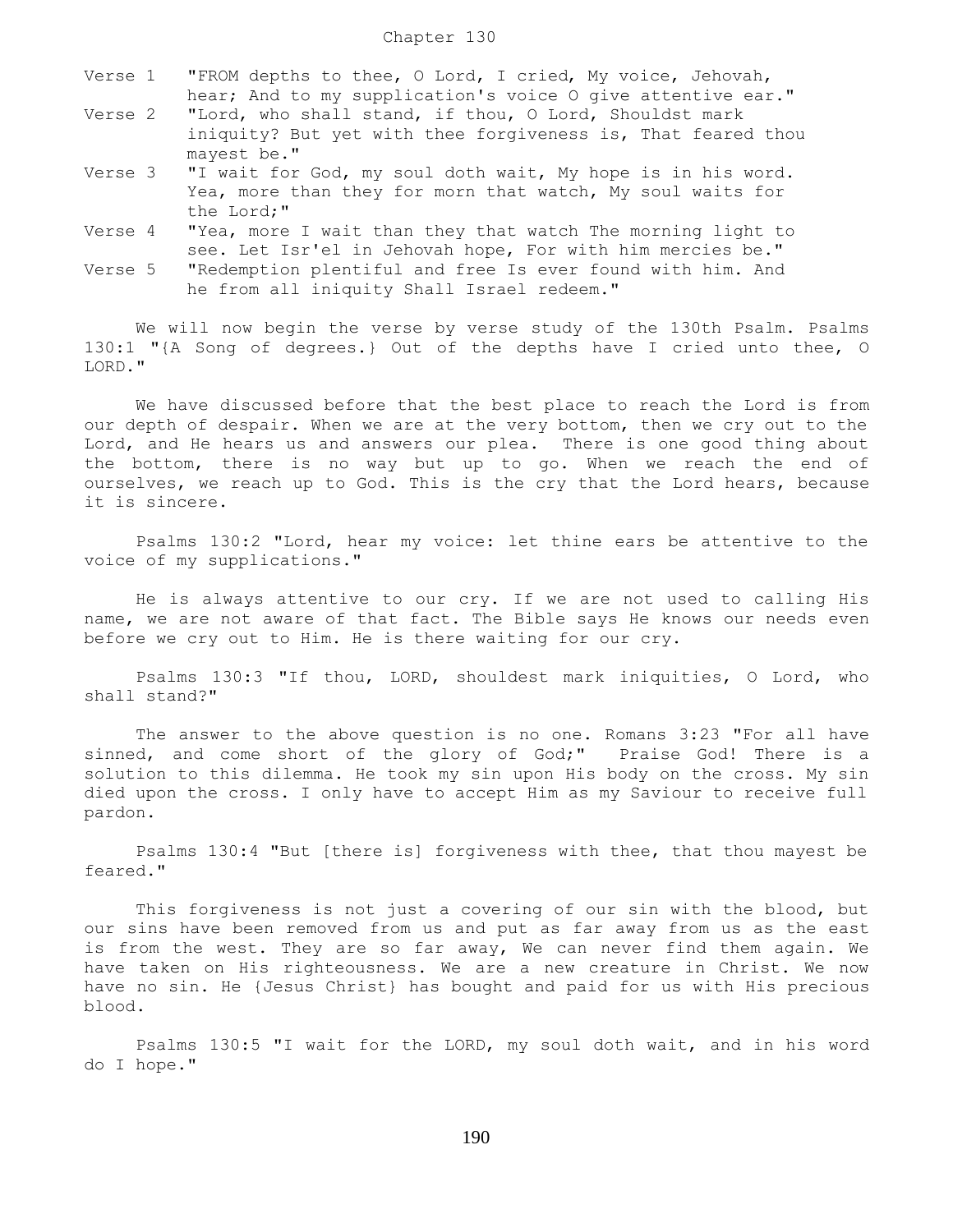In His Word {Bible} I am promised everlasting life in Him, forgiven forever of my sin. I read His Word, I believe what I read, and I wait for that blessed day when He will return for me, and I will ever be with Him.

 Psalms 130:6 "My soul [waiteth] for the Lord more than they that watch for the morning: [I say, more than] they that watch for the morning."

 This morning is that beginning of that eternal day. We may pray all night and wait for day, but this is speaking of more than a normal day. This is speaking of like a bride waiting on the bridegroom to come. This is the church of the Lord Jesus, who are watching and waiting for the trumpet to blow in the sky, when we will begin that one eternal day with Him.

 Psalms 130:7 "Let Israel hope in the LORD: for with the LORD [there is] mercy, and with him [is] plenteous redemption."

 This Israel is that spiritual Israel {believers in Christ} who hope in the Lord. We received redemption by the mercy of God. Redemption is offered to all. Only those, who do what it says in Romans chapter 10 verses 9 and 10, receive this redemption.

Psalms 130:8 "And he shall redeem Israel from all his iniquities."

 The sting of sin is death. Death is the penalty for sin. All, who believe in Jesus Christ as their Saviour and Lord, have no sin. Jesus took their sin upon His body on the cross. He traded them a robe of righteousness washed in His precious blood for their sin. He redeemed all, who will receive it, freedom from sin and death, and gave them everlasting life in Him.

We will continue by giving the 131st Psalm in metre.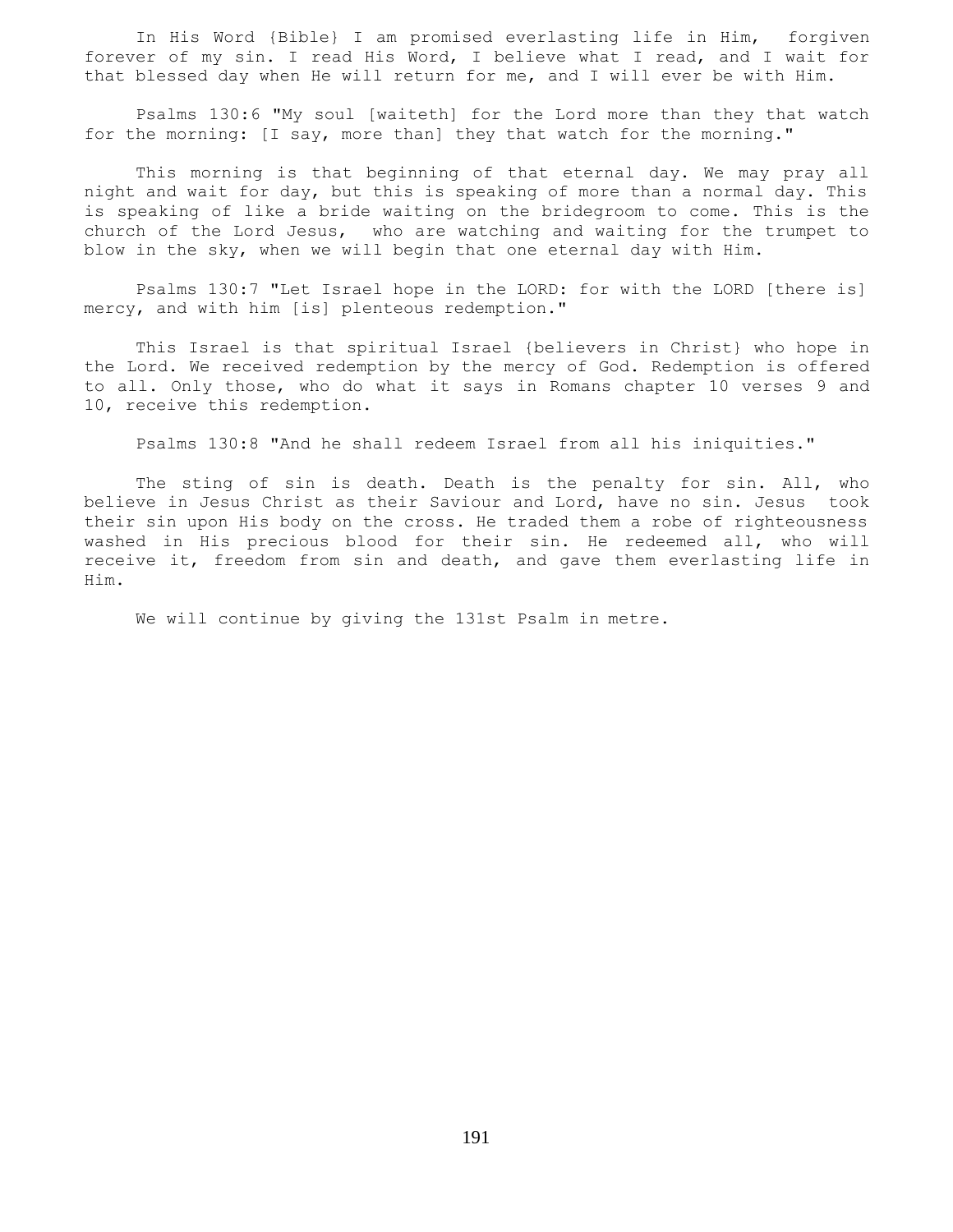- Verse 1 "My heart's not haughty, Lord, Nor lofty is mine eye; I meddle not in matters great, In things for me too high."
- Verse 2 "I surely have composed And soothed myself to rest, Yea, l even as a weaned child Upon its mother's breast,"
- Verse 3 "My soul is like a child Weaned and submissive grown; O Isr'el, now and evermore Trust in the Lord alone. "

 We will continue the verse by verse study of the 131st Psalm. Psalms 131:1 "{A Song of degrees of David.} LORD, my heart is not haughty, nor mine eyes lofty: neither do I exercise myself in great matters, or in things too high for me."

 This is just saying, Lord I can not figure out what you have done for me in salvation. I accept it on simple faith. I am humbled that so great salvation has come to me in such a simple manner.

 Psalms 131:2 "Surely I have behaved and quieted myself, as a child that is weaned of his mother: my soul [is] even as a weaned child."

 Except ye come to God as a little child, you shall not receive salvation. We can not figure out salvation, we must be saved through simple childlike faith. We see from this, that faith alone is the answer. We must not guess, but truly believe, and we shall be saved. We must be separated from family and make this decision on our own.

 Psalms 131:3 "Let Israel hope in the LORD from henceforth and for ever."

 There is no hope, but in God. It is our faith that is counted unto us as righteousness. Hope in the Lord, and He shall never fail you.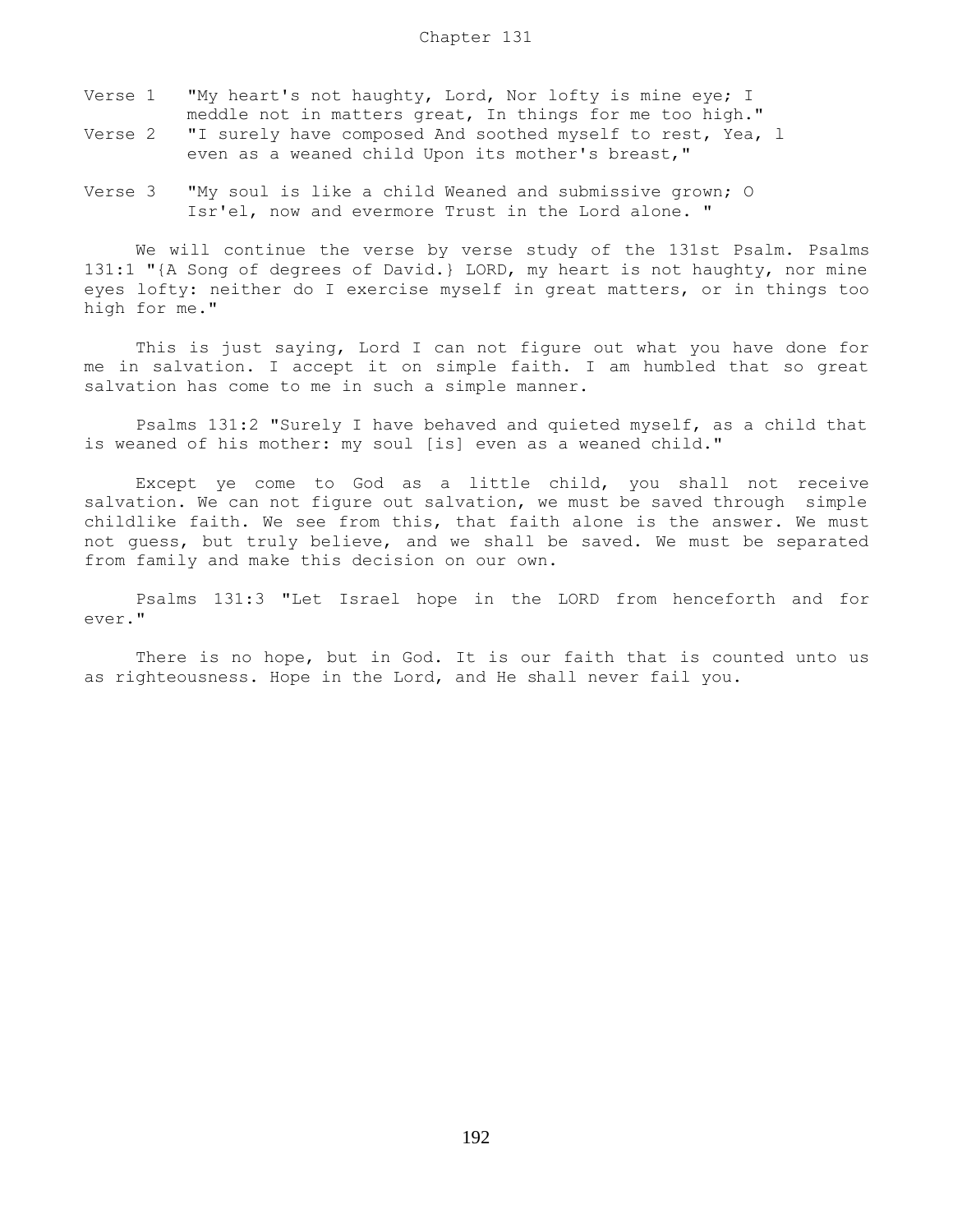Psalms 136 Questions

1. Quote chapter 128 of Psalms verse 1. 2. What does walketh mean? 3. Thou shalt eat the of thy hands. 4. What is meant by thy wife being a fruitful vine? 5. What does it mean about children like olive plants round about the table? 6. Hebrews believed children were a \_\_\_\_\_\_\_\_\_ from God. 7. Hebrew women thought it to be what, if they did not bare children? 8. What would bring the man happiness at home? 9. In verse 5, what blessings is it speaking of out of Zion? 10. How long did Solomon reign? 11. Children's children are the crown of 12. The terrible afflictions that physical Israel had they on themselves. 13. Who paid a terrible price, so that we might worship freely? 14. What is chapter 129 verse 3 speaking of prophetically? 15. Who cut the cords that were binding all of mankind? 16. Who are those that hate Zion? 17. What will the evil man do that is like this grass that dies? 18. What is verse 7 saying, pertaining to harvest? 19. In verse 8, he blessed them in whose name? 20. When is He attentive to our cry? 21. Quote Romans chapter 3 verse 23. 22. What happened to the sins of the Christians. 23. How did Jesus purchase us? 24. What is the Word, in verse 5? 25. Let Israel hope in the \_\_\_\_\_\_. 26. What is the morning, in verse 6, speaking of? 27. We received redemption by the \_\_\_\_\_\_\_ of God. 28. The sting of sin is 29. What happened to the sin of the believer? 30. What is chapter 131 verse 1 speaking of? 31. If I can not figure out salvation, what must I receive it on? 32. Quote Psalms chapter 131 verse 3.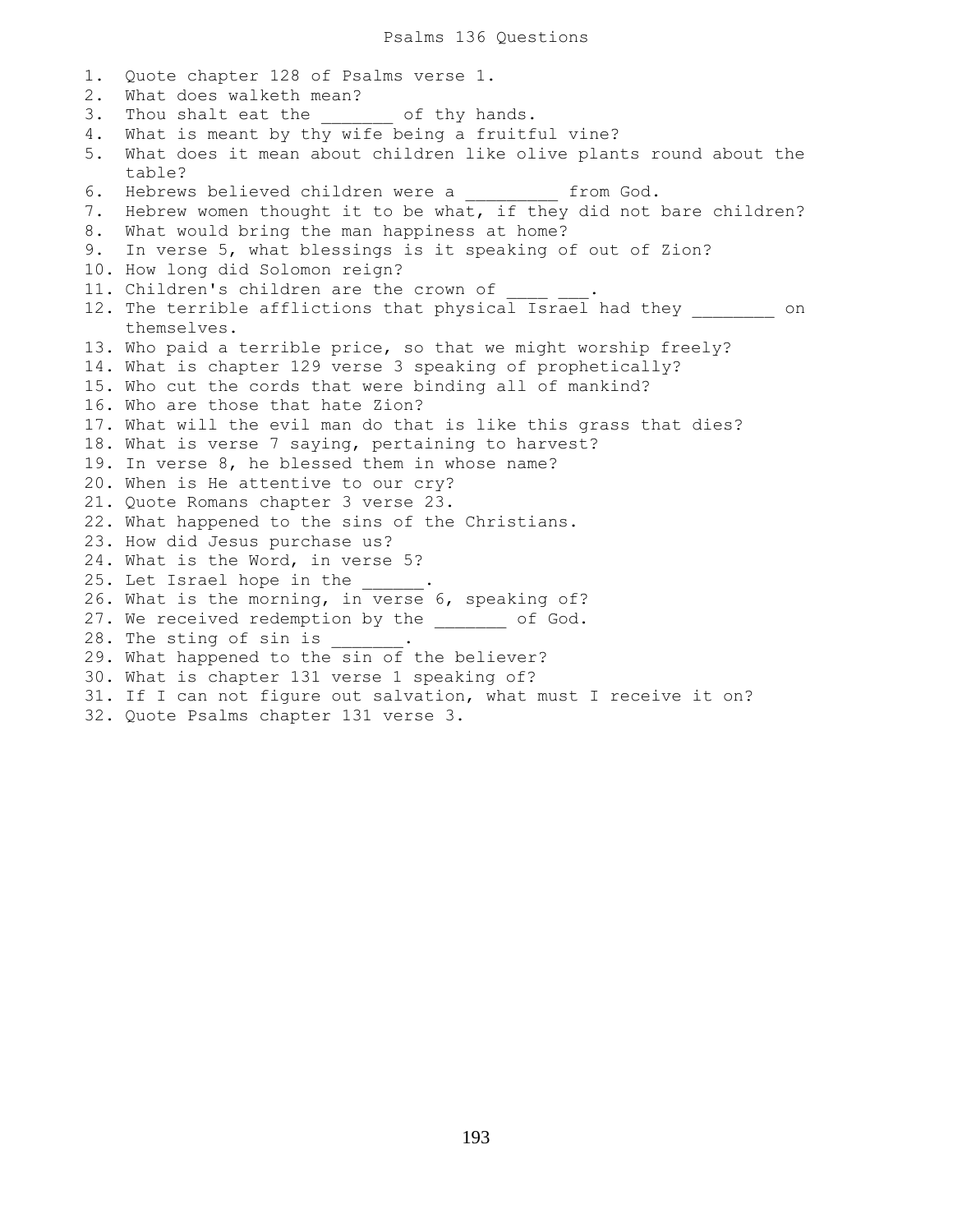### PSALMS LESSON 137

We will begin this lesson by giving the 132nd Psalm in metre.

### THE PSALMS OF DAVID IN METRE

# Chapter 132

| Verse 1  | "O LORD, remember David now, His troubles think upon; How<br>unto God he swore, and vowed To Jacob's mighty One."                                   |
|----------|-----------------------------------------------------------------------------------------------------------------------------------------------------|
| Verse 2  | "I will not come within my house, Nor rest in bed at all;<br>Nor shall my eyes take any sleep, Nor eyelids slumber<br>shall;"                       |
| Verse 3  | "Till for the Lord a place I find, Where he may make abode;<br>Until I find a dwelling-place, For Jacob's mighty God."                              |
| Verse 4  | "Lo, at the place of Ephratah Of it we understood; We also<br>found it in the fields, And city of the wood."                                        |
| Verse 5  | "We'll to his tabernacles go, And at his footstool bow.<br>Arise, O Lord, into thy rest, Thy ark of strength bring<br>thou."                        |
| Verse 6  | "Let all thy priests be clothed, O Lord, In robes of<br>righteousness; And let all those that are thy saints shout<br>loud for joyfulness"          |
| Verse 7  | "And for thy servant David's sake, Do not deny thy grace;<br>Nor of thy own anointed one Turn thou away the face."                                  |
| Verse 8  | "The Lord in truth to David swore, He will not turn from it,<br>I of thy body's fruit will make Upon thy throne to sit."                            |
| Verse 9  | "My cov'nant if thy sons will keep, And laws to them made<br>known, Their children then shall also sit Forever on thy<br>throne."                   |
| Verse 10 | "For God of Zion hath made choice; There he desires to<br>dwell. this is my rest, here will I stay; For I do like it<br>well."                      |
| Verse 11 | "Her food I'll greatly bless; her poor With bread will<br>satisfy. Her priests I'll clothe with health; her [saints<br>Shall shout forth joyfully." |
| Verse 12 | "And there will I make David's horn To bud forth pleasantly:<br>For him that mine anointed is A lamp ordained have I."                              |
| Verse 13 | "As with a garment I will clothe With shame his en'mies all;<br>But yet the crown that he doth wear Upon him flourish<br>shall."                    |

We will now begin the verse by verse study of the 132nd Psalm. Psalms 132:1 "{A Song of degrees.} LORD, remember David, [and] all his afflictions:"

 The LORD did bless David abundantly and frequently. There is no need for David to continue to ask for blessings on his own personal self. I believe this is asking the Lord to allow the ark to come to Jerusalem, and a temple be built for it, so that all of David's children and grandchildren will be blessed.

 Psalms 132:2 "How he sware unto the LORD, [and] vowed unto the mighty [God] of Jacob;"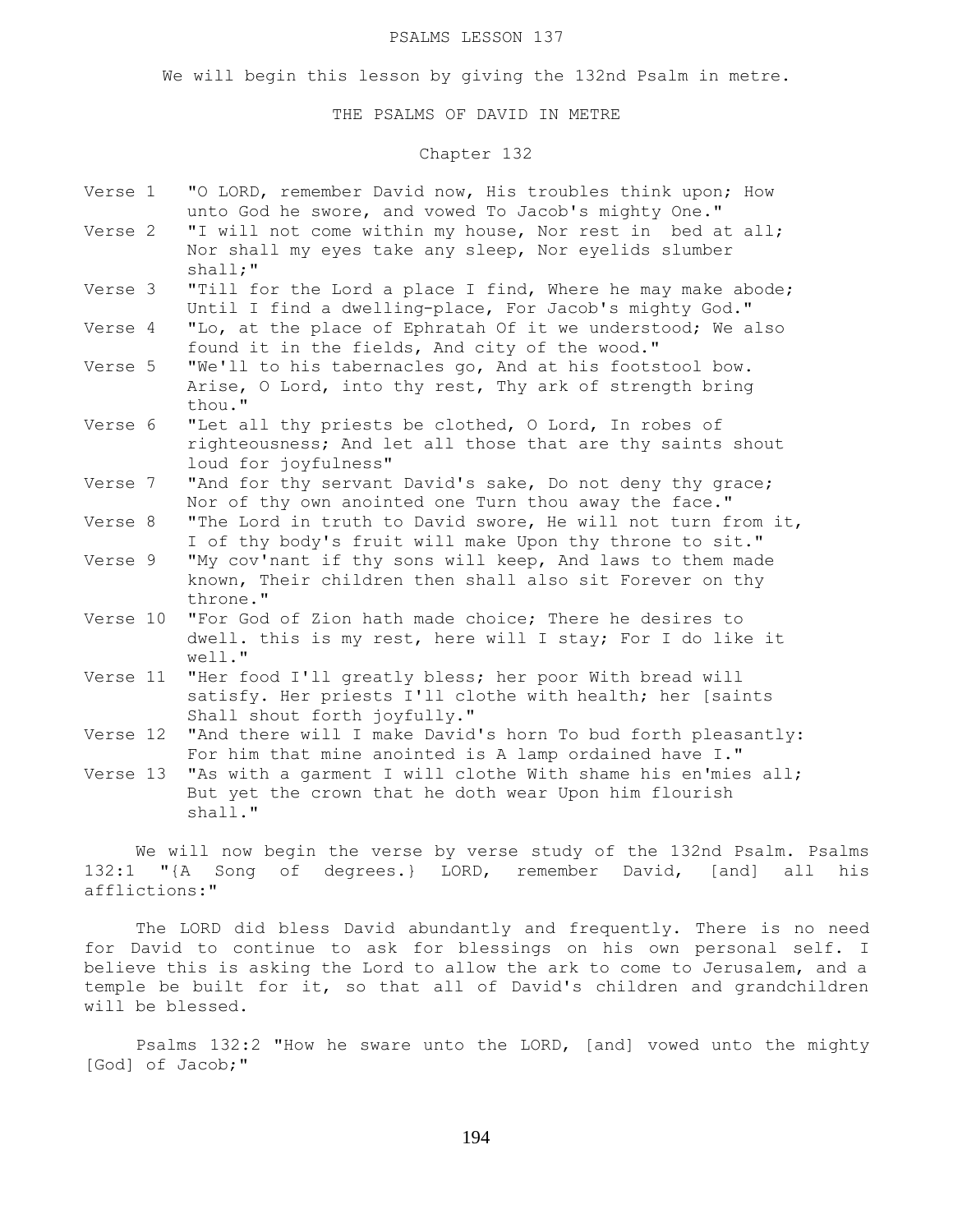We see the seriousness of this request, when we see that David swore unto the LORD. He loved God and wanted to build Him a house. We must be very careful what we swear to do. David should have checked with God first on this. God does not take swearing lightly. In fact, Jesus said swear not at all. That is the best policy.

 Psalms 132:3 "Surely I will not come into the tabernacle of my house, nor go up into my bed;" Psalms 132:4 "I will not give sleep to mine eyes, [or] slumber to mine eyelids,"

 Psalms 132:5 "Until I find out a place for the LORD, an habitation for the mighty [God] of Jacob."

 Now, we see what the oath he took was all about. He could not stand the thought of him having a home and the LORD not having a home. This is a man devoted to God. David said, I want this so badly, I can not sleep, until I have it settled where the LORD's house will be built. The ark had not had a permanent dwelling place since the wilderness wanderings. David had a beautiful home for himself, and he resolved that God would have a more beautiful place for the ark to rest.

 Psalms 132:6 "Lo, we heard of it at Ephratah: we found it in the fields of the wood."

 The ark symbolized the presence of Almighty God. How could it be hid? David had heard that it was at Ephratah, and he wanted to go get it and make a permanent place for it. To David, this meant the presence of God in close proximity. It seems David had searched it out and found it in the field. This reminds me so much of the dark ages. Christianity was hidden away. Thank goodness, someone sought it out and brought it into the Light.

 Psalms 132:7 "We will go into his tabernacles: we will worship at his footstool."

 David wanted a quick restoration of a place to worship near unto the ark. He is saying, here, I will bow down before the presence of God, over the ark, and will worship my God.

 Psalms 132:8 "Arise, O LORD, into thy rest; thou, and the ark of thy strength."

 It seems to me that there were times throughout history, when the presence of God in His church has been at a very low ebb, almost as if the presence was in hiding. Then a Moses, or a David, or someone of this magnitude, seeks God out and brings Him to the masses. When the children of Israel moved the ark in the wilderness, the cloud, or the fire, would arise and lead to the next destination. This is what the psalmist is asking here. Arise O LORD and lead the procession.

 Psalms 132:9 "Let thy priests be clothed with righteousness; and let thy saints shout for joy."

 The priesthood had been in terrible decay, because they had no place to function. It seems they had been fulfilling more of a civil function than a religious. There would be priests and high priest sought, who were righteous men, who were of the tribe of Levi. These men would not be like the rest of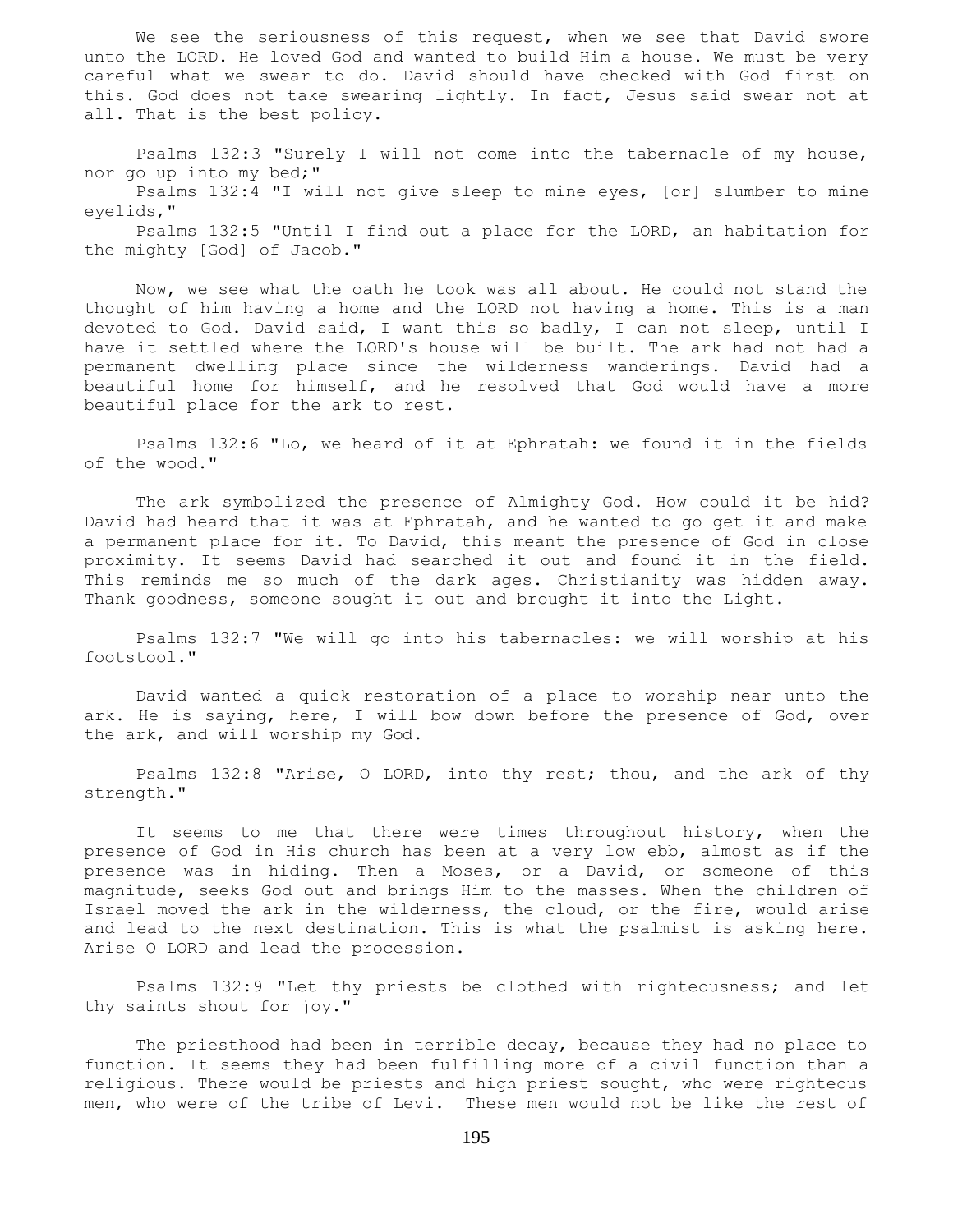the people, but would be holy men of God, dedicated to the keeping of the temple and God's law. No man should be chosen for the priesthood, who was not interested in living holy separated lives. The people who loved God would shout for joy, because they would have a place and a presence of God that they could closely relate to. A nation that has lost their God, is in terrible sad shape.

 Psalms 132:10 "For thy servant David's sake turn not away the face of thine anointed."

 David knew that God loved him. He is pleading with God to do this for him, if he would not do it for all. David even reminds God, that it was He who anointed David to be king. Some believe this to be Solomon pleading for David, but I believe this is David.

 Psalms 132:11 "The LORD hath sworn [in] truth unto David; he will not turn from it; Of the fruit of thy body will I set upon thy throne."

 This is not just speaking of Solomon, who will truly sit upon David's throne for forty years, but is looking unto Jesus Christ, who will sit on the everlasting throne. The kingdom of Jesus will never end. In the kingdom of our Lord Jesus, we will be kings and priests. Not priests, because we are from the Levitical tribe, but because we are sons of God. This kingdom is not an earthly kingdom, but a heavenly kingdom. Notice, in the very first line of the verse above [sworn in truth}. God swore upon himself, because there was no greater.

 Psalms 132:12 "If thy children will keep my covenant and my testimony that I shall teach them, their children shall also sit upon thy throne for evermore."

 The condition of the above verse was more than the physical house of David would do, and so, they were divided into two kingdoms. What David's physical lineage could not do in keeping God's law; the seed of David fulfilled in the person of Jesus Christ. This kingdom, of the Lord Jesus Christ, is not only a physical kingdom, but is a spiritual kingdom, in that He set it up in all believers. The biggest word in the verse above is, if. You see, the sin of the physical house of David brought their downfall.

 Psalms 132:13 "For the LORD hath chosen Zion; he hath desired [it] for his habitation."

 This Scripture, as so many, has a double meaning. God truly chose mount Zion to be His place of dwelling in the temple Solomon would build. There is another Zion, the church of Jesus Christ. God has chosen to dwell in His church. In the tabernacle in Jerusalem, on mount Zion, the point of contact to God was through the ark of the covenant. The point of contact to God for the Christian is in the mighty name of the Lord Jesus Christ.

 Psalms 132:14 "This [is] my rest for ever: here will I dwell; for I have desired it."

 This is a statement from God Himself. The Zion, spoken of here, is the church. II Corinthians 6:16 "And what agreement hath the temple of God with idols? for ye are the temple of the living God; as God hath said, I will dwell in them, and walk in [them]; and I will be their God, and they shall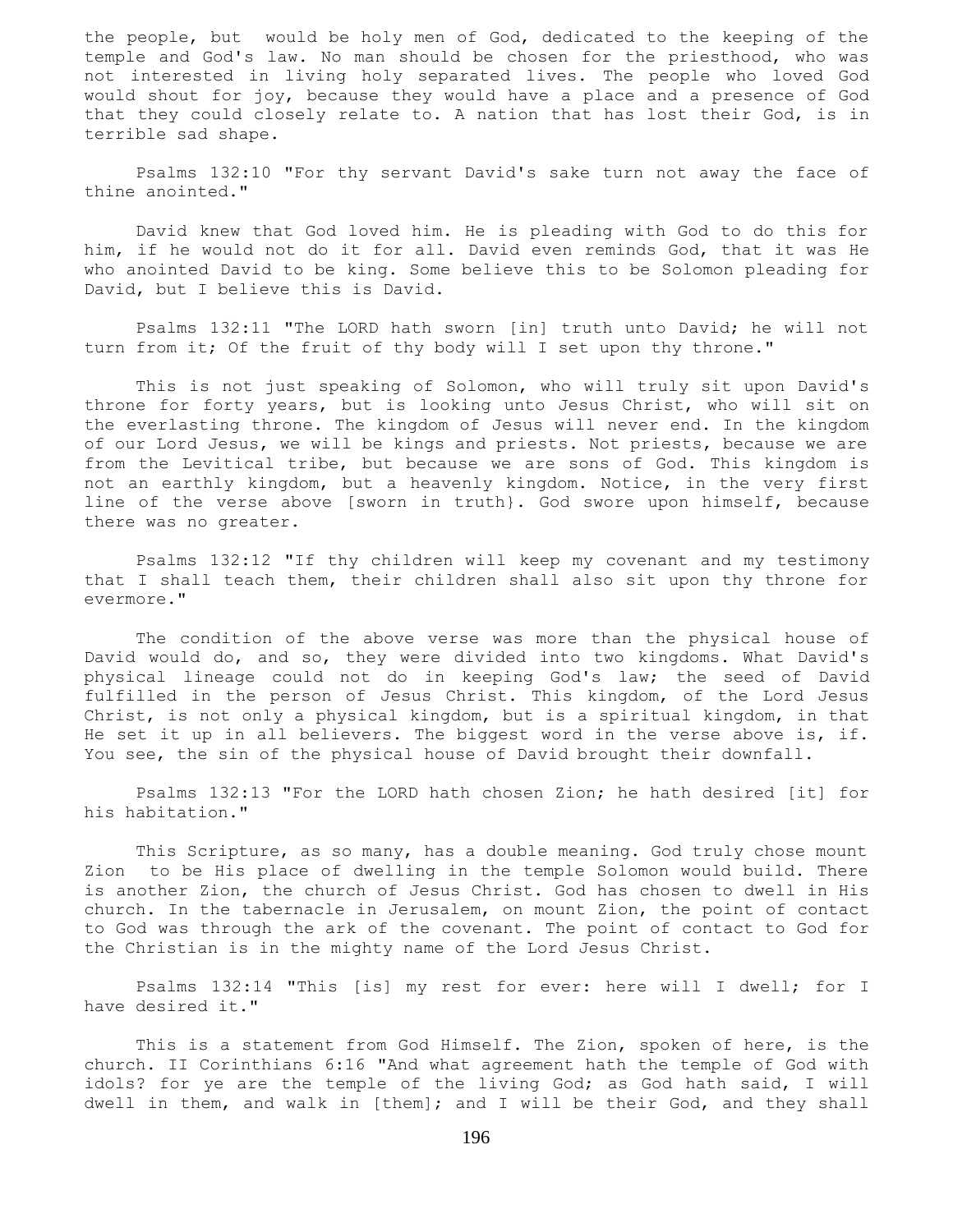be my people." One of the most heart-warming statements in the Bible, if you are a Christian, is the following. Revelation 21:3 "And I heard a great voice out of heaven saying, Behold, the tabernacle of God [is] with men, and he will dwell with them, and they shall be his people, and God himself shall be with them, [and be] their God."

 Psalms 132:15 "I will abundantly bless her provision: I will satisfy her poor with bread."

We read, Seek ye first the kingdom of God, and His righteousness; and all these things shall be added unto you. Psalms 37:25 "I have been young, and [now] am old; yet have I not seen the righteous forsaken, nor his seed begging bread." The needs of God's people are taken care of, not their greed. The provision of those who truly love God is a bountiful provision.

 Psalms 132:16 "I will also clothe her priests with salvation: and her saints shall shout aloud for joy."

 We remember that the priests are symbolic of the believers in Christ. Jesus is the High Priest, and we are the priests. How many times have we spoken of the robe of righteousness that Jesus provides for us being the robe washed in the blood of the Lord? Salvation is through His shed blood. The joy that we feel is the joy that only the blessedness of salvation can bring.

 Psalms 132:17 "There will I make the horn of David to bud: I have ordained a lamp for mine anointed."

 We have learned in these studies that the horn is symbolic of the strength or power. The strength of David budded in the Lord Jesus. The name of David would be lightened in the seed, who was Jesus Christ the Light. Jesus was not only the seed of David in the flesh, but was David's God in the Spirit.

 Psalms 132:18 "His enemies will I clothe with shame: but upon himself shall his crown flourish."

 The true enemy, who is just demonstrated in all of these earthly enemies, is Satan, himself. Jesus defeated Satan on the cross. The shame of Satan was made worse, when Jesus went into Satan's place of dwelling and brought captivity out with Him. He took the keys of hell and death away from him, as well. The crown and rule of Jesus is an eternal rule. It will never diminish.

 We will continue this lesson by giving the 133rd chapter of Psalms in metre.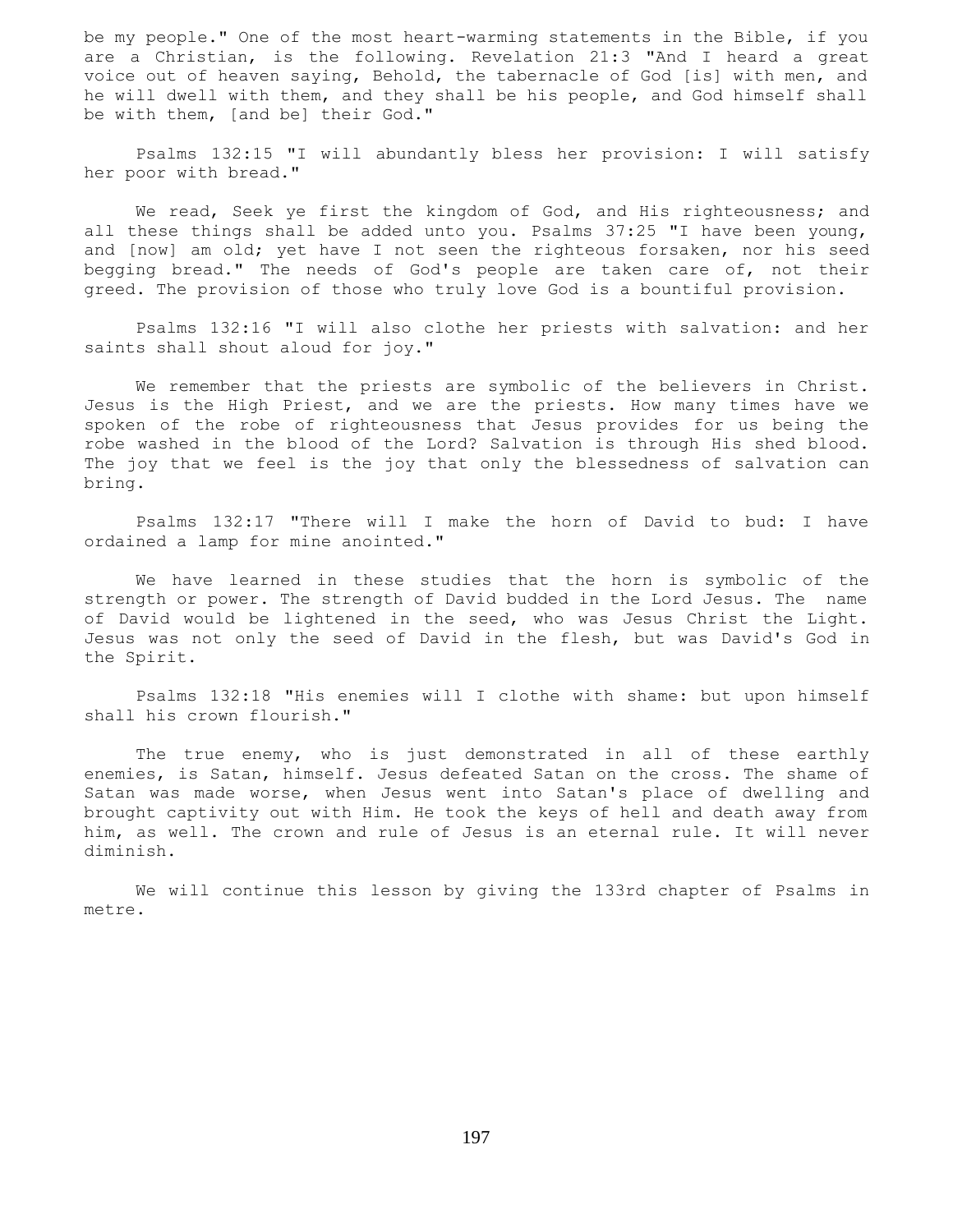- Verse 1 "Behold, how good a thing it is, And how becoming well, Together such as brethren are In unity to dwell!"
- Verse 2 "Like precious ointment on the head, That down the beard did flow, Ev'n Aaron's beard, and to the skirts Did of his garments go."
- Verse 3 "As Hermon's dew, the dew that doth On Zion's hills descend; For there the blessing God commands, Life that shall never end."

 We will continue this lesson with the verse by verse study of the 133rd Psalm. Psalms 133:1 "{A Song of degrees of David.} Behold, how good and how pleasant [it is] for brethren to dwell together in unity!"

 The word, behold, always means to stop and take notice. Notice, who it is who are to dwell together. It is brethren. All believers in Christ are the sons of God. We are brothers of the Lord Jesus Christ. He is the natural, and only begotten Son of God. We are His adopted brothers. Even women are spoken of as brothers, just as all men and women are spoken of as the bride of Christ. With God there is no male or female. We are children of God in our spirit body, not in our body of flesh. In the flesh, there is a separation of men and women, for the purpose of procreating life. In the Spirit, there is no marrying and taking in marriage. Look at the difference in the flesh body and the spirit body in 1 Corinthians. Why cannot all believers in Christ not get along on this earth? It has to do with the frailty of the flesh. Earthly sisters and brothers do not get along very well. The flesh gets in the way.

 Psalms 133:2 "[It is] like the precious ointment upon the head, that ran down upon the beard, [even] Aaron's beard: that went down to the skirts of his garments;"

 This oil, is the oil of the Holy Spirit. It was poured in abundance on the high priest in the temple. The fact that it covered his entire body, showed a total dedication to the Lord. This very same oil was used to dedicate the priests, as well. Remember, the priest symbolize all believers in Christ. It is the Spirit of God that draws us closer together in the unity of Christ. Ephesians 4:13 "Till we all come in the unity of the faith, and of the knowledge of the Son of God, unto a perfect man, unto the measure of the stature of the fulness of Christ:"

 Psalms 133:3 "As the dew of Hermon, [and as the dew] that descended upon the mountains of Zion: for there the LORD commanded the blessing, [even] life for evermore."

 People do not have anything at all to do with the dew falling. God sends it wherever He will. The dew that falls from God is symbolic of the Spirit. Notice, the word mountains is plural in the verse above. Mountains are symbolic of nations. Zion symbolizes the church. We see, in this, the fact that God will pour His Spirit out unto the Christians {who are the church} in all nations. There is no greater blessing to be bestowed upon man than the blessing of everlasting life. The believers in the Lord Jesus Christ are blessed with this greatest of all blessings. Look, with me, at the pouring out of God's Spirit. Joel 2:28 "And it shall come to pass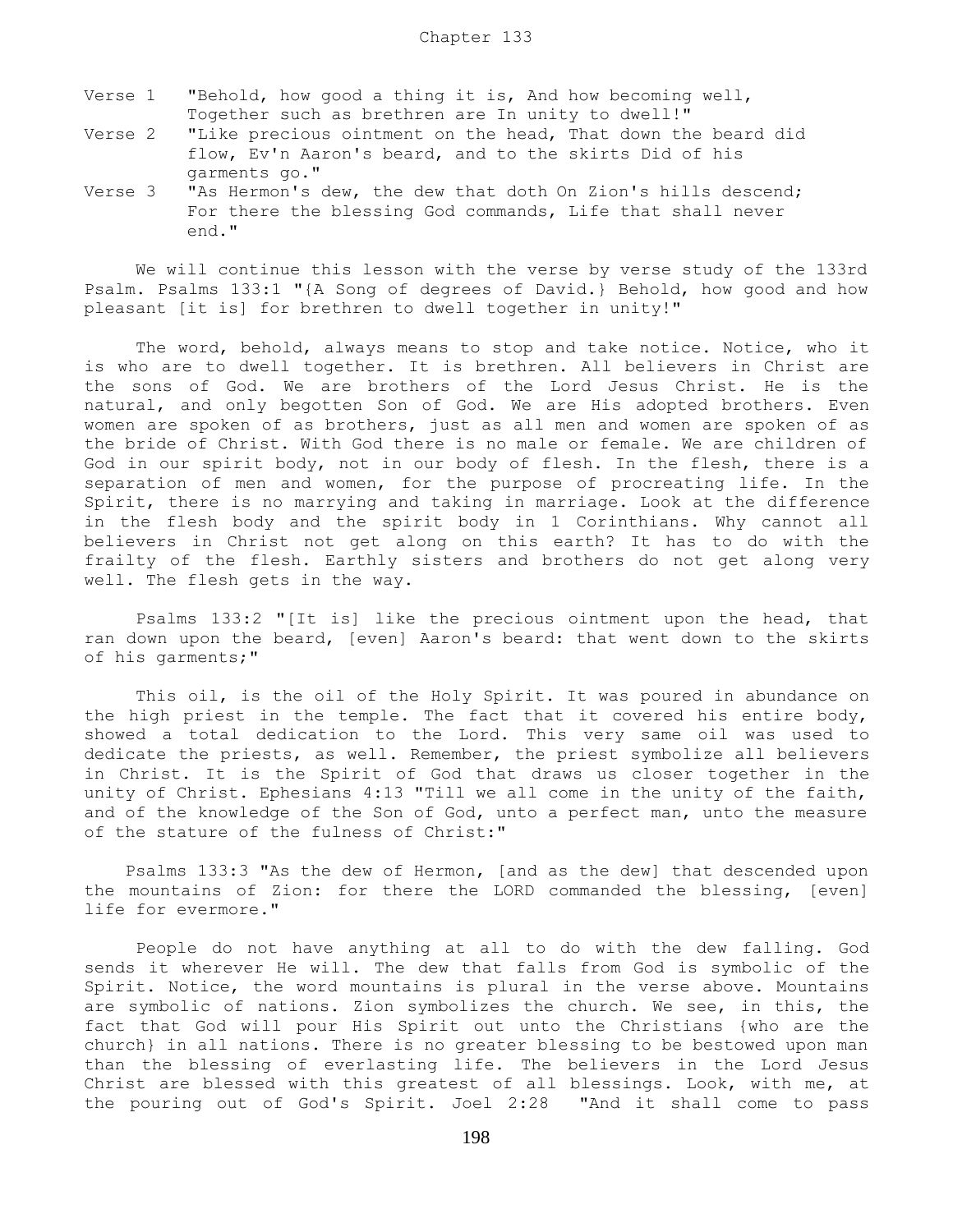afterward, [that] I will pour out my spirit upon all flesh; and your sons and your daughters shall prophesy, your old men shall dream dreams, your young men shall see visions:" Joel 2:29 "And also upon the servants and upon the handmaids in those days will I pour out my spirit."

We will continue this lesson by giving the 134th Psalm in metre.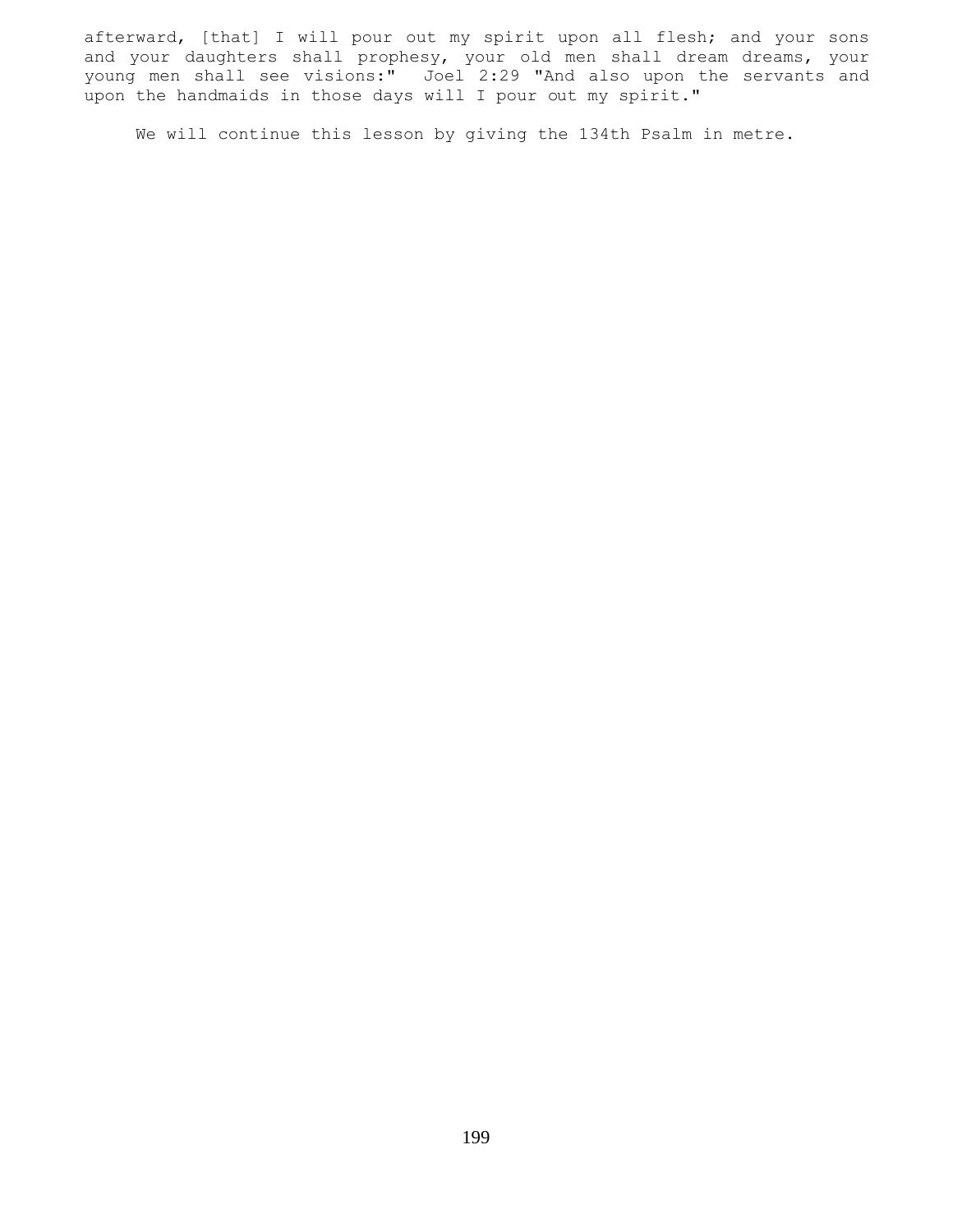- Verse 1 "BEHOLD, O bless the Lord, all ye that his attendants are, Ev'n you who in God's temple stand, And praise Him nightly there."
- Verse 2 "Your hands within God's holy place, Lift up, and praise his name. From Zion hill the Lord thee bless, That heav'n and earth did frame."

 Psalms 134:1 "{A Song of degrees.} Behold, bless ye the LORD, all [ye] servants of the LORD, which by night stand in the house of the LORD."

 The eyes cannot behold the glorious things of the Lord. Stop, look and take notice. What blessings belong to the LORD who created all? These servants of the LORD are believers of all ages with faithful Abraham. It is even more directed to the Christians. Notice, standing indicates a steadfastness. We are not sitting in laziness, but standing.

 Psalms 134:2 "Lift up your hands [in] the sanctuary, and bless the LORD."

 When you lift up your hands to the Lord, you are recognizing Him as the object of your worship. It shows our humbleness of heart to the Deity who is above all. When you do this, open your hands with palms upward for the LORD to fill your hands. The angels in heaven cry Holy, Holy, Holy. The saints in the church here can do no less. He is my God, and I will praise Him. God inhabits the praises of His people.

 Psalms 134:3 "The LORD that made heaven and earth bless thee out of Zion."

 This is like a benediction being poured out on the people from the church {Zion}. The true source of the blessing is from God. The minister in charge is acting as God's agent here on the earth, as they speak this blessing on all people.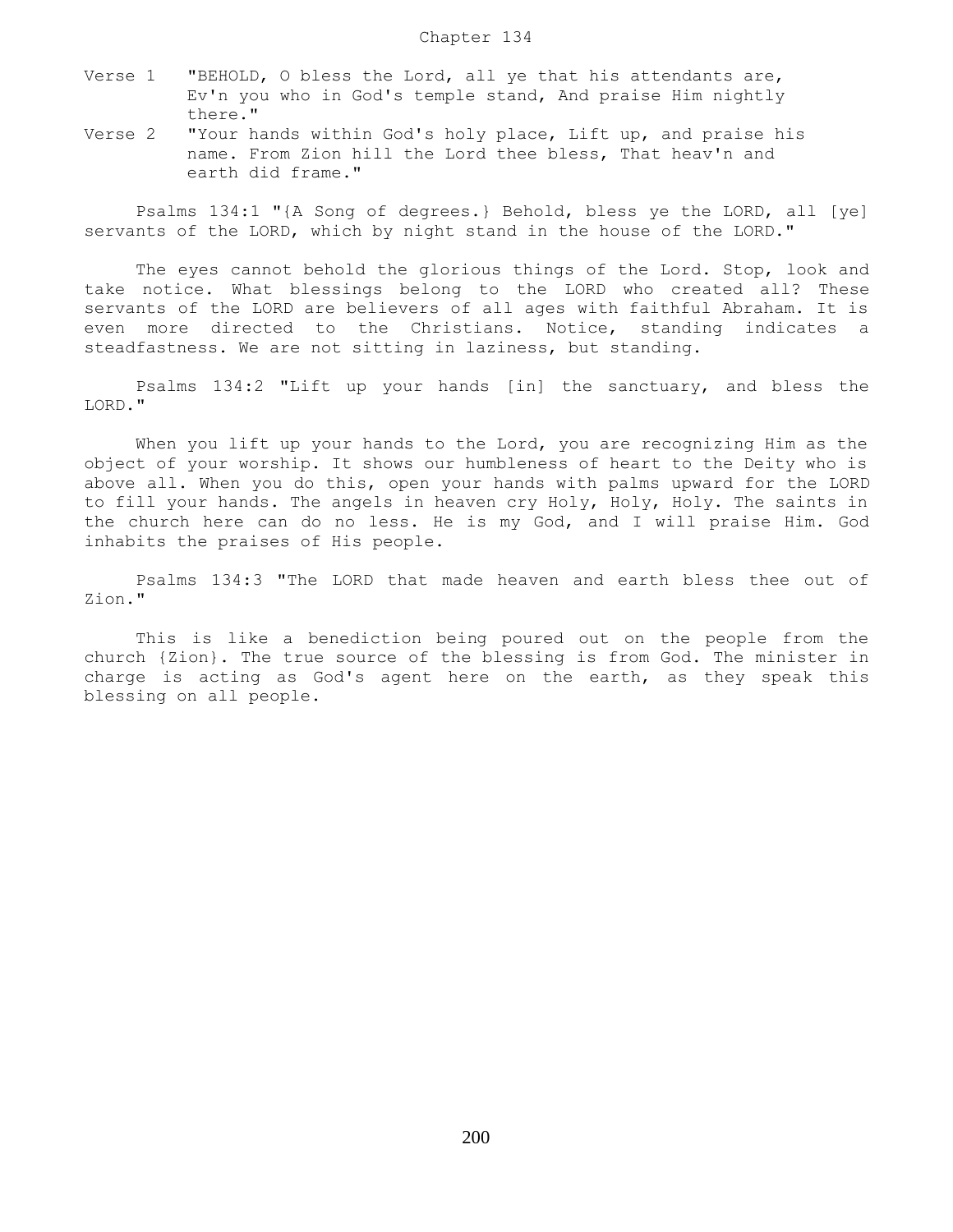1. What blessing is David really asking for in verse 1 of the 132nd chapter of Psalms? 2. What shows us the seriousness of this request? 3. Jesus said, \_\_\_\_\_\_ not at all. 4. What did David say, he would not do, until he found a place for the habitation of God? 5. The ark had not had a dwelling place since when? 6. Where had he heard of the ark as being? 7. What did the ark symbolize? 8. Where had David found it? 9. What does this remind the author of? 10. What is David saying in verse 7? 11. What happens when the Presence of God diminishes in the church? 12. When the ark moved to a new destination, what led it? 13. What were the priests to be clothed in? 14. The priests for the new temple must be from what tribe? 15. Why would the saints shout? 16. A nation, who has lost their God, is in \_\_\_\_\_\_\_\_\_\_\_\_\_\_\_\_\_\_\_\_. 17. What two fruit is verse 11 speaking of? 18. Why will the Christians be priests? 19. Who had God sworn by? 20. What the physical lineage of David could not do in keeping Gods law; the seed of David did in the person of . 21. Where has God chosen to dwell? 22. In the tabernacle in Jerusalem, what was their point of contact? 22. What is the point of contact with the Christians? 23. Quote 2 Corinthians chapter 6 verse 16. 24. What does the author think to be one of the most heartwarming Scriptures in the Bible. 25. Quote Psalms chapter 37 verse 25. 26. The \_\_\_\_\_\_ of God's people are taken care of, not their \_\_\_\_\_\_. 27. Verse 16 says, He will clothe her priests with \_\_\_\_\_\_\_\_. 28. Who are these priests? 29. What is the horn symbolic of? 30. Jesus was not only the seed of David, but was David's . 31. Who is the true enemy? 32. How good and pleasant it is for the brethren to \_\_\_\_\_\_ together in  $\frac{1}{2}$ . 33. Where can we read about the spirit body and the flesh body? 34. What is the oil, in verse 2 of chapter 133? 35. Quote Ephesians chapter 4 verse 13. 36. What is the dew of Hermon symbolic of? 37. What do mountains symbolize? 38. There is no greater blessing than what? 39. Quote Joel chapter 2 verse 28. 40. Quote Psalms chapter 134 verse 1. 41. What are we told to do in verse 2 in the sanctuary? 42. How does the author suggest that you do this, and why? 43. What is verse 3 of chapter 134?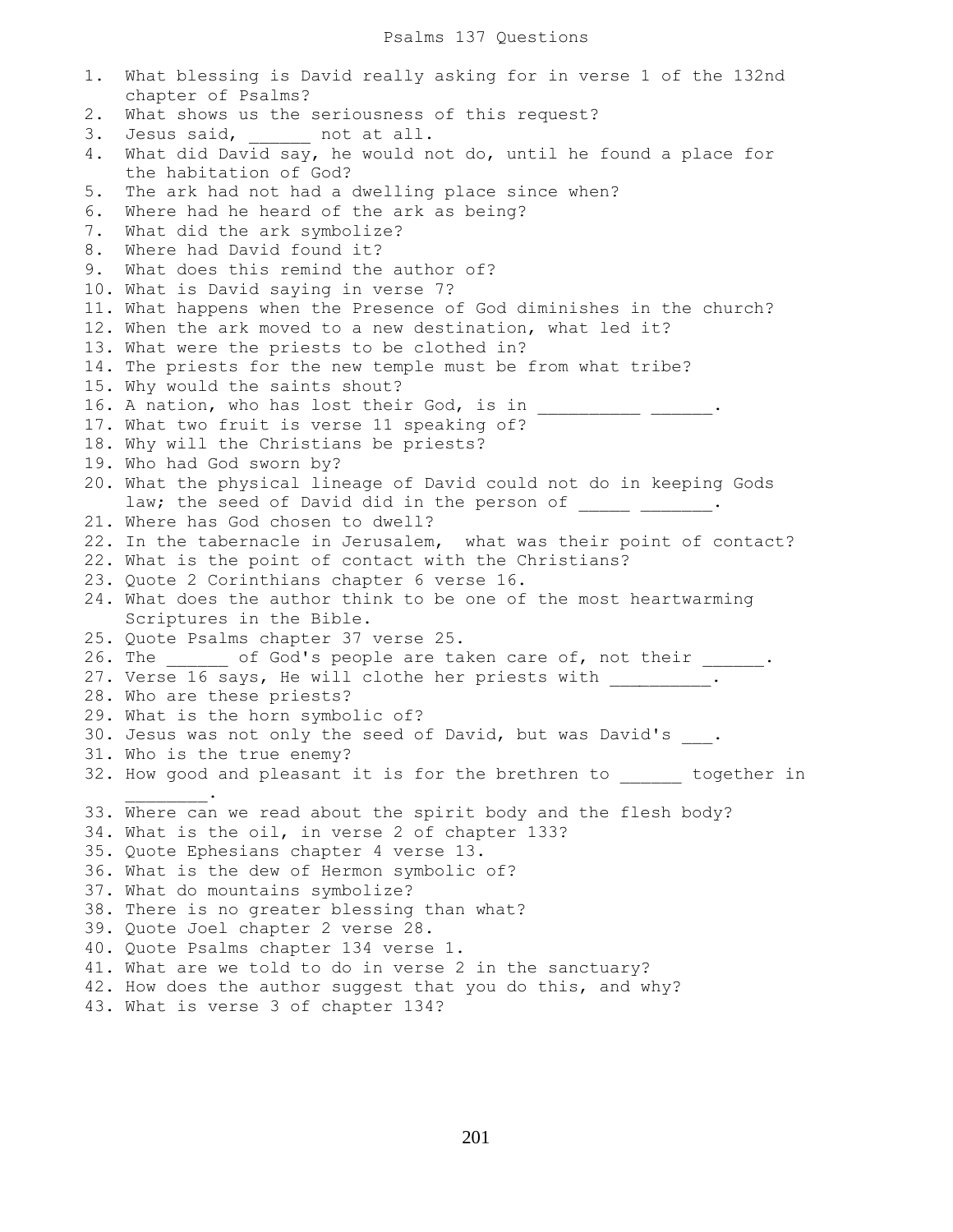### PSALMS LESSON 138

We will begin this lesson by giving the 135th Psalm in metre.

THE PSALMS OF DAVID IN METRE

## Chapter 135

- Verse 1 "O PRAISE the Lord, his praise proclaim; All ye his servants praise his name, Who in the Lord's house ever wait, Who stand in our God's temple gate."
- Verse 2 "The Lord is good, his praise proclaim, Since it is pleasant, praise his name; He for himself did Jacob take, And Isr'el his possession make."
- Verse 3 "I know the Lord is high in state, Above all gods our Lord is great; The Lord performs what he decrees, In heaven and earth, in depths and seas."
- Verse 4 "He makes the vapors to ascend In clouds from earth's remotest end; He for the rain gives lightning wings, The wind out from his treasures brings."
- Verse 5 "He smote from greatest to the least Of Egypt's first-born, man and beast; In midst of thee, O Egypt land, Sent signs and wonders from his hand."
- Verse 6 "He made his wonders dread to fall On Pharaoh and his servants all: He many nations overthrow, And mighty kings and princes slew."
- Verse 7 "He Sihon slew, and Bashan's king, On Canaan's thrones did ruin bring; Their land for heritage bestowed On Isr'el for their own abode."
- Verse 8 "O Lord, eternal is thy name, Thy mem'ry lives in endless fame; And to his servants turn again."
- Verse 9 "The heathen idols all are nought, But silver, gold, by man's hand wrought; With mouths, no power of speech they find, With eyes to see, they yet are blind."
- Verse 10 "With ears, they hear no voice or sound, And in their mouth no breath is found; Their makers all their likeness bear; Who trust in them their fate shall share."
- Verse 11 "O house of Isr'el, bless the Lord; Let Aaron's house him praise accord; Him blest, Let Levi's house proclaim Bless ye the Lord, who fear his name."
- Verse 12 "Forever let the Lord be blest; From Zion let it be expressed; Jerus'lem is his dwelling-place. Praise ye the Lord, make known his grace."

We will now begin the verse by verse study of the 135th Psalm. Psalms 135:1 "Praise ye the LORD. Praise ye the name of the LORD; praise [him], O ye servants of the LORD."

The first praise is telling us what to do, praise. The second praise is telling us who to praise, the Lord. The third praise is saying who is to do the praising, servants of the Lord. The fact that praise is mentioned three times means, praise Father, Son and Holy Ghost. The universal word for praise is Hallelujah.

 Psalms 135:2 "Ye that stand in the house of the LORD, in the courts of the house of our God,"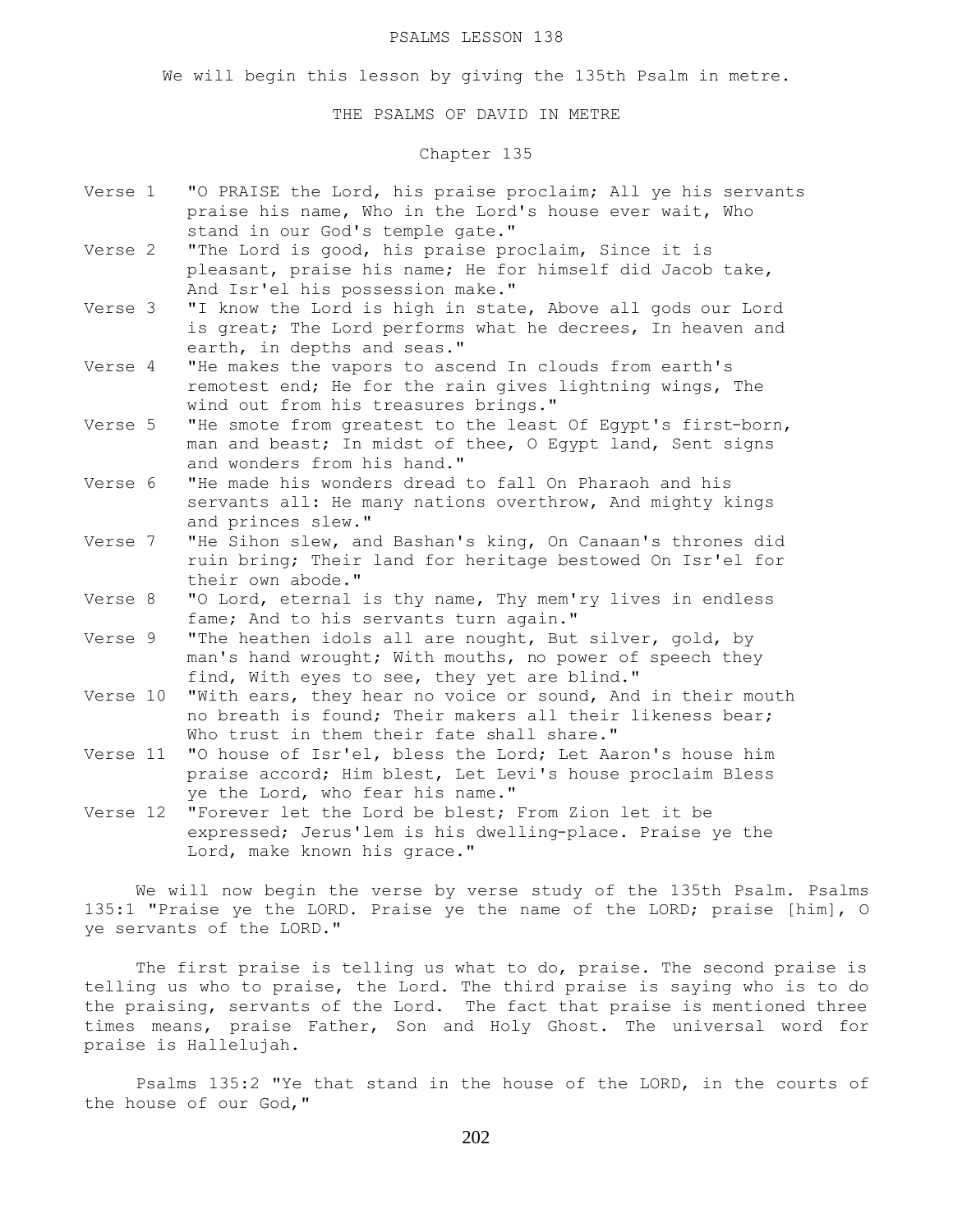You that are established {stand} in the Lord, it seems not to matter whether you are the minister, or those in the outer court, the congregation.

 Psalms 135:3 "Praise the LORD; for the LORD [is] good: sing praises unto his name; for [it is] pleasant."

When you run out of words to praise Him with, just burst out into song and praise Him with that. Let me be a sweet, sweet, sound in His ear.

 Psalms 135:4 For the LORD hath chosen Jacob unto himself, [and] Israel for his peculiar treasure.

 Jacob, in the verse above, is speaking of him, and his 12 sons, and their physical descendents. Why God chose Jacob, no one knows. It is wonderful to be the chosen of God. To be chosen of God carries great obligation with it, as well. The physical house would have so much to praise God for. He separated them out of all the peoples of the world to show himself through. His law was given to them. He made special covenant with them and protected them. Jacob's family, God's chosen, will later be called the harlot wife in Hosea. Israel being separated, in the verse above, makes me think that this is speaking of the spiritual house of Israel {Christians}. These are not spiritual Israel who were descended from Jacob, but they who do the will of God.

 Psalms 135:5 "For I know that the LORD [is] great, and [that] our Lord [is] above all gods."

 This was proved over and over. Elijah proved to the people and the prophets of Baal on mount Carmel that our God is God. God showed Himself, over and over, in the 10 plagues of Egypt, when He defamed the gods of Egypt. The very reason Lucifer was thrown out of heaven, was because he thought he was as good as God.

 Psalms 135:6 "Whatsoever the LORD pleased, [that] did he in heaven, and in earth, in the seas, and all deep places."

 The only thing necessary for Him to do was speak, and the elements of all nature obeyed Him. Philippians 2:10 "That at the name of Jesus every knee should bow, of [things] in heaven, and [things] in earth, and [things] under the earth;" Colossians 1:16 "For by him were all things created, that are in heaven, and that are in earth, visible and invisible, whether [they be] thrones, or dominions, or principalities, or powers: all things were created by him, and for him:" Colossians 1:17 "And he is before all things, and by him all things consist."

 Psalms 135:7 "He causeth the vapours to ascend from the ends of the earth; he maketh lightnings for the rain; he bringeth the wind out of his treasuries."

 Every element in the universe is under His control. He made it all for a purpose. There is no need going into all of the creation act here. We dealt fully with it in our Genesis study. It is enough for me to know that He did it all. It rains when He tells it to rain, and it stops when He tells it to stop. He is supreme Ruler of the universe.

Psalms 135:8 "Who smote the firstborn of Egypt, both of man and beast."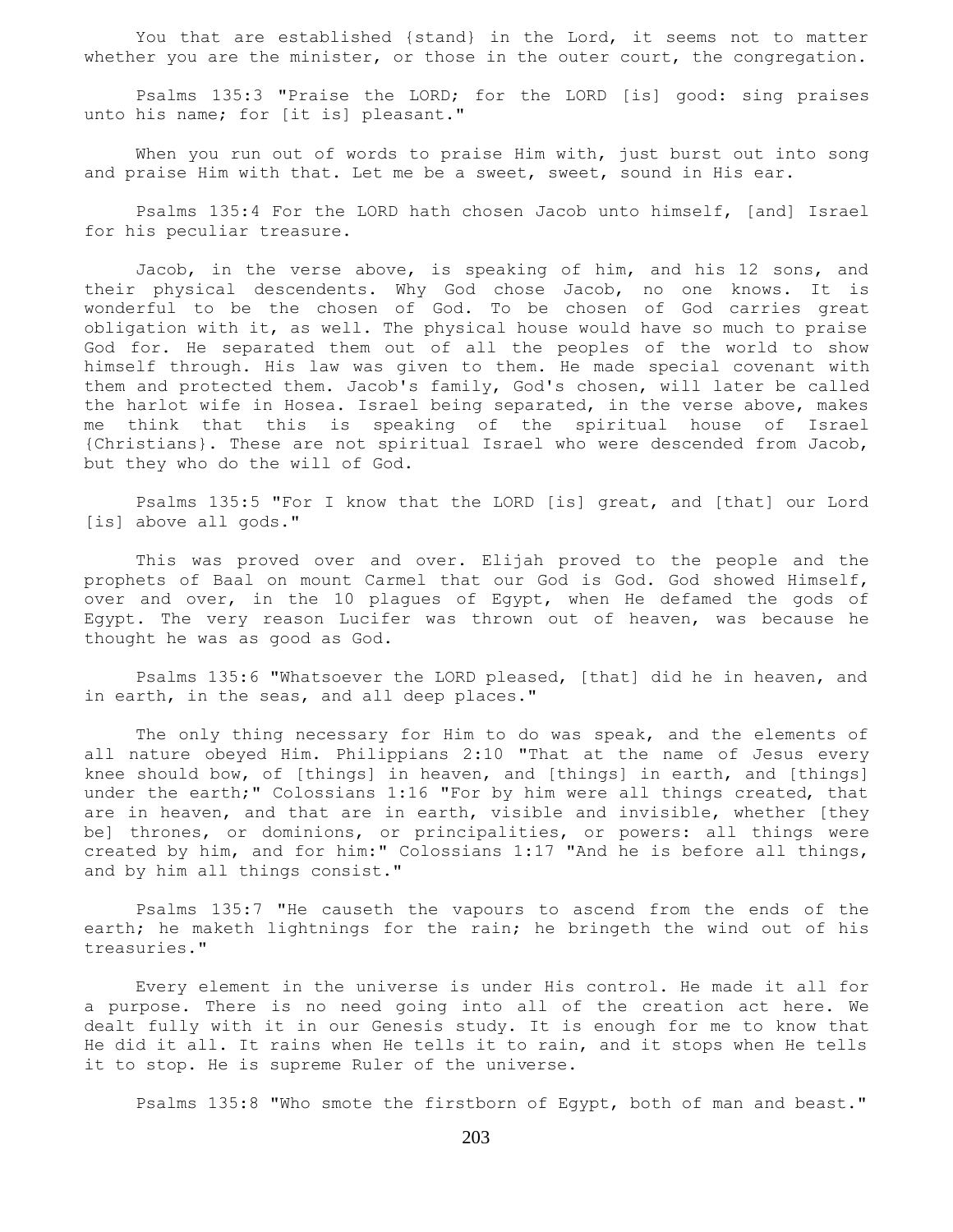This was one of the great examples of separation of those who belong to God, and those who are of the world. The night that death visited Egypt and killed all the firstborn of the Egyptians, the Hebrews, who had the blood of the lamb on their door, were all spared.

 Psalms 135:9 "[Who] sent tokens and wonders into the midst of thee, O Egypt, upon Pharaoh, and upon all his servants."

 These tokens and wonders were things like the Red Sea parting, and the 10 plagues on Egypt.

Psalms 135:10 "Who smote great nations, and slew mighty kings;"

 The nations where God sent the Hebrews were overcome very easily. The nations around them were afraid of Israel's God. The nations knew that God fought for the Hebrews.

 Psalms 135:11 "Sihon king of the Amorites, and Og king of Bashan, and all the kingdoms of Canaan:"

 God gave these kingdoms the opportunity to repent of their evil. When they did not, God brought the Israelites in to overthrow them, and gave their land to the Israelites. Canaan was the land that God had long ago promised Abraham and His descendents as their promised land.

 Psalms 135:12 "And gave their land [for] an heritage, an heritage unto Israel his people."

 This land of Canaan was to be the promised land. It became the land of the tribes of Israel. It was to be theirs forever as their heritage.

 Psalms 135:13 "Thy name, O LORD, [endureth] for ever; [and] thy memorial, O LORD, throughout all generations."

 There is no question about the eternity of the Lord. He is Alpha and Omega, the Beginning and the End, the Everlasting One. The world may pass away, but He will never pass away. He is life.

 Psalms 135:14 "For the LORD will judge his people, and he will repent himself concerning his servants."

 The Lord, Jehovah, is no less than the One we call Jesus here. Jesus is the Righteous Judge of all the earth. II Timothy 4:8 "Henceforth there is laid up for me a crown of righteousness, which the Lord, the righteous judge, shall give me at that day: and not to me only, but unto all them also that love his appearing." The repenting of concerning His servants, just means that they will be counted pardoned. This is speaking of those who have put their faith and trust in the Lord Jesus Christ.

 Psalms 135:15 "The idols of the heathen [are] silver and gold, the work of men's hands."

 Heathens are those who have not accepted the Lord as their Saviour. Idols means nothings. They are worshipping things made with hands, that they can see with their physical eyes. Christianity is not believing in things we can see, but is faith in the One we know in our heart exists. Things made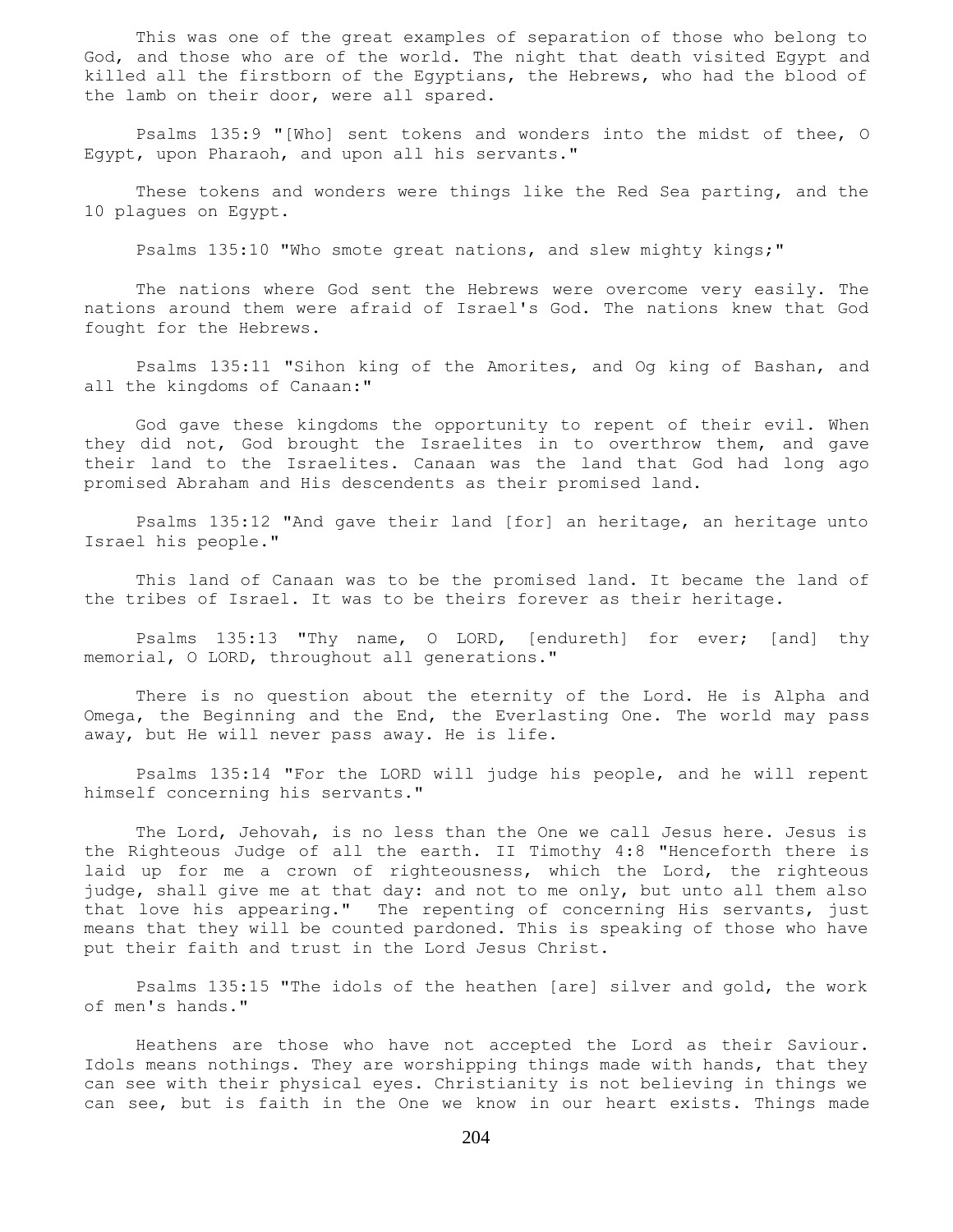with man's hands are the creation. We must worship the Creator and not His creations.

 Psalms 135:16 "They have mouths, but they speak not; eyes have they, but they see not;" Psalms 135:17 "They have ears, but they hear

not; neither is there [any] breath in their mouths."

 They are exactly what the word idols means. They are nothings. They have no powers at all.

 Psalms 135:18 "They that make them are like unto them: [so is] every one that trusteth in them."

 This is just saying, that anyone foolish enough to make them, and especially those who are foolish enough to worship them are exactly what these idols are: nothings. They have no future.

 Psalms 135:19 "Bless the LORD, O house of Israel: bless the LORD, O house of Aaron:"

 The house of Israel has plenty room to bless the LORD, whether they be the descendents of Jacob {physical Israel}, or whether they be the spiritual house of Israel {Christians}. The house of Aaron is the house privileged to draw the closest to the LORD in the temple. All who are the called of God, such as ministers, should have even more reason to praise the Lord. Those who know the most about God should bless Him the most. To whom much is given, much is required. Of course, we really can not bless God except by loving Him and doing His will in our life.

 Psalms 135:20 "Bless the LORD, O house of Levi: ye that fear the LORD, bless the LORD."

 Psalms 135:21 "Blessed be the LORD out of Zion, which dwelleth at Jerusalem. Praise ye the LORD."

 The tribe of Levi are chosen from all the tribes to minister unto the Lord in His temple. This tribe was set aside by God for holy service. Therefore they should lead the way in blessing the LORD. Church {Zion}, bless the Lord. Even the temple located in Jerusalem should bless the LORD. Let everything that has breath, praise the LORD.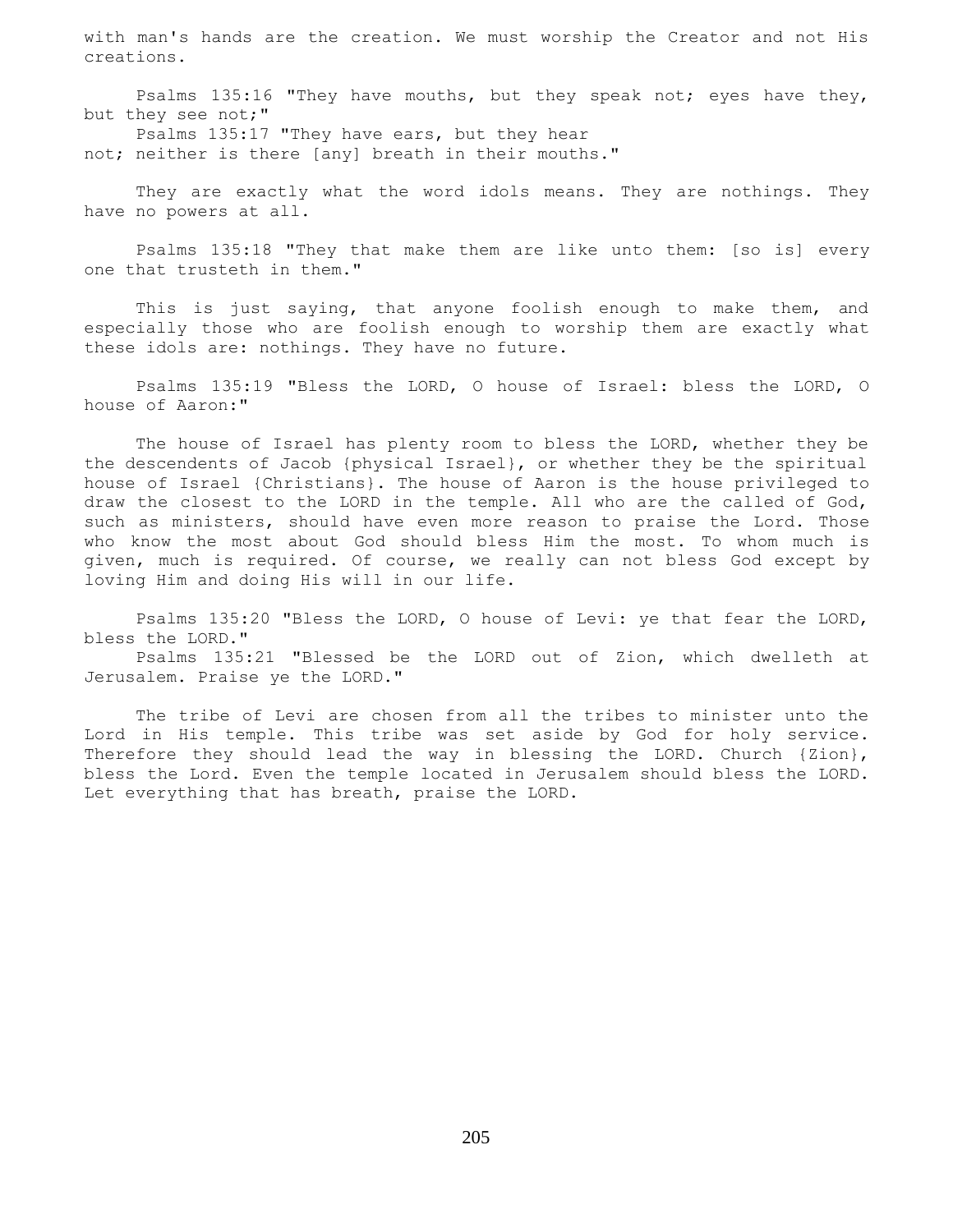### Psalms 138 Questions

1. What 3 things is verse 1 telling us about praise? 2. What does the word, stand, in verse 2 indicate? 3. When you run out of words to praise Him with, what should you do? 4. Who is the mention of Jacob in verse 4 speaking of? 5. Jacob's family will later be called who, in Hosea? 6. Who is spiritual Israel? 7. Name two or more times when God showed that He was greater than the false gods. 8. Why was Lucifer thrown out heaven? 9. Whatsoever the LORD pleased, that He did in and in  $\qquad$ and all the 10. Quote Philippians chapter 2 verse 10. 11. All things consist by whom? 12. Where do the winds come from? 13. Who smote the firstborn of Egypt? 14. What was this an example of ? 15. Name one thing that the tokens and wonders were like. 16. Who were the nations around Israel afraid of? 17. What land had God promised to Abraham? 18. Give some names of God that show His eternity. 19. Who is the Righteous Judge? 20. Quote 2 Timothy chapter 4 verse 8. 21. The repenting concerning His servants, is speaking of whom? 22. What are the idols of the heathen? 23. What does idol mean? 24. What were those who worshipped idols? 25. What special privilege did the house of Aaron have? 26. Blessed be the Lord out of .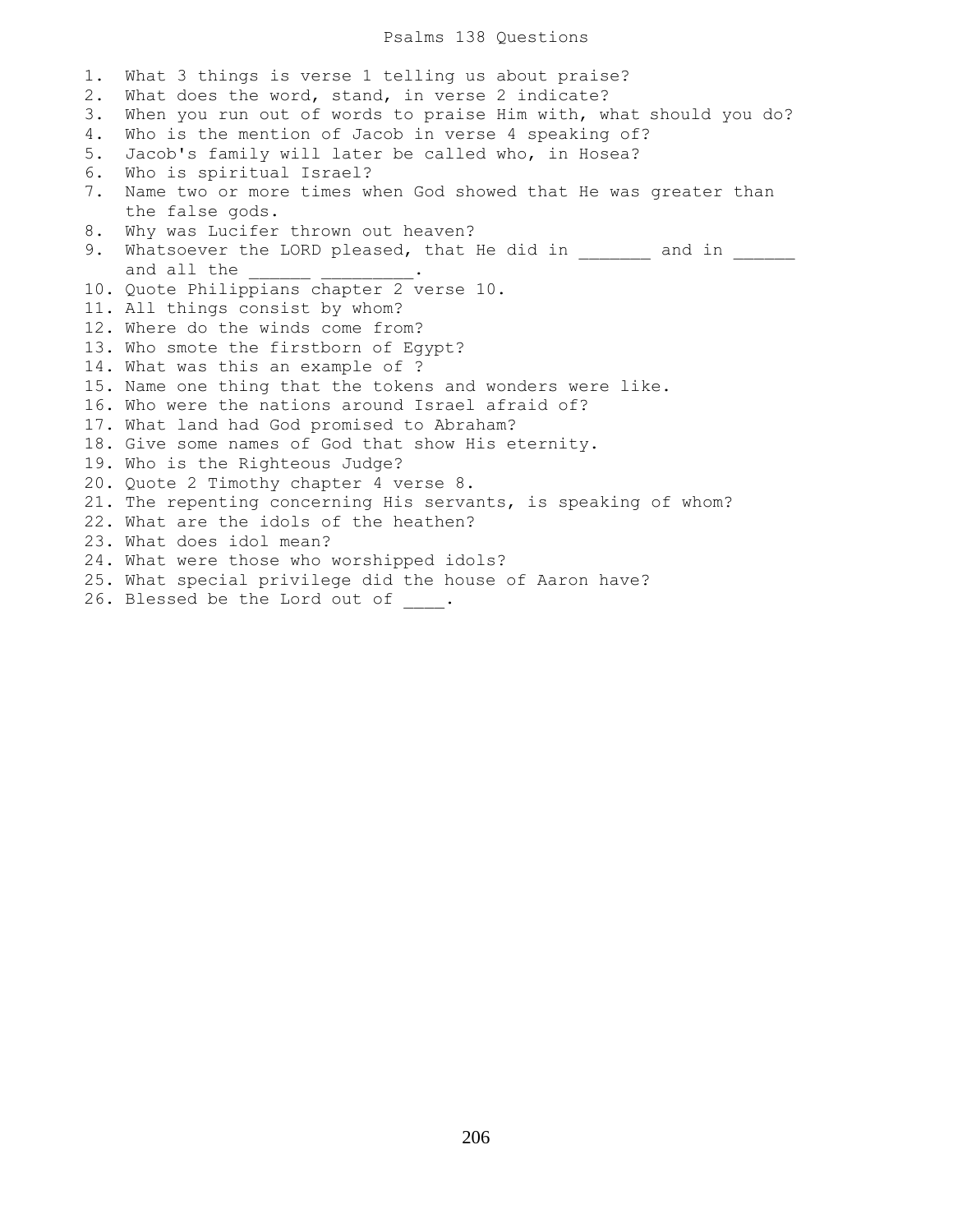### PSALMS LESSON 139

We will begin by giving the 136th Psalm in metre.

### THE PSALMS OF DAVID IN METRE

## Chapter 136

- Verse 1 "PRAISE God, for he is kind: His mercy lasts for aye: Give thanks with heart and mind To God of gods alway: For certainly His mercies dure Most firm and sure Eternally."
- Verse 2 "The Lord of lords praise ye, Whose mercies always last: The Lord alone is he Who doeth wonders vast. For certainly, etc."
- Verse 3 "To him, by wisdom's hand, Who heavens did create; To him who stretched the land Above the waters great. For certainly, etc."
- Verse 4 "To him great lights that made, the sun to rule by day; The moon and stars arrayed; To rule the night are they. For certainly, etc."
- Verse 5 "To him who Egypt smote In first-born everywhere; And Isr'el thence he brought, From those who en'mies were. For certainly, etc."
- Verse 6 "Who, with strong hand to guide, And arm that stretched out was, The Red sea did divide, And through made Isr'el pass. for certainly, etc."
- Verse 7 "But Phar'oh overthrew In Red sea with his host; And led his people through The deserts to their coast. For certainly, etc."
- Verse 8 "To him who great kings smote, Yea famous kings he slew; Sihon of Am'rites lot, And Oq of Bashan, too. For certainly, etc."
- Verse 9 "By lot he gave their lands To Israel for aye: To those who his commands Did faithfully obey. For certainly, etc."
- Verse 10 "He thought on us when foes Had brought to low estate; And he from all our woes Did grant deliv'rance great. For certainly, etc. "
- Verse 11 "And from his bounty he All flesh its food hath given. O thanks to God give ye; He is the God of heav'n. For certainly, etc."

 We will now begin the verse by verse study of the 136th Psalm. Psalms 136:1 "O give thanks unto the LORD; for [he is] good: for his mercy [endureth] for ever."

 The psalmist is not just praising the LORD himself, but encourages others to praise Him, as well. There is only one good, and that is God. He is not just good, He is goodness in its entirety. His mercy is like He is, it is everlasting.

 Psalms 136:2 "O give thanks unto the God of gods: for his mercy [endureth] for ever."

 He is the Creator of all these things that people have for little gods in this earth. We have already gone into the fact that He has proved, over and over, His superiority to all gods.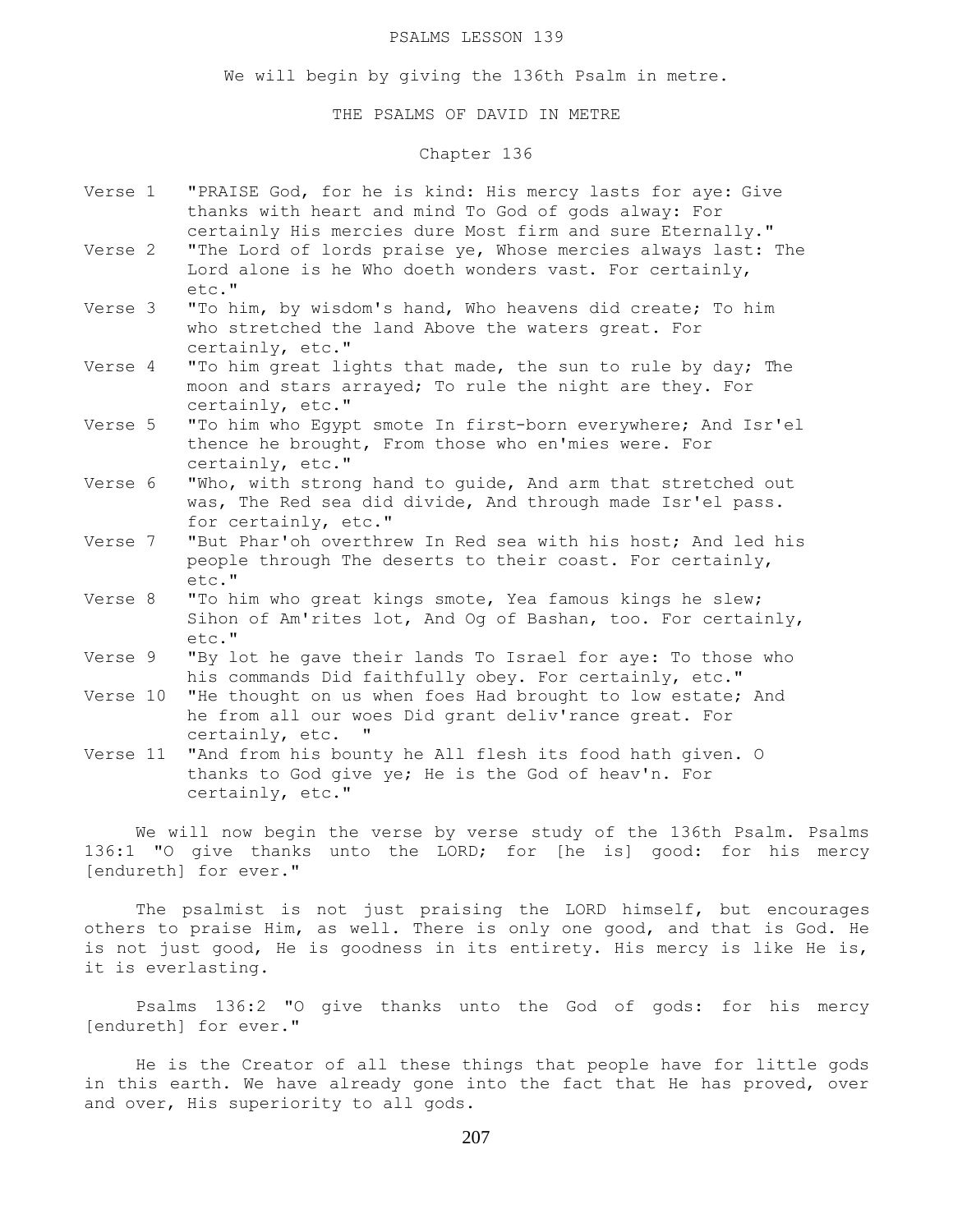Psalms 136:3 "O give thanks to the Lord of lords: for his mercy [endureth] for ever."

 The One we have known as our Saviour will return to the earth, and He will be Lord of lords. The little letter lords will be those who will rule with Him as his subordinates.

 Psalms 136:4 "To him who alone doeth great wonders: for his mercy [endureth] for ever."

 We know that the miracles that Jesus did were so many, that there would not be enough books in all the world to contain them, if they were all written down.

 Psalms 136:5 "To him that by wisdom made the heavens: for his mercy [endureth] for ever."

 This we have spoken of so many times. The powers in the world that are really powers, are the spoken and the written Word. The spoken Word brought the heavens into existence.

 Psalms 136:6 "To him that stretched out the earth above the waters: for his mercy [endureth] for ever."

 In Genesis it says, God said and it was. In John chapter 1, it says that the Word made it all. In fact, it says that without Him, was not anything made that was made.

 Psalms 136:7 "To him that made great lights: for his mercy [endureth] for ever:"

 A more understanding way to say this would be the great containers for the Light. The sun and the moon are two fixtures that we see light in, but they are not creative Light. Jesus is that Light. Jesus is the source of all Light. His Light gives all things the power to exist.

 Psalms 136:8 "The sun to rule by day: for his mercy [endureth] for ever:"

 Now we see the purpose in the sun. It is to rule over the day. The word endureth means continues to endure.

 Psalms 136:9 "The moon and stars to rule by night: for his mercy [endureth] for ever."

The moon, being a lesser light, is to rule over the darkness. All of these things were made to benefit man. We can easily see why we can say His mercy endureth forever.

 Psalms 136:10 "To him that smote Egypt in their firstborn: for his mercy [endureth] for ever:"

 This, too, was an act of love for His chosen. He did this to make the Pharaoh let His people go. His mercy was great in this, in the fact that the firstborn of the Hebrews were saved by the blood of the lamb over their door.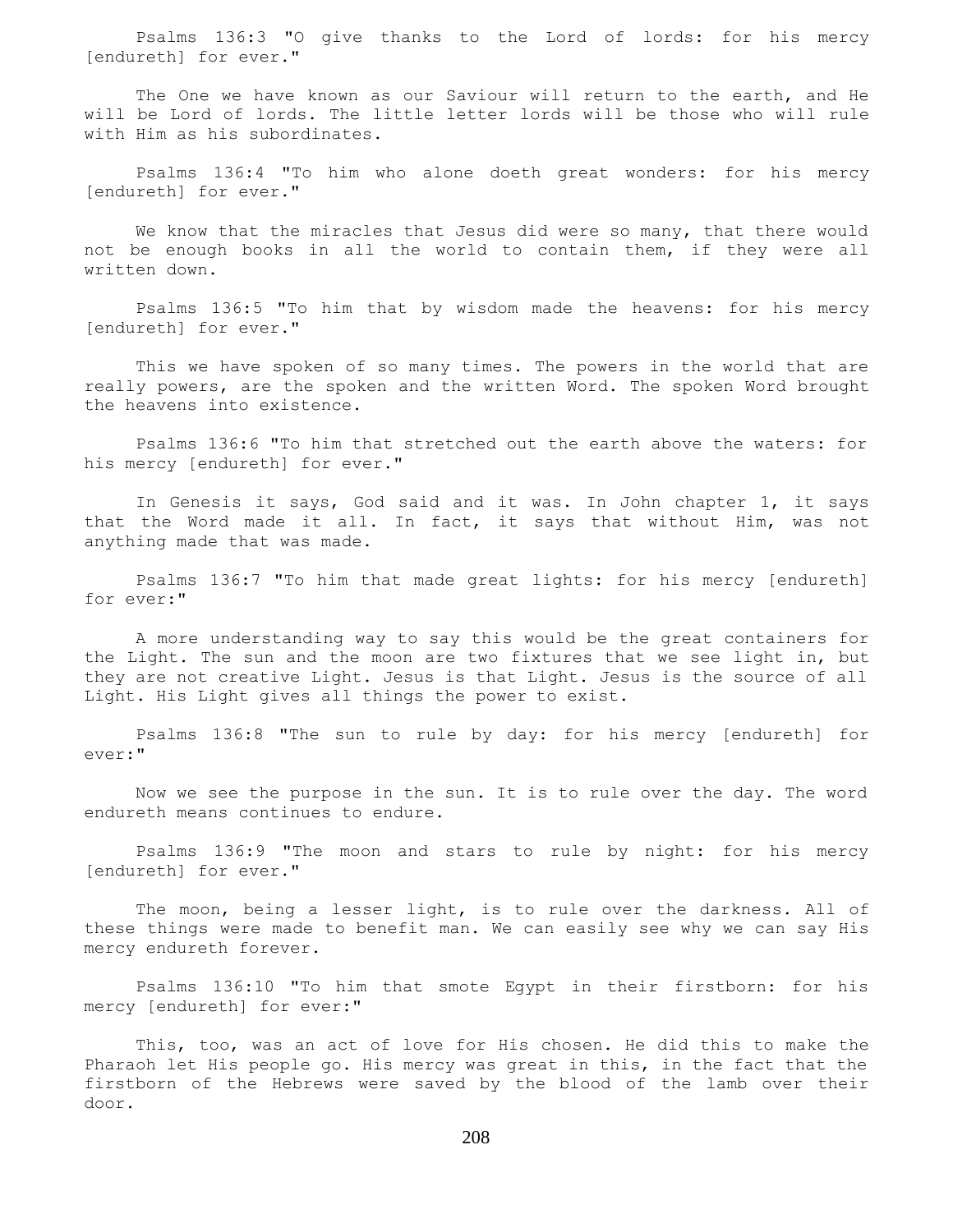Psalms 136:11 "And brought out Israel from among them: for his mercy [endureth] for ever:" Psalms 136:12 "With a strong hand, and with a stretched out arm: for his mercy [endureth] for ever."

 It was the mighty hand of God that brought them out. He had mercy on them and delivered them from Egypt {the world}.

 Psalms 136:13 "To him which divided the Red sea into parts: for his mercy [endureth] for ever:"

 Psalms 136:14 "And made Israel to pass through the midst of it: for his mercy [endureth] for ever:"

 He saw the terrible situation the Israelites with their backs to the sea, and the Pharaoh facing them. He had mercy on them and opened the Red Sea for them to cross on dry land. He even held the Pharaoh back with His flame, until the Israelites had everyone crossed the Red Sea.

 Psalms 136:15 "But overthrew Pharaoh and his host in the Red sea: for his mercy [endureth] for ever."

When, the nearly 3 million Israelites had finished crossing over, the Lord removed the fire, and Pharaoh's chariots and soldiers followed into the sea. When they were all in the sea, the Lord released the walls of water and drowned all of Pharaoh's army. Why? Because His mercy toward Israel endures forever.

 Psalms 136:16 "To him which led his people through the wilderness: for his mercy [endureth] for ever."

 He led them with a fire by night and a cloud by day. He has such tender mercy for them that even their shoes did not wear out in 40 years. He fed them with bread from heaven, because of His great mercy toward them.

 Psalms 136:17 "To him which smote great kings: for his mercy [endureth] for ever:" Psalms 136:18 "And slew famous kings: for his mercy [endureth] for ever:"

 The Lord fought for Israel. It did not make any difference that the king was great in the land. God removed them from the way of the Israelites, because His mercy toward Israel endures forever.

 Psalms 136:19 "Sihon king of the Amorites: for his mercy [endureth] for ever:"

 Psalms 136:20 "And Og the king of Bashan: for his mercy [endureth] for ever:"

 This is not just kings in general, but specific powerful rulers who God destroyed for passage for His chosen, Israel.

 Psalms 136:21 "And gave their land for an heritage: for his mercy [endureth] for ever:"

This may seem cruel to many, but God gave them time to repent, and they did not. This was the land God had promised to their ancestor, Abraham, as a heritage. God's Word is good.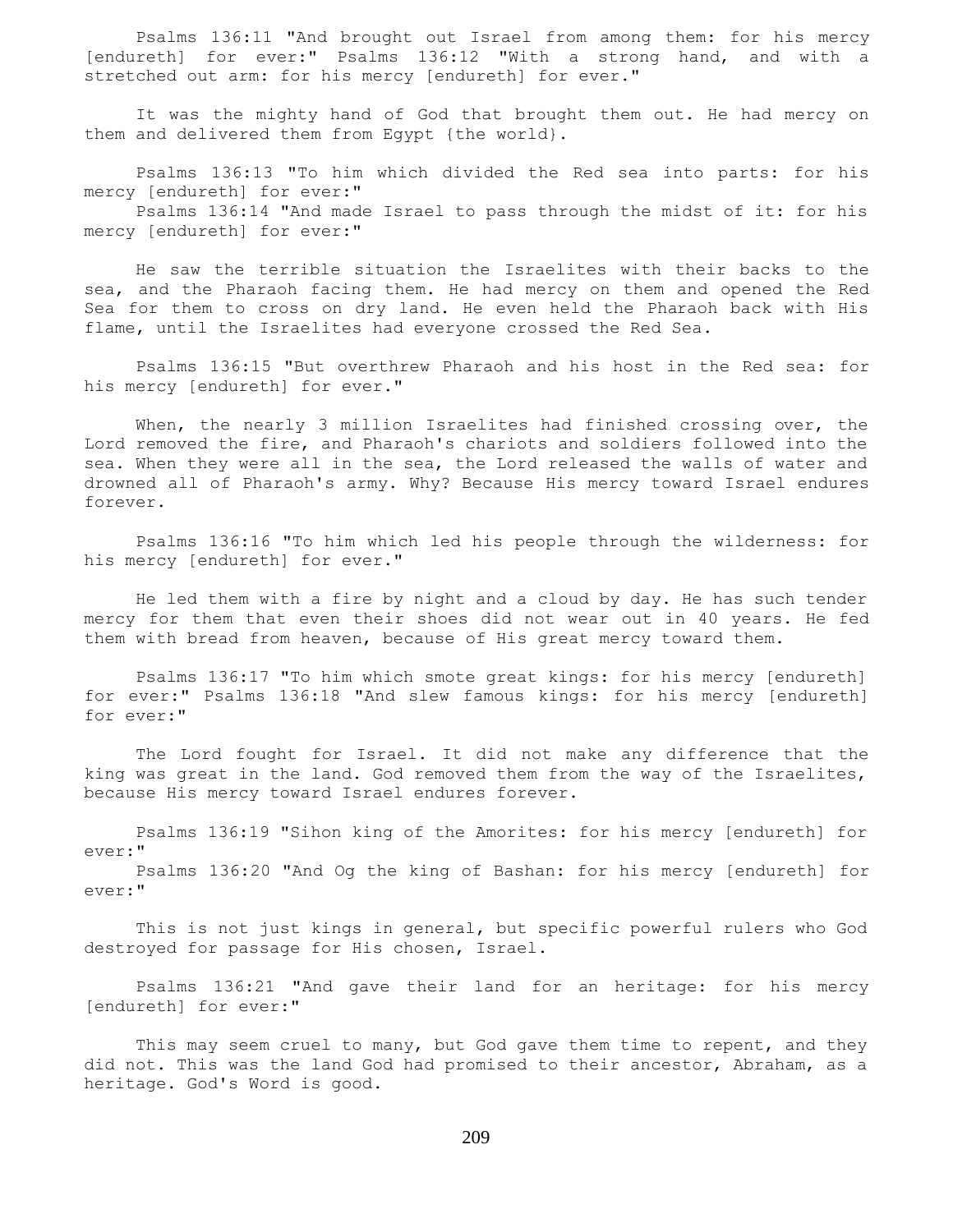Psalms 136:22 "[Even] an heritage unto Israel his servant: for his mercy [endureth] for ever."

 Israel was God's chosen people and this land had been their heritage since Abraham. God does not have to explain to us why He does these things, but He does explain that His mercy toward Isreal endures forever.

 Psalms 136:23 "Who remembered us in our low estate: for his mercy [endureth] for ever:" Psalms 136:24 "And hath redeemed us from our enemies: for his mercy [endureth] for ever."

The psalmist puts a little personal note in here by saying, our low estate. Surely Israel was about as low as they could have gotten. They were really slaves to Pharaoh in Egypt, and God brought them out to inherit this land.

 Psalms 136:25 "Who giveth food to all flesh: for his mercy [endureth] for ever."

 Not only were the physical house of Isreal fed with the bread from heaven, but the spiritual house of Israel can daily feed upon His Word {Bread}. Even our physical food comes from the miracle of God providing food for everyone from the earth.

 Psalms 136:26 "O give thanks unto the God of heaven: for his mercy [endureth] for ever."

 The God of heaven is the true God, who has mercy toward all His children that endures forever. The very least we can do, is thank Him with everything within us.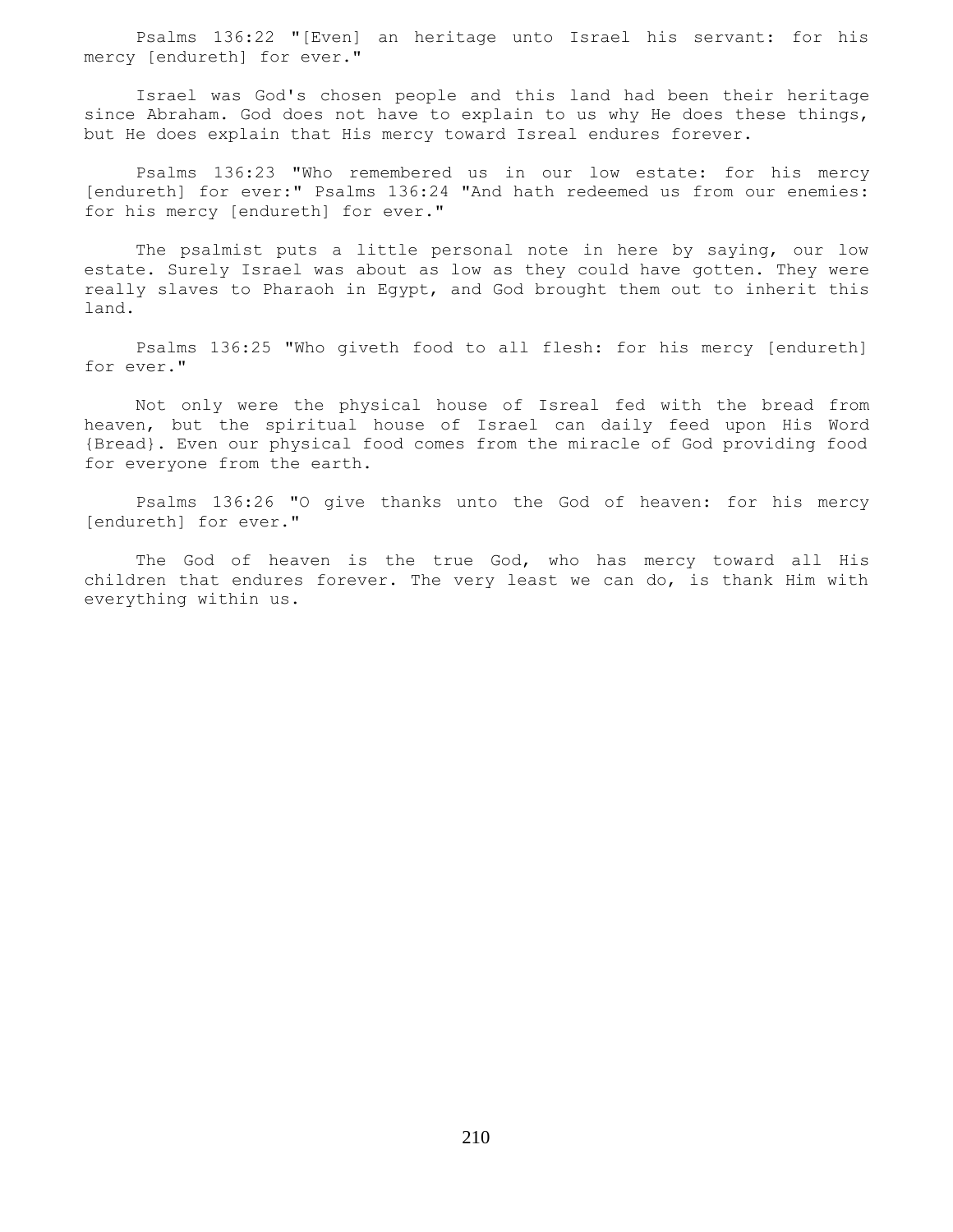1. Quote Psalms chapter 136 verse 1. 2. What is the psalmist doing, besides praising God? 3. What is God called in verse 2? 4. Who will Jesus be, when He returns to the earth to set up His kingdom? 5. How many miracles did Jesus do? 6. What are the two powers in the world? 7. Where do we find the statement, that The Word made it all? 8. The great lights, in verse 7, were what ? 9. Who is the source of all Light? 10. What was the sun made for? 11. What were the sun and moon made to benefit? 12. Who killed the firstborn of Egypt? What saved the firstborn of the Hebrews? 13. How did He bring them out? 14. Why did God part the Red Sea? 15. How did He hold Pharaoh and his men back, until the Israelites crossed the sea? 16. What happened to Pharaoh's men? 17. What did God use to lead the children of Israel across the wilderness? 18. Who were two specific rulers the Lord removed from before Israel? 19. Who had God originally promised this land of promise to? 20. Who were God's chosen people? 21. How did the psalmist put a little personal note on this? 22. What was the low estate they had been in? 23. What Bread should the Christians feed on? 24. Who is the God of heaven?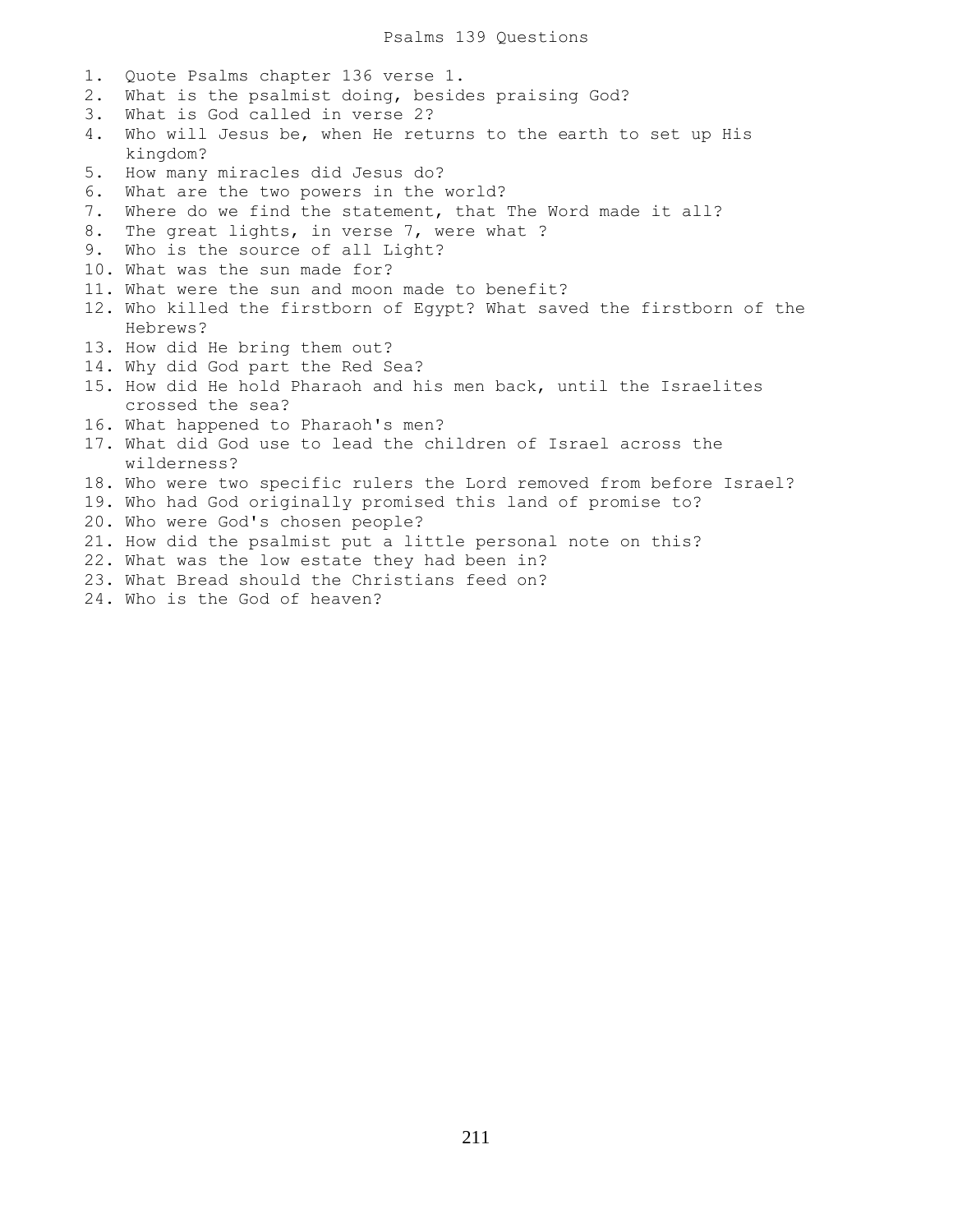### PSALMS LESSON 140

We will begin this lesson by giving the 137th Psalm in metre.

THE PSALMS OF DAVID IN METRE

### Chapter 137

- Verse 1 "By Babel's streams we sat and wept, When Zion we thought on, In midst thereof we hung our harps The willow-trees upon."
- "For there a song required they, Who did us captive bring: Our spoilers called for mirth, and said, A song of Zion sing."
- Verse 3 "O how the Lord's song shall we sing Within a foreign land? If thee, Jerus'lem, I forget, Skill part from my right hand."
- Verse 4 "My tongue to my mouth's roof let cleave, If I do thee forget, Jerusalem, and thee above My chief good do not set."
- Verse 5 "Remember Edom's children, Lord, Who in Jerus'lem's day, Ev'n unto its foundation stone, Raze, raze it quite, did say."
- Verse 6 "O daughter thou of Babylon, To ruin hastening on, He shall be blest who thee rewards As thou to us hast done."
- Verse 7 "Yea, happy shall he be, Thy tender little ones Who shall lay hold upon, and them Shall dash against the stones."

We will now begin the verse by verse study of the 137th Psalm. Psalms 137:1 "By the rivers of Babylon, there we sat down, yea, we wept, when we remembered Zion."

 This Psalm tells of the captivity of the children of Israel in Babylon. When they stopped and thought back of their homeland, the main thing that came to their remembrance was their place of worship. This weeping was for remembering Zion. One of the saddest things a person can feel, is their separation from their place of worship. We know that in many countries of the world there has been a time when Christians could not come to their place of worship. What a sad remembrance. I look back over the things that have changed our churches, and I weep as these did who sat by the river in Babylon. The world today, has turned to a Babylon. The church is really being pushed out of the main stream.

 Psalms 137:2 "We hanged our harps upon the willows in the midst thereof."

 These were harps that they had played joyfully in their temple. They might as well be hanging in a tree for what good they could do for them.

 Psalms 137:3 "For there they that carried us away captive required of us a song; and they that wasted us [required of us] mirth, [saying], Sing us [one] of the songs of Zion."

 What an even more hurtful thing to do. The songs would not be joyful in captivity. To be forced to be cheerful does not work. The singing of the songs that had brought such joy in the temple, would now bring sad memories.

212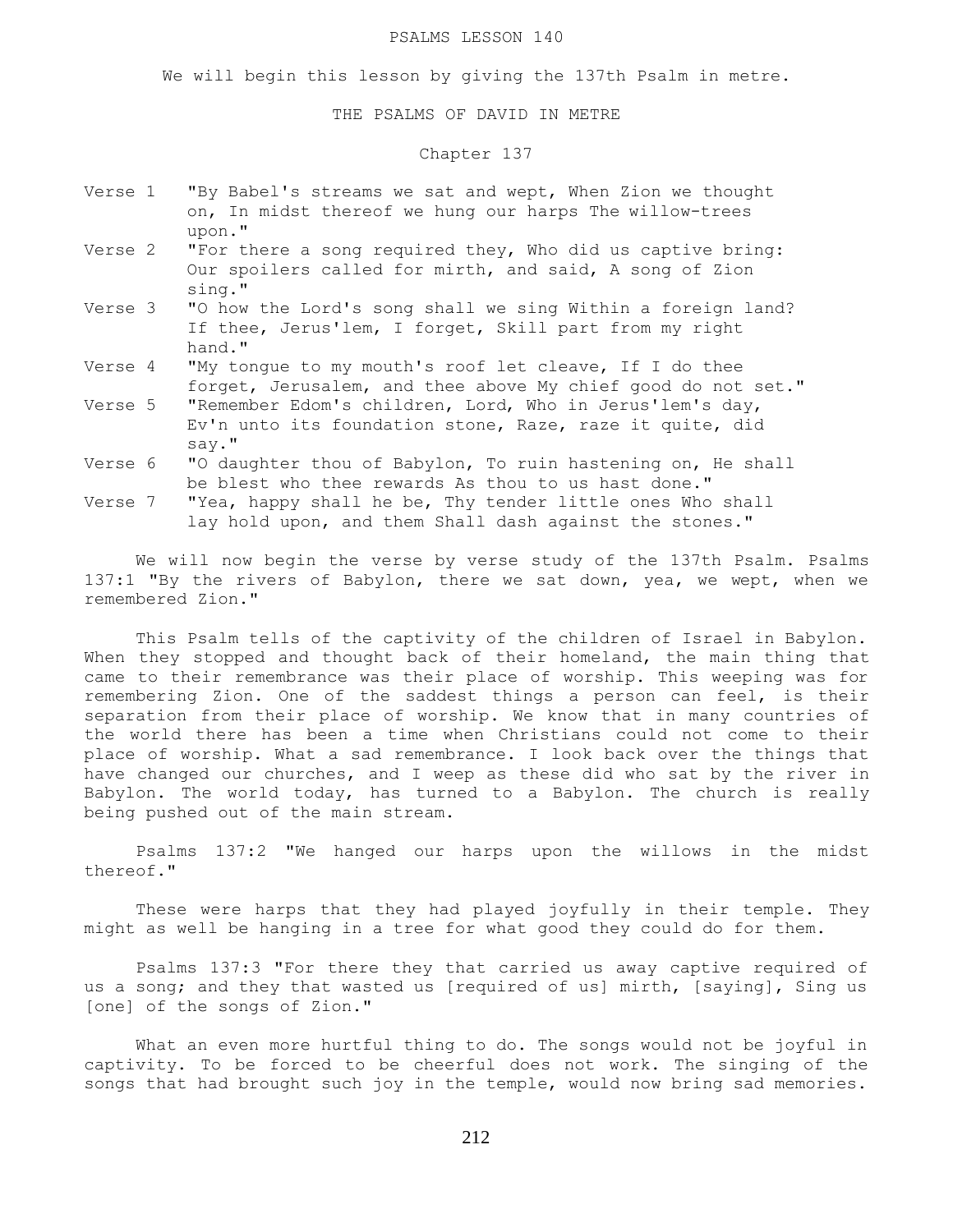Psalms 137:4 "How shall we sing the LORD'S song in a strange land?"

 The song they were trying to get them to sing was a song that had been part of the worship service of the temple. It might even be thought of being disrespectful to God to sing this song in a heathen land.

 Psalms 137:5 "If I forget thee, O Jerusalem, let my right hand forget [her cunning]."

 The Jewish people have always thought of Jerusalem as their homeland. Their loyalty, even if they are citizens in another land, has always been to Jerusalem, their holy city. The psalmist, here, is just saying that it is more likely that he would forget how to use his right hand than it is that he would forget Jerusalem. All Jewish people have a soft place in their heart for Jerusalem. This would be magnified here , because they were captives.

 Psalms 137:6 "If I do not remember thee, let my tongue cleave to the roof of my mouth; if I prefer not Jerusalem above my chief joy."

 This is about the same thing as the verse above, except instead of forgetting how to use his right hand, he is saying, here, he would be unable to talk. Jerusalem is the very center of his heart's desire.

 A few years ago, we were forced by things beyond our control to leave a church that had meant so very much to us. It was like these Jewish people spoken of here. There just seemed to be no joy in anything we did. To lose one's special place of worship is pretty close to the feelings you have in the death of a loved one.

 Psalms 137:7 "Remember, O LORD, the children of Edom in the day of Jerusalem; who said, Rase [it], rase [it, even] to the foundation thereof."

 Edom had been opposed to Israel ever since the days of Jacob and Esau. It seems that when Jerusalem was overthrown, that the Edomites wanted it to be totally destroyed. Even though they were relatives, they hated each other. Those same people are still having trouble, today, over Isreal.

 Psalms 137:8 "O daughter of Babylon, who art to be destroyed; happy [shall he be], that rewardeth thee as thou hast served us."

 This was a prophetic Scripture about the destruction of Babylon. Many times cities are spoken of as a daughter, or as a woman. In Revelation, Babylon the great is spoken of in this manner. It is as if the psalmist is saying, you deserve what you get, because of what you have done to us.

 Psalms 137:9 "Happy [shall he be], that taketh and dasheth thy little ones against the stones."

 This very thing had taken place in the overthrow of Jerusalem. He is wishing for the same horrors that they committed against Jerusalem to come to them. This sounds very cruel, but these children of Israel have always believed in an eye for an eye.

We will continue on by giving the 138th Psalm in metre.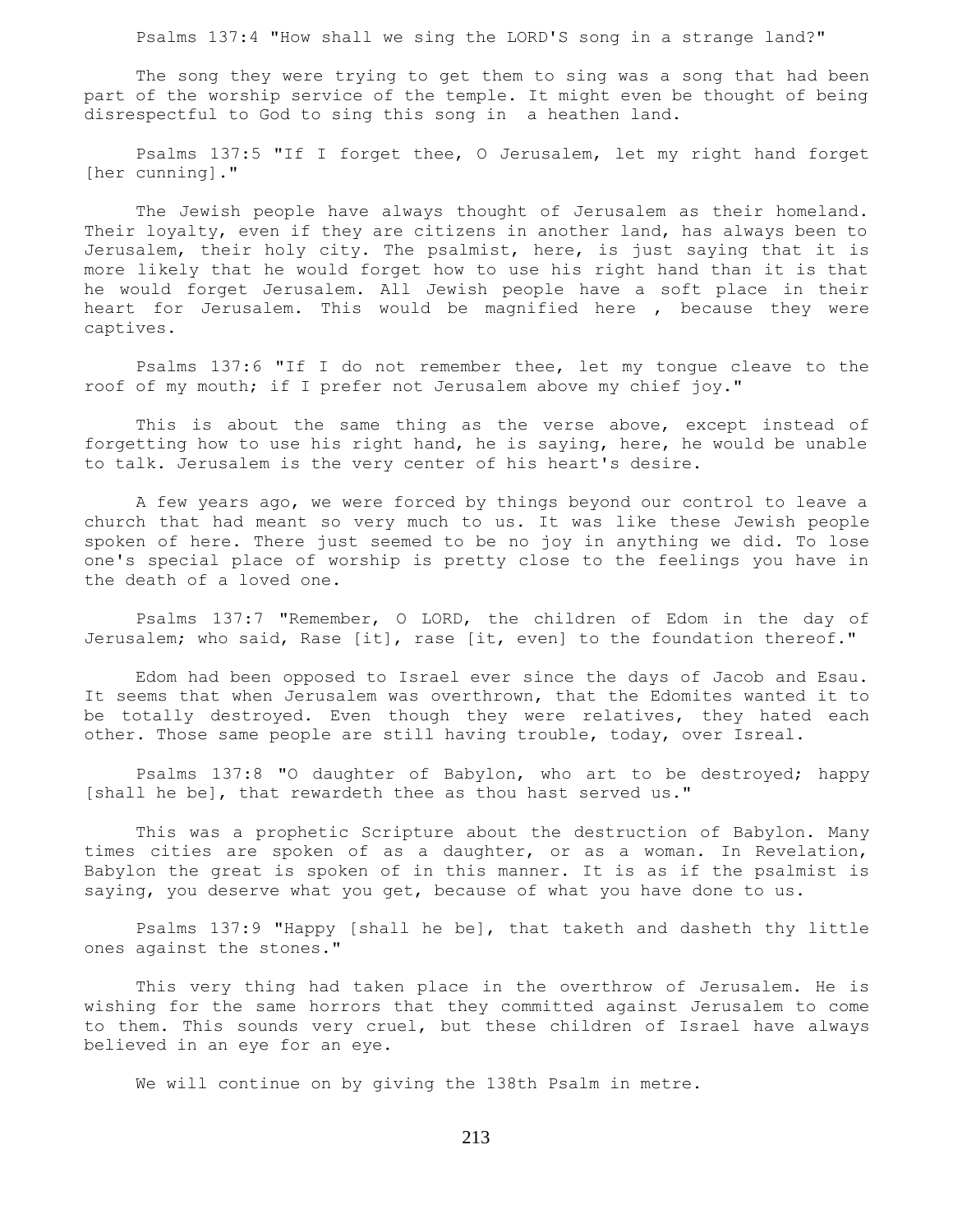- Verse 1 "With all my heart I'll praise thy name, Before the gods thy praise proclaim; I'll worship in thy holy place, And praise thee for thy truth and grace."
- Verse 2 "For thou o'er all thy name, O Lord, Hast magnified thy faithful word; Thou didst me answer when I cried, thou hast my soul with strength supplied."
- Verse 3 "All kings of earth shall give thee praise, When from thy mouth they learn thy ways; They in Jehovah's ways shall sing, For great in glory is our King."
- Verse 4 "The Lord, though high, respects the law; But he the proud far off doth know; Though waves of trouble round me roll, thou, Lord, wilt yet revive my soul.
- Verse 5 "My foes enraged, my way withstand; Against them thou wilt stretch thy hand; Thine own right hand shall set me free, And perfect make thy work for me."
- Verse 6 "O Lord, thy mercy never ends, Throughout all ages it extends; Then on thy servant pity take, Thine own hands' work do not forsake."

 We will now begin the verse by verse study of the 138th Psalm. Psalms 138:1 "{ [A Psalm] of David.} I will praise thee with my whole heart: before the gods will I sing praise unto thee."

We see that the psalmist, here, is saying, I may be in an alien land, but I am not ashamed to praise my God. The gods that he was going to sing praises before are the false gods of this evil land. His heart was so full of His God, that he would have praised the LORD, even if they had killed him for it.

 Psalms 138:2 "I will worship toward thy holy temple, and praise thy name for thy lovingkindness and for thy truth: for thou hast magnified thy word above all thy name."

 One of my friends wrote a song that said look to the temple and pray. Not that the prayer would be heard any better that way, but it reminded the psalmist of the times he had gone to the temple to pray. It helped the psalmist in remembering. It, also, helped him remember the blessings that the LORD had brought. God's lovingkindness was a pleasure to remember. It helped him remember that this captivity would pass away, if he kept the faith. In the Word of God, there is the promise of deliverance. The psalmist knows that God has elevated His Word even above His name. He will deliver him, because His Word says so.

 Psalms 138:3 "In the day when I cried thou answeredst me, [and] strengthenedst me [with] strength in my soul."

 Many times the answer to a prayer comes in our heart long before the answer becomes a reality. God answered this prayer immediately. The manifestation will come later.

 Psalms 138:4 "All the kings of the earth shall praise thee, O LORD, when they hear the words of thy mouth."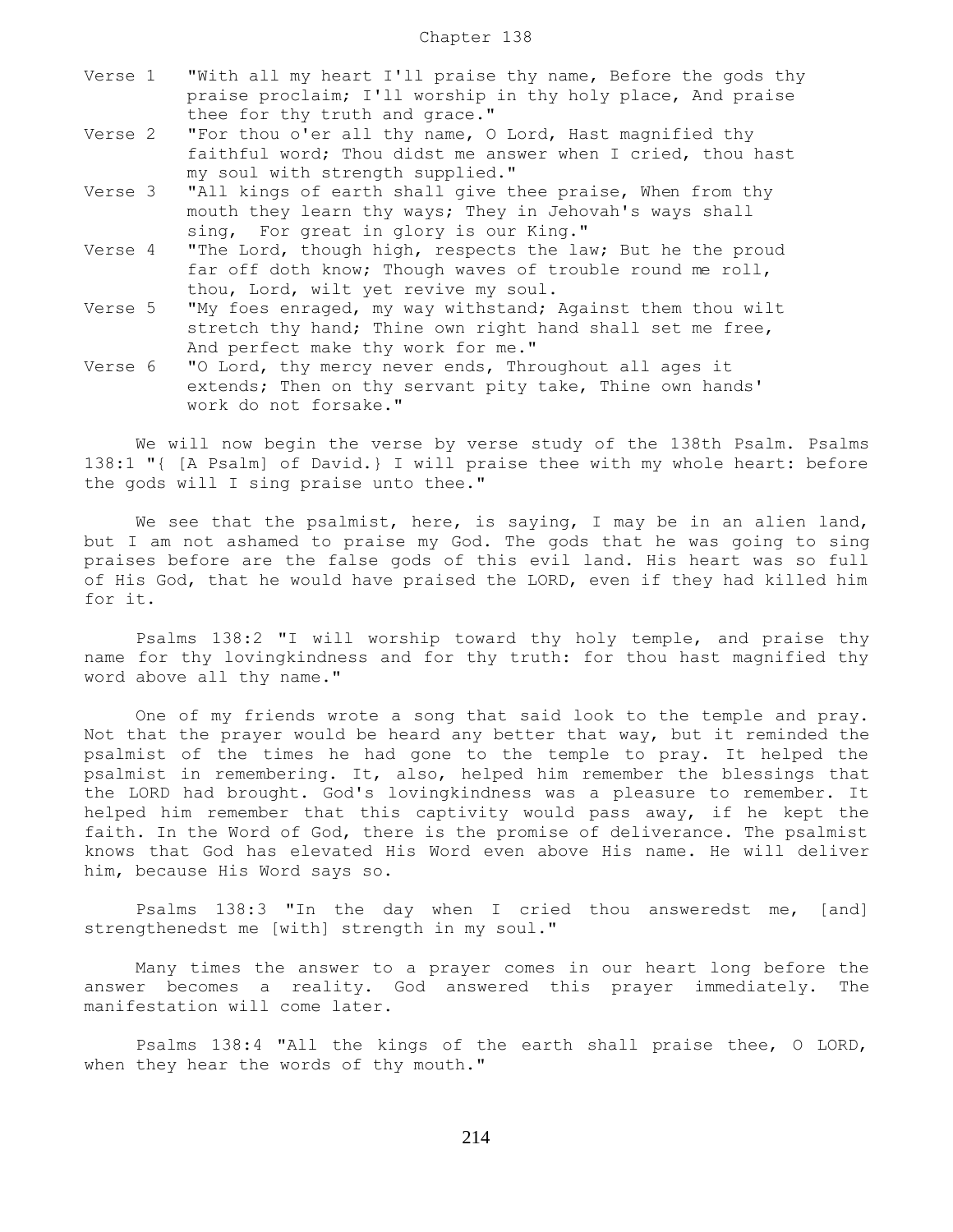Kings are elevated in this earth, but the way for them to come to the Lord is the same as for anyone else. Many times it is harder for people who are thought of as something special on the earth, to humble themselves and come to God. It is very easy to get self-centered, if your peers have elevated you to stardom. There is a time when every eye shall see Him, and all will bow their knee to Him. Romans 14:11 "For it is written, [As] I live, saith the Lord, every knee shall bow to me, and every tongue shall confess to God."

 Psalms 138:5 "Yea, they shall sing in the ways of the LORD: for great [is] the glory of the LORD."

 This has to be speaking prophetically of the time when the Lord Jesus will preach, and they all hear and believe. This has to be a supernatural understanding such a sin in the next verse. Ephesians 1:17 "That the God of our Lord Jesus Christ, the Father of glory, may give unto you the spirit of wisdom and revelation in the knowledge of him:"

 Psalms 138:6 "Though the LORD [be] high, yet hath he respect unto the lowly: but the proud he knoweth afar off."

 We have discussed how difficult it is for the proud to humble themselves long enough to come unto the Lord. The humble, on the other and, think of themselves in a different light. They seek the Saviour, because they know that they have need to be saved. The proud are too proud to admit they need a Saviour.

 Psalms 138:7 "Though I walk in the midst of trouble, thou wilt revive me: thou shalt stretch forth thine hand against the wrath of mine enemies, and thy right hand shall save me."

 Yea, though I walk through the valley of the shadow of death, I will fear no evil, for thou art with me. The time we know for sure He is with us {if we are a believer}, is when we are in terrible trouble. The Right Hand of God is Jesus. He saved us from sin and death on the cross. He will still save us from harm.

 Psalms 138:8 "The LORD will perfect [that which] concerneth me: thy mercy, O LORD, [endureth] for ever: forsake not the works of thine own hands."

 When we are first saved, we are babes in Christ. As we walk with the Lord each day, the Holy Spirit teaches us the things we must know. The Lord continues working on us and perfecting us, until the day we go home to be with Him. The works of His own hands are all of His creation, which includes us.

215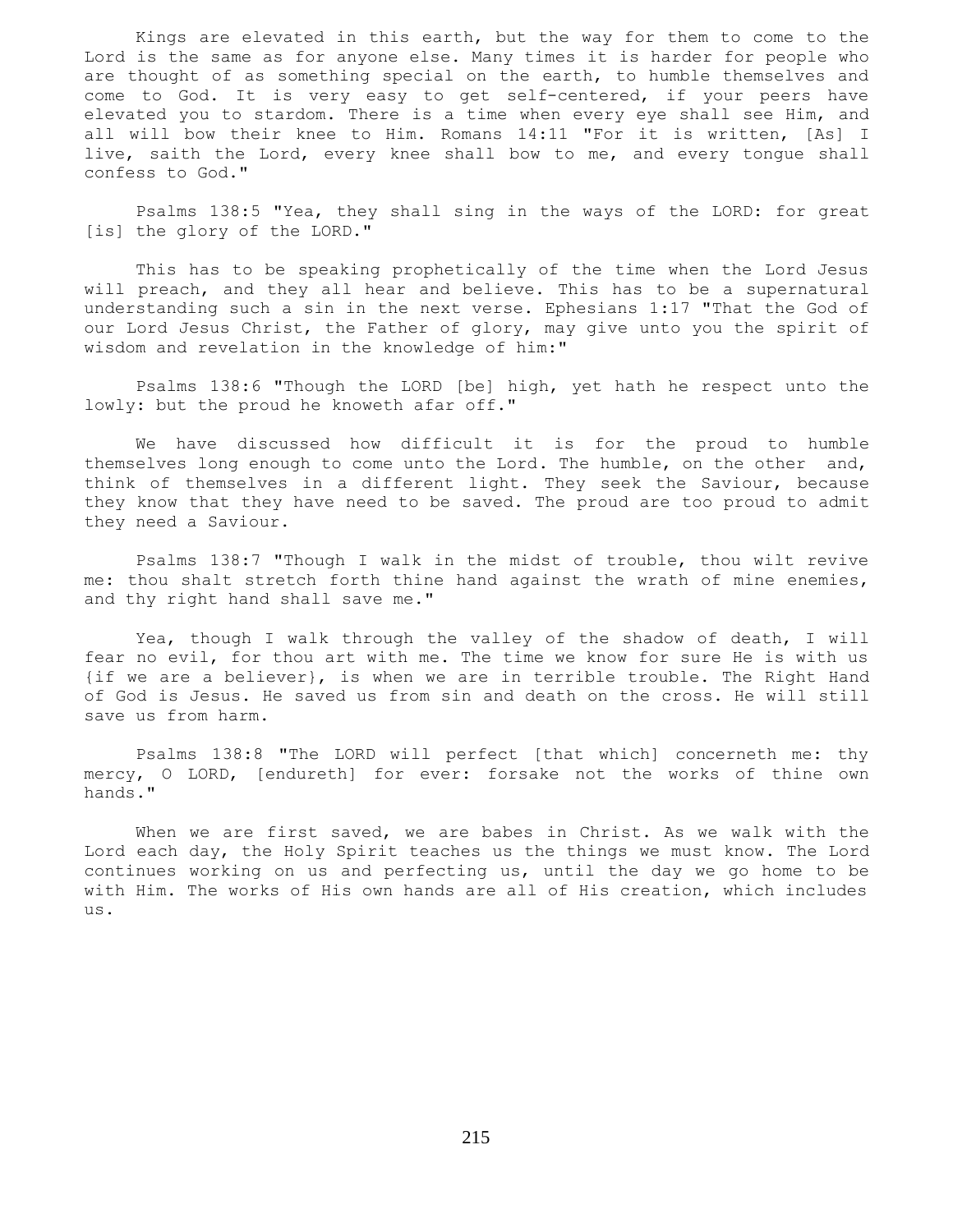1. In verse 1, when did they weep? 2. What is this Psalm telling about? 3. What was the main thing they thought of, when they thought of their homeland? 4. Where had they hung their harps? 5. Their captives required of them, what? 6. If they sang these songs of the temple in captivity, what effect would it have on them? 7. Quote Psalms chapter 137 verse 4. 8. What does verse 5 say, that is to be forgotten, if he forgets Jerusalem? 9. The Jewish people have always thought of  $\qquad \qquad$  as their homeland. 10. What is meant by the tongue cleaving to the roof of the mouth? 11. What does the author compare losing your special place of worship to? 12. What did the people of Edom say, to do to Jerusalem? 13. What is the daughter, in verse 8? 14. What horrible thing, in verse 9, had taken place in Jerusalem before? 15. I will praise thee with my whole 16. What gods was he going to sing praises before of his God? 17. He worshipped toward what? 18. Why did the psalmist do this? 19. In the Word of God, there was a promise of 20. What two things was he going to praise His name for? 21. In chapter 138 verse 3, where was he strengthened? 22. What is the way for a king to come to the Lord? 23. Quote Romans chapter 14 verse 11. 24. Quote Ephesians Chapter 1 verse 17. 25. God hath respect for the 26. Though I walk in the midst of trouble, thou wilt me. 27. Verse 8 says, forsake not what?

28. How long does the Lord continue to work on us to perfect us?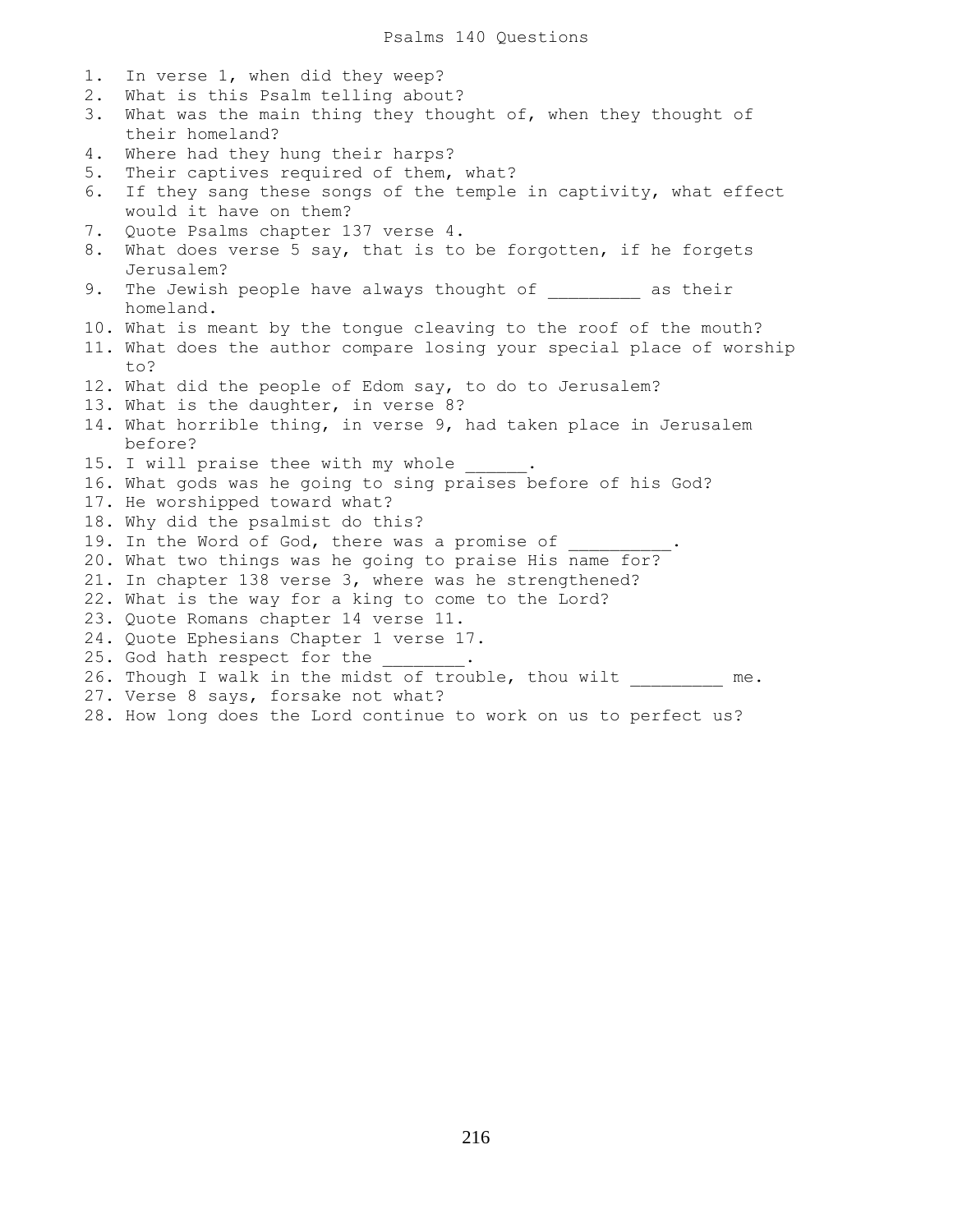#### PSALMS LESSON 141

We will begin this lesson by giving the 139th Psalm in metre.

THE PSALMS OF DAVID IN METRE

# Chapter 139

- Verse 1 "Lord, thou hast searched me, and hast known My rising up and lying down, And from afar thy searching eye Beholds my thoughts that secret lie."
- Verse 2 "Thou know'st my path and lying down, And all my ways to thee are known; For in my tongue no word can be, But, lo, O Lord, 'tis known to thee."
- Verse 3 "Behind, before me, thou dost stand, And lay on me thy mighty hand; Such knowledge is for me too strange, 'Tis high beyond my utmost range."
- Verse 4 "O whither shall my footsteps fly, Beyond thy Spirit's searching eye? To what retreat shall I repair, And find not thy dread presence there?"
- Verse 5 "If I to heaven shall ascend, Thy presence there will me attend; If in the grave I make my bed, Lo, there I find thy presence dread."
- Verse 6 "If on the morning wings I flee, And dwell in utmost parts of sea; Even there thy hand shall guide my way, And thy right hand shall be my stay."
- Verse 7 "Or, if I say, to shun thine eye, In shades of darkness I will lie, Around me then the very noght Will shine as shines the moon-day light."
- Verse 8 "From thee the shades can nought disguise, The night is day before thine eyes; The darkness is to thee as bright As are the beams of noon-day light."
- Verse 9 "My very reigns belong to thee; Thou in the womb didst cover me; And I to thee will praise proclaim, For fearful, wondrous is my frame."
- Verse 10 "Thy works are wonderful, I know; And when in depths of earth below, This complicated frame was made, "Twas all before thine eyes displayed."
- Verse 11 "My substance yet unformed by thee, Thy searching eyes did clearly see; My days were written every one, Within thy books, one yet begun."
- Verse 12 "Thy thoughts, O God, to me are dear, l How vast their numbers do appear! More than the sand my rock'nings make, I'm still with thee when I awake."
- Verse 13 "Thou wilt the wicked slay, O God; Depart from me, ye men of blood; Who speak of thee for ends profane, Thy foes who take thy name in vain."
- Verse 14 "Do not I hate thy haters, Lord? And thy assailants hold abhorred? A pefect hatred them I show, And count each one to me a foe."
- Verse 15 "Search me, O God, my heart discorn, Try me, my very heart to learn; See if in evil paths I stray. And guide me in th'eternal way."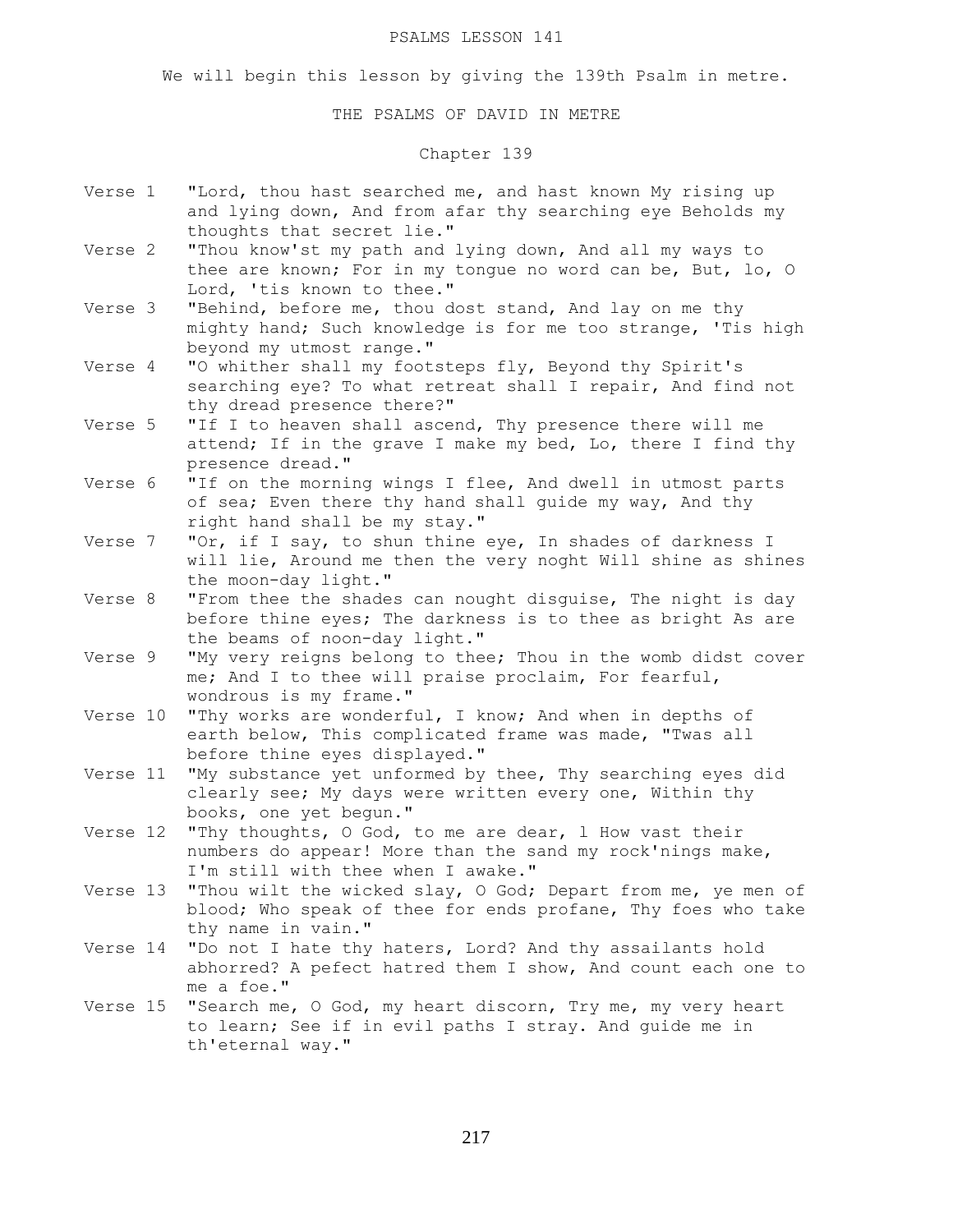We will now begin the verse by verse study of the 139th Psalm. Psalms 139:1 "{To the chief Musician, A Psalm of David.} O LORD, thou hast searched me, and known [me]."

 This is speaking of the all knowing God. God's eyes can look into our heart and read us like a book. He not only knows what we have done and said, but he knows why we did those things. He knows whether we really love Him or whether that to is a facade. If you truly love God, then you are overjoyed at the fact that He has searched you and know what you are. The world around us judges us for what they see. God judges our heart.

 Psalms 139:2 "Thou knowest my downsitting and mine uprising, thou understandest my thought afar off."

 He knows everything about you. Thank goodness that Satan does not know your thoughts. Only God knows your thoughts. The wonderful thing is that He not only knows your thoughts, but understands the reasons behind your thoughts. He really knows us better than we know ourselves.

 Psalms 139:3 "Thou compassest my path and my lying down, and art acquainted [with] all my ways."

 Compassest in this verse means to toss about. Even when we are sleeping, He knows our subconscious thought. I personally believe that God directs us many times by our dreams.

 Psalms 139:4 "For [there is] not a word in my tongue, [but], lo, O LORD, thou knowest it altogether."

 This statement {in my tongue} means that He knows the words that we want to say that we have not said yet.

 Psalms 139:5 "Thou hast beset me behind and before, and laid thine hand upon me."

 The psalmist, here, is speaking of a very close relationship with the Lord. He is saying that He is going before him and clearing the way and He is guarding the back side as well. Really if we are where we really need to be, we are in Him and He is in us.

 Psalms 139:6 "[Such] knowledge [is] too wonderful for me; it is high, I cannot [attain] unto it."

 This is so far beyond our understanding. Of course, as I have said before, the fact that He created the earth and everything in it is beyond my comprehension as well. When you think of someone who has no beginning and no end is beyond our understanding as well.

 Psalms 139:7 "Whither shall I go from thy spirit? or whither shall I flee from thy presence?"

 God is omnipresent, which means He is everywhere all at the same time. You would not be able at all to get away from that. We are looking into a mystery that is far beyond comprehension of the mortal mind. The psalmist is comforted in knowing the presence of God.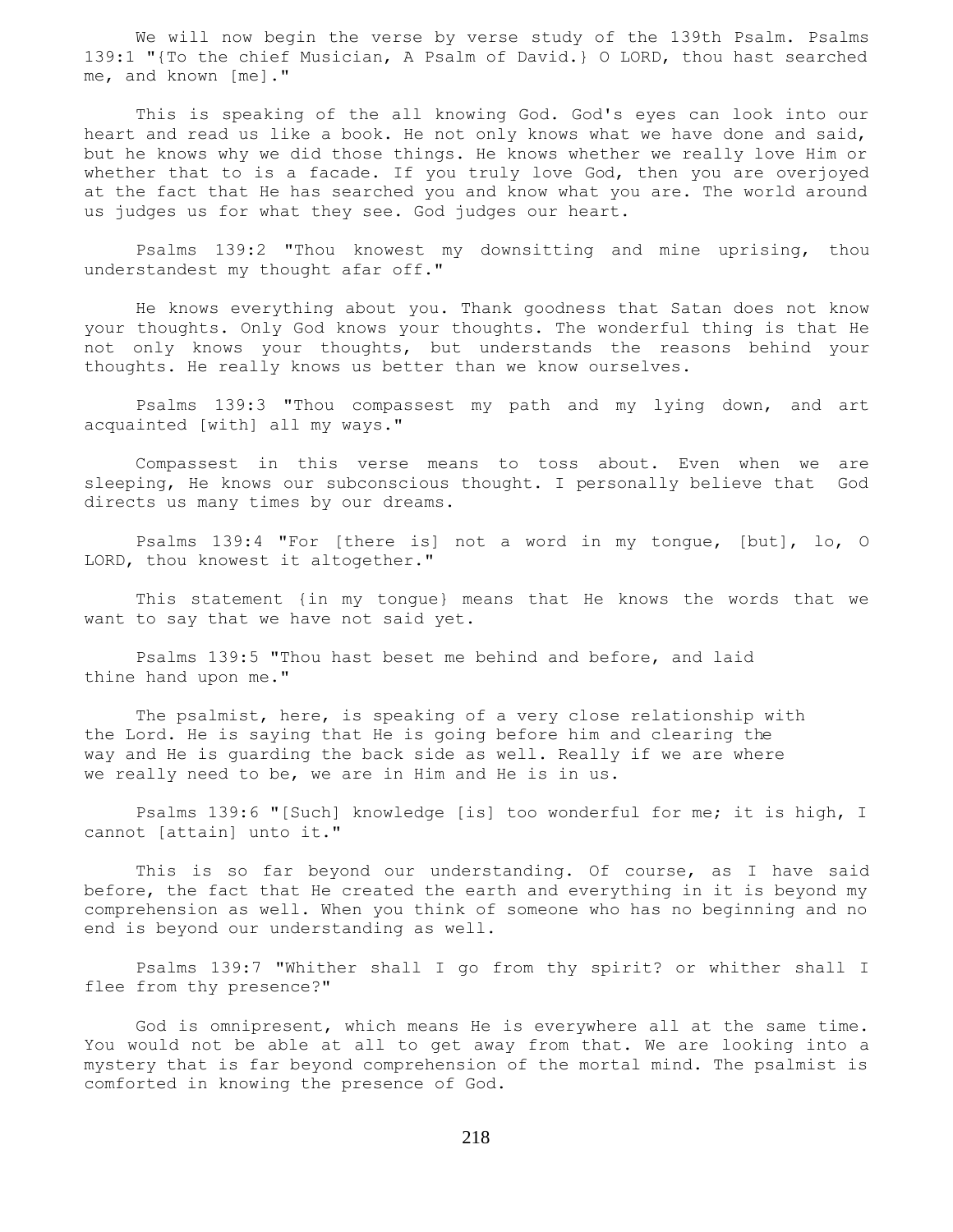Psalms 139:8 "If I ascend up into heaven, thou [art] there: if I make my bed in hell, behold, thou [art there]."

 One of the greatest promises to me, in all the Bible, is that He will never leave us or forsake us. His throne is in the highest heaven and that is home to Him, but He is also wherever His people are, even to the depths of hell.

 Psalms 139:9 "[If] I take the wings of the morning, [and] dwell in the uttermost parts of the sea;" Psalms 139:10 "Even there shall thy hand lead me, and thy right hand shall hold me."

 Even if I had wings like an eagle and could fly to some remote part of the earth where there would be a little hidden sea. The Lord would be there. The Right Hand {Jesus} would be there to help me just as He is here. We are His creation and He is concerned about us wherever we are.

 Psalms 139:11 "If I say, Surely the darkness shall cover me; even the night shall be light about me."

 Have you ever been alone on a very dark night? For those who do not know the Lord, this is a very frightening situation. For the Christian, we are comforted in knowing, though the night be dark around us, He is there to help us. He is the Light of the world. We can be comforted in knowing that we have the Light with us in this darkness.

 Psalms 139:12 "Yea, the darkness hideth not from thee; but the night shineth as the day: the darkness and the light [are] both alike [to thee]."

 The darkness can not prevail against the Light. The Light will always do away with darkness. It matters not whether this darkness is spiritual or physical. The only way the darkness and light are alike is that they both are controlled by Him.

 Psalms 139:13 "For thou hast possessed my reins: thou hast covered me in my mother's womb."

 The psalmist is assured that God has been caring for him from the time he was in his mothers womb. Have you ever noticed the special care that God has taken in protecting His own even before they make a decision to follow Him? In my own life it seems as if He has been leading and guiding me to this very moment to do this very thing.

 Psalms 139:14 "I will praise thee; for I am fearfully [and] wonderfully made: marvellous [are] thy works; and [that] my soul knoweth right well."

 Have you ever thought of what a miracle it really is for a child to be born with 10 fingers and 10 toes and with eyes to see and a mouth to speak? To look at all the parts in the human body and know that God figured all of this out, is so far above what mortal man can do. How could anyone doubt there is God. The more you learn about the human body the more you should believe in the superiority of God. Even the mind of man is the most intricate advanced computer in existence. No wonder so many doctors, after beginning practice, believe in God.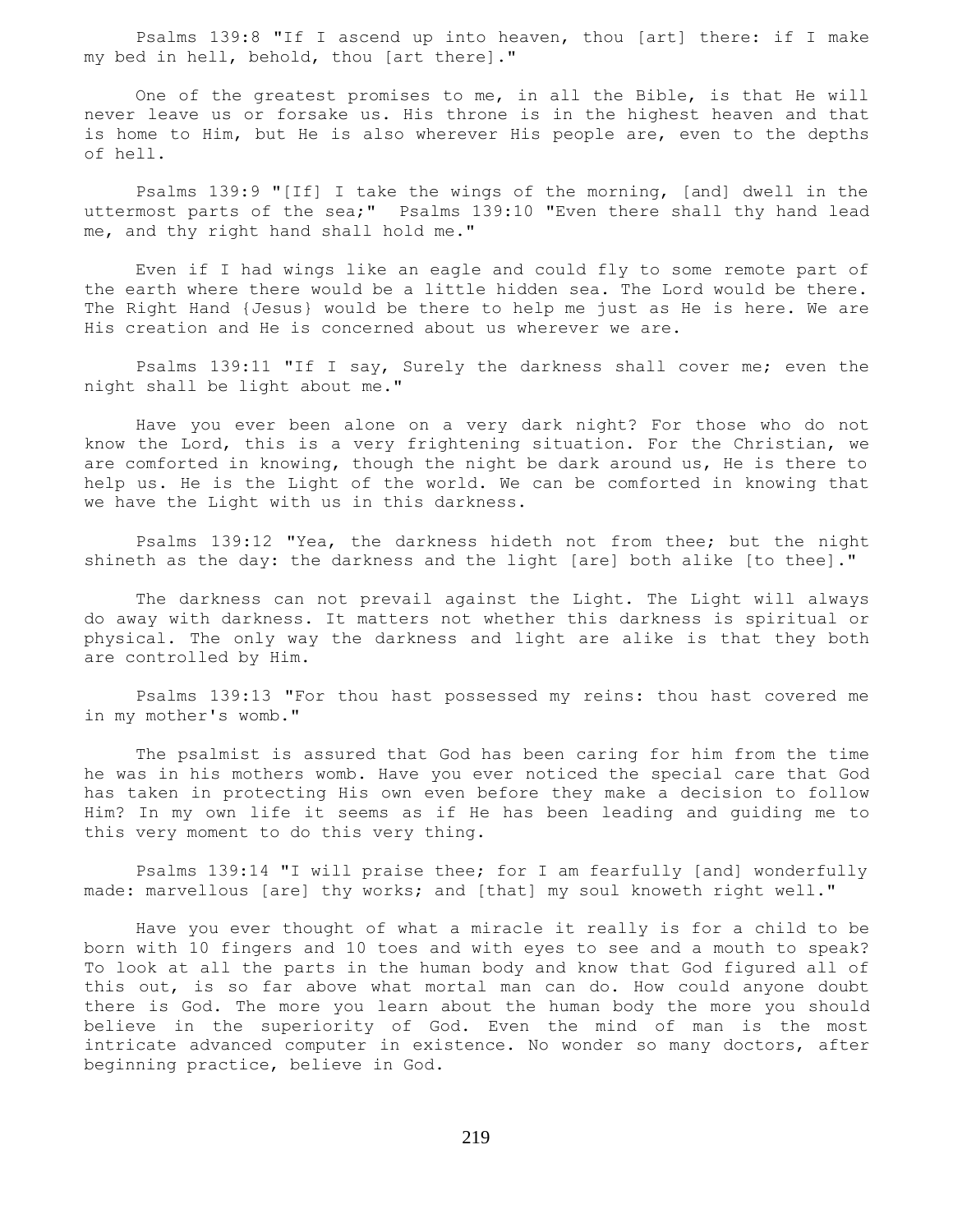Psalms 139:15 My substance was not hid from thee, when I was made in secret, [and] curiously wrought in the lowest parts of the earth."

 The mystery of how a human being can be formed from the sperm planted is so far above what we know. I am still wondering how you can plant an acorn in the ground and a great oak tree becomes. The secret part of this is going on in the mother's womb, away from eyes of wonder. When the baby is born, it is already developed into a living soul.

 Psalms 139:16 "Thine eyes did see my substance, yet being unperfect; and in thy book all [my members] were written, [which] in continuance were fashioned, when [as yet there was] none of them."

 This is just saying, You alone know what I was made of. God could see man, even before he picked up the clay to make him with. We are formed in the hands of God. He breathes life into us. If we are His, He is still working with us, shaping us with His hands into a vessel pleasing unto Him. To the world, I may seem as nothing but clay, but in His eyes, He sees the finished product.

 Psalms 139:17 "How precious also are thy thoughts unto me, O God! how great is the sum of them!"

 What a wonderful thought to know that I am on His mind. Each individual in all the earth is on His mind. When Jesus hung on the cross and shed His precious blood, it was because we were on the mind of God. He made a way for us where there seemed to be no way. When I think upon this, it brings tears to my eyes, that He cared this much for me and you. His thoughts are above our carnal thoughts.

 Psalms 139:18 "[If] I should count them, they are more in number than the sand: when I awake, I am still with thee."

 If we were to compare His thoughts to ours: it would be as our thoughts are like one grain of sand and His thoughts are like all the grains of sands. We cannot with this small mind of ours know the mind of God. We are promised in the Word, that we can take on the mind of Christ if we are believers. I Corinthians 2:16 "For who hath known the mind of the Lord, that he may instruct him? But we have the mind of Christ." This is saying that we know what the Lord would have us to do.

 Psalms 139:19 "Surely thou wilt slay the wicked, O God: depart from me therefore, ye bloody men."

When God slays the wicked, I do not want to be close by. We have discussed how we must not fellowship with evil men. It is as if you approve of their doings when you fellowship with them. You would be guilty by association.

 Psalms 139:20 "For they speak against thee wickedly, [and] thine enemies take [thy name] in vain."

 If we are a Christian, truly, we can not bear to hear someone talking badly about our God. Even worse than that would be to hear them curse His holy name. Those who truly love God will not listen to this type of degrading conversation.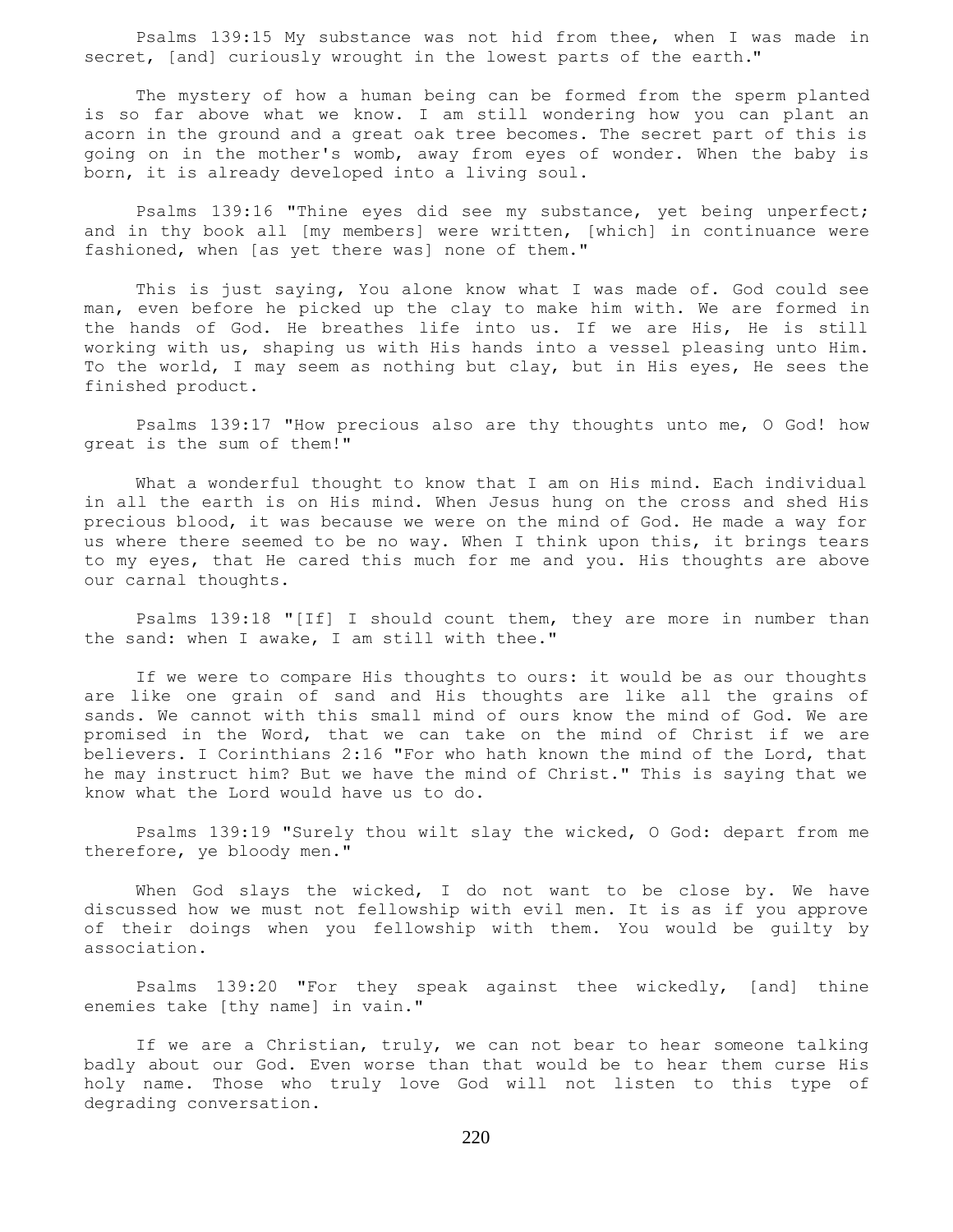Psalms 139:21 "Do not I hate them, O LORD, that hate thee? and am not I grieved with those that rise up against thee?"

 This is righteous jealousy for the name of God. The Lord's enemies and the enemies of the Christian should be the same. It breaks my heart to hear someone curse the name of God.

 Psalms 139:22 "I hate them with perfect hatred: I count them mine enemies."

 This hatred is not so much of the person as what the person is doing. This type of hatred is not sin.

 Psalms 139:23 "Search me, O God, and know my heart: try me, and know my thoughts:"

 The psalmist {probably David} is assured that when God looks into his heart he will find nothing but love for God. Thoughts come from the heart. If our heart is right, then the thoughts that we have will be pure thoughts as well. One very good reason for a request like this would be, for God to find anything that needs to be changed and help him change.

 Psalms 139:24 "And see if [there be any] wicked way in me, and lead me in the way everlasting."

 The psalmist here, is asking for a spiritual house cleaning. The one who leads us and guides us and teaches us is the Holy Spirit of God. Everyone of us have something in our life that could be improved upon. WE need to join in with this psalmist and ask God to search our innermost being and to purge out those things which be not of God. The best way to get rid of any darkness that we might have hidden away, is to turn the Light on it. The Light does away with all darkness.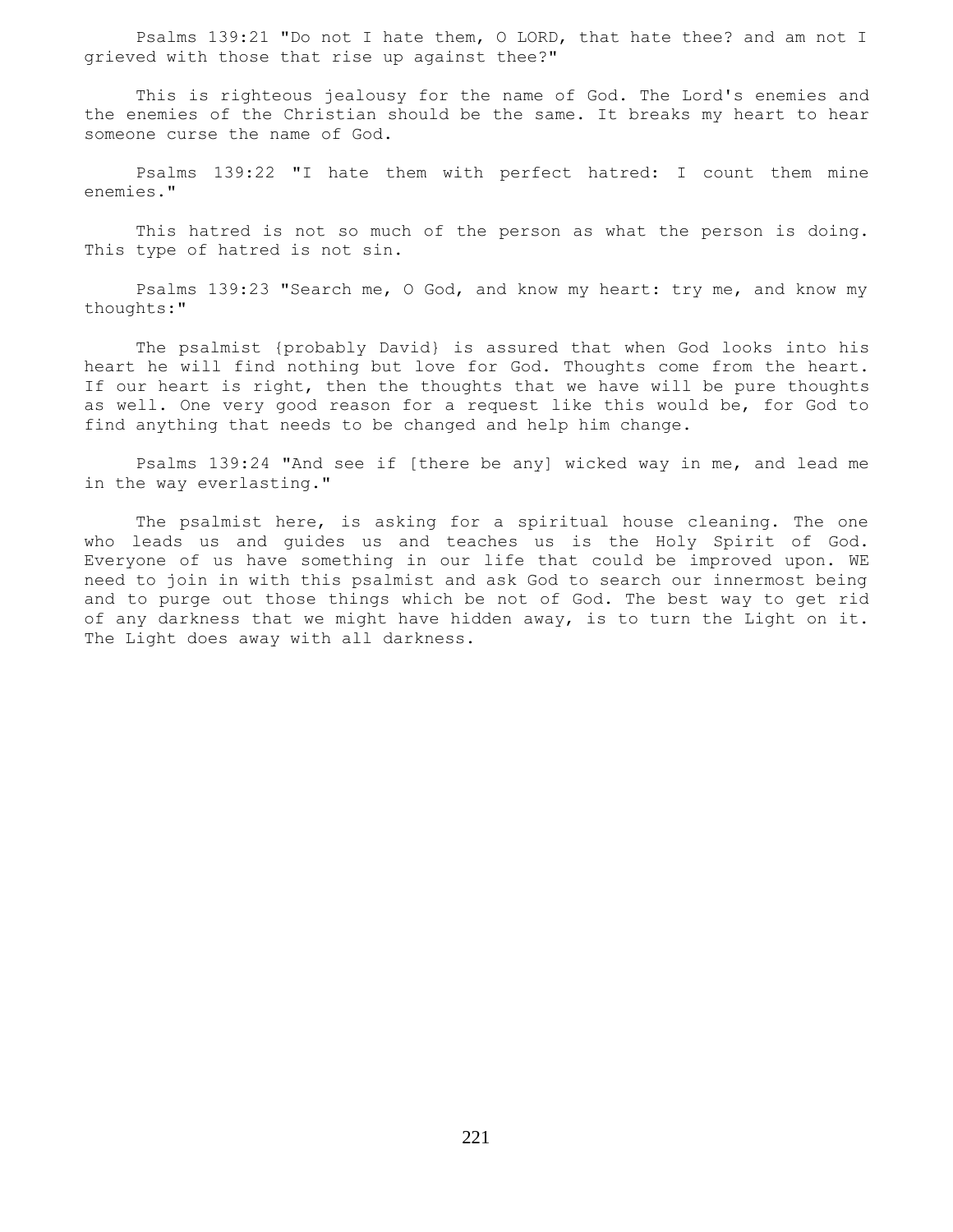#### Psalms 141 Questions

1. In verse one, who had searched him and known him? 2. The world around us judges us by what they can see, God judges our  $\frac{1}{2}$  and  $\frac{1}{2}$  and  $\frac{1}{2}$  . 3. Besides knowing your thoughts, what does God know? 4. What does compassest mean? 5. The author believes God sometimes directs us in our  $\qquad \qquad$ 6. What does {in my tongue} mean? 7. What is verse 5 speaking of? 8. What are some things about God that are absolutely beyond our understanding? 9. Why is it impossible to go where God is not? 10. From verse 8, what is the greatest promises in the Bible? 11. What are we to the Right Hand of God? 12. What comfort does the Christian have in the darkness? 13. Darkness can not prevail against the \_\_\_\_\_\_. 14. I will praise thee for I am \_\_\_\_\_\_\_\_\_\_\_, and \_\_\_\_\_\_\_\_\_\_\_ made. 15. What is the mind of man? 16. What is the secret spoken of in verse 15? 17. What is verse 16 saying, about the knowledge of God? 18. He made a way for us where there seemed to be  $\frac{1}{2}$ . 19. Compare our thoughts to God's thoughts. 20. Quote 1 Corinthians chapter 2 verse 16. 21. Since God will destroy the wicked, the psalmist tells \_\_\_\_\_\_ to depart from him? 22. When you fellowship with evil people, what is it as if you are doing? 23. Thine enemies take thy name in \_\_\_\_\_. 24. Who is it not a sin to hate? 25. Search me O God, and know my 26. Why would we want the Lord to do this?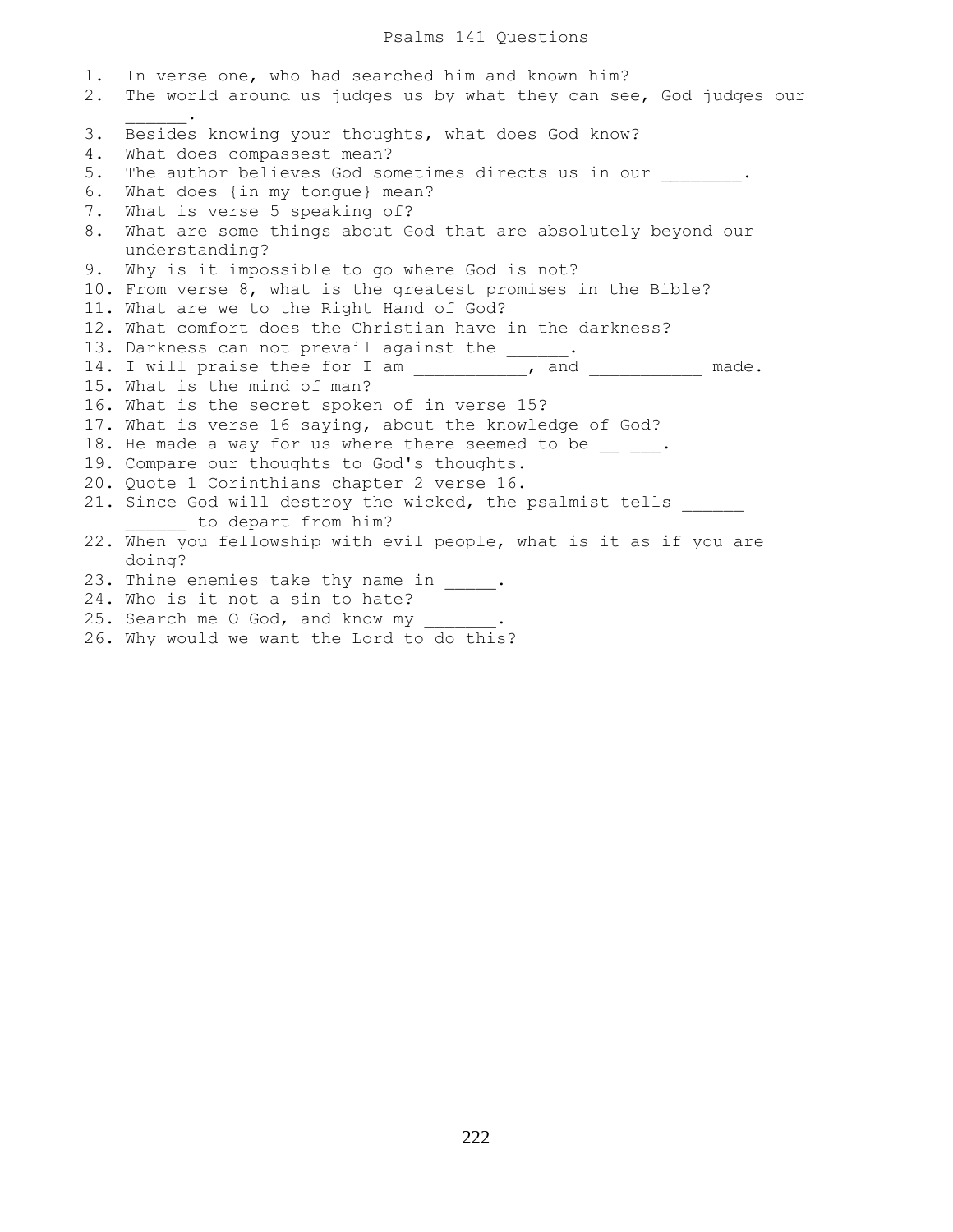#### PSALMS LESSON 142

We will begin this lesson by giving the 140th Psalm in metre.

#### THE PSALMS OF DAVID IN METRE

Chapter 140

- Verse 1 "Jehovah, from the evil man, Do thou deliver me; And from the man of violence, O keep me safe and free."
- Verse 2 "They in their heart imagine wrong, And evil meditate; And they for battle and for war From day to day are met."
- Verse 3 "For like a serpent's piercing tongue Their tongues they sharp do make; And underneath their lips there lies The poison of a snake."
- Verse 4 "Lord, keep me from the wicked's hands, From vi'lent men me save; Who utterly to overthrow My going purposed have."
- Verse 5 "The proud a snare and cords have laid, And they a secret not Have by the way-side for me spread; they traps for me have set."
- Verse 6 "I toÿJehovah said, Thou art My God; then to cry Of all my supplications, Lord, Do thou thine ear apply."
- Verse 7 "O God the Lord, who art the strength Of my salvation great; A cov'ring in the day of war, Thou on my head hast set."
- Verse 8 "Unto the wicked man, O Lord, His wishes do not grant; Nor further thou his ill device lest they themselves should vaunt."
- Verse 9 "As for the head and chief of those About that compass me, Ev'n by the mischief of their lips Let thou them covered be."
- Verse 10 "Let burning coals upon them fall, Them throw in fiery flame, And in deep pit, that they no more May rise up from the same."
- Verse 11 "Let not a man of evil tongue On earth established be; Let mischief hunt the violent, Till ruined utterly."

Verse 12 "I know God will th' afflicted save, The poor defend will he; The just shall surely praise thy name, The upright dwell with thee."

 We will now begin the verse by verse study of the 140th Psalm. Psalms 140:1 "{To the chief Musician, A Psalm of David.} Deliver me, O LORD, from the evil man: preserve me from the violent man;"

 This Psalm is certainly from David, crying out to the only help he has. He was persecuted and even hunted down by Saul, but this goes even further than that. David knew persecution and sorrow from his own son, as well. The evil man mentioned, here, however, is probably Saul. David does not specifically speak of an individual. This makes this Psalm a prayer that any of us could pray to God. Satan is after all of us who are trying to live for God. The name of the violent man may not be the same in our case, but certainly there is a violent man in each of our problems.

 Psalms 140:2 "Which imagine mischiefs in [their] heart; continually are they gathered together [for] war."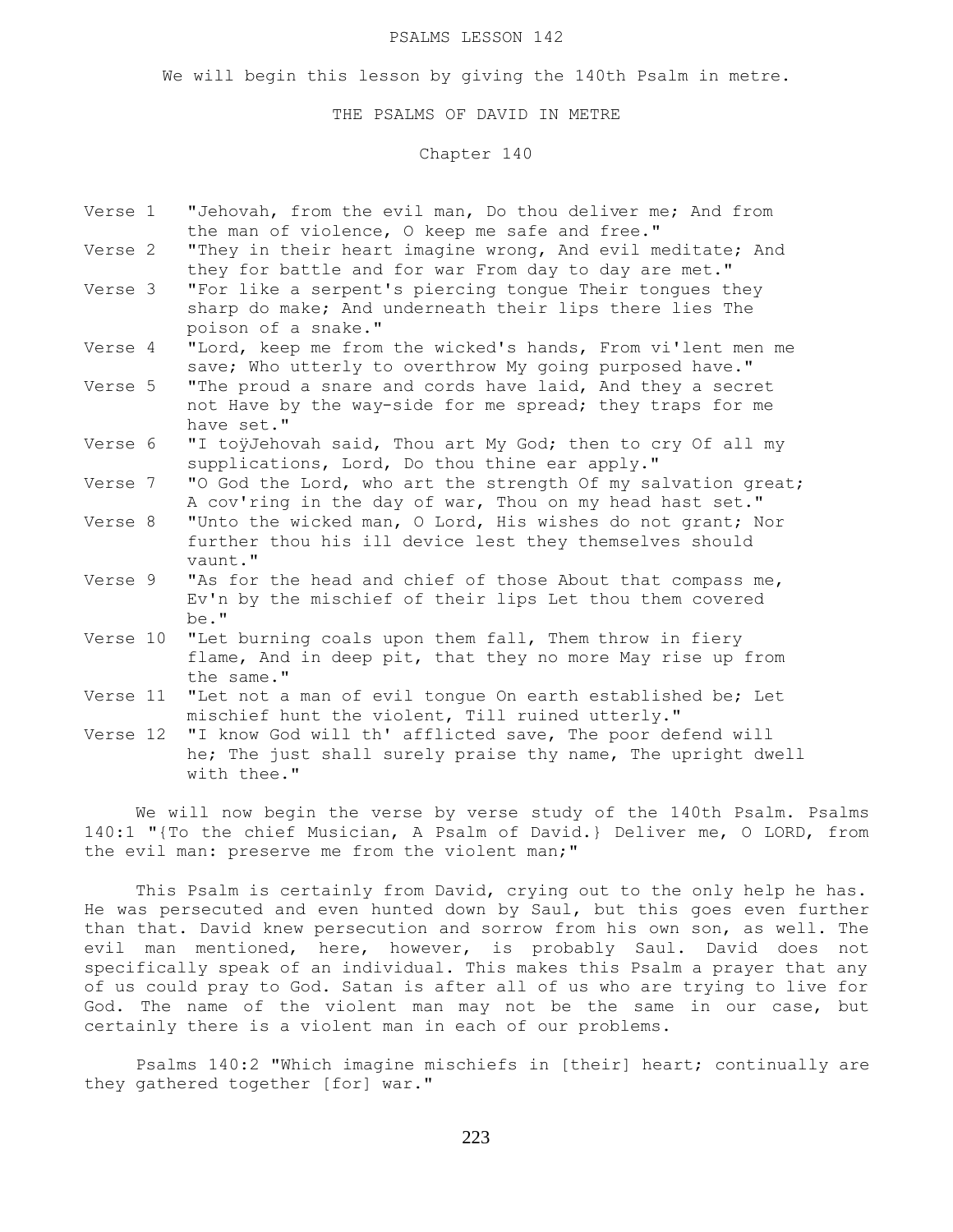Evil men have evil hearts and their imaginations, which come from this evil heart are, also, evil. Evil people have no peace. The only way they think they can satisfy their evil heart, is to bring war to those at peace. They feel, they can make themselves feel better, if they can take something that does not belong to them. These people are not peacemakers, they are warmongers.

 Psalms 140:3 "They have sharpened their tongues like a serpent; adders' poison [is] under their lips. Selah."

 The most cutting weapon a person has is an evil tongue. Just as poison is in the bite of the serpent, there is poison coming from the tongue of this evil person. The tongue is the most evil part of the body. The tongue can not only wound a person's body, but can literally break his heart. This is why it is so important to give your tongue to God. We all need to bridle our tongue.

 Psalms 140:4 "Keep me, O LORD, from the hands of the wicked; preserve me from the violent man; who have purposed to overthrow my goings."

 To be in the hands of the wicked would be a terrible tragedy. The Israelites in Egypt felt the tragedy of just such a thing happening to them. This evil Pharaoh had made them work like animals. The World War 2 men, on the death march, could tell you how bad it is to fall into the hands of the wicked. The wicked have no moral code, so they have no feeling for anyone else. David was praying, whatever happened, God please do not let him fall into wicked hands. These wicked men thought of nothing night and day, but to overthrow David and take over themselves.

 Psalms 140:5 "The proud have hid a snare for me, and cords; they have spread a net by the wayside; they have set gins for me. Selah."

They may act proud, but this is a sneaky way to fight. They set traps for him, instead of coming face to face with him. Gins, in the verse above, means noose like they catch animals with. Selah is a time to pause and think on these things.

 Psalms 140:6 "I said unto the LORD, Thou [art] my God: hear the voice of my supplications, O LORD."

 There was never a question in David's mind that he belonged to God. We must learn from David about this, also. Even though our enemies seem to be surrounding us, we must never forget that the Lord is our God. This is almost a desperate cry from David saying, You are my only help, don't let me down.

 Psalms 140:7 "O GOD the Lord, the strength of my salvation, thou hast covered my head in the day of battle."

 David, in looking back, knows that God had protected him from harm so many times before. In all of David's battles, God had covered his head from harm. The covering that David had been blessed with was the presence of the Lord. When David fought, he fought in the name of the most high God. We can learn a lesson from this, too. When we fight the battles in our life, do not try to fight them on your own. Fight the in the name of Jesus. Stand against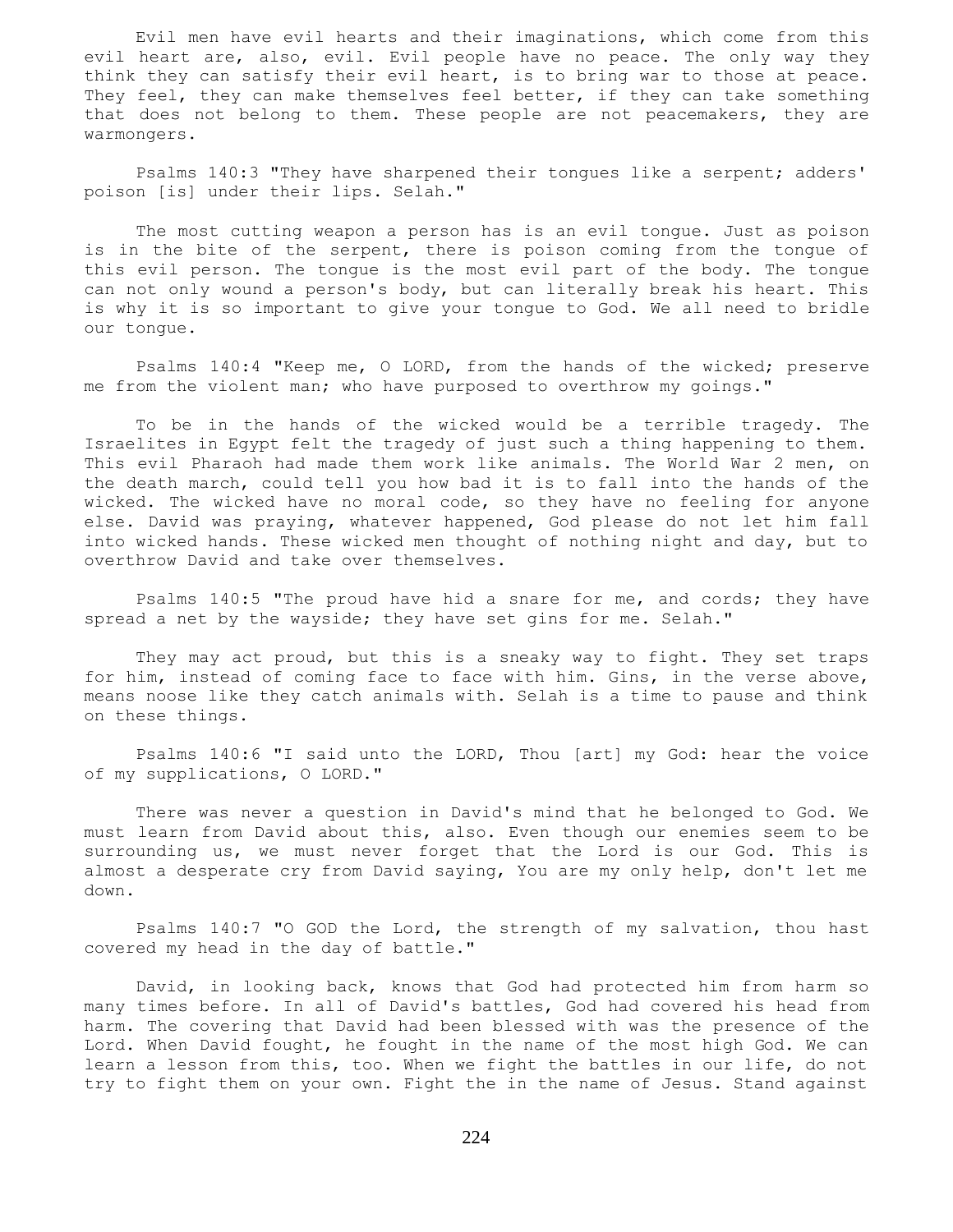the devil in the name of the Lord and he will flee from you. Our salvation is in our belief in the name of Jesus.

 Psalms 140:8 "Grant not, O LORD, the desires of the wicked: further not his wicked device; [lest] they exalt themselves. Selah."

 David should be saying here, I know that you will not grant their wicked desires. David knows, and we should know, that the wicked do not even believe in God, so why would they pray to Him? We know that all of humanity, good or bad, is dependent upon the workings of God, whether they are aware of it, or not. God will not help further the wicked against His own people. They would have to exalt themselves, because God would not exalt them. We must pause a moment and think on these things.

 Psalms 140:9 "[As for] the head of those that compass me about, let the mischief of their own lips cover them."

 This is saying, let their own sin fall upon their head. They may surround me with wickedness, but no harm will come unto me. This is usually the very thing that does happen to those who say evil things about others, these very evil things come home to rest upon their own head.

 Psalms 140:10 "Let burning coals fall upon them: let them be cast into the fire; into deep pits, that they rise not up again."

 In the 25th chapter of Proverbs, we read about the enemies of those who are living for God. It says that God will heap coals of fire upon their head. David is saying, if these coals come from above, it will leave no doubt that God is the one punishing them. We do know that if they do not repent of their evil ways, there is a lake of fire awaiting them.

 Psalms 140:11 "Let not an evil speaker be established in the earth: evil shall hunt the violent man to overthrow [him]."

 An evil speaker would be full of lies. For an evil one to be established in the land would do the same thing as one rotten apple in a barrel. Pretty soon the whole land would be bad. The violent man has sown the wrong kind of seed. The seed that he planted was violence. The crop that he receives from his planting, will be violence, as well. If you live by violence, you shall die by violence.

 Psalms 140:12 "I know that the LORD will maintain the cause of the afflicted, [and] the right of the poor."

 All through the Bible, God has been on the side of the oppressed and the poor. The wealthy prominent person can take care of his own. God helps those who actually need His help. Notice, the emphatic statement of David here, I know. We can all take heart of the fact, that the Lord cares for His own.

 Psalms 140:13 Surely the righteous shall give thanks unto thy name: the upright shall dwell in thy presence.

 In the last verse, we saw an assurance of all the wonderful care and protection God shows. Now in this verse we see the statement that surely we would praise Him for it. Those who have been put in right standing with God,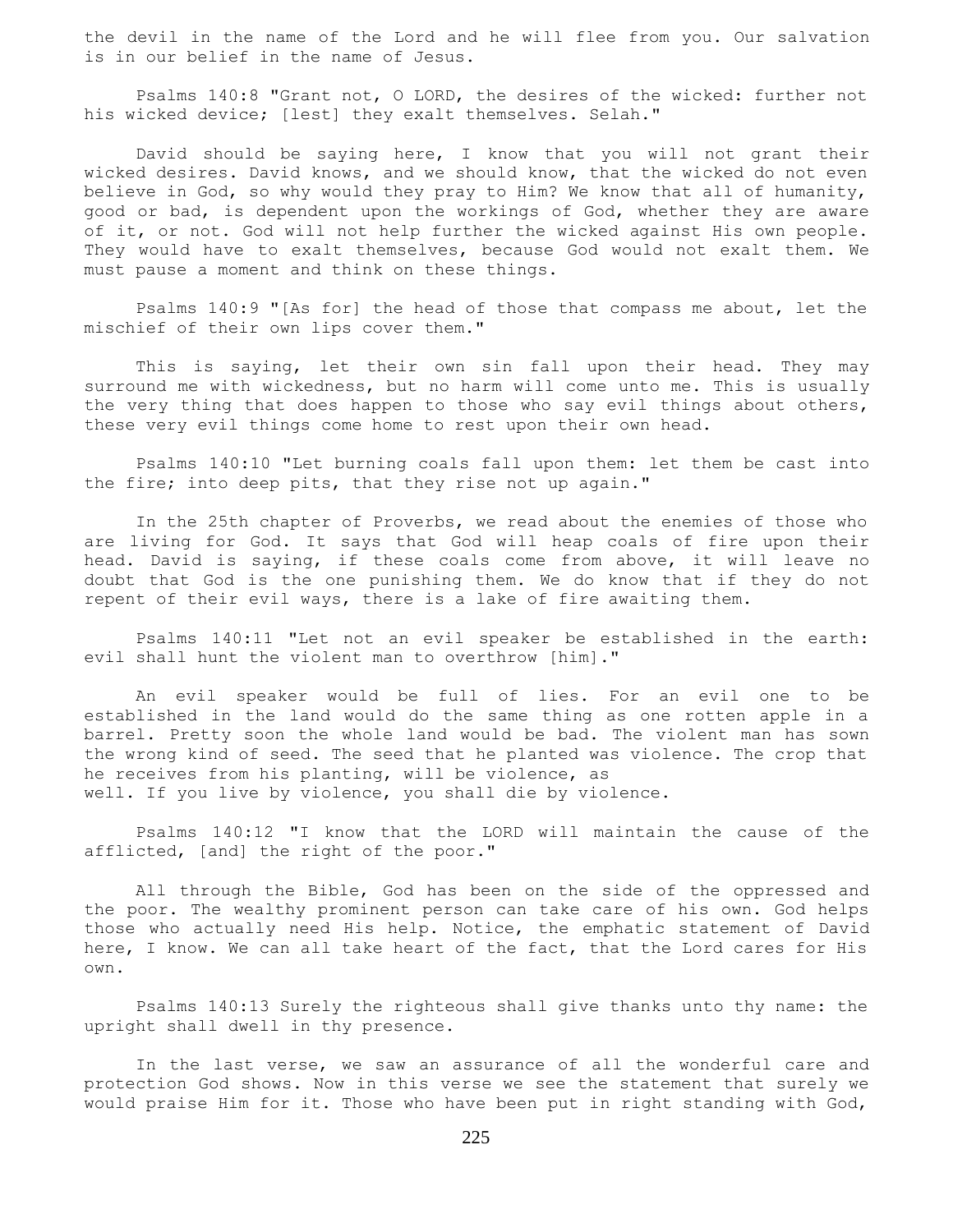{the righteous} should praise the Lord for the free gift of salvation. We know that there will come a time when the upright shall dwell in heaven near the throne of God with Jesus. This is saying, that even now, we can be in the presence of God. We read in these lessons that He is omnipresent. Even though He is heaven on the throne, He is right here with us, as well. The upright, not only feel His presence once in a while, but we are surrounded by His presence all the time. His name is above all names. We can do no less than to thank Him with everything within us.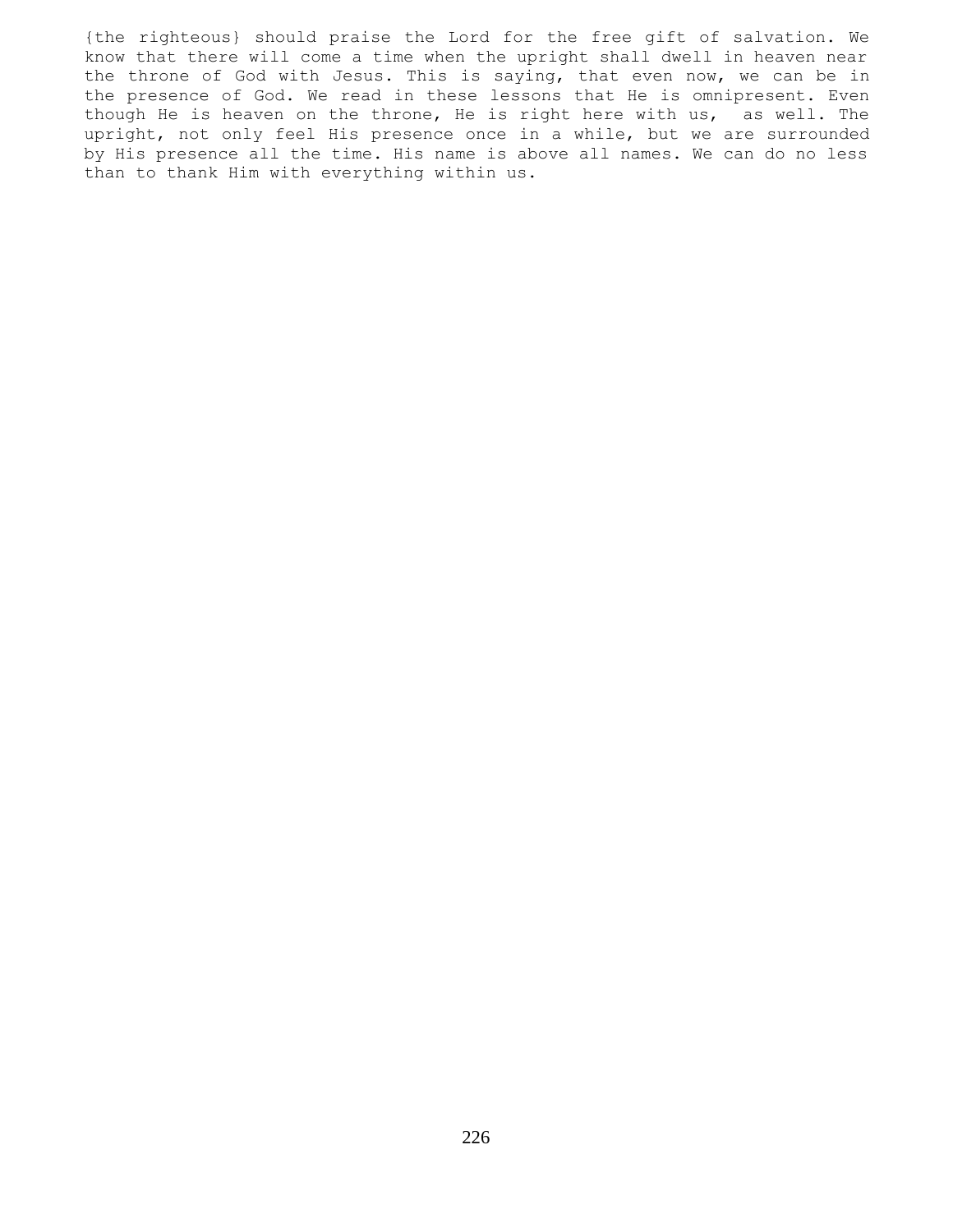1. Deliver me from the 2. Who is the violent man of verse 1, probably? 3. Where do these mischievous imaginings come from? 4. They are continually gathered together for \_\_\_\_. 5. They have sharpened their tongue like a \_\_\_\_\_\_\_. 6. What is under their tongue? 7. An evil tongue breaks not only bones, but can break your \_\_\_\_\_\_. 8. We all need to our tongue. 9. Keep me, O Lord, from the \_\_\_\_\_\_\_\_ of the wicked. 10. Who could better tell us of how bad it is to be in the hands of the wicked? 11. What did these wicked men have on their mind night and day? 12. What is gins, in verse 5? 13. There was never a question in David's mind about what? 14. Who is the strength of His salvation? 15. What had God done for David in battle? 16. What lesson can we learn from David fighting in the name of the most high God? 17. Grant not the desires of the 18. Why would the wicked have to exalt themselves? 19. In verse 9, David says to let what cover them? 20. In what chapter of Proverbs do we read about the coals of fire on the head of the wicked? 21. Let not an \_\_\_\_\_ \_\_\_\_\_\_\_\_\_ be established in the earth. 22. The violent planted what kind of seed? 23. What will they produce? 24. Who will maintain the cause of the afflicted?

25. Surely the righteous shall give \_\_\_\_\_\_ unto thy name.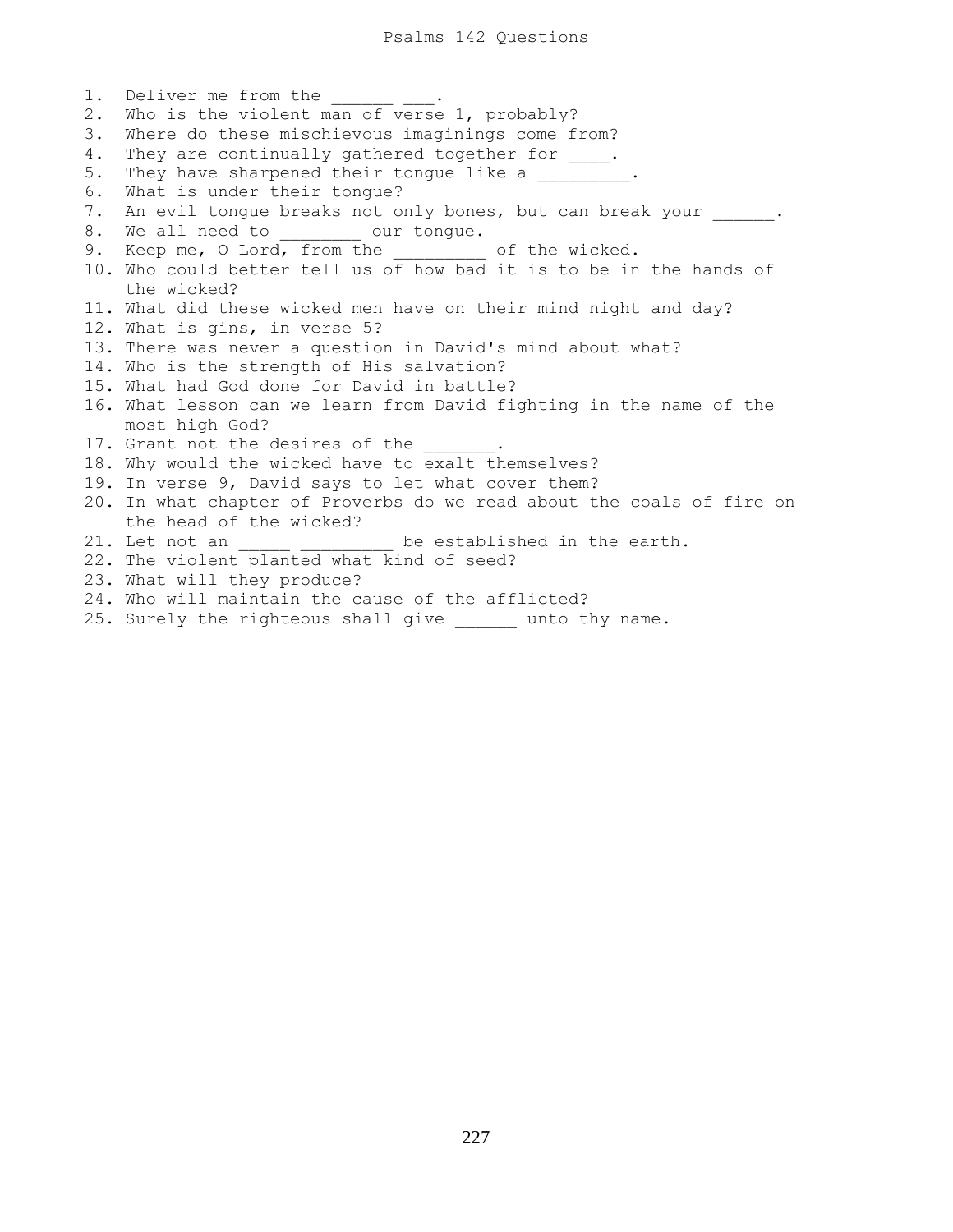#### PSALMS LESSON 143

We will begin this lesson by giving the 141st Psalm in metre.

## THE PSALMS OF DAVID IN METRE

# Chapter 141

- Verse 1 "O Lord, my God, to thee I cry; Swift to my aid in mercy fly; And when to thee my cries ascend, In pity to my voice attend."
- Verse 2 "As fragrant incense on the air, So mount to heaven my early prayer; And let my hands uplifted be, As evening sacrifice to thee."
- Verse 3 "Set, Lord, a watch my mouth before, And of my lips keep thou the door; Nor leave my sinful heart to stray Where evil footsteps lead the way."
- Verse 4 "Let me not of the feast partake Which wicked men delight to make; Let righteous men in mercy smite, In their reproofs I'll take delight."
- Verse 5 "Let righteous lips my errors chide, Like healing oil the accents glide: If voice of faithful friend reprove, Such smiting comes to me in love."
- Verse 6 "For them, when they are in distress, To God I will my prayer address; Their judges cast on rocky ground, Then sweet to them my words shall sound."
- Verse 7 "Around the graves our bones are left, As branches by the woodman cleft: To thee, Lord God, I lift my eyes; On thee my helpless soul relies."
- Verse 8 "Preserve me from the secret net, The toils which impious hands have set; In their own snares let sinners fall, While I by grace escape them all."

 We will now begin the verse by verse study of the 141st Psalm. Psalms 141:1 {A Psalm of David.} LORD, I cry unto thee: make haste unto me; give ear unto my voice, when I cry unto thee.

We see an urgency in this prayer of David. I love the fact that even though things were bad with David, he never stopped praying. He knew where his help would come from, when it came. He just wanted God to hear and answer this prayer now. God loves this type prayer, because He realizes David's sincerity in his belief that God will help him. When we pray, we must know in our heart that the only true help for us is in God.

 Psalms 141:2 "Let my prayer be set forth before thee [as] incense; [and] the lifting up of my hands [as] the evening sacrifice."

 The smoke that rose to heaven from the burning incense in the temple was symbolic of the prayers of the saints. This is something that David would know, and that is what he is saying here. Praise is the sacrifice that God really wants from us. Hebrews 13:15 "By him therefore let us offer the sacrifice of praise to God continually, that is, the fruit of [our] lips giving thanks to his name." As we said, in a previous lesson, the praise that is accompanied by the uplifting of the hands to the Lord, just emphasizes who we are praising and how sincere the praise is. When you lift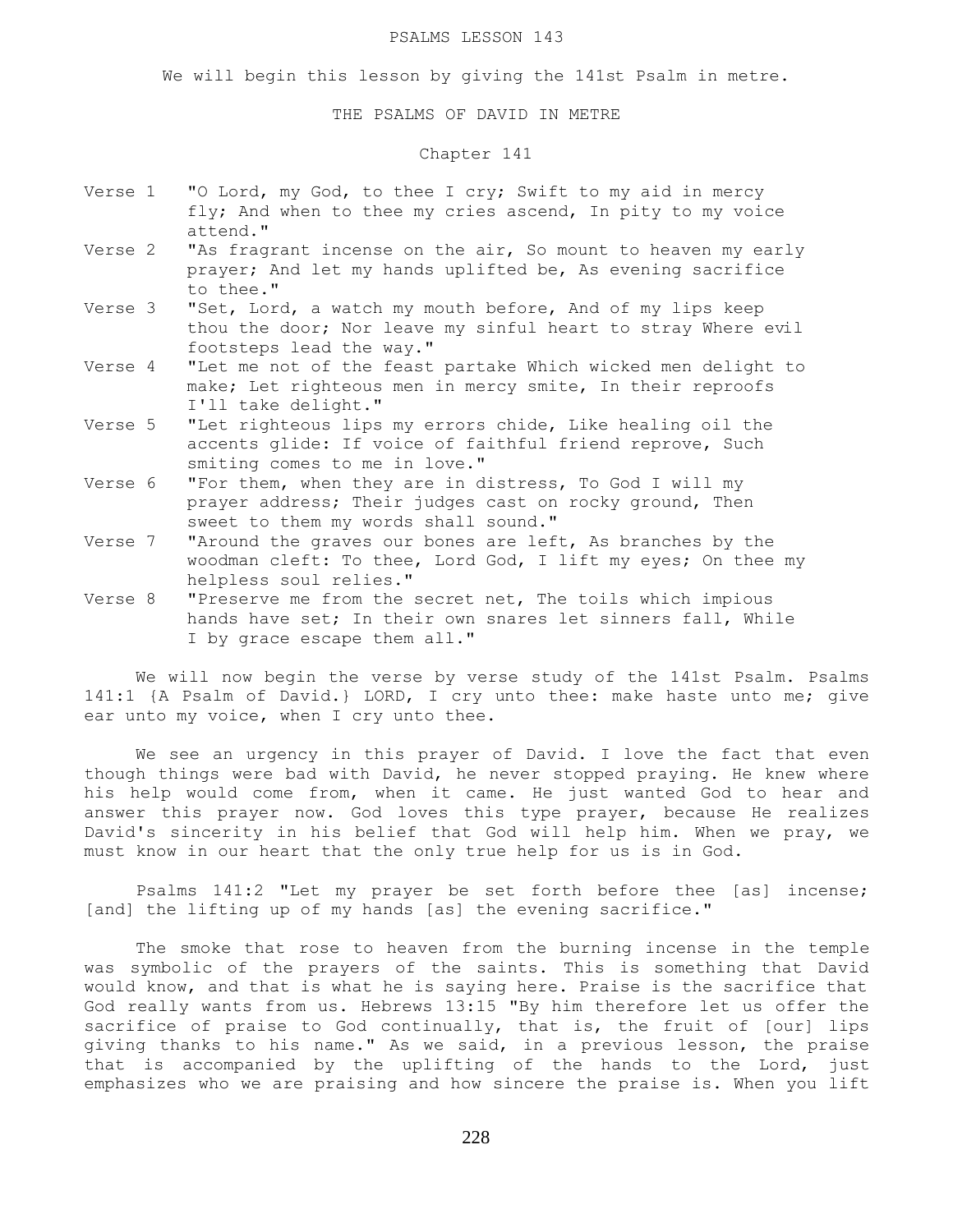your hands to God, you are humbling yourself before Him. You are saying, You are higher than I am.

 Psalms 141:3 "Set a watch, O LORD, before my mouth; keep the door of my lips."

 The same mouth is capable of doing evil or good, as we read in the next Scripture. James 3:10 "Out of the same mouth proceedeth blessing and cursing. My brethren, these things ought not so to be." David is saying, in the verse above, I do not want this mouth that praises you to say evil things. Lord, you guard what I say. Put a bridle on my speech, Lord. Let only the things which will be pleasing unto your ears come from this mouth.

 Psalms 141:4 "Incline not my heart to [any] evil thing, to practise wicked works with men that work iniquity: and let me not eat of their dainties."

 This is just a plea from David for God to remove all temptation from him. Keep me from even associating with these evil people, Lord. This is what I teach about the flesh and the spirit. The flesh is tempted sometimes to work with evil people, if the pay is good. We are, also, tempted to eat delicious things prepared by the evil, as well. The flesh is an enemy of the spirit. That is why it is so important to make the spirit ruler in our life. Let the spirit rule and then you will not be tempted by the flesh. The soul is the will of man. Perhaps, it is sometimes spoken of as our innermost being. Make the spirit the control over your will. The only way that we can do this, is make Jesus Lord of our life. Let Him be in charge of our spirit.

 Psalms 141:5 "Let the righteous smite me; [it shall be] a kindness: and let him reprove me; [it shall be] an excellent oil, [which] shall not break my head: for yet my prayer also [shall be] in their calamities."

When you are in the company of the righteous, they will help you. If you have a weak moment, they will correct you before you sin. The righteous should fellowship with others who are righteous, as well. We help each other stay on the right path. This reproof, spoken of here, could be from the Righteous One. This would be like a chastisement. When He reproves us, it is in love like a father correcting a child. It is not a harm to our head, but is a blessing like the oil of the Holy Spirit which brings peace.

 Psalms 141:6 "When their judges are overthrown in stony places, they shall hear my words; for they are sweet."

 These judges, in stony places, is speaking of the evil one being overthrown, and then David will rise and speak. David's words will be pleasing to the ears of the Lord.

 Psalms 141:7 "Our bones are scattered at the grave's mouth, as when one cutteth and cleaveth [wood] upon the earth."

 This reminds me of the dry bones in Ezekiel. Ezekiel 37:1 "The hand of the LORD was upon me, and carried me out in the spirit of the LORD, and set me down in the midst of the valley which [was] full of bones," Ezekiel 37:2 "And caused me to pass by them round about: and, behold, [there were] very many in the open valley; and, lo, [they were] very dry." Ezekiel 37:3 "And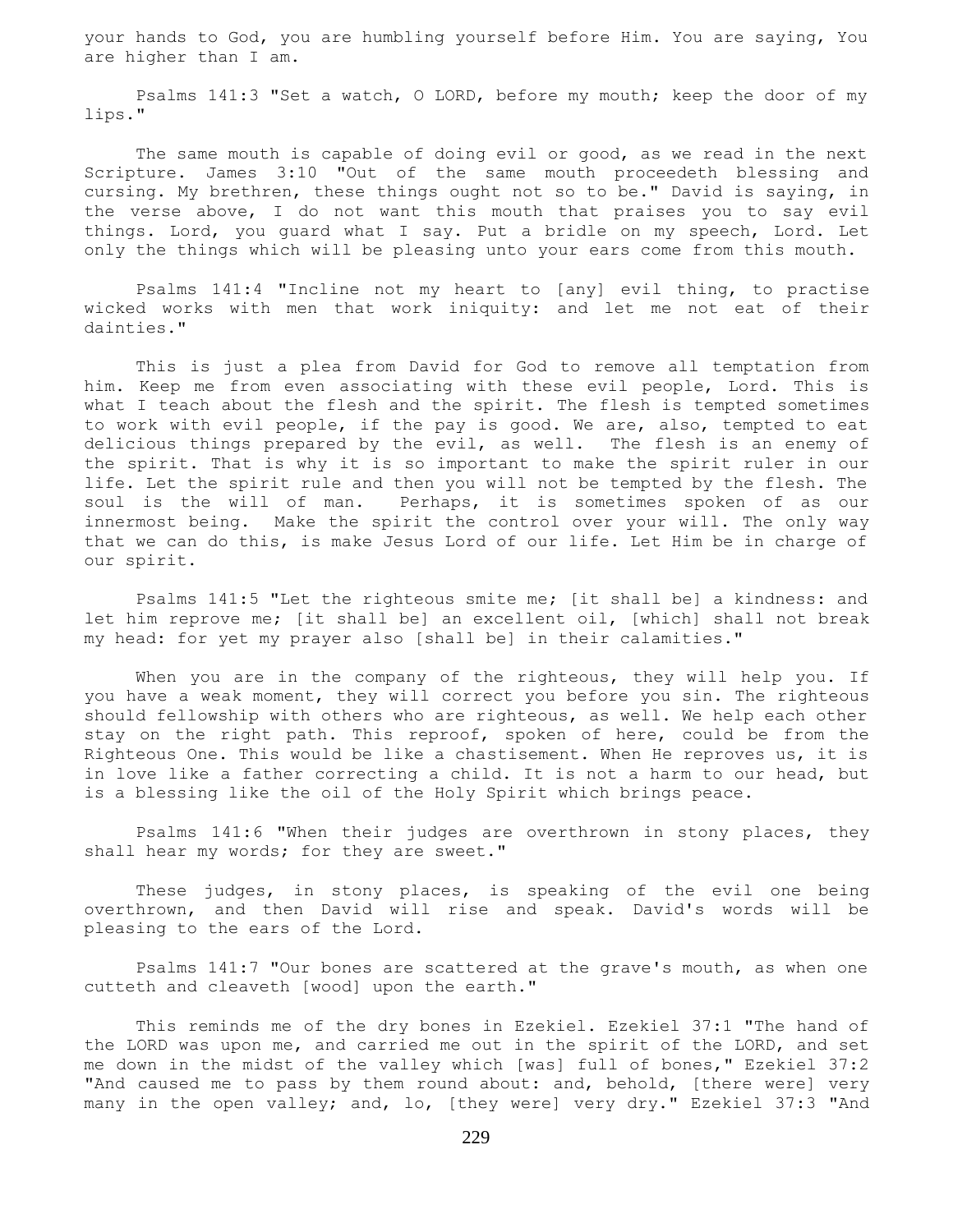he said unto me, Son of man, can these bones live? And I answered, O Lord GOD, thou knowest." Ezekiel 37:4 "Again he said unto me, Prophesy upon these bones, and say unto them, O ye dry bones, hear the word of the LORD." Ezekiel 37:5 "Thus saith the Lord GOD unto these bones; Behold, I will cause breath to enter into you, and ye shall live:" The only way that the bones in Ezekiel or the bones mentioned above here, can live is for God to put back the life into them. Notice, in Ezekiel chapter 37 verse 4 above, what is said to these dead bones: Hear the Word of the LORD. The life in all of our bodies is the Spirit of God. It is His breath {Spirit}. By the foolishness of preaching, those that believe are saved.

 Psalms 141:8 "But mine eyes [are] unto thee, O GOD the Lord: in thee is my trust; leave not my soul destitute."

 The psalmist, here, is saying, I believe in God the LORD. God will give him new life, because he believes.

 Psalms 141:9 "Keep me from the snares [which] they have laid for me, and the gins of the workers of iniquity."

 David is fully aware of what temptation can do. He is asking the Lord, here, to keep him from all temptation. Satan knows our weaknesses, and he sets traps along the way that we might be caught in our own temptation. David is saying to the Lord, you know I am weak. You keep me from temptation.

 Psalms 141:10 "Let the wicked fall into their own nets, whilst that I withal escape."

 The trap that the evil one has set for us would be a good trap for him to fall into. If they live by the sword, let them die by the sword is what David is saying.

We will continue this lesson by giving the 142nd Psalm in metre.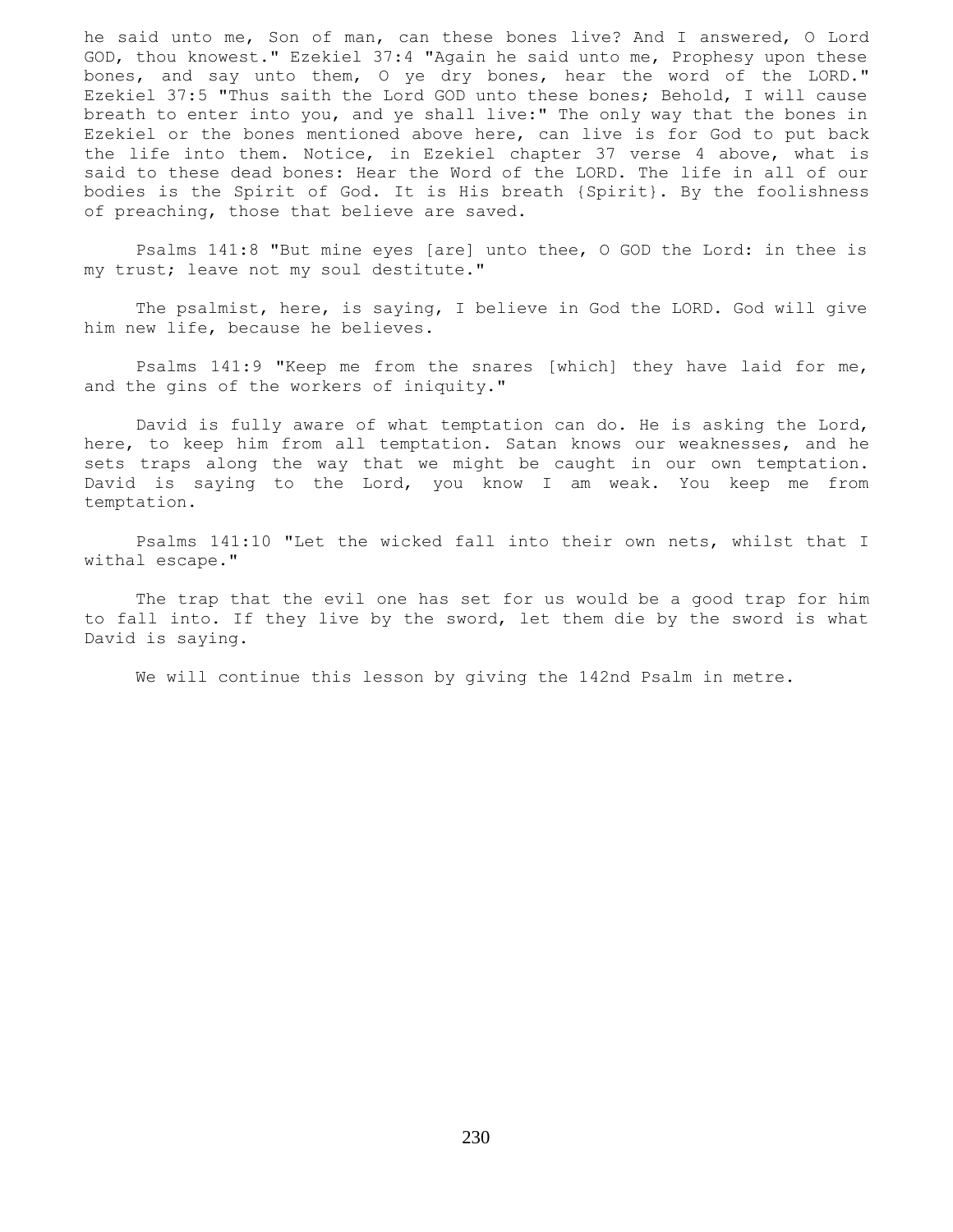| Verse 1 | "To God my earnest voice I raise: To God my voice imploring<br>prays: Before his face I pour my tears, And tell my sorrow<br>in his ears."                  |
|---------|-------------------------------------------------------------------------------------------------------------------------------------------------------------|
| Verse 2 | "When griefs my fainting soul o'erflow, thou knowest, Lord,<br>the way I go; And all the toils that foes do lay To snare<br>thy servant in his way."        |
| Verse 3 | "All unprotected, Lo, I stand; No friendly guardian at my<br>hand; No place of fight or refuge near, And none to whom my<br>soul is dear."                  |
| Verse 4 | "O Lord, my Saviour, now to thee, Without a hope besides, I<br>flee; To thee, my shelter from the strife, My portion in the<br>land of life."               |
| Verse 5 | "Then hear and heed my fervent cry, For low with burning<br>griefs I lie; Against my foes thy arm display, For I am<br>weak, but strong are they."          |
| Verse 6 | "Redeem me from the captive chains, That I may sing in<br>grateful strains: Then shall the righteous round me press,<br>For God shall me with favor bless." |

 We will now begin the verse by verse study of the 142nd Psalm. Psalms 142:1 "Maschil of David; A Prayer when he was in the cave.} I cried unto the LORD with my voice; with my voice unto the LORD did I make my supplication."

 It seems that this was a time in David's life, when the only help he could depend on was the Lord. Notice, the word "voice" is spoken twice. This prayer was not a whisper, nor even a silent prayer. This was a loud cry to the Lord.

 Psalms 142:2 "I poured out my complaint before him; I shewed before him my trouble."

 David is not speaking this complaint against God, but against the condition of his circumstances. Look, with me, at a Scripture where Jesus was telling the disciples that God already knew what their needs were, even before they asked. Matthew 6:8 "Be not ye therefore like unto them: for your Father knoweth what things ye have need of, before ye ask him." The Lord was already aware of the problem, before David spoke, but sometimes it is good to pray and relate the problem to Him, so that we can know for sure He is aware.

 Psalms 142:3 "When my spirit was overwhelmed within me, then thou knewest my path. In the way wherein I walked have they privily laid a snare for me."

 Sometimes the problems overwhelm us, and we get down in our spirit. The Lord knew just exactly where he was. Even though the enemy had set a trap, the Lord would keep him from being caught in that trap.

 Psalms 142:4 "I looked on [my] right hand, and beheld, but [there was] no man that would know me: refuge failed me; no man cared for my soul."

This is true. When you are down and about out, no man does care for your soul. God is the only one who cares many times, when things are so bad. Even those we call our friends, are sometimes fair-weather friends. In time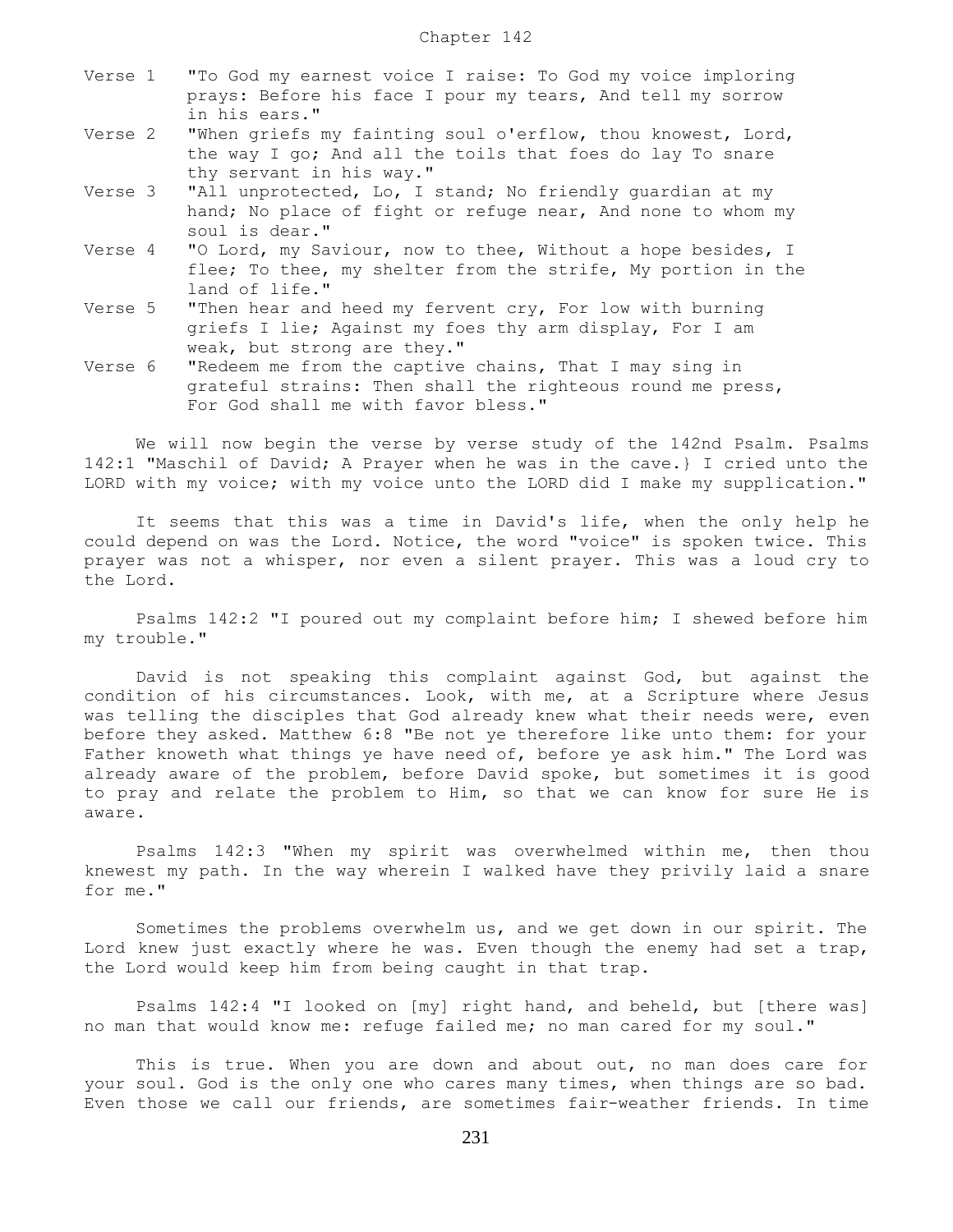of trouble, they are nowhere to be found. The right hand, here, being the favored side, would be speaking of a friend. No one wanted to take the chance of getting in trouble himself by hiding David.

 Psalms 142:5 "I cried unto thee, O LORD: I said, Thou [art] my refuge [and] my portion in the land of the living."

When there is no help around, then it is time to call on God. When David cried out to God, he immediately said, Thou art my refuge. He suddenly realized that God would take care of him, even in this terrible situation. To me, in the last part of the statement above, he is saying, if You want me to live, O God, no one can take my life. My life is in You. If God was his refuge, he did not need others to take his part. He was a majority with God on his side.

 Psalms 142:6 "Attend unto my cry; for I am brought very low: deliver me from my persecutors; for they are stronger than I."

 Send me the Deliverer. We read how God heard the cry of Jacob's children in Egypt, and sent Moses to deliver them. This is the very same type of plea here. He is saying, I am so low, I cannot help myself. I must depend entirely upon You. They were out to kill David. David was aware the only One who could deliver him. was God. When we get to the point that we cannot help ourself, it is time to call upon God. This is when He comes to our rescue.

 Psalms 142:7 "Bring my soul out of prison, that I may praise thy name: the righteous shall compass me about; for thou shalt deal bountifully with me."

 David was in hiding, but it was a prison to him, because he could not openly praise the Lord the way he wanted to. He was down in his soul, because of the circumstances surrounding him. When a person receives deliverance for their soul, they do shout praises to their Deliverer. When someone is delivered from the depths of despair, true believers gather around and rejoice with them. David knows that God had blessed him in the past, and he knows that this will be no different here. The last statement is a vote of confidence in God.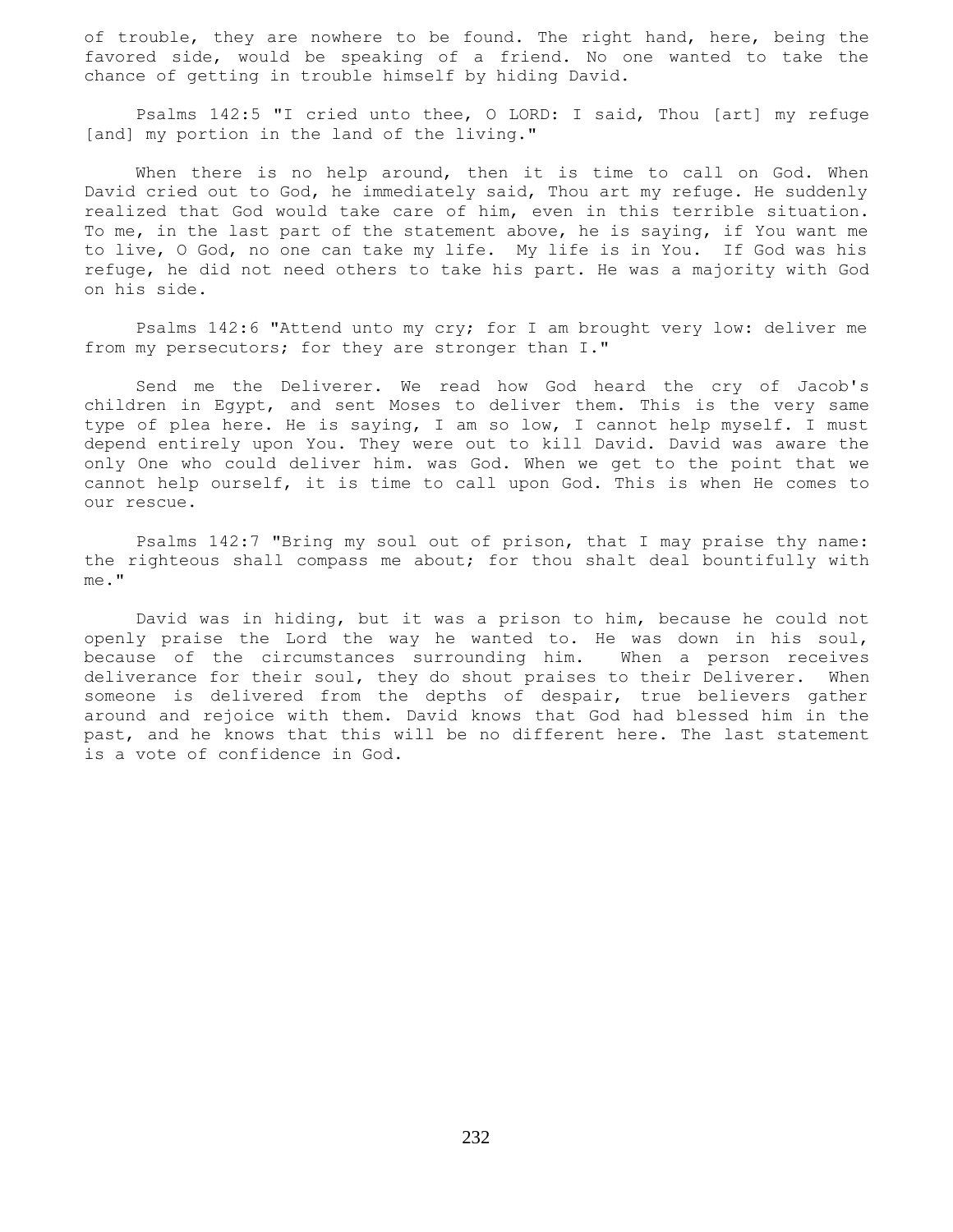1. Quote chapter 141 verse 1 of Psalms. 2. Even though things were bad for David, he never stopped . 3. Why does God love this type of prayer? 4. Let my prayer be set before thee as 5. What in the temple services symbolized the prayers of saints? 6. Quote Hebrews chapter 13 verse 15. 7. What does praise with the uplifting of the hands show? 8. What did he ask for God to do to his mouth? 9. Quote James chapter 3 verse 10. 10. What is verse 4 a plea for? 11. Why is it so important to make the spirit ruler in our life? 12. What is the soul? 13. How is the only way to get the spirit to rule over the flesh? 14. Let the smite me. 15. What is this reproof like? 16. Who are the judges in stony places? 17. Our bones are scattered at the \_\_\_\_\_\_\_\_\_ mouth. 18. Where do we read in Ezekiel about the dry bones? 19. What makes the dry bones live? 20. By what foolishness are people saved? 21. Why will God give him new life? 22. David said, keep me from the \_\_\_\_\_\_\_\_\_. 23. Let the wicked fall into their 24. Chapter 142 verse 1 says, David was where? 25. What did David pour out before the Lord? 26. What had happened to David in verse 3? 27. Who is the one on the right hand in verse 4? 28. What did David call God in verse 5? 29. Who did David say, was stronger than he was? 30. Bring my soul out of .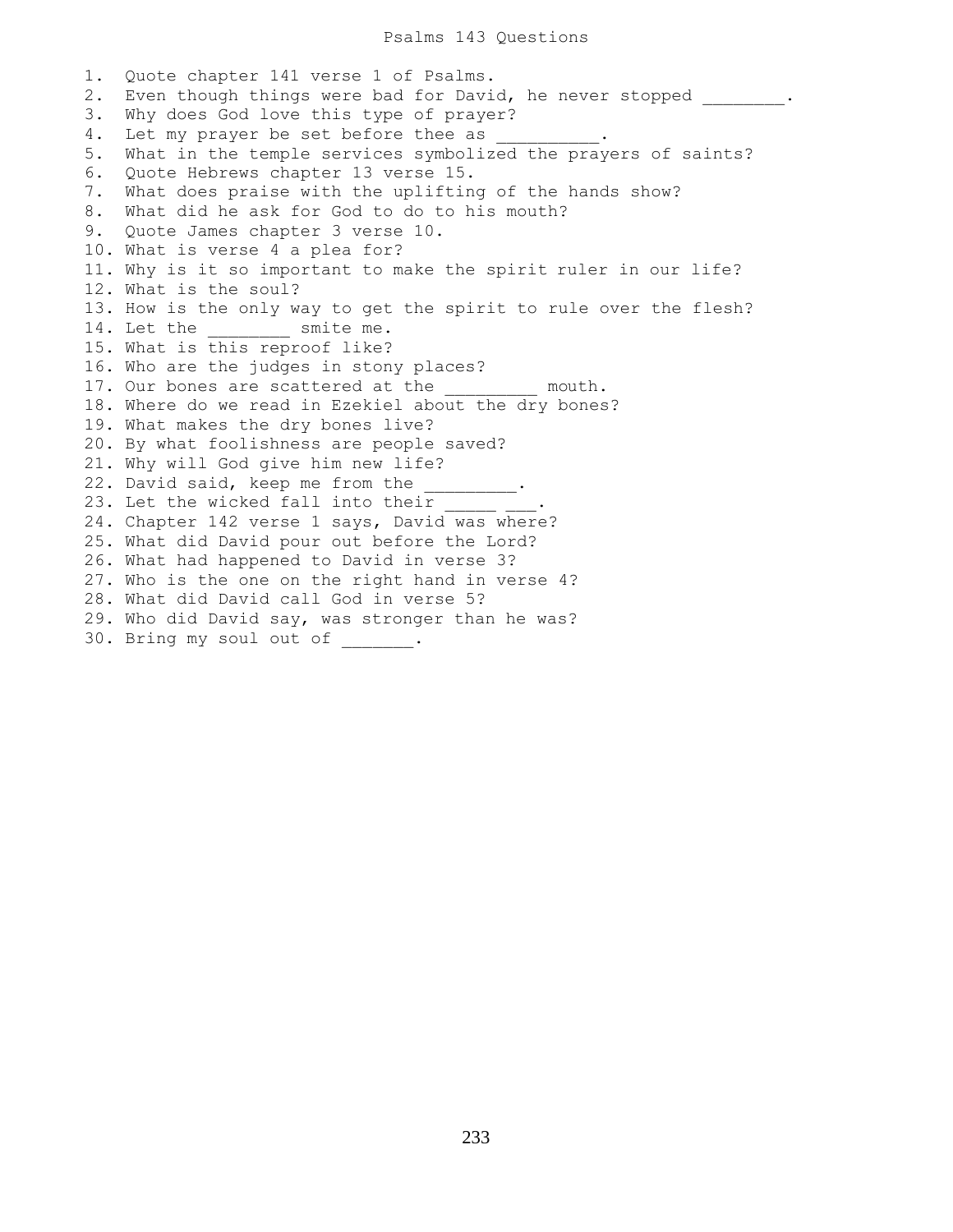#### PSALMS LESSON 144

We will begin this lesson by giving the 143rd Psalm in metre.

## THE PSALMS OF DAVID IN METRE

# Chapter 143

| Verse 1  | "Lord, hear my pray'r, and to my cry In faithfulness attend;<br>To me in righteousness reply, A gracious answer send."                      |
|----------|---------------------------------------------------------------------------------------------------------------------------------------------|
| Verse 2  | "Nor at thy just tribunal call Thy servant to be tried; For<br>in thy sight, of mortals all, Shall none be justified."                      |
| Verse 3  | "For foes against my soul unite; My life to dust they tread;<br>I dwell where darkness veils my sight, And midst those long<br>since dead." |
| Verse 4  | "My spirit, overwhelmed with woes, Within me sighs for rest;<br>And desolate, without repose, My heart is sore oppressed."                  |
| Verse 5  | "Yet I recall the days of old, Thy works of wonder trace;<br>Thy works which ages past unfold; I muse upon thy grace."                      |
| Verse 6  | "And now, O Lord, my outstretched hands I lift to thee<br>again; For thee I long, as thirsty lands For genial showers<br>of rain."          |
| Verse 7  | "O hear me, Lord, nor more delay, For griefs my life<br>consume; Nor hide thy face lest I decay, Like those within<br>the tomb."            |
| Verse 8  | "When morning lights the eastern skies, Thy mercy, Lord,<br>disclose; And let thy loving-kindness rise: On thee my hopes<br>repose."        |
| Verse 9  | "Teach me the way where I should go; I lift my soul to thee;<br>Redeem me from the raging foe; To thee, O Lord, I flee."                    |
| Verse 10 | "Because thou art my God, I pray, Teach me to do thy will; O<br>lead me in the perfect way By thy good Spirit still."                       |
| Verse 11 | "Revive me, Lord, for thy great name, And for thy judgment's<br>sake; From all my woes, O Lord, reclaim, My soul from<br>trouble take."     |
| Verse 12 | "In mercy bare thy mighty arm, To crush my foes in shame;<br>Cut off, who work thy servant harm, Devoted to thy name."                      |
|          | We will now begin the verse by verse study of the 143rd Psalm. Psalms<br>143.1 "IA Bealm of David L Hoar my prover a LOPD give oar to my    |

143:1 "{A Psalm of David.} Hear my prayer, O LORD, give ear to my supplications: in thy faithfulness answer me, [and] in thy righteousness."

 I love the fact that David said, in thy faithfulness answer me. He did not say according to my faithfulness. God's faithfulness is perfect. By saying hear and give ear, it shows how earnest he is in wanting God to hear his request. David does not claim any righteousness on his own, he speaks of God's righteousness.

 Psalms 143:2 "And enter not into judgment with thy servant: for in thy sight shall no man living be justified."

 David is just like all of us. He does not want justice from God, he wants mercy. He knows that we all have sinned and come short of the glory of God. Jesus Christ justified each of us with his shed blood for us. Acts 13:39 "And by him all that believe are justified from all things, from which ye could not be justified by the law of Moses." Romans 3:20 "Therefore by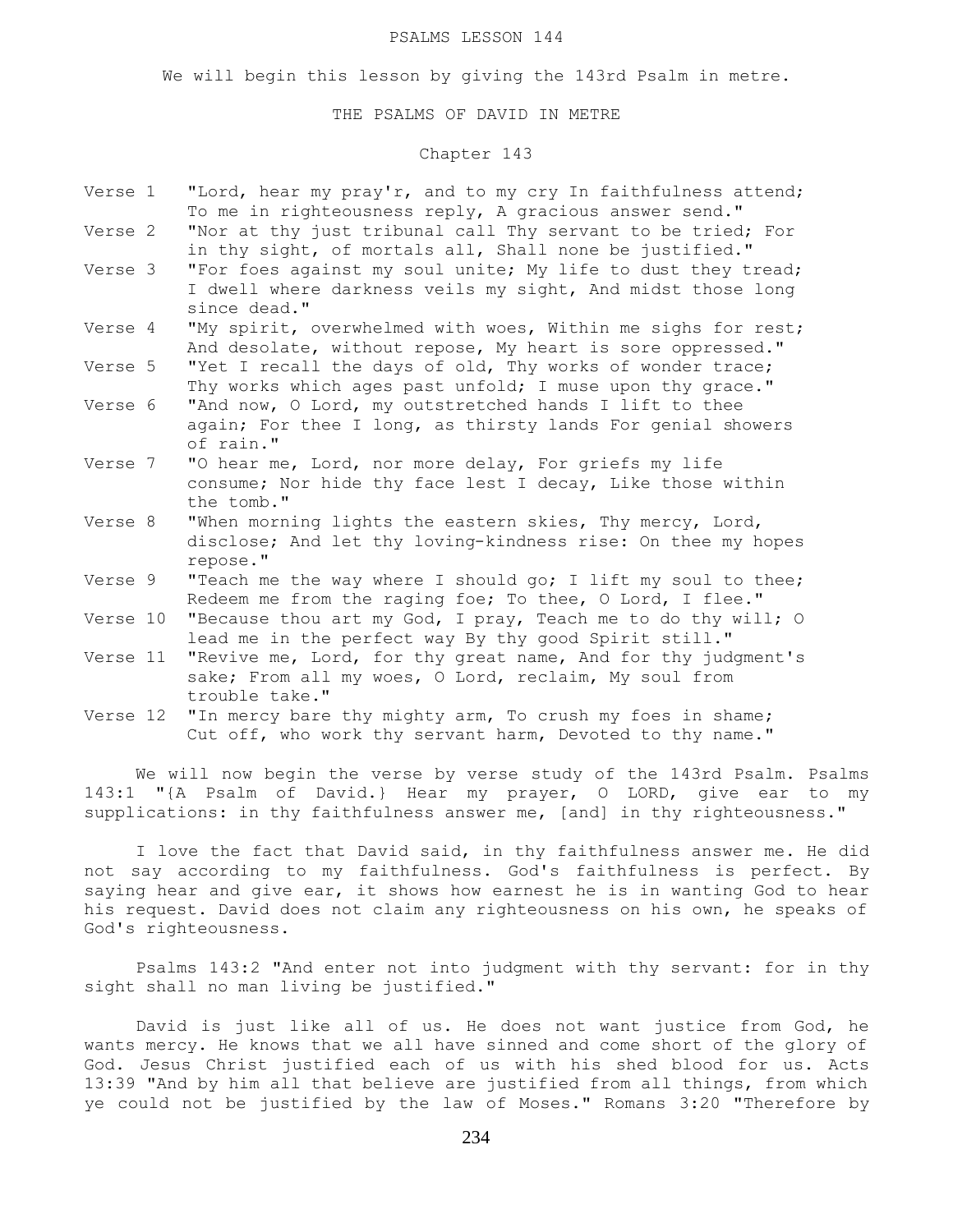the deeds of the law there shall no flesh be justified in his sight: for by the law [is] the knowledge of sin." Our justification {just as if we had never sinned} is in the Lord Jesus. Our only hope is that he justified us Himself.

 Psalms 143:3 "For the enemy hath persecuted my soul; he hath smitten my life down to the ground; he hath made me to dwell in darkness, as those that have been long dead."

 Just like David, our enemies are trying to destroy us any way the can. The greatest adversary that we have is the devil. He does get you down so far that you are in a hole looking up. Satan will keep you down and even dead if he can. The thing that does away with all this darkness and gloom is the Light of Jesus.

 Psalms 143:4 "Therefore is my spirit overwhelmed within me; my heart within me is desolate."

 David is so down because the enemy has overwhelmed his spirit. To be so low and depressed would nearly break your heart.

 Psalms 143:5 "I remember the days of old; I meditate on all thy works; I muse on the work of thy hands."

 The comfort that he has, is in remembering the great things that God has done in the past. There is only one thing that can be good about looking back and that is in a learning process. This is what David is doing here. He is building up his most holy faith by remembering the wonderful things of God in the past.

 Psalms 143:6 "I stretch forth my hands unto thee: my soul [thirsteth] after thee, as a thirsty land. Selah."

 I discussed in a previous lesson how it is very important to have the palms of our hands open when we reach out to God. This is a way of drinking in the things that the Lord has for us. He can not give you anything is your fists are clenched. If you hunger and thirst after righteousness you shall be filled.

 Psalms 143:7 "Hear me speedily, O LORD: my spirit faileth: hide not thy face from me, lest I be like unto them that go down into the pit."

 David thinks here that his life is slipping away. He must have help soon, or he will die before the help comes. Not only is this speaking of physical death, but spiritual despair as well.

 Psalms 143:8 "Cause me to hear thy lovingkindness in the morning; for in thee do I trust: cause me to know the way wherein I should walk; for I lift up my soul unto thee."

 David is asking, here, to know the will of God for his life. The darkest hour is just before the dawn. The lovingkindness of the Lord would cause all this gloom to fade away. David has promised that he will walk in the will of the Lord, if he just knew what the will of the Lord was.

235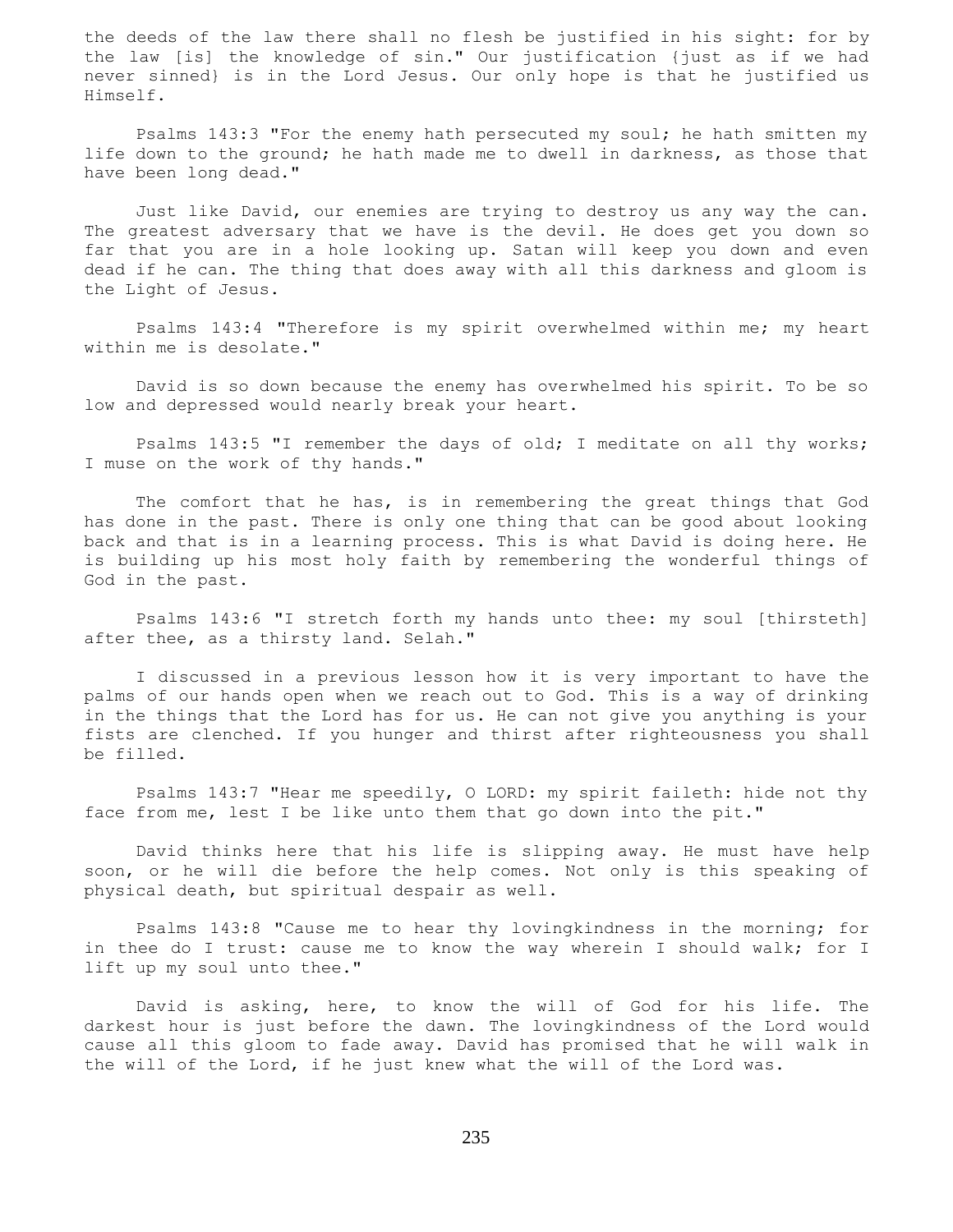Psalms 143:9 "Deliver me, O LORD, from mine enemies: I flee unto thee to hide me."

 The Lord is our hiding place. He is saying, after you have delivered me, keep me hidden in you, so that they will not be able to find me, again.

 Psalms 143:10 "Teach me to do thy will; for thou [art] my God: thy spirit [is] good; lead me into the land of uprightness."

 I have said so often in these lessons, how important it is to do the will of the Lord. We can not do the will of the Lord, unless we know what that will is. David is asking God to teach him how to do God's will. The very best way to learn to do the will of God is to study His Word {Bible}, and pray that the Holy Spirit will teach you more fully what the Scriptures are saying to you. God has a perfect plan for each of our lives. To be truly happy in our life, we must learn what that will is and then fulfill God's will in our lives.

 Psalms 143:11 "Quicken me, O LORD, for thy name's sake: for thy righteousness' sake bring my soul out of trouble."

 Jesus is the Quickening Spirit which brings new life in the spirit. The breath of life is a gift from God. The gift of new life is from the very same place. This is new life that David is asking for. It will not only be good for David to give him new life, but it will show the world the mercy and love that comes through new life in Jesus.

 Psalms 143:12 "And of thy mercy cut off mine enemies, and destroy all them that afflict my soul: for I [am] thy servant."

 David declares his loyalty to the Lord, when he says he is God's servant. He is just asking God to stop his enemies from destroying him.

We will continue this lesson by giving the 144th Psalm in metre.

236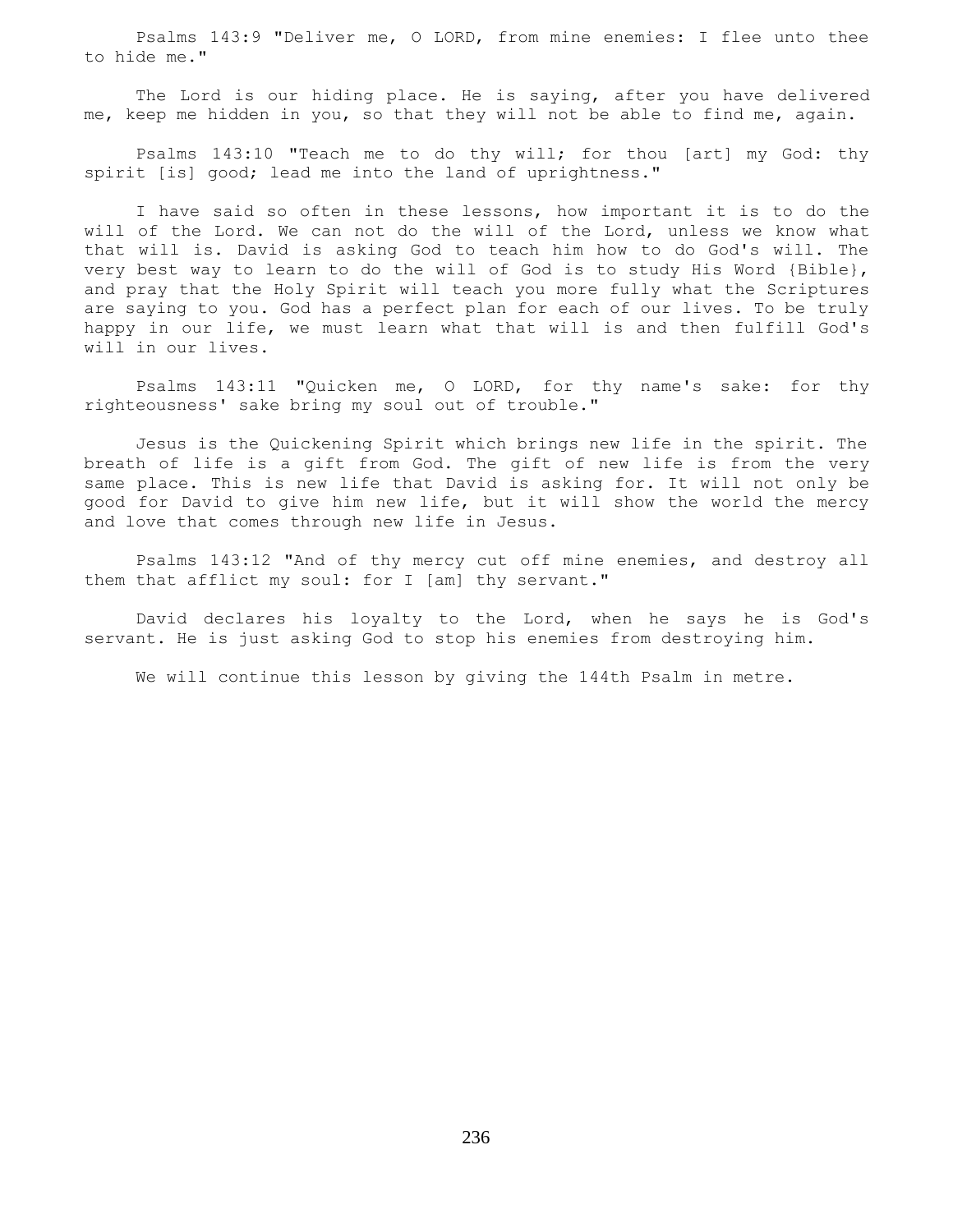| Verse 1  | "O Blessed over be the Lord, Who is my strength, and might,<br>Who doth instruct my hands to war, My fingers teach to<br>fight."                   |
|----------|----------------------------------------------------------------------------------------------------------------------------------------------------|
| Verse 2  | "My goodness, fortress, my high tow'r, Deliverance and<br>shield, In whom I trust; who unto me My people makes to<br>vield."                       |
| Verse 3  | "Lord, what is man, that thou of him Dost so much knowledge<br>take? Or son of man, that thou of him So great account dost<br>$make?$ "            |
| Verse 4  | "Man is like vanity; his days, As shadows, pass away. Lord,<br>bow thy heav'ns, come down, touch thou The hills, and smoke<br>shall they."         |
| Verse 5  | "Cast forth thy lightning, scatter them; Thine arrows shoot,<br>them rout. Thine hand send from above, me save; From great<br>depths draw me out." |
| Verse 6  | "Me free from hands of children strange, Whose mouth speaks<br>vanity; And their right hand a right hand is That works<br>deceitfully."            |
| Verse 7  | "A new song I will sing to thee, O Lord, on psaltery: And on<br>a ten-stringed instrument Will praise sing to thee."                               |
| Verse 8  | "For he it is that unto kings Deliverance doth send; And he<br>his servant David doth From hurtful sword defend."                                  |
| Verse 9  | "Me free from hands of children strange Whose mouth speaks<br>vanity; And their right hand a right hand is That works<br>deceitfully."             |
| Verse 10 | "That, as the plants, our sons may be In youth grown up that<br>are; Our daughters, like to corner-stones, Carved like a<br>palace fair."          |
| Verse 11 | "That to afford all kind of store Our garners may be filled;<br>That our sheep thousands, in our streets Ten thousands they<br>may yield."         |
| Verse 12 | "That strong our oxen be for work, That no in-breaking be,<br>Nor going out; and that our streets May from complaints be<br>free."                 |
| Verse 13 | "O blest the people who are found In such a state as this;<br>Yea, greatly blest those people are, Whose God JEHOVAH is."                          |

 We will now begin the verse by verse study of the 144th Psalm. Psalms 144:1 "{ [A Psalm] of David.} Blessed [be] the LORD my strength, which teacheth my hands to war, [and] my fingers to fight:"

 My strength, my Rock, my salvation; Bless the Lord who brings this to me. David knows where his strength came from to fight the good fight of faith. Hands show ability to work. In this, it appears it is the ability to fight the enemies of David, who are also the enemies of God. The fingers are more detailed than just mentioning the hand, so this would possibly have to do with skill, as well as ability.

 Psalms 144:2 "My goodness, and my fortress; my high tower, and my deliverer; my shield, and [he] in whom I trust; who subdueth my people under me."

 These are showing the character of the Lord. He is goodness to the extreme. Notice, that David uses the word, my, in connection with each of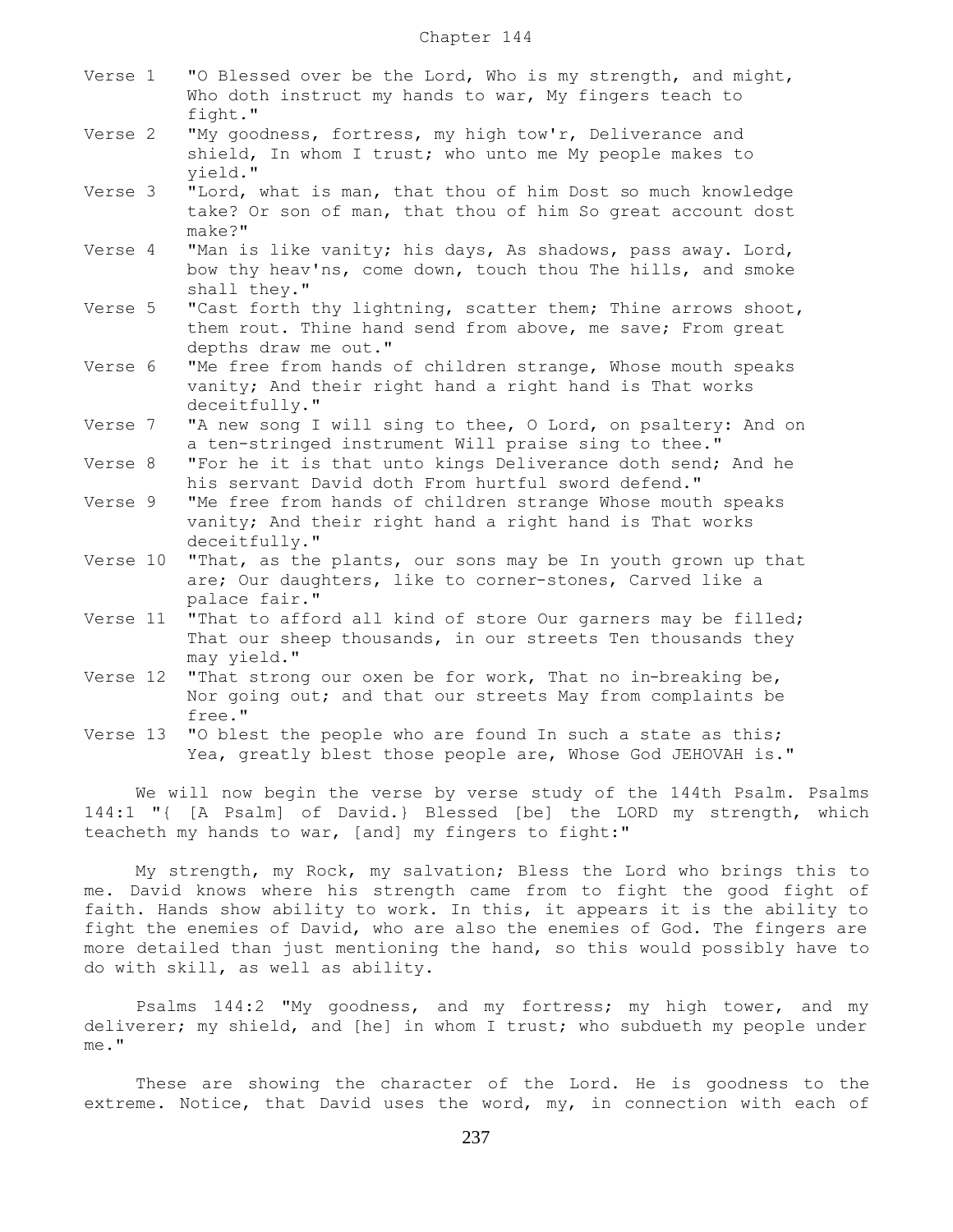these traits. David is fully aware that the victory he has experienced, is through the Lord. He says, I trusted Him and He came through for me. It is the Lord, through David, who subdued the enemy.

 Psalms 144:3 "LORD, what [is] man, that thou takest knowledge of him! [or] the son of man, that thou makest account of him!"

 Now, we see a strong contrast between what David has just said about God and man. There really is no comparison. Man is God's creation. That is why He is mindful of man. God made man in His image. That is another reason He is mindful of man. God wants a family composed of man, that is even another reason God is mindful of man. Man is made a little lower than the angels. He is the end of God's creation. God made the world, and all that is in it, for man. Then to ask me what is man in comparison with God? There is no comparison possible. God is the ultimate in intelligence, in power, in wisdom, in understanding, in goodness, in mercy, in ability. Man is the least in all of these same things. The only greatness that man has is in association with God. We have been made His sons through the shed blood of His only begotten Son.

 Psalms 144:4 "Man is like to vanity: his days [are] as a shadow that passeth away."

 He is but an allusion. Man's life on this earth is but a vapour, and gone.

 Psalms 144:5 "Bow thy heavens, O LORD, and come down: touch the mountains, and they shall smoke."

 At the mere presence of God, even the mountain smokes. The heavens, the earth, the sea, and all of God's creation is at His command. If He says, bow, they must bow.

 Psalms 144:6 "Cast forth lightning, and scatter them: shoot out thine arrows, and destroy them."

 As terrible as the weapons are that our country has accumulated to fight a war, they would be nothing compared to the weapons at God's disposal. Even the lightning moves at His command. The volcano erupts, when He commands. The earth Quakes at His command. It would be of no consequence at all for the Lord to destroy all on the earth. He created them, He could destroy them, by just speaking the Word.

 Psalms 144:7 "Send thine hand from above; rid me, and deliver me out of great waters, from the hand of strange children;"

 God, with all this power, can certainly destroy a few enemies of David. The strange children mean people of other nations. The great waters, symbolize large groups of people.

 Psalms 144:8 "Whose mouth speaketh vanity, and their right hand [is] a right hand of falsehood."

 The right hand has to do with the spiritual blessings and is the hand of preferential treatment. The Hebrews that received the right hand inheritance were granted twice the blessings as ordinary. Those who speak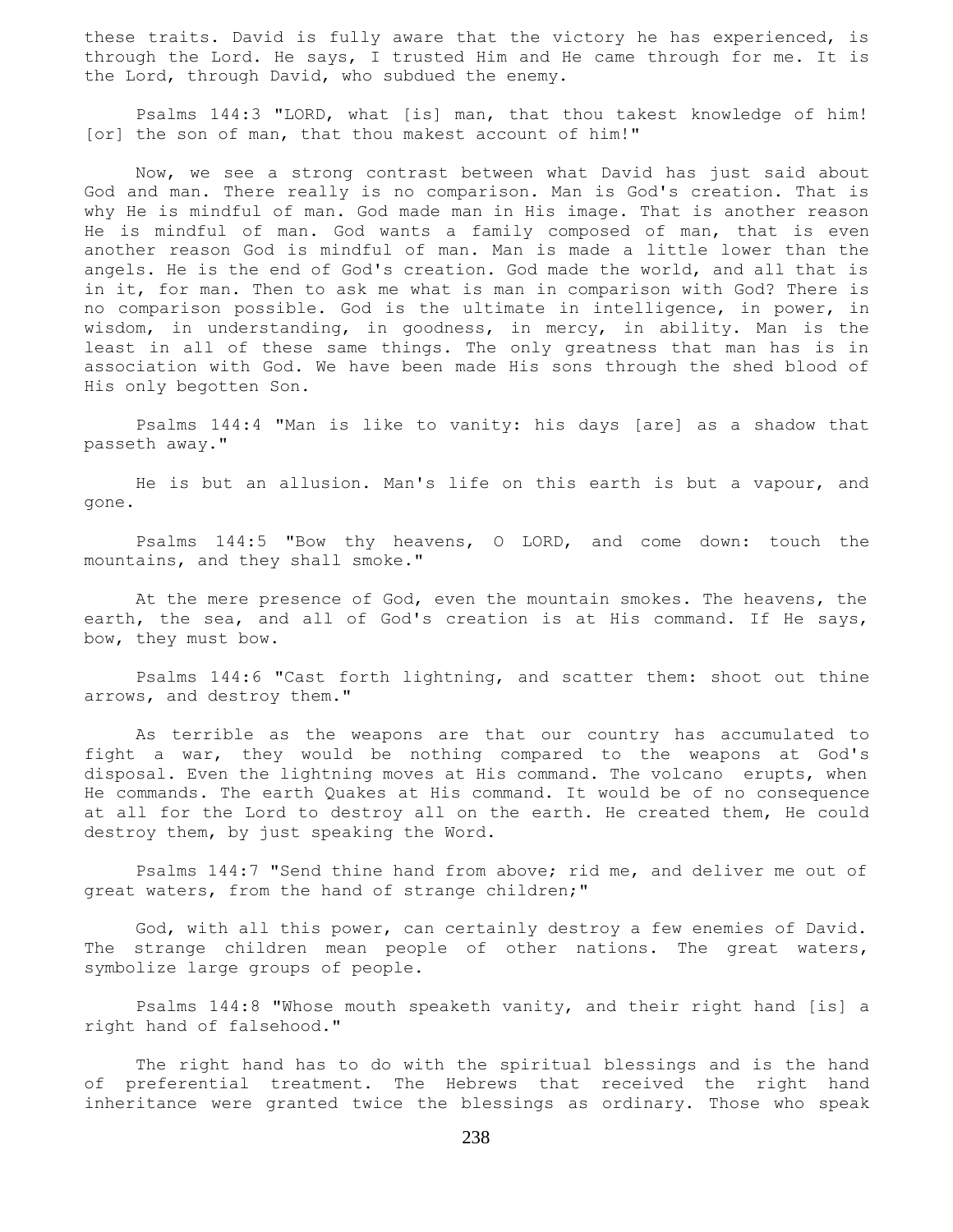vanity, here, are liars. Their hand that should be such a blessing was, instead, a curse.

 Psalms 144:9 "I will sing a new song unto thee, O God: upon a psaltery [and] an instrument of ten strings will I sing praises unto thee."

 He has jumped from these who deal in falsehood to the fact that he stands for truth. These praises that David will sing, will be a happy song of redemption. He is so happy, that he will accompany himself on the 10 stringed instrument. Whatever he is speaking of could be similar to our guitar.

 Psalms 144:10 "[It is he] that giveth salvation unto kings: who delivereth David his servant from the hurtful sword."

 Salvation for everyone is received in the very same way, whether you are a king, or a peasant. It is a free gift from God by believing in the Lord Jesus Christ. This same Saviour of the king is the very same One who delivered David.

 Psalms 144:11 "Rid me, and deliver me from the hand of strange children, whose mouth speaketh vanity, and their right hand [is] a right hand of falsehood:"

 The deliverer, will be the One to do this for David, as well. These foreigners who are liars, and who bring curses, instead of blessings are the ones David wants to be rid of.

 Psalms 144:12 "That our sons [may be] as plants grown up in their youth; [that] our daughters [may be] as corner stones, polished [after] the similitude of a palace:"

This, to me, is speaking of the training and upbringing of the boys as a tree planted. It must grow straight and strong in its youth, if it is to be the upright strong-rooted plant, or tree that it should be. Jesus is the chief Corner-Stone. This mention of the girls as corner-stones means that they are to secure the walls together. They help to hold the framework of the palace together. The fact that they are polished would mean that they are pretty to look upon, while being useful to holding the home, or palace, together.

 Psalms 144:13 "[That] our garners [may be] full, affording all manner of store: [that] our sheep may bring forth thousands and ten thousands in our streets:"

 Psalms 144:14 "[That] our oxen [may be] strong to labour; [that there be] no breaking in, nor going out; that [there be] no complaining in our streets."

 This is speaking of abundant blessings that come from God alone. This is speaking of families who operate by God's plan and have plenty from the labor of their hands. Even their oxen cooperate with the plan and work, not destroy.

 Psalms 144:15 "Happy [is that] people, that is in such a case: [yea], happy [is that] people, whose God [is] the LORD."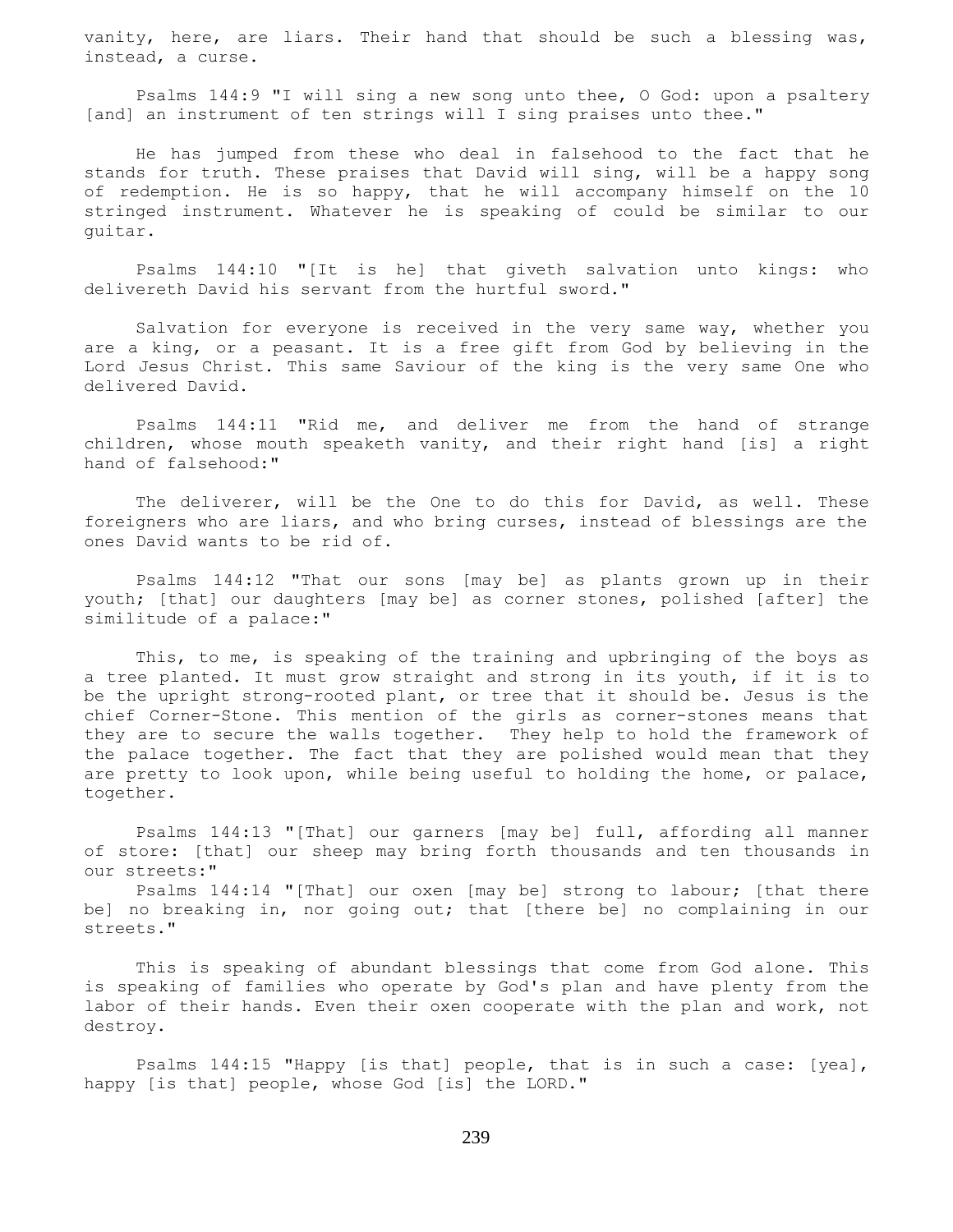This just shows the happiness, peace, and joy that comes from following closely with the LORD.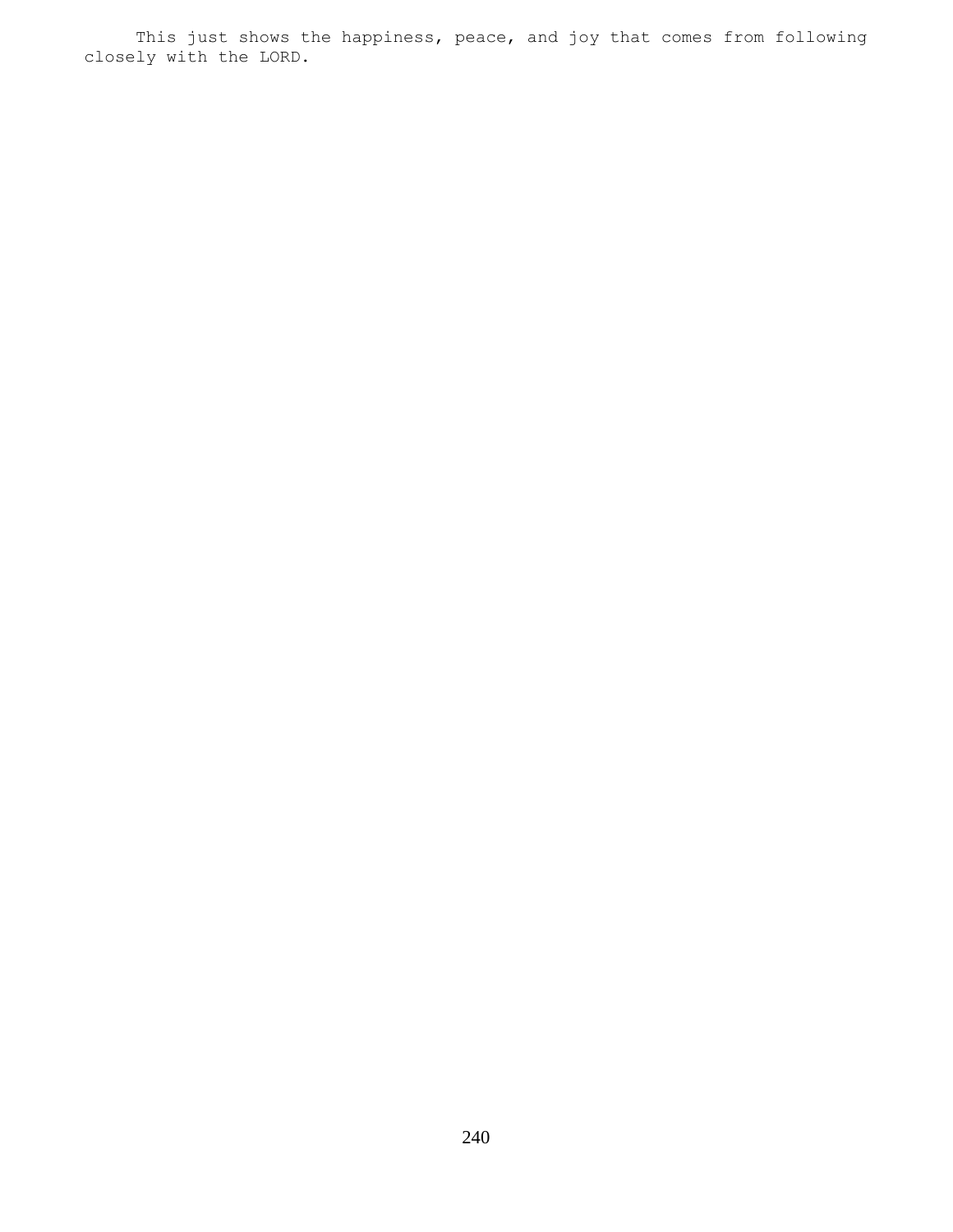#### Psalms 144 Questions

1. Whose faithfulness is David depending on? 2. What does David call himself in verse 2? 3. Instead of justice, what does David want from God? 4. Quote Romans chapter 3 verse 20. 5. What does justification mean? 6. Who is the greatest adversary that all of us have? 7. What does away with all the darkness and gloom? 8. In verse 4, what is really down about David? 9. What comfort does David have? 10. What is the only reason for looking back? 11. When we reach out in praise to God, what position should we have our hands in? Why? 12. If you hunger and thirst after righteousness, you shall be  $>$ 13. What reason did David give for God hearing him speedily? 14. Cause me to hear thy lovingkindness in the 15. When is the darkest hour? 16. What must David know to walk in the will of the Lord? 17. Who is our hiding place? 18. What is the best way to learn what the will of God is? 19. What must we do to be truly happy? 20. Who is the Quickening Spirit? 21. What does David call the LORD in verse 1? 22. The LORD teaches his hands to . 23. What does he call the LORD in verse 2? 24. Quote Psalms chapter 144 verse 3. 25. Compare God and man. 26. What are man's days likened to in verse 4? 27. What happens to the mountains at the presence of God? 28. Who are the strange children? 29. Their right hand is a hand of 30. What would their 10 stringed instrument be like today? 31. In verse 12, we read that the sons should be like what? 32. In the same verse, what are the daughters to be as? 33. What blessings are mentioned in verse 13? 34. Quote Psalms chapter 144 verse 15.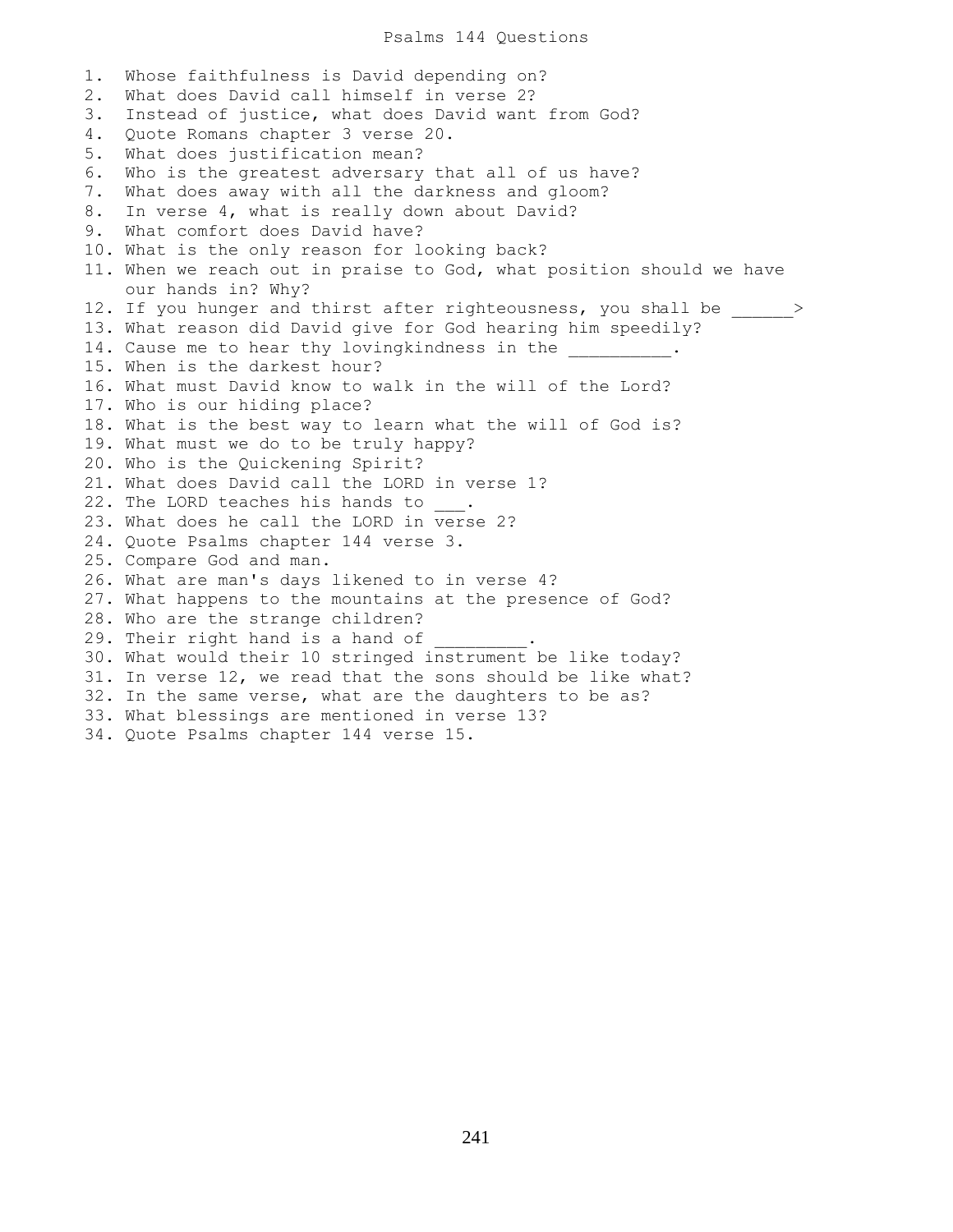#### PSALMS LESSON 145

We will begin this lesson by giving the 145th Psalm in metre.

## THE PSALMS OF DAVID IN METRE

# Chapter 145

- Verse 1 "O Lord, thou art my God and King; I'll thee exalt, thy praise proclaim; I will thee bless, and gladly sing For ever to thy holy name."
- Verse 2 "Each day I rise I will thee bless, And praise thy name time without end. Much to be praised, and great God is; His greatness none can comprehend."
- Verse 3 "Race shall thy works praise unto race, The mighty acts show done by thee. And I will speak the glorious grace, And honor of thy majesty."
- Verse 4 "Thy wondrous works I will declare; By men the might shall be extolled Of all thy acts which dreadful are, And I thy greatness will unfold."
- Verse 5 "They utter shall abundantly The mem'ry of thy goodness great; They shall sing praises cheerfully, Whilst they thy righteousness relate."
- Verse 6 "The Lord our God most gracious is, In him compassions also flow; In mercy he is rich to bless, But unto anger he is slow."
- Verse 7 "To all the Lord is very good, O'er all his works his mercy is. Thy works all praise to thee afford: Thy saints, O Lord, thy name shall bless."
- Verse 8 "Thy kingdom's glory they shall show; They also shall thy power tell: That so men's sons his deeds may know, His kingdom's grace that doth excel."
- Verse 9 "Thy kingdom hath no end at all, It shall to ages all remain. The Lord upholdeth all that fall, The cast-down raiseth up again."
- Verse 10 "The eyes of all upon thee wait; In season thou their food dost give; Thy opened hand, with bounty great, Supplies the wants of all that live."
- Verse 11 "The Lord will keep continually All who him love with upright heart; But all who work iniquity Destroy will be, and quite subvert."
- Verse 12 "God will the just desire fulfil Of such as do him fear indeed. Their cry regard, and hear he will, And save them in the time of need."
- Verse 13 "The Lord will keep continually All who him love with upright heart; But all who work iniquity Destroy will he, and quite subvert."
- Verse 14 "My mouth and lips I'll therefor frame, To speak the praises of the Lord: To magnify his holy name Forever let all flesh accord."

 We will now begin the verse by verse study of the 145th psalm. Psalms 145:1 "{David's [Psalm] of praise.} I will extol thee, my God, O king; and I will bless thy name for ever and ever."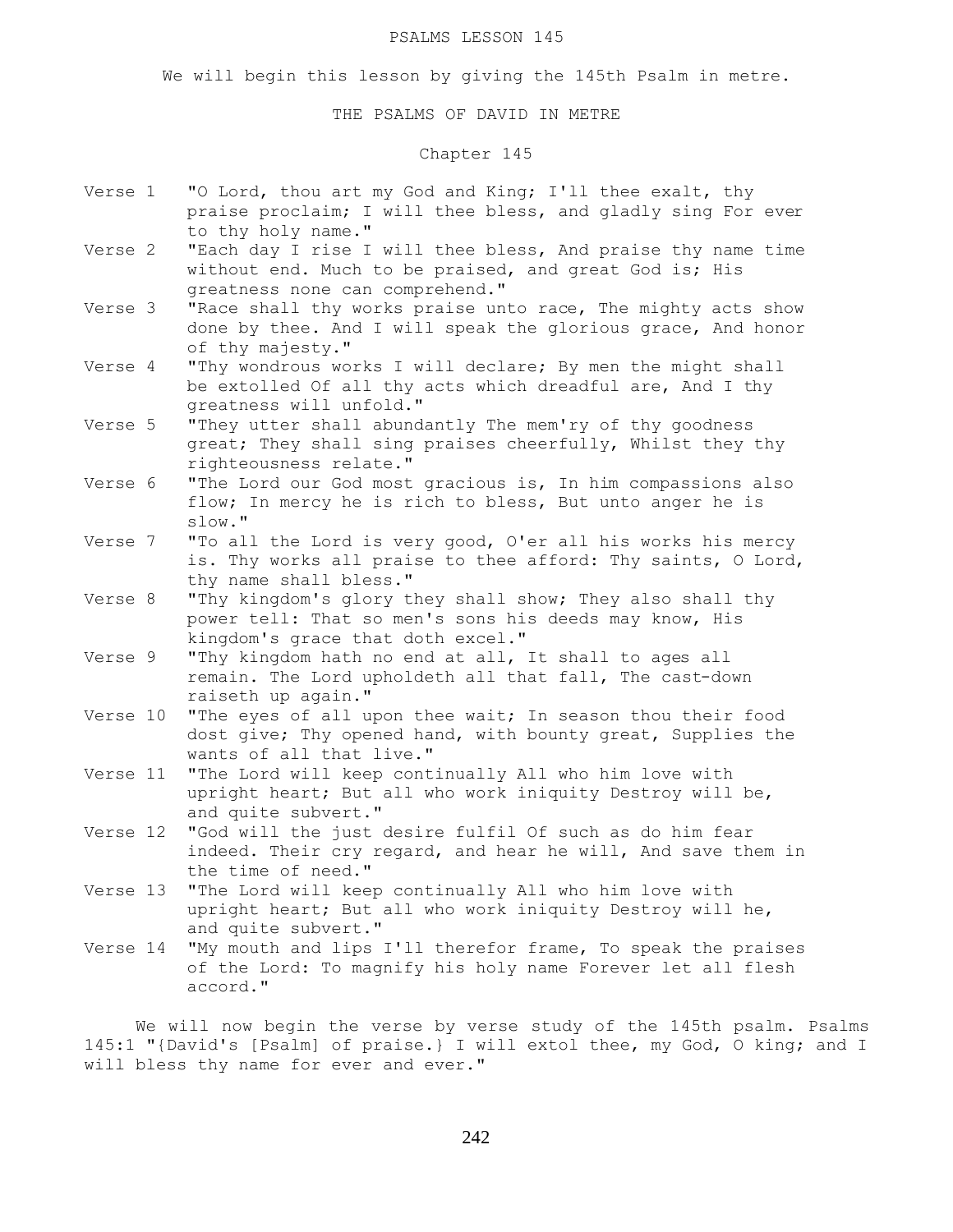This is not just a casual statement here, but is a statement of determination on the part of David. We see a new name added to the ones that David has been speaking of God in the last few chapters. Now David is calling Him King. The praising of the Lord sometimes just does not seem to be enough. David is determining in his heart to not only praise the Lord, but bless Him, as well. In naming Him King, David has recognized His power and authority.

 Psalms 145:2 "Every day will I bless thee; and I will praise thy name for ever and ever."

This lets us know that it is very important to commune with the Lord, every day. Notice, here, that David does not put any conditions on his praying. He does not say, if things are going good. He is saying, regardless of the circumstances I find myself in, I will praise and bless thy name. The smoke from the lamp rose to heaven at least two times a day. This smoke symbolized the prayers of the saints. To me, this said that we should commune in prayer with God at least twice a day.

 Psalms 145:3 "Great [is] the LORD, and greatly to be praised; and his greatness [is] unsearchable."

When we think of how great God is, who created the earth, and everything in it and the heavens, and all the galaxies, it is almost beyond our comprehension. A new telescope in Hawaii has snapped a picture of a galaxy 65,000,000 light years from the earth. Light travels at 186,284 miles per second. I will let you multiply this one out. God who can make all of this surely deserves our worship and praise. This galaxy is probably not even all of this. How unsearchable can you get? Even greater than all of this creation, is in the face of this, He cared enough to save our souls.

 Psalms 145:4 "One generation shall praise thy works to another, and shall declare thy mighty acts."

 In the very beginning, this was the only way they had of passing the glorious information on from generation to generation. Now, we are known as the age of facts. I would rather be known as a person of faith. The scientist can figure all they want to, they will never figure out God. You must accept God on simple faith. I can relate to my children, and grandchildren, and perhaps, my great grandchildren the wonderful things I know to be true about God. He has done great things in my life, and I will praise Him for it as long as I have breath in my body. I read of the mighty acts that Jesus did on this earth, and I am overwhelmed with praise for Him. The Bible is full of this.

 Psalms 145:5 "I will speak of the glorious honour of thy majesty, and of thy wondrous works."

 Have you ever looked at a beautiful sunset and thought what a wonderful painter the Lord is? Even though it is to be for a fleeting second in time, it is so much more beautiful than any seasoned painter on earth could do. God's majesty is all around us. His beautiful mountains from his creation, and no two are alike. This little king David knows there is a King of all the universe, who will outshine all the earthly kings of all time. Not only in God's creation do we see His majesty, His majesty is seen best by us in the perfectness of His Word. It spans all of time and never is out-dated.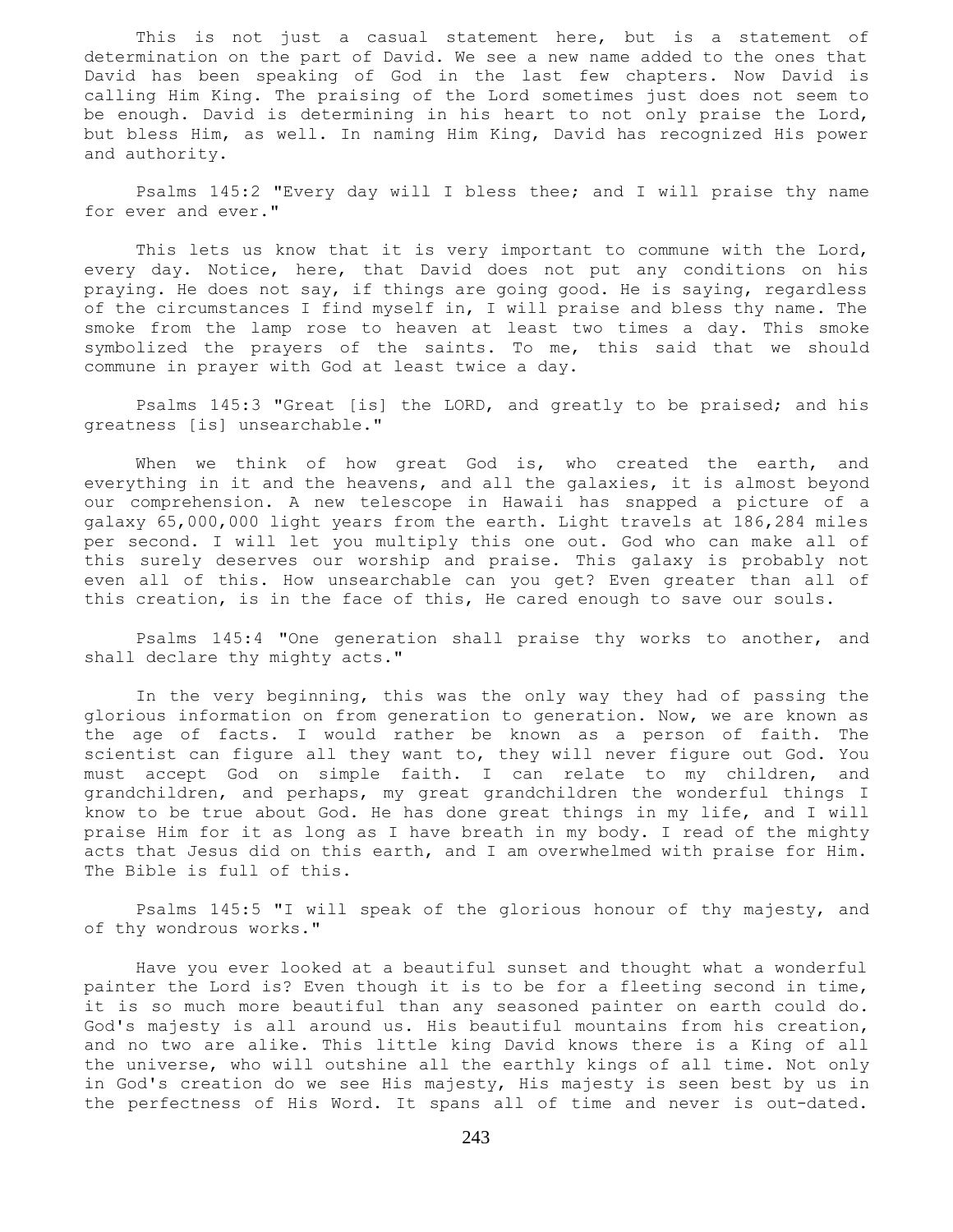His perfect plan for the redemption of mankind shows His majesty. His 6 days of work in creation, just boggles my mind. The beautiful 6 hours of work that Jesus did for all of us on the cross, somehow beautifully completes the salvation plan. I can not go on. Just think on these things and see the majesty for yourself.

 Psalms 145:6 "And [men] shall speak of the might of thy terrible acts: and I will declare thy greatness."

 The Pharaoh of Egypt would have spoken of the terrible act of might that was shown against Egypt. On the other hand, the Israelites who were redeemed, would speak of those same acts as the greatness of God. Men, in the verse above, is speaking of earthly people. This is the same thing seen from two different aspects.

 Psalms 145:7 "They shall abundantly utter the memory of thy great goodness, and shall sing of thy righteousness."

 Singing broke out on the other side of the Red Sea, when the Israelites had successfully crossed, and their enemies had been drowned. When just mere words are not enough, then the abundant heart must sing.It even excites me to read about such things.

 Psalms 145:8 "The LORD [is] gracious, and full of compassion; slow to anger, and of great mercy."

 The following Scripture shows better than anything I might say, just how patient, and kind, and merciful this great God that we serve is. He does not want even one person to be lost. II Peter 3:9 "The Lord is not slack concerning his promise, as some men count slackness; but is longsuffering to us-ward, not willing that any should perish, but that all should come to repentance."

 Psalms 145:9 "The LORD [is] good to all: and his tender mercies [are] over all his works."

 God provided salvation for everyone through the precious shed blood of the Lamb {Jesus Christ}. Not all accept it, but it is for all. I Timothy 4:10 "For therefore we both labour and suffer reproach, because we trust in the living God, who is the Saviour of all men, specially of those that believe."

 Psalms 145:10 "All thy works shall praise thee, O LORD; and thy saints shall bless thee."

 Even a tree in the forest shows the great works of the Lord. Their uplifted limbs are as if they have raised their hands in praise to God. The reason to praise God is in all of nature. If I were a scientist, all of these unexplainable discoveries would make me fall on my knees before the supreme intelligence of the universe. These discoveries should make them realize the frailty of man compared to the Mighty God. The saints {believers in Christ} do not understand all of this. They just accept God through simple faith. They praise Him continually, because they realize to do anything else would be folly.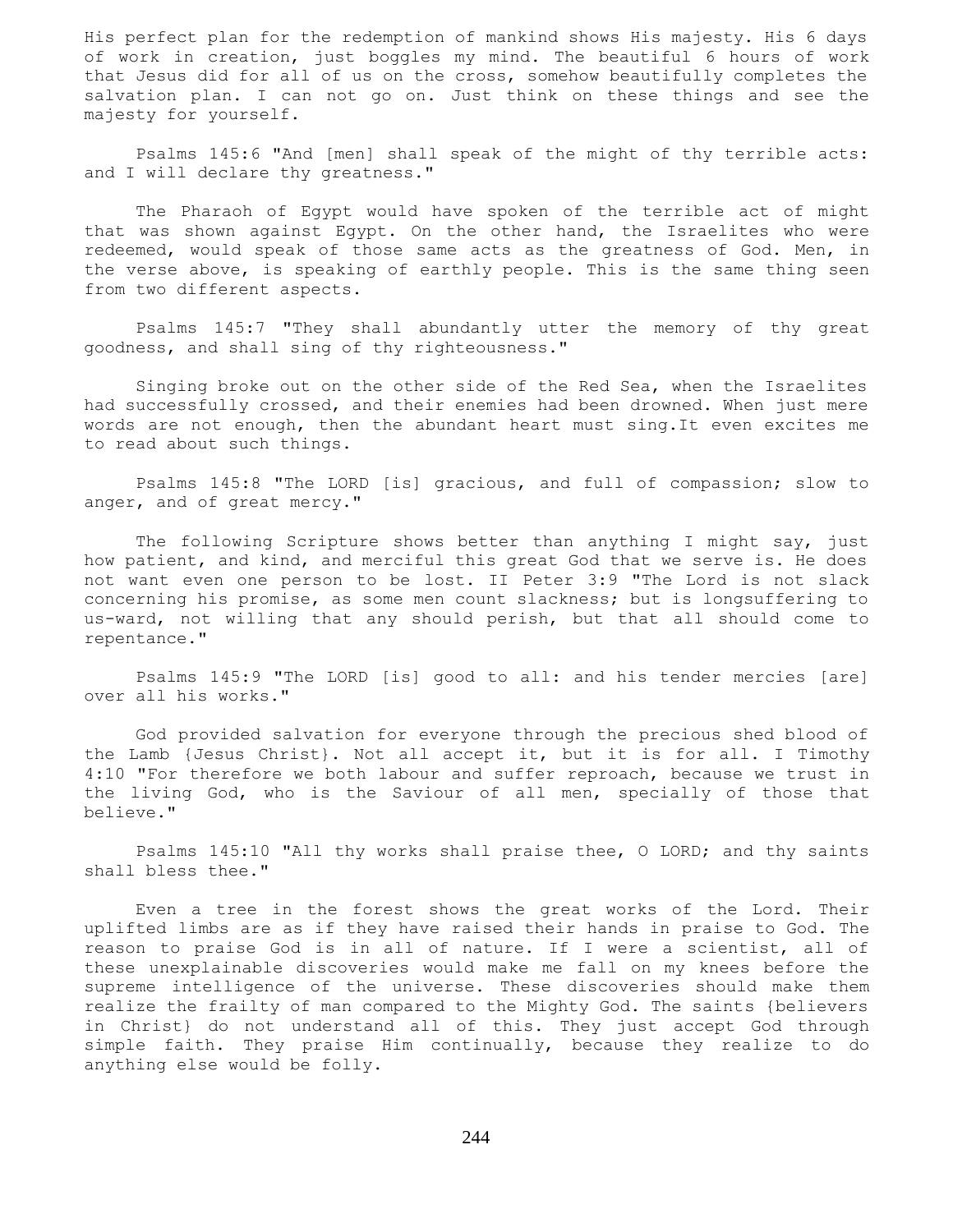Psalms 145:11 "They shall speak of the glory of thy kingdom, and talk of thy power;"

 The "they", here, is speaking of the saints. We say it in the prayer Jesus taught the disciples. Thy kingdom come. This Mighty God will set up His kingdom on this earth and, also, in the believers, as well. In a mystical way, the believers are His kingdom. This kingdom is both spiritual and physical. The physical kingdom would be of no earthly use to us, unless we had experienced His Kingdom in our innermost being.

 Psalms 145:12 "To make known to the sons of men his mighty acts, and the glorious majesty of his kingdom."

 The majesty of His kingdom is that this is a kingdom of the purest love known to man. Greater love hath no man, than He lay down His life for His friends. The glorious gospel message should be taught in all the world for a witness, and this kingdom would become a reality. Mark 16:15 "And he said unto them, Go ye into all the world, and preach the gospel to every creature." By the foolishness of preaching, those who believe are saved.

 Psalms 145:13 "Thy kingdom [is] an everlasting kingdom, and thy dominion [endureth] throughout all generations."

 The throne of God is from everlasting to everlasting. God was God of Adam and He is still God of us today. He will always be God. His throne is the same. It is for all generations past and all generations to come. He was God, He is God, and He will be God.

 Psalms 145:14 "The LORD upholdeth all that fall, and raiseth up all [those that be] bowed down."

 Those that be bowed down are the humble. This great God who reigns forever is so concerned about each of us, that He reaches down and saves us one at a time. The only ones He will save are those who know they need a Saviour.

 Psalms 145:15 "The eyes of all wait upon thee; and thou givest them their meat in due season."

 To look to the world, or its people, is a very bad thing to do. They will let you down. The place to look for all things, is to the Lord. Look upward to the Lord of all the universe for all the answers and the blessings of life.

 Psalms 145:16 "Thou openest thine hand, and satisfiest the desire of every living thing."

 Remember, I said when you are lifting your hands up to God, hold your palm upward with an open hand. To receive from God the desires of our heart, we must receive them. We cannot earn them, we must receive them. God will give you the desires of your heart. You must be ready to receive them.

 Psalms 145:17 "The LORD [is] righteous in all his ways, and holy in all his works."

245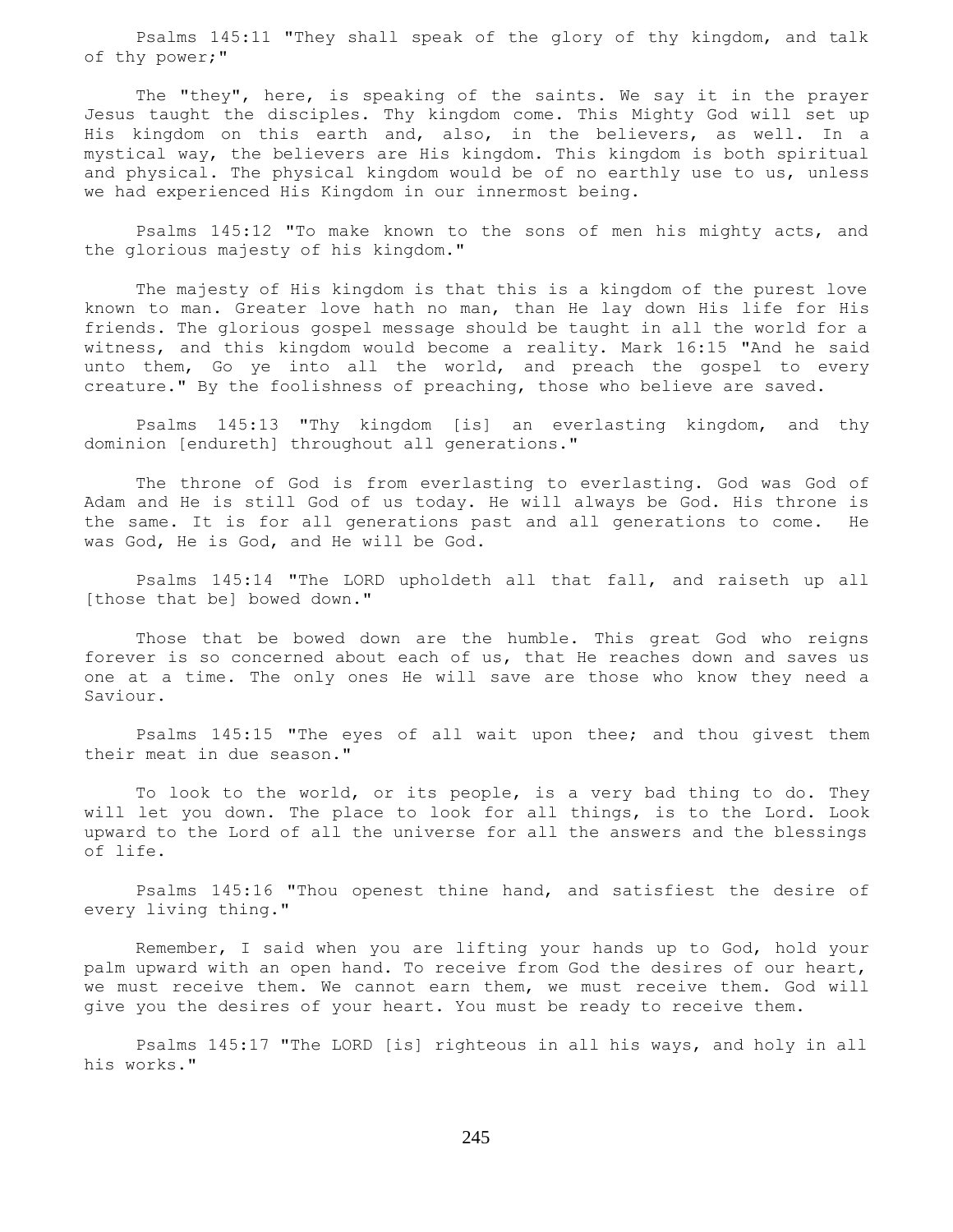Righteousness and holiness are two things that most people do not want to talk about. If we are to be like our Saviour, then these must be characteristic of us, as well. We do not have any righteousness of our own, but we have taken on the robe of righteousness washed in His blood, if we are true Christians. The righteousness and holiness that we have are given to us by the Lord. He is Righteousness. He is Holiness. He said, Be ye holy for I am holy.

 Psalms 145:18 "The LORD [is] nigh unto all them that call upon him, to all that call upon him in truth."

 Notice the addition, in the last part of the verse, of call upon Him in truth. He will not be fooled by a mouth worship. We must worship Him in our heart. We call in truth, when our mouth speaks the words that are in our heart.

 Psalms 145:19 "He will fulfil the desire of them that fear him: he also will hear their cry, and will save them."

 This fear is like what a son has for a father. This type of fear would cause you to want to do His will. Salvation is available to all. We must repent and cry out to God for salvation, and then He will hear our cry and save us.

 Psalms 145:20 "The LORD preserveth all them that love him: but all the wicked will he destroy."

 Preserveth means continues to preserve. We have spoken of the great love of God for all of mankind. When we reach out in love to Him, He accepts us and keeps us in that perfect love. The destruction of the wicked speaks of those who have totally refused His love.

 Psalms 145:21 "My mouth shall speak the praise of the LORD: and let all flesh bless his holy name for ever and ever."

 We said it before, salvation was provided for all flesh. How could we do anything short of praise Him? Let everything that hath breath, praise the Lord. David has determined that as long as there is breath in his body, he will praise the Lord. He, also, makes one last plea for all others to bless His holy name, as well.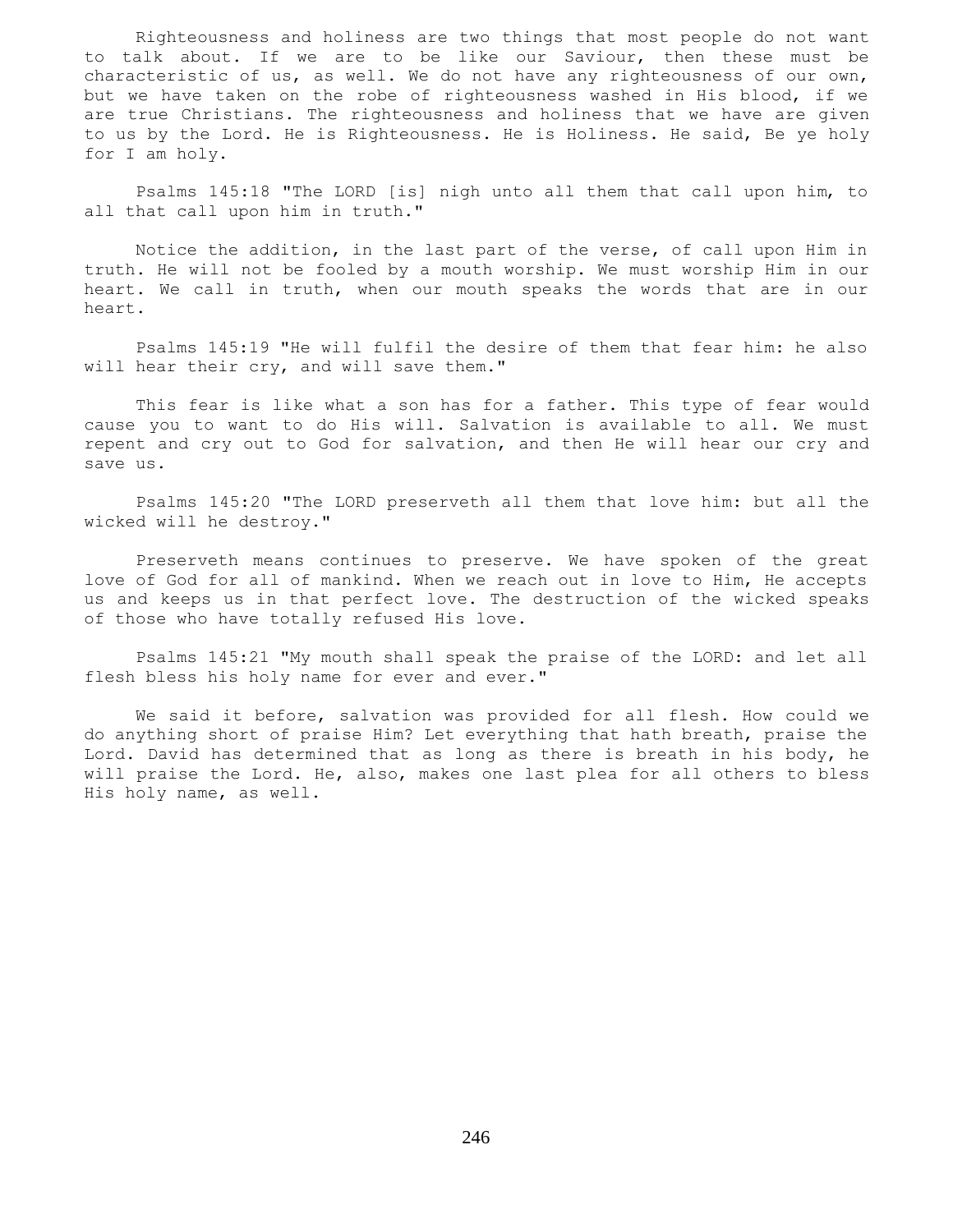# Psalms 145 Questions

| 1. | How long does David promise to praise the name of the Lord in<br>verse 1?                                          |
|----|--------------------------------------------------------------------------------------------------------------------|
| 2. | What name did David call the Lord in verse 1?                                                                      |
| 3. | In this new name, what has David recognized Him as?                                                                |
| 4. | What condition did David put on praising God every day?                                                            |
| 5. | How often did the smoke of the lamp rise from the temple?                                                          |
| 6. | What did this smoke symbolize?                                                                                     |
| 7. | Quote Psalms chapter 145 verse 3.                                                                                  |
| 8. | What unusual thing, in recent weeks, has happened that shows us<br>even more clearly how unsearchable the Lord is? |
| 9. | How fast does light travel?                                                                                        |
|    | 10. What is even greater than all of this?                                                                         |
|    | 11. In the very beginning, how was the goodness and greatness of God                                               |
|    | related from generation to generation?                                                                             |
|    | 12. You can not figure out God. Salvation is accepting by simple                                                   |
|    |                                                                                                                    |
|    | 13. Verse 5 says, he will speak of what?                                                                           |
|    | 14. What is the greatest majesty we see of God?                                                                    |
|    | 15. Speak of two of the works of God that are almost impossible to                                                 |
|    | comprehend?                                                                                                        |
|    | 16. What does verse 6 show us about happenings?                                                                    |
|    | 17. When did the Israelites break out in spontaneous singing?                                                      |
|    | 18. Quote 2 Peter chapter 3 verse 9.<br>19. Quote 1 Timothy chapter 4 verse 10.                                    |
|    | 20. How do trees praise God?                                                                                       |
|    | 21. What should the scientist realize, when they see all these new                                                 |
|    | discoveries?                                                                                                       |
|    | 22. In a mystical way, the believers are His _______ .                                                             |
|    | 23. What is the majesty of His kingdom?                                                                            |
|    | 24. Quote Mark chapter 16 verse 15.                                                                                |
|    | 25. He was , He is , and He will be .                                                                              |
|    | 26. Who are those that be bowed down?                                                                              |
|    | 27. Where is the place to look for all things?                                                                     |
|    | 28. How should you lift your hands to God?                                                                         |
|    | 29. He said, "Be ye _______ for I am _______ ."                                                                    |
|    | 30. The Lord is nigh unto them who call upon Him in                                                                |
|    | 31. What will the Lord do to the wicked?                                                                           |
|    | 32. Who did David tell to bless His holy name in verse 21?                                                         |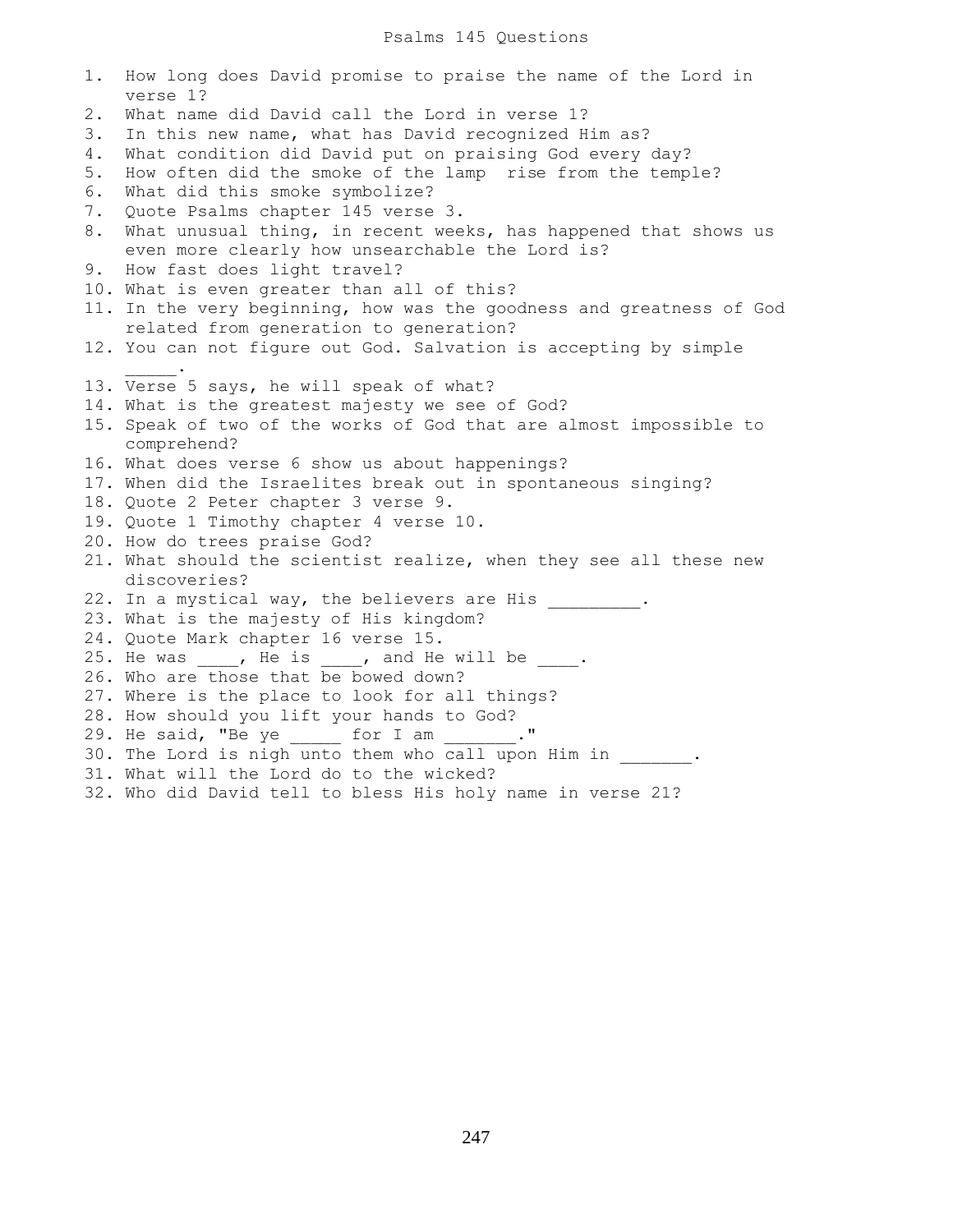#### PSALMS LESSON 146

We will begin this lesson by giving the 146th Psalm in metre.

## THE PSALMS OF DAVID IN METRE

# Chapter 146

- Verse 1 "Praise God, my soul! while I have breath, Until my voice is lost in death, His praise shall all my powers employ. My days of praise shall ne'er be past; While life and breath and being last, My God I'll praise with songs of joy."
- Verse 2 "In princes great put not your trust, Nor son of man, who turns to dust; Vain is the hope which there shall bloom; Their breath departs, their pomp and power And thoughts will vanish in an hour, And all shall perish in the tomb."
- Verse 3 "Happy the man whose hopes rely on Jacob's God: he made the sky, And earth, and seas, and fulness all: His truth forever stands secure; He saves th' oppressed; he feeds the poor; And frees the captive from his thrall."
- Verse 4 "The Lord gives eye-sight to the blind; The Lord supports the sinking mind; God loves the just; the poor sustains; The widow and the orphan's stay; God overturns the wicked's way: Thy God, O Zion, ever reigns."

We will now begin the verse by verse study of the 146th Psalm. Psalms 146:1 "Praise ye the LORD. Praise the LORD, O my soul."

 We have spoken before about the soul of man being the will of man. God has given us a free will, that we can choose to do good or evil with. David, in the verse above, is just stating that he has decided that he will praise the Lord with everything within him, even his soul.

 Psalms 146:2 "While I live will I praise the LORD: I will sing praises unto my God while I have any being."

 David is speaking of the frailty of the body of man in this. There will be a time when there will be no physical body. He is saying, while I have a mouth to speak with and the breath of life to utter it with, I will praise the Lord. David was a singer. His voice lifted in songs of praise was his ultimate way of praising his Lord.

 Psalms 146:3 "Put not your trust in princes, [nor] in the son of man, in whom [there is] no help."

 It really does not make any difference how important a title they have on this earth, people can not, and will not, help you. They will ultimately let you down. Your trust should be in God, who will never let you down. All people on this earth are sons of man, until they receive Jesus as their Saviour and become sons of God.

 Psalms 146:4 "His breath goeth forth, he returneth to his earth; in that very day his thoughts perish."

 The breath of man is the life that God placed in each of us when He breathed the breath of life in us. When the breath of life {spirit} leaves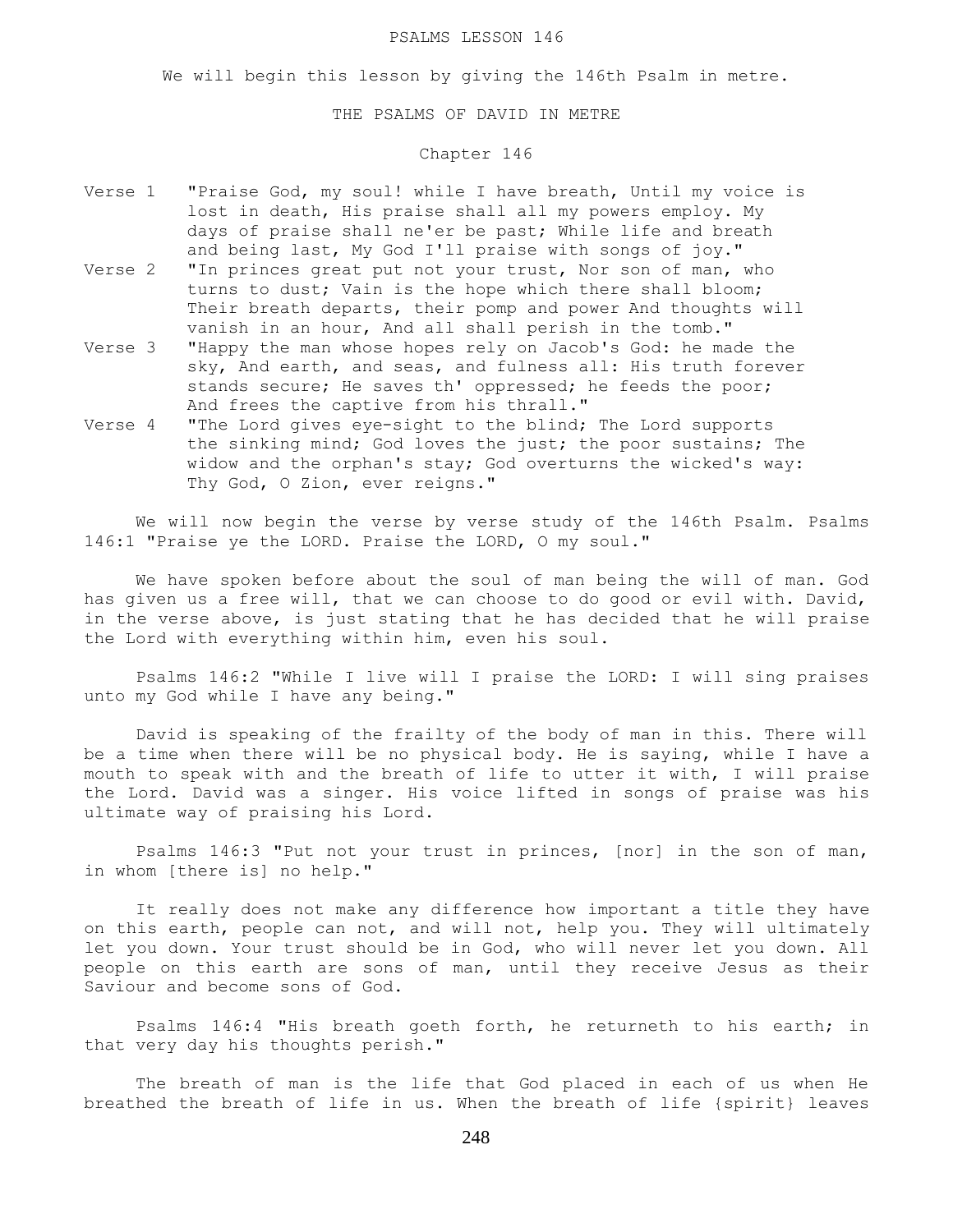the body, the body is just a clay doll. That clay doll will return to the dust from whence it came. Whatever had been the plans of this clay man, they all go up as a puff of smoke when his spirit leaves his body.

 Psalms 146:5 "Happy [is he] that [hath] the God of Jacob for his help, whose hope [is] in the LORD his God:"

 The spirit of man is not going to die. The decision about where this spirit body will live all of eternity, is entirely up to the individual. Those who have placed their faith in God {the God of Jacob}, will be happy indeed for their eternal life will be spent in heaven with Him. The hope, spoken of here, is the hope of the resurrection. He is our Resurrection and our Life. He is our God. Because He arose, we shall rise. Heaven, to me, will be in the Presence of the Lord Jesus Christ.

 Psalms 146:6 "Which made heaven, and earth, the sea, and all that therein [is]: which keepeth truth for ever:"

 John 1:1 "In the beginning was the Word, and the Word was with God, and the Word was God." John 1:2 "The same was in the beginning with God." John 1:3 "All things were made by him; and without him was not any thing made that was made." The Word of God is Truth. The Word of God is Jesus Christ. I will put my hope in Him.

 Psalms 146:7 "Which executeth judgment for the oppressed: which giveth food to the hungry. The LORD looseth the prisoners:"

 Jesus Christ is the Judge of all the earth. He will separate all people into two categories. His sheep will be on His right hand and will inherit eternal life in heaven with Him. The goats will be on His left. They will inherit eternal damnation. This is the same Jesus that fed the hungry, and set the captives free.

 Psalms 146:8 "The LORD openeth [the eyes of] the blind: the LORD raiseth them that are bowed down: the LORD loveth the righteous:"

 LORD, in the verse above, is Jehovah. Jesus proved by the many miracles that He did, that He was God. Whether the bowed down, in the verse above, means in death or not, He certainly did raise the dead. Not only did He raise the dead that we read about, but He raised all of us who were bowed down in the death that sin brings. The righteous are those who have received Jesus as their Saviour and Lord. They are righteous, because they have been clothed in His righteousness.

 Psalms 146:9 "The LORD preserveth the strangers; he relieveth the fatherless and widow: but the way of the wicked he turneth upside down."

 I was a stranger, and ye took me in. The LORD had a real compassion for the stranger, and even promised to bless us, if we would take the stranger in. The story of the good Samaritan is a story of someone helping a total stranger. The Mosaic law made provision for the fatherless and the widows. We are cautioned to take care of the fatherless and widows. The wicked are those who will not help those less fortunate than themselves. God has no tolerance at all for this type of person.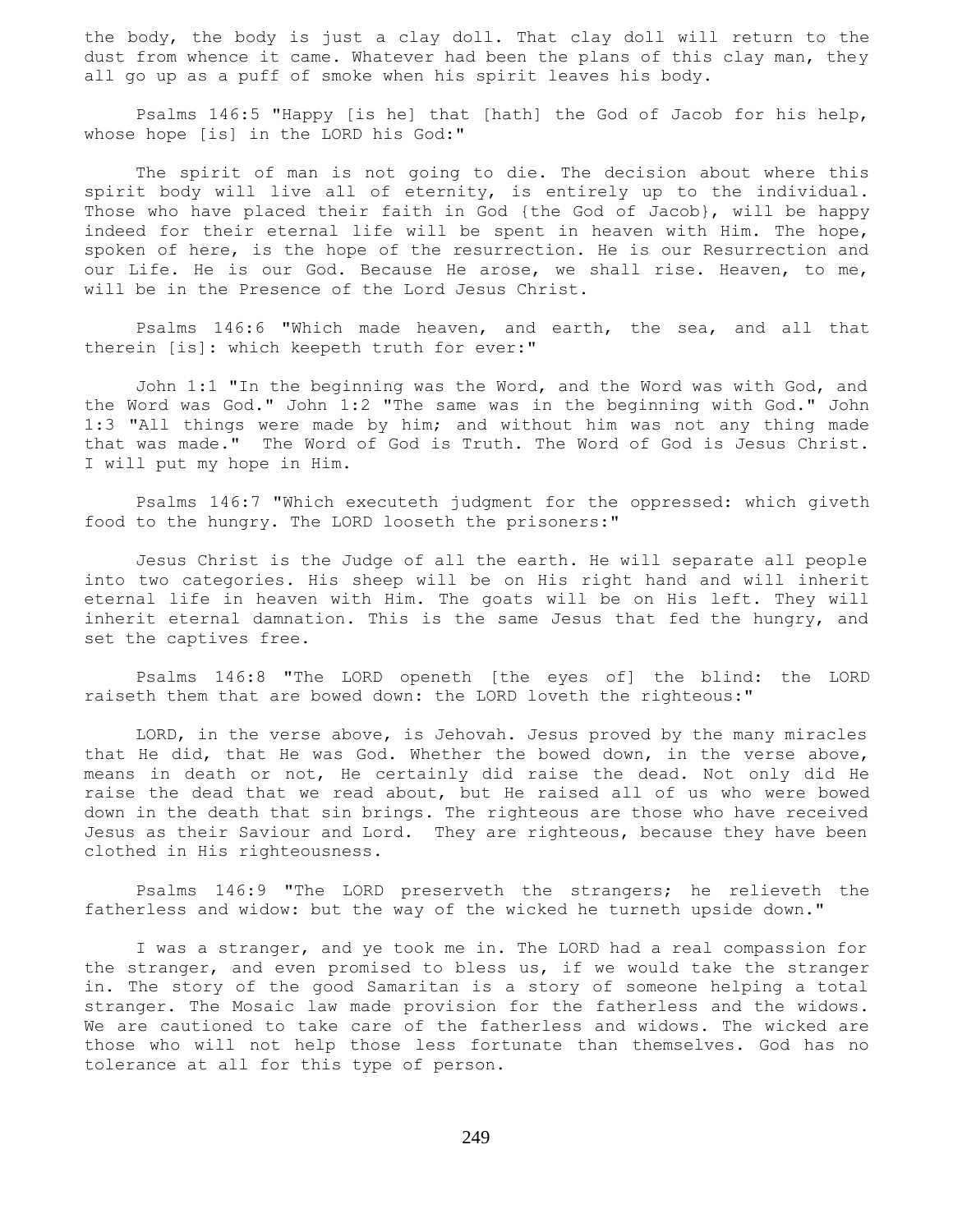Psalms 146:10 "The LORD shall reign for ever, [even] thy God, O Zion, unto all generations. Praise ye the LORD."

 Zion is symbolic of the church. We are the church who are believers in the Lord Jesus Christ. Look, with me, at heaven and the eternal reign of our Lord there. Revelation 22:3 "And there shall be no more curse: but the throne of God and of the Lamb shall be in it; and his servants shall serve him:" Revelation 22:4 "And they shall see his face; and his name [shall be] in their foreheads." Revelation 22:5 "And there shall be no night there; and they need no candle, neither light of the sun; for the Lord God giveth them light: and they shall reign for ever and ever."

PRAISE YE THE LORD.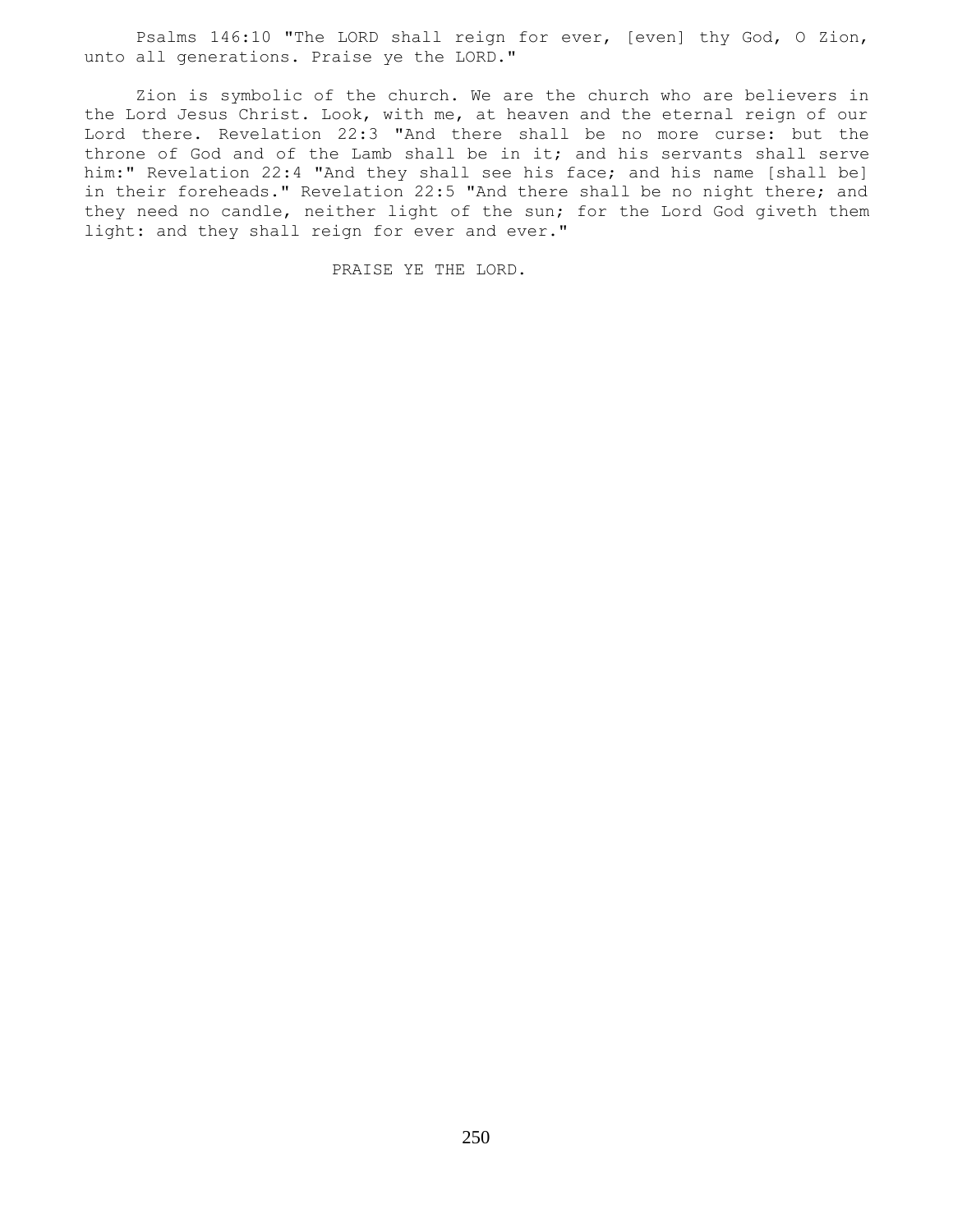1. Quote verse 1 of the 146th Psalm. 2. What is the soul of man? 3. What is David saying, in verse 1? 4. How long will he praise the Lord? 5. How will David praise the Lord? 6. What is David speaking of in verse 2? 7. Who did David warn them not to put their trust in? 8. How do the sons of men become the sons of God? 9. When do his thoughts perish? 10. What is the breath of man? 11. What is the body, when the breath leaves? 12. When the breath leaves, what becomes of the plans the man had? 13. Verse 5 says, that who is the happy man? 14. Why are they happy? 15. What is the hope spoken of here? 16. Quote John chapter 1 verses 1, 2, and 3. 17. Who is the Word of God? 18. Who is the Judge of the world? 19. How will He separate the people? 20. What is the reward of the wicked? 21. What did Jesus prove by the many miracles He did? 22. Who are the righteous? 23. What is the story of the good Samaritan about? 24. What law made provision for the widows? 25. Quote Revelation chapter 2 verse 25.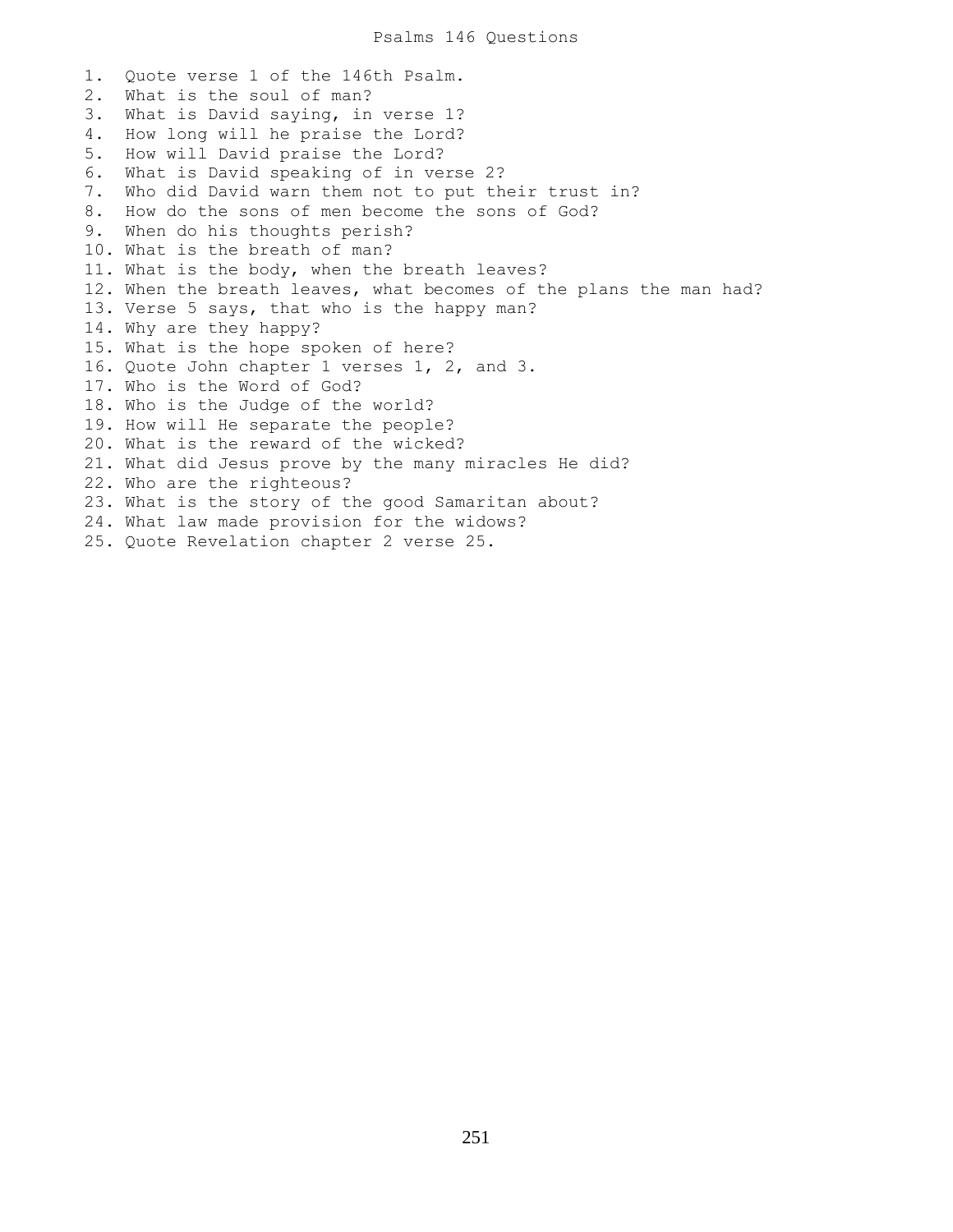#### PSALMS LESSON 147

We will begin this lesson by giving the 147th Psalm in metre.

## THE PSALMS OF DAVID IN METRE

# Chapter 147

| Verse 1  | "Praise God! 'tis good and pleasant, And comely to adore:<br>Jehovah builds up Salem; Her outcasts doth restore."                          |
|----------|--------------------------------------------------------------------------------------------------------------------------------------------|
| Verse 2  | "He heals the broken-hearted, He makes the wounded live: The<br>starry host he numbers, And names to all doth give."                       |
| Verse 3  | "Our Lord is great and mighty, All things his Spirit knows;<br>The Lord lifts up the lowly, But sinners overthrows."                       |
| Verse 4  | "O thank and praise Jehovah, With harp, O praise his name,<br>Who clouds the hev'n with vapors, And sends on earth the<br>rain."           |
| Verse 5  | "He clothes with grass the mountains, And gives the beasts<br>their food; He hears the crying ravens, And feeds their<br>tender brood."    |
| Verse 6  | "In horses' strength delights not, Nor speed of man loves<br>he, The Lord loves all who fear him, And to his mercy flee."                  |
| Verse 7  | "O Salem, praise Jehovah, Thy God, O Zion, praise; For he<br>thy gates hath strengthened, And blest thy sons with grace."                  |
| Verse 8  | "With peace he'll bless thy borders, The finest wheat<br>afford; He sends forth his commandment, And swiftly speeds<br>his word."          |
| Verse 9  | "Like wool the snow he giveth, Spreads hail o'er all the<br>land, Hoar frost like ashes scatters; Who can his cold<br>withstand?"          |
| Verse 10 | "Then forth his word he sendeth; He makes the wind to blow,<br>The snow and ice are melted, Again the waters flow."                        |
| Verse 11 | "He shows his word to Jacob, To Isr'el's seed alone; His<br>statutes and his judgments, The heathen have not known:<br>Praise ye the Lord! |
|          |                                                                                                                                            |

We will now begin the verse by verse study of the 147th Psalm. Psalms 147:1 "Praise ye the LORD: for [it is] good to sing praises unto our God; for [it is] pleasant; [and] praise is comely."

 Comely, in the verse above, means suitable. Praise ye the LORD could be said in one word Hallelujah. This word is universal. It has the same meaning in all languages. There is nothing more beautiful than a praise service unto the Lord. There is such a beautiful spirit that sweeps over the church and the people. It is as if you could reach out and touch God with your hand. God inhabits the praises of His people. This is a quick way to experience His presence.

 Psalms 147:2 "The LORD doth build up Jerusalem: he gathereth together the outcasts of Israel."

 This could be a prophetic pronouncement by David of the return of the Israelites to their homeland. Jerusalem has always been thought of as their holy city. They feel as if they are not home, until they can worship in Jerusalem.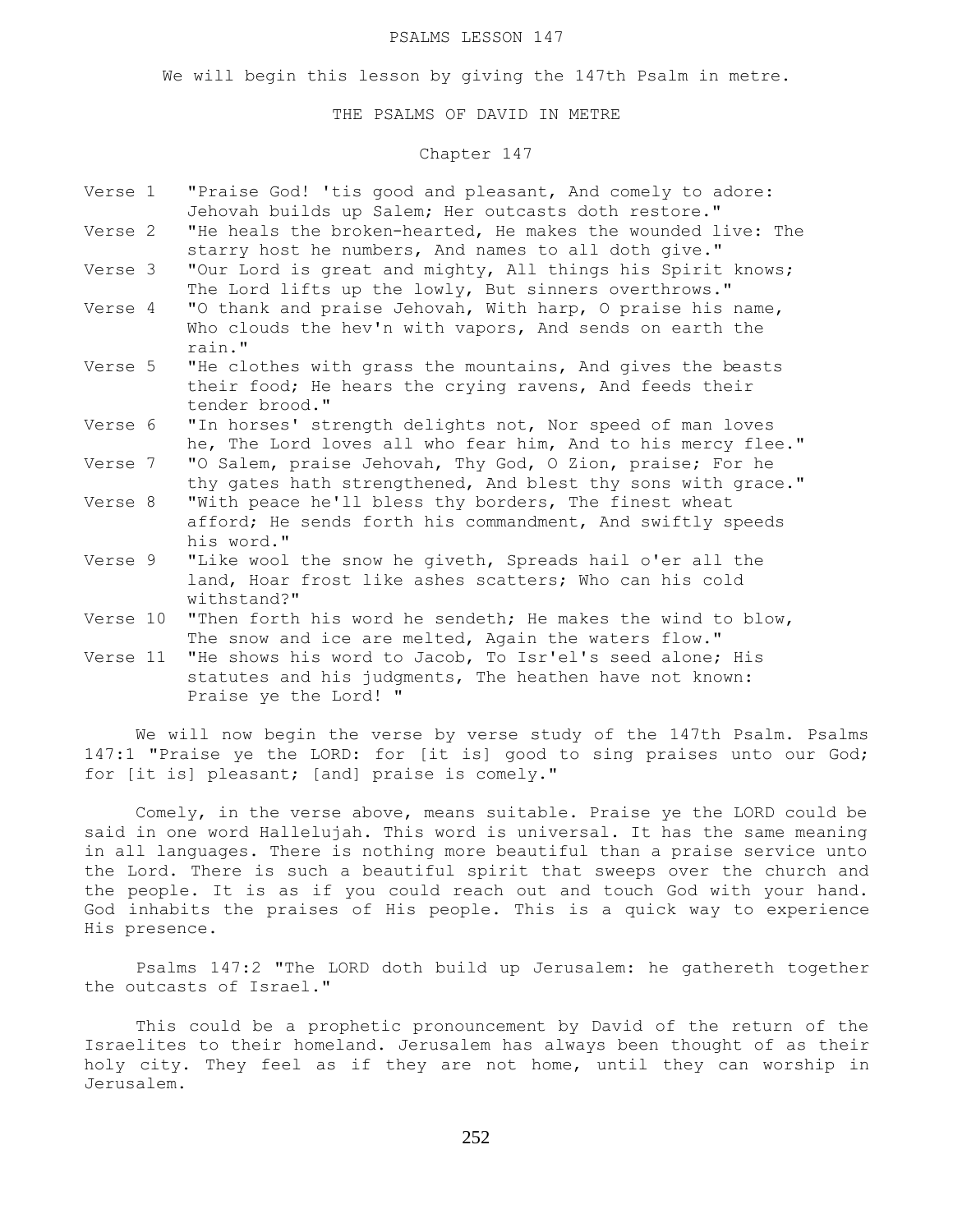Psalms 147:3 "He healeth the broken in heart, and bindeth up their wounds."

 God is not going to discard the people of earth and start all over with a new group. He is going to change the group he already has and make them new. Revelation 21:5 "And he that sat upon the throne said, Behold, I make all things new. And he said unto me, Write: for these words are true and faithful." God will mend the broken-hearted and heal their spirits, as well as their bodies.

 Psalms 147:4 "He telleth the number of the stars; he calleth them all by [their] names."

With man it would be impossible to count the stars, for they are as numerous as the sand of the sea. Notice, that He calls them each by name. We are not a number with God. He has a special name for each of us, that only God and we know. This name reveals our true character. Whether the stars here or people are physical stars does not matter.

 Psalms 147:5 "Great [is] our Lord, and of great power: his understanding [is] infinite."

 Infinite, in the verse above means impossible to number. There is no way to measure His greatness. There is nothing so great that you could compare it to. Great, in this instance, just does not seem to be descriptive enough of Him. All things are possible to Him. Have you ever noticed that a miracle comes from Him, when it is impossible to man? Our intelligence is not great enough to even describe the greatness of the Lord. Lord is Adonia in this particular instance.

 Psalms 147:6 "The LORD lifteth up the meek: he casteth the wicked down to the ground."

 Matthew 5:5 "Blessed [are] the meek: for they shall inherit the earth." The meek may seem to be down trodden now, but God has plans for them to inherit the earth. Those who seem to be in control now, will be cast down and ruled over by the meek.

 Psalms 147:7 "Sing unto the LORD with thanksgiving; sing praise upon the harp unto our God:"

 In the last few verses, we have been seeing the greatness of God and what He does for His own. Now, we see what our response to all of His goodness should be. We have said before in these lessons, that praising Him in prayer is not always enough to do. Our heart is so full of praise at times that it burst forth in singing. David is saying, in this verse, to not only sing, but play the harp, as well. This is the highest form of praise and thanksgiving. We must show our thanks to God who has done all of this for us.

 Psalms 147:8 "Who covereth the heaven with clouds, who prepareth rain for the earth, who maketh grass to grow upon the mountains."

 There are some modern ministers who would have you believe that the devil is in control of the elements of this earth. Over and over in these studies, we have seen that it is God who causes it to rain, or not to rain.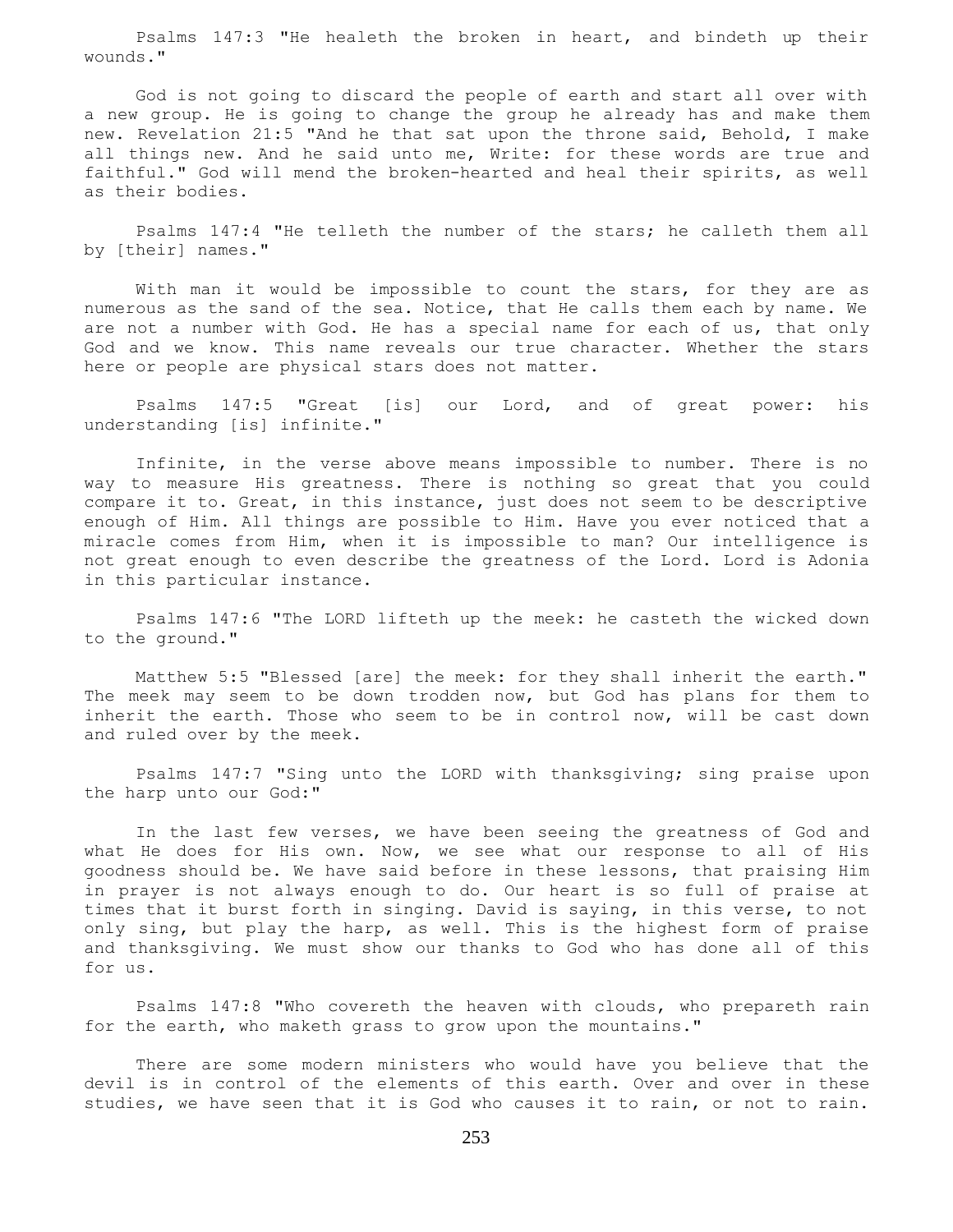It is God who set the heavens in place, it is God who causes the mountain to grow grass. God is in control of everything.

 Psalms 147:9 "He giveth to the beast his food, [and] to the young ravens which cry."

 God built this earth, and the heavens, and the animals, and the grass to furnish the needs of the animals, who in turn take care of the needs of man. Everything was made for the habitation of man upon this earth. God is concerned about all the animals and birds and fish. He even told Noah to take the animals and birds on the ark with him to preserve them.

 Psalms 147:10 "He delighteth not in the strength of the horse: he taketh not pleasure in the legs of a man."

 A horse, to God, was a work animal. His strength was for the purpose of helping man. God is not interested in how far the horse can run, neither is He interested in the athletic ability of the man. God is interested in man's soul, not his body.

 Psalms 147:11 "The LORD taketh pleasure in them that fear him, in those that hope in his mercy."

 As we said in the verse above, God is interested in our spirit and soul. This is speaking of those who have put their faith and hope in the mercies of God. The wise hearted who fear Him are the Christians.

Psalms 147:12 "Praise the LORD, O Jerusalem; praise thy God, O Zion."

 Jerusalem is the city of our Great God. Zion is speaking of the church. This is really speaking of physical and spiritual Israel. The church of believers should be praising God continually.

 Psalms 147:13 "For he hath strengthened the bars of thy gates; he hath blessed thy children within thee."

 There is a wall that surrounds the physical Jerusalem. He has built a hedge around those spoken of in the verse above. He is the fortress for the Christians. His blood covers us, and surrounds us and keeps us safe. The children within are the children of God. We are the ones who have been transformed from sons of men into sons of God. Romans 8:15 "For ye have not received the spirit of bondage again to fear; but ye have received the Spirit of adoption, whereby we cry, Abba, Father."

 Psalms 147:14 "He maketh peace [in] thy borders, [and] filleth thee with the finest of the wheat."

 The only real peace is the peace that the Lord Jesus Christ brings, for He is the King of peace. The choice wheat is speaking of the believers in Christ. Matthew 13:30 "Let both grow together until the harvest: and in the time of harvest I will say to the reapers, Gather ye together first the tares, and bind them in bundles to burn them: but gather the wheat into my barn."

 Psalms 147:15 "He sendeth forth his commandment [upon] earth: his word runneth very swiftly."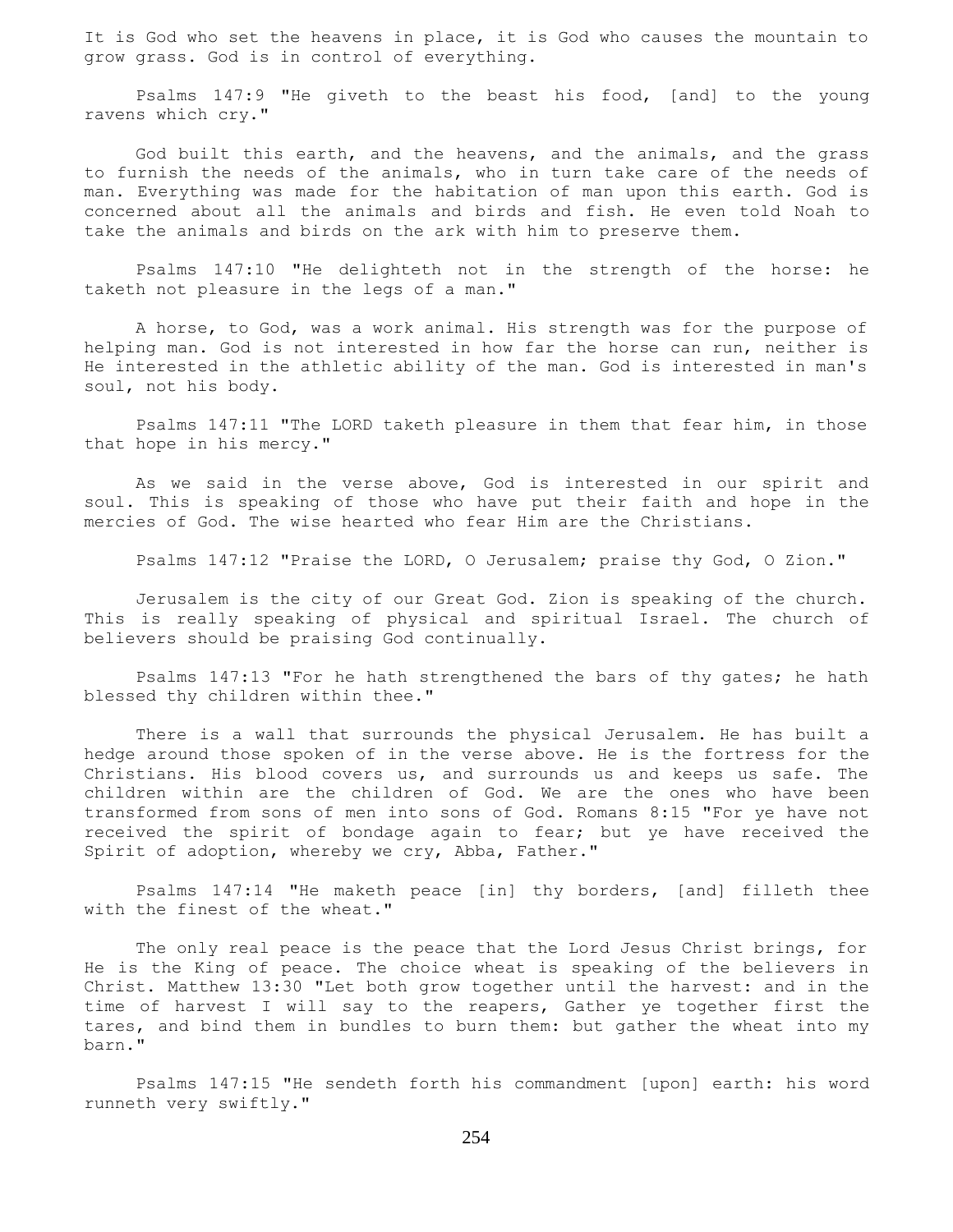It was by the Word of God that the world, and in fact, the universe was created. The Word of God is the great power in the earth. The spoken and the written Word are the two greatest powers, and they are one. His Word is law. His Word will make a quick work of this earth.

 Psalms 147:16 "He giveth snow like wool: he scattereth the hoarfrost like ashes."

 This is just saying that it snows at His command. The snow is white and fluffy like wool. One very amazing thing to me is that no two snowflakes are alike. You wake up in the morning and frost is everywhere. Just as soon as the sun arises, it is gone.

 Psalms 147:17 "He casteth forth his ice like morsels: who can stand before his cold?"

 The answer is no one. The body cannot live, if the temperature of the blood changes more than ten degrees. Notice, in all of this, God's control over nature.

 Psalms 147:18 "He sendeth out his word, and melteth them: he causeth his wind to blow, [and] the waters flow."

 We know that this is true because of the overwhelming rain that came in Noah's day. Not only did it rain on His command, but the water came up from the deep, as well. It had never rained on the earth, until God commanded it to rain then. All of nature is subject to the commands of God.

 Psalms 147:19 "He sheweth his word unto Jacob, his statutes and his judgments unto Israel."

 The family of Jacob, who became the nation of Israel, were blessed to have God judgments spoken to them from the mountain and carved into stone by the finger of God for them. All of the rest of the world looked on with awe.

 Psalms 147:20 "He hath not dealt so with any nation: and [as for his] judgments, they have not known them. Praise ye the LORD."

 Why He chose this little nation of Israel, no one except God knows. The knowledge of God was given to them in written word. They had the writings of Moses. God set up His tabernacle with them and guided them with His presence for 40 years across the wilderness. He spoke the Word to Moses, and Moses in turn spoke to them the way of God. The spiritual house of Israel is even more blessed. The Word of God took on the form of flesh, and walked upon the earth, and taught all who would listen. This very Word of God gave His body on the cross, so that all who would believe might be saved. Jesus is the spoken Word and He is the written Word. The Bible is the Word of God in written form. Let it speak to you today.

 This lesson has been about praise of God, who is so far above human understanding that this is our only way to show Him our love for Him. Do not neglect to praise Him.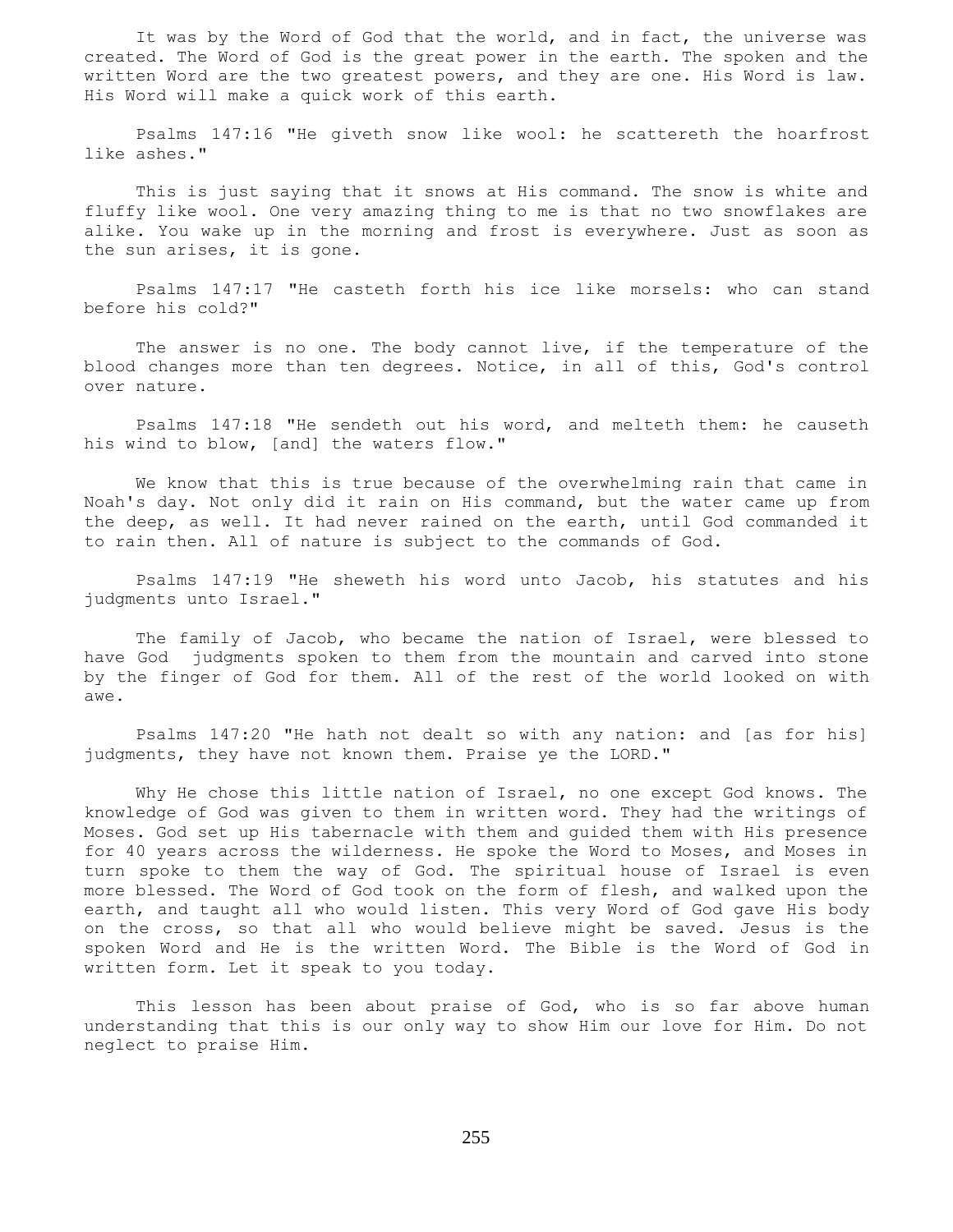1. What does comely in verse 1 mean? 2. What is one word that says, praise ye the Lord? 3. God the praises of His people. 4. What does the author think that verse 2 could be? 5. Quote Revelation chapter 21 verse 5. 6. Besides numbering the stars , what does He do? 7. The secret name that God gives each of us, tells what about us? 8. What does the word {infinite} in verse 5 mean? 9. When does God do a miracle? 10. The Lord lifteth up the \_\_\_\_\_. 11. He casteth down the \_\_\_\_\_\_\_\_. 12. What kind of singing is to be done in verse 7? 13. Is the devil in control of the elements of the earth? 14. The earth, and everything in it, was made for the  $-$  of man. 15. He is not interested in the athletic ability of man, He is interested in his \_\_\_\_\_\_. 16. The Lord taketh pleasure in them that Him. 17. Who are they? 18. Jerusalem is the of our great God. 19. Who is Zion symbolic of? 20. What covers the Christian and protects him? 21. Quote Romans chapter 8 verse 15. 22. Who are the wheat in verse 14? 23. What are the 2 great powers in the universe? 24. He giveth snow like . 25. Who can stand before His cold? 26. All of nature is subject to whose command? 27. Who did God give His law to? 28. In what did the children of Israel receive the written Word? 29. What has been the subject of this lesson?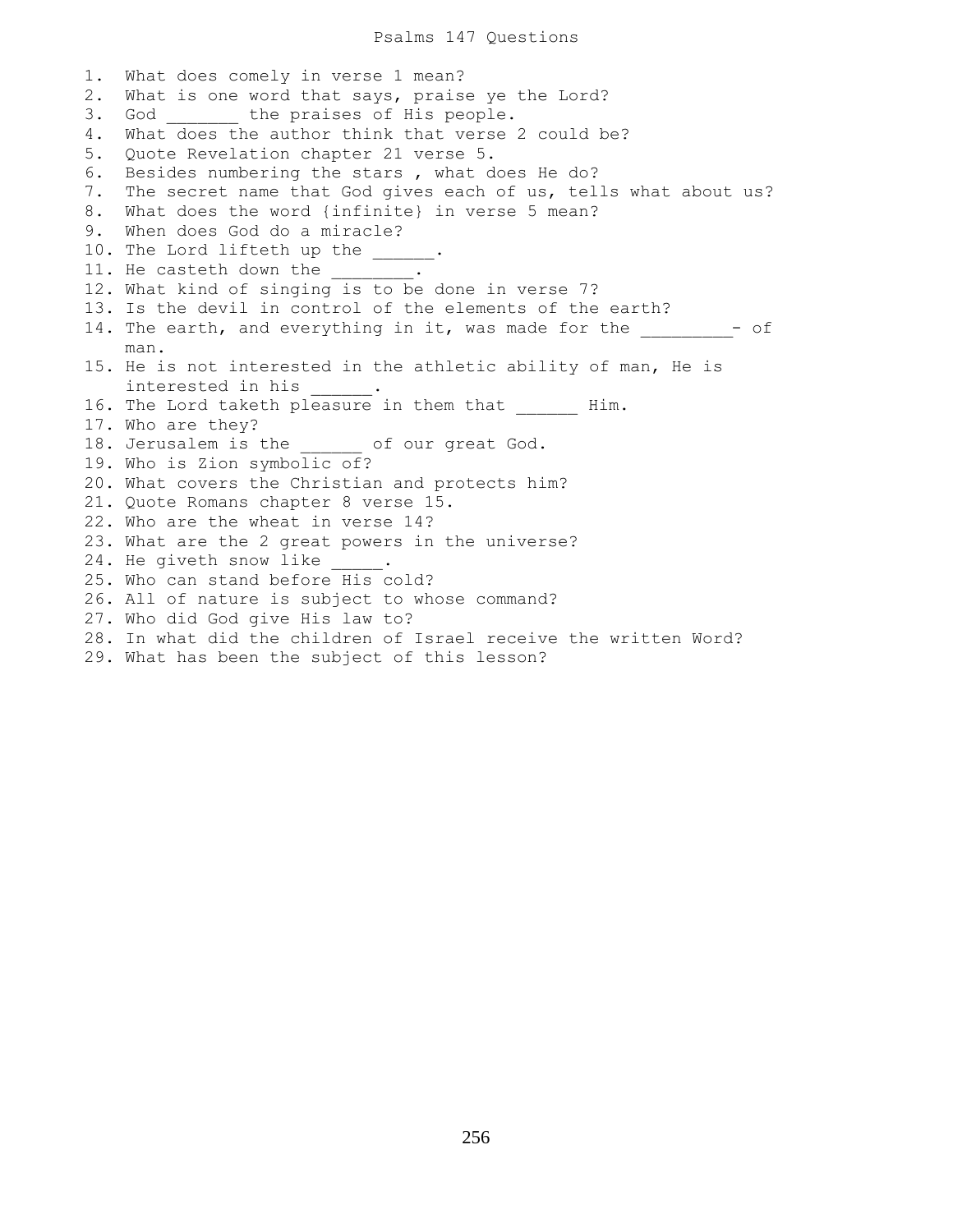### PSALMS LESSON 148

We will begin this lesson by giving the 148th Psalm in metre.

## THE PSALMS OF DAVID IN METRE

# Chapter 148

- Verse 1 "The Lord of heav'n confess, On high his glory raise. Him all ye angels bless, Him all his armies praise. Him glorify, Sun, moon, and stars; Ye higher spheres, And cloudy sky."
- Verse 2 "From God your beings are, Him therefore famous make; You all created were, When he the word but spake. And from that place, Where fixed you be By his decree, You cannot pass."
- Verse 3 "Praise God from earth below, Ye dragons, and ye deeps: Fire, hail, clouds, wind, and snow, Which in command he keeps. Praise ye his name, Hills great and small, Trees low and tall; Beats wild and tame;"
- Verse 4 "All things that creep or fly. Yo kings, yo humble throng, All princes, mean or high; Both men and virgins young, Ev'n young and old, Exalt his name; For much his fame Should be extolled."
- Verse 5 "O let God's name be praised Above both earth and sky; For he his saints hath raised, And set their horn on high: Even those that be Of Isr'el's race, Near to his grace. The Lord praise ye."

 We will now begin the verse by verse study of the 148th Psalm. Psalms 148:1 "Praise ye the LORD. Praise ye the LORD from the heavens: praise him in the heights."

 There is nothing so high above that it should not praise the Lord. He is the Creator of even the heavens and all they contain, as well as the earth and all it contains. This praise is not just to be limited to the heavens but, also, should extend to the angels, and the cherubim, and seraphim. The archangels, as well, should praise. We know that one of the things that the angels do always in heaven, is cry Holy, Holy, Holy.

 Psalms 148:2 "Praise ye him, all his angels: praise ye him, all his hosts."

 The few glimpses that we have had into heaven has, also, told of the praise and worship that goes on continually. Even the 24 elders bow down before Him and cry out in praise. Revelation 19:4 "And the four and twenty elders and the four beasts fell down and worshipped God that sat on the throne, saying, Amen; Alleluia."

 Psalms 148:3 "Praise ye him, sun and moon: praise him, all ye stars of light."

 The sun and moon have been the object of pagan worship. They should not be worshipped, because they are God's creation. We spoke of the fact that they are fixtures that we see the Light in. They are not the source of Light. Jesus is the source of Light. He is the Light.

257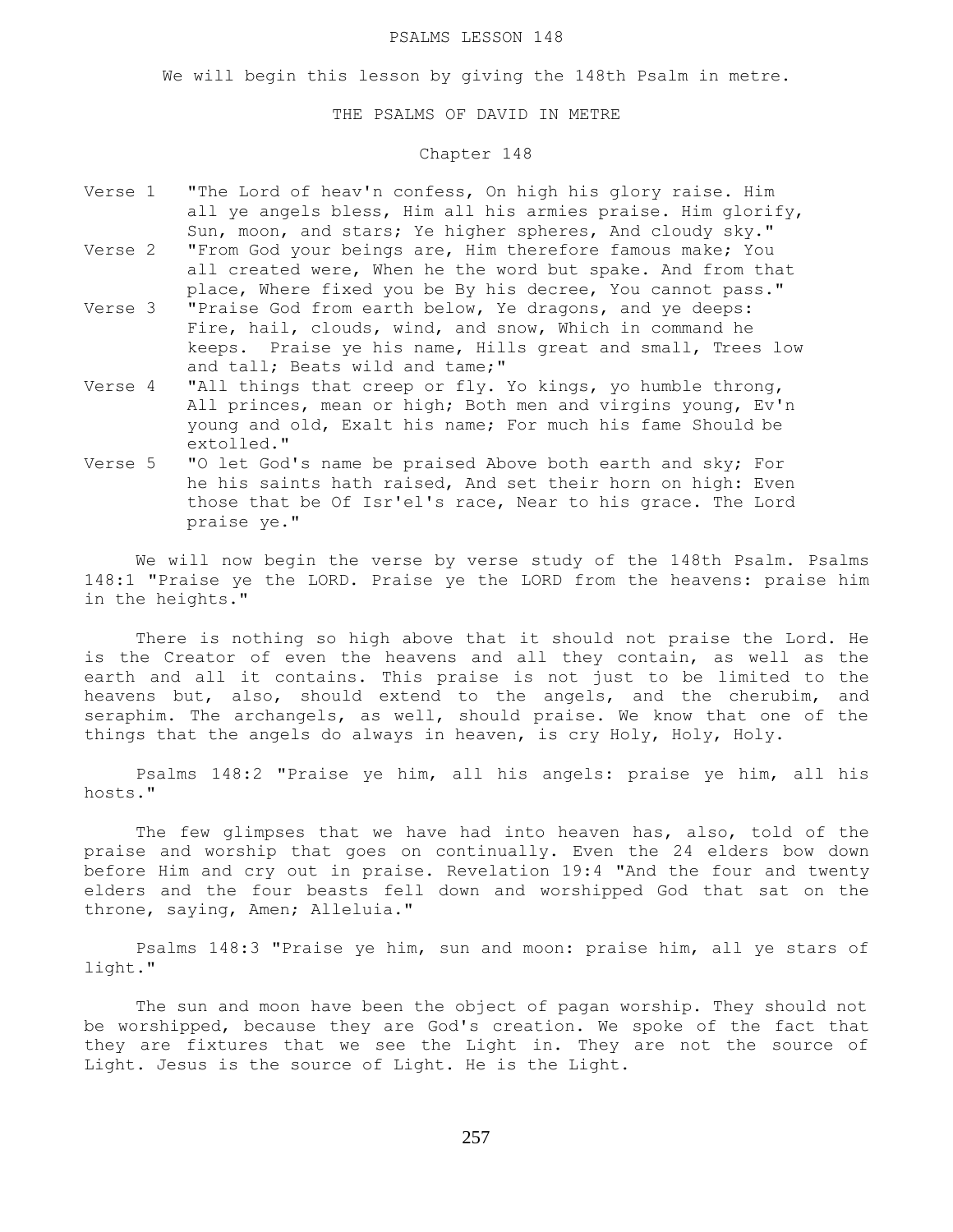Psalms 148:4 "Praise him, ye heavens of heavens, and ye waters that [be] above the heavens."

 This is speaking of the vastness above the heavens. Even this vastness is in God's control. We know that there are at least three heavens, because Paul was carried to the third heaven.

 Psalms 148:5 "Let them praise the name of the LORD: for he commanded, and they were created."

 This is reason enough for all of these things to praise God. He is Creator. They owe their existence to their Creator.

 Psalms 148:6 "He hath also stablished them for ever and ever: he hath made a decree which shall not pass."

 Not only did God create all of the heavenly things, but he established an order where they would stay in orbit and not fly off into space and burn up. They are like people here on the earth in that the life of the sun, moon, or stars is determined by the usefulness it has to God. When He tells the sun to stop shining, it will.

 Psalms 148:7 "Praise the LORD from the earth, ye dragons, and all deeps:"

 Even the devil, himself, is a creation of God. When the praise is commanded to go forth, it does not even exclude the evil things of the earth. The devil will operate his little lying, cheating, deceiving ministry here on the earth, until the Lord says it is enough. We read that Satan will be locked up in chains for one thousand years and will not be able to deceive during that time. The praises from up in the heaven can join with the praises floating up from the earth. This just means that all of God's creation will praise Him.

 Psalms 148:8 "Fire, and hail; snow, and vapours; stormy wind fulfilling his word:"

 A strange phenomenon happened in the days of Pharaoh, because God commanded it to. Fire mixed with hail fell on the Egyptians. These two elements generally are not together. This just shows more clearly that all elements must obey God. In the snow and vapours, we see opposite elements cooperating again. Vapor comes from heat and snow from cold. The winds must obey His voice, as well. They blow, when He gives them permission to blow.

 Psalms 148:9 "Mountains, and all hills; fruitful trees, and all cedars:"

 We seldom think of something as big as a mountain stopping to praise God. We do know, that when the presence of God was on the mountain the mountain quaked. Fruit trees bear fruit, because they are commanded of God to do so. Even the cedar, which is thought to be the strongest tree in the forest, must praise its Creator.

 Psalms 148:10 "Beasts, and all cattle; creeping things, and flying fowl:"

258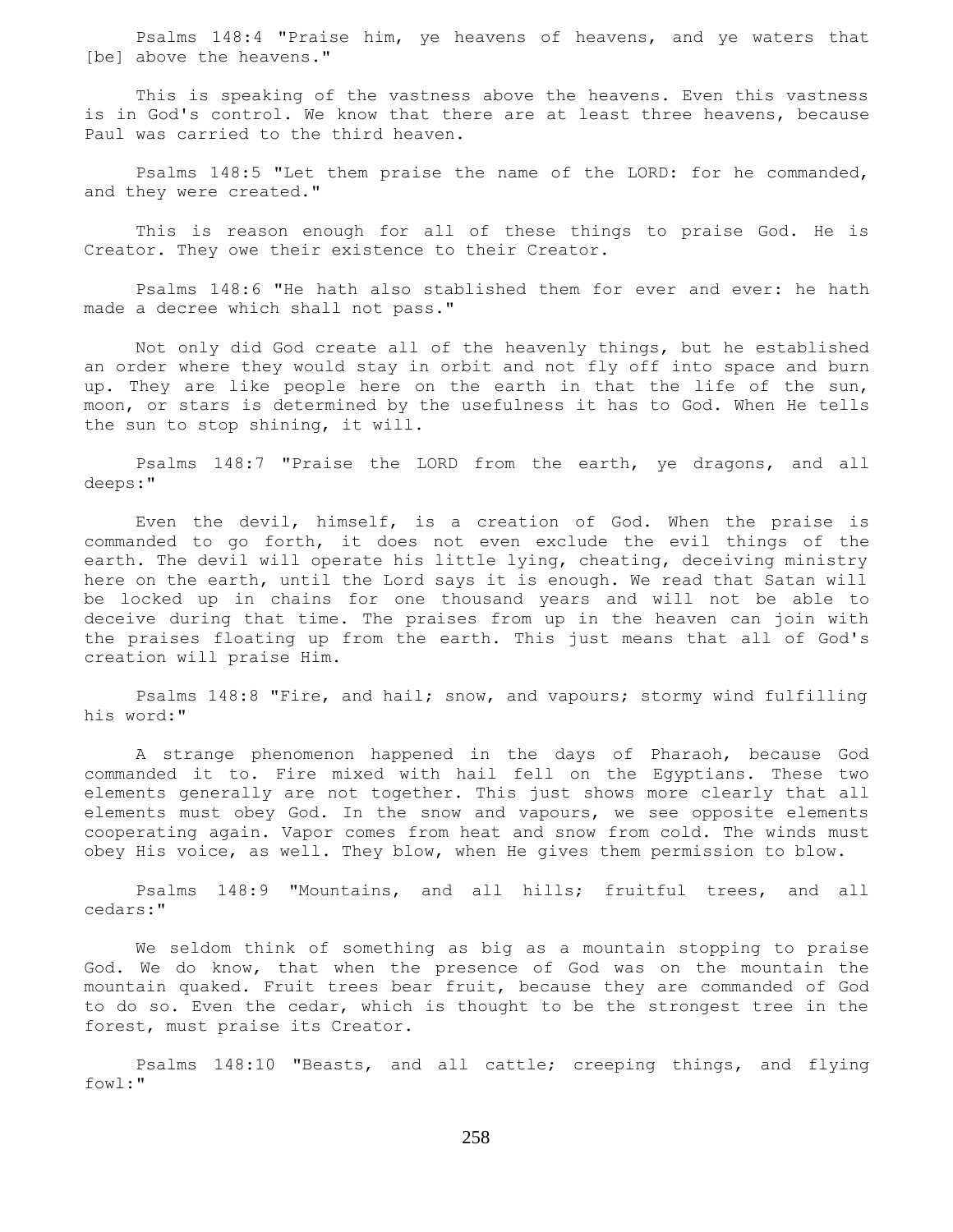This is just saying that even the animals that were thought to be ferocious on the earth, are part of God's creation and must praise Him, as well. It may soar above the earth like a bird, but it cannot soar above God.

 Psalms 148:11 Kings of the earth, and all people; princes, and all judges of the earth:"

 The kings and judges of this earth, who have much authority, will someday stand before the Judge of all the earth and be judged themselves. They, too, are part of God's creation and must praise Him. They have been placed in a place of authority on the earth, because God ordained it. They will be dealt with the same as the rest of God's creation.

Psalms 148:12 "Both young men, and maidens; old men, and children:"

 There is no male or female with God, because He deals in the spirit and not in the flesh. It is only in the flesh that we are male and female. There is neither young or old with God either. The time element in heaven is just one eternal day. All of God's creation must praise Him. Mankind, who is made in God's image, should be even more apt to praise Him. Christians, even more than sons of men, should praise Him. He is our Father, and we have been adopted into His family.

 Psalms 148:13 "Let them praise the name of the LORD: for his name alone is excellent; his glory [is] above the earth and heaven."

 Now, we see another very good reason to praise Him. LORD, in this, is Jehovah. There is none greater. There is none even close to as good. His glory exceeds all others in heaven, in earth, and under the earth. If there is any other place that exists, He is above that, too. He is God. He is Highest Supreme God.

 Psalms 148:14 "He also exalteth the horn of his people, the praise of all his saints; [even] of the children of Israel, a people near unto him. Praise ye the LORD."

 Notice, that we should not lift ourself up. He lifts us up. He lifted us up so high that we are His family. The horn symbolizes strength. He is our strength. The praise that we lift to Him should be continuous. It should never end. We, of all of God's creation, are the most blessed. He sent us a Deliverer, our Saviour and Lord Jesus Christ. Praise Ye the Lord. Praise Father, Son, and Holy Ghost. Spiritual Israel and Physical Israel Praise with all that is within you.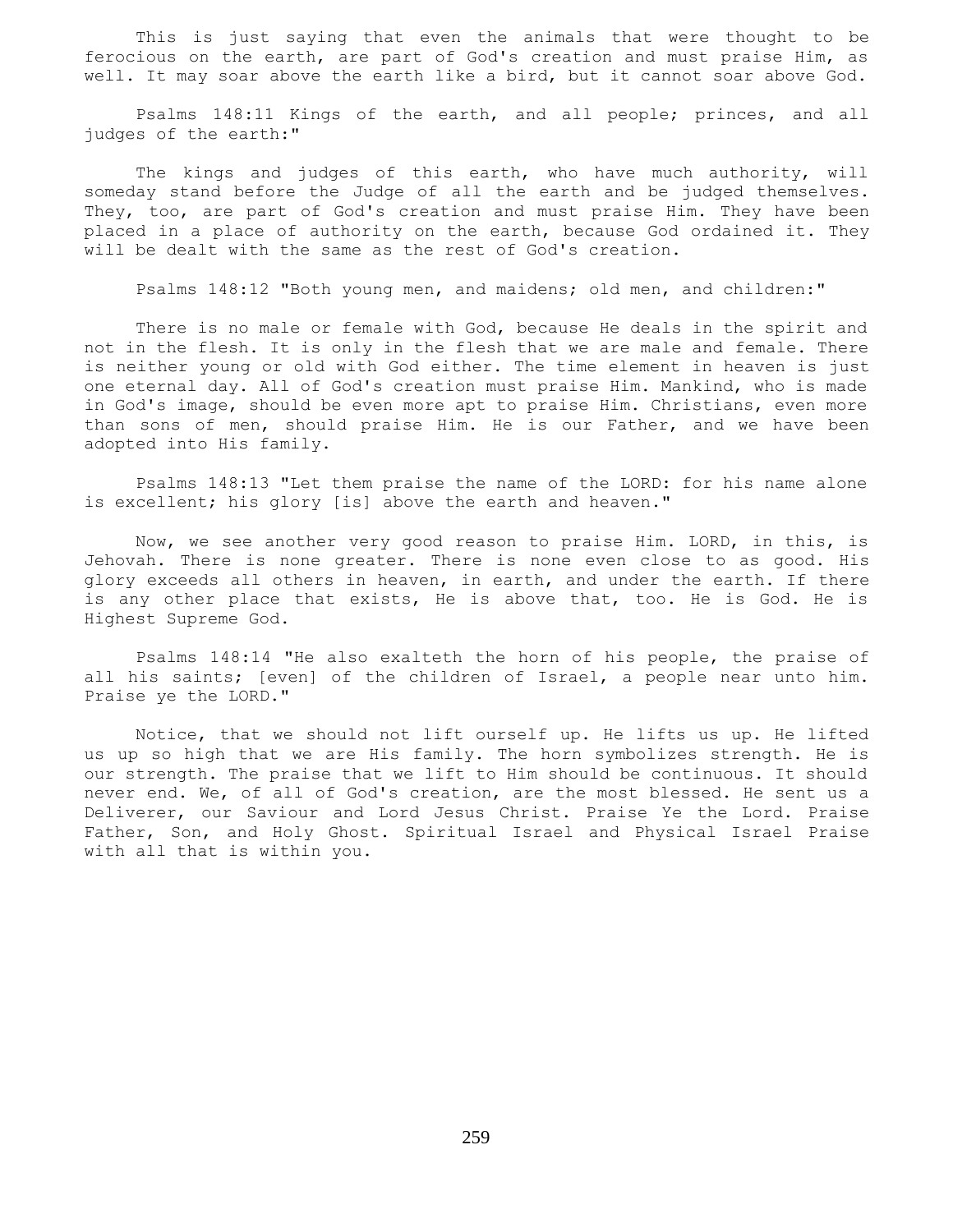1. Quote verse 1 of Psalms 149. 2. Name some of the heavenly beings that should praise, as well. 3. What is one of the things the angels do in heaven? 4. Quote Revelation chapter 19 verse 4. 5. In verse 3, what are to praise Him? 6. What are the sun and moon? 7. Who is the Light? 8. What is verse 4 speaking of? 9. Why should they praise Him? 10. Why do they stay in orbit? 11. When will the sun stop shining? 12. What kind of ministry does the devil have? 13. When did fire and hail fall to the earth together? 14. Vapour comes from  $\qquad \qquad$ , and snow comes from  $\qquad \qquad$ . 15. When did the mountain quake? 16. What causes a fruit tree to bear fruit? 17. What is thought to be the strongest tree in the forest? 18. Who will judge the kings and judges? 19. Why were they placed in high authority on earth? 20. There is no \_\_\_\_\_\_\_ or \_\_\_\_\_\_\_ with God. 21. Why is this so? 22. Why should mankind be more eager to praise Him? 23. Quote Psalms chapter 148 verse 13. 24. He exalteth the of His people. 25. How high has God lifted up the Christians?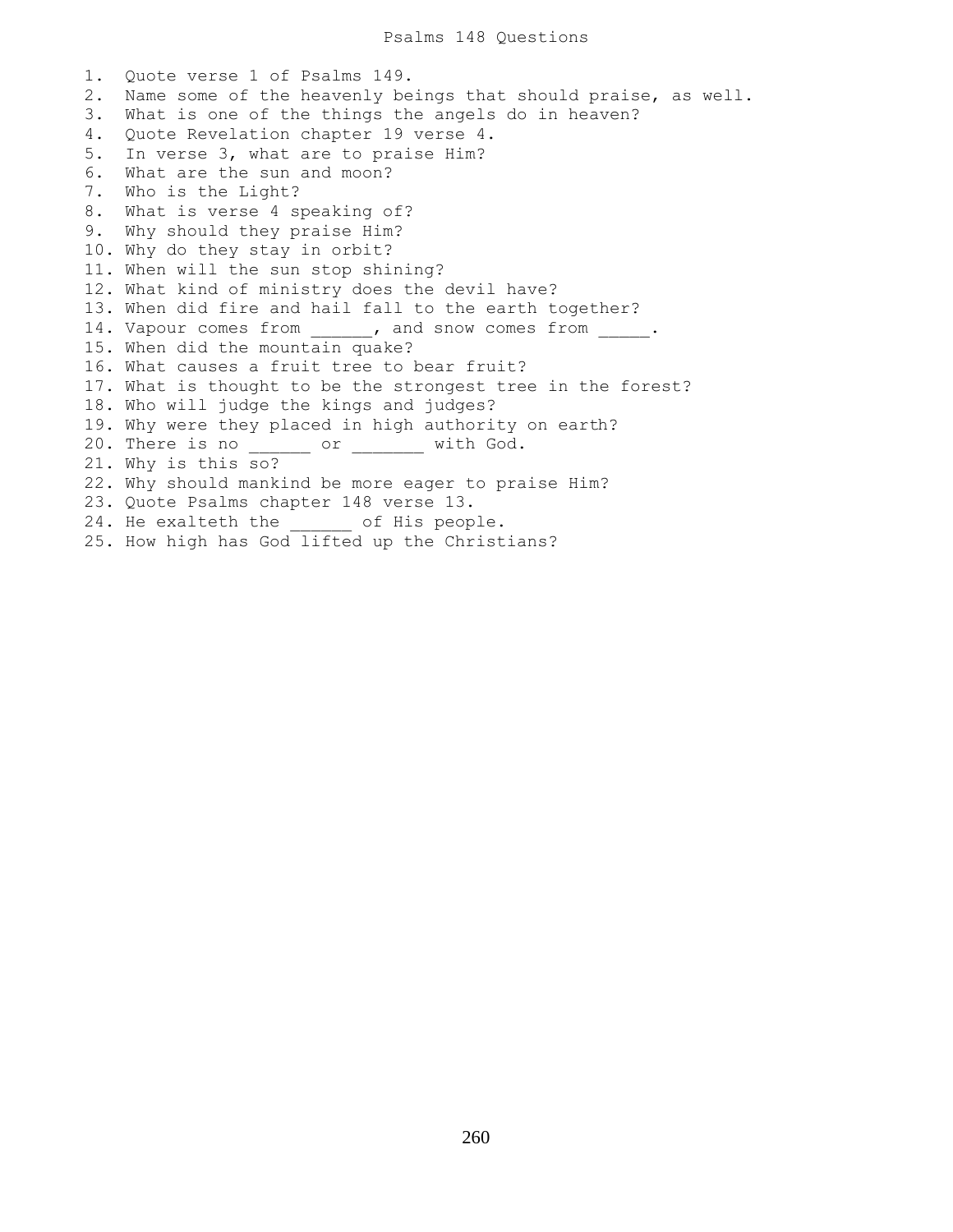### PSALMS LESSON 149

We will begin this lesson by giving the 149th Psalm in metre.

## THE PSALMS OF DAVID IN METRE

# Chapter 149

- Verse 1 "O Praise ye the Lord! Prepare your glad voice, New songs with his saints, Assembled to sing Before his Creator Let Israel rejoice, And children of Zion Be glad in their King."
- Verse 2 "And let them his name Extol in the dance, With timbrel and harp His praises express; Who always takes pleasure His saints to advance, And with his salvation The humble to bless."
- Verse 3 "His saints shall sing loud With glory and joy, And rest undismayed, With songs in the night; The praise of Jehovah Their lips shall employ; A sword in their right hand, Twoedged for the fight."
- Verse 4 "The heathen to judge, Their pride to consume; To fetter their kings, Their princes to bind; To execute on them The long-decreed doom; Such honor forever The holy shall find. Hallelujah."

 We will now begin the verse by verse study of the 149th Psalm. Psalms 149:1 "Praise ye the LORD. Sing unto the LORD a new song, [and] his praise in the congregation of saints."

 This new song that is sung here undoubtedly is speaking of those who have experienced the new birth. The congregation of the saints is the church. In the last lesson, we talked of all of creation worshipping the Lord. In this, it seems as if this is the redeemed of the Lord {Christians}. This is the song that only the redeemed can sing. This is that glorious song of redemption.

 Psalms 149:2 "Let Israel rejoice in him that made him: let the children of Zion be joyful in their King."

 The first of this verse above is speaking of physical Israel. They rejoice in their Creator. In the One who made them a nation. The children of Zion are the Christians. Our King, Redeemer, Saviour, and Lord is Jesus Christ the Righteous. Our joy is in the fact that He saved us.

 Psalms 149:3 "Let them praise his name in the dance: let them sing praises unto him with the timbrel and harp."

This dance and music, here mentioned, are the victory celebration, because we are saved. This occurs after the redemption of the people. Miriam led the dance after the crossing of the Red Sea. This is similar to that. This, also, is very similar to the fact of David dancing before the ark of the covenant when it was brought home. The overwhelming joy of the Spirit comes and then the dance. Dancing for any other reason would be out of order, especially planning to dance before the Spirit moved. This is a great time of overwhelming joy, when the entire church would be full of the presence of God. Great swelling song would go forth in praise at the very same time the music was being played to the glory and praise of God.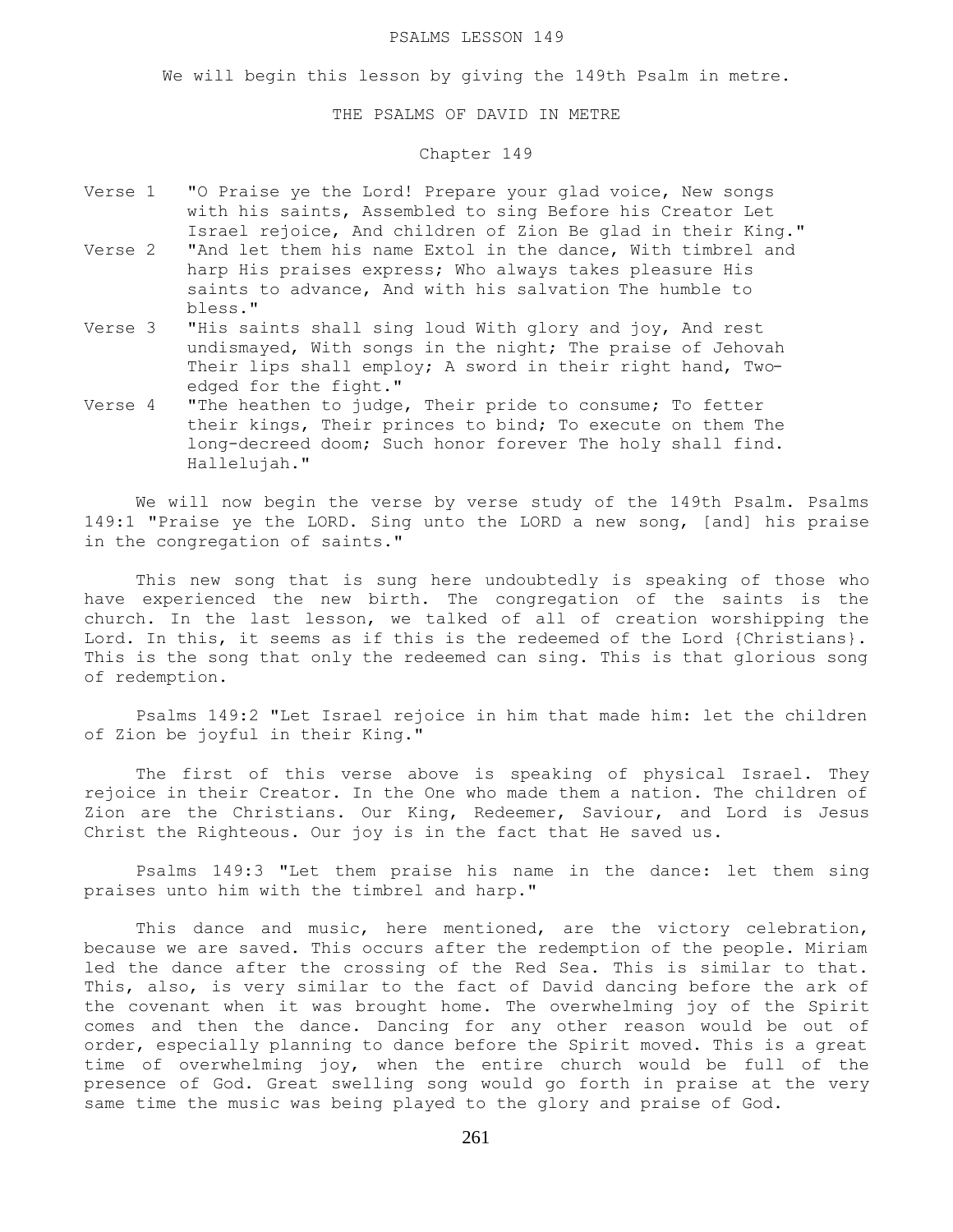Psalms 149:4 "For the LORD taketh pleasure in his people: he will beautify the meek with salvation."

 The joy of the Lord should be overflowing. We have so much to praise Him for. The greatest thing being the salvation of our soul. God enjoys sweet praise going up to His throne. We should want to be a sweet sweet sound in His ear. Humble yourself before Almighty God and He will save you.

 Psalms 149:5 "Let the saints be joyful in glory: let them sing aloud upon their beds."

 The glory of the Lord should excite us into loud songs of praise and worship. God is not nervous, He would not be offended, if we shouted the praise. Sometimes the praise and song can not be shut off and continues even at time for bed. These are the times you might as well get up and continue to praise.

 Psalms 149:6 "[Let] the high [praises] of God [be] in their mouth, and a twoedged sword in their hand;"

The two-edged sword, of course, is the Bible. We should always have it with us ready to share the Scriptures with all we see. The praises on the tongue and in the mouth originate from a heart overflowing with praise.

 Psalms 149:7 "To execute vengeance upon the heathen, [and] punishments upon the people;"

 Vengeance is mine saith the Lord. God had Israel to fulfill punishment on the heathen nations, as they came to the promised land. This, perhaps, though is speaking of the time when the saints will reign with Jesus and shall execute judgment.

 Psalms 149:8 "To bind their kings with chains, and their nobles with fetters of iron;"

 We know that this rule of the Lord will be with a rod of iron. The subordinate jobs will be given to the saints to carry out. I believe this to be speaking of that time. A king, or a nobleman, will not hold these offices then unless they were counted among the saints.

 Psalms 149:9 "To execute upon them the judgment written: this honour have all his saints. Praise ye the LORD."

 These next two Scriptures leave no doubt when this reign is. II Timothy 2:12 "If we suffer, we shall also reign with [him]: if we deny [him], he also will deny us:" Revelation 20:6 "Blessed and holy [is] he that hath part in the first resurrection: on such the second death hath no power, but they shall be priests of God and of Christ, and shall reign with him a thousand years." We will judge as his subordinates in that day, and carry out whatever orders He gives us.

We will continue this lesson by giving the 150th Psalm in metre.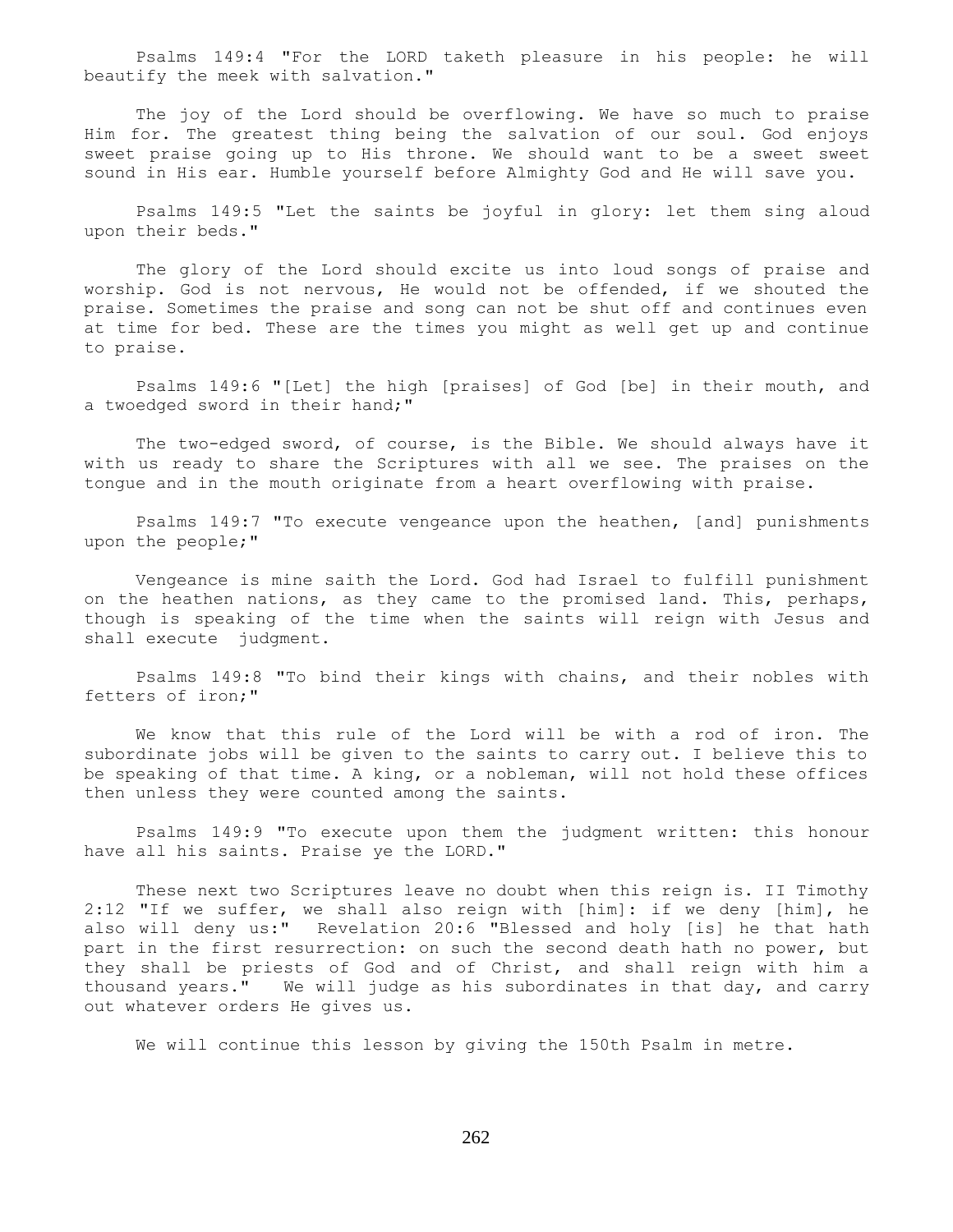- Verse 1 "O praise our Lord, where rich I grace His presence fills his holy place; Praise him in yon celestial arch, Where hold his power its glorious march."
- Verse 2 "O praise him for his deeds of fame, O praise the greatness of his name, O praise him with the trumpet's sound, With harp and psaltery answering round,"
- Verse 3 "The praises of the Lord advance With organ, timbrel, and the dance; O praise him with the notes of joy, And every harp in praise employ."
- Verse 4 "On cymbals loud, Jehovah praise; On cymbals high, his glory raise; Let all that breathe, with glad accord, Lift up their voice, and praise the Lord."

We will now begin the verse by verse study of the 150th Psalm. Psalms 150:1 "Praise ye the LORD. Praise God in his sanctuary: praise him in the firmament of his power."

 The psalmist here, is filled to overflowing with praise. This praise the Lord, here, is to everything that hath breath, as we will see as we go on. God, in the praise God above, is EL, or Elohim. Praise Father, Word, and Holy Ghost. His sanctuary is His church. This praise is similar to the sweet smelling savour that rose in the tabernacle. This is very pleasing to God. This power is mixed with the greatest love known. God's love is so much greater than what man is capable of giving.

 Psalms 150:2 "Praise him for his mighty acts: praise him according to his excellent greatness."

 His mighty acts have all been to benefit mankind. We could start listing them, and days later still be listing them. His greatest act of Love was taking our sin on His body and giving us His righteousness. The greatness of God is not even something that we can understand. He is Holy, He is righteous, He is Love, He is all things combined that make up perfect goodness. You could think of anything good, or positive, and it would be part of His character.

 In the next few verses, we see many ways to praise Him. We, also, see that it is right and in order to praise God with instruments of music.

 Psalms 150:3 "Praise him with the sound of the trumpet: praise him with the psaltery and harp."

 Psalms 150:4 "Praise him with the timbrel and dance: praise him with stringed instruments and organs."

 Psalms 150:5 "Praise him upon the loud cymbals: praise him upon the high sounding cymbals."

 These are all fine to praise Him with, but the one instrument that He most wants to praise Him, is the voice of man.

 Psalms 150:6 "Let every thing that hath breath praise the LORD. Praise ye the LORD."

 We discussed earlier that this breath, is life. This breath is the spirit that God breathed into mankind on the 6th day of creation, and man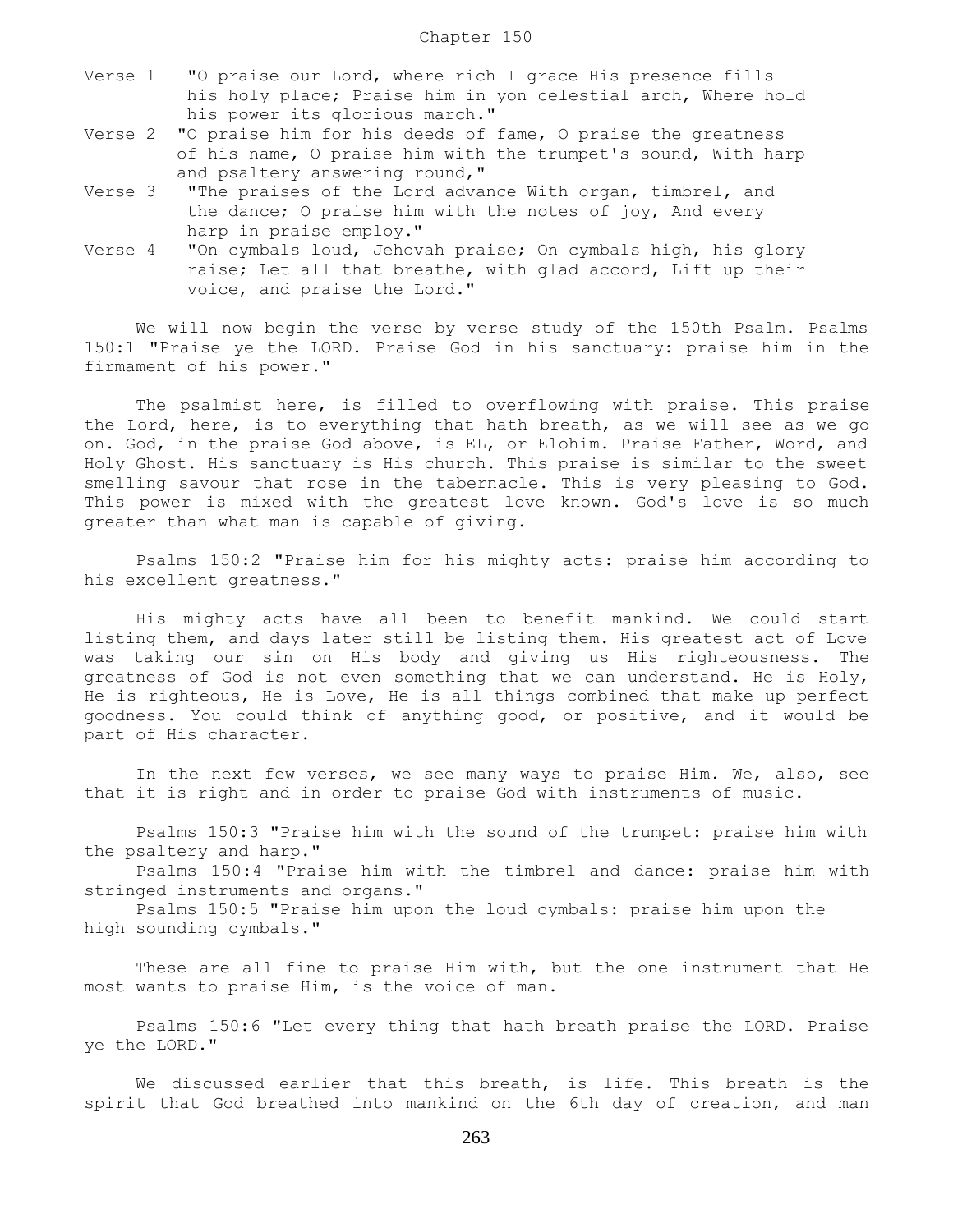became a living soul. If you have life, if you have the spirit, if you have breath, praise God with everything within you.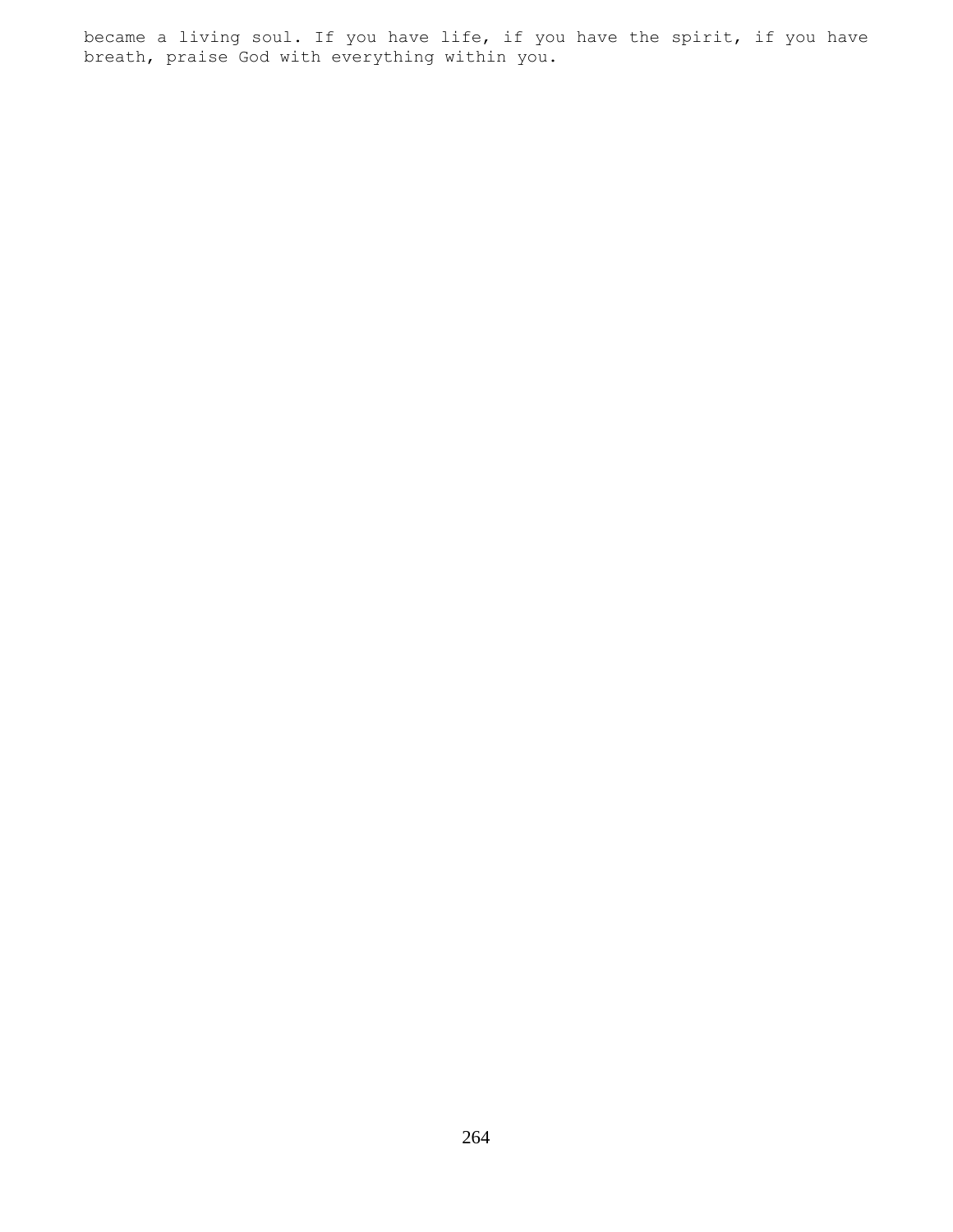1. Sing unto the LORD a new 2. What is the new song? 3. What is the congregation of the saints? 4. Let Israel rejoice in Him who 5. Who are the children of Zion? 6. Who is the King in verse 2? 7. What is the dance and music in verse 3? 8. When did Miriam lead the dance of praise? 9. When did David dance? 10. What comes first, and then the dance? 11. The Lord taketh pleasure in whom? 12. He will beautify the with salvation. 13. Humble yourself before Almighty God, and He will \_\_\_\_ \_\_\_. 14. What unusual place are they singing in verse 5? 15. What are they to have in their hand? 16. Where does the praise on the tongue originate? 17. To execute judgment upon the 18. Who are they to bind with chains? 19. Quote 2 Timothy chapter 2 verse 12. 20. Where are we told to praise God in verse 1 of chapter 150 of Psalms? 21. God, in verse 1, is whom? 22. What is this praise in the church similar to in the tabernacle? 23. Praise Him for His mighty 24. What are we to use to praise Him? 25. Let everything that hath \_\_\_\_\_\_\_\_, praise the Lord.